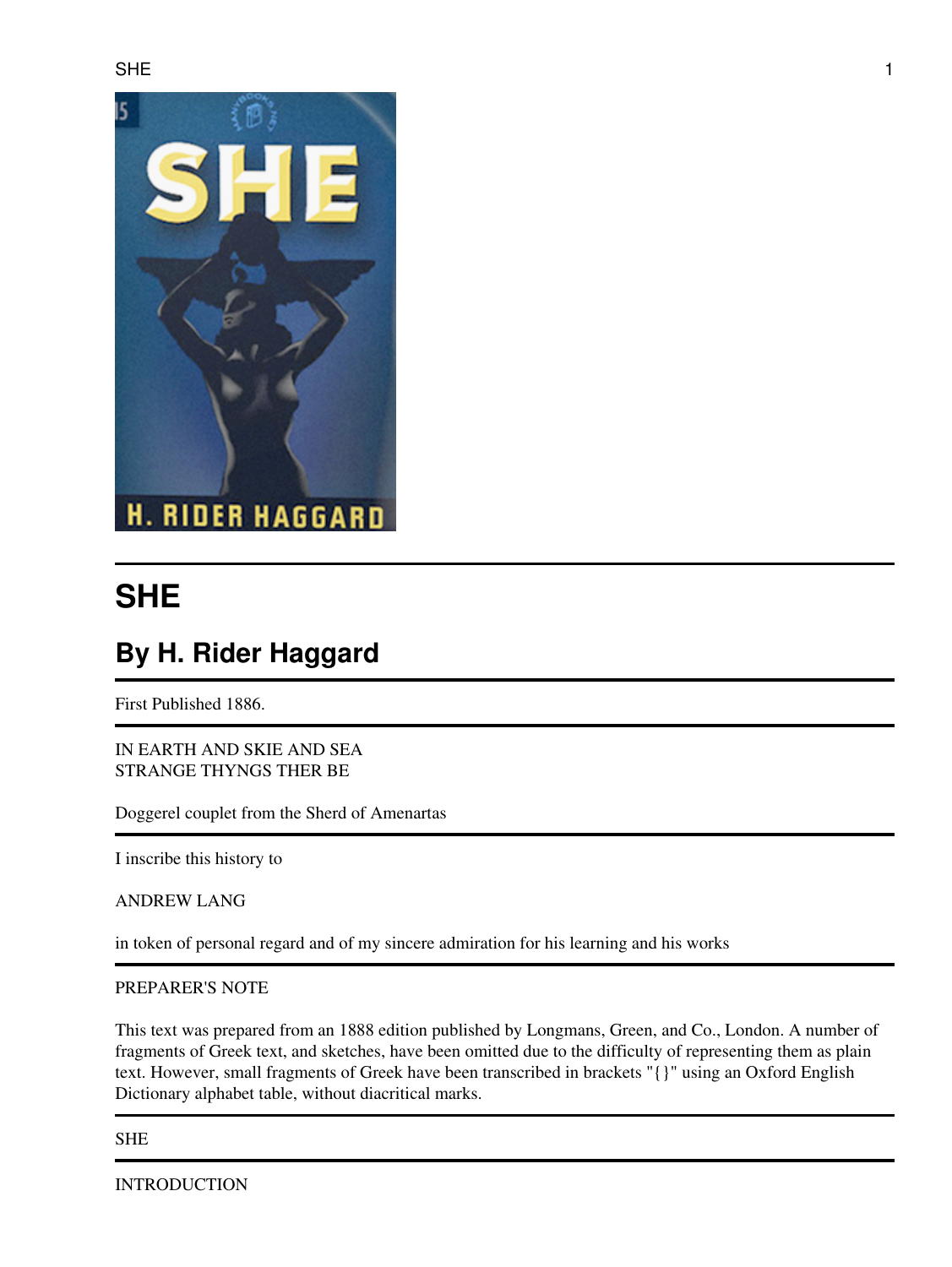In giving to the world the record of what, looked at as an adventure only, is I suppose one of the most wonderful and mysterious experiences ever undergone by mortal men, I feel it incumbent on me to explain what my exact connection with it is. And so I may as well say at once that I am not the narrator but only the editor of this extraordinary history, and then go on to tell how it found its way into my hands.

Some years ago I, the editor, was stopping with a friend, "*vir doctissimus et amicus neus*," at a certain University, which for the purposes of this history we will call Cambridge, and was one day much struck with the appearance of two persons whom I saw going arm-in-arm down the street. One of these gentlemen was I think, without exception, the handsomest young fellow I have ever seen. He was very tall, very broad, and had a look of power and a grace of bearing that seemed as native to him as it is to a wild stag. In addition his face was almost without flaw--a good face as well as a beautiful one, and when he lifted his hat, which he did just then to a passing lady, I saw that his head was covered with little golden curls growing close to the scalp.

"Good gracious!" I said to my friend, with whom I was walking, "why, that fellow looks like a statue of Apollo come to life. What a splendid man he is!"

"Yes," he answered, "he is the handsomest man in the University, and one of the nicest too. They call him 'the Greek god'; but look at the other one, he's Vincey's (that's the god's name) guardian, and supposed to be full of every kind of information. They call him 'Charon.'" I looked, and found the older man quite as interesting in his way as the glorified specimen of humanity at his side. He appeared to be about forty years of age, and was I think as ugly as his companion was handsome. To begin with, he was shortish, rather bow- legged, very deep chested, and with unusually long arms. He had dark hair and small eyes, and the hair grew right down on his forehead, and his whiskers grew right up to his hair, so that there was uncommonly little of his countenance to be seen. Altogether he reminded me forcibly of a gorilla, and yet there was something very pleasing and genial about the man's eye. I remember saying that I should like to know him.

"All right," answered my friend, "nothing easier. I know Vincey; I'll introduce you," and he did, and for some minutes we stood chatting-- about the Zulu people, I think, for I had just returned from the Cape at the time. Presently, however, a stoutish lady, whose name I do not remember, came along the pavement, accompanied by a pretty fair-haired girl, and these two Mr. Vincey, who clearly knew them well, at once joined, walking off in their company. I remember being rather amused because of the change in the expression of the elder man, whose name I discovered was Holly, when he saw the ladies advancing. He suddenly stopped short in his talk, cast a reproachful look at his companion, and, with an abrupt nod to myself, turned and marched off alone across the street. I heard afterwards that he was popularly supposed to be as much afraid of a woman as most people are of a mad dog, which accounted for his precipitate retreat. I cannot say, however, that young Vincey showed much aversion to feminine society on this occasion. Indeed I remember laughing, and remarking to my friend at the time that he was not the sort of man whom it would be desirable to introduce to the lady one was going to marry, since it was exceedingly probable that the acquaintance would end in a transfer of her affections. He was altogether too good-looking, and, what is more, he had none of that consciousness and conceit about him which usually afflicts handsome men, and makes them deservedly disliked by their fellows.

That same evening my visit came to an end, and this was the last I saw or heard of "Charon" and "the Greek god" for many a long day. Indeed, I have never seen either of them from that hour to this, and do not think it probable that I shall. But a month ago I received a letter and two packets, one of manuscript, and on opening the first found that it was signed by "Horace Holly," a name that at the moment was not familiar to me. It ran as follows:--

"---- College, Cambridge, May 1, 18--

"My dear Sir,--You will be surprised, considering the very slight nature of our acquaintance, to get a letter from me. Indeed, I think I had better begin by reminding you that we once met, now some five years ago,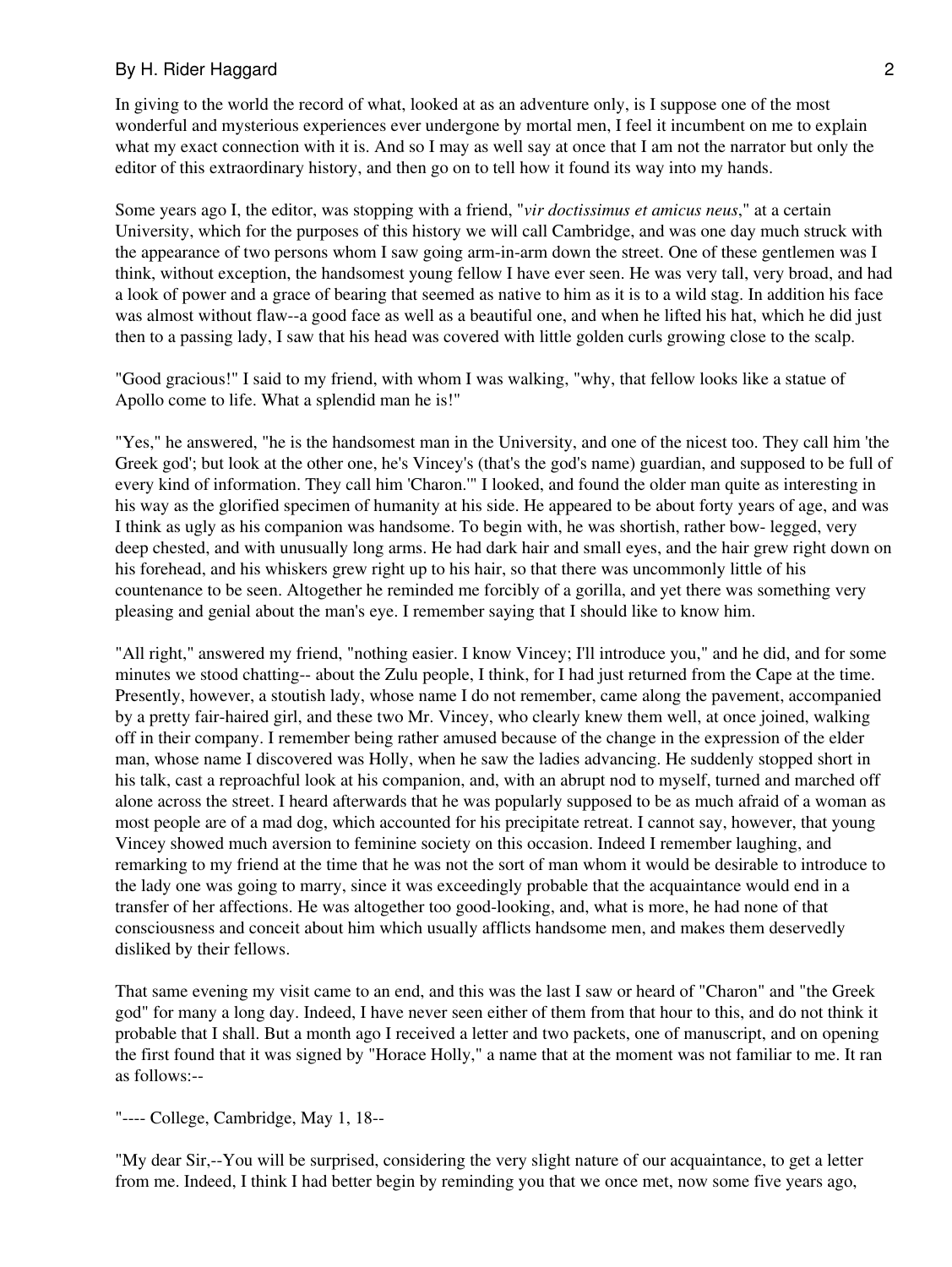when I and my ward Leo Vincey were introduced to you in the street at Cambridge. To be brief and come to my business. I have recently read with much interest a book of yours describing a Central African adventure. I take it that this book is partly true, and partly an effort of the imagination. However this may be, it has given me an idea. It happens, how you will see in the accompanying manuscript (which together with the Scarab, the 'Royal Son of the Sun,' and the original sherd, I am sending to you by hand), that my ward, or rather my adopted son Leo Vincey and myself have recently passed through a real African adventure, of a nature so much more marvellous than the one which you describe, that to tell the truth I am almost ashamed to submit it to you lest you should disbelieve my tale. You will see it stated in this manuscript that I, or rather we, had made up our minds not to make this history public during our joint lives. Nor should we alter our determination were it not for a circumstance which has recently arisen. We are for reasons that, after perusing this manuscript, you may be able to guess, going away again this time to Central Asia where, if anywhere upon this earth, wisdom is to be found, and we anticipate that our sojourn there will be a long one. Possibly we shall not return. Under these altered conditions it has become a question whether we are justified in withholding from the world an account of a phenomenon which we believe to be of unparalleled interest, merely because our private life is involved, or because we are afraid of ridicule and doubt being cast upon our statements. I hold one view about this matter, and Leo holds another, and finally, after much discussion, we have come to a compromise, namely, to send the history to you, giving you full leave to publish it if you think fit, the only stipulation being that you shall disguise our real names, and as much concerning our personal identity as is consistent with the maintenance of the *bona fides* of the narrative.

"And now what am I to say further? I really do not know beyond once more repeating that everything is described in the accompanying manuscript exactly as it happened. As regards *She* herself I have nothing to add. Day by day we gave greater occasion to regret that we did not better avail ourselves of our opportunities to obtain more information from that marvellous woman. Who was she? How did she first come to the Caves of Kôr, and what was her real religion? We never ascertained, and now, alas! we never shall, at least not yet. These and many other questions arise in my mind, but what is the good of asking them now?

"Will you undertake the task? We give you complete freedom, and as a reward you will, we believe, have the credit of presenting to the world the most wonderful history, as distinguished from romance, that its records can show. Read the manuscript (which I have copied out fairly for your benefit), and let me know.

"Believe me, very truly yours, "L. Horace Holly.[\*]

"P.S.--Of course, if any profit results from the sale of the writing should you care to undertake its publication, you can do what you like with it, but if there is a loss I will leave instructions with my lawyers, Messrs. Geoffrey and Jordan, to meet it. We entrust the sherd, the scarab, and the parchments to your keeping, till such time as we demand them back again. --L. H. H."

[\*] This name is varied throughout in accordance with the writer's request.--Editor.

This letter, as may be imagined, astonished me considerably, but when I came to look at the MS., which the pressure of other work prevented me from doing for a fortnight, I was still more astonished, as I think the reader will be also, and at once made up my mind to press on with the matter. I wrote to this effect to Mr. Holly, but a week afterwards received a letter from that gentleman's lawyers, returning my own, with the information that their client and Mr. Leo Vincey had already left this country for Thibet, and they did not at present know their address.

Well, that is all I have to say. Of the history itself the reader must judge. I give it him, with the exception of a very few alterations, made with the object of concealing the identity of the actors from the general public, exactly as it came to me. Personally I have made up my mind to refrain from comments. At first I was inclined to believe that this history of a woman on whom, clothed in the majesty of her almost endless years, the shadow of Eternity itself lay like the dark wing of Night, was some gigantic allegory of which I could not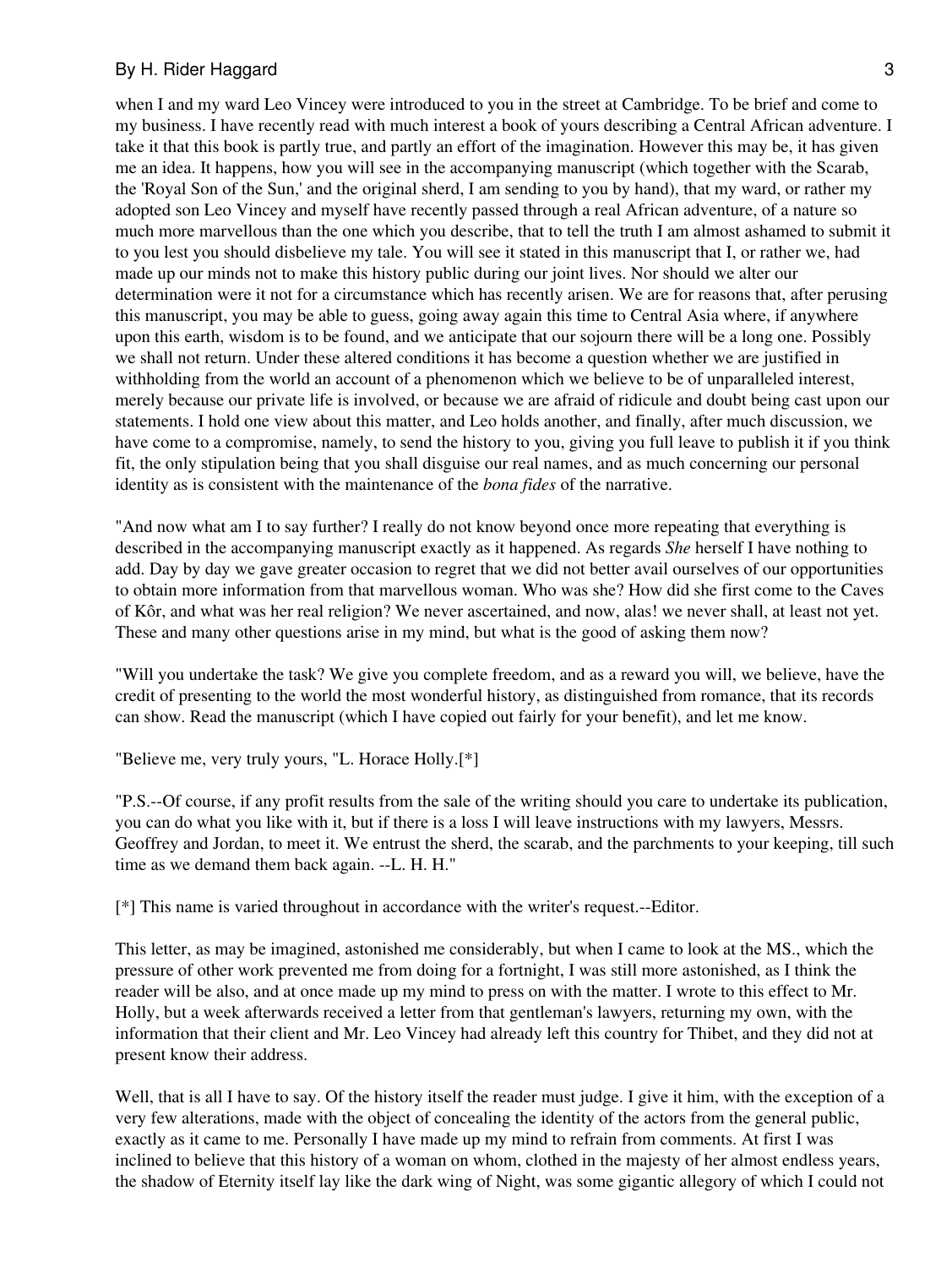catch the meaning. Then I thought that it might be a bold attempt to portray the possible results of practical immortality, informing the substance of a mortal who yet drew her strength from Earth, and in whose human bosom passions yet rose and fell and beat as in the undying world around her the winds and the tides rise and fall and beat unceasingly. But as I went on I abandoned that idea also. To me the story seems to bear the stamp of truth upon its face. Its explanation I must leave to others, and with this slight preface, which circumstances make necessary, I introduce the world to Ayesha and the Caves of Kôr.--The Editor.

P.S.--There is on consideration one circumstance that, after a reperusal of this history, struck me with so much force that I cannot resist calling the attention of the reader to it. He will observe that so far as we are made acquainted with him there appears to be nothing in the character of Leo Vincey which in the opinion of most people would have been likely to attract an intellect so powerful as that of Ayesha. He is not even, at any rate to my view, particularly interesting. Indeed, one might imagine that Mr. Holly would under ordinary circumstances have easily outstripped him in the favour of *She*. Can it be that extremes meet, and that the very excess and splendour of her mind led her by means of some strange physical reaction to worship at the shrine of matter? Was that ancient Kallikrates nothing but a splendid animal loved for his hereditary Greek beauty? Or is the true explanation what I believe it to be-- namely, that Ayesha, seeing further than we can see, perceived the germ and smouldering spark of greatness which lay hid within her lover's soul, and well knew that under the influence of her gift of life, watered by her wisdom, and shone upon with the sunshine of her presence, it would bloom like a flower and flash out like a star, filling the world with light and fragrance?

Here also I am not able to answer, but must leave the reader to form his own judgment on the facts before him, as detailed by Mr. Holly in the following pages.

#### I

#### MY VISITOR

There are some events of which each circumstance and surrounding detail seems to be graven on the memory in such fashion that we cannot forget it, and so it is with the scene that I am about to describe. It rises as clearly before my mind at this moment as thought it had happened but yesterday.

It was in this very month something over twenty years ago that I, Ludwig Horace Holly, was sitting one night in my rooms at Cambridge, grinding away at some mathematical work, I forget what. I was to go up for my fellowship within a week, and was expected by my tutor and my college generally to distinguish myself. At last, wearied out, I flung my book down, and, going to the mantelpiece, took down a pipe and filled it. There was a candle burning on the mantelpiece, and a long, narrow glass at the back of it; and as I was in the act of lighting the pipe I caught sight of my own countenance in the glass, and paused to reflect. The lighted match burnt away till it scorched my fingers, forcing me to drop it; but still I stood and stared at myself in the glass, and reflected.

"Well," I said aloud, at last, "it is to be hoped that I shall be able to do something with the inside of my head, for I shall certainly never do anything by the help of the outside."

This remark will doubtless strike anybody who reads it as being slightly obscure, but I was in reality alluding to my physical deficiencies. Most men of twenty-two are endowed at any rate with some share of the comeliness of youth, but to me even this was denied. Short, thick-set, and deep-chested almost to deformity, with long sinewy arms, heavy features, deep-set grey eyes, a low brow half overgrown with a mop of thick black hair, like a deserted clearing on which the forest had once more begun to encroach; such was my appearance nearly a quarter of a century ago, and such, with some modification, it is to this day. Like Cain, I was branded--branded by Nature with the stamp of abnormal ugliness, as I was gifted by Nature with iron and abnormal strength and considerable intellectual powers. So ugly was I that the spruce young men of my College, though they were proud enough of my feats of endurance and physical prowess, did not even care to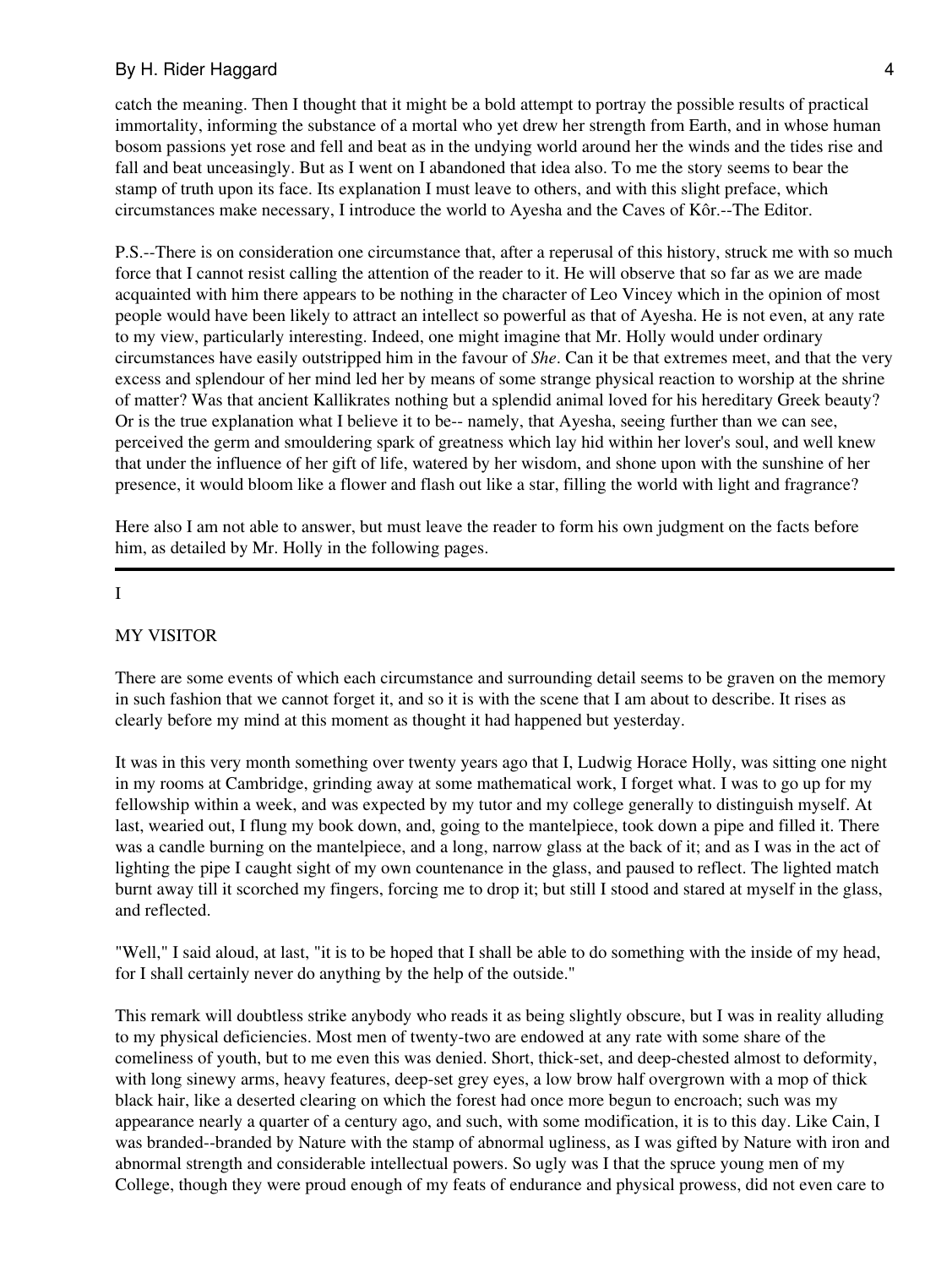be seen walking with me. Was it wonderful that I was misanthropic and sullen? Was it wonderful that I brooded and worked alone, and had no friends--at least, only one? I was set apart by Nature to live alone, and draw comfort from her breast, and hers only. Women hated the sight of me. Only a week before I had heard one call me a "monster" when she thought I was out of hearing, and say that I had converted her to the monkey theory. Once, indeed, a woman pretended to care for me, and I lavished all the pent-up affection of my nature upon her. Then money that was to have come to me went elsewhere, and she discarded me. I pleaded with her as I have never pleaded with any living creature before or since, for I was caught by her sweet face, and loved her; and in the end by way of answer she took me to the glass, and stood side by side with me, and looked into it.

"Now," she said, "if I am Beauty, who are you?" That was when I was only twenty.

And so I stood and stared, and felt a sort of grim satisfaction in the sense of my own loneliness; for I had neither father, nor mother, nor brother; and as I did so there came a knock at my door.

I listened before I went to open it, for it was nearly twelve o'clock at night, and I was in no mood to admit any stranger. I had but one friend in the College, or, indeed, in the world--perhaps it was he.

Just then the person outside the door coughed, and I hastened to open it, for I knew the cough.

A tall man of about thirty, with the remains of great personal beauty, came hurrying in, staggering beneath the weight of a massive iron box which he carried by a handle with his right hand. He placed the box upon the table, and then fell into an awful fit of coughing. He coughed and coughed till his face became quite purple, and at last he sank into a chair and began to spit up blood. I poured out some whisky into a tumbler, and gave it to him. He drank it, and seemed better; though his better was very bad indeed.

"Why did you keep me standing there in the cold?" he asked pettishly. "You know the draughts are death to me."

"I did not know who it was," I answered. "You are a late visitor."

"Yes; and I verily believe it is my last visit," he answered, with a ghastly attempt at a smile. "I am done for, Holly. I am done for. I do not believe that I shall see to-morrow."

"Nonsense!" I said. "Let me go for a doctor."

He waved me back imperiously with his hand. "It is sober sense; but I want no doctors. I have studied medicine and I know all about it. No doctors can help me. My last hour has come! For a year past I have only lived by a miracle. Now listen to me as you have never listened to anybody before; for you will not have the opportunity of getting me to repeat my words. We have been friends for two years; now tell me how much do you know about me?"

"I know that you are rich, and have had a fancy to come to College long after the age that most men leave it. I know that you have been married, and that your wife died; and that you have been the best, indeed almost the only friend I ever had."

"Did you know that I have a son?"

"No."

"I have. He is five years old. He cost me his mother's life, and I have never been able to bear to look upon his face in consequence. Holly, if you will accept the trust, I am going to leave you that boy's sole guardian."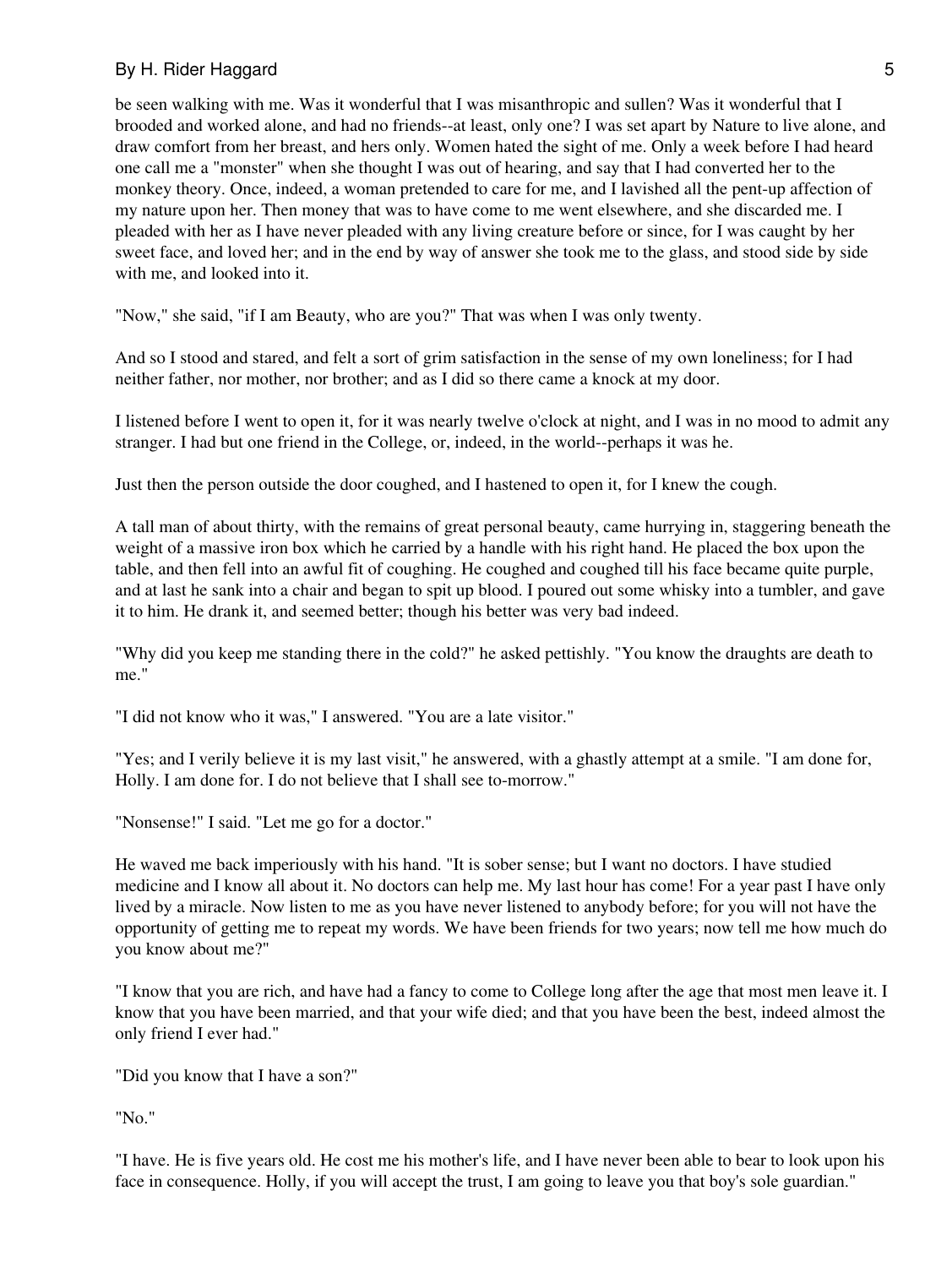#### I sprang almost out of my chair. "*Me!*" I said.

"Yes, you. I have not studied you for two years for nothing. I have known for some time that I could not last, and since I realised the fact I have been searching for some one to whom I could confide the boy and this," and he tapped the iron box. "You are the man, Holly; for, like a rugged tree, you are hard and sound at core. Listen; the boy will be the only representative of one of the most ancient families in the world, that is, so far as families can be traced. You will laugh at me when I say it, but one day it will be proved to you beyond a doubt, that my sixty-fifth or sixty-sixth lineal ancestor was an Egyptian priest of Isis, though he was himself of Grecian extraction, and was called Kallikrates.[\*] His father was one of the Greek mercenaries raised by Hak-Hor, a Mendesian Pharaoh of the twenty-ninth dynasty, and his grandfather or great-grandfather, I believe, was that very Kallikrates mentioned by Herodotus.[+] In or about the year 339 before Christ, just at the time of the final fall of the Pharaohs, this Kallikrates (the priest) broke his vows of celibacy and fled from Egypt with a Princess of Royal blood who had fallen in love with him, and was finally wrecked upon the coast of Africa, somewhere, as I believe, in the neighbourhood of where Delagoa Bay now is, or rather to the north of it, he and his wife being saved, and all the remainder of their company destroyed in one way or another. Here they endured great hardships, but were at last entertained by the mighty Queen of a savage people, a white woman of peculiar loveliness, who, under circumstances which I cannot enter into, but which you will one day learn, if you live, from the contents of the box, finally murdered my ancestor Kallikrates. His wife, however, escaped, how, I know not, to Athens, bearing a child with her, whom she named Tisisthenes, or the Mighty Avenger. Five hundred years or more afterwards, the family migrated to Rome under circumstances of which no trace remains, and here, probably with the idea of preserving the idea of vengeance which we find set out in the name of Tisisthenes, they appear to have pretty regularly assumed the cognomen of Vindex, or Avenger. Here, too, they remained for another five centuries or more, till about 770 A.D., when Charlemagne invaded Lombardy, where they were then settled, whereon the head of the family seems to have attached himself to the great Emperor, and to have returned with him across the Alps, and finally to have settled in Brittany. Eight generations later his lineal representative crossed to England in the reign of Edward the Confessor, and in the time of William the Conqueror was advanced to great honour and power. From that time to the present day I can trace my descent without a break. Not that the Vinceys--for that was the final corruption of the name after its bearers took root in English soil--have been particularly distinguished--they never came much to the fore. Sometimes they were soldiers, sometimes merchants, but on the whole they have preserved a dead level of respectability, and a still deader level of mediocrity. From the time of Charles II. till the beginning of the present century they were merchants. About 1790 by grandfather made a considerable fortune out of brewing, and retired. In 1821 he died, and my father succeeded him, and dissipated most of the money. Ten years ago he died also, leaving me a net income of about two thousand a year. Then it was that I undertook an expedition in connection with *that*," and he pointed to the iron chest, "which ended disastrously enough. On my way back I travelled in the South of Europe, and finally reached Athens. There I met my beloved wife, who might well also have been called the 'Beautiful,' like my old Greek ancestor. There I married her, and there, a year afterwards, when my boy was born, she died."

[\*] The Strong and Beautiful, or, more accurately, the Beautiful in strength.

[+] The Kallikrates here referred to by my friend was a Spartan, spoken of by Herodotus (Herod. ix. 72) as being remarkable for his beauty. He fell at the glorious battle of Platæa (September 22, B.C. 479), when the Lacedæmonians and Athenians under Pausanias routed the Persians, putting nearly 300,000 of them to the sword. The following is a translation of the passage, "For Kallikrates died out of the battle, he came to the army the most beautiful man of the Greeks of that day--not only of the Lacedæmonians themselves, but of the other Greeks also. He when Pausanias was sacrificing was wounded in the side by an arrow; and then they fought, but on being carried off he regretted his death, and said to Arimnestus, a Platæan, that he did not grieve at dying for Greece, but at not having struck a blow, or, although he desired so to do, performed any deed worthy of himself." This Kallikrates, who appears to have been as brave as he was beautiful, is subsequently mentioned by Herodotus as having been buried among the {irenes} (young commanders), apart from the other Spartans and the Helots.--L. H. H.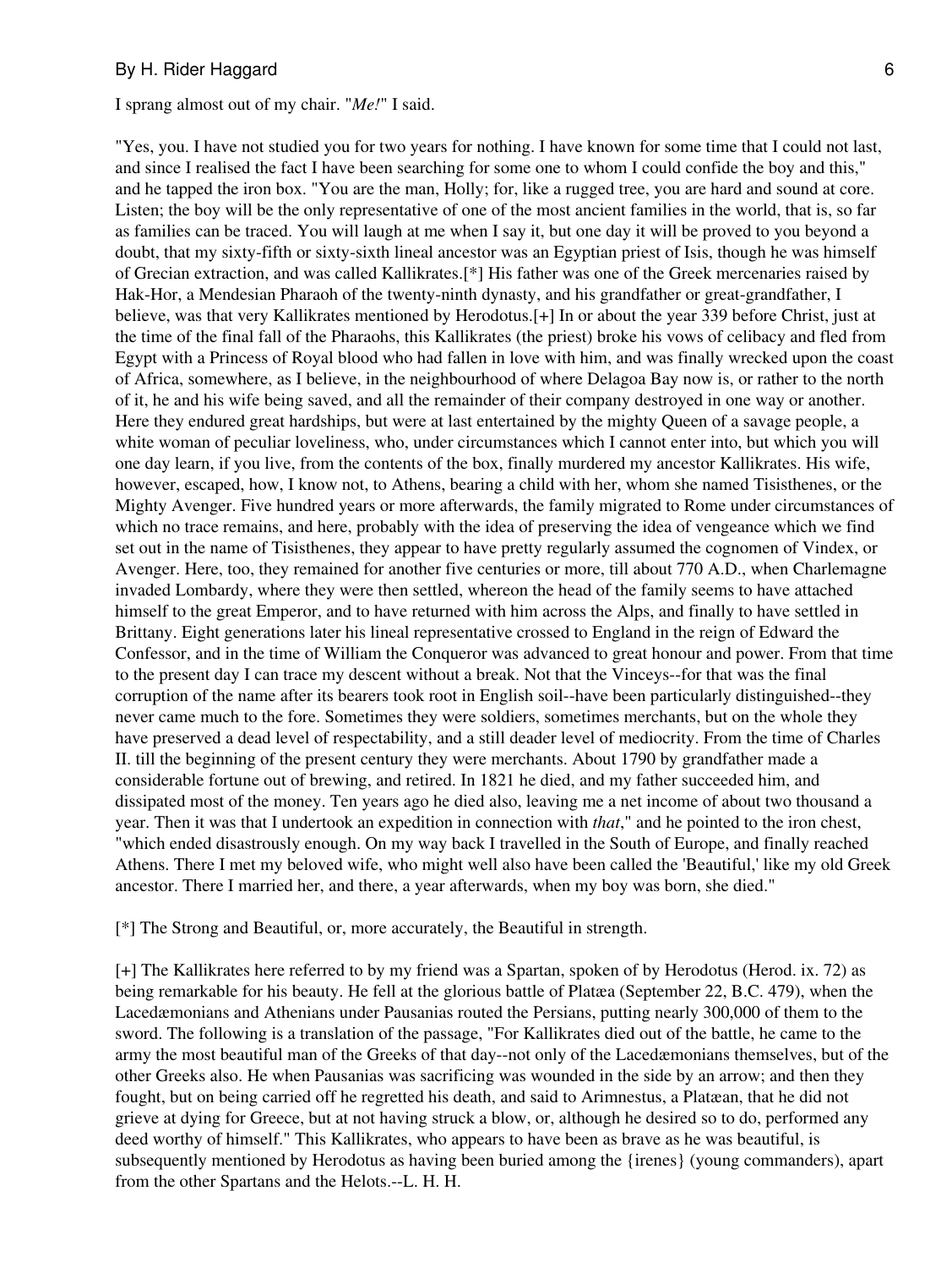He paused a while, his head sunk upon his hand, and then continued--

"My marriage had diverted me from a project which I cannot enter into now. I have no time, Holly--I have no time! One day, if you accept my trust, you will learn all about it. After my wife's death I turned my mind to it again. But first it was necessary, or, at least, I conceived that it was necessary, that I should attain to a perfect knowledge of Eastern dialects, especially Arabic. It was to facilitate my studies that I came here. Very soon, however, my disease developed itself, and now there is an end of me." And as though to emphasise his words he burst into another terrible fit of coughing.

I gave him some more whisky, and after resting he went on--

"I have never seen my boy, Leo, since he was a tiny baby. I never could bear to see him, but they tell me that he is a quick and handsome child. In this envelope," and he produced a letter from his pocket addressed to myself, "I have jotted down the course I wish followed in the boy's education. It is a somewhat peculiar one. At any rate, I could not entrust it to a stranger. Once more, will you undertake it?"

"I must first know what I am to undertake," I answered.

"You are to undertake to have the boy, Leo, to live with you till he is twenty-five years of age--not to send him to school, remember. On his twenty-fifth birthday your guardianship will end, and you will then, with the keys that I give you now" (and he placed them on the table) "open the iron box, and let him see and read the contents, and say whether or no he is willing to undertake the quest. There is no obligation on him to do so. Now, as regards terms. My present income is two thousand two hundred a year. Half of that income I have secured to you by will for life, contingently on your undertaking the guardianship--that is, one thousand a year remuneration to yourself, for you will have to give up your life to it, and one hundred a year to pay for the board of the boy. The rest is to accumulate till Leo is twenty-five, so that there may be a sum in hand should he wish to undertake the quest of which I spoke."

"And suppose I were to die?" I asked.

"Then the boy must become a ward of Chancery and take his chance. Only be careful that the iron chest is passed on to him by your will. Listen, Holly, don't refuse me. Believe me, this is to your advantage. You are not fit to mix with the world--it would only embitter you. In a few weeks you will become a Fellow of your College, and the income that you will derive from that combined with what I have left you will enable you to live a life of learned leisure, alternated with the sport of which you are so fond, such as will exactly suit you."

He paused and looked at me anxiously, but I still hesitated. The charge seemed so very strange.

"For my sake, Holly. We have been good friends, and I have no time to make other arrangements."

"Very well," I said, "I will do it, provided there is nothing in this paper to make me change my mind," and I touched the envelope he had put upon the table by the keys.

"Thank you, Holly, thank you. There is nothing at all. Swear to me by God that you will be a father to the boy, and follow my directions to the letter."

"I swear it," I answered solemnly.

"Very well, remember that perhaps one day I shall ask for the account of your oath, for though I am dead and forgotten, yet I shall live. There is no such thing as death, Holly, only a change, and, as you may perhaps learn in time to come, I believe that even that change could under certain circumstances be indefinitely postponed," and again he broke into one of his dreadful fits of coughing.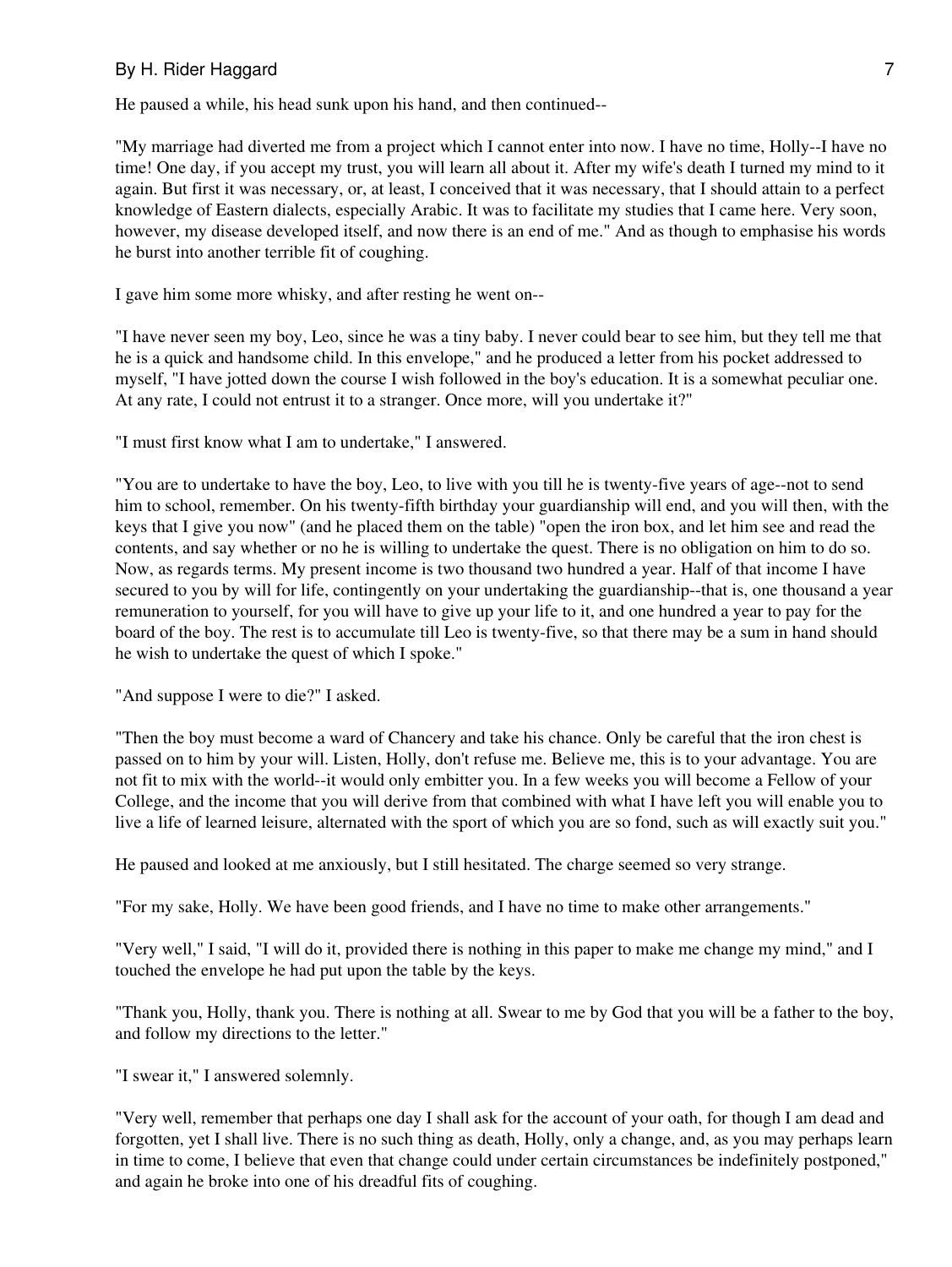"There," he said, "I must go, you have the chest, and my will will be found among my papers, under the authority of which the child will be handed over to you. You will be well paid, Holly, and I know that you are honest, but if you betray my trust, by Heaven, I will haunt you."

I said nothing, being, indeed, too bewildered to speak.

He held up the candle, and looked at his own face in the glass. It had been a beautiful face, but disease had wrecked it. "Food for the worms," he said. "Curious to think that in a few hours I shall be stiff and cold--the journey done, the little game played out. Ah me, Holly! life is not worth the trouble of life, except when one is in love--at least, mine has not been; but the boy Leo's may be if he has the courage and the faith. Good-bye, my friend!" and with a sudden access of tenderness he flung his arm about me and kissed me on the forehead, and then turned to go.

"Look here, Vincey," I said, "if you are as ill as you think, you had better let me fetch a doctor."

"No, no," he said earnestly. "Promise me that you won't. I am going to die, and, like a poisoned rat, I wish to die alone."

"I don't believe that you are going to do anything of the sort," I answered. He smiled, and, with the word "Remember" on his lips, was gone. As for myself, I sat down and rubbed my eyes, wondering if I had been asleep. As this supposition would not bear investigation I gave it up and began to think that Vincey must have been drinking. I knew that he was, and had been, very ill, but still it seemed impossible that he could be in such a condition as to be able to know for certain that he would not outlive the night. Had he been so near dissolution surely he would scarcely have been able to walk, and carry a heavy iron box with him. The whole story, on reflection, seemed to me utterly incredible, for I was not then old enough to be aware how many things happen in this world that the common sense of the average man would set down as so improbable as to be absolutely impossible. This is a fact that I have only recently mastered. Was it likely that a man would have a son five years of age whom he had never seen since he was a tiny infant? No. Was it likely that he could foretell his own death so accurately? No. Was it likely that he could trace his pedigree for more than three centuries before Christ, or that he would suddenly confide the absolute guardianship of his child, and leave half his fortune, to a college friend? Most certainly not. Clearly Vincey was either drunk or mad. That being so, what did it mean? and what was in the sealed iron chest?

The whole thing baffled and puzzled me to such an extent that at last I could stand it no longer, and determined to sleep over it. So I jumped up, and having put the keys and the letter that Vincey had left away into my despatch-box, and stowed the iron chest in a large portmanteau, I turned in, and was soon fast asleep.

As it seemed to me, I had only been asleep for a few minutes when I was awakened by somebody calling me. I sat up and rubbed my eyes; it was broad daylight--eight o'clock, in fact.

"Why, what is the matter with you, John?" I asked of the gyp who waited on Vincey and myself. "You look as though you had seen a ghost!"

"Yes, sir, and so I have," he answered, "leastways I've seen a corpse, which is worse. I've been in to call Mr. Vincey, as usual, and there he lies stark and dead!"

#### II

## THE YEARS ROLL BY

As might be expected, poor Vincey's sudden death created a great stir in the College; but, as he was known to be very ill, and a satisfactory doctor's certificate was forthcoming, there was no inquest. They were not so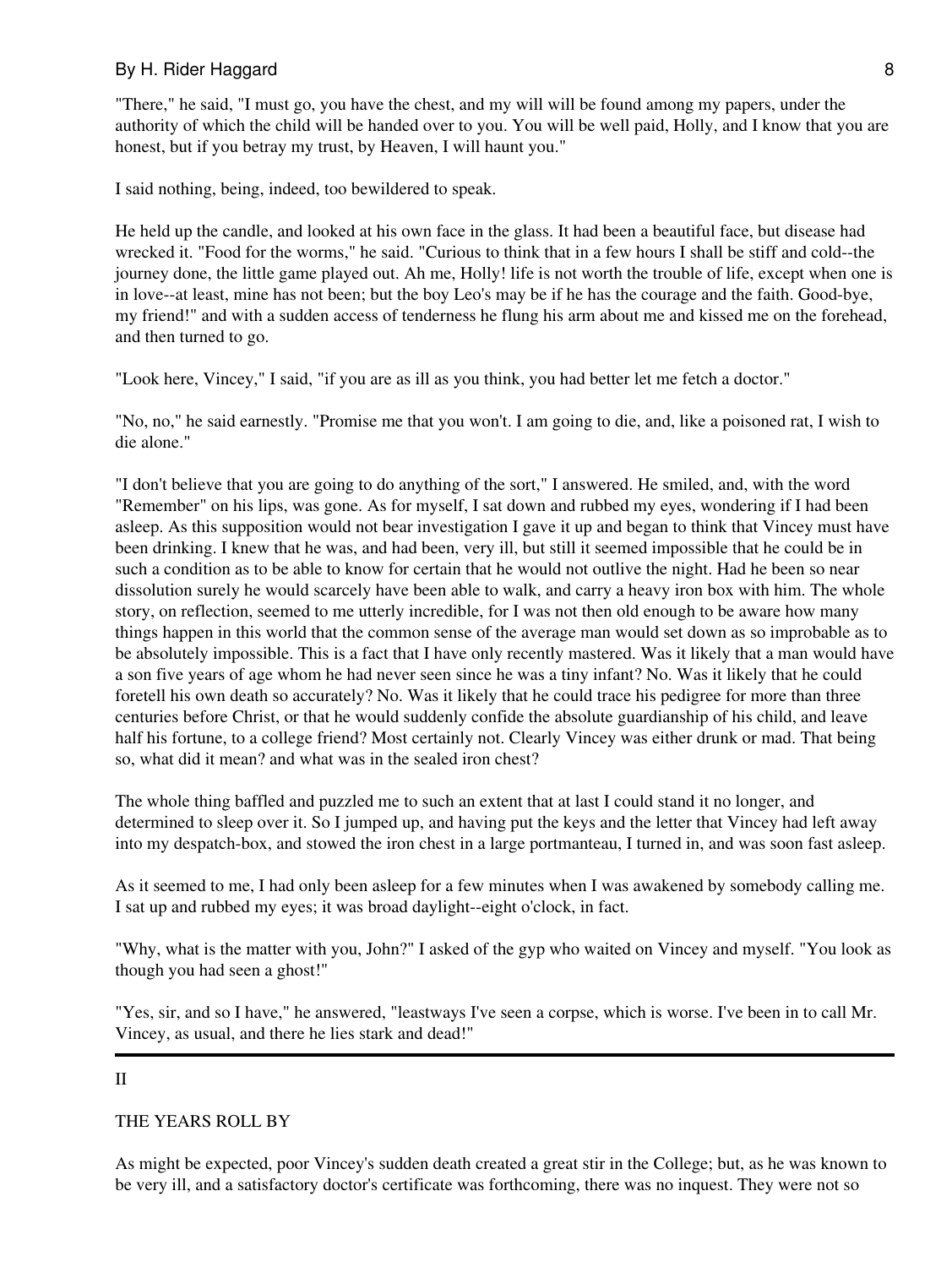particular about inquests in those days as they are now; indeed, they were generally disliked, because of the scandal. Under all these circumstances, being asked no questions, I did not feel called upon to volunteer any information about our interview on the night of Vincey's decease, beyond saying that he had come into my rooms to see me, as he often did. On the day of the funeral a lawyer came down from London and followed my poor friend's remains to the grave, and then went back with his papers and effects, except, of course, the iron chest which had been left in my keeping. For a week after this I heard no more of the matter, and, indeed, my attention was amply occupied in other ways, for I was up for my Fellowship, a fact that had prevented me from attending the funeral or seeing the lawyer. At last, however, the examination was over, and I came back to my rooms and sank into an easy chair with a happy consciousness that I had got through it very fairly.

Soon, however, my thoughts, relieved of the pressure that had crushed them into a single groove during the last few days, turned to the events of the night of poor Vincey's death, and again I asked myself what it all meant, and wondered if I should hear anything more of the matter, and if I did not, what it would be my duty to do with the curious iron chest. I sat there and thought and thought till I began to grow quite disturbed over the whole occurrence: the mysterious midnight visit, the prophecy of death so shortly to be fulfilled, the solemn oath that I had taken, and which Vincey had called on me to answer to in another world than this. Had the man committed suicide? It looked like it. And what was the quest of which he spoke? The circumstances were uncanny, so much so that, though I am by no means nervous, or apt to be alarmed at anything that may seem to cross the bounds of the natural, I grew afraid, and began to wish I had nothing to do with them. How much more do I wish it now, over twenty years afterwards!

As I sat and thought, there came a knock at the door, and a letter, in a big blue envelope, was brought in to me. I saw at a glance that it was a lawyer's letter, and an instinct told me that it was connected with my trust. The letter, which I still have, runs thus:--

"Sir,--Our client, the late M. L. Vincey, Esq., who died on the 9th instant in ---- College, Cambridge, has left behind him a Will, of which you will please find copy enclosed and of which we are the executors. Under this Will you will perceive that you take a life- interest in about half of the late Mr. Vincey's property, now invested in Consols, subject to your acceptance of the guardianship of his only son, Leo Vincey, at present an infant, aged five. Had we not ourselves drawn up the document in question in obedience to Mr. Vincey's clear and precise instructions, both personal and written, and had he not then assured us that he had very good reasons for what he was doing, we are bound to tell you that its provisions seem to us of so unusual a nature, that we should have bound to call the attention of the Court of Chancery to them, in order that such steps might be taken as seemed desirable to it, either by contesting the capacity of the testator or otherwise, to safeguard the interests of the infant. As it is, knowing that the testator was a gentleman of the highest intelligence and acumen, and that he has absolutely no relations living to whom he could have confided the guardianship of the child, we do not feel justified in taking this course.

"Awaiting such instructions as you please to send us as regards the delivery of the infant and the payment of the proportion of the dividends due to you,

"We remain, Sir, faithfully yours, "Geoffrey and Jordan.

"Horace L. Holly, Esq."

I put down the letter, and ran my eye through the Will, which appeared, from its utter unintelligibility, to have been drawn on the strictest legal principles. So far as I could discover, however, it exactly bore out what my friend Vincey had told me on the night of his death. So it was true after all. I must take the boy. Suddenly I remembered the letter which Vincey had left with the chest. I fetched and opened it. It only contained such directions as he had already given to me as to opening the chest on Leo's twenty-fifth birthday, and laid down the outlines of the boy's education, which was to include Greek, the higher Mathematics, and *Arabic*. At the end there was a postscript to the effect that if the boy died under the age of twenty-five, which, however, he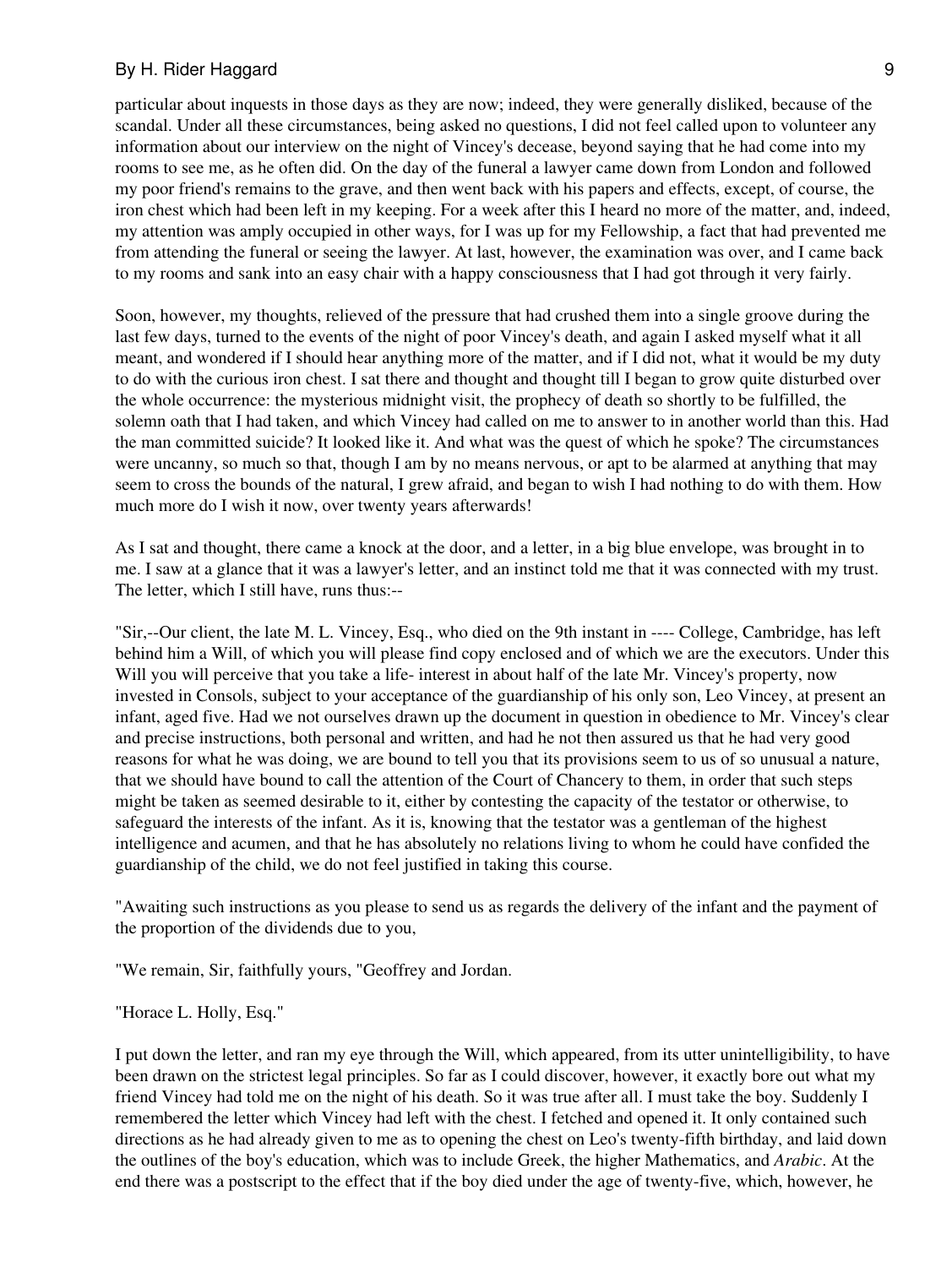did not believe would be the case, I was to open the chest, and act on the information I obtained if I saw fit. If I did not see fit, I was to destroy all the contents. On no account was I to pass them on to a stranger.

As this letter added nothing material to my knowledge, and certainly raised no further objection in my mind to entering on the task I had promised my dead friend to undertake, there was only one course open to me--namely, to write to Messrs. Geoffrey and Jordan, and express my acceptance of the trust, stating that I should be willing to commence my guardianship of Leo in ten days' time. This done I went to the authorities of my college, and, having told them as much of the story as I considered desirable, which was not very much, after considerable difficulty succeeded in persuading them to stretch a point, and, in the event of my having obtained a fellowship, which I was pretty certain I had done, allow me to have the child to live with me. Their consent, however, was only granted on the condition that I vacated my rooms in college and took lodgings. This I did, and with some difficulty succeeded in obtaining very good apartments quite close to the college gates. The next thing was to find a nurse. And on this point I came to a determination. I would have no woman to lord it over me about the child, and steal his affections from me. The boy was old enough to do without female assistance, so I set to work to hunt up a suitable male attendant. With some difficulty I succeeded in hiring a most respectable round-faced young man, who had been a helper in a hunting-stable, but who said that he was one of a family of seventeen and well-accustomed to the ways of children, and professed himself quite willing to undertake the charge of Master Leo when he arrived. Then, having taken the iron box to town, and with my own hands deposited it at my banker's, I bought some books upon the health and management of children and read them, first to myself, and then aloud to Job--that was the young man's name--and waited.

At length the child arrived in the charge of an elderly person, who wept bitterly at parting with him, and a beautiful boy he was. Indeed, I do not think that I ever saw such a perfect child before or since. His eyes were grey, his forehead was broad, and his face, even at that early age, clean cut as a cameo, without being pinched or thin. But perhaps his most attractive point was his hair, which was pure gold in colour and tightly curled over his shapely head. He cried a little when his nurse finally tore herself away and left him with us. Never shall I forget the scene. There he stood, with the sunlight from the window playing upon his golden curls, his fist screwed over one eye, whilst he took us in with the other. I was seated in a chair, and stretched out my hand to him to induce him to come to me, while Job, in the corner, was making a sort of clucking noise, which, arguing from his previous experience, or from the analogy of the hen, he judged would have a soothing effect, and inspire confidence in the youthful mind, and running a wooden horse of peculiar hideousness backwards and forwards in a way that was little short of inane. This went on for some minutes, and then all of a sudden the lad stretched out both his little arms and ran to me.

"I like you," he said: "you is ugly, but you is good."

Ten minutes afterwards he was eating large slices of bread and butter, with every sign of satisfaction; Job wanted to put jam on to them, but I sternly reminded him of the excellent works that we had read, and forbade it.

In a very little while (for, as I expected, I got my fellowship) the boy became the favourite of the whole College--where, all orders and regulations to the contrary notwithstanding, he was continually in and out--a sort of chartered libertine, in whose favour all rules were relaxed. The offerings made at his shrine were simply without number, and I had serious difference of opinion with one old resident Fellow, now long dead, who was usually supposed to be the crustiest man in the University, and to abhor the sight of a child. And yet I discovered, when a frequently recurring fit of sickness had forced Job to keep a strict look-out, that this unprincipled old man was in the habit of enticing the boy to his rooms and there feeding him upon unlimited quantities of brandy-balls, and making him promise to say nothing about it. Job told him that he ought to be ashamed of himself, "at his age, too, when he might have been a grandfather if he had done what was right," by which Job understood had got married, and thence arose the row.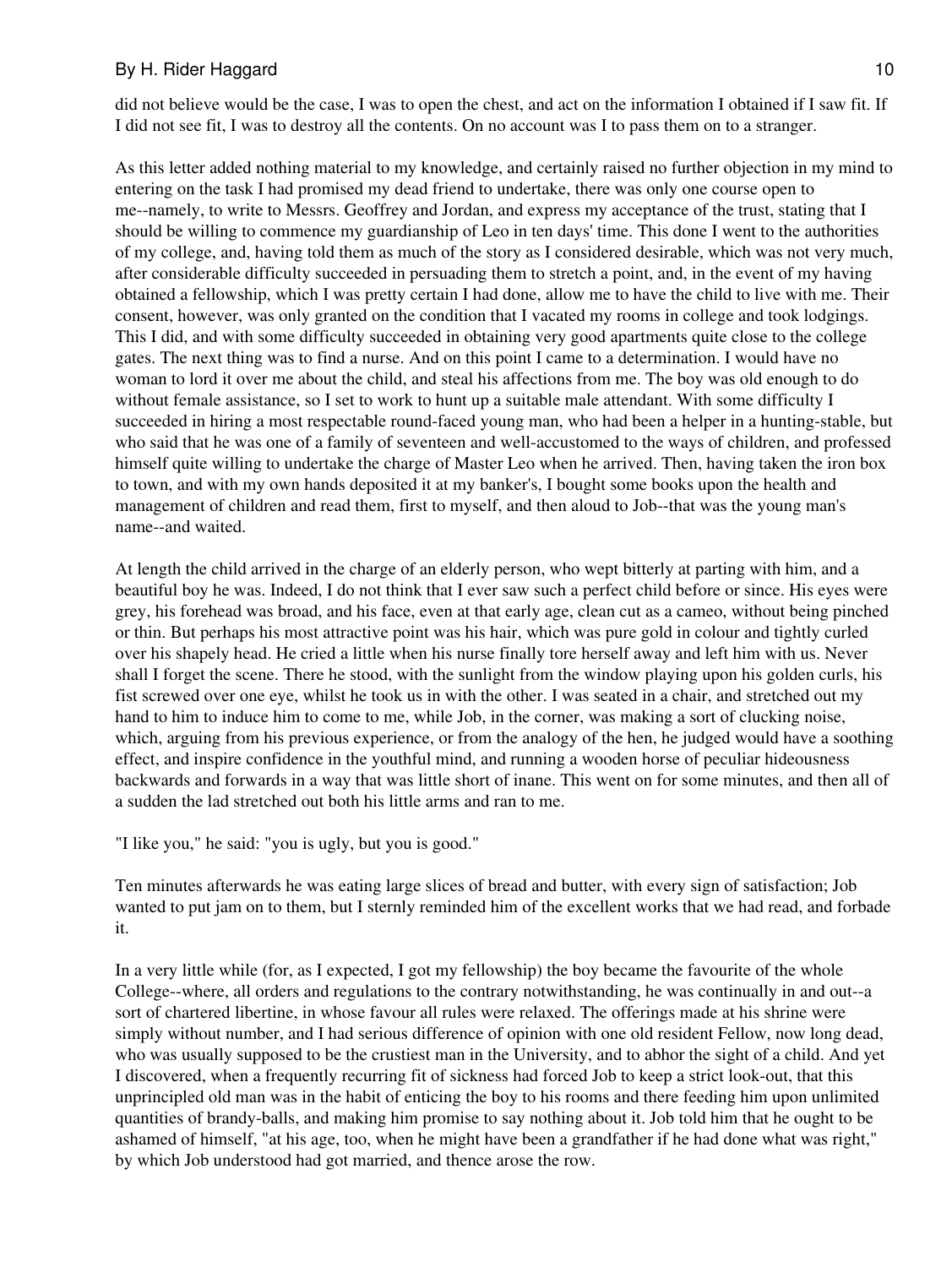But I have no space to dwell upon those delightful years, around which memory still fondly hovers. One by one they went by, and as they passed we two grew dearer and yet more dear to each other. Few sons have been loved as I love Leo, and few fathers know the deep and continuous affection that Leo bears to me.

The child grew into the boy, and the boy into the young man, while one by one the remorseless years flew by, and as he grew and increased so did his beauty and the beauty of his mind grow with him. When he was about fifteen they used to call him Beauty about the College, and me they nicknamed the Beast. Beauty and the Beast was what they called us when we went out walking together, as we used to do every day. Once Leo attacked a great strapping butcher's man, twice his size, because he sang it out after us, and thrashed him, too--thrashed him fairly. I walked on and pretended not to see, till the combat got too exciting, when I turned round and cheered him on to victory. It was the chaff of the College at the time, but I could not help it. Then when he was a little older the undergraduates found fresh names for us. They called me Charon, and Leo the Greek god! I will pass over my own appellation with the humble remark that I was never handsome, and did not grow more so as I grew older. As for his, there was no doubt about its fitness. Leo at twenty-one might have stood for a statue of the youthful Apollo. I never saw anybody to touch him in looks, or anybody so absolutely unconscious of them. As for his mind, he was brilliant and keen-witted, but not a scholar. He had not the dulness necessary for that result. We followed out his father's instructions as regards his education strictly enough, and on the whole the results, especially in the matters of Greek and Arabic, were satisfactory. I learnt the latter language in order to help to teach it to him, but after five years of it he knew it as well as I did--almost as well as the professor who instructed us both. I always was a great sportsman-- it is my one passion--and every autumn we went away somewhere shooting or fishing, sometimes to Scotland, sometimes to Norway, once even to Russia. I am a good shot, but even in this he learnt to excel me.

When Leo was eighteen I moved back into my rooms, and entered him at my own College, and at twenty-one he took his degree--a respectable degree, but not a very high one. Then it was that I, for the first time, told him something of his own story, and of the mystery that loomed ahead. Of course he was very curious about it, and of course I explained to him that his curiosity could not be gratified at present. After that, to pass the time away, I suggested that he should get himself called to the Bar; and this he did, reading at Cambridge, and only going up to London to eat his dinners.

I had only one trouble about him, and that was that every young woman who came across him, or, if not every one, nearly so, would insist on falling in love with him. Hence arose difficulties which I need not enter into here, though they were troublesome enough at the time. On the whole, he behaved fairly well; I cannot say more than that.

And so the time went by till at last he reached his twenty-fifth birthday, at which date this strange and, in some ways, awful history really begins.

#### III

#### THE SHERD OF AMENARTAS

On the day preceding Leo's twenty-fifth birthday we both journeyed to London, and extracted the mysterious chest from the bank where I had deposited it twenty years before. It was, I remember, brought up by the same clerk who had taken it down. He perfectly remembered having hidden it away. Had he not done so, he said, he should have had difficulty in finding it, it was so covered up with cobwebs.

In the evening we returned with our precious burden to Cambridge, and I think that we might both of us have given away all the sleep we got that night and not have been much the poorer. At daybreak Leo arrived in my room in a dressing-gown, and suggested that we should at once proceed to business. I scouted the idea as showing an unworthy curiosity. The chest had waited twenty years, I said, so it could very well continue to wait until after breakfast. Accordingly at nine--an unusually sharp nine--we breakfasted; and so occupied was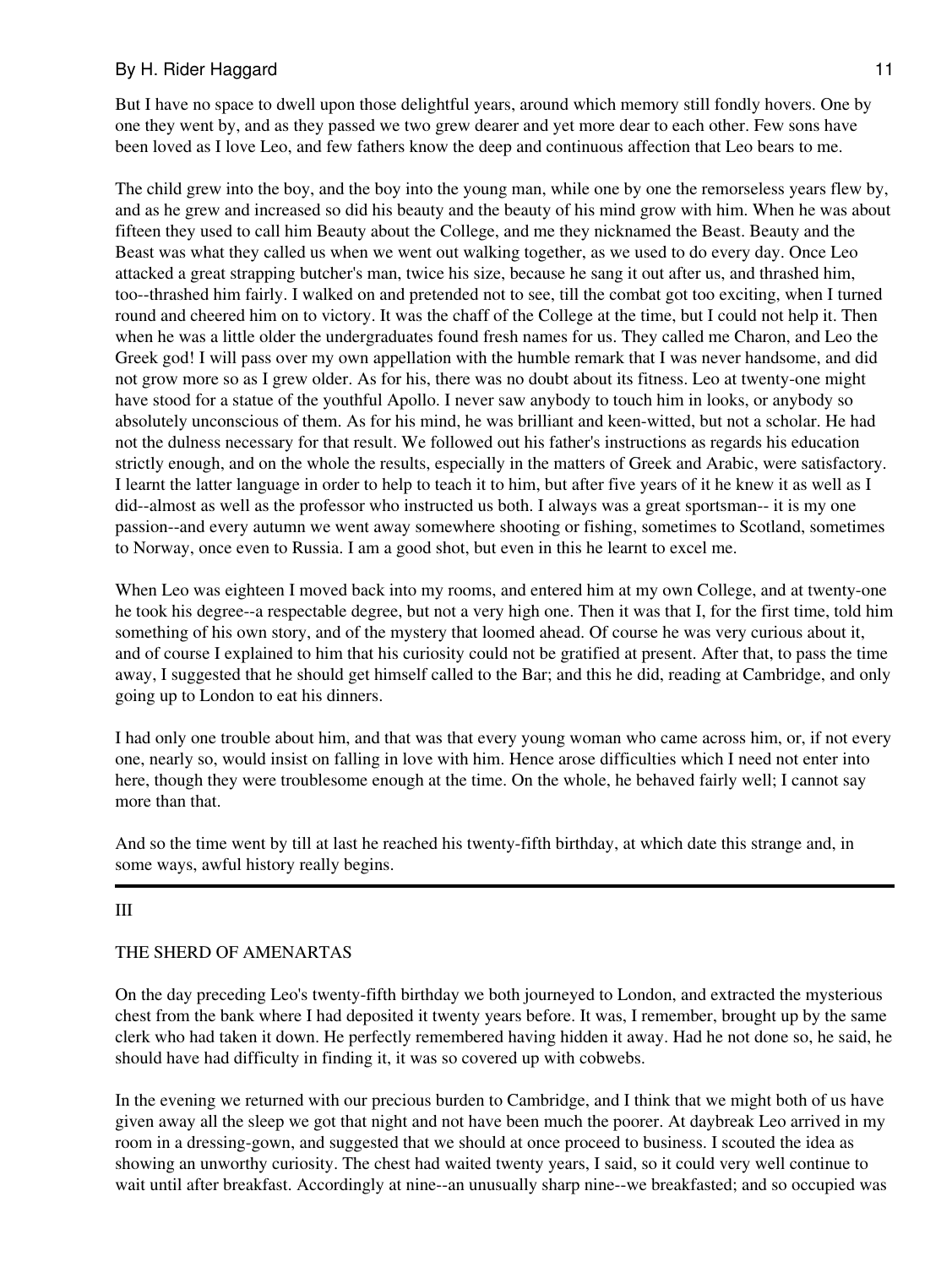I with my own thoughts that I regret to state that I put a piece of bacon into Leo's tea in mistake for a lump of sugar. Job, too, to whom the contagion of excitement had, of course, spread, managed to break the handle off my Sèvres china tea-cup, the identical one I believe that Marat had been drinking from just before he was stabbed in his bath.

At last, however, breakfast was cleared away, and Job, at my request, fetched the chest, and placed it upon the table in a somewhat gingerly fashion, as though he mistrusted it. Then he prepared to leave the room.

"Stop a moment, Job," I said. "If Mr. Leo has no objection, I should prefer to have an independent witness to this business, who can be relied upon to hold his tongue unless he is asked to speak."

"Certainly, Uncle Horace," answered Leo; for I had brought him up to call me uncle--though he varied the appellation somewhat disrespectfully by calling me "old fellow," or even "my avuncular relative."

Job touched his head, not having a hat on.

"Lock the door, Job," I said, "and bring me my despatch-box."

He obeyed, and from the box I took the keys that poor Vincey, Leo's father, had given me on the night of his death. There were three of them; the largest a comparatively modern key, the second an exceedingly ancient one, and the third entirely unlike anything of the sort that we had ever seen before, being fashioned apparently from a strip of solid silver, with a bar placed across to serve as a handle, and leaving some nicks cut in the edge of the bar. It was more like a model of an antediluvian railway key than anything else.

"Now are you both ready?" I said, as people do when they are going to fire a mine. There was no answer, so I took the big key, rubbed some salad oil into the wards, and after one or two bad shots, for my hands were shaking, managed to fit it, and shoot the lock. Leo bent over and caught the massive lid in both his hands, and with an effort, for the hinges had rusted, forced it back. Its removal revealed another case covered with dust. This we extracted from the iron chest without any difficulty, and removed the accumulated filth of years from it with a clothes-brush.

It was, or appeared to be, of ebony, or some such close-grained black wood, and was bound in every direction with flat bands of iron. Its antiquity must have been extreme, for the dense heavy wood was in parts actually commencing to crumble from age.

"Now for it," I said, inserting the second key.

Job and Leo bent forward in breathless silence. The key turned, and I flung back the lid, and uttered an exclamation, and no wonder, for inside the ebony case was a magnificent silver casket, about twelve inches square by eight high. It appeared to be of Egyptian workmanship, and the four legs were formed of Sphinxes, and the dome- shaped cover was also surmounted by a Sphinx. The casket was of course much tarnished and dinted with age, but otherwise in fairly sound condition.

I drew it out and set it on the table, and then, in the midst of the most perfect silence, I inserted the strange-looking silver key, and pressed this way and that until at last the lock yielded, and the casket stood before us. It was filled to the brim with some brown shredded material, more like vegetable fibre than paper, the nature of which I have never been able to discover. This I carefully removed to the depth of some three inches, when I came to a letter enclosed in an ordinary modern-looking envelope, and addressed in the handwriting of my dead friend Vincey.

"To my son Leo, should he live to open this casket."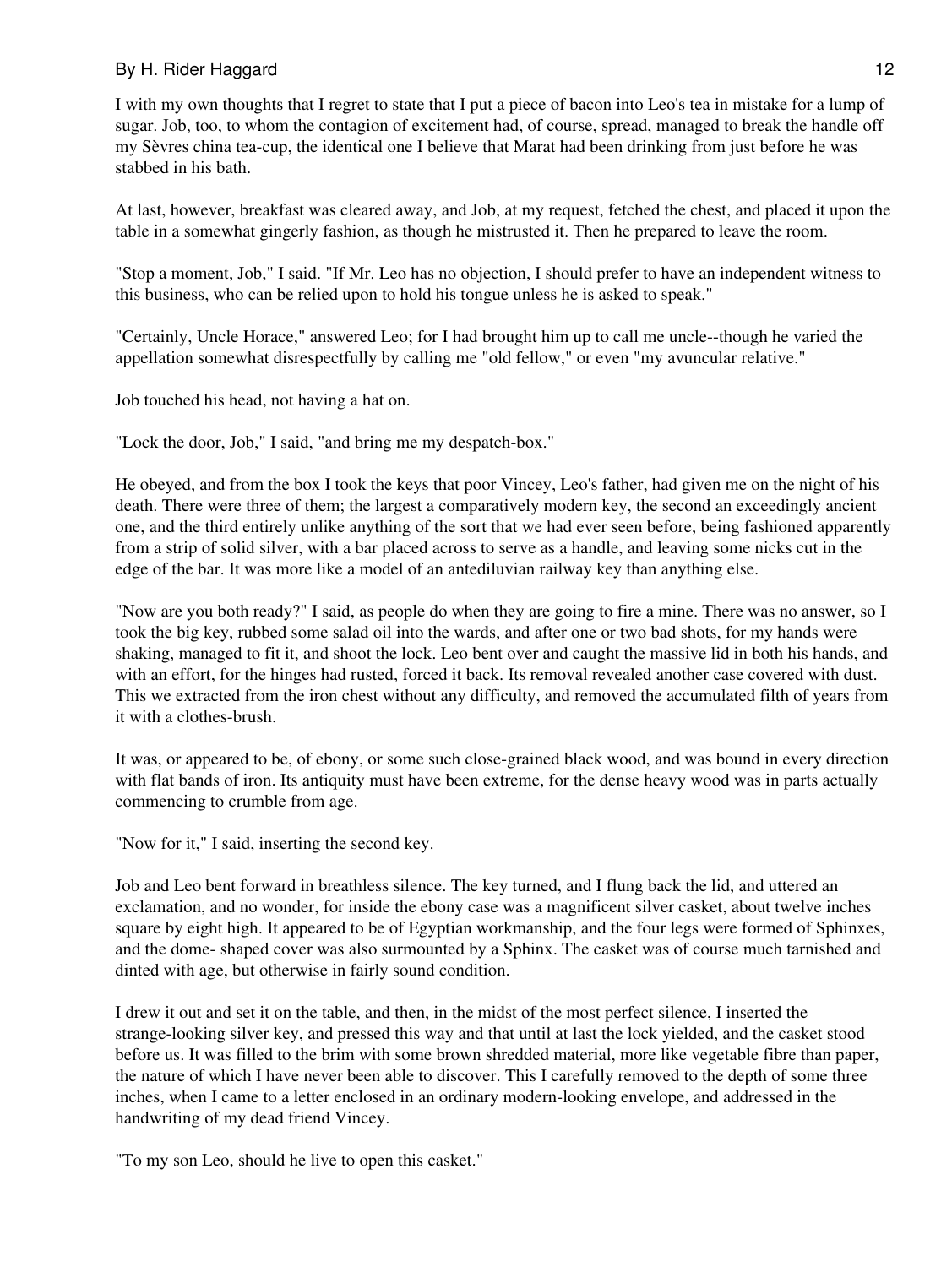I handed the letter to Leo, who glanced at the envelope, and then put it down upon the table, making a motion to me to go on emptying the casket.

The next thing that I found was a parchment carefully rolled up. I unrolled it, and seeing that it was also in Vincey's handwriting, and headed, "Translation of the Uncial Greek Writing on the Potsherd," put it down by the letter. Then followed another ancient roll of parchment, that had become yellow and crinkled with the passage of years. This I also unrolled. It was likewise a translation of the same Greek original, but into black-letter Latin, which at the first glance from the style and character appeared to me to date from somewhere about the beginning of the sixteenth century. Immediately beneath this roll was something hard and heavy, wrapped up in yellow linen, and reposing upon another layer of the fibrous material. Slowly and carefully we unrolled the linen, exposing to view a very large but undoubtedly ancient potsherd of a dirty yellow colour! This potsherd had in my judgment, once been a part of an ordinary amphora of medium size. For the rest, it measured ten and a half inches in length by seven in width, was about a quarter of an inch thick, and densely covered on the convex side that lay towards the bottom of the box with writing in the later uncial Greek character, faded here and there, but for the most part perfectly legible, the inscription having evidently been executed with the greatest care, and by means of a reed pen, such as the ancients often used. I must not forget to mention that in some remote age this wonderful fragment had been broken in two, and rejoined by means of cement and eight long rivets. Also there were numerous inscriptions on the inner side, but these were of the most erratic character, and had clearly been made by different hands and in many different ages, and of them, together with the writings on the parchments, I shall have to speak presently.

"Is there anything more?" asked Leo, in a kind of excited whisper.

I groped about, and produced something hard, done up in a little linen bag. Out of the bag we took first a very beautiful miniature done upon ivory, and secondly, a small chocolate-coloured composition *scarabæus*, marked thus:--

#### [sketch omitted]

symbols which, we have since ascertained, mean "Suten se Ra," which is being translated the "Royal Son of Ra or the Sun." The miniature was a picture of Leo's Greek mother--a lovely, dark-eyed creature. On the back of it was written, in poor Vincey's handwriting, "My beloved wife."

"That is all," I said.

"Very well," answered Leo, putting down the miniature, at which he had been gazing affectionately; "and now let us read the letter," and without further ado he broke the seal, and read aloud as follows:--

"My Son Leo,--When you open this, if you ever live to do so, you will have attained to manhood, and I shall have been long enough dead to be absolutely forgotten by nearly all who knew me. Yet in reading it remember that I have been, and for anything you know may still be, and that in it, through this link of pen and paper, I stretch out my hand to you across the gulf of death, and my voice speaks to you from the silence of the grave. Though I am dead, and no memory of me remains in your mind, yet am I with you in this hour that you read. Since your birth to this day I have scarcely seen your face. Forgive me this. Your life supplanted the life of one whom I loved better than women are often loved, and the bitterness of it endureth yet. Had I lived I should in time have conquered this foolish feeling, but I am not destined to live. My sufferings, physical and mental, are more than I can bear, and when such small arrangements as I have to make for your future well-being are completed it is my intention to put a period to them. May God forgive me if I do wrong. At the best I could not live more than another year."

"So he killed himself," I exclaimed. "I thought so."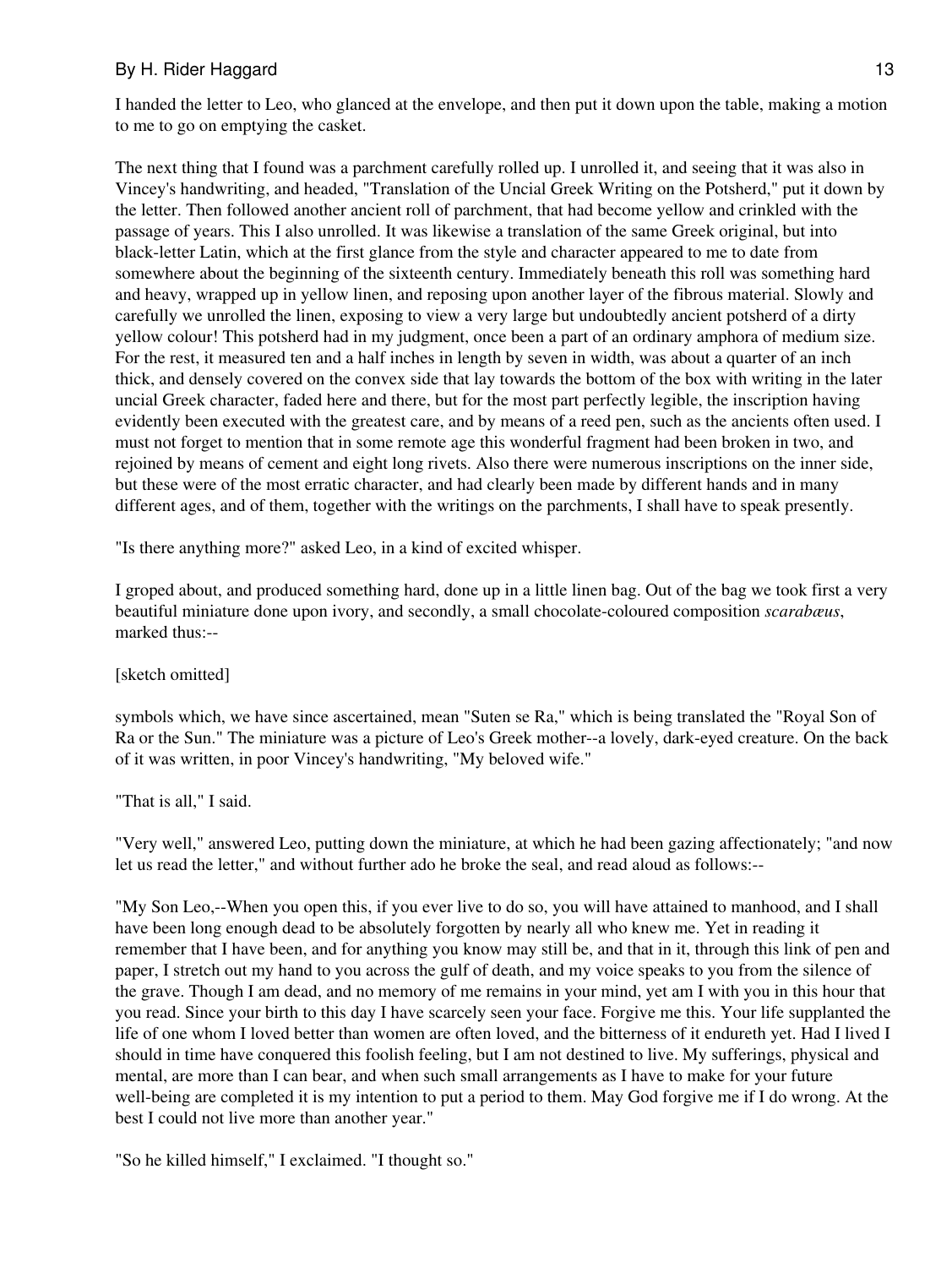"And now," Leo went on, without replying, "enough of myself. What has to be said belongs to you who live, not to me, who am dead, and almost as much forgotten as though I had never been. Holly, my friend (to whom, if he will accept the trust, it is my intention to confide you), will have told you something of the extraordinary antiquity of your race. In the contents of this casket you will find sufficient to prove it. The strange legend that you will find inscribed by your remote ancestress upon the potsherd was communicated to me by my father on his deathbed, and took a strong hold in my imagination. When I was only nineteen years of age I determined, as, to his misfortune, did one of our ancestors about the time of Elizabeth, to investigate its truth. Into all that befell me I cannot enter now. But this I saw with my own eyes. On the coast of Africa, in a hitherto unexplored region, some distance to the north of where the Zambesi falls into the sea, there is a headland, at the extremity of which a peak towers up, shaped like the head of a negro, similar to that of which the writing speaks. I landed there, and learnt from a wandering native, who had been cast out by his people because of some crime which he had committed, that far inland are great mountains, shaped like cups, and caves surrounded by measureless swamps. I learnt also that the people there speak a dialect of Arabic, and are ruled over by a *beautiful white woman* who is seldom seen by them, but who is reported to have power over all things living and dead. Two days after I had ascertained this the man died of fever contracted in crossing the swamps, and I was forced by want of provisions and by symptoms of an illness which afterwards prostrated me to take to my dhow again.

"Of the adventures that befell me after this I need not now speak. I was wrecked upon the coast of Madagascar, and rescued some months afterwards by an English ship that brought me to Aden, whence I started for England, intending to prosecute my search as soon as I had made sufficient preparations. On my way I stopped in Greece, and there, for 'Omnia vincit amor,' I met your beloved mother, and married her, and there you were born and she died. Then it was that my last illness seized me, and I returned hither to die. But still I hoped against hope, and set myself to work to learn Arabic, with the intention, should I ever get better, of returning to the coast of Africa, and solving the mystery of which the tradition has lived so many centuries in our family. But I have not got better, and, so far as I am concerned, the story is at an end.

"For you, however, my son, it is not at an end, and to you I hand on these the results of my labour, together with the hereditary proofs of its origin. It is my intention to provide that they shall not be put into your hands until you have reached an age when you will be able to judge for yourself whether or no you will choose to investigate what, if it is true, must be the greatest mystery in the world, or to put it by as an idle fable, originating in the first place in a woman's disordered brain.

"I do not believe that it is a fable; I believe that if it can only be re-discovered there is a spot where the vital forces of the world visibly exist. Life exists; why therefore should not the means of preserving it indefinitely exist also? But I have no wish to prejudice your mind about the matter. Read and judge for yourself. If you are inclined to undertake the search, I have so provided that you will not lack for means. If, on the other hand, you are satisfied that the whole thing is a chimera, then, I adjure you, destroy the potsherd and the writings, and let a cause of troubling be removed from our race for ever. Perhaps that will be wisest. The unknown is generally taken to be terrible, not as the proverb would infer, from the inherent superstition of man, but because it so often *is* terrible. He who would tamper with the vast and secret forces that animate the world may well fall a victim to them. And if the end were attained, if at last you emerged from the trial ever beautiful and ever young, defying time and evil, and lifted above the natural decay of flesh and intellect, who shall say that the awesome change would prove a happy one? Choose, my son, and may the Power who rules all things, and who says 'thus far shalt thou go, and thus much shalt thou learn,' direct the choice to your own happiness and the happiness of the world, which, in the event of your success, you would one day certainly rule by the pure force of accumulated experience.-- Farewell!"

Thus the letter, which was unsigned and undated, abruptly ended.

"What do you make of that, Uncle Holly," said Leo, with a sort of gasp, as he replaced it on the table. "We have been looking for a mystery, and we certainly seem to have found one."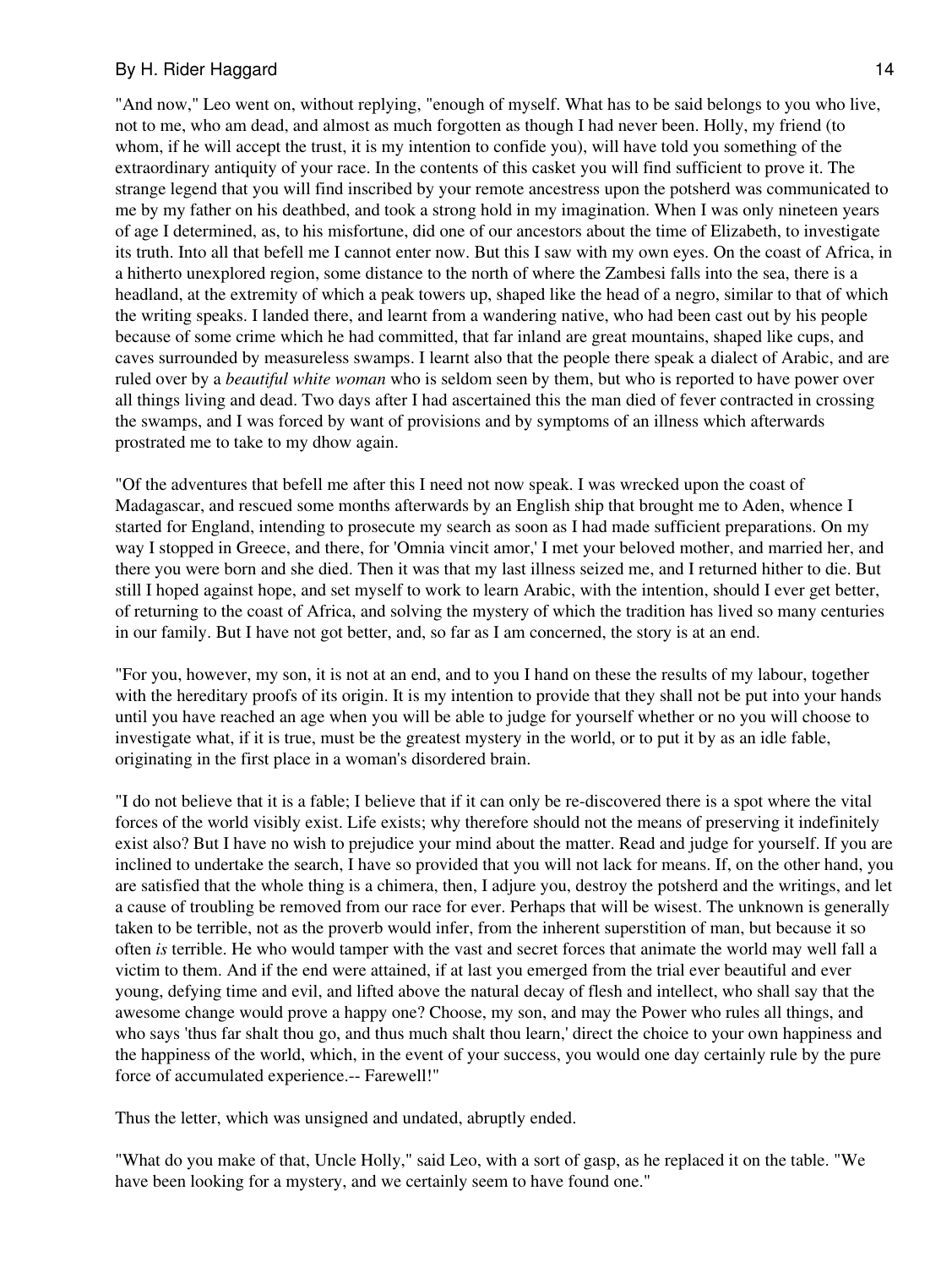"What do I make of it? Why, that your poor dear father was off his head, of course," I answered, testily. "I guessed as much that night, twenty years ago, when he came into my room. You see he evidently hurried his own end, poor man. It is absolute balderdash."

"That's it, sir!" said Job, solemnly. Job was a most matter-of-fact specimen of a matter-of-fact class.

"Well, let's see what the potsherd has to say, at any rate," said Leo, taking up the translation in his father's writing, and commencing to read:--

"I, Amenartas, of the Royal House of the Pharaohs of Egypt, wife of Kallikrates (the Beautiful in Strength), a Priest of Isis whom the gods cherish and the demons obey, being about to die, to my little son Tisisthenes (the Mighty Avenger). I fled with thy father from Egypt in the days of Nectanebes,[\*] causing him through love to break the vows that he had vowed. We fled southward, across the waters, and we wandered for twice twelve moons on the coast of Libya (Africa) that looks towards the rising sun, where by a river is a great rock carven like the head of an Ethiopian. Four days on the water from the mouth of a mighty river were we cast away, and some were drowned and some died of sickness. But us wild men took through wastes and marshes, where the sea fowl hid the sky, bearing us ten days' journey till we came to a hollow mountain, where a great city had been and fallen, and where there are caves of which no man hath seen the end; and they brought us to the Queen of the people who place pots upon the heads of strangers, who is a magician having a knowledge of all things, and life and loveliness that does not die. And she cast eyes of love upon thy father, Kallikrates, and would have slain me, and taken him to husband, but he loved me and feared her, and would not. Then did she take us, and lead us by terrible ways, by means of dark magic, to where the great pit is, in the mouth of which the old philosopher lay dead, and showed to us the rolling Pillar of Life that dies not, whereof the voice is as the voice of thunder; and she did stand in the flames, and come forth unharmed, and yet more beautiful. Then did she swear to make thy father undying even as she is, if he would but slay me, and give himself to her, for me she could not slay because of the magic of my own people that I have, and that prevailed thus far against her. And he held his hand before his eyes to hide her beauty, and would not. Then in her rage did she smite him by her magic, and he died; but she wept over him, and bore him thence with lamentations: and being afraid, me she sent to the mouth of the great river where the ships come, and I was carried far away on the ships where I gave thee birth, and hither to Athens I came at last after many wanderings. Now I say to thee, my son, Tisisthenes, seek out the woman, and learn the secret of Life, and if thou mayest find a way slay her, because of thy father Kallikrates; and if thou dost fear or fail, this I say to all thy seed who come after thee, till at last a brave man be found among them who shall bathe in the fire and sit in the place of the Pharaohs. I speak of those things, that though they be past belief, yet I have known, and I lie not."

[\*] Nekht-nebf, or Nectanebo II., the last native Pharaoh of Egypt, fled from Ochus to Ethiopia, B.C. 339.--Editor.

"May the Lord forgive her for that," groaned Job, who had been listening to this marvellous composition with his mouth open.

As for myself, I said nothing: my first idea being that my poor friend, being demented, had composed the whole thing, though it scarcely seemed likely that such a story could have been invented by anybody. It was too original. To solve my doubts I took up the potsherd and began to read the close uncial Greek writing on it; and very good Greek of the period it is, considering that it came from the pen of an Egyptian born. Here is an exact transcript of it:--

#### [omitted]

The general convenience in reading, I have here accurately transcribed this inscription into the cursive character.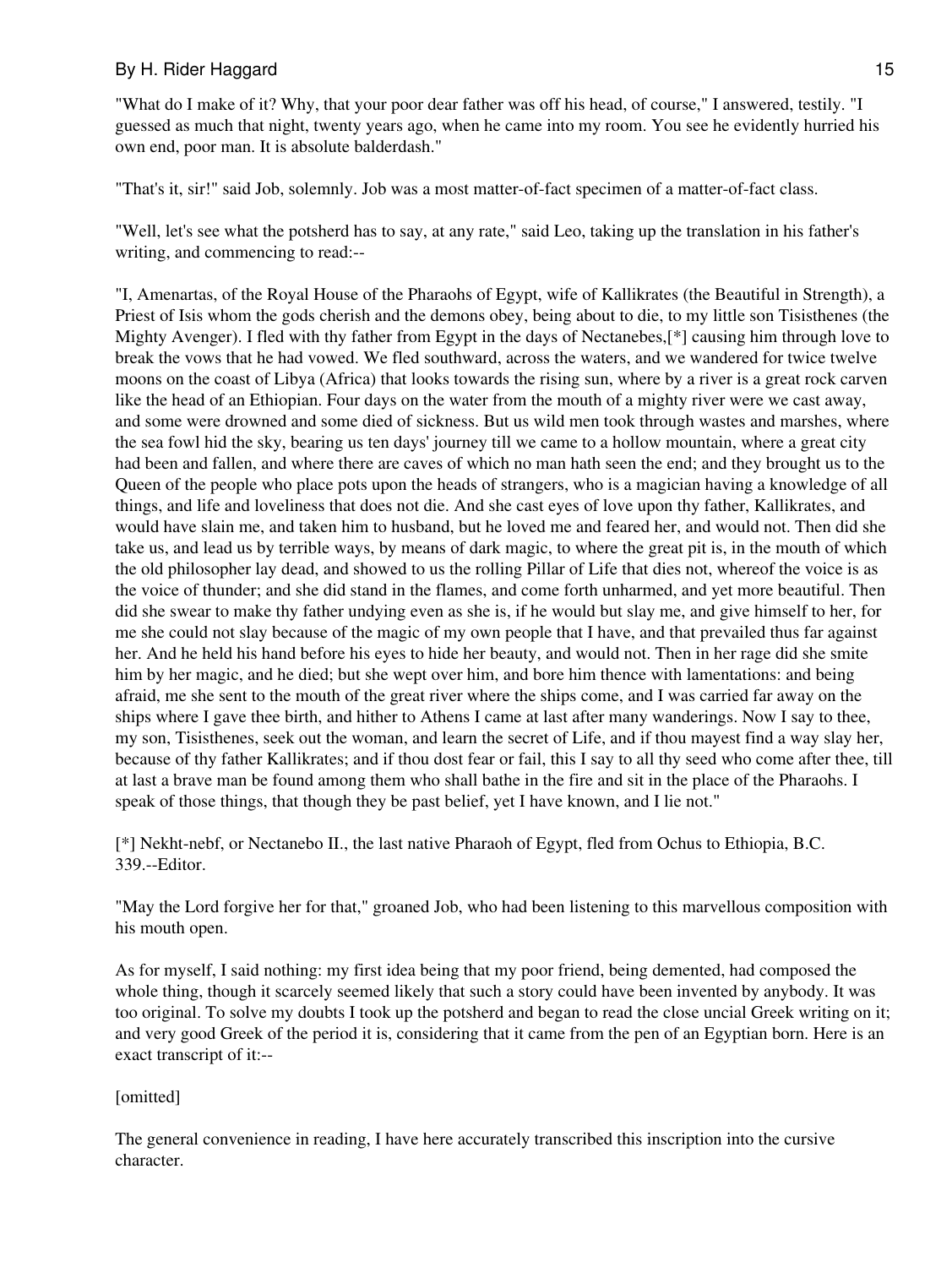[omitted]

The English translation was, as I discovered on further investigation, and as the reader may easily see by comparison, both accurate and elegant.

Besides the uncial writing on the convex side of the sherd at the top, painted in dull red, on what had once been the lip of the amphora, was the cartouche already mentioned as being on the *scarabæus*, which we had also found in the casket. The hieroglyphics or symbols, however, were reversed, just as though they had been pressed on wax. Whether this was the cartouche of the original Kallikrates,[\*] or of some Prince or Pharaoh from whom his wife Amenartas was descended, I am not sure, nor can I tell if it was drawn upon the sherd at the same time that the uncial Greek was inscribed, or copied on more recently from the Scarab by some other member of the family. Nor was this all. At the foot of the writing, painted in the same dull red, was the faint outline of a somewhat rude drawing of the head and shoulders of a Sphinx wearing two feathers, symbols of majesty, which, though common enough upon the effigies of sacred bulls and gods, I have never before met with on a Sphinx.

[\*] The cartouche, if it be a true cartouche, cannot have been that of Kallikrates, as Mr. Holly suggests. Kallikrates was a priest and not entitled to a cartouche, which was the prerogative of Egyptian royalty, though he might have inscribed his name or title upon an *oval*.--Editor.

Also on the right-hand side of this surface of the sherd, painted obliquely in red on the space not covered by the uncial characters, and signed in blue paint, was the following quaint inscription:--

IN EARTH AND SKIE AND SEA STRANGE THYNGES THER BE. HOC FECIT DOROTHEA VINCEY.

Perfectly bewildered, I turned the relic over. It was covered from top to bottom with notes and signatures in Greek, Latin, and English. The first in uncial Greek was by Tisisthenes, the son to whom the writing was addressed. It was, "I could not go. Tisisthenes to his son, Kallikrates." Here it is in fac-simile with its cursive equivalent:--

[omitted]

{ouk an dunaimen poreuesthai. Tisisthenes Kallikratei to paidi.}

This Kallikrates (probably, in the Greek fashion, so named after his grandfather) evidently made some attempt to start on the quest, for his entry written in very faint and almost illegible uncial is, "I ceased from my going, the gods being against me. Kallikrates to his son." Here it is also:--

[omitted]

{ton Theon antistanton epausamen tes poreias. Kallikrates to paidi.}

Between these two ancient writings, the second of which was inscribed upside down and was so faint and worn that, had it not been for the transcript of it executed by Vincey, I should scarcely have been able to read it, since, owing to its having been written on that portion of the tile which had, in the course of ages, undergone the most handling, it was nearly rubbed out--was the bold, modern-looking signature of one Lionel Vincey, "Ætate sua 17," which was written thereon, I think, by Leo's grandfather. To the right of this were the initials "J. B. V.," and below came a variety of Greek signatures, in uncial and cursive character, and what appeared to be some carelessly executed repetitions of the sentence {to paidi} (to my son), showing that the relic was religiously passed on from generation to generation.

The next legible thing after the Greek signatures was the word "Romae, A.U.C.," showing that the family had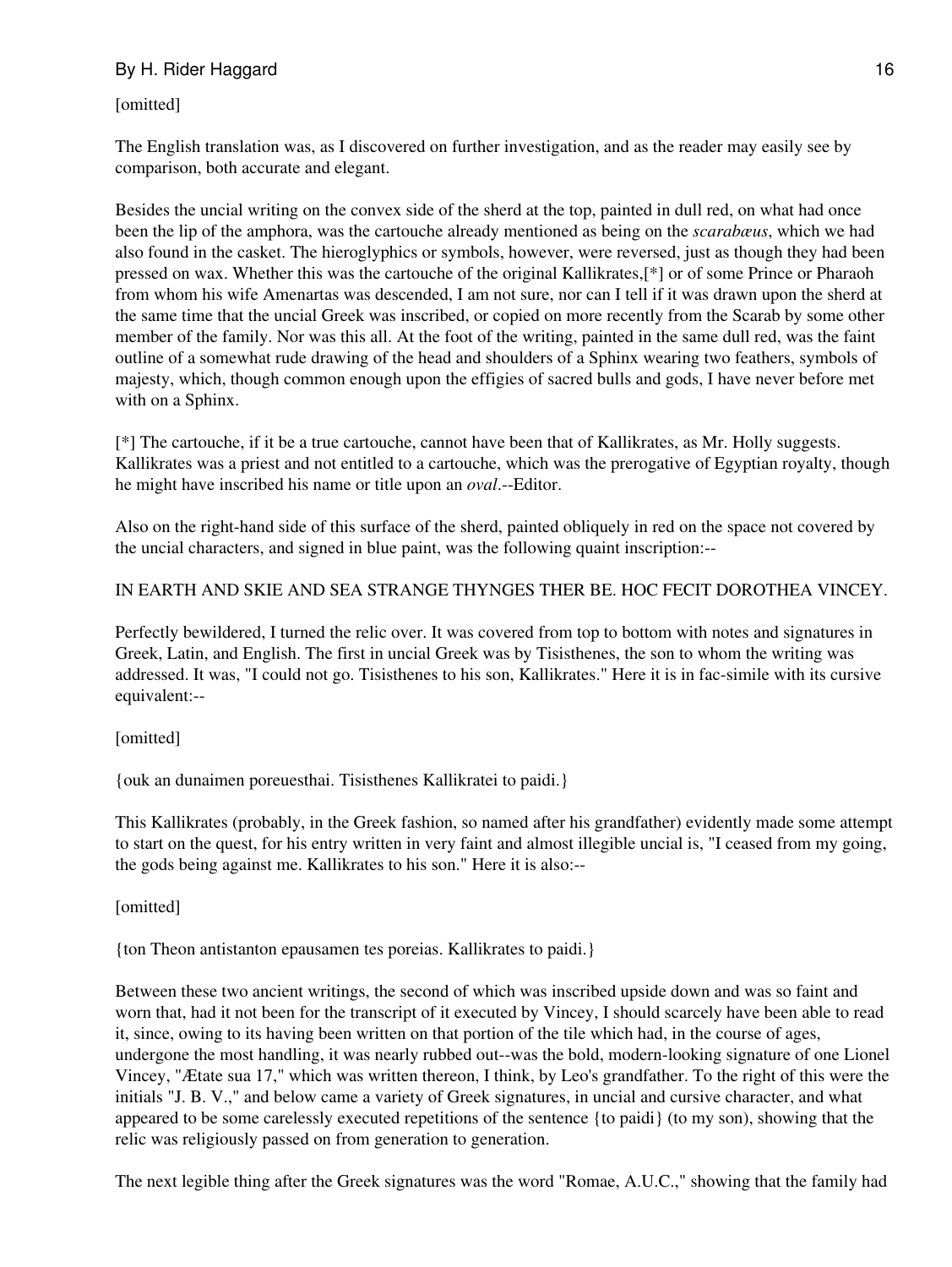now migrated to Rome. Unfortunately, however, with the exception of its termination (evi) the date of their settlement there is for ever lost, for just where it had been placed a piece of the potsherd is broken away.

Then followed twelve Latin signatures, jotted about here and there, wherever there was a space upon the tile suitable to their inscription. These signatures, with three exceptions only, ended with the name "Vindex" or "the Avenger," which seems to have been adopted by the family after its migration to Rome as a kind of equivalent to the Greek "Tisisthenes," which also means an avenger. Ultimately, as might be expected, this Latin cognomen of Vindex was transformed first into De Vincey, and then into the plain, modern Vincey. It is very curious to observe how the idea of revenge, inspired by an Egyptian who lived before the time of Christ, is thus, as it were, embalmed in an English family name.

A few of the Roman names inscribed upon the sherd I have actually since found mentioned in history and other records. They were, if I remember right,

#### MVSSIVS. VINDEX SEX. VARIVS MARVLLVS C. FVFIDIVS. C. F. VINDEX

and

#### LABERIA POMPEIANA. CONIVX. MACRINI. VINDICIS

this last being, of course, the name of a Roman lady.

The following list, however, comprises all the Latin names upon the sherd:--

## C. CAECILIVS VINDEX M. AIMILIVS VINDEX SEX. VARIVS. MARVLLVS Q. SOSIVS PRISCVS SENECIO VINDEX L. VALERIVS COMINIVS VINDEX SEX. OTACILIVS. M. F. L. ATTIVS. VINDEX MVSSIVS VINDEX C. FVFIDIVS. C. F. VINDEX LICINIVS FAVSTVS LABERIA POMPEIANA CONIVX MACRINI VINDICIS MANILIA LVCILLA CONIVX MARVLLI VINDICIS

After the Roman names there is evidently a gap of very many centuries. Nobody will ever know now what was the history of the relic during those dark ages, or how it came to have been preserved in the family. My poor friend Vincey had, it will be remembered, told me that his Roman ancestors finally settled in Lombardy, and when Charlemagne invaded it, returned with him across the Alps, and made their home in Brittany, whence they crossed to England in the reign of Edward the Confessor. How he knew this I am not aware, for there is no reference to Lombardy or Charlemagne upon the tile, though, as will presently be seen, there is a reference to Brittany. To continue: the next entries on the sherd, if I may except a long splash either of blood or red colouring matter of some sort, consist of two crosses drawn in red pigment, and probably representing Crusaders' swords, and a rather neat monogram ("D. V.") in scarlet and blue, perhaps executed by that same Dorothea Vincey who wrote, or rather painted, the doggrel couplet. To the left of this, inscribed in faint blue, were the initials A. V., and after them a date, 1800.

Then came what was perhaps as curious an entry as anything upon this extraordinary relic of the past. It is executed in black letter, written over the crosses or Crusaders' swords, and dated fourteen hundred and forty-five. As the best plan will be to allow it to speak for itself, I here give the black-letter fac-simile, together with the original Latin without the contractions, from which it will be seen that the writer was a fair mediæval Latinist. Also we discovered what is still more curious, an English version of the black-letter Latin. This, also written in black letter, we found inscribed on a second parchment that was in the coffer, apparently somewhat older in date than that on which was inscribed the mediæval Latin translation of the uncial Greek of which I shall speak presently. This I also give in full.

Fac-simile of Black-Letter Inscription on the Sherd of Amenartas.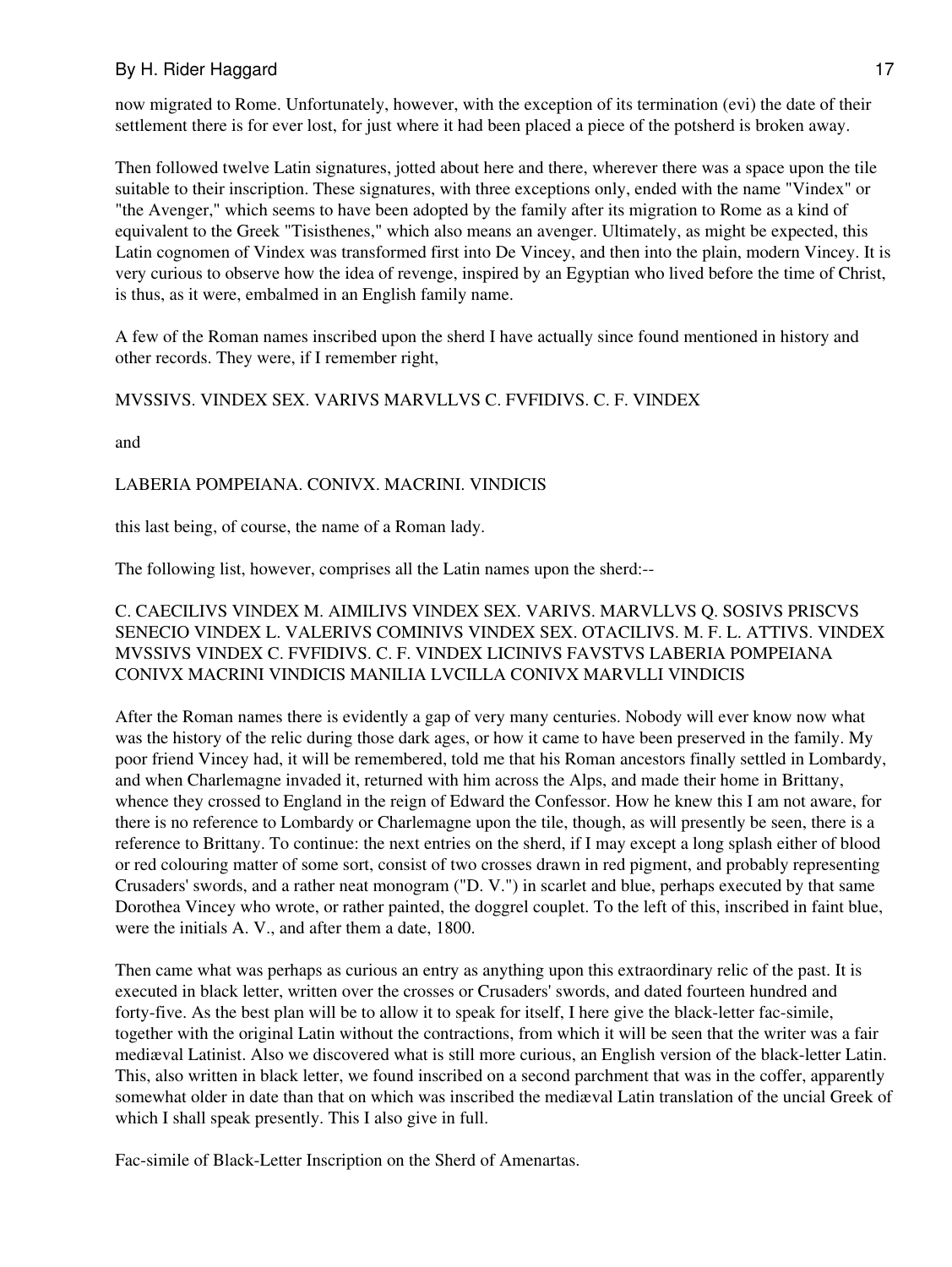[omitted]

Expanded Version of the above Black-Letter Inscription.

"Ista reliquia est valde misticum et myrificum opus, quod majores mei ex Armorica, scilicet Britannia Minore, secum convehebant; et et quidam sanctus clericus semper patri meo in manu ferebat quod penitus illud destrueret, affirmans quod esset ab ipso Sathana conflatum prestigiosa et dyabolica arte, quare pater meus confregit illud in duas partes, quas quidem ego Johannes de Vinceto salvas servavi et adaptavi sicut apparet die lune proximo post festum beate Marie Virginis anni gratie MCCCCXLV."

Fac-simile of the Old English Black-Letter Translation of the above Latin Inscription from the Sherd of Amenartas found inscribed upon a parchment.

[omitted]

Modernised Version of the above Black-Letter Translation.

"Thys rellike ys a ryghte mistycall worke and a marvaylous, ye whyche myne aunceteres aforetyme dyd conveigh hider with them from Armoryke which ys to seien Britaine ye Lesse and a certayne holye clerke should allweyes beare my fadir on honde that he owghte uttirly for to frusshe ye same, affyrmynge that yt was fourmed and conflatyed of Sathanas hym selfe by arte magike and dyvellysshe wherefore my fadir dyd take ye same and tobrast yt yn tweyne, but I, John de Vincey, dyd save whool ye tweye partes therof and topeecyd them togydder agayne soe as yee se, on this daye mondaye next followynge after ye feeste of Seynte Marye ye Blessed Vyrgyne yn ye yeere of Salvacioun fowertene hundreth and fyve and fowerti."

The next and, save one, last entry was Elizabethan, and dated 1564. "A most strange historie, and one that did cost my father his life; for in seekynge for the place upon the east coast of Africa, his pinnance was sunk by a Portuguese galleon off Lorenzo Marquez, and he himself perished.--John Vincey."

Then came the last entry, apparently, to judge by the style of writing, made by some representative of the family in the middle of the eighteenth century. It was a misquotation of the well-known lines in Hamlet, and ran thus: "There are more things in Heaven and earth than are dreamt of in your philosophy, Horatio."[\*]

[\*] Another thing that makes me fix the date of this entry at the middle of the eighteenth century is that, curiously enough, I have an acting copy of "Hamlet," written about 1740, in which these two lines are misquoted almost exactly in the same way, and I have little doubt but that the Vincey who wrote them on the potsherd heard them so misquoted at that date. Of course, the lines really run:--

There are more things in heaven and earth, Horatio, Than are dreamt of in your philosophy.--L. H. H.

And now there remained but one more document to be examined--namely, the ancient black-letter transcription into mediæval Latin of the uncial inscription on the sherd. As will be seen, this translation was executed and subscribed in the year 1495, by a certain "learned man," Edmundus de Prato (Edmund Pratt) by name, licentiate in Canon Law, of Exeter College, Oxford, who had actually been a pupil of Grocyn, the first scholar who taught Greek in England.[\*] No doubt, on the fame of this new learning reaching his ears, the Vincey of the day, perhaps that same John de Vincey who years before had saved the relic from destruction and made the black-letter entry on the sherd in 1445, hurried off to Oxford to see if perchance it might avail to dissolve the secret of the mysterious inscription. Nor was he disappointed, for the learned Edmundus was equal to the task. Indeed his rendering is so excellent an example of mediæval learning and latinity that, even at the risk of sating the learned reader with too many antiquities, I have made up my mind to give it in fac-simile, together with an expanded version for the benefit of those who find the contractions troublesome. The translation has several peculiarities on which this is not the place to dwell, but I would in passing call the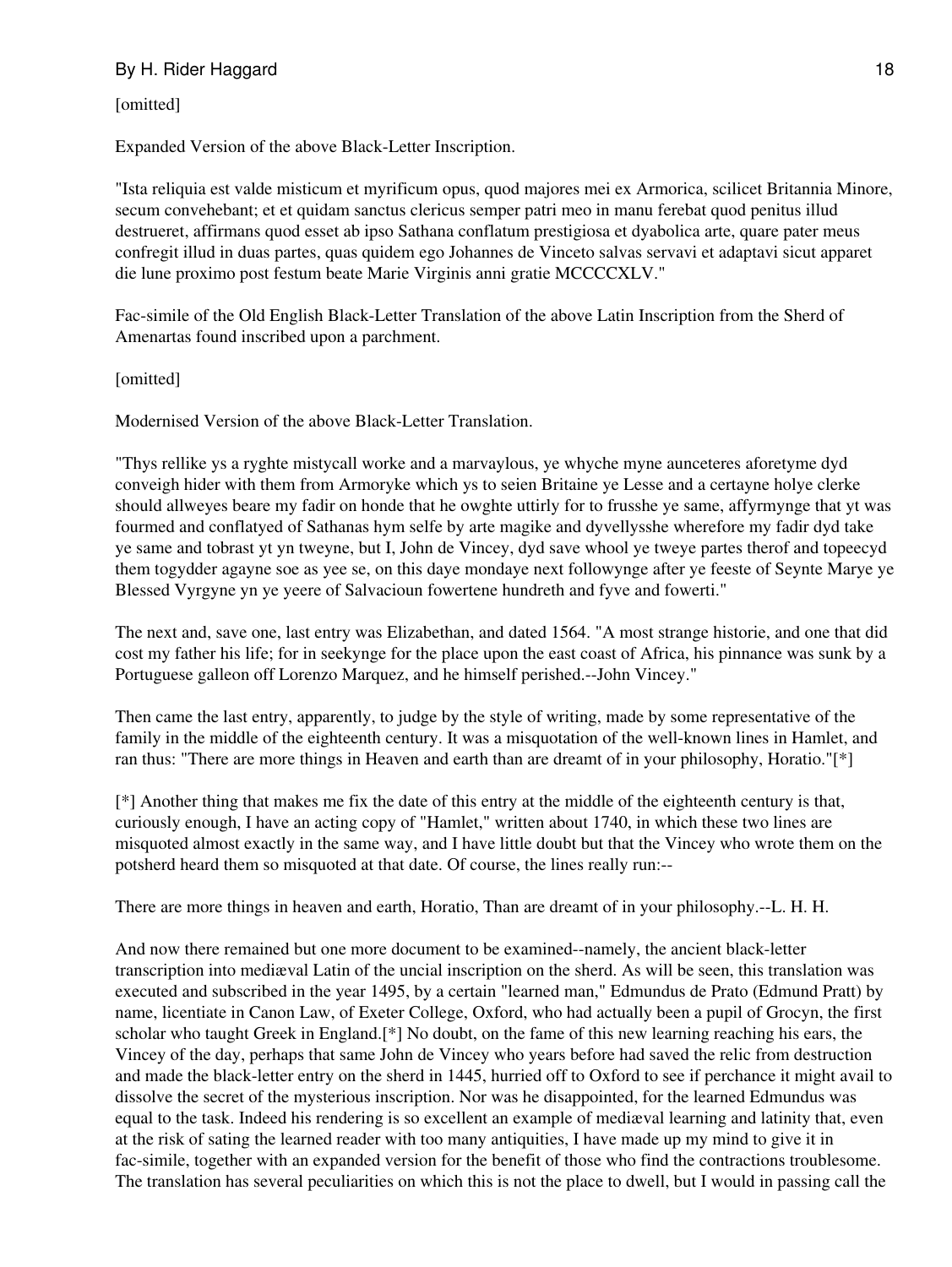attention of scholars to the passage "duxerunt autem nos ad reginam *advenaslasaniscoronantium*," which strikes me as a delightful rendering of the original, {egegon de os Basileian ten ton Xenous Khutrais stephanounton}.

[\*] Grocyn, the instructor of Erasmus, studied Greek under Chalcondylas the Byzantine at Florence, and first lectured in the Hall of Exeter College, Oxford, in 1491.--Editor.

Mediæval Black-Letter Latin Translation of the Uncial Inscription on the Sherd of Amenartas

[omitted]

Expanded Version of the above Mediæval Latin Translation

Amenartas, e genere regio Egyptii, uxor Callicratis, sacerdotis Isidis, quam dei fovent demonia attendunt, filiolo suo Tisistheni jam moribunda ita mandat: Effugi quodam ex Egypto, regnante Nectanebo, cum patre tuo, propter mei amorem pejerato. Fugientes autem versus Notum trans mare, et viginti quatuor menses per litora Libye versus Orientem errantes, ubi est petra quedam magna sculpta instar Ethiopis capitis, deinde dies quatuor ab ostio fluminis magni ejecti partim submersi sumus partim morbo mortui sumus: in fine autem a feris hominibus portabamur per paludes et vada, ubi avium multitudo celum obumbrat, dies decem, donec advenimus ad cavum quendam montem, ubi olim magna urbs erat, caverne quoque immense; duxerunt autem nos ad reginam Advenaslasaniscoronantium, que magicâ utebatur et peritiá omnium rerum, et saltem pulcritudine et vigore insenescibilis erat. Hec magno patris tui amore perculsa, primum quidem ei connubium michi mortem parabat; postea vero, recusante Callicrate, amore mei et timore regine affecto, nos per magicam abduxit per vias horribiles ubi est puteus ille profundus, cujus juxta aditum jacebat senioris philosophi cadaver, et advenientibus monstravit flammam Vite erectam, instar columne voluntantis, voces emittentem quasi tonitrus: tunc per ignem impetu nocivo expers transiit et jam ipsa sese formosior visa est.

Quibus factis juravit se patrem tuum quoque immortalem ostensuram esse, si me prius occisa regine contubernium mallet; neque enim ipsa me occidere valuit, propter nostratum magicam cujus egomet partem habeo. Ille vero nichil hujus generis malebat, manibus ante oculos passis, ne mulieris formositatem adspiceret: postea illum magica percussit arte, at mortuum efferebat inde cum fletibus et vagitibus, et me per timorem expulit ad ostium magni fluminis, velivoli, porro in nave, in qua te peperi, vix post dies huc Athenas vecta sum. At tu, O Tisisthenes, ne quid quorum mando nauci fac: necesse enim est mulierem exquirere si qua Vite mysterium impetres et vindicare, quautum in te est, patrem tuum Callieratem in regine morte. Sin timore sue aliqua causa rem reliquis infectam, hoc ipsum omnibus posteris mando, dum bonus quis inveniatur qui ignis lavacrum non perhorrescet, et potentia dignus dominabitur hominum.

Talia dico incredibilia quidem at minime ficta de rebus michi cognitis.

Hec Grece scripta Latine reddidit vir doctus Edmundus de Prato, in Descretis Licenciatus, e Collegio Exoniensi Oxoniensi doctissimi Grocyni quondam e pupillis, Idibus Aprilis Anno Domini MCCCCLXXXXV°.

"Well," I said, when at length I had read out and carefully examined these writings and paragraphs, at least those of them that were still easily legible, "that is the conclusion of the whole matter, Leo, and now you can form your own opinion on it. I have already formed mine."

"And what is it?" he asked, in his quick way.

"It is this. I believe that potsherd to be perfectly genuine, and that, wonderful as it may seem, it has come down in your family from since the fourth century before Christ. The entries absolutely prove it, and therefore, however improbable it may seem, it must be accepted. But there I stop. That your remote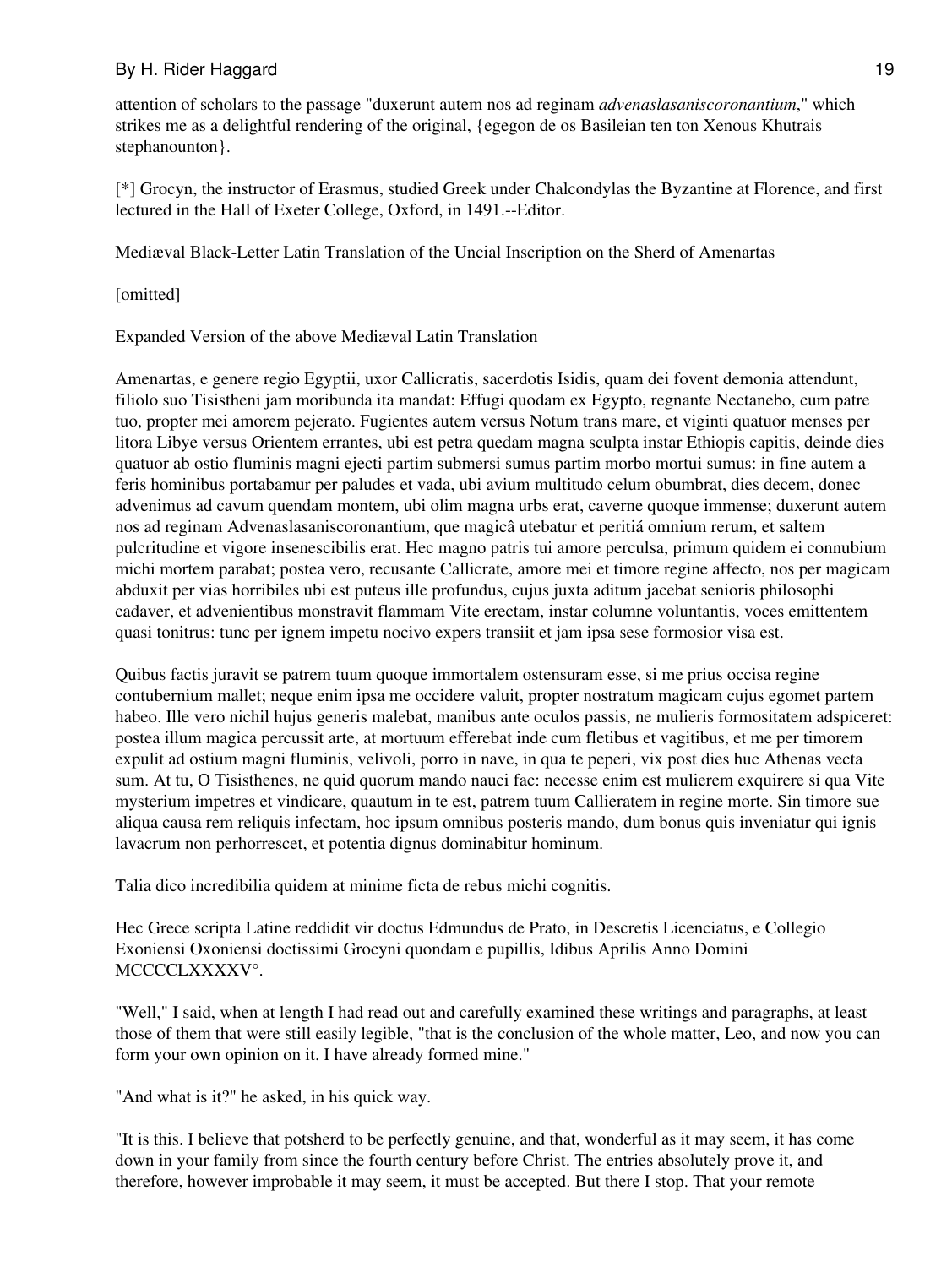ancestress, the Egyptian princess, or some scribe under her direction, wrote that which we see on the sherd I have no doubt, nor have I the slightest doubt but that her sufferings and the loss of her husband had turned her head, and that she was not right in her mind when she did write it."

"How do you account for what my father saw and heard there?" asked Leo.

"Coincidence. No doubt there are bluffs on the coast of Africa that look something like a man's head, and plenty of people who speak bastard Arabic. Also, I believe that there are lots of swamps. Another thing is, Leo, and I am sorry to say it, but I do not believe that your poor father was quite right when he wrote that letter. He had met with a great trouble, and also he had allowed this story to prey on his imagination, and he was a very imaginative man. Anyway, I believe that the whole thing is the most unmitigated rubbish. I know that there are curious things and forces in nature which we rarely meet with, and, when we do meet them, cannot understand. But until I see it with my own eyes, which I am not likely to, I never will believe that there is any means of avoiding death, even for a time, or that there is or was a white sorceress living in the heart of an African swamp. It is bosh, my boy, all bosh!--What do you say, Job?"

"I say, sir, that it is a lie, and, if it is true, I hope Mr. Leo won't meddle with no such things, for no good can't come of it."

"Perhaps you are both right," said Leo, very quietly. "I express no opinion. But I say this. I am going to set the matter at rest once and for all, and if you won't come with me I will go by myself."

I looked at the young man, and saw that he meant what he said. When Leo means what he says he always puts on a curious look about the mouth. It has been a trick of his from a child. Now, as a matter of fact, I had no intention of allowing Leo to go anywhere by himself, for my own sake, if not for his. I was far too attached to him for that. I am not a man of many ties or affections. Circumstances have been against me in this respect, and men and women shrink from me, or at least, I fancy that they do, which comes to the same thing, thinking, perhaps, that my somewhat forbidding exterior is a key to my character. Rather than endure this, I have, to a great extent, secluded myself from the world, and cut myself off from those opportunities which with most men result in the formation of relations more or less intimate. Therefore Leo was all the world to me--brother, child, and friend--and until he wearied of me, where he went there I should go too. But, of course, it would not do to let him see how great a hold he had over me; so I cast about for some means whereby I might let myself down easy.

"Yes, I shall go, Uncle; and if I don't find the 'rolling Pillar of Life,' at any rate I shall get some first-class shooting."

Here was my opportunity, and I took it.

"Shooting?" I said. "Ah! yes; I never thought of that. It must be a very wild stretch of country, and full of big game. I have always wanted to kill a buffalo before I die. Do you know, my boy, I don't believe in the quest, but I do believe in big game, and really on the whole, if, after thinking it over, you make up your mind to go, I will take a holiday, and come with you."

"Ah," said Leo, "I thought that you would not lose such a chance. But how about money? We shall want a good lot."

"You need not trouble about that," I answered. "There is all your income that has been accumulating for years, and besides that I have saved two-thirds of what your father left to me, as I consider, in trust for you. There is plenty of cash."

"Very well, then, we may as well stow these things away and go up to town to see about our guns. By the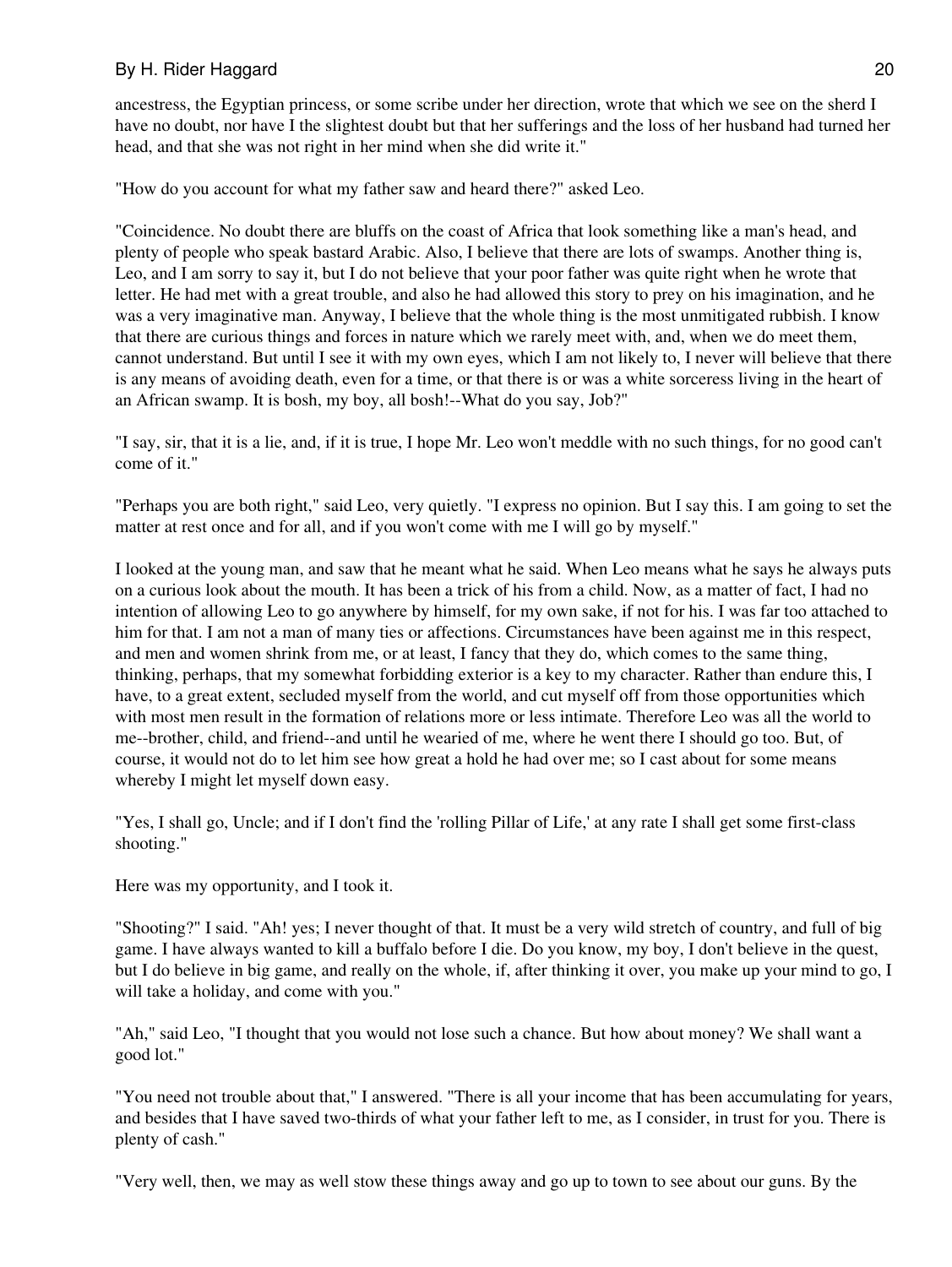way, Job, are you coming too? It's time you began to see the world."

"Well, sir," answered Job, stolidly, "I don't hold much with foreign parts, but if both you gentlemen are going you will want somebody to look after you, and I am not the man to stop behind after serving you for twenty years."

"That's right, Job," said I. "You won't find out anything wonderful, but you will get some good shooting. And now look here, both of you. I won't have a word said to a living soul about this nonsense," and I pointed to the potsherd. "If it got out, and anything happened to me, my next of kin would dispute my will on the ground of insanity, and I should become the laughing stock of Cambridge."

That day three months we were on the ocean, bound for Zanzibar.

## IV

## THE SQUALL

How different is the scene that I have now to tell from that which has just been told! Gone are the quiet college rooms, gone the wind-swayed English elms, the cawing rooks, and the familiar volumes on the shelves, and in their place there rises a vision of the great calm ocean gleaming in shaded silver lights beneath the beams of the full African moon. A gentle breeze fills the huge sail of our dhow, and draws us through the water that ripples musically against her sides. Most of the men are sleeping forward, for it is near midnight, but a stout swarthy Arab, Mahomed by name, stands at the tiller, lazily steering by the stars. Three miles or more to our starboard is a low dim line. It is the Eastern shore of Central Africa. We are running to the southward, before the North East Monsoon, between the mainland and the reef that for hundreds of miles fringes this perilous coast. The night is quiet, so quiet that a whisper can be heard fore and aft the dhow; so quiet that a faint booming sound rolls across the water to us from the distant land.

The Arab at the tiller holds up his hand, and says one word:--"*Simba* (lion)!"

We all sit up and listen. Then it comes again, a slow, majestic sound, that thrills us to the marrow.

"To-morrow by ten o'clock," I say, "we ought, if the Captain is not out in his reckoning, which I think very probable, to make this mysterious rock with a man's head, and begin our shooting."

"And begin our search for the ruined city and the Fire of Life," corrected Leo, taking his pipe from his mouth, and laughing a little.

"Nonsense!" I answered. "You were airing your Arabic with that man at the tiller this afternoon. What did he tell you? He has been trading (slave-trading, probably) up and down these latitudes for half of his iniquitous life, and once landed on this very "man" rock. Did he ever hear anything of the ruined city or the caves?"

"No," answered Leo. "He says that the country is all swamp behind, and full of snakes, especially pythons, and game, and that no man lives there. But then there is a belt of swamp all along the East African coast, so that does not go for much."

"Yes," I said, "it does--it goes for malaria. You see what sort of an opinion these gentry have of the country. Not one of them will go with us. They think that we are mad, and upon my word I believe that they are right. If ever we see old England again I shall be astonished. However, it does not greatly matter to me at my age, but I am anxious for you, Leo, and for Job. It's a Tom Fool's business, my boy."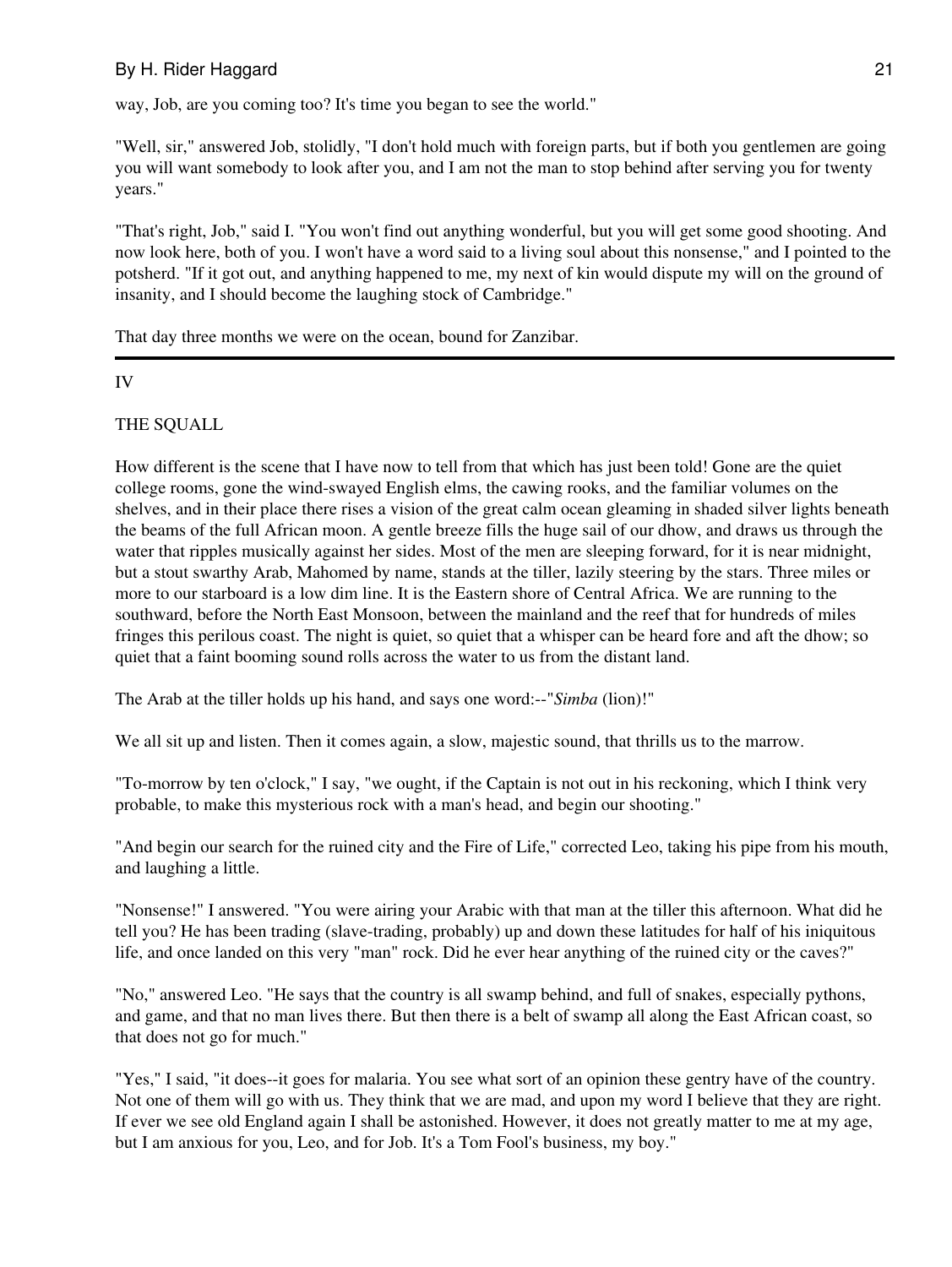"All right, Uncle Horace. So far as I am concerned, I am willing to take my chance. Look! What is that cloud?" and he pointed to a dark blotch upon the starry sky, some miles astern of us.

"Go and ask the man at the tiller," I said.

He rose, stretched his arms, and went. Presently he returned.

"He says it is a squall, but it will pass far on one side of us."

Just then Job came up, looking very stout and English in his shooting- suit of brown flannel, and with a sort of perplexed appearance upon his honest round face that had been very common with him since he got into these strange waters.

"Please, sir," he said, touching his sun hat, which was stuck on to the back of his head in a somewhat ludicrous fashion, "as we have got all those guns and things in the whale-boat astern, to say nothing of the provisions in the lockers, I think it would be best if I got down and slept in her. I don't like the looks" (here he dropped his voice to a portentous whisper) "of these black gentry; they have such a wonderful thievish way about them. Supposing now that some of them were to slip into the boat at night and cut the cable, and make off with her? That would be a pretty go, that would."

The whale-boat, I may explain, was one specially built for us at Dundee, in Scotland. We had brought it with us, as we knew that this coast was a network of creeks, and that we might require something to navigate them with. She was a beautiful boat, thirty-feet in length, with a centre-board for sailing, copper-bottomed to keep the worm out of her, and full of water-tight compartments. The Captain of the dhow had told us that when we reached the rock, which he knew, and which appeared to be identical with the one described upon the sherd and by Leo's father, he would probably not be able to run up to it on account of the shallows and breakers. Therefore we had employed three hours that very morning, whilst we were totally becalmed, the wind having dropped at sunrise, in transferring most of our goods and chattels to the whale-boat, and placing the guns, ammunition, and preserved provisions in the water-tight lockers specially prepared for them, so that when we did sight the fabled rock we should have nothing to do but step into the boat, and run her ashore. Another reason that induced us to take this precautionary step was that Arab captains are apt to run past the point that they are making, either from carelessness or owing to a mistake in its identity. Now, as sailors know, it is quite impossible for a dhow which is only rigged to run before the monsoon to beat back against it. Therefore we got our boat ready to row for the rock at any moment.

"Well, Job," I said, "perhaps it would be as well. There are lots of blankets there, only be careful to keep out of the moon, or it may turn your head or blind you."

"Lord, sir! I don't think it would much matter if it did; it is that turned already with the sight of these blackamoors and their filthy, thieving ways. They are only fit for muck, they are; and they smell bad enough for it already."

Job, it will be perceived, was no admirer of the manners and customs of our dark-skinned brothers.

Accordingly we hauled up the boat by the tow-rope till it was right under the stern of the dhow, and Job bundled into her with all the grace of a falling sack of potatoes. Then we returned and sat down on the deck again, and smoked and talked in little gusts and jerks. The night was so lovely, and our brains were so full of suppressed excitement of one sort and another, that we did not feel inclined to turn in. For nearly an hour we sat thus, and then, I think, we both dozed off. At least I have a faint recollection of Leo sleepily explaining that the head was not a bad place to hit a buffalo, if you could catch him exactly between the horns, or send your bullet down his throat, or some nonsense of the sort.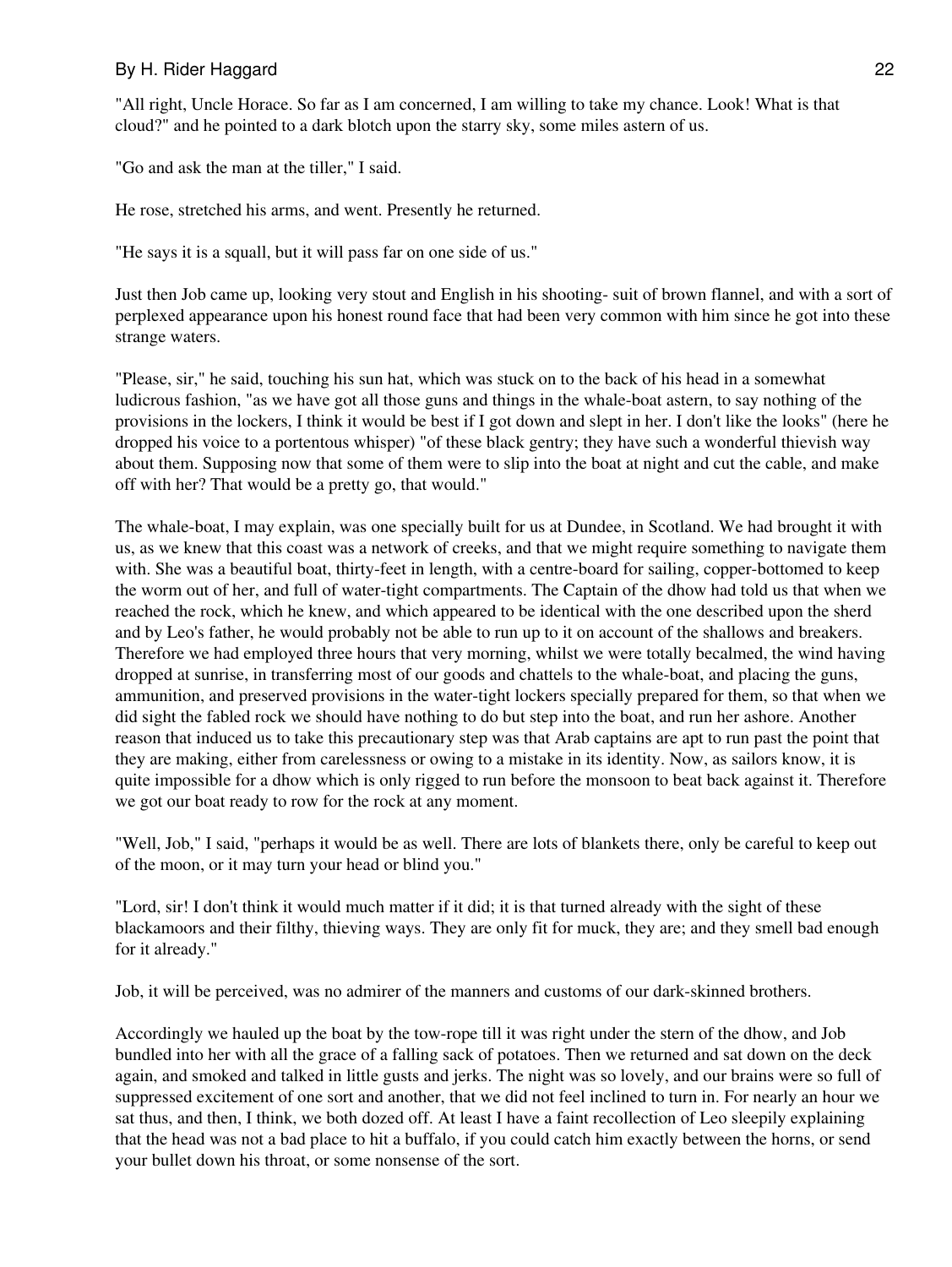Then I remember no more; till suddenly--a frightful roar of wind, a shriek of terror from the awakening crew, and a whip-like sting of water in our faces. Some of the men ran to let go the haulyards and lower the sail, but the parrel jammed and the yard would not come down. I sprang to my feet and hung on to a rope. The sky aft was dark as pitch, but the moon still shone brightly ahead of us and lit up the blackness. Beneath its sheen a huge white-topped breaker, twenty feet high or more, was rushing on to us. It was on the break--the moon shone on its crest and tipped its foam with light. On it rushed beneath the inky sky, driven by the awful squall behind it. Suddenly, in the twinkling of an eye, I saw the black shape of the whale-boat cast high into the air on the crest of the breaking wave. Then--a shock of water, a wild rush of boiling foam, and I was clinging for my life to the shroud, ay, swept straight out from it like a flag in a gale.

#### We were pooped.

The wave passed. It seemed to me that I was under water for minutes-- really it was seconds. I looked forward. The blast had torn out the great sail, and high in the air it was fluttering away to leeward like a huge wounded bird. Then for a moment there was comparative calm, and in it I heard Job's voice yelling wildly, "Come here to the boat."

Bewildered and half-drowned as I was, I had the sense to rush aft. I felt the dhow sinking under me--she was full of water. Under her counter the whale-boat was tossing furiously, and I saw the Arab Mahomed, who had been steering, leap into her. I gave one desperate pull at the tow-rope to bring the boat alongside. Wildly I sprang also, Job caught me by the arm and I rolled into the bottom of the boat. Down went the dhow bodily, and as she did so Mahomed drew his curved knife and severed the fibre-rope by which we were fast to her, and in another second we were driving before the storm over the place where the dhow had been.

"Great God!" I shrieked, "where is Leo? *Leo! Leo!*"

"He's gone, sir, God help him!" roared Job into my ear; and such was the fury of the squall that his voice sounded like a whisper.

I wrung my hands in agony. Leo was drowned, and I was left alive to mourn him.

"Look out," yelled Job; "here comes another."

I turned; a second huge wave was overtaking us. I half hoped that it would drown me. With a curious fascination I watched its awful advent. The moon was nearly hidden now by the wreaths of the rushing storm, but a little light still caught the crest of the devouring breaker. There was something dark on it--a piece of wreckage. It was on us now, and the boat was nearly full of water. But she was built in air-tight compartments--Heaven bless the man who invented them!--and lifted up through it like a swan. Through the foam and turmoil I saw the black thing on the wave hurrying right at me. I put out my right arm to ward it from me, and my hand closed on another arm, the wrist of which my fingers gripped like a vice. I am a very strong man, and had something to hold to, but my arm was nearly torn from its socket by the strain and weight of the floating body. Had the rush lasted another two seconds I might either have let go or gone with it. But it passed, leaving us up to our knees in water.

"Bail out! bail out!" shouted Job, suiting the action to the word.

But I could not bail just then, for as the moon went out and left us in total darkness, one faint, flying ray of light lit upon the face of the man I had gripped, who was now half lying, half floating in the bottom of the boat.

It was Leo. Leo brought back by the wave--back, dead or alive, from the very jaws of Death.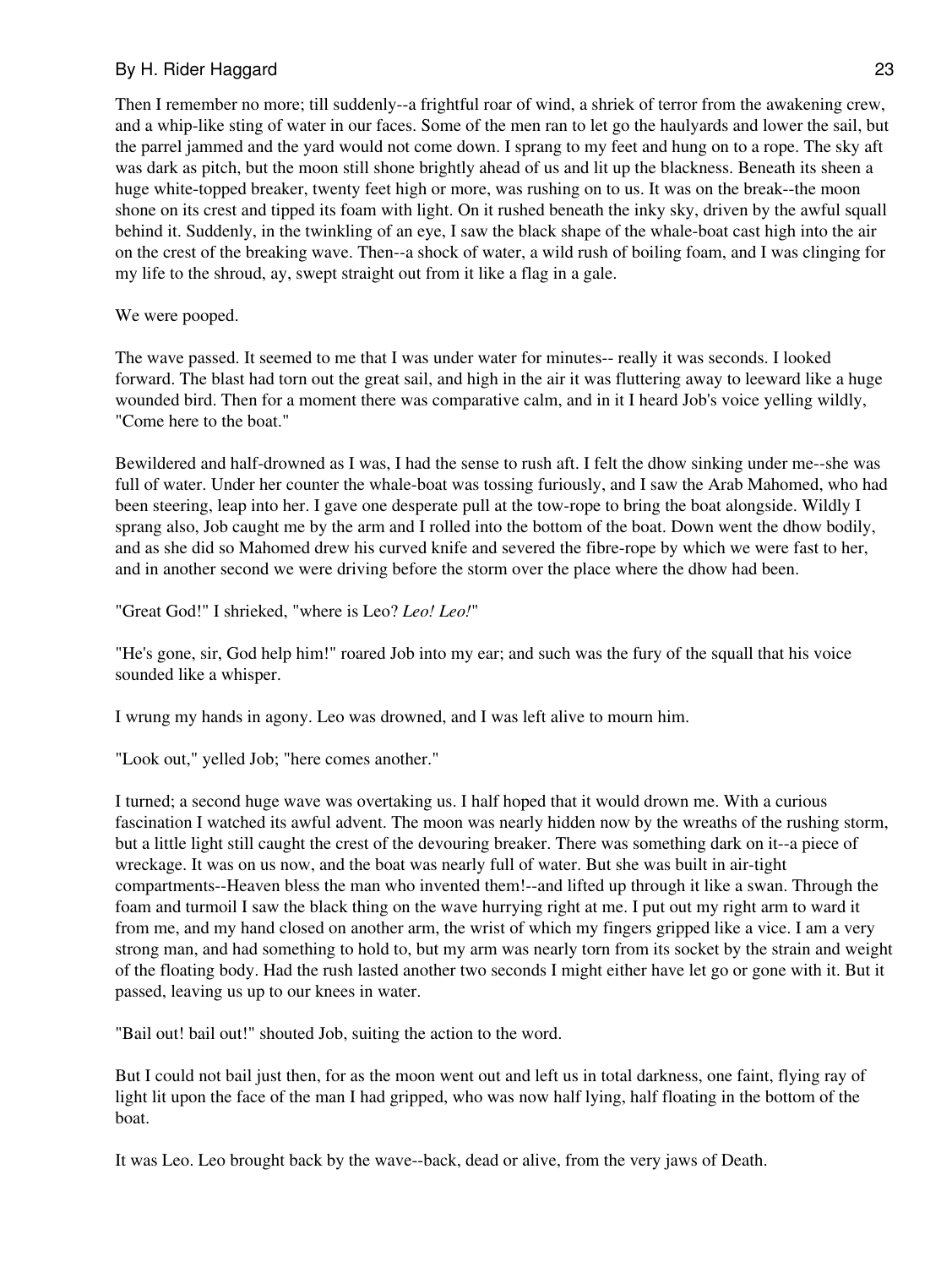"Bail out! bail out!" yelled Job, "or we shall founder."

I seized a large tin bowl with a handle to it, which was fixed under one of the seats, and the three of us bailed away for dear life. The furious tempest drove over and round us, flinging the boat this way and that, the wind and the storm wreaths and the sheets of stinging spray blinded and bewildered us, but through it all we worked like demons with the wild exhilaration of despair, for even despair can exhilarate. One minute! three minutes! six minutes! The boat began to lighten, and no fresh wave swamped us. Five minutes more, and she was fairly clear. Then, suddenly, above the awful shriekings of the hurricane came a duller, deeper roar. Great Heavens! It was the voice of breakers!

At that moment the moon began to shine forth again--this time behind the path of the squall. Out far across the torn bosom of the ocean shot the ragged arrows of her light, and there, half a mile ahead of us, was a white line of foam, then a little space of open-mouthed blackness, and then another line of white. It was the breakers, and their roar grew clearer and yet more clear as we sped down upon them like a swallow. There they were, boiling up in snowy spouts of spray, smiting and gnashing together like the gleaming teeth of hell.

"Take the tiller, Mahomed!" I roared in Arabic. "We must try and shoot them." At the same moment I seized an oar, and got it out, motioning to Job to do likewise.

Mahomed clambered aft, and got hold of the tiller, and with some difficulty Job, who had sometimes pulled a tub upon the homely Cam, got out his oar. In another minute the boat's head was straight on to the ever-nearing foam, towards which she plunged and tore with the speed of a racehorse. Just in front of us the first line of breakers seemed a little thinner than to the right or left--there was a cap of rather deeper water. I turned and pointed to it.

"Steer for your life, Mahomed!" I yelled. He was a skilful steersman, and well acquainted with the dangers of this most perilous coast, and I saw him grip the tiller, bend his heavy frame forward, and stare at the foaming terror till his big round eyes looked as though they would start out of his head. The send of the sea was driving the boat's head round to starboard. If we struck the line of breakers fifty yards to starboard of the gap we must sink. It was a great field of twisting, spouting waves. Mahomed planted his foot against the seat before him, and, glancing at him, I saw his brown toes spread out like a hand with the weight he put upon them as he took the strain of the tiller. She came round a bit, but not enough. I roared to Job to back water, whilst I dragged and laboured at my oar. She answered now, and none too soon.

Heavens, we were in them! And then followed a couple of minutes of heart-breaking excitement such as I cannot hope to describe. All that I remember is a shrieking sea of foam, out of which the billows rose here, there, and everywhere like avenging ghosts from their ocean grave. Once we were turned right round, but either by chance, or through Mahomed's skilful steering, the boat's head came straight again before a breaker filled us. One more--a monster. We were through it or over it--more through than over--and then, with a wild yell of exultation from the Arab, we shot out into the comparative smooth water of the mouth of sea between the teeth-like lines of gnashing waves.

But we were nearly full of water again, and not more than half a mile ahead was the second line of breakers. Again we set to and bailed furiously. Fortunately the storm had now quite gone by, and the moon shone brightly, revealing a rocky headland running half a mile or more out into the sea, of which this second line of breakers appeared to be a continuation. At any rate, they boiled around its foot. Probably the ridge that formed the headland ran out into the ocean, only at a lower level, and made the reef also. This headland was terminated by a curious peak that seemed not to be more than a mile away from us. Just as we got the boat pretty clear for the second time, Leo, to my immense relief, opened his eyes and remarked that the clothes had tumbled off the bed, and that he supposed it was time to get up for chapel. I told him to shut his eyes and keep quiet, which he did without in the slightest degree realizing the position. As for myself, his reference to chapel made me reflect, with a sort of sick longing, on my comfortable rooms at Cambridge. Why had I been such a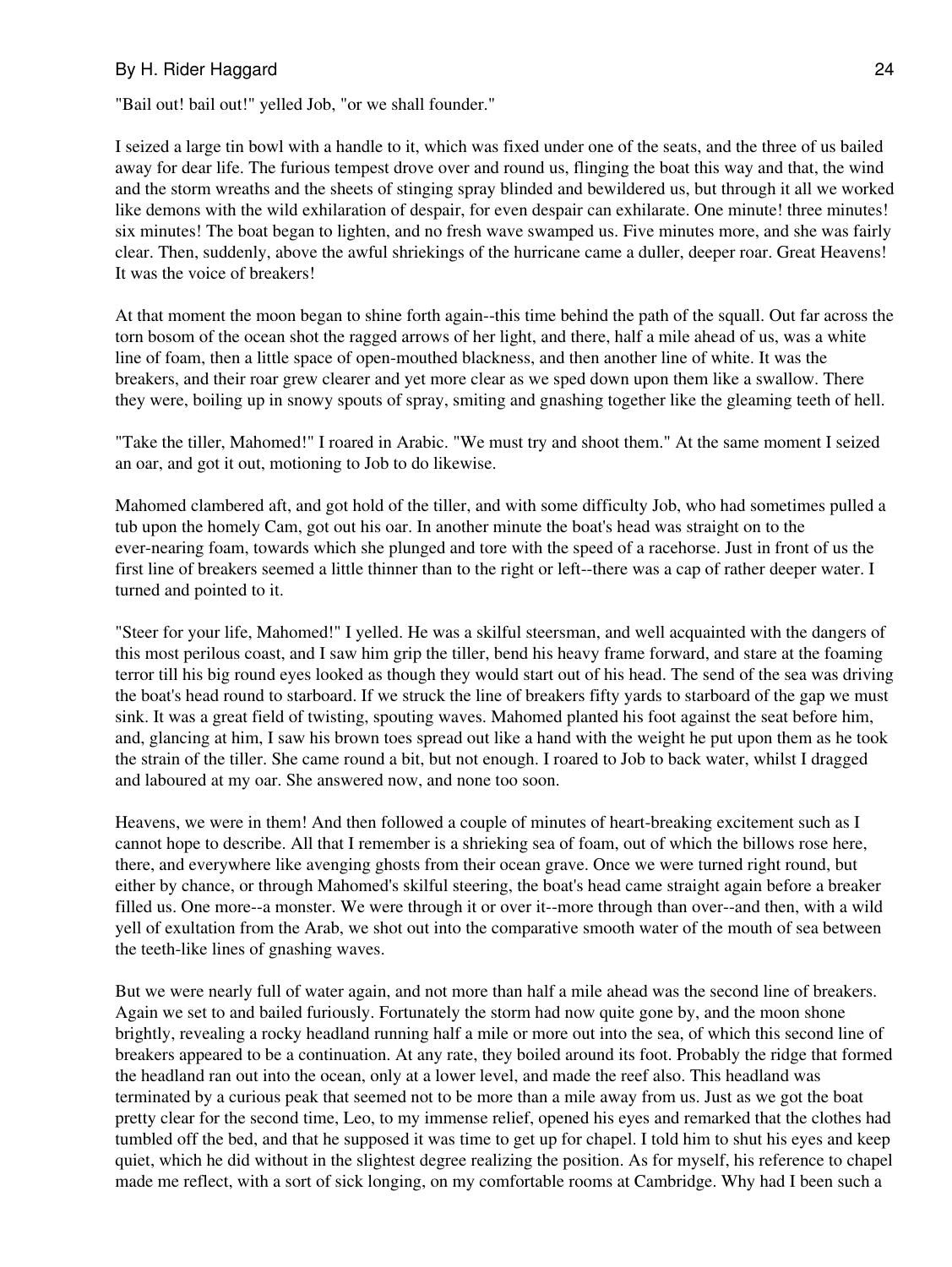fool as to leave them? This is a reflection that has several times recurred to me since, and with an ever-increasing force.

But now again we were drifting down on the breakers, though with lessened speed, for the wind had fallen, and only the current or the tide (it afterwards turned out to be the tide) was driving us.

Another minute, and with a sort of howl to Allah from the Arab, a pious ejaculation from myself, and something that was not pious from Job, we were in them. And then the whole scene, down to our final escape, repeated itself, only not quite so violently. Mahomed's skilful steering and the air-tight compartments saved our lives. In five minutes we were through, and drifting--for we were too exhausted to do anything to help ourselves except keep her head straight--with the most startling rapidity round the headland which I have described.

Round we went with the tide, until we got well under the lee of the point, and then suddenly the speed slackened, we ceased to make way, and finally appeared to be in dead water. The storm had entirely passed, leaving a clean-washed sky behind it; the headland intercepted the heavy sea that had been occasioned by the squall, and the tide, which had been running so fiercely up the river (for we were now in the mouth of a river), was sluggish before it turned, so we floated quietly, and before the moon went down managed to bail out the boat thoroughly and get her a little ship-shape. Leo was sleeping profoundly, and on the whole I thought it wise not to wake him. It was true he was sleeping in wet clothes, but the night was now so warm that I thought (and so did Job) that they were not likely to injure a man of his unusually vigorous constitution. Besides, we had no dry ones at hand.

Presently the moon went down, and left us floating on the waters, now only heaving like some troubled woman's breast, with leisure to reflect upon all that we had gone through and all that we had escaped. Job stationed himself at the bow, Mahomed kept his post at the tiller, and I sat on a seat in the middle of the boat close to where Leo was lying.

The moon went slowly down in chastened loveliness; she departed like some sweet bride into her chamber, and long veil-like shadows crept up the sky through which the stars peeped shyly out. Soon, however, they too began to pale before a splendour in the east, and then the quivering footsteps of the dawn came rushing across the new-born blue, and shook the high stars from their places. Quieter and yet more quiet grew the sea, quiet as the soft mist that brooded on her bosom, and covered up her troubling, as the illusive wreaths of sleep brood upon a pain-racked mind, causing it to forget its sorrow. From the east to the west sped the angels of the Dawn, from sea to sea, from mountain- top to mountain-top, scattering light with both their hands. On they sped out of the darkness, perfect, glorious, like spirits of the just breaking from the tomb; on, over the quiet sea, over the low coastline, and the swamps beyond, and the mountains above them; over those who slept in peace and those who woke in sorrow; over the evil and the good; over the living and the dead; over the wide world and all that breathes or has breathed thereon.

It was a wonderfully beautiful sight, and yet sad, perhaps, from the very excess of its beauty. The arising sun; the setting sun! There we have the symbol and the type of humanity, and all things with which humanity has to do. The symbol and the type, yes, and the earthly beginning, and the end also. And on that morning this came home to me with a peculiar force. The sun that rose to-day for us had set last night for eighteen of our fellow-voyagers!--had set everlastingly for eighteen whom we knew!

The dhow had gone down with them, they were tossing about among the rocks and seaweed, so much human drift on the great ocean of Death! And we four were saved. But one day a sunrise will come when we shall be among those who are lost, and then others will watch those glorious rays, and grow sad in the midst of beauty, and dream of Death in the full glow of arising Life!

For this is the lot of man.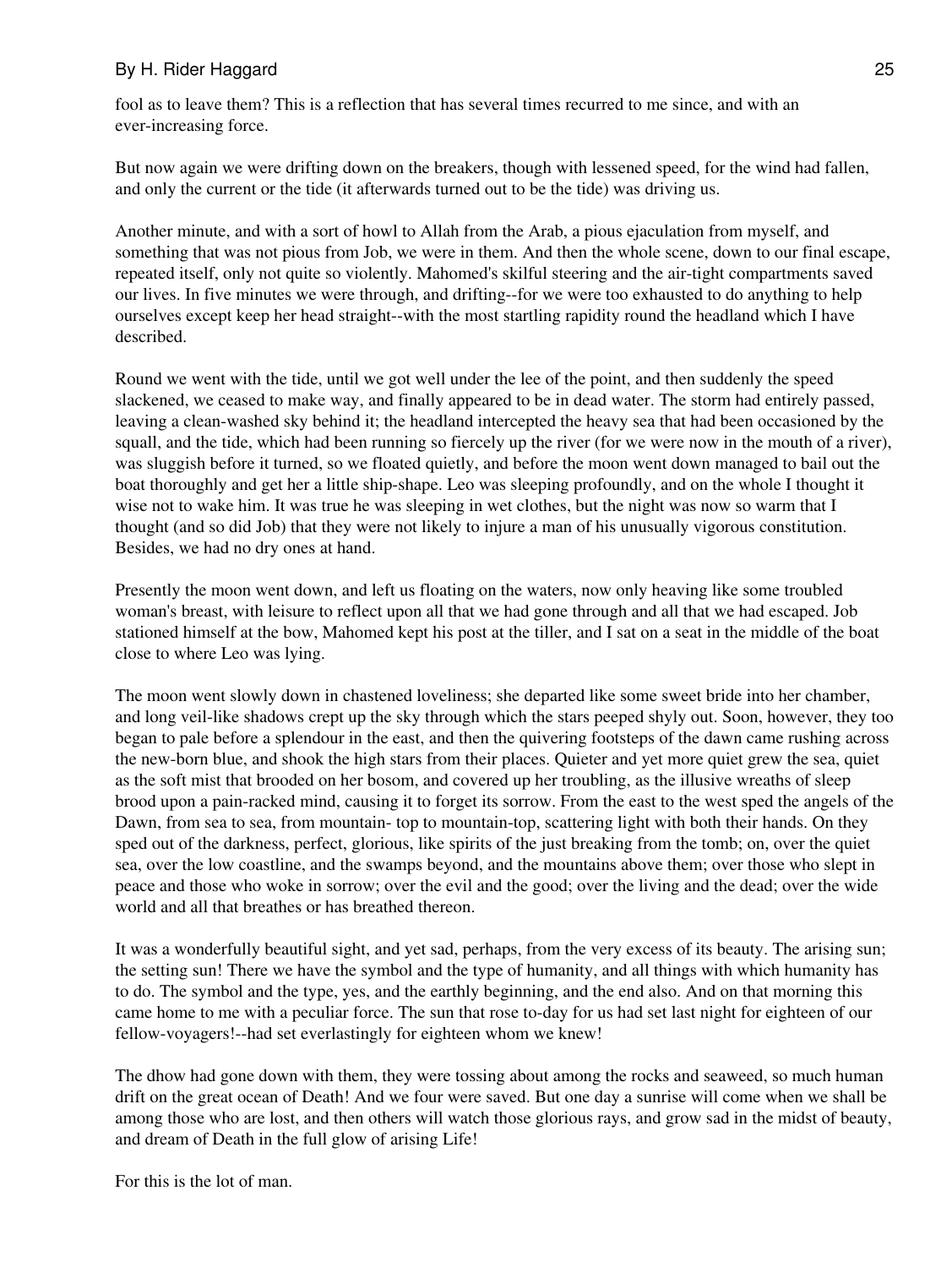#### V

#### THE HEAD OF THE ETHIOPIAN

At length the heralds and forerunners of the royal sun had done their work, and, searching out the shadows, had caused them to flee away. Then up he came in glory from his ocean-bed, and flooded the earth with warmth and light. I sat there in the boat listening to the gentle lapping of the water and watched him rise, till presently the slight drift of the boat brought the odd-shaped rock, or peak, at the end of the promontory which we had weathered with so much peril, between me and the majestic sight, and blotted it from my view. I still continued, however, to stare at the rock, absently enough, till presently it became edged with the fire of the growing light behind it, and then I started, as well I might, for I perceived that the top of the peak, which was about eighty feet high by one hundred and fifty feet thick at its base, was shaped like a negro's head and face, whereon was stamped a most fiendish and terrifying expression. There was no doubt about it; there were the thick lips, the fat cheeks, and the squat nose standing out with startling clearness against the flaming background. There, too, was the round skull, washed into shape perhaps by thousands of years of wind and weather, and, to complete the resemblance, there was a scrubby growth of weeds or lichen upon it, which against the sun looked for all the world like the wool on a colossal negro's head. It certainly was very odd; so odd that now I believe it is not a mere freak of nature but a gigantic monument fashioned, like the well-known Egyptian Sphinx, by a forgotten people out of a pile of rock that lent itself to their design, perhaps as an emblem of warning and defiance to any enemies who approached the harbour. Unfortunately we were never able to ascertain whether or not this was the case, inasmuch as the rock was difficult of access both from the land and the waterside, and we had other things to attend to. Myself, considering the matter by the light of what we afterwards saw, I believe that it was fashioned by man, but whether or not this is so, there it stands, and sullenly stares from age to age out across the changing sea--there it stood two thousand years and more ago, when Amenartas, the Egyptian princess, and the wife of Leo's remote ancestor Kallikrates, gazed upon its devilish face--and there I have no doubt it will still stand when as many centuries as are numbered between her day and our own are added to the year that bore us to oblivion.

"What do you think of that, Job?" I asked of our retainer, who was sitting on the edge of the boat, trying to get as much sunshine as possible, and generally looking uncommonly wretched, and I pointed to the fiery and demonical head.

"Oh Lord, sir," answered Job, who now perceived the object for the first time, "I think that the old geneleman must have been sitting for his portrait on them rocks."

I laughed, and the laugh woke up Leo.

"Hullo," he said, "what's the matter with me? I am all stiff--where is the dhow? Give me some brandy, please."

"You may be thankful that you are not stiffer, my boy," I answered. "The dhow is sunk, everybody on board her is drowned with the exception of us four, and your own life was only saved by a miracle"; and whilst Job, now that it was light enough, searched about in a locker for the brandy for which Leo asked, I told him the history of our night's adventure.

"Great Heavens!" he said faintly; "and to think that we should have been chosen to live through it!"

By this time the brandy was forthcoming, and we all had a good pull at it, and thankful enough we were for it. Also the sun was beginning to get strength, and warm our chilled bones, for we had been wet through for five hours or more.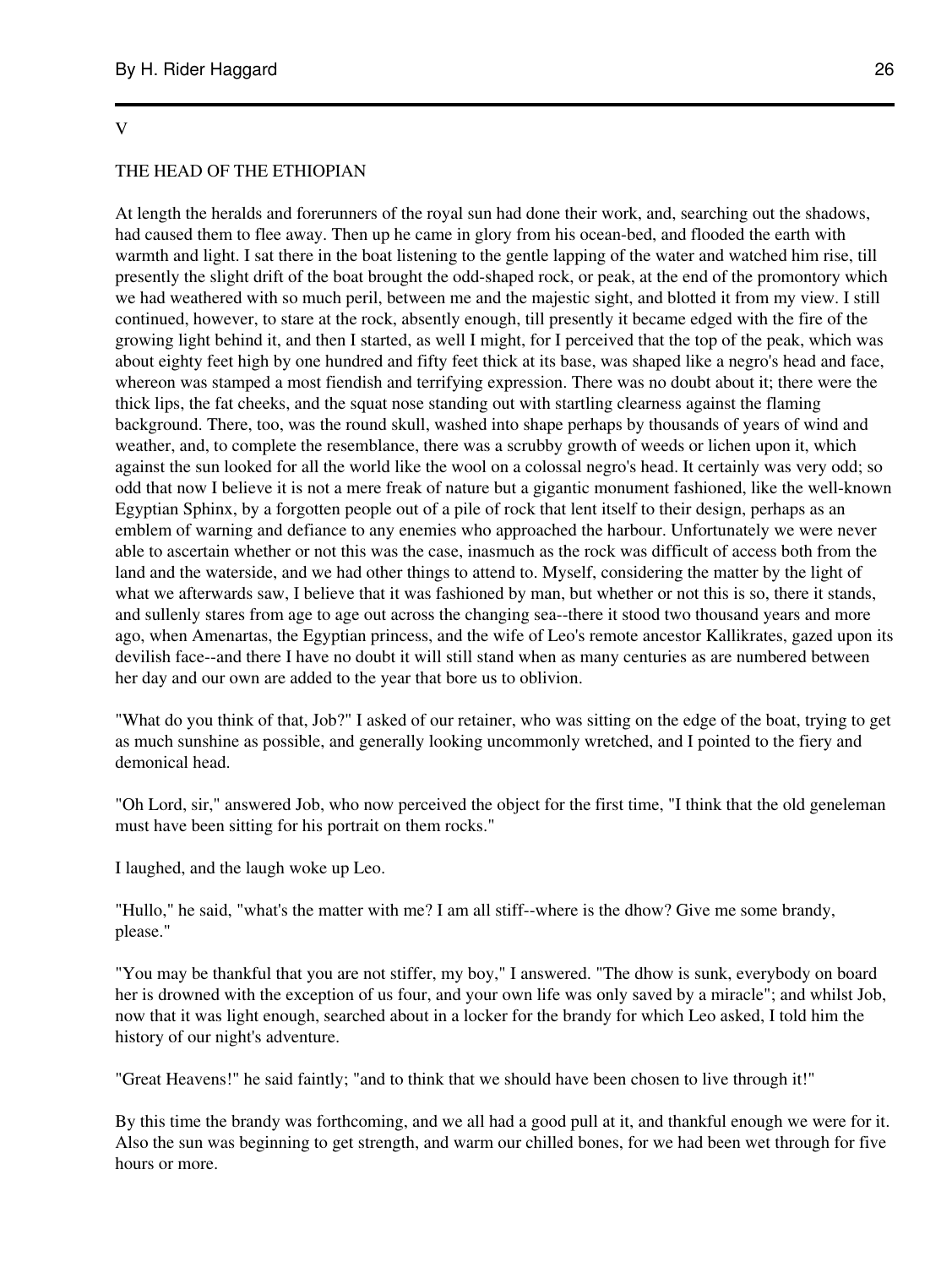"Why," said Leo, with a gasp as he put down the brandy bottle, "there is the head the writing talks of, the 'rock carven like the head of an Ethiopian.'"

"Yes," I said, "there it is."

"Well, then," he answered, "the whole thing is true."

"I don't see at all that that follows," I answered. "We knew this head was here: your father saw it. Very likely it is not the same head that the writing talks of; or if it is, it proves nothing."

Leo smiled at me in a superior way. "You are an unbelieving Jew, Uncle Horace," he said. "Those who live will see."

"Exactly so," I answered, "and now perhaps you will observe that we are drifting across a sandbank into the mouth of the river. Get hold of your oar, Job, and we will row in and see if we can find a place to land."

The river mouth which we were entering did not appear to be a very wide one, though as yet the long banks of steaming mist that clung about its shores had not lifted sufficiently to enable us to see its exact measure. There was, as is the case with nearly every East African river, a considerable bar at the mouth, which, no doubt, when the wind was on shore and the tide running out, was absolutely impassable even for a boat drawing only a few inches. But as things were it was manageable enough, and we did not ship a cupful of water. In twenty minutes we were well across it, with but slight assistance from ourselves, and being carried by a strong though somewhat variable breeze well up the harbour. By this time the mist was being sucked up by the sun, which was getting uncomfortably hot, and we saw that the mouth of the little estuary was here about half a mile across, and that the banks were very marshy, and crowded with crocodiles lying about on the mud like logs. About a mile ahead of us, however, was what appeared to be a strip of firm land, and for this we steered. In another quarter of an hour we were there, and making the boat fast to a beautiful tree with broad shining leaves, and flowers of the magnolia species, only they were rose-coloured and not white,[\*] which hung over the water, we disembarked. This done we undressed, washed ourselves, and spread our clothes, together with the contents of the boat, in the sun to dry, which they very quickly did. Then, taking shelter from the sun under some trees, we made a hearty breakfast off a "Paysandu" potted tongue, of which we had brought a good quantity with us, congratulating ourselves loudly on our good fortune in having loaded and provisioned the boat on the previous day before the hurricane destroyed the dhow. By the time that we had finished our meal our clothes were quite dry, and we hastened to get into them, feeling not a little refreshed. Indeed, with the exception of weariness and a few bruises, none of us were the worse for the terrifying adventure which had been fatal to all our companions. Leo, it is true, had been half-drowned, but that is no great matter to a vigorous young athlete of five-and-twenty.

[\*] There is a known species of magnolia with pink flowers. It is indigenous in Sikkim, and known as *Magnolia Campbellii*.--Editor.

After breakfast we started to look about us. We were on a strip of dry land about two hundred yards broad by five hundred long, bordered on one side by the river, and on the other three by endless desolate swamps, that stretched as far as the eye could reach. This strip of land was raised about twenty-five feet above the plain of the surrounding swamps and the river level: indeed it had every appearance of having been made by the hand of man.

"This place has been a wharf," said Leo, dogmatically.

"Nonsense," I answered. "Who would be stupid enough to build a wharf in the middle of these dreadful marshes in a country inhabited by savages--that is, if it is inhabited at all?"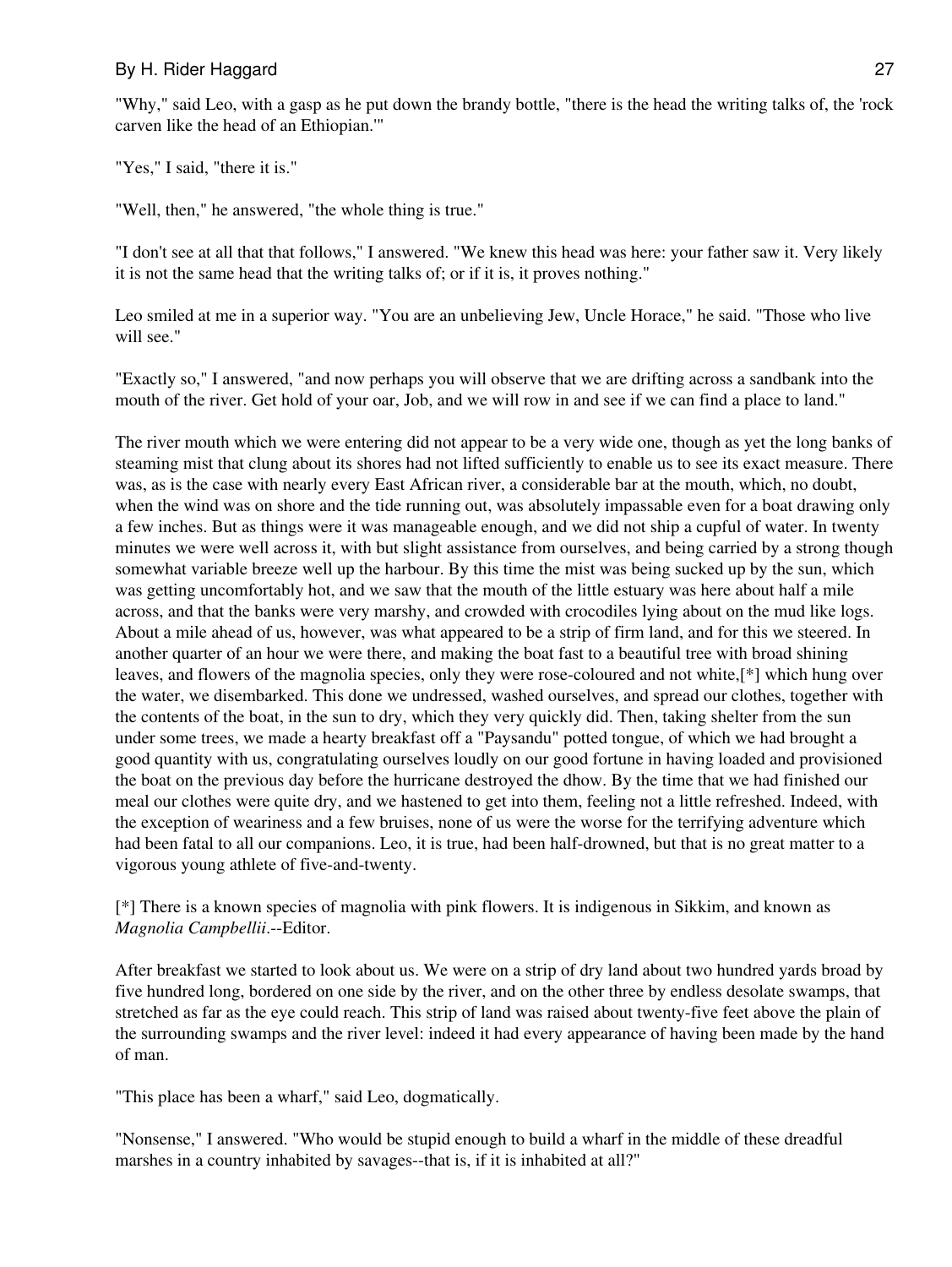"Perhaps it was not always marsh, and perhaps the people were not always savage," he said drily, looking down the steep bank, for we were standing by the river. "Look there," he went on, pointing to a spot where the hurricane of the previous night had torn up one of the magnolia trees by the roots, which had grown on the extreme edge of the bank just where it sloped down to the water, and lifted a large cake of earth with them. "Is not that stonework? If not, it is very like it."

"Nonsense," I said again, but we clambered down to the spot, and got between the upturned roots and the bank.

## "Well?" he said.

But I did not answer this time. I only whistled. For there, laid bare by the removal of the earth, was an undoubted facing of solid stone laid in large blocks and bound together with brown cement, so hard that I could make no impression on it with the file in my shooting- knife. Nor was this all; seeing something projecting through the soil at the bottom of the bared patch of walling, I removed the loose earth with my hands, and revealed a huge stone ring, a foot or more in diameter, and about three inches thick. This fairly staggered me.

"Looks rather like a wharf where good-sized vessels have been moored, does it not, Uncle Horace?" said Leo, with an excited grin.

I tried to say "Nonsense" again, but the word stuck in my throat--the ring spoke for itself. In some past age vessels *had* been moored there, and this stone wall was undoubtedly the remnant of a solidly constructed wharf. Probably the city to which it had belonged lay buried beneath the swamp behind it.

"Begins to look as though there were something in the story after all, Uncle Horace," said the exultant Leo; and reflecting on the mysterious negro's head and the equally mysterious stonework, I made no direct reply.

"A country like Africa," I said, "is sure to be full of the relics of long dead and forgotten civilisations. Nobody knows the age of the Egyptian civilisation, and very likely it had offshoots. Then there were the Babylonians and the Phnicians, and the Persians, and all manner of people, all more or less civilised, to say nothing of the Jews whom everybody 'wants' nowadays. It is possible that they, or any one of them, may have had colonies or trading stations about here. Remember those buried Persian cities that the consul showed us at Kilwa."[\*]

[\*] Near Kilwa, on the East Coast of Africa, about 400 miles south of Zanzibar, is a cliff which has been recently washed by the waves. On the top of this cliff are Persian tombs known to be at least seven centuries old by the dates still legible upon them. Beneath these tombs is a layer of *débris* representing a city. Farther down the cliff is a second layer representing an older city, and farther down still a third layer, the remains of yet another city of vast and unknown antiquity. Beneath the bottom city were recently found some specimens of glazed earthenware, such as are occasionally to be met with on that coast to this day. I believe that they are now in the possession of Sir John Kirk.--Editor.

"Quite so," said Leo, "but that is not what you said before."

"Well, what is to be done now?" I asked, turning the conversation.

As no answer was forthcoming we walked to the edge of the swamp, and looked over it. It was apparently boundless, and vast flocks of every sort of waterfowl flew from its recesses, till it was sometimes difficult to see the sky. Now that the sun was getting high it drew thin sickly looking clouds of poisonous vapour from the surface of the marsh and from the scummy pools of stagnant water.

"Two things are clear to me," I said, addressing my three companions, who stared at this spectacle in dismay: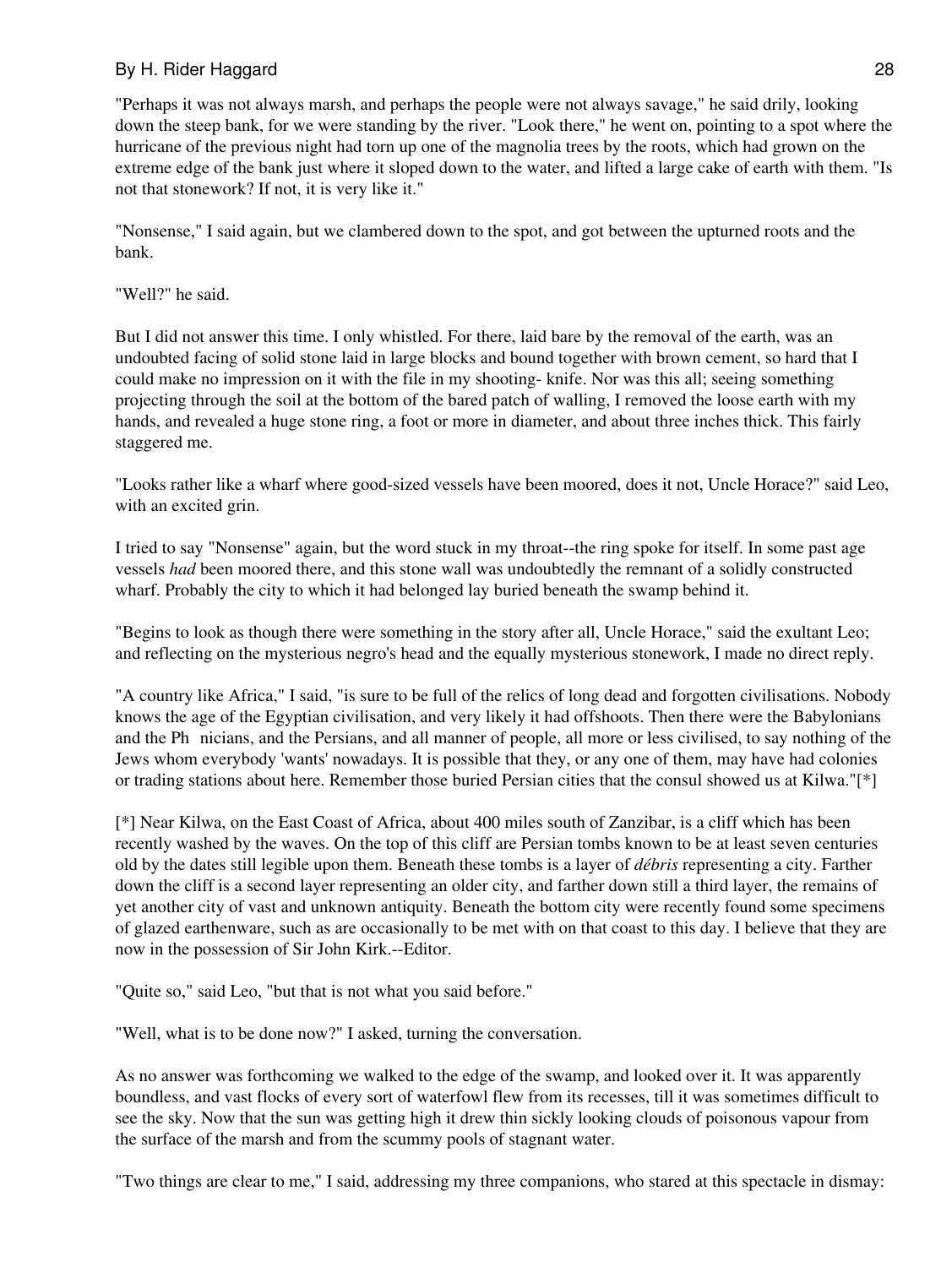"first, that we can't go across there" (I pointed to the swamp), "and, secondly, that if we stop here we shall certainly die of fever."

"That's as clear as a haystack, sir," said Job.

"Very well, then; there are two alternatives before us. One is to 'bout ship, and try and run for some port in the whale-boat, which would be a sufficiently risky proceeding, and the other to sail or row on up the river, and see where we come to."

"I don't know what you are going to do," said Leo, setting his mouth, "but I am going up that river."

Job turned up the whites of his eyes and groaned, and the Arab murmured "Allah," and groaned also. As for me, I remarked sweetly that as we seemed to be between the devil and the deep sea, it did not much matter where we went. But in reality I was as anxious to proceed as Leo. The colossal negro's head and the stone wharf had excited my curiosity to an extent of which I was secretly ashamed, and I was prepared to gratify it at any cost. Accordingly, having carefully fitted the mast, restowed the boat, and got out our rifles, we embarked. Fortunately the wind was blowing on shore from the ocean, so we were able to hoist the sail. Indeed, we afterwards found out that as a general rule the wind set on shore from daybreak for some hours, and off shore again at sunset, and the explanation that I offer of this is, that when the earth is cooled by the dew and the night the hot air rises, and the draught rushes in from the sea till the sun has once more heated it through. At least that appeared to be the rule here.

Taking advantage of this favouring wind, we sailed merrily up the river for three or four hours. Once we came across a school of hippopotami, which rose, and bellowed dreadfully at us within ten or a dozen fathoms of the boat, much to Job's alarm, and, I will confess, to my own. These were the first hippopotami that we had ever seen, and, to judge by their insatiable curiosity, I should judge that we were the first white men that they had ever seen. Upon my word, I once or twice thought that they were coming into the boat to gratify it. Leo wanted to fire at them, but I dissuaded him, fearing the consequences. Also, we saw hundreds of crocodiles basking on the muddy banks, and thousands upon thousands of water-fowl. Some of these we shot, and among them was a wild goose, which, in addition to the sharp-curved spurs on its wings, had a spur about three-quarters of an inch long growing from the skull just between the eyes. We never shot another like it, so I do not know if it was a "sport" or a distinct species. In the latter case this incident may interest naturalists. Job named it the Unicorn Goose.

About midday the sun grew intensely hot, and the stench drawn up by it from the marshes which the river drains was something too awful, and caused us instantly to swallow precautionary doses of quinine. Shortly afterwards the breeze died away altogether, and as rowing our heavy boat against stream in the heat was out of the question, we were thankful enough to get under the shade of a group of trees--a species of willow--that grew by the edge of the river, and lie there and gasp till at length the approach of sunset put a period to our miseries. Seeing what appeared to be an open space of water straight ahead of us, we determined to row there before settling what to do for the night. Just as we were about to loosen the boat, however, a beautiful waterbuck, with great horns curving forward, and a white stripe across the rump, came down to the river to drink, without perceiving us hidden away within fifty yards under the willows. Leo was the first to catch sight of it, and, being an ardent sportsman, thirsting for the blood of big game, about which he had been dreaming for months, he instantly stiffened all over, and pointed like a setter dog. Seeing what was the matter, I handed him his express rifle, at the same time taking my own.

"Now then," I whispered, "mind you don't miss."

"Miss!" he whispered back contemptuously; "I could not miss it if I tried."

He lifted the rifle, and the roan-coloured buck, having drunk his fill, raised his head and looked out across the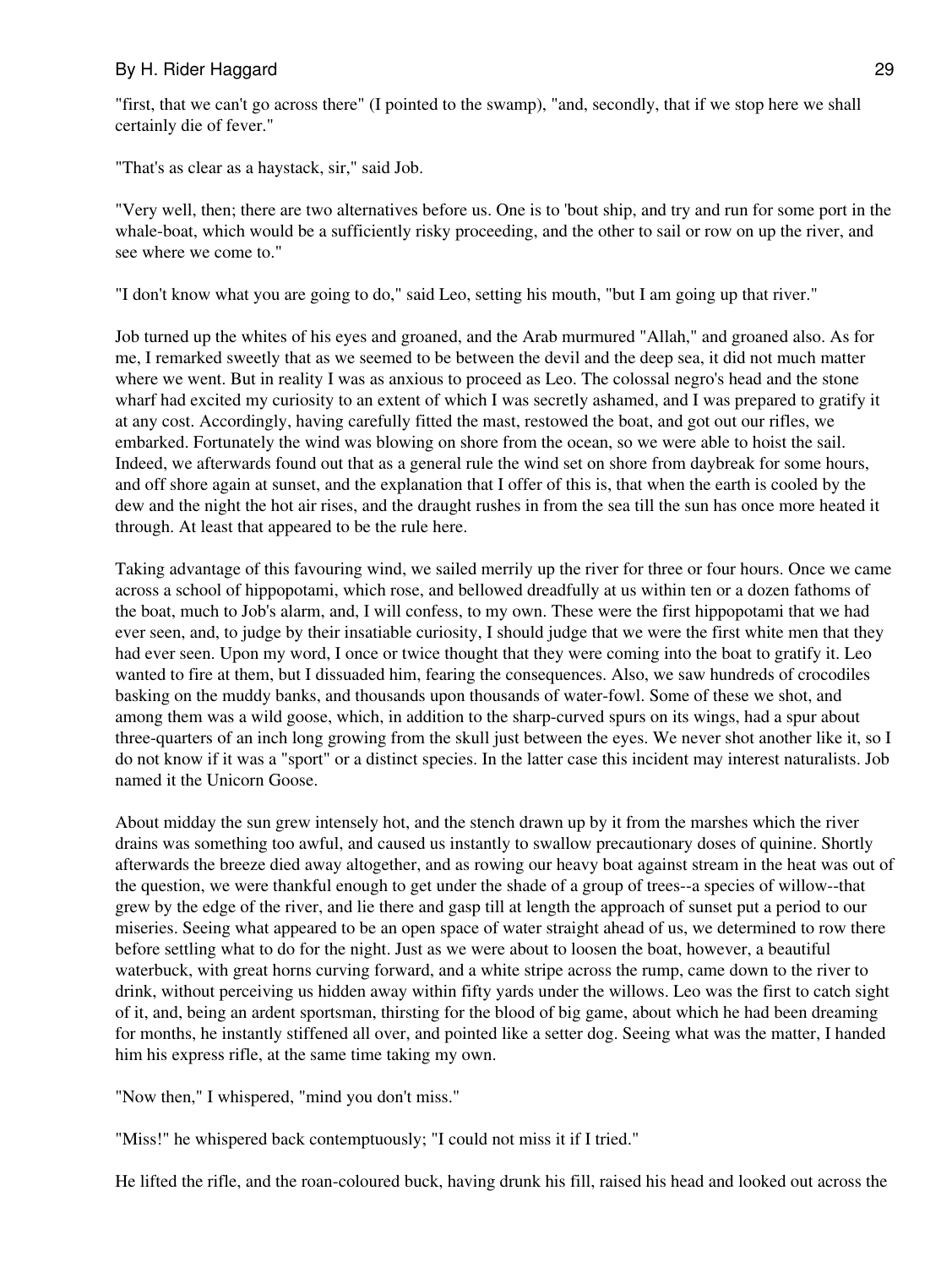river. He was standing right against the sunset sky on a little eminence, or ridge of ground, which ran across the swamp, evidently a favourite path for game, and there was something very beautiful about him. Indeed, I do not think that if I live to a hundred I shall ever forget that desolate and yet most fascinating scene; it is stamped upon my memory. To the right and left were wide stretches of lonely death-breeding swamp, unbroken and unrelieved so far as the eye could reach, except here and there by ponds of black and peaty water that, mirror-like, flashed up the red rays of the setting sun. Behind us and before stretched the vista of the sluggish river, ending in glimpses of a reed-fringed lagoon, on the surface of which the long lights of the evening played as the faint breeze stirred the shadows. To the west loomed the huge red ball of the sinking sun, now vanishing down the vapoury horizon, and filling the great heaven, high across whose arch the cranes and wildfowl streamed in line, square, and triangle, with flashes of flying gold and the lurid stain of blood. And then ourselves--three modern Englishmen in a modern English boat--seeming to jar upon and look out of tone with that measureless desolation; and in front of us the noble buck limned out upon a background of ruddy sky.

*Bang!* Away he goes with a mighty bound. Leo has missed him. *Bang!* right under him again. Now for a shot. I must have one, though he is going like an arrow, and a hundred yards away and more. By Jove! over and over and over! "Well, I think I've wiped your eye there, Master Leo," I say, struggling against the ungenerous exultation that in such a supreme moment of one's existence will rise in the best-mannered sportsman's breast.

"Confound you, yes," growled Leo; and then, with that quick smile that is one of his charms lighting up his handsome face like a ray of light, "I beg your pardon, old fellow. I congratulate you; it was a lovely shot, and mine were vile."

We got out of the boat and ran to the buck, which was shot through the spine and stone dead. It took us a quarter of an hour or more to clean it and cut off as much of the best meat as we could carry, and, having packed this away, we had barely light enough to row up into the lagoon-like space, into which, there being a hollow in the swamp, the river here expanded. Just as the light vanished we cast anchor about thirty fathoms from the edge of the lake. We did not dare to go ashore, not knowing if we should find dry ground to camp on, and greatly fearing the poisonous exhalations from the marsh, from which we thought we should be freer on the water. So we lighted a lantern, and made our evening meal off another potted tongue in the best fashion that we could, and then prepared to go to sleep, only, however, to find that sleep was impossible. For, whether they were attracted by the lantern, or by the unaccustomed smell of a white man for which they had been waiting for the last thousand years or so, I know not; but certainly we were presently attacked by tens of thousands of the most blood-thirsty, pertinacious, and huge mosquitoes that I ever saw or read of. In clouds they came, and pinged and buzzed and bit till we were nearly mad. Tobacco smoke only seemed to stir them into a merrier and more active life, till at length we were driven to covering ourselves with blankets, head and all, and sitting to slowly stew and continually scratch and swear beneath them. And as we sat, suddenly rolling out like thunder through the silence came the deep roar of a lion, and then of a second lion, moving among the reeds within sixty yards of us.

"I say," said Leo, sticking his head out from under his blanket, "lucky we ain't on the bank, eh, Avuncular?" (Leo sometimes addressed me in this disrespectful way.) "Curse it! a mosquito has bitten me on the nose," and the head vanished again.

Shortly after this the moon came up, and notwithstanding every variety of roar that echoed over the water to us from the lions on the banks, we began, thinking ourselves perfectly secure, to gradually doze off.

I do not quite know what it was that made me poke my head out of the friendly shelter of the blanket, perhaps because I found that the mosquitoes were biting right through it. Anyhow, as I did so I heard Job whisper, in a frightened voice--

"Oh, my stars, look there!"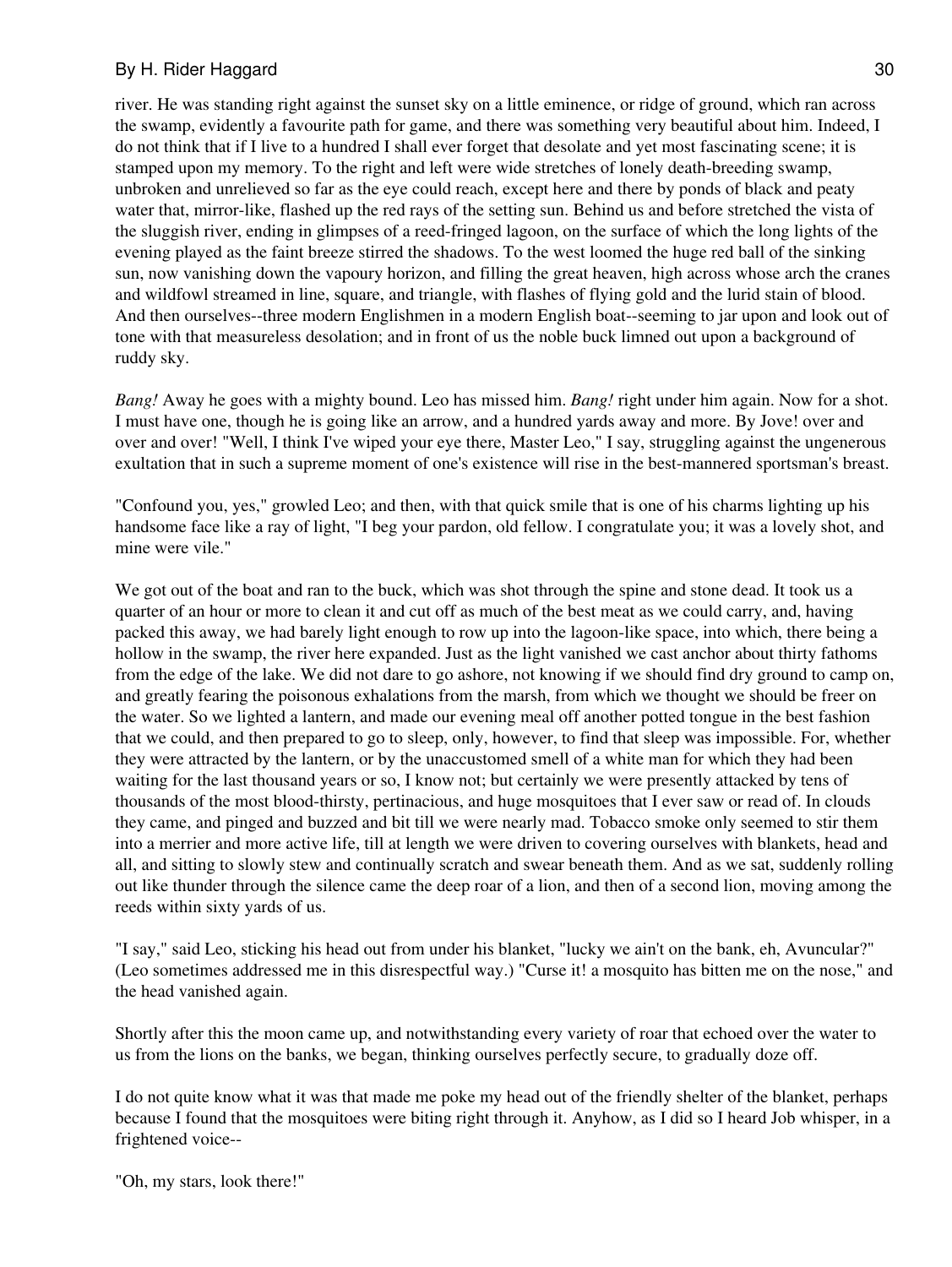Instantly we all of us looked, and this was what we saw in the moonlight. Near the shore were two wide and ever-widening circles of concentric rings rippling away across the surface of the water, and in the heart and centre of the circles were two dark moving objects.

"What is it?" asked I.

"It is those damned lions, sir," answered Job, in a tone which was an odd mixture of a sense of personal injury, habitual respect, and acknowledged fear, "and they are swimming here to *heat* us," he added, nervously picking up an "h" in his agitation.

I looked again: there was no doubt about it; I could catch the glare of their ferocious eyes. Attracted either by the smell of the newly killed waterbuck meat or of ourselves, the hungry beasts were actually storming our position.

Leo already had his rifle in his hand. I called to him to wait till they were nearer, and meanwhile grabbed my own. Some fifteen feet from us the water shallowed on a bank to the depth of about fifteen inches, and presently the first of them--it was the lioness--got on to it, shook herself, and roared. At that moment Leo fired, the bullet went right down her open mouth and out at the back of her neck, and down she dropped, with a splash, dead. The other lion--a full-grown male-- was some two paces behind her. At this second he got his forepaws on to the bank, when a strange thing happened. There was a rush and disturbance of the water, such as one sees in a pond in England when a pike takes a little fish, only a thousand times fiercer and larger, and suddenly the lion gave a most terrific snarling roar and sprang forward on to the bank, dragging something black with him.

"Allah!" shouted Mahomed, "a crocodile has got him by the leg!" and sure enough he had. We could see the long snout with its gleaming lines of teeth and the reptile body behind it.

And then followed an extraordinary scene indeed. The lion managed to get well on to the bank, the crocodile half standing and half swimming, still nipping his hind leg. He roared till the air quivered with the sound, and then, with a savage, shrieking snarl, turned round and clawed hold of the crocodile's head. The crocodile shifted his grip, having, as we afterwards discovered, had one of his eyes torn out, and slightly turned over; instantly the lion got him by the throat and held on, and then over and over they rolled upon the bank struggling hideously. It was impossible to follow their movements, but when next we got a clear view the tables had turned, for the crocodile, whose head seemed to be a mass of gore, had got the lion's body in his iron jaws just above the hips, and was squeezing him and shaking him to and fro. For his part, the tortured brute, roaring in agony, was clawing and biting madly at his enemy's scaly head, and fixing his great hind claws in the crocodile's, comparatively speaking, soft throat, ripping it open as one would rip a glove.

Then, all of a sudden, the end came. The lion's head fell forward on the crocodile's back, and with an awful groan he died, and the crocodile, after standing for a minute motionless, slowly rolled over on to his side, his jaws still fixed across the carcase of the lion, which, we afterwards found, he had bitten almost in halves.

This duel to the death was a wonderful and a shocking sight, and one that I suppose few men have seen--and thus it ended.

When it was all over, leaving Mahomed to keep a look out, we managed to spend the rest of the night as quietly as the mosquitoes would allow.

VI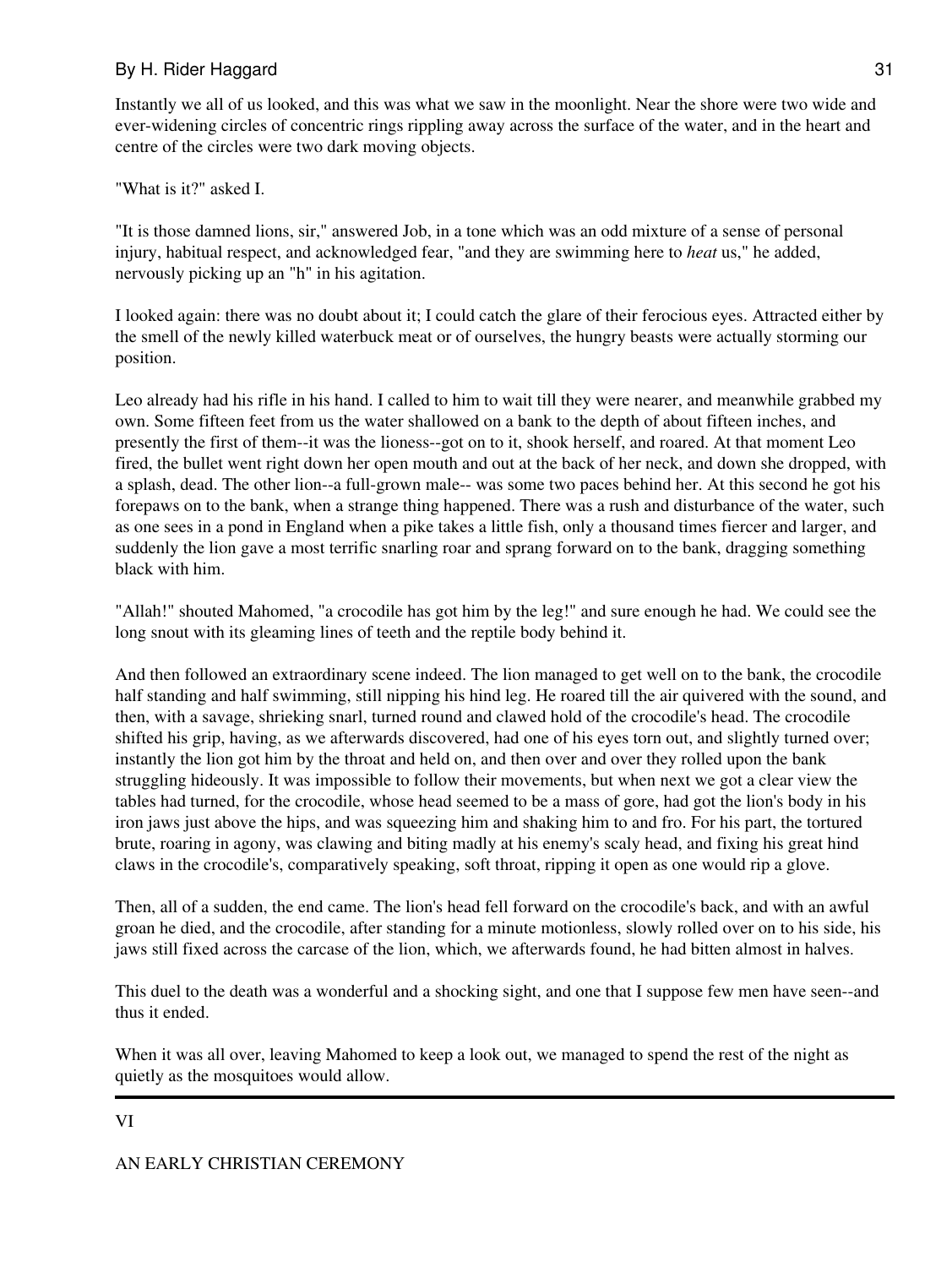Next morning, at the earliest light of dawn, we rose, performed such ablutions as circumstances would allow, and generally made ready to start. I am bound to say that when there was sufficient light to enable us to see each other's faces I, for one, burst out into a roar of laughter. Job's fat and comfortable countenance was swollen out to nearly twice its natural size from mosquito bites, and Leo's condition was not much better. Indeed, of the three I had come off much the best, probably owing to the toughness of my dark skin, and to the fact that a good deal of it was covered by hair, for since we had started from England I had allowed my naturally luxuriant beard to grow at its own sweet will. But the other two were, comparatively speaking, clean shaved, which of course gave the enemy a larger extent of open country to operate on, though in Mahomed's case the mosquitoes, recognising the taste of a true believer, would not touch him at any price. How often, I wonder, during the next week or so did we wish that we were flavoured like an Arab!

By the time that we had done laughing as heartily as our swollen lips would allow, it was daylight, and the morning breeze was coming up from the sea, cutting lanes through the dense marsh mists, and here and there rolling them before it in great balls of fleecy vapour. So we set our sail, and having first taken a look at the two dead lions and the alligator, which we were of course unable to skin, being destitute of means of curing the pelts, we started, and, sailing through the lagoon, followed the course of the river on the farther side. At midday, when the breeze dropped, we were fortunate enough to find a convenient piece of dry land on which to camp and light a fire, and here we cooked two wild-ducks and some of the waterbuck's flesh-- not in a very appetising way, it is true, but still sufficiently. The rest of the buck's flesh we cut into strips and hung in the sun to dry into "biltong," as, I believe, the South African Dutch call flesh thus prepared. On this welcome patch of dry land we stopped till the following dawn, and, as before, spent the night in warfare with the mosquitoes, but without other troubles. The next day or two passed in similar fashion, and without noticeable adventures, except that we shot a specimen of a peculiarly graceful hornless buck, and saw many varieties of water-lily in full bloom, some of them blue and of exquisite beauty, though few of the flowers were perfect, owing to the prevalence of a white water-maggot with a green head that fed upon them.

It was on the fifth day of our journey, when we had travelled, so far as we could reckon, about one hundred and thirty-five to a hundred and forty miles westwards from the coast, that the first event of any real importance occurred. On that morning the usual wind failed us about eleven o'clock, and after pulling a little way we were forced to halt, more or less exhausted, at what appeared to be the junction of our stream with another of a uniform width of about fifty feet. Some trees grew near at hand--the only trees in all this country were along the banks of the river, and under these we rested, and then, the land being fairly dry just here, walked a little way along the edge of the river to prospect, and shoot a few waterfowl for food. Before we had gone fifty yards we perceived that all hopes of getting further up the stream in the whale-boat were at an end, for not two hundred yards above where we had stopped were a succession of shallows and mudbanks, with not six inches of water over them. It was a watery *cul de sac*.

Turning back, we walked some way along the banks of the other river, and soon came to the conclusion, from various indications, that it was not a river at all, but an ancient canal, like the one which is to be seen above Mombasa, on the Zanzibar coast, connecting the Tana River with the Ozy, in such a way as to enable the shipping coming down the Tana to cross to the Ozy, and reach the sea by it, and thus avoid the very dangerous bar that blocks the mouth of the Tana. The canal before us had evidently been dug out by man at some remote period of the world's history, and the results of his digging still remained in the shape of the raised banks that had no doubt once formed towing-paths. Except here and there, where they had been hollowed out by the water or fallen in, these banks of stiff binding clay were at a uniform distance from each other, and the depth of the stream also appeared to be uniform. Current there was little or none, and, as a consequence, the surface of the canal was choked with vegetable growth, intersected by little paths of clear water, made, I suppose, by the constant passage of waterfowl, iguanas, and other vermin. Now, as it was evident that we could not proceed up the river, it became equally evident that we must either try the canal or else return to the sea. We could not stop where we were, to be baked by the sun and eaten up by the mosquitoes, till we died of fever in that dreary marsh.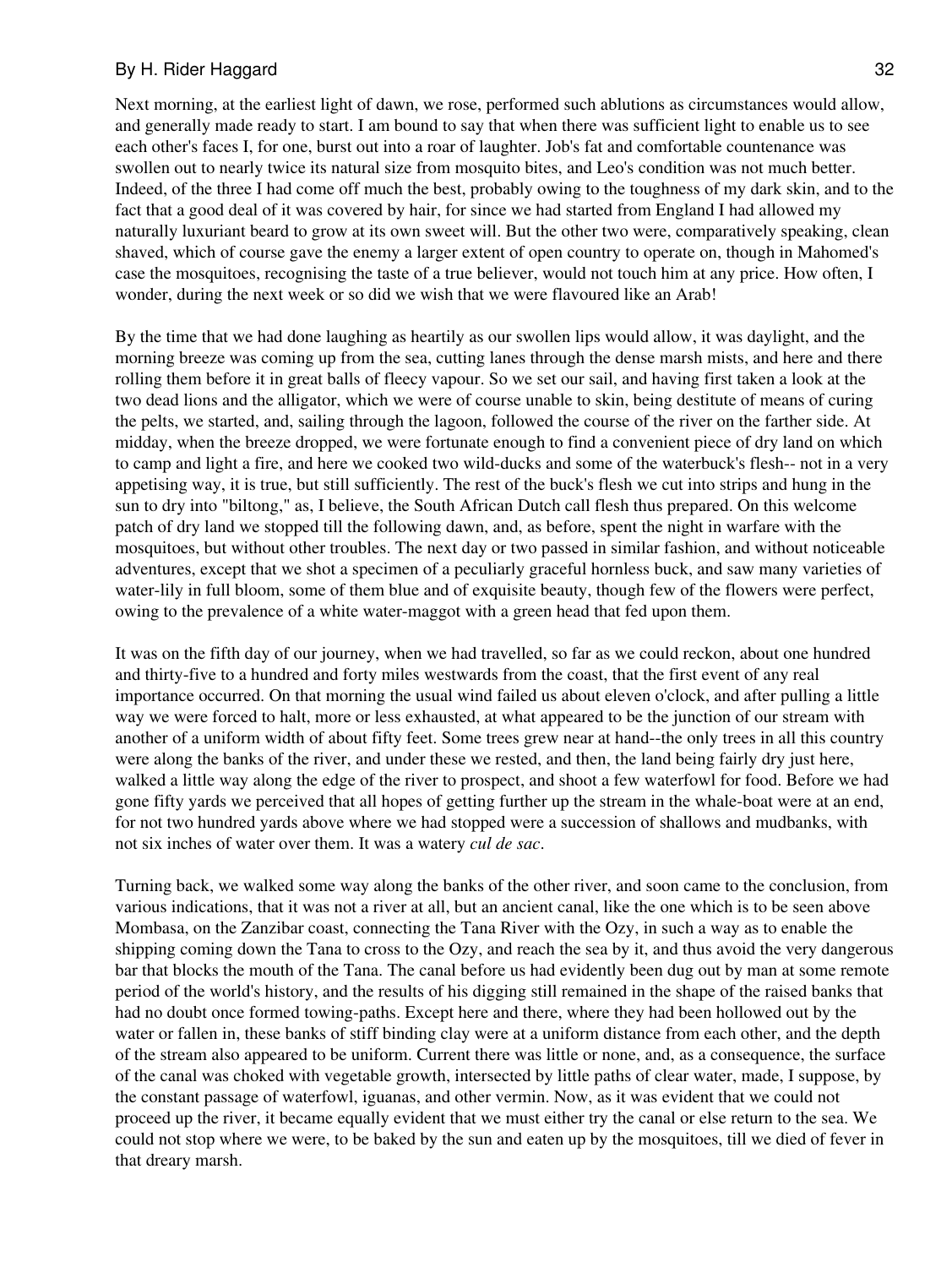"Well, I suppose that we must try it," I said; and the others assented in their various ways--Leo, as though it were the best joke in the world; Job, in respectful disgust; and Mahomed, with an invocation to the Prophet, and a comprehensive curse upon all unbelievers and their ways of thought and travel.

Accordingly, as soon as the sun got low, having little or nothing more to hope for from our friendly wind, we started. For the first hour or so we managed to row the boat, though with great labour; but after that the weeds got too thick to allow of it, and we were obliged to resort to the primitive and most exhausting resource of towing her. For two hours we laboured, Mahomed, Job, and I, who was supposed to be strong enough to pull against the two of them, on the bank, while Leo sat in the bow of the boat, and brushed away the weeds which collected round the cutwater with Mahomed's sword. At dark we halted for some hours to rest and enjoy the mosquitoes, but about midnight we went on again, taking advantage of the comparative cool of the night. At dawn we rested for three hours, and then started once more, and laboured on till about ten o'clock, when a thunderstorm, accompanied by a deluge of rain, overtook us, and we spent the next six hours practically under water.

I do not know that there is any necessity for me to describe the next four days of our voyage in detail, further than to say that they were, on the whole, the most miserable that I ever spent in my life, forming one monotonous record of heavy labour, heat, misery, and mosquitoes. All that dreary way we passed through a region of almost endless swamp, and I can only attribute our escape from fever and death to the constant doses of quinine and purgatives which we took, and the unceasing toil which we were forced to undergo. On the third day of our journey up the canal we had sighted a round hill that loomed dimly through the vapours of the marsh, and on the evening of the fourth night, when we camped, this hill seemed to be within five-and-twenty or thirty miles of us. We were by now utterly exhausted, and felt as though our blistered hands could not pull the boat a yard farther, and that the best thing that we could do would be to lie down and die in that dreadful wilderness of swamp. It was an awful position, and one in which I trust no other white man will ever be placed; and as I threw myself down in the boat to sleep the sleep of utter exhaustion, I bitterly cursed my folly in ever having been a party to such a mad undertaking, which could, I saw, only end in our death in this ghastly land. I thought, I remember, as I slowly sank into a doze, of what the appearance of the boat and her unhappy crew would be in two or three months' time from that night. There she would lie, with gaping seams and half filled with f tid water, which, when the mist-laden wind stirred her, would wash backwards and forwards through our mouldering bones, and that would be the end of her, and of those in her who would follow after myths and seek out the secrets of Nature.

Already I seemed to hear the water rippling against the desiccated bones and rattling them together, rolling my skull against Mahomed's, and his against mine, till at last Mahomed's stood straight up upon its vertebræ, and glared at me through its empty eyeholes, and cursed me with its grinning jaws, because I, a dog of a Christian, disturbed the last sleep of a true believer. I opened my eyes, and shuddered at the horrid dream, and then shuddered again at something that was not a dream, for two great eyes were gleaming down at me through the misty darkness. I struggled up, and in my terror and confusion shrieked, and shrieked again, so that the others sprang up too, reeling, and drunken with sleep and fear. And then all of a sudden there was a flash of cold steel, and a great spear was held against my throat, and behind it other spears gleamed cruelly.

"Peace," said a voice, speaking in Arabic, or rather in some dialect into which Arabic entered very largely; "who are ye who come hither swimming on the water? Speak or ye die," and the steel pressed sharply against my throat, sending a cold chill through me.

"We are travellers, and have come hither by chance," I answered in my best Arabic, which appeared to be understood, for the man turned his head, and, addressing a tall form that towered up in the background, said, "Father, shall we slay?"

"What is the colour of the men?" said a deep voice in answer.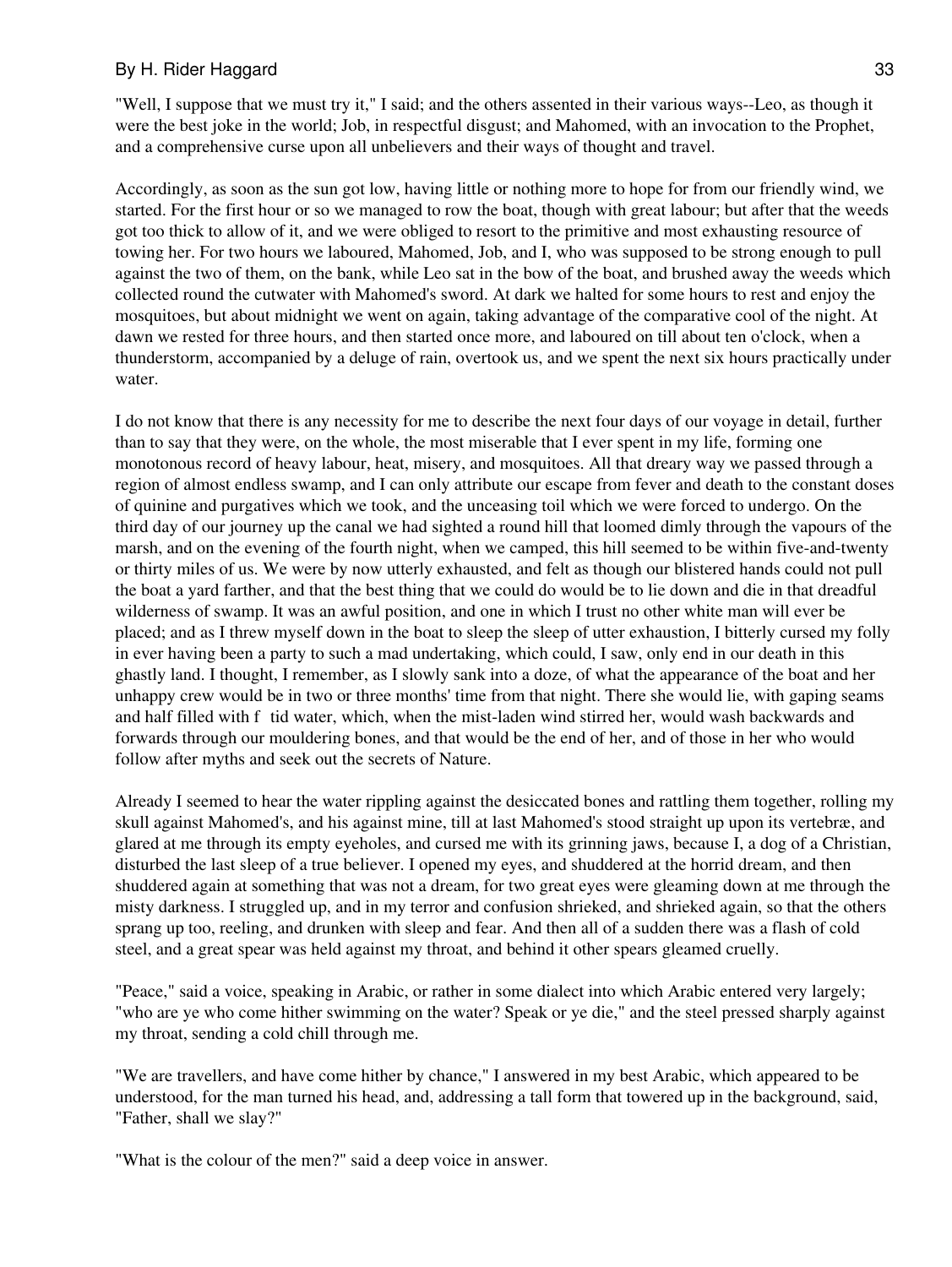"White is their colour."

"Slay not," was the reply. "Four suns since was the word brought to me from '*She-who-must-be-obeyed*,' 'White men come; if white men come, slay them not.' Let them be brought to the house of '*She-who-must-beobeyed*.' Bring forth the men, and let that which they have with them be brought forth also."

"Come," said the man, half leading and half dragging me from the boat, and as he did so I perceived other men doing the same kind office to my companions.

On the bank were gathered a company of some fifty men. In that light all I could make out was that they were armed with huge spears, were very tall, and strongly built, comparatively light in colour, and nude, save for a leopard skin tied round the middle.

Presently Leo and Job were bundled out and placed beside me.

"What on earth is up?" said Leo, rubbing his eyes.

"Oh, Lord! sir, here's a rum go," ejaculated Job; and just at that moment a disturbance ensued, and Mahomed came tumbling between us, followed by a shadowy form with an uplifted spear.

"Allah! Allah!" howled Mahomed, feeling that he had little to hope from man, "protect me! protect me!"

"Father, it is a black one," said a voice. "What said '*She-who-must- be-obeyed*' about the black one?"

"She said naught; but slay him not. Come hither, my son."

The man advanced, and the tall shadowy form bent forward and whispered something.

"Yes, yes," said the other, and chuckled in a rather blood-curdling tone.

"Are the three white men there?" asked the form.

"Yes, they are there."

"Then bring up that which is made ready for them, and let the men take all that can be brought from the thing which floats."

Hardly had he spoken when men came running up, carrying on their shoulders neither more nor less than palanquins--four bearers and two spare men to a palanquin--and in these it was promptly indicated we were expected to stow ourselves.

"Well!" said Leo, "it is a blessing to find anybody to carry us after having to carry ourselves so long."

Leo always takes a cheerful view of things.

There being no help for it, after seeing the others into theirs I tumbled into my own litter, and very comfortable I found it. It appeared to be manufactured of cloth woven from grass-fibre, which stretched and yielded to every motion of the body, and, being bound top and bottom to the bearing pole, gave a grateful support to the head and neck.

Scarcely had I settled myself when, accompanying their steps with a monotonous song, the bearers started at a swinging trot. For half an hour or so I lay still, reflecting on the very remarkable experiences that we were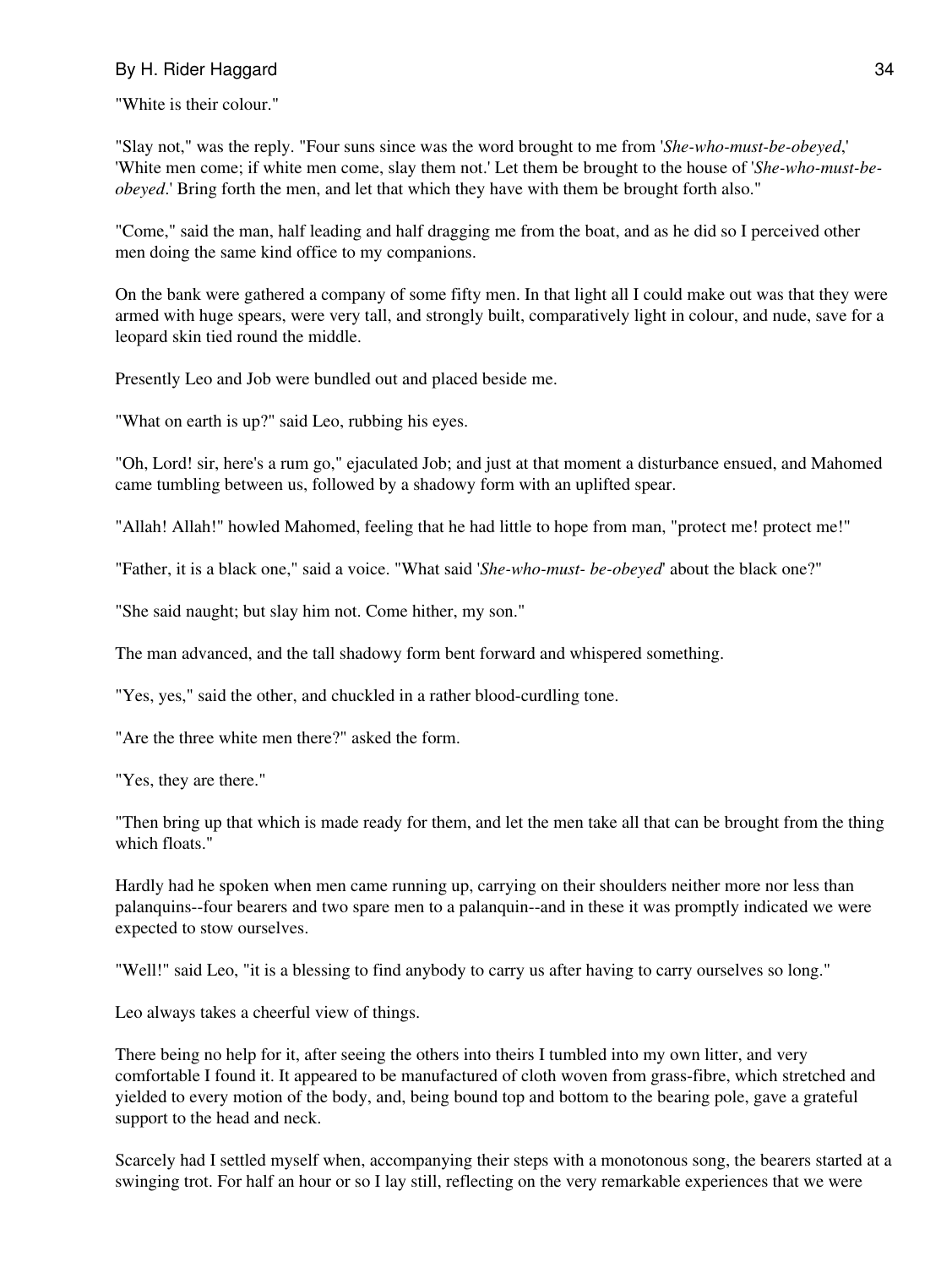going through, and wondering if any of my eminently respectable fossil friends down at Cambridge would believe me if I were to be miraculously set at the familiar dinner-table for the purpose of relating them. I do not want to convey any disrespectful notion or slight when I call those good and learned men fossils, but my experience is that people are apt to fossilise even at a University if they follow the same paths too persistently. I was getting fossilised myself, but of late my stock of ideas has been very much enlarged. Well, I lay and reflected, and wondered what on earth would be the end of it all, till at last I ceased to wonder, and went to sleep.

I suppose I must have slept for seven or eight hours, getting the first real rest that I had had since the night before the loss of the dhow, for when I woke the sun was high in the heavens. We were still journeying on at a pace of about four miles an hour. Peeping out through the mist-like curtains of the litter, which were ingeniously fixed to the bearing pole, I perceived to my infinite relief that we had passed out of the region of eternal swamp, and were now travelling over swelling grassy plains towards a cup-shaped hill. Whether or not it was the same hill that we had seen from the canal I do not know, and have never since been able to discover, for, as we afterwards found out, these people will give little information upon such points. Next I glanced at the men who were bearing me. They were of a magnificent build, few of them being under six feet in height, and yellowish in colour. Generally their appearance had a good deal in common with that of the East African Somali, only their hair was not frizzed up, but hung in thick black locks upon their shoulders. Their features were aquiline, and in many cases exceedingly handsome, the teeth being especially regular and beautiful. But notwithstanding their beauty, it struck me that, on the whole, I had never seen a more evil-looking set of faces. There was an aspect of cold and sullen cruelty stamped upon them that revolted me, and which in some cases was almost uncanny in its intensity.

Another thing that struck me about them was that they never seemed to smile. Sometimes they sang the monotonous song of which I have spoken, but when they were not singing they remained almost perfectly silent, and the light of a laugh never came to brighten their sombre and evil countenances. Of what race could these people be? Their language was a bastard Arabic, and yet they were not Arabs; I was quite sure of that. For one thing they were too dark, or rather yellow. I could not say why, but I know that their appearance filled me with a sick fear of which I felt ashamed. While I was still wondering another litter came up alongside of mine. In it--for the curtains were drawn--sat an old man, clothed in a whitish robe, made apparently from coarse linen, that hung loosely about him, who, I at once jumped to the conclusion, was the shadowy figure that had stood on the bank and been addressed as "Father." He was a wonderful-looking old man, with a snowy beard, so long that the ends of it hung over the sides of the litter, and he had a hooked nose, above which flashed out a pair of eyes as keen as a snake's, while his whole countenance was instinct with a look of wise and sardonic humour impossible to describe on paper.

"Art thou awake, stranger?" he said in a deep and low voice.

"Surely, my father," I answered courteously, feeling certain that I should do well to conciliate this ancient Mammon of Unrighteousness.

He stroked his beautiful white beard, and smiled faintly.

"From whatever country thou camest," he said, "and by the way it must be from one where somewhat of our language is known, they teach their children courtesy there, my stranger son. And now wherefore comest thou unto this land, which scarce an alien foot has pressed from the time that man knoweth? Art thou and those with thee weary of life?"

"We came to find new things," I answered boldly. "We are tired of the old things; we have come up out of the sea to know that which is unknown. We are of a brave race who fear not death, my very much respected father--that is, if we can get a little information before we die."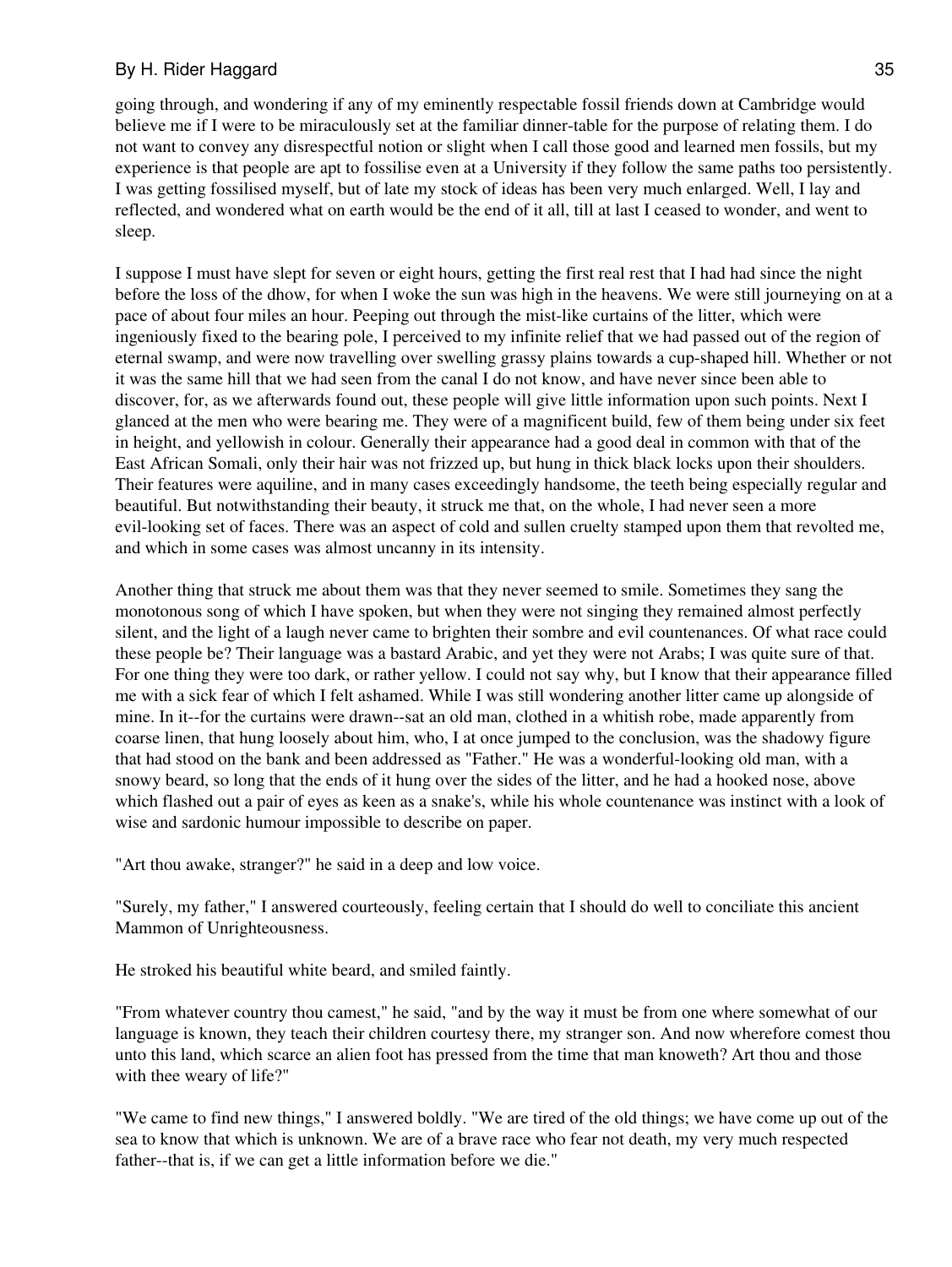"Humph!" said the old gentleman, "that may be true; it is rash to contradict, otherwise I should say that thou wast lying, my son. However, I dare to say that '*She-who-must-be-obeyed*' will meet thy wishes in the matter."

"Who is '*She-who-must-be-obeyed*'?" I asked, curiously.

The old man glanced at the bearers, and then answered, with a little smile that somehow sent my blood to my heart--

"Surely, my stranger son, thou wilt learn soon enough, if it be her pleasure to see thee at all in the flesh."

"In the flesh?" I answered. "What may my father wish to convey?"

But the old man only laughed a dreadful laugh, and made no reply.

"What is the name of my father's people?" I asked.

"The name of my people is Amahagger" (the People of the Rocks).

"And if a son might ask, what is the name of my father?"

"My name is Billali."

"And whither go we, my father?"

"That shalt thou see," and at a sign from him his bearers started forward at a run till they reached the litter in which Job was reposing (with one leg hanging over the side). Apparently, however, he could not make much out of Job, for presently I saw his bearers trot forward to Leo's litter.

And after that, as nothing fresh occurred, I yielded to the pleasant swaying motion of the litter, and went to sleep again. I was dreadfully tired. When I woke I found that we were passing through a rocky defile of a lava formation with precipitous sides, in which grew many beautiful trees and flowering shrubs.

Presently this defile took a turn, and a lovely sight unfolded itself to my eyes. Before us was a vast cup of green from four to six miles in extent, in the shape of a Roman amphitheatre. The sides of this great cup were rocky, and clothed with bush, but the centre was of the richest meadow land, studded with single trees of magnificent growth, and watered by meandering brooks. On this rich plain grazed herds of goats and cattle, but I saw no sheep. At first I could not imagine what this strange spot could be, but presently it flashed upon me that it must represent the crater of some long-extinct volcano which had afterwards been a lake, and was ultimately drained in some unexplained way. And here I may state that from my subsequent experience of this and a much larger, but otherwise similar spot, which I shall have occasion to describe by-and-by, I have every reason to believe that this conclusion was correct. What puzzled me, however, was, that although there were people moving about herding the goats and cattle, I saw no signs of any human habitation. Where did they all live? I wondered. My curiosity was soon destined to be gratified. Turning to the left the string of litters followed the cliffy sides of the crater for a distance of about half a mile, or perhaps a little less, and then halted. Seeing the old gentleman, my adopted "father," Billali, emerge from his litter, I did the same, and so did Leo and Job. The first thing I saw was our wretched Arab companion, Mahomed, lying exhausted on the ground. It appeared that he had not been provided with a litter, but had been forced to run the entire distance, and, as he was already quite worn out when we started, his condition now was one of great prostration.

On looking round we discovered that the place where we had halted was a platform in front of the mouth of a great cave, and piled upon this platform were the entire contents of the whale-boat, even down to the oars and sail. Round the cave stood groups of the men who had escorted us, and other men of a similar stamp. They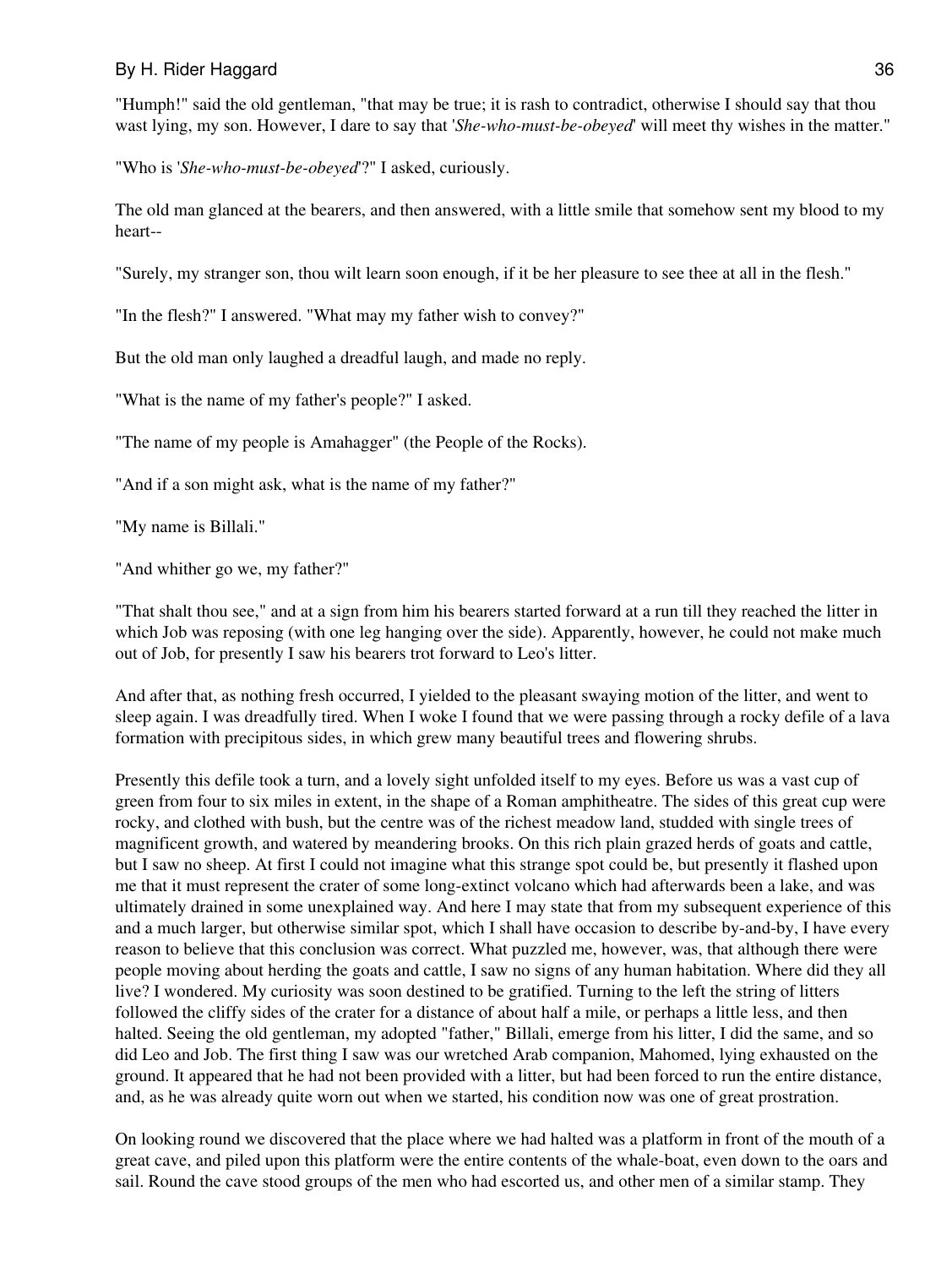were all tall and all handsome, though they varied in their degree of darkness of skin, some being as dark as Mahomed, and some as yellow as a Chinese. They were naked, except for the leopard-skin round the waist, and each of them carried a huge spear.

There were also some women among them, who, instead of the leopard- skin, wore a tanned hide of a small red buck, something like that of the oribé, only rather darker in colour. These women were, as a class, exceedingly good-looking, with large, dark eyes, well-cut features, and a thick bush of curling hair--not crisped like a negro's--ranging from black to chestnut in hue, with all shades of intermediate colour. Some, but very few of them, wore a yellowish linen garment, such as I have described as worn by Billali, but this, as we afterwards discovered, was a mark of rank, rather than an attempt at clothing. For the rest, their appearance was not quite so terrifying as that of the men, and they sometimes, though rarely, smiled. As soon as we had alighted they gathered round us and examined us with curiosity, but without excitement. Leo's tall, athletic form and clear-cut Grecian face, however, evidently excited their attention, and when he politely lifted his hat to them, and showed his curling yellow hair, there was a slight murmur of admiration. Nor did it stop there; for, after regarding him critically from head to foot, the handsomest of the young women--one wearing a robe, and with hair of a shade between brown and chestnut--deliberately advanced to him, and, in a way that would have been winning had it not been so determined, quietly put her arm round his neck, bent forward, and kissed him on the lips.

I gave a gasp, expecting to see Leo instantly speared; and Job ejaculated, "The hussy--well, I never!" As for Leo, he looked slightly astonished; and then, remarking that we had clearly got into a country where they followed the customs of the early Christians, deliberately returned the embrace.

Again I gasped, thinking that something would happen; but, to my surprise, though some of the young women showed traces of vexation, the older ones and the men only smiled slightly. When we came to understand the customs of this extraordinary people the mystery was explained. It then appeared that, in direct opposition to the habits of almost every other savage race in the world, women among the Amahagger are not only upon terms of perfect equality with the men, but are not held to them by any binding ties. Descent is traced only through the line of the mother, and while individuals are as proud of a long and superior female ancestry as we are of our families in Europe, they never pay attention to, or even acknowledge, any man as their father, even when their male parentage is perfectly well known. There is but one titular male parent of each tribe, or, as they call it, "Household," and he is its elected and immediate ruler, with the title of "Father." For instance, the man Billali was the father of this "household," which consisted of about seven thousand individuals all told, and no other man was ever called by that name. When a woman took a fancy to a man she signified her preference by advancing and embracing him publicly, in the same way that this handsome and exceedingly prompt young lady, who was called Ustane, had embraced Leo. If he kissed her back it was a token that he accepted her, and the arrangement continued until one of them wearied of it. I am bound, however, to say that the change of husbands was not nearly so frequently as might have been expected. Nor did quarrels arise out of it, at least among the men, who, when their wives deserted them in favour of a rival, accepted the whole thing much as we accept the income-tax or our marriage laws, as something not to be disputed, and as tending to the good of the community, however disagreeable they may in particular instances prove to the individual.

It is very curious to observe how the customs of mankind on this matter vary in different countries, making morality an affair of latitude, and what is right and proper in one place wrong and improper in another. It must, however, be understood that, since all civilised nations appear to accept it as an axiom that ceremony is the touchstone of morality, there is, even according to our canons, nothing immoral about this Amahagger custom, seeing that the interchange of the embrace answers to our ceremony of marriage, which, as we know, justifies most things.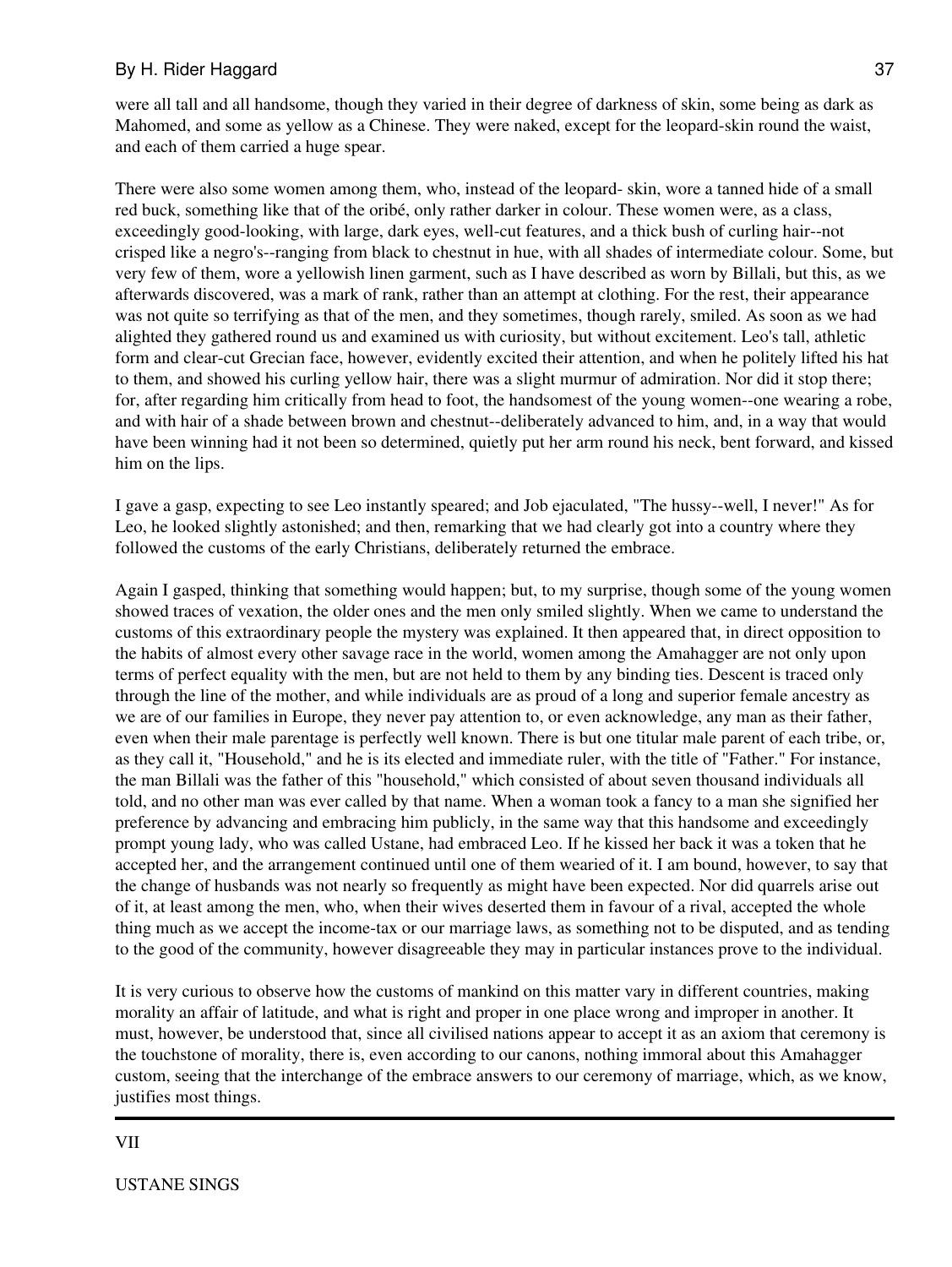When the kissing operation was finished--by the way, none of the young ladies offered to pet me in this fashion, though I saw one hovering round Job, to that respectable individual's evident alarm--the old man Billali advanced, and graciously waved us into the cave, whither we went, followed by Ustane, who did not seem inclined to take the hints I gave her that we liked privacy.

Before we had gone five paces it struck me that the cave that we were entering was none of Nature's handiwork, but, on the contrary, had been hollowed by the hand of man. So far as we could judge it appeared to be about one hundred feet in length by fifty wide, and very lofty, resembling a cathedral aisle more than anything else. From this main aisle opened passages at a distance of every twelve or fifteen feet, leading, I supposed, to smaller chambers. About fifty feet from the entrance of the cave, just where the light began to get dim, a fire was burning, which threw huge shadows upon the gloomy walls around. Here Billali halted, and asked us to be seated, saying that the people would bring us food, and accordingly we squatted ourselves down upon the rugs of skins which were spread for us, and waited. Presently the food, consisting of goat's flesh boiled, fresh milk in an earthenware pot, and boiled cobs of Indian corn, was brought by young girls. We were almost starving, and I do not think that I ever in my life before ate with such satisfaction. Indeed, before we had finished we literally ate up everything that was set before us.

When we had done, our somewhat saturnine host, Billali, who had been watching us in perfect silence, rose and addressed us. He said that it was a wonderful thing that had happened. No man had ever known or heard of white strangers arriving in the country of the People of the Rocks. Sometimes, though rarely, black men had come here, and from them they had heard of the existence of men much whiter than themselves, who sailed on the sea in ships, but for the arrival of such there was no precedent. We had, however, been seen dragging the boat up the canal, and he told us frankly that he had at once given orders for our destruction, seeing that it was unlawful for any stranger to enter here, when a message had come from "*She-who-mustbe-obeyed*," saying that our lives were to be spared, and that we were to be brought hither.

"Pardon me, my father," I interrupted at this point; "but if, as I understand, '*She-who-must-be-obeyed*' lives yet farther off, how could she have known of our approach?"

Billali turned, and seeing that we were alone--for the young lady, Ustane, had withdrawn when he had begun to speak--said, with a curious little laugh--

"Are there none in your land who can see without eyes and hear without ears? Ask no questions; *She* knew."

I shrugged my shoulders at this, and he proceeded to say that no further instructions had been received on the subject of our disposal, and this being so he was about to start to interview "*She-who-must- be-obeyed*," generally spoken of, for the sake of brevity, as "Hiya" or *She* simply, who he gave us to understand was the Queen of the Amahagger, and learn her wishes.

I asked him how long he proposed to be away, and he said that by travelling hard he might be back on the fifth day, but there were many miles of marsh to cross before he came to where *She* was. He then said that every arrangement would be made for our comfort during his absence, and that, as he personally had taken a fancy to us, he sincerely trusted that the answer he should bring from *She* would be one favourable to the continuation of our existence, but at the same time he did not wish to conceal from us that he thought this doubtful, as every stranger who had ever come into the country during his grandmother's life, his mother's life, and his own life, had been put to death without mercy, and in a way he would not harrow our feelings by describing; and this had been done by the order of *She* herself, at least he supposed that it was by her order. At any rate, she never interfered to save them.

"Why," I said, "but how can that be? You are an old man, and the time you talk of must reach back three men's lives. How therefore could *She* have ordered the death of anybody at the beginning of the life of your grandmother, seeing that herself she would not have been born?"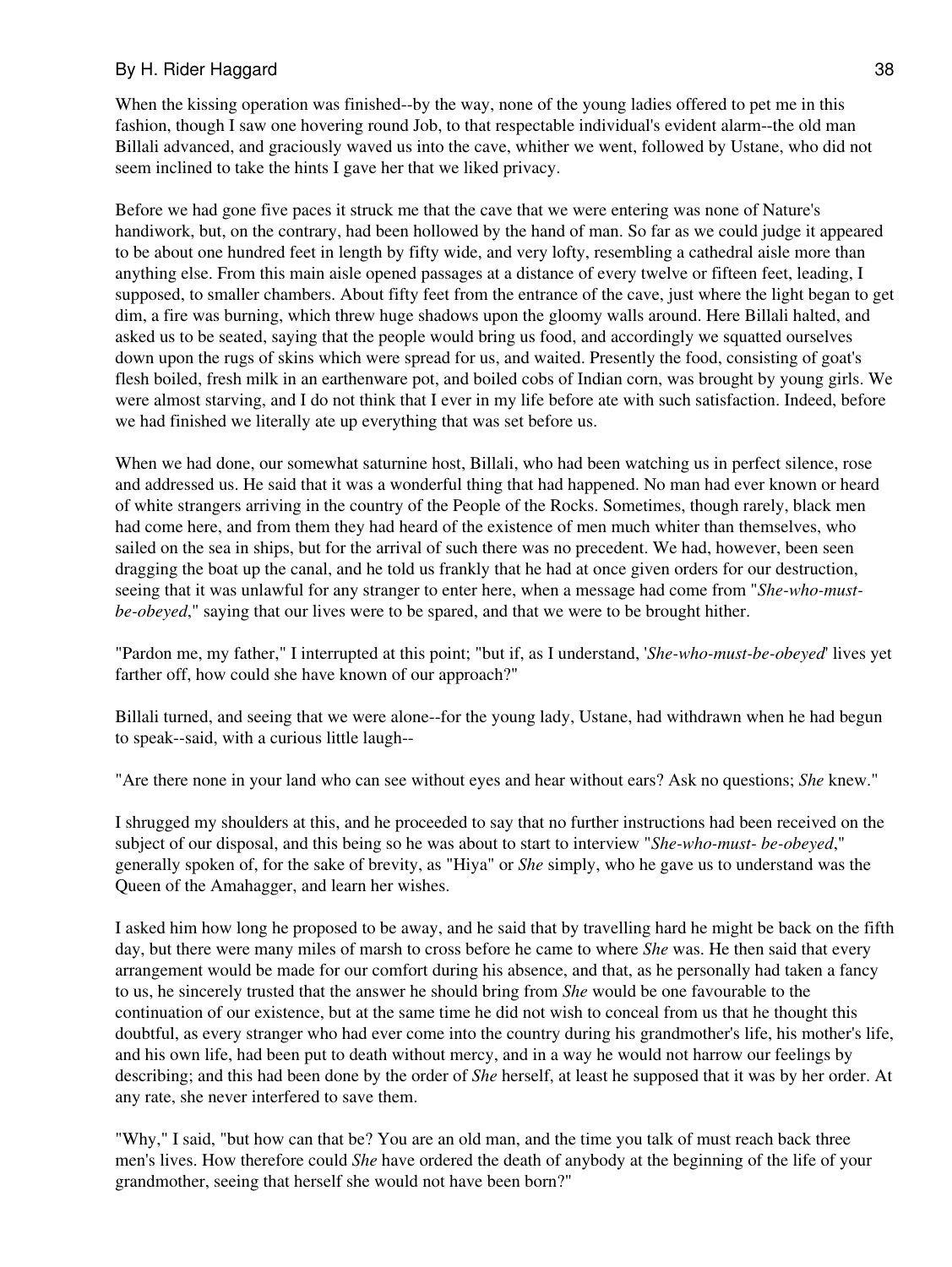Again he smiled--that same faint, peculiar smile, and with a deep bow departed, without making any answer; nor did we see him again for five days.

When we had gone we discussed the situation, which filled me with alarm. I did not at all like the accounts of this mysterious Queen, "*She-who-must-be-obeyed*," or more shortly *She*, who apparently ordered the execution of any unfortunate stranger in a fashion so unmerciful. Leo, too, was depressed about it, but consoled himself by triumphantly pointing out that this *She* was undoubtedly the person referred to in the writing on the potsherd and in his father's letter, in proof of which he advanced Billali's allusions to her age and power. I was by this time too overwhelmed with the whole course of events that I had not even the heart left to dispute a proposition so absurd, so I suggested that we should try to go out and get a bath, of which we all stood sadly in need.

Accordingly, having indicated our wish to a middle-aged individual of an unusually saturnine cast of countenance, even among this saturnine people, who appeared to be deputed to look after us now that the Father of the hamlet had departed, we started in a body--having first lit our pipes. Outside the cave we found quite a crowd of people evidently watching for our appearance, but when they saw us come out smoking they vanished this way and that, calling out that we were great magicians. Indeed, nothing about us created so great a sensation as our tobacco smoke--not even our firearms.[\*] After this we succeeded in reaching a stream that had its source in a strong ground spring, and taking our bath in peace, though some of the women, not excepting Ustane, showed a decided inclination to follow us even there.

[\*] We found tobacco growing in this country as it does in every other part of Africa, and, although they were so absolutely ignorant of its other blessed qualities, the Amahagger use it habitually in the form of snuff and also for medicinal purposes.--L. H. H.

By the time that we had finished this most refreshing bath the sun was setting; indeed, when we got back to the big cave it had already set. The cave itself was full of people gathered round fires--for several more had now been lighted--and eating their evening meal by their lurid light, and by that of various lamps which were set about or hung upon the walls. These lamps were of a rude manufacture of baked earthenware, and of all shapes, some of them graceful enough. The larger ones were formed of big red earthenware pots, filled with clarified melted fat, and having a reed wick stuck through a wooden disk which filled the top of the pot. This sort of lamp required the most constant attention to prevent its going out whenever the wick burnt down, as there were no means of turning it up. The smaller hand lamps, however, which were also made of baked clay, were fitted with wicks manufactured from the pith of a palm-tree, or sometimes from the stem of a very handsome variety of fern. This kind of wick was passed through a round hole at the end of the lamp, to which a sharp piece of hard wood was attached wherewith to pierce and draw it up whenever it showed signs of burning low.

For a while we sat down and watched this grim people eating their evening meal in silence as grim as themselves, till at length, getting tired of contemplating them and the huge moving shadows on the rocky walls, I suggested to our new keeper that we should like to go to bed.

Without a word he rose, and, taking me politely by the hand, advanced with a lamp to one of the small passages that I had noticed opening out of the central cave. This we followed for about five paces, when it suddenly widened out into a small chamber, about eight feet square, and hewn out of the living rock. On one side of this chamber was a stone slab, about three feet from the ground, and running its entire length like a bunk in a cabin, and on this slab he intimated that I was to sleep. There was no window or air-hole to the chamber, and no furniture; and, on looking at it more closely, I came to the disturbing conclusion (in which, as I afterwards discovered, I was quite right) that it had originally served for a sepulchre for the dead rather than a sleeping-place for the living, the slab being designed to receive the corpse of the departed. The thought made me shudder in spite of myself; but, seeing that I must sleep somewhere, I got over the feeling as best I might, and returned to the cavern to get my blanket, which had been brought up from the boat with the other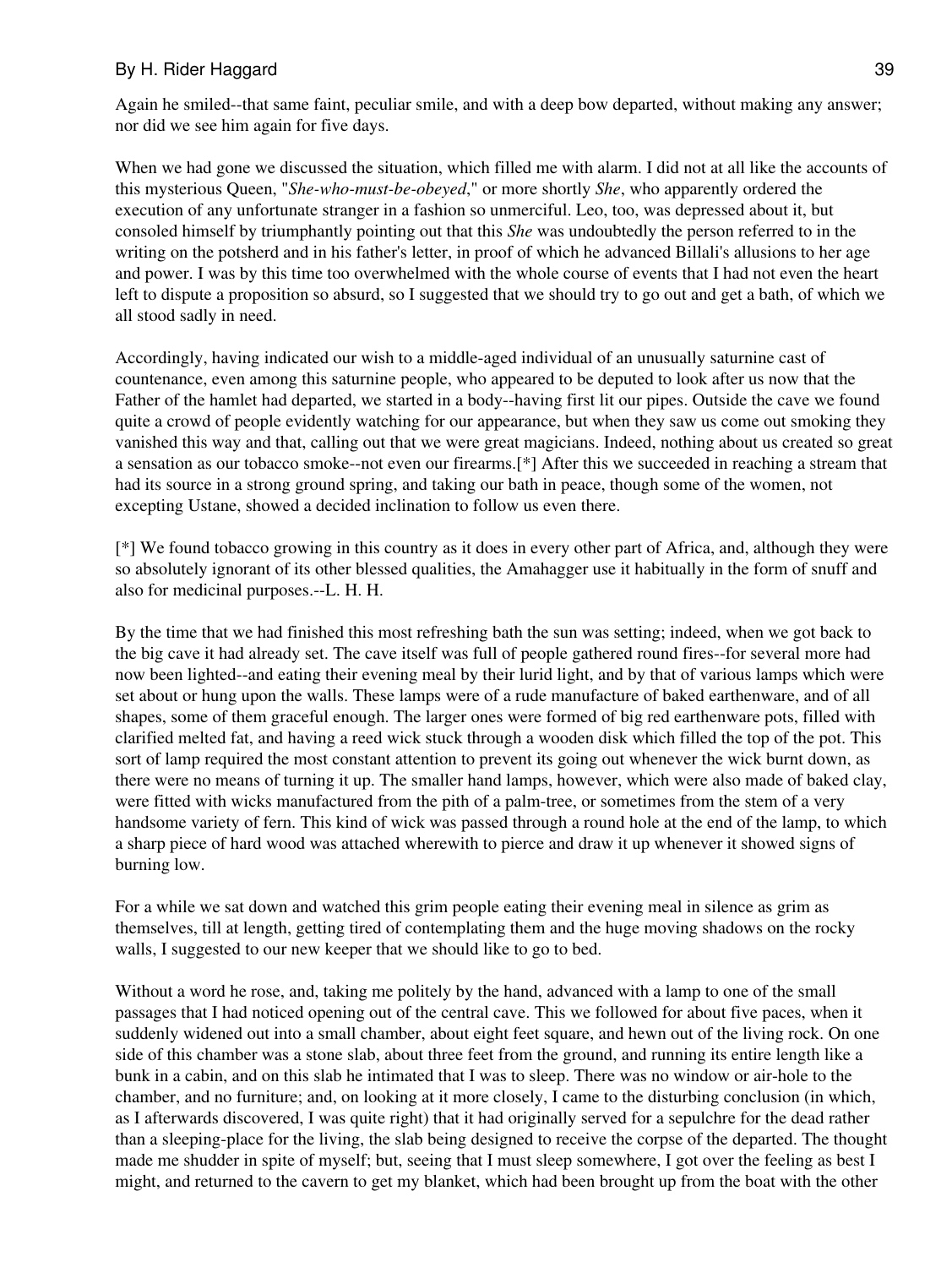things. There I met Job, who, having been inducted to a similar apartment, had flatly declined to stop in it, saying that the look of the place gave him the horrors, and that he might as well be dead and buried in his grandfather's brick grave at once, and expressed his determination of sleeping with me if I would allow him. This, of course, I was only too glad to do.

The night passed very comfortably on the whole. I say on the whole, for personally I went through a most horrible nightmare of being buried alive, induced, no doubt, by the sepulchral nature of my surroundings. At dawn we were aroused by a loud trumpeting sound, produced, as we afterwards discovered, by a young Amahagger blowing through a hole bored in its side into a hollowed elephant tusk, which was kept for the purpose.

Taking the hint, we got up and went down to the stream to wash, after which the morning meal was served. At breakfast one of the women, no longer quite young, advanced and publicly kissed Job. I think it was in its way the most delightful thing (putting its impropriety aside for a moment) that I ever saw. Never shall I forget the respectable Job's abject terror and disgust. Job, like myself, is a bit of a misogynist--I fancy chiefly owing to the fact of his having been one of a family of seventeen--and the feelings expressed upon his countenance when he realised that he was not only being embraced publicly, and without authorisation on his own part, but also in the presence of his masters, were too mixed and painful to admit of accurate description. He sprang to his feet, and pushed the woman, a buxom person of about thirty, from him.

"Well, I never!" he gasped, whereupon probably thinking that he was only coy, she embraced him again.

"Be off with you! Get away, you minx!" he shouted, waving the wooden spoon, with which he was eating his breakfast, up and down before the lady's face. "Beg your pardon, gentlemen, I am sure I haven't encouraged her. Oh, Lord! she's coming for me again. Hold her, Mr. Holly! please hold her! I can't stand it; I can't, indeed. This has never happened to me before, gentlemen, never. There's nothing against my character," and here he broke off, and ran as hard as he could go down the cave, and for once I saw the Amahagger laugh. As for the woman, however, she did not laugh. On the contrary, she seemed to bristle with fury, which the mockery of the other women about only served to intensify. She stood there literally snarling and shaking with indignation, and, seeing her, I wished Job's scruples had been at Jericho, forming a shrewd guess that his admirable behaviour had endangered our throats. Nor, as the sequel shows, was I wrong.

The lady having retreated, Job returned in a great state of nervousness, and keeping his weather eye fixed upon every woman who came near him. I took an opportunity to explain to our hosts that Job was a married man, and had had very unhappy experiences in his domestic relations, which accounted for his presence here and his terror at the sight of women, but my remarks were received in grim silence, it being evident that our retainer's behaviour was considered as a slight to the "household" at large, although the women, after the manner of some of their most civilised sisters, made merry at the rebuff of their companion.

After breakfast we took a walk and inspected the Amahagger herds, and also their cultivated lands. They have two breeds of cattle, one large and angular, with no horns, but yielding beautiful milk; and the other, a red breed, very small and fat, excellent for meat, but of no value for milking purposes. This last breed closely resembles the Norfolk red-pole strain, only it has horns which generally curve forward over the head, sometimes to such an extent that they have to be cut to prevent them from growing into the bones of the skull. The goats are long-haired, and are used for eating only, at least I never saw them milked. As for the Amahagger cultivation, it is primitive in the extreme, being all done by means of a spade made of iron, for these people smelt and work iron. This spade is shaped more like a big spear-head than anything else, and has no shoulder to it on which the foot can be set. As a consequence, the labour of digging is very great. It is, however, all done by the men, the women, contrary to the habits of most savage races, being entirely exempt from manual toil. But then, as I think I have said elsewhere, among the Amahagger the weaker sex has established its rights.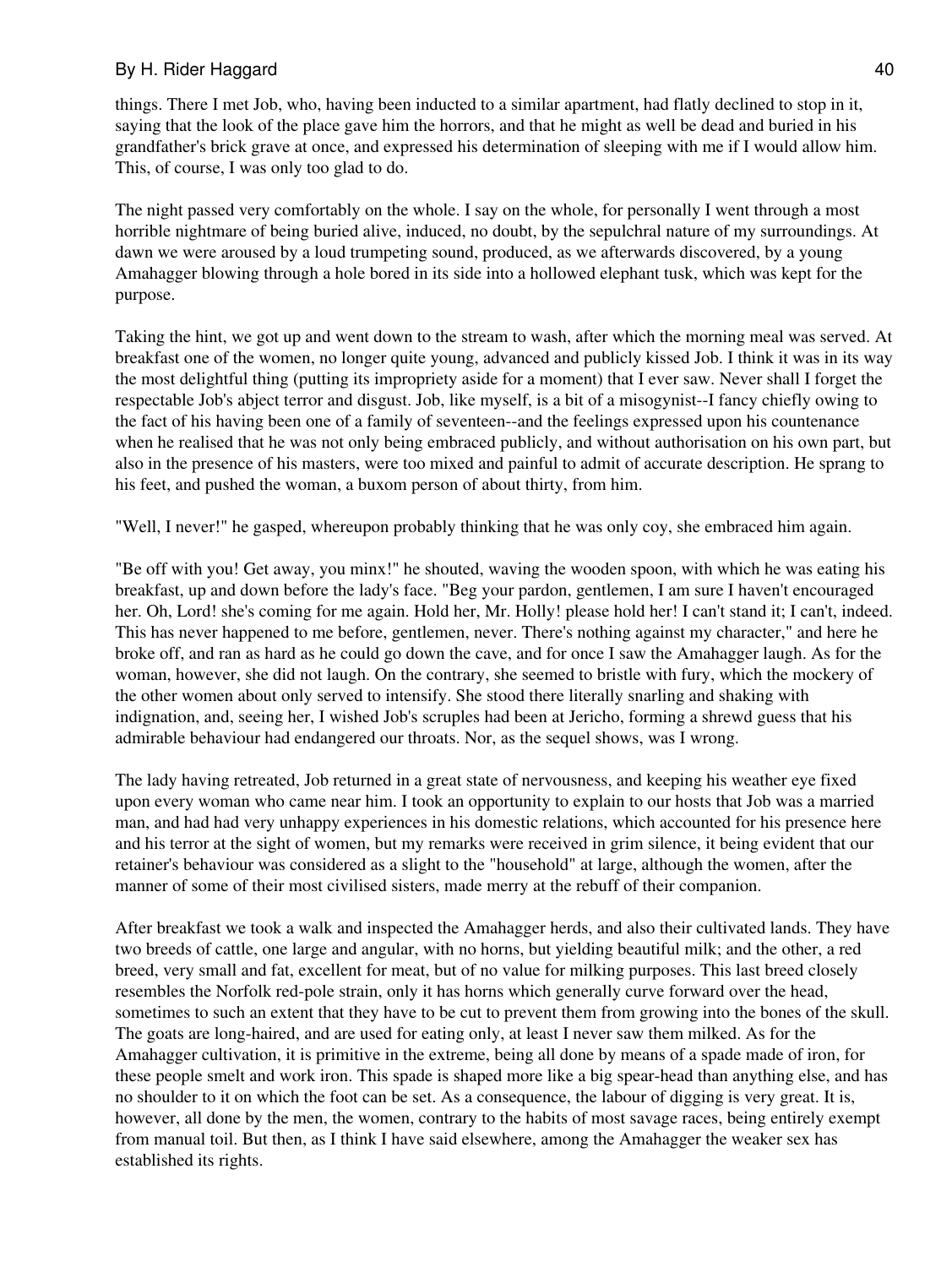At first we were much puzzled as to the origin and constitution of this extraordinary race, points upon which they were singularly uncommunicative. As the time went on--for the next four days passed without any striking event--we learnt something from Leo's lady friend Ustane, who, by the way, stuck to that young gentleman like his own shadow. As to origin, they had none, at least, so far as she was aware. There were, however, she informed us, mounds of masonry and many pillars, near the place where *She* lived, which was called Kôr, and which the wise said had once been houses wherein men lived, and it was suggested that they were descended from these men. No one, however, dared go near these great ruins, because they were haunted: they only looked on them from a distance. Other similar ruins were to be seen, she had heard, in various parts of the country, that is, wherever one of the mountains rose above the level of the swamp. Also the caves in which they lived had been hollowed out of the rocks by men, perhaps the same who built the cities. They themselves had no written laws, only custom, which was, however, quite as binding as law. If any man offended against the custom, he was put to death by order of the Father of the "Household." I asked how he was put to death, and she only smiled and said that I might see one day soon.

They had a Queen, however. *She* was their Queen, but she was very rarely seen, perhaps once in two or three years, when she came forth to pass sentence on some offenders, and when seen was muffled up in a big cloak, so that nobody could look upon her face. Those who waited upon her were deaf and dumb, and therefore could tell no tales, but it was reported that she was lovely as no other woman was lovely, or ever had been. It was rumoured also that she was immortal, and had power over all things, but she, Ustane, could say nothing of all that. What she believed was that the Queen chose a husband from time to time, and as soon as a female child was born, this husband, who was never again seen, was put to death. Then the female child grew up and took the place of the Queen when its mother died, and had been buried in the great caves. But of these matters none could speak with certainty. Only *She* was obeyed throughout the length and breadth of the land, and to question her command was instant death. She kept a guard, but had no regular army, and to disobey her was to die.

I asked what size the land was, and how many people lived in it. She answered that there were ten "Households," like this that she knew of, including the big "Household," where the Queen was, that all the "Households" lived in caves, in places resembling this stretch of raised country, dotted about in a vast extent of swamp, which was only to be threaded by secret paths. Often the "Households" made war on each other until *She* sent word that it was to stop, and then they instantly ceased. That and the fever which they caught in crossing the swamps prevented their numbers from increasing too much. They had no connection with any other race, indeed none lived near them, or were able to thread the vast swamps. Once an army from the direction of the great river (presumably the Zambesi) had attempted to attack them, but they got lost in the marshes, and at night, seeing the great balls of fire that move about there, tried to come to them, thinking that they marked the enemy camp, and half of them were drowned. As for the rest, they soon died of fever and starvation, not a blow being struck at them. The marshes, she told us, were absolutely impassable except to those who knew the paths, adding, what I could well believe, that we should never have reached this place where we then were had we not been brought thither.

These and many other things we learnt from Ustane during the four days' pause before our real adventures began, and, as may be imagined, they gave us considerable cause for thought. The whole thing was exceedingly remarkable, almost incredibly so, indeed, and the oddest part of it was that so far it did more or less correspond to the ancient writing on the sherd. And now it appeared that there was a mysterious Queen clothed by rumour with dread and wonderful attributes, and commonly known by the impersonal, but, to my mind, rather awesome title of *She*. Altogether, I could not make it out, nor could Leo, though of course he was exceedingly triumphant over me because I had persistently mocked at the whole thing. As for Job, he had long since abandoned any attempt to call his reason his own, and left it to drift upon the sea of circumstance. Mahomed, the Arab, who was, by the way, treated civilly indeed, but with chilling contempt, by the Amahagger, was, I discovered, in a great fright, though I could not quite make out what he was frightened about. He would sit crouched up in a corner of the cave all day long, calling upon Allah and the Prophet to protect him. When I pressed him about it, he said that he was afraid because these people were not men or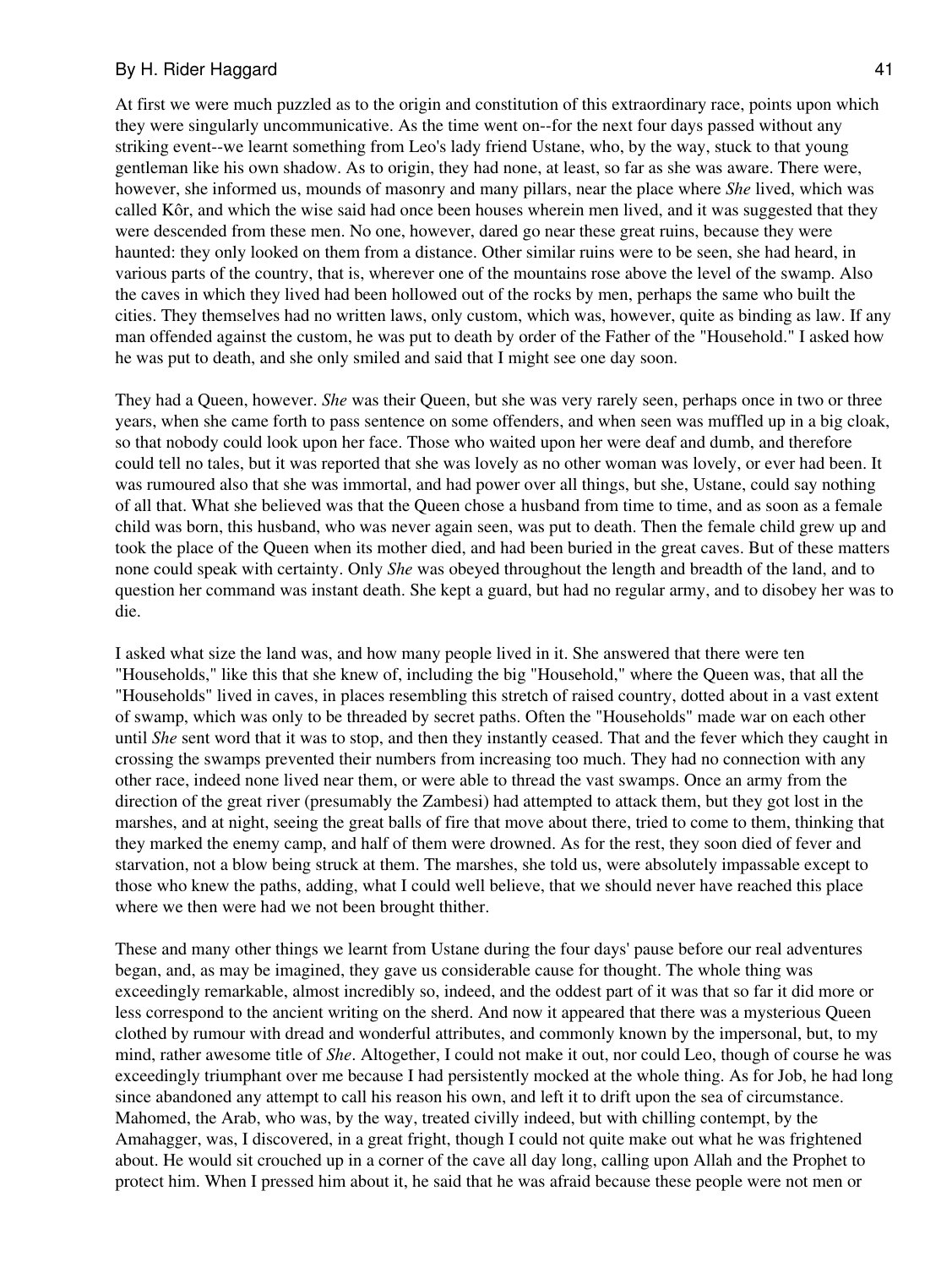women at all, but devils, and that this was an enchanted land; and, upon my word, once or twice since then I have been inclined to agree with him. And so the time went on, till the night of the fourth day after Billali had left, when something happened.

We three and Ustane were sitting round a fire in the cave just before bedtime, when suddenly the woman, who had been brooding in silence, rose, and laid her hand upon Leo's golden curls, and addressed him. Even now, when I shut my eyes, I can see her proud, imperial form, clothed alternately in dense shadow and the red flickering of the fire, as she stood, the wild centre of as weird a scene as I ever witnessed, and delivered herself of the burden of her thoughts and forebodings in a kind of rhythmical speech that ran something as follows:--

Thou art my chosen--I have waited for thee from the beginning! Thou art very beautiful. Who hath hair like unto thee, or skin so white? Who hath so strong an arm, who is so much a man? Thine eyes are the sky, and the light in them is the stars. Thou art perfect and of a happy face, and my heart turned itself towards thee. Ay, when mine eyes fell upon thee I did desire thee,-- Then did I take thee to me--oh, thou Beloved, And hold thee fast, lest harm should come unto thee. Ay, I did cover thine head with mine hair, lest the sun should strike it; And altogether was I thine, and thou wast altogether mine. And so it went for a little space, till Time was in labour with an evil Day; And then what befell on that day? Alas! my Beloved, I know not! But I, I saw thee no more--I, I was lost in the blackness. And she who is stronger did take thee; ay, she who is fairer than Ustane. Yet didst thou turn and call upon me, and let thine eyes wander in the darkness. But, nevertheless, she prevailed by Beauty, and led thee down horrible places, And then, ah! then my Beloved----

Here this extraordinary woman broke off her speech, or chant, which was so much musical gibberish to us, for all that we understood of what she was talking about, and seemed to fix her flashing eyes upon the deep shadow before her. Then in a moment they acquired a vacant, terrified stare, as though they were striving to realise some half- seen horror. She lifted her hand from Leo's head, and pointed into the darkness. We all looked, and could see nothing; but she saw something, or thought she did, and something evidently that affected even her iron nerves, for, without another sound, down she fell senseless between us.

Leo, who was growing really attached to this remarkable young person, was in a great state of alarm and distress, and I, to be perfectly candid, was in a condition not far removed from superstitious fear. The whole scene was an uncanny one.

Presently, however, she recovered, and sat up with an extraordinary convulsive shudder.

"What didst thou mean, Ustane?" asked Leo, who, thanks to years of tuition, spoke Arabic very prettily.

"Nay, my chosen," she answered, with a little forced laugh. "I did but sing unto thee after the fashion of my people. Surely, I meant nothing. Now could I speak of that which is not yet?"

"And what didst thou see, Ustane?" I asked, looking her sharply in the face.

"Nay," she answered again, "I saw naught. Ask me not what I saw. Why should I fright ye?" And then, turning to Leo with a look of the most utter tenderness that I ever saw upon the face of a woman, civilised or savage, she took his head between her hands, and kissed him on the forehead as a mother might.

"When I am gone from thee, my chosen," she said; "when at night thou stretchest out thine hand and canst not find me, then shouldst thou think at times of me, for of a truth I love thee well, though I be not fit to wash thy feet. And now let us love and take that which is given us, and be happy; for in the grave there is no love and no warmth, nor any touching of the lips. Nothing perchance, or perchance but bitter memories of what might have been. To-night the hours are our own, how know we to whom they shall belong to-morrow?"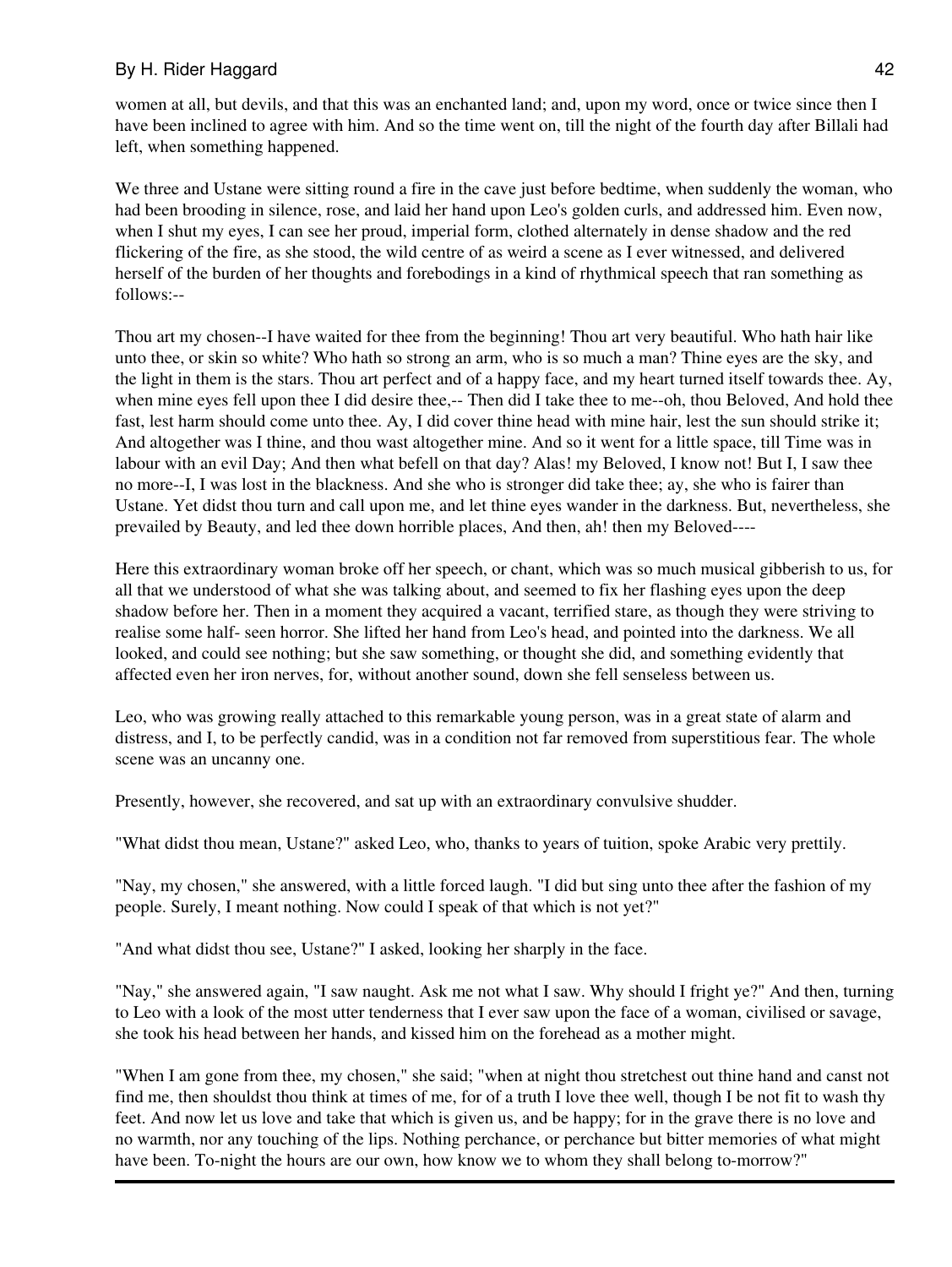VIII

#### THE FEAST, AND AFTER!

On the day following this remarkable scene--a scene calculated to make a deep impression upon anybody who beheld it, more because of what it suggested and seemed to foreshadow than of what it revealed--it was announced to us that a feast would be held that evening in our honour. I did my best to get out of it, saying that we were modest people, and cared little for feasts, but my remarks being received with the silence of displeasure, I thought it wisest to hold my tongue.

Accordingly, just before sundown, I was informed that everything was ready, and, accompanied by Job, went into the cave, where I met Leo, who was, as usual, followed by Ustane. These two had been out walking somewhere, and knew nothing of the projected festivity till that moment. When Ustane heard of it I saw an expression of horror spring up upon her handsome features. Turning she caught a man who was passing up the cave by the arm, and asked him something in an imperious tone. His answer seemed to reassure her a little, for she looked relieved, though far from satisfied. Next she appeared to attempt some remonstrance with the man, who was a person in authority, but he spoke angrily to her, and shook her off, and then, changing his mind, led her by the arm, and sat her down between himself and another man in the circle round the fire, and I perceived that for some reason of her own she thought it best to submit.

The fire in the cave was an unusually big one that night, and in a large circle round it were gathered about thirty-five men and two women, Ustane and the woman to avoid whom Job had played the *rôle* of another Scriptural character. The men were sitting in perfect silence, as was their custom, each with his great spear stuck upright behind him, in a socket cut in the rock for that purpose. Only one or two wore the yellowish linen garment of which I have spoken, the rest had nothing on except the leopard's skin about the middle.

"What's up now, sir," said Job, doubtfully. "Bless us and save us, there's that woman again. Now, surely, she can't be after me, seeing that I have given her no encouragement. They give me the creeps, the whole lot of them, and that's a fact. Why look, they have asked Mahomed to dine, too. There, that lady of mine is talking to him in as nice and civil a way as possible. Well, I'm glad it isn't me, that's all."

We looked up, and sure enough the woman in question had risen, and was escorting the wretched Mahomed from his corner, where, overcome by some acute prescience of horror, he had been seated, shivering, and calling on Allah. He appeared unwilling enough to come, if for no other reason perhaps because it was an unaccustomed honour, for hitherto his food had been given to him apart. Anyway I could see that he was in a state of great terror, for his tottering legs would scarcely support his stout, bulky form, and I think it was rather owing to the resources of barbarism behind him, in the shape of a huge Amahagger with a proportionately huge spear, than to the seductions of the lady who led him by the hand, that he consented to come at all.

"Well," I said to the others, "I don't at all like the look of things, but I suppose we must face it out. Have you fellows got your revolvers on? because, if so, you had better see that they are loaded."

"I have, sir," said Job, tapping his Colt, "but Mr. Leo has only got his hunting knife, though that is big enough, surely."

Feeling that it would not do to wait while the missing weapon was fetched, we advanced boldly, and seated ourselves in a line, with our backs against the side of the cave.

As soon as we were seated, an earthenware jar was passed round containing a fermented fluid, of by no means unpleasant taste, though apt to turn upon the stomach, made from crushed grain--not Indian corn, but a small brown grain that grows upon its stem in clusters, not unlike that which in the southern part of Africa is known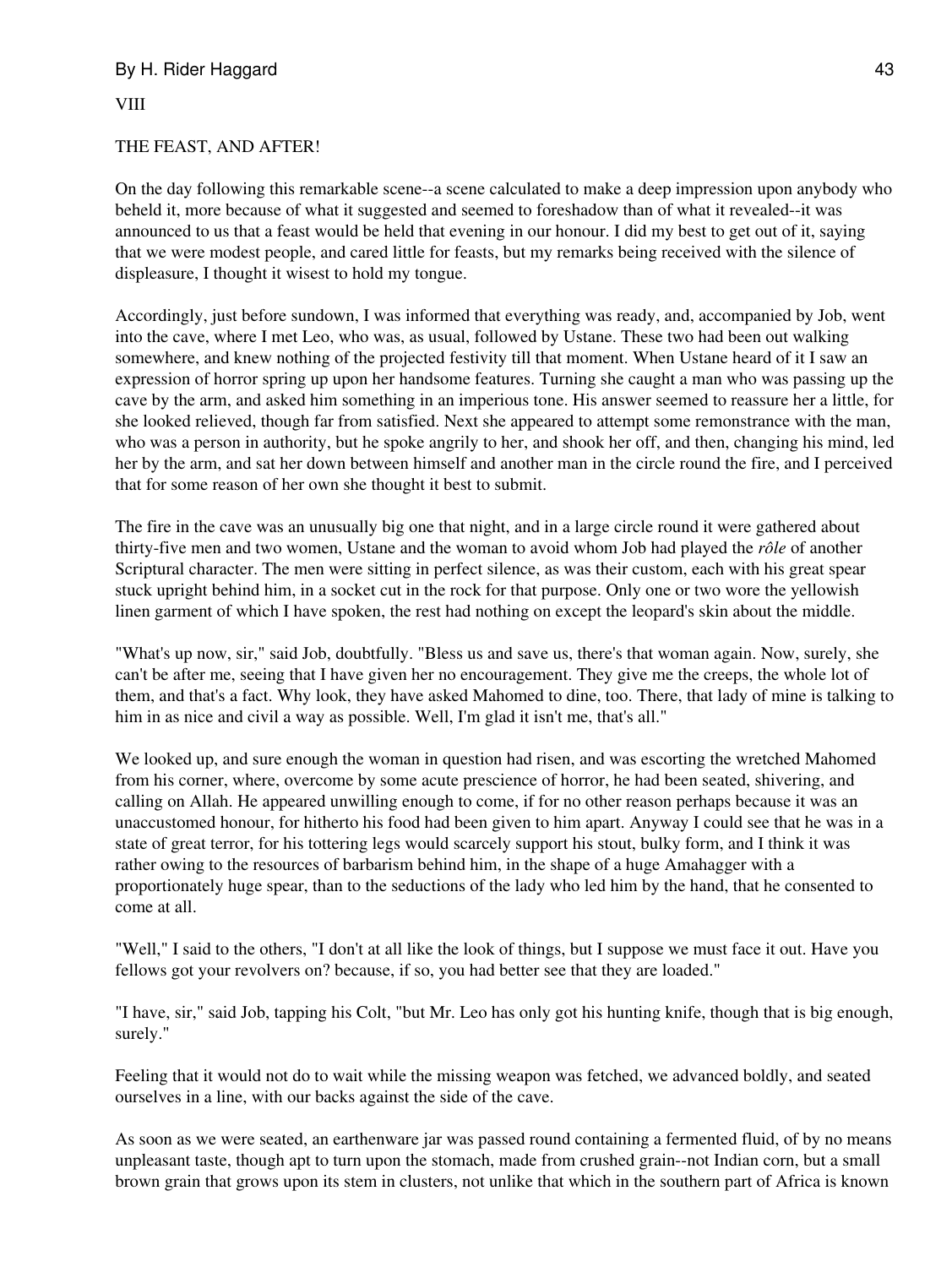by the name of Kafir corn. The vase which contained this liquor was very curious, and as it more or less resembled many hundreds of others in use among the Amahagger I may as well describe it. These vases are of a very ancient manufacture, and of all sizes. None such can have been made in the country for hundreds, or rather thousands, of years. They are found in the rock tombs, of which I shall give a description in their proper place, and my own belief is that, after the fashion of the Egyptians, with whom the former inhabitants of this country may have had some connection, they were used to receive the viscera of the dead. Leo, however, is of opinion that, as in the case of Etruscan amphoræ, they were placed there for the spiritual use of the deceased. They are mostly two-handled, and of all sizes, some being nearly three feet in height, and running from that down to as many inches. In shape they vary, but all are exceedingly beautiful and graceful, being made of a very fine black ware, not lustrous, but slightly rough. On this groundwork are inlaid figures much more graceful and lifelike than any others that I have seen on antique vases. Some of these inlaid pictures represent love-scenes with a childlike simplicity and freedom of manner which would not commend itself to the taste of the present day. Others again give pictures of maidens dancing, and yet others of hunting-scenes. For instance, the very vase from which we were then drinking had on one side a most spirited drawing of men, apparently white in colour, attacking a bull-elephant with spears, while on the reverse was a picture, not quite so well done, of a hunter shooting an arrow at a running antelope, I should say from the look of it either an eland or a koodoo.

This is a digression at a critical moment, but it is not too long for the occasion, for the occasion itself was very long. With the exception of the periodical passing of the vase, and the movement necessary to throw fuel on to the fire, nothing happened for the best part of a whole hour. Nobody spoke a word. There we all sat in perfect silence, staring at the glare and glow of the large fire, and at the shadows thrown by the flickering earthenware lamps (which, by the way, were not ancient). On the open space between us and the fire lay a large wooden tray, with four short handles to it, exactly like a butcher's tray, only not hollowed out. By the side of the tray was a great pair of long-handled iron pincers, and on the other side of the fire was a similar pair. Somehow I did not at all like the appearance of this tray and the accompanying pincers. There I sat and stared at them and at the silent circle of the fierce moody faces of the men, and reflected that it was all very awful, and that we were absolutely in the power of this alarming people, who, to me at any rate, were all the more formidable because their true character was still very much of a mystery to us. They might be better than I thought them, or they might be worse. I feared that they were worse, and I was not wrong. It was a curious sort of a feast, I reflected, in appearance indeed, an entertainment of the Barmecide stamp, for there was absolutely nothing to eat.

At last, just as I was beginning to feel as though I were being mesmerised, a move was made. Without the slightest warning, a man from the other side of the circle called out in a loud voice--

"Where is the flesh that we shall eat?"

Thereon everybody in the circle answered in a deep measured tone, and stretching out the right arm towards the fire as he spoke--

#### "*The flesh will come.*"

"Is it a goat?" said the same man.

"*It is a goat without horns, and more than a goat, and we shall slay it,*" they answered with one voice, and turning half round they one and all grasped the handles of their spears with the right hand, and then simultaneously let them go.

"Is it an ox?" said the man again.

"*It is an ox without horns, and more than an ox, and we shall slay it,*" was the answer, and again the spears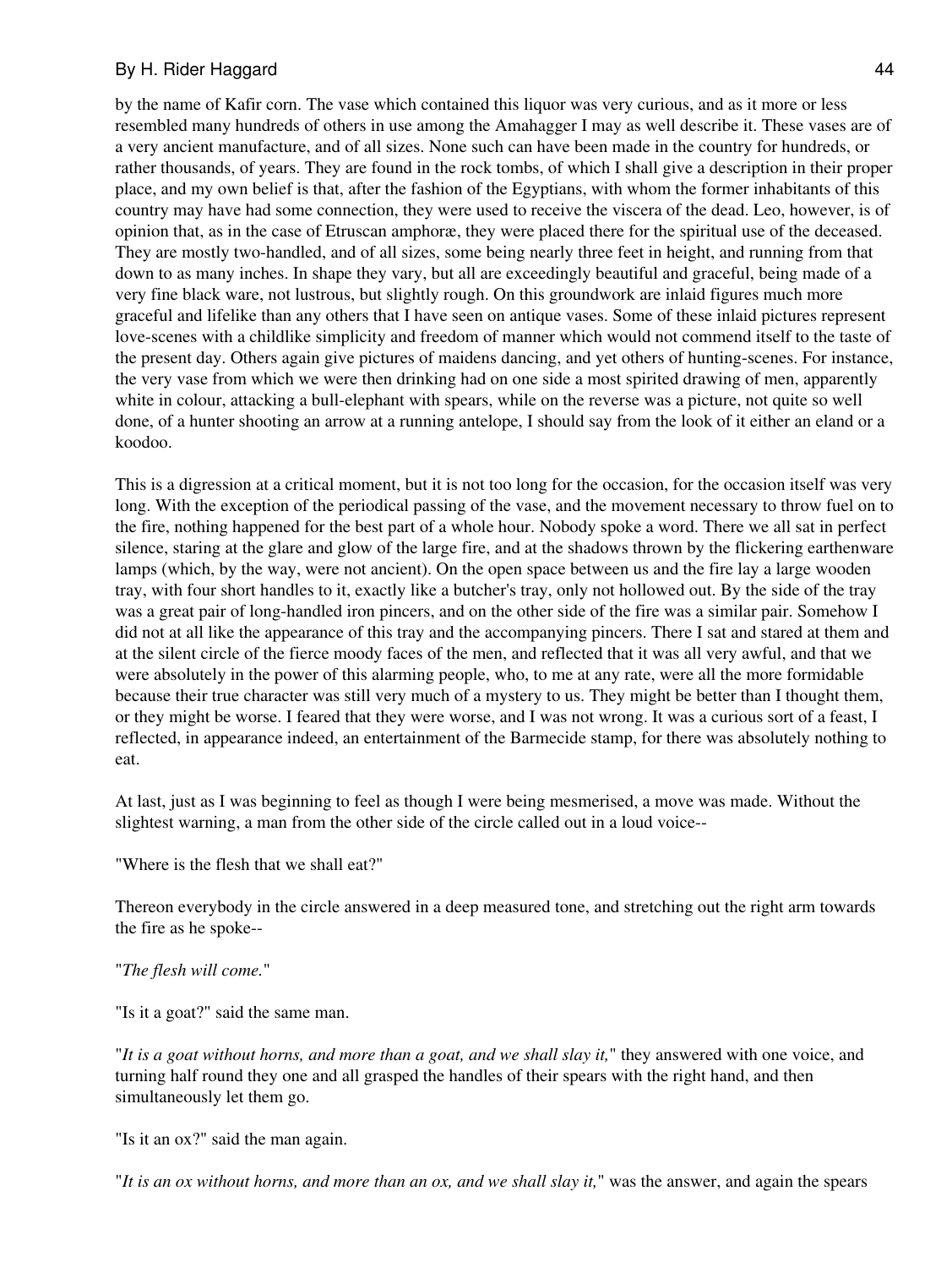were grasped, and again let go.

Then came a pause, and I noticed, with horror and a rising of the hair, that the woman next to Mahomed began to fondle him, patting his cheeks and calling him by names of endearment while her fierce eyes played up and down his trembling form. I do not know why the sight frightened me so, but it did frighten us all dreadfully, especially Leo. The caressing was so snake-like, and so evidently a part of some ghastly formula that had to be gone through.[\*] I saw Mahomed turn white under his brown skin, sickly white with fear.

[\*] We afterwards learnt that its object was to pretend to the victim that he was the object of love and admiration, and so to sooth his injured feelings, and cause him to expire in a happy and contented frame of mind.--L. H. H.

"Is the meat ready to be cooked?" asked the voice, more rapidly.

"*It is ready; it is ready.*"

"Is the pot hot to cook it?" it continued, in a sort of scream that echoed painfully down the great recesses of the cave.

"*It is hot; it is hot.*"

"Great heavens!" roared Leo, "remember the writing, '*The people who place pots upon the heads of strangers.*'"

As he said the words, before we could stir, or even take the matter in, two great ruffians jumped up, and, seizing the long pincers, thrust them into the heart of the fire, and the woman who had been caressing Mahomed suddenly produced a fibre noose from under her girdle or moocha, and, slipping it over his shoulders, ran it tight, while the men next to him seized him by the legs. The two men with the pincers gave a heave, and, scattering the fire this way and that upon the rocky floor, lifted from it a large earthenware pot, heated to a white heat. In an instant, almost with a single movement, they had reached the spot where Mahomed was struggling. He fought like a fiend, shrieking in the abandonment of his despair, and notwithstanding the noose round him, and the efforts of the men who held his legs, the advancing wretches were for the moment unable to accomplish their purpose, which, horrible and incredible as it seems, was *to put the red-hot pot upon his head*.

I sprang to my feet with a yell of horror, and drawing my revolver fired it by a sort of instinct straight at the diabolical woman who had been caressing Mahomed, and was now gripping him in her arms. The bullet struck her in the back and killed her, and to this day I am glad that it did, for, as it afterwards transpired, she had availed herself of the anthropophagous customs of the Amahagger to organise the whole thing in revenge of the slight put upon her by Job. She sank down dead, and as she did so, to my terror and dismay, Mahomed, by a superhuman effort, burst from his tormenters, and, springing high into the air, fell dying upon her corpse. The heavy bullet from my pistol had driven through the bodies of both, at once striking down the murderess, and saving her victim from a death a hundred times more horrible. It was an awful and yet a most merciful accident.

For a moment there was a silence of astonishment. The Amahagger had never heard the report of a firearm before, and its effects dismayed them. But the next a man close to us recovered himself, and seized his spear preparatory to making a lunge with it at Leo, who was the nearest to him.

"Run for it!" I shouted, setting the example by starting up the cave as hard as my legs would carry me. I would have made for the open air if it had been possible, but there were men in the way, and, besides, I had caught sight of the forms of a crowd of people standing out clear against the skyline beyond the entrance to the cave.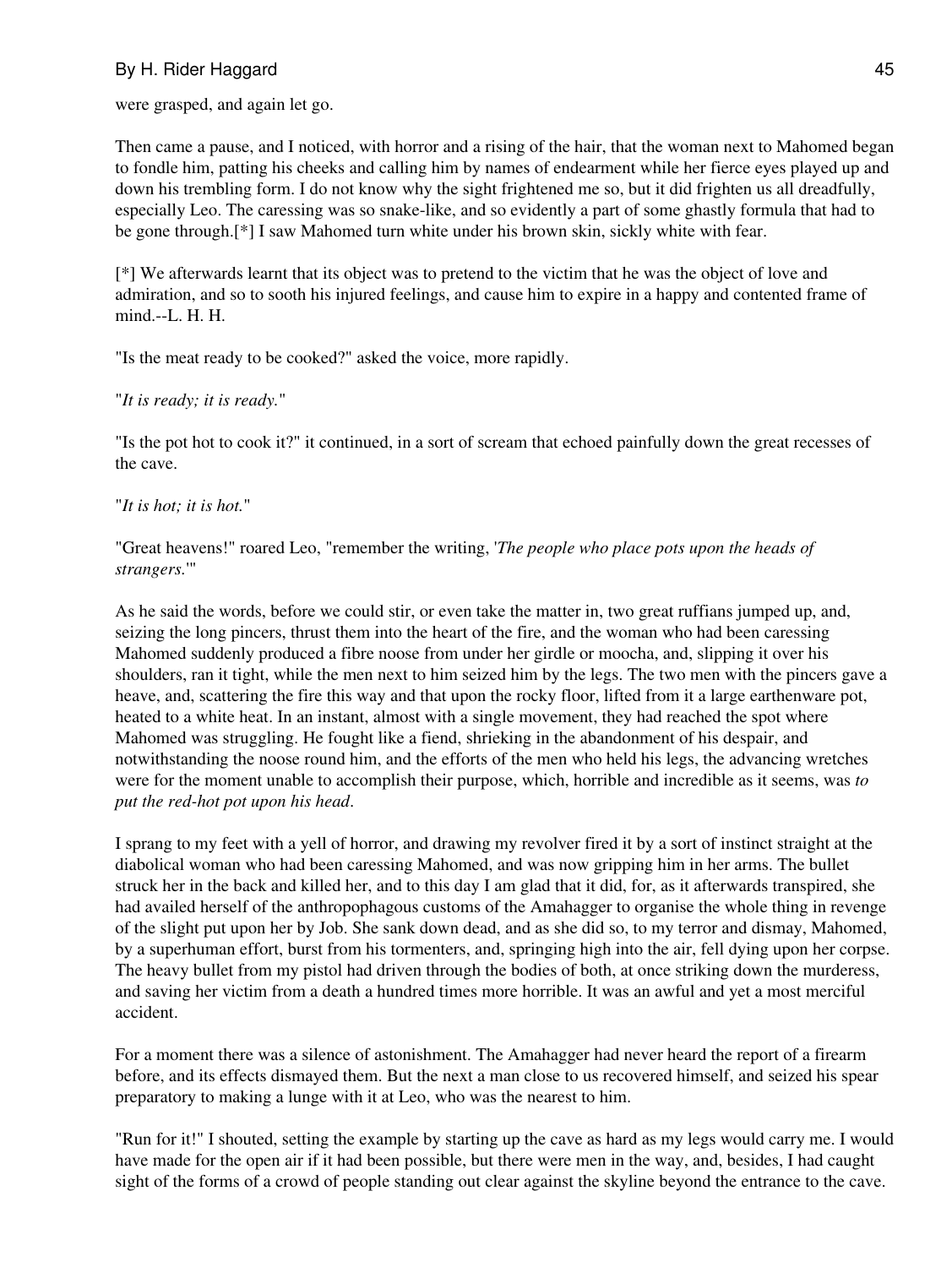Up the cave I went, and after me came the others, and after them thundered the whole crowd of cannibals, mad with fury at the death of the woman. With a bound I cleared the prostrate form of Mahomed. As I flew over him I felt the heat from the red-hot pot, which was lying close by, strike upon my legs, and by its glow saw his hands--for he was not quite dead--still feebly moving. At the top of the cave was a little platform of rock three feet or so high by about eight deep, on which two large lamps were placed at night. Whether this platform had been left as a seat, or as a raised point afterwards to be cut away when it had served its purpose as a standing place from which to carry on the excavations, I do not know--at least, I did not then. At any rate, we all three reached it, and, jumping on it, prepared to sell our lives as dearly as we could. For a few seconds the crowd that was pressing on our heels hung back when they saw us face round upon them. Job was on one side of the rock to the left, Leo in the centre, and I to the right. Behind us were the lamps. Leo bent forward, and looked down the long lane of shadows, terminating in the fire and lighted lamps, through which the quiet forms of our would-be murderers flitted to and fro with the faint light glinting on their spears, for even their fury was silent as a bulldog's. The only other thing visible was the red- hot pot still glowing angrily in the gloom. There was a curious light in Leo's eyes, and his handsome face was set like a stone. In his right hand was his heavy hunting-knife. He shifted its thong a little up his wrist and then put his arm round me and gave me a good hug.

"Good-bye, old fellow," he said, "my dear friend--my more than father. We have no chance against those scoundrels; they will finish us in a few minutes, and eat us afterwards, I suppose. Good-bye. I led you into this. I hope you will forgive me. Good-bye, Job."

"God's will be done," I said, setting my teeth, as I prepared for the end. At that moment, with an exclamation, Job lifted his revolver and fired, and hit a man--not the man he had aimed at, by the way: anything that Job shot *at* was perfectly safe.

On they came with a rush, and I fired too as fast as I could, and checked them--between us, Job and I, besides the woman, killed or mortally wounded five men with our pistols before they were emptied. But we had no time to reload, and they still came on in a way that was almost splendid in its recklessness, seeing that they did not know but that we could go on firing for ever.

A great fellow bounded up upon the platform, and Leo struck him dead with one blow of his powerful arm, sending the knife right through him. I did the same by another, but Job missed his stroke, and I saw a brawny Amahagger grip him by the middle and whirl him off the rock. The knife not being secured by a thong fell from Job's hand as he did so, and, by a most happy accident for him, lit upon its handle on the rock, just as the body of the Amahagger, who was undermost, struck upon its point and was transfixed upon it. What happened to Job after that I am sure I do not know, but my own impression is that he lay still upon the corpse of his deceased assailant, "playing 'possum" as the Americans say. As for myself, I was soon involved in a desperate encounter with two ruffians, who, luckily for me, had left their spears behind them; and for the first time in my life the great physical power with which Nature has endowed me stood me in good stead. I had hacked at the head of one man with my hunting-knife, which was almost as big and heavy as a short sword, with such vigour, that the sharp steel had split his skull down to the eyes, and was held so fast by it that as he suddenly fell sideways the knife was twisted right out of my hand.

Then it was that the two others sprang upon me. I saw them coming, and got an arm round the waist of each, and down we all fell upon the floor of the cave together, rolling over and over. They were strong men, but I was mad with rage, and that awful lust for slaughter which will creep into the hearts of the most civilised of us when blows are flying, and life and death tremble on the turn. My arms were round the two swarthy demons, and I hugged them till I heard their ribs crack and crunch up beneath my grip. They twisted and writhed like snakes, and clawed and battered at me with their fists, but I held on. Lying on my back there, so that their bodies might protect me from spear thrusts from above, I slowly crushed the life out of them, and as I did so, strange as it may seem, I thought of what the amiable Head of my College at Cambridge (who is a member of the Peace Society) and my brother Fellows would say if by clairvoyance they could see me, of all men,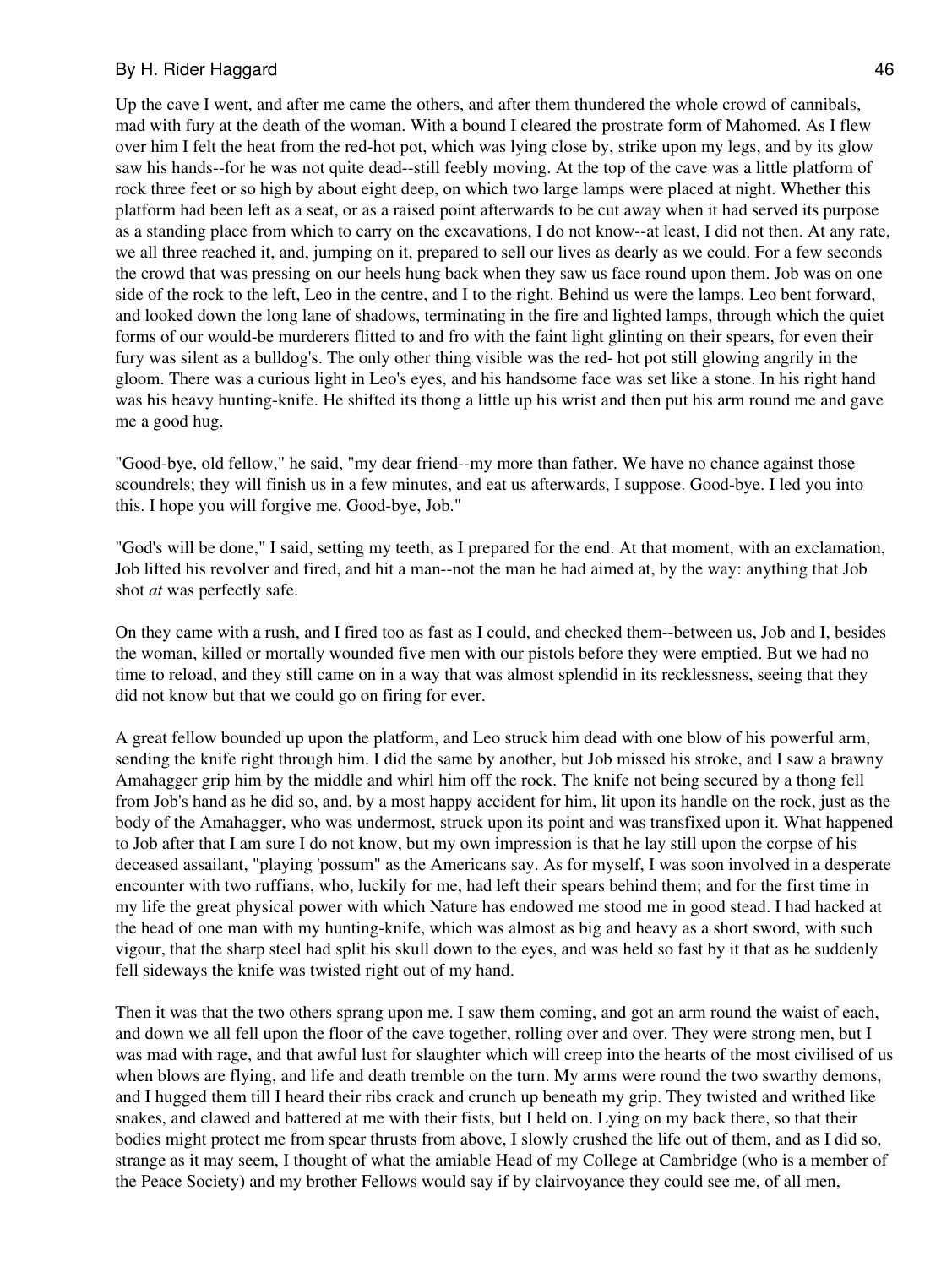playing such a bloody game. Soon my assailants grew faint, and almost ceased to struggle, their breath had failed them, and they were dying, but still I dared not leave them, for they died very slowly. I knew that if I relaxed my grip they would revive. The other ruffians probably thought--for we were all three lying in the shadow of the ledge--that we were all dead together, at any rate they did not interfere with our little tragedy.

I turned my head, and as I lay gasping in the throes of that awful struggle I could see that Leo was off the rock now, for the lamplight fell full upon him. He was still on his feet, but in the centre of a surging mass of struggling men, who were striving to pull him down as wolves pull down a stag. Up above them towered his beautiful pale face crowned with its bright curls (for Leo is six feet two high), and I saw that he was fighting with a desperate abandonment and energy that was at once splendid and hideous to behold. He drove his knife through one man--they were so close to and mixed up with him that they could not get at him to kill him with their big spears, and they had no knives or sticks. The man fell, and then somehow the knife was wrenched from his hand, leaving him defenceless, and I thought the end had come. But no; with a desperate effort he broke loose from them, seized the body of the man he had just slain, and lifting it high in the air hurled it right at the mob of his assailants, so that the shock and weight of it swept some five or six of them to the earth. But in a minute they were all up again, except one, whose skull was smashed, and had once more fastened upon him. And then slowly, and with infinite labour and struggling, the wolves bore the lion down. Once even then he recovered himself, and felled an Amahagger with his fist, but it was more than man could do to hold his own for long against so many, and at last he came crashing down upon the rock floor, falling as an oak falls, and bearing with him to the earth all those who clung about him. They gripped him by his arms and legs, and then cleared off his body.

"A spear," cried a voice--"a spear to cut his throat, and a vessel to catch his blood."

I shut my eyes, for I saw the man coming with a spear, and myself, I could not stir to Leo's help, for I was growing weak, and the two men on me were not yet dead, and a deadly sickness overcame me.

Then suddenly there was a disturbance, and involuntarily I opened my eyes again, and looked towards the scene of murder. The girl Ustane had thrown herself on Leo's prostrate form, covering his body with her body, and fastening her arms about his neck. They tried to drag her from him, but she twisted her legs round his, and hung on like a bulldog, or rather like a creeper to a tree, and they could not. Then they tried to stab him in the side without hurting her, but somehow she shielded him, and he was only wounded.

At last they lost patience.

"Drive the spear through the man and the woman together," said a voice, the same voice that had asked the questions at that ghastly feast, "so of a verity shall they be wed."

Then I saw the man with the weapon straighten himself for the effort. I saw the cold steel gleam on high, and once more I shut my eyes.

As I did so I heard the voice of a man thunder out in tones that rang and echoed down the rocky ways--

"*Cease!*"

Then I fainted, and as I did so it flashed through my darkening mind that I was passing down into the last oblivion of death.

#### IX

A LITTLE FOOT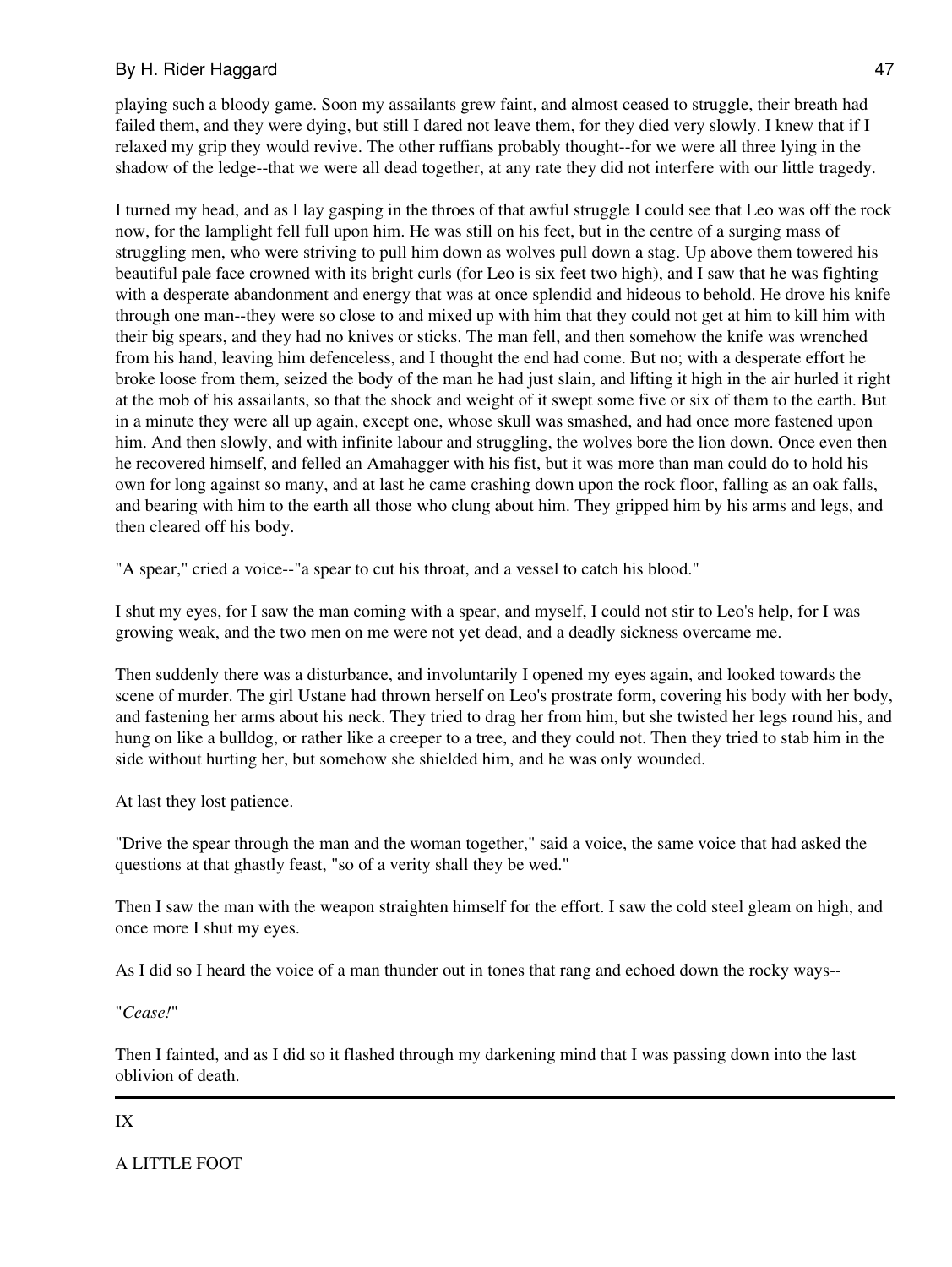When I opened my eyes again I found myself lying on a skin mat not far from the fire round which we had been gathered for that dreadful feast. Near me lay Leo, still apparently in a swoon, and over him was bending the tall form of the girl Ustane, who was washing a deep spear wound in his side with cold water preparatory to binding it up with linen. Leaning against the wall of the cave behind her was Job, apparently uninjured, but bruised and trembling. On the other side of the fire, tossed about this way and that, as though they had thrown themselves down to sleep in some moment of absolute exhaustion, were the bodies of those whom we had killed in our frightful struggle for life. I counted them: there were twelve besides the woman, and the corpse of poor Mahomed, who had died by my hand, which, the fire- stained pot at its side, was placed at the end of the irregular line. To the left a body of men were engaged in binding the arms of the survivors of the cannibals behind them, and then fastening them two and two. The villains were submitting with a look of sulky indifference upon their faces which accorded ill with the baffled fury that gleamed in their sombre eyes. In front of these men, directing the operations, stood no other than our friend Billali, looking rather tired, but particularly patriarchal with his flowing beard, and as cool and unconcerned as though he were superintending the cutting up of an ox.

Presently he turned, and perceiving that I was sitting up advanced to me, and with the utmost courtesy said that he trusted that I felt better. I answered that at present I scarcely knew how I felt, except that I ached all over.

Then he bent down and examined Leo's wound.

"It is an evil cut," he said, "but the spear has not pierced the entrails. He will recover."

"Thanks to thy arrival, my father," I answered. "In another minute we should all have been beyond the reach of recovery, for those devils of thine would have slain us as they would have slain our servant," and I pointed towards Mahomed.

The old man ground his teeth, and I saw an extraordinary expression of malignity light up his eyes.

"Fear not, my son," he answered. "Vengeance shall be taken on them such as would make the flesh twist upon the bones merely to hear of it. To *She* shall they go, and her vengeance shall be worthy of her greatness. That man," pointing to Mahomed, "I tell thee that man would have died a merciful death to the death these hyæna-men shall die. Tell me, I pray of thee, how it came about."

In a few words I sketched what had happened.

"Ah, so," he answered. "Thou seest, my son, here there is a custom that if a stranger comes into this country he may be slain by 'the pot,' and eaten."

"It is hospitality turned upside down," I answered feebly. "In our country we entertain a stranger, and give him food to eat. Here ye eat him, and are entertained."

"It is a custom," he answered, with a shrug. "Myself I think it an evil one; but then," he added by an afterthought, "I do not like the taste of strangers, especially after they have wandered through the swamps and lived on wild-fowl. When *She-who-must-be-obeyed* sent orders that ye were to be saved alive she said naught of the black man, therefore, being hyænas, these men lusted after his flesh, and the woman it was, whom thou didst rightly slay, who put it into their evil hearts to hot-pot him. Well, they will have their reward. Better for them would it be if they had never seen the light than that they should stand before *She* in her terrible anger. Happy are those of them who died by your hands."

"Ah," he went on, "it was a gallant fight that ye fought. Knowest thou that, long-armed old baboon that thou art, thou hast crushed in the ribs of those two who are laid out there as though they were but as the shell on an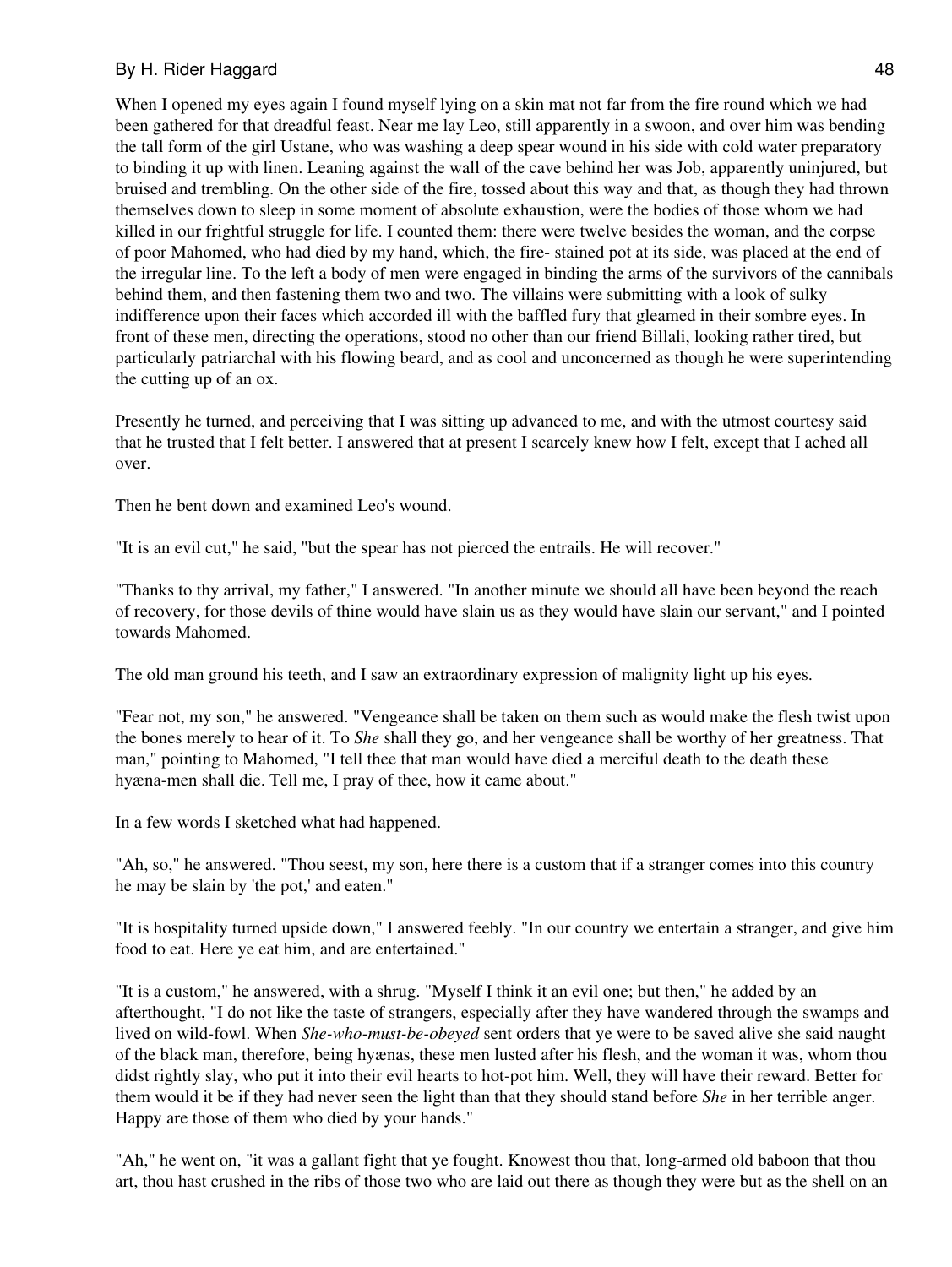egg? And the young one, the lion, it was a beautiful stand that he made--one against so many--three did he slay outright, and that one there"--and he pointed to a body that was still moving a little--"will die anon, for his head is cracked across, and others of those who are bound are hurt. It was a gallant fight, and thou and he have made a friend of me by it, for I love to see a well-fought fray. But tell me, my son, the baboon--and now I think of it thy face, too, is hairy, and altogether like a baboon's--how was it that ye slew those with a hole in them?--Ye made a noise, they say, and slew them-- they fell down on the faces at the noise?"

I explained to him as well as I could, but very shortly--for I was terribly wearied, and only persuaded to talk at all through fear of offending one so powerful if I refused to do so--what were the properties of gunpowder, and he instantly suggested that I should illustrate what I said by operating on the person of one of the prisoners. One, he said, never would be counted, and it would not only be very interesting to him, but would give me the opportunity of an instalment of revenge. He was greatly astounded when I told him that it was not our custom to avenge ourselves in cold blood, and that we left vengeance to the law and a higher power, of which he knew nothing. I added, however, that when I recovered I would take him out shooting with us, and he should kill an animal for himself, and at this he was as pleased as a child at the promise of a new toy.

Just then Leo opened his eyes beneath the stimulus of some brandy (of which we still had a little) that Job had poured down his throat, and our conversation came to an end.

After this we managed to get Leo, who was in a very poor way indeed, and only half conscious, safely off to bed, supported by Job and that brave girl Ustane, to whom, had I not been afraid that she might resent it, I would certainly have given a kiss for her splendid behaviour in saving my boy's life at the risk of her own. But Ustane was not the sort of young person with whom one would care to take liberties unless one were perfectly certain that they would not be misunderstood, so I repressed my inclinations. Then, bruised and battered, but with a sense of safety in my breast to which I had for some days been a stranger, I crept off to my own little sepulchre, not forgetting before I laid down in it to thank Providence from the bottom of my heart that it was not a sepulchre indeed, as, save for a merciful combination of events that I can only attribute to its protection, it would certainly have been for me that night. Few men have been nearer their end and yet escaped it than we were on that dreadful day.

I am a bad sleeper at the best of times, and my dreams that night when at last I got to rest were not of the pleasantest. The awful vision of poor Mahomed struggling to escape the red-hot pot would haunt them, and then in the background, as it were, a veiled form was always hovering, which, from time to time, seemed to draw the coverings from its body, revealing now the perfect shape of a lovely blooming woman, and now again the white bones of a grinning skeleton, and which, as it veiled and unveiled, uttered the mysterious and apparently meaningless sentence:--

"That which is alive and hath known death, and that which is dead yet can never die, for in the Circle of the Spirit life is naught and death is naught. Yea, all things live for ever, though at times they sleep and are forgotten."

The morning came at last, but when it came I found that I was too stiff and sore to rise. About seven Job arrived, limping terribly, and with his face the colour of a rotten apple, and told me that Leo had slept fairly, but was very weak. Two hours afterwards Billali (Job called him "Billy-goat," to which, indeed, his white beard gave him some resemblance, or more familiarly, "Billy") came too, bearing a lamp in his hand, his towering form reaching nearly to the roof of the little chamber. I pretended to be asleep, and through the cracks of my eyelids watched his sardonic but handsome old face. He fixed his hawk- like eyes upon me, and stroked his glorious white beard, which, by the way, would have been worthy a hundred a year to any London barber as an advertisement.

"Ah!" I heard him mutter (Billali had a habit of muttering to himself), "he is ugly--ugly as the other is beautiful--a very Baboon, it was a good name. But I like the man. Strange now, at my age, that I should like a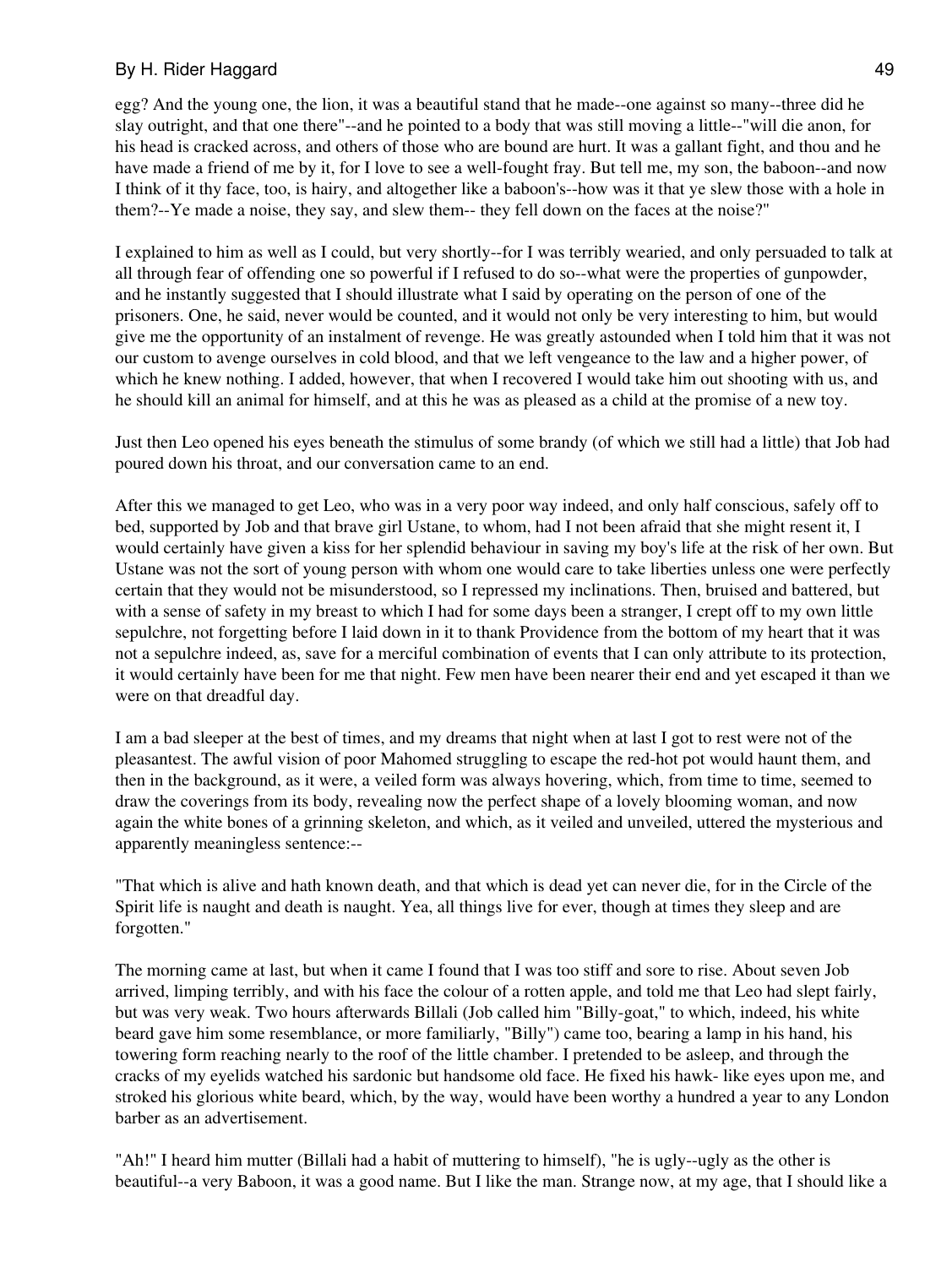man. What says the proverb--'Mistrust all men, and slay him whom thou mistrustest overmuch; and as for women, flee from them, for they are evil, and in the end will destroy thee.' It is a good proverb, especially the last part of it: I think that it must have come down from the ancients. Nevertheless I like this Baboon, and I wonder where they taught him his tricks, and I trust that *She* will not bewitch him. Poor Baboon! he must be wearied after that fight. I will go lest I should awake him."

I waited till he had turned and was nearly through the entrance, walking softly on tiptoe, and then I called after him.

"My father," I said, "is it thou?"

"Yes, my son, it is I; but let me not disturb thee. I did but come to see how thou didst fare, and to tell thee that those who would have slain thee, my Baboon, are by now far on their road to *She*. *She* said that ye also were to come at once, but I fear ye cannot yet."

"Nay," I said, "not till we have recovered a little; but have me borne out into the daylight, I pray thee, my father. I love not this place."

"Ah, no," he answered, "it hath a sad air. I remember when I was a boy I found the body of a fair woman lying where thou liest now, yes, on that very bench. She was so beautiful that I was wont to creep in hither with a lamp and gaze upon her. Had it not been for her cold hands, almost could I think that she slept and would one day awake, so fair and peaceful was she in her robes of white. White was she, too, and her hair was yellow and lay down her almost to the feet. There are many such still in the tombs at the place where *She* is, for those who set them there had a way I know naught of, whereby to keep their beloved out of the crumbling hand of Decay, even when Death had slain them. Ay, day by day I came hither, and gazed on her till at last-- laugh not at me, stranger, for I was but a silly lad--I learned to love that dead form, that shell which once had held a life that no more is. I would creep up to her and kiss her cold face, and wonder how many men had lived and died since she was, and who had loved her and embraced her in the days that long had passed away. And, my Baboon, I think I learned wisdom from that dead one, for of a truth it taught me of the littleness of life, and the length of Death, and how all things that are under the sun go down one path, and are for ever forgotten. And so I mused, and it seemed to me that wisdom flowed into me from the dead, till one day my mother, a watchful woman, but hasty- minded, seeing I was changed, followed me, and saw the beautiful white one, and feared that I was bewitched, as, indeed, I was. So half in dread, and half in anger, she took up the lamp, and standing the dead woman up against the wall even there, set fire to her hair, and she burnt fiercely, even down to the feet, for those who are thus kept burn excellently well.

"See, my son, there on the roof is yet the smoke of her burning."

I looked up doubtfully, and there, sure enough, on the roof of the sepulchre, was a peculiarly unctuous and sooty mark, three feet or more across. Doubtless it had in the course of years been rubbed off the sides of the little cave, but on the roof it remained, and there was no mistaking its appearance.

"She burnt," he went on in a meditative way, "even to the feet, but the feet I came back and saved, cutting the burnt bone from them, and hid them under the stone bench there, wrapped up in a piece of linen. Surely, I remember it as though it were but yesterday. Perchance they are there, if none have found them, even to this hour. Of a truth I have not entered this chamber from that time to this very day. Stay, I will look," and, kneeling down, he groped about with his long arm in the recess under the stone bench. Presently his face brightened, and with an exclamation he pulled something forth which was caked in dust; which he shook on to the floor. It was covered with the remains of a rotting rag, which he undid, and revealed to my astonished gaze a beautifully shaped and almost white woman's foot, looking as fresh and firm as though it had but now been placed there.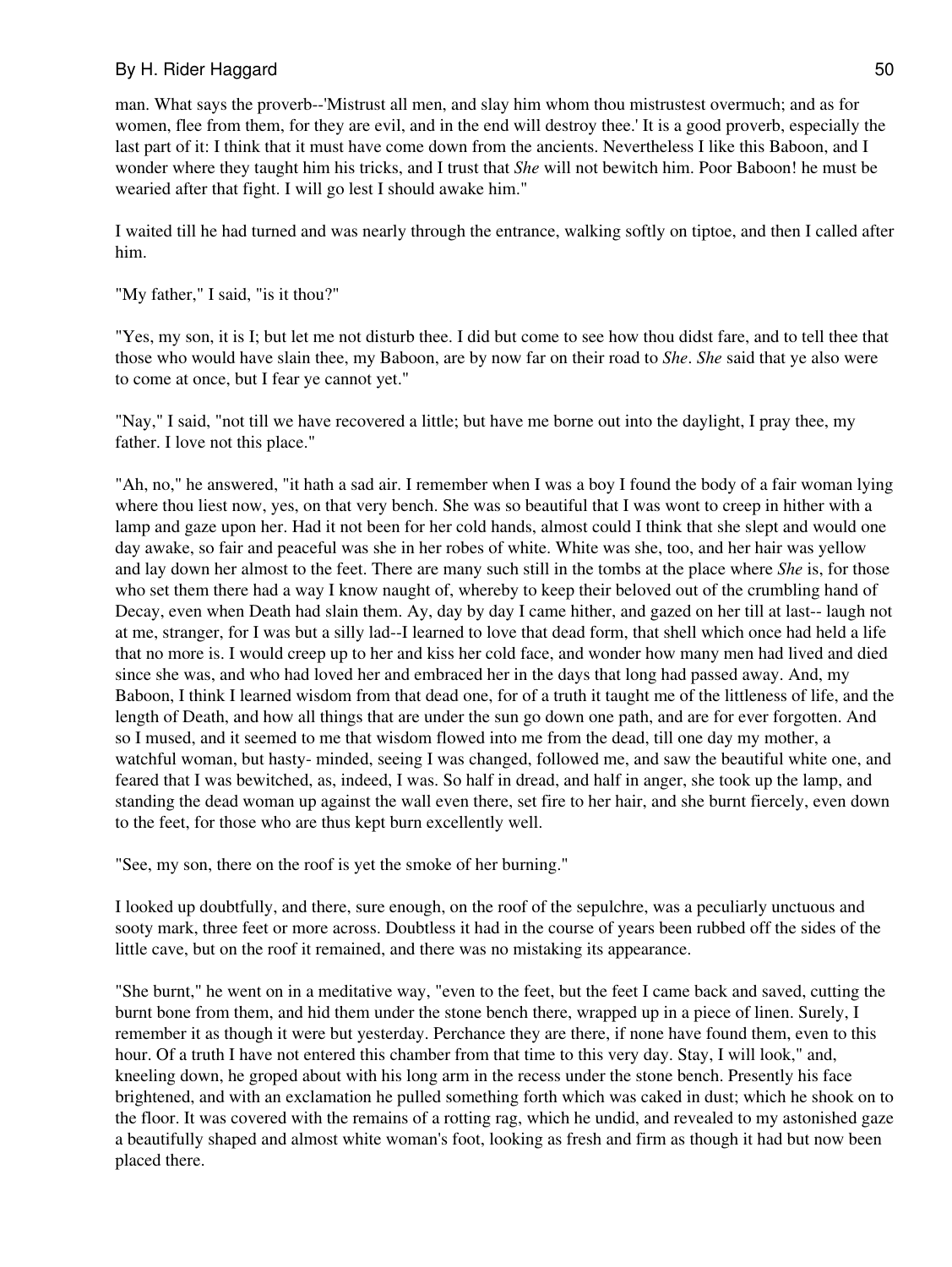"Thou seest, my son, the Baboon," he said, in a sad voice, "I spake the truth to thee, for here is yet one foot remaining. Take it, my son, and gaze upon it."

I took this cold fragment of mortality in my hand and looked at it in the light of the lamp with feelings which I cannot describe, so mixed up were they between astonishment, fear, and fascination. It was light, much lighter I should say than it had been in the living state, and the flesh to all appearance was still flesh, though about it there clung a faintly aromatic odour. For the rest it was not shrunk or shrivelled, or even black and unsightly, like the flesh of Egyptian mummies, but plump and fair, and, except where it had been slightly burnt, perfect as on the day of death--a very triumph of embalming.

Poor little foot! I set it down upon the stone bench where it had lain for so many thousand years, and wondered whose was the beauty that it had upborne through the pomp and pageantry of a forgotten civilisation --first as a merry child's, then as a blushing maid's, and lastly as a perfect woman's. Through what halls of Life had its soft step echoed, and in the end, with what courage had it trodden down the dusty ways of Death! To whose side had it stolen in the hush of night when the black slave slept upon the marble floor, and who had listened for its stealing? Shapely little foot! Well might it have been set upon the proud neck of a conqueror bent at last to woman's beauty, and well might the lips of nobles and of kings have been pressed upon its jewelled whiteness.

I wrapped up this relic of the past in the remnants of the old linen rag which had evidently formed a portion of its owner's grave-clothes, for it was partially burnt, and put it away in my Gladstone bag--a strange combination, I thought. Then with Billali's help I staggered off to see Leo. I found him dreadfully bruised, worse even than myself, perhaps owing to the excessive whiteness of his skin, and faint and weak with the loss of blood from the flesh wound in his side, but for all that cheerful as a cricket, and asking for some breakfast. Job and Ustane got him on to the bottom, or rather the sacking of a litter, which was removed from its pole for that purpose, and with the aid of old Billali carried him out into the shade at the mouth of the cave, from which, by the way, every trace of the slaughter of the previous night had now been removed, and there we all breakfasted, and indeed spent that day, and most of the two following ones.

On the third morning Job and myself were practically recovered. Leo also was so much better that I yielded to Billali's often expressed entreaty, and agreed to start at once upon our journey to Kôr, which we were told was the name of the place where the mysterious *She* lived, though I still feared for its effect upon Leo, and especially lest the motion should cause his wound, which was scarcely skinned over, to break open again. Indeed, had it not been for Billali's evident anxiety to get off, which led us to suspect that some difficulty or danger might threaten us if we did not comply with it, I would not have consented to go.

# X

# **SPECULATIONS**

Within an hour of our finally deciding to start five litters were brought up to the door of the cave, each accompanied by four regular bearers and two spare hands, also a band of about fifty armed Amahagger, who were to form the escort and carry the baggage. Three of these litters, of course, were for us, and one for Billali, who, I was immensely relieved to hear, was to be our companion, while the fifth I presumed was for the use of Ustane.

"Does the lady go with us, my father?" I asked of Billali, as he stood superintending things in general.

He shrugged his shoulders as he answered--

"If she wills. In this country the women do what they please. We worship them, and give them their way, because without them the world could not go on; they are the source of life."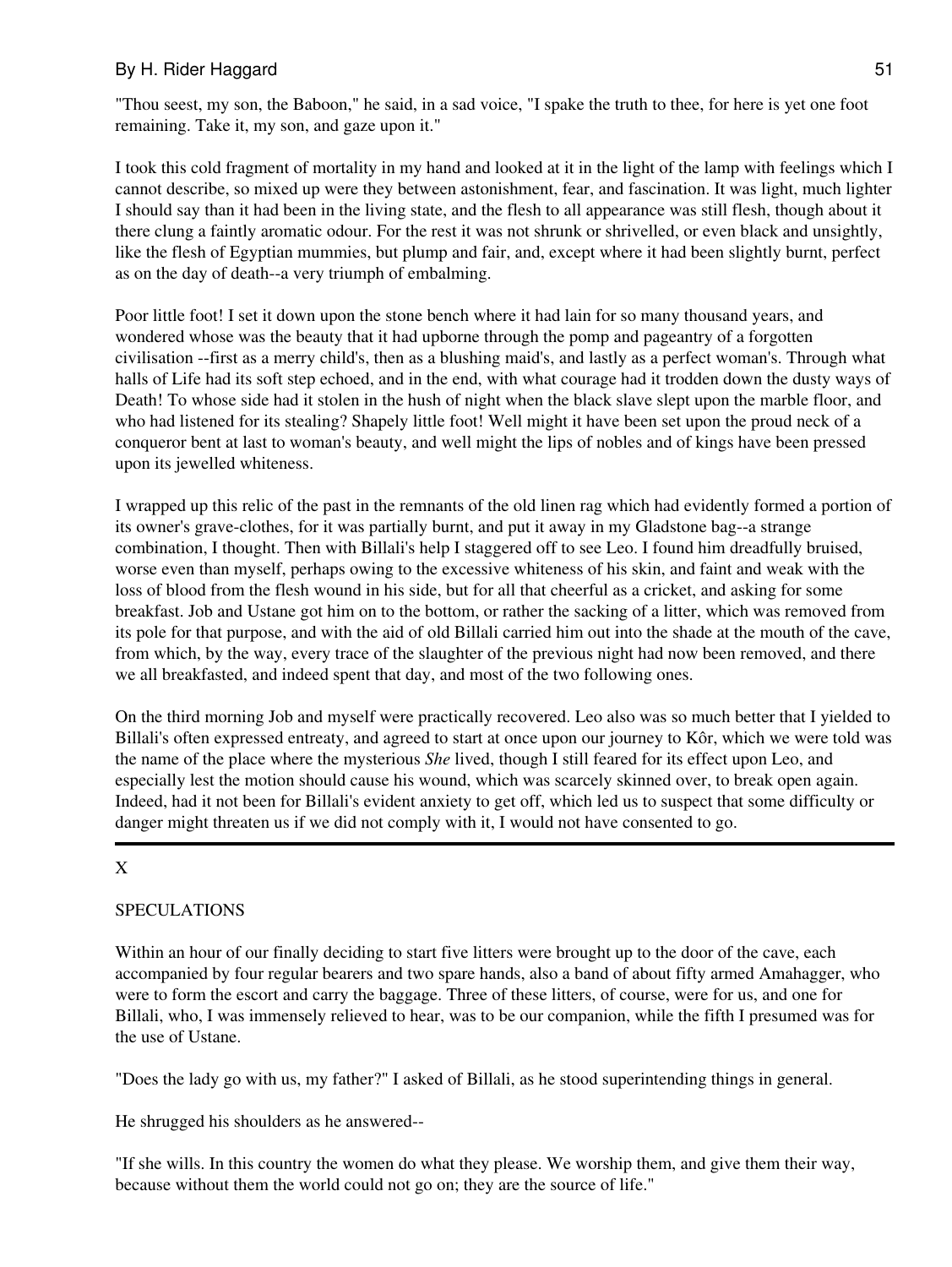"Ah," I said, the matter never having struck me quite in that light before.

""We worship them," he went on, "up to a point, till at last they get unbearable, which," he added, "they do about every second generation."

"And then what do you do?" I asked, with curiosity.

"Then," he answered, with a faint smile, "we rise, and kill the old ones as an example to the young ones, and to show them that we are the strongest. My poor wife was killed in that way three years ago. It was very sad, but to tell thee the truth, my son, life has been happier since, for my age protects me from the young ones."

"In short," I replied, quoting the saying of a great man whose wisdom has not yet lightened the darkness of the Amahagger, "thou hast found thy position one of greater freedom and less responsibility."

This phrase puzzled him a little at first from its vagueness, though I think my translation hit off its sense very well, but at last he saw it, and appreciated it.

"Yes, yes, my Baboon," he said, "I see it now, but all the 'responsibilities' are killed, at least some of them are, and that is why there are so few old women about just now. Well, they brought it on themselves. As for this girl," he went on, in a graver tone, "I know not what to say. She is a brave girl, and she loves the Lion (Leo); thou sawest how she clung to him, and saved his life. Also, she is, according to our custom, wed to him, and has a right to go where he goes, unless," he added significantly, "*She* would say her no, for her word overrides all rights."

"And if *She* bade her leave him, and the girl refused? What then?"

"If," he said, with a shrug, "the hurricane bids the tree to bend, and it will not; what happens?"

And then, without waiting for an answer, he turned and walked to his litter, and in ten minutes from that time we were all well under way.

It took us an hour and more to cross the cup of the volcanic plain, and another half-hour or so to climb the edge on the farther side. Once there, however, the view was a very fine one. Before us was a long steep slope of grassy plain, broken here and there by clumps of trees mostly of the thorn tribe. At the bottom of this gentle slope, some nine or ten miles away, we could make out a dim sea of marsh, over which the foul vapours hung like smoke about a city. It was easy going for the bearers down the slopes, and by midday we had reached the borders of the dismal swamp. Here we halted to eat our midday meal, and then, following a winding and devious path, plunged into the morass. Presently the path, at any rate to our unaccustomed eyes, grew so faint as to be almost indistinguishable from those made by the aquatic beasts and birds, and it is to this day a mystery to me how our bearers found their way across the marshes. Ahead of the cavalcade marched two men with long poles, which they now and again plunged into the ground before them, the reason of this being that the nature of the soil frequently changed from causes with which I am not acquainted, so that places which might be safe enough to cross one month would certainly swallow the wayfarer the next. Never did I see a more dreary and depressing scene. Miles on miles of quagmire, varied only by bright green strips of comparatively solid ground, and by deep and sullen pools fringed with tall rushes, in which the bitterns boomed and the frogs croaked incessantly: miles on miles of it without a break, unless the fever fog can be called a break. The only life in this great morass was that of the aquatic birds, and the animals that fed on them, of both of which there were vast numbers. Geese, cranes, ducks, teal, coot, snipe, and plover swarmed all around us, many being of varieties that were quite new to me, and all so tame that one could almost have knocked them over with a stick. Among these birds I especially noticed a very beautiful variety of painted snipe, almost the size of a woodcock, and with a flight more resembling that bird's than an English snipe's. In the pools, too, was a species of small alligator or enormous iguana, I do not know which, that fed, Billali told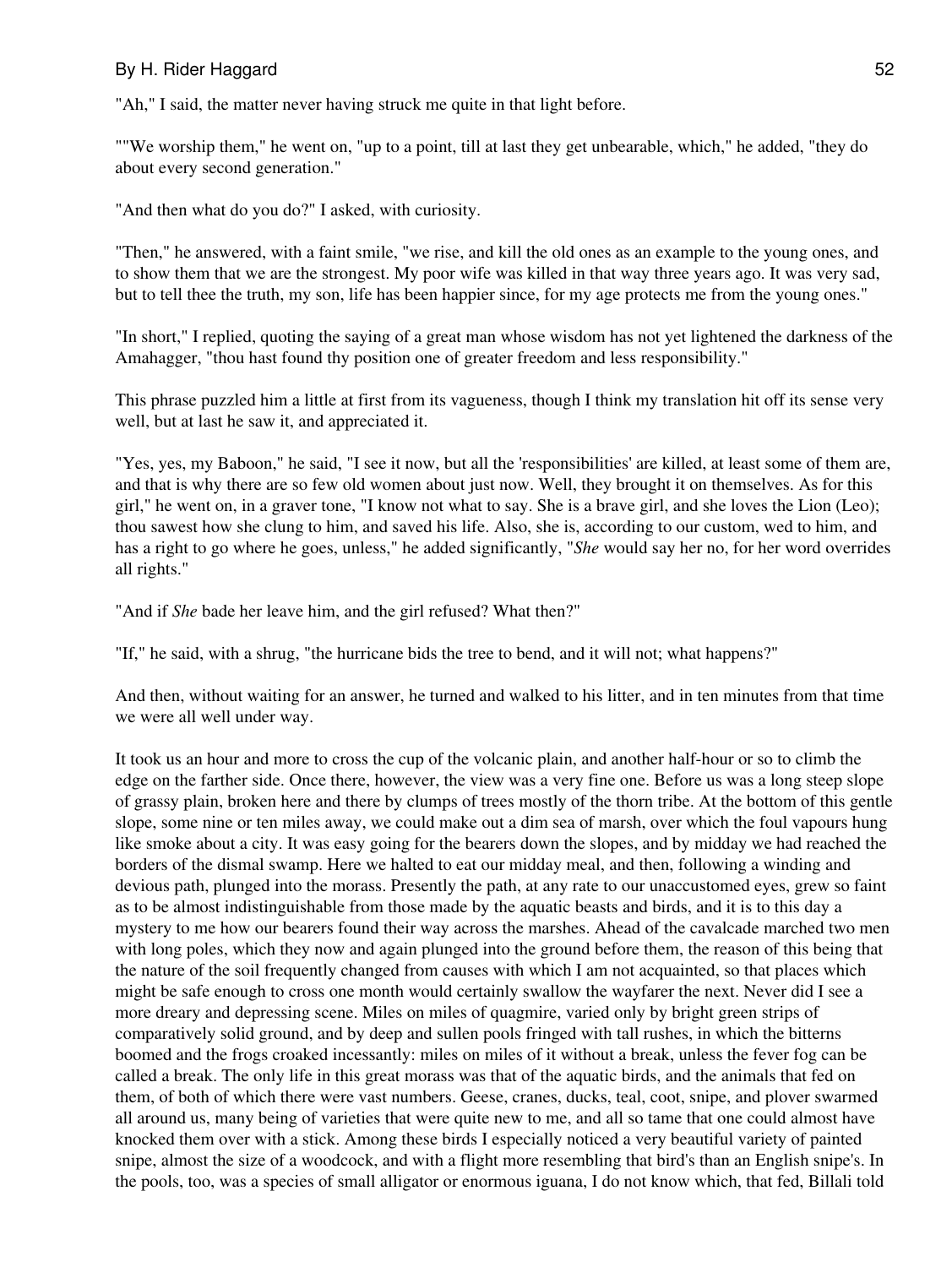me, upon the waterfowl, also large quantities of a hideous black water-snake, of which the bite is very dangerous, though not, I gathered, so deadly as a cobra's or a puff adder's. The bull-frogs were also very large, and with voices proportionate to their size; and as for the mosquitoes--the "musqueteers," as Job called them--they were, if possible, even worse than they had been on the river, and tormented us greatly. Undoubtedly, however, the worst feature of the swamp was the awful smell of rotting vegetation that hung about it, which was at times positively overpowering, and the malarious exhalations that accompanied it, which we were of course obliged to breathe.

On we went through it all, till at last the sun sank in sullen splendour just as we reached a spot of rising ground about two acres in extent--a little oasis of dry in the midst of the miry wilderness-- where Billali announced that we were to camp. The camping, however, turned out to be a very simple process, and consisted, in fact, in sitting down on the ground round a scanty fire made of dry reeds and some wood that had been brought with us. However, we made the best we could of it, and smoked and ate with such appetite as the smell of damp, stifling heat would allow, for it was very hot on this low land, and yet, oddly enough, chilly at times. But, however hot it was, we were glad enough to keep near the fire, because we found that the mosquitoes did not like the smoke. Presently we rolled ourselves up in our blankets and tried to go to sleep, but so far as I was concerned the bull-frogs, and the extraordinary roaring and alarming sound produced by hundreds of snipe hovering high in the air, made sleep an impossibility, to say nothing of our other discomforts. I turned and looked at Leo, who was next me; he was dozing, but his face had a flushed appearance that I did not like, and by the flickering fire- light I saw Ustane, who was lying on the other side of him, raise herself from time to time upon her elbow, and look at him anxiously enough.

However, I could do nothing for him, for we had all already taken a good dose of quinine, which was the only preventive we had; so I lay and watched the stars come out by thousands, till all the immense arch of heaven was strewn with glittering points, and every point a world! Here was a glorious sight by which man might well measure his own insignificance! Soon I gave up thinking about it, for the mind wearies easily when it strives to grapple with the Infinite, and to trace the footsteps of the Almighty as he strides from sphere to sphere, or deduce His purpose from His works. Such things are not for us to know. Knowledge is to the strong, and we are weak. Too much wisdom would perchance blind our imperfect sight, and too much strength would make us drunk, and over-weight our feeble reason till it fell and we were drowned in the depths of our own vanity. For what is the first result of man's increased knowledge interpreted from Nature's book by the persistent effort of his purblind observation? It is not but too often to make him question the existence of his Maker, or indeed of any intelligent purpose beyond his own? The truth is veiled, because we could no more look upon her glory than we can upon the sun. It would destroy us. Full knowledge is not for man as man is here, for his capacities, which he is apt to think so great, are indeed but small. The vessel is soon filled, and, were one-thousandth part of the unutterable and silent wisdom that directs the rolling of those shining spheres, and the Force which makes them roll, pressed into it, it would be shattered into fragments. Perhaps in some other place and time it may be otherwise, who can tell? Here the lot of man born of the flesh is but to endure midst toil and tribulation, to catch at the bubbles blown by Fate, which he calls pleasure, thankful if before they burst they rest a moment in his hand, and when the tragedy is played out, and his hour comes to perish, to pass humbly whither he knows not.

Above me, as I lay, shone the eternal stars, and there at my feet the impish marsh-born balls of fire rolled this way and that, vapour- tossed and earth-desiring, and methought that in the two I saw a type and image of what man is, and what perchance man may one day be, if the living Force who ordained him and them should so ordain this also. Oh, that it might be ours to rest year by year upon that high level of the heart to which at times we momentarily attain! Oh, that we could shake loose the prisoned pinions of the soul and soar to that superior point, whence, like to some traveller looking out through space from Darien's giddiest peak, we might gaze with spiritual eyes deep into Infinity!

What would it be to cast off this earthy robe, to have done for ever with these earthy thoughts and miserable desires; no longer, like those corpse candles, to be tossed this way and that, by forces beyond our control; or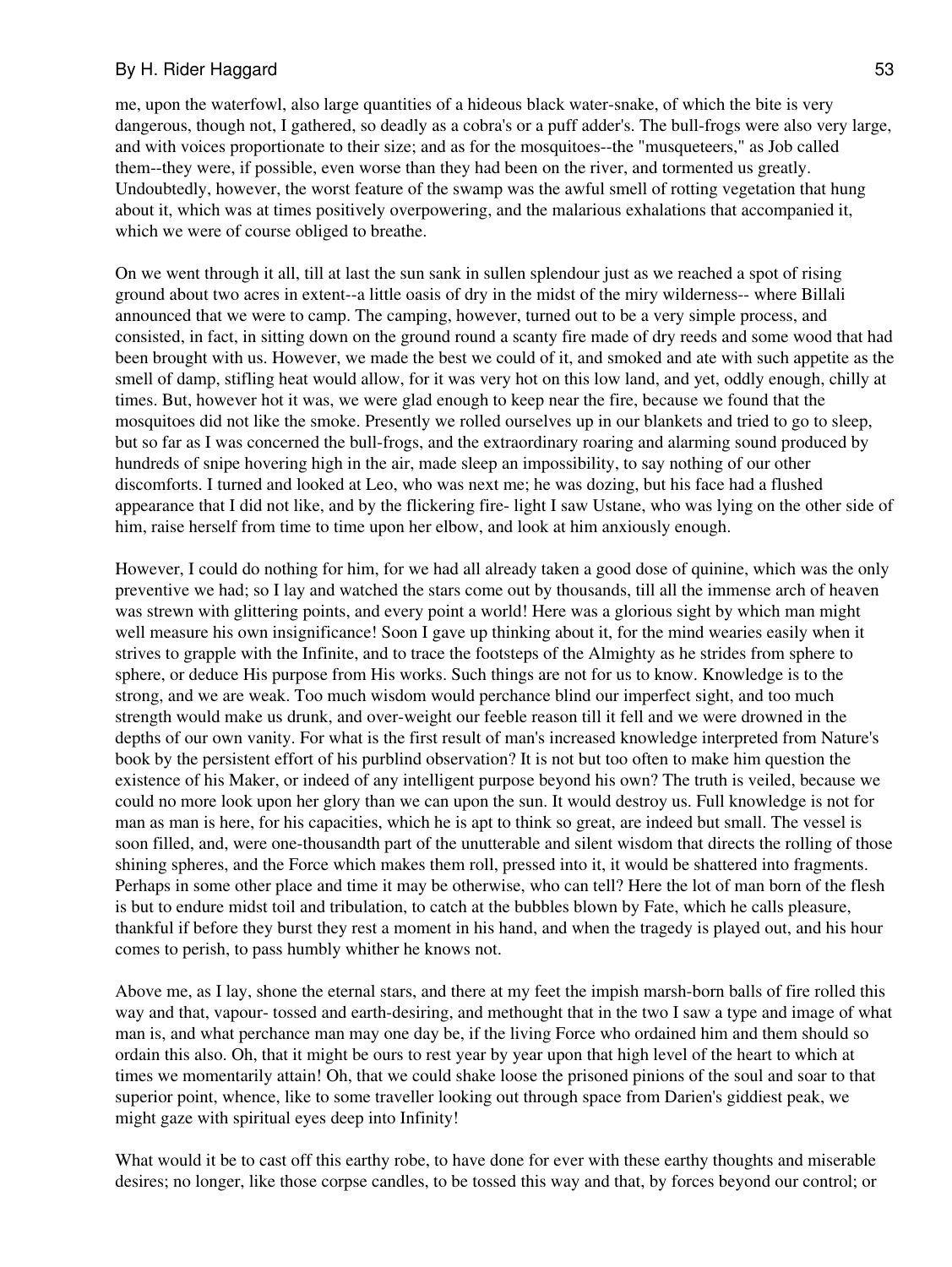which, if we can theoretically control them, we are at times driven by the exigencies of our nature to obey! Yes, to cast them off, to have done with the foul and thorny places of the world; and, like to those glittering points above me, to rest on high wrapped for ever in the brightness of our better selves, that even now shines in us as fire faintly shines within those lurid balls, and lay down our littleness in that wide glory of our dreams, that invisible but surrounding Good, from which all truth and beauty comes!

These and many such thoughts passed through my mind that night. They come to torment us all at times. I say to torment, for, alas! thinking can only serve to measure out the helplessness of thought. What is the purpose of our feeble crying in the awful silences of space? Can our dim intelligence read the secrets of that star-strewn sky? Does any answer come out of it? Never any at all, nothing but echoes and fantastic visions! And yet we believe that there is an answer, and that upon a time a new Dawn will come blushing down the ways of our enduring night. We believe it, for its reflected beauty even now shines up continually in our hearts from beneath the horizon of the grave, and we call it Hope. Without Hope we should suffer moral death, and by the help of Hope we yet may climb to Heaven, or at the worst, if she also prove but a kindly mockery given to hold us from despair, be gently lowered into the abysses of eternal sleep.

Then I fell to reflecting upon the undertaking on which we were bent, and what a wild one it was, and yet how strangely the story seemed to fit in with what had been written centuries ago upon the sherd. Who was this extraordinary woman, Queen over a people apparently as extraordinary as herself, and reigning amidst the vestiges of a lost civilisation? And what was the meaning of this story of the Fire that gave unending life? Could it be possible that any fluid or essence should exist which might so fortify these fleshy walls that they should from age to age resist the mines and batterings of decay? It was possible, though not probable. The infinite continuation of life would not, as poor Vincey said, be so marvellous a thing as the production of life and its temporary endurance. And if it were true, what then? The person who found it could no doubt rule the world. He could accumulate all the wealth in the world, and all the power, and all the wisdom that is power. He might give a lifetime to the study of each art or science. Well, if that were so, and this *She* were practically immortal, which I did not for one moment believe, how was it that, with all these things at her feet, she preferred to remain in a cave amongst a society of cannibals? This surely settled the question. The whole story was monstrous, and only worthy of the superstitious days in which it was written. At any rate I was very sure that *I* would not attempt to attain unending life. I had had far too many worries and disappointments and secret bitternesses during my forty odd years of existence to wish that this state of affairs should be continued indefinitely. And yet I suppose that my life has been, comparatively speaking, a happy one.

And then, reflecting that at the present moment there was far more likelihood of our earthly careers being cut exceedingly short than of their being unduly prolonged, I at last managed to get to sleep, a fact for which anybody who reads this narrative, if anybody ever does, may very probably be thankful.

When I woke again it was just dawning, and the guard and bearers were moving about like ghosts through the dense morning mists, getting ready for our start. The fire had died quite down, and I rose and stretched myself, shivering in every limb from the damp cold of the dawn. Then I looked at Leo. He was sitting up, holding his hands to his head, and I saw that his face was flushed and his eye bright, and yet yellow round the pupil.

"Well, Leo," I said, "how do you feel?"

"I feel as though I were going to die," he answered hoarsely. "My head is splitting, my body is trembling, and I am as sick as a cat."

I whistled, or if I did not whistle I felt inclined to--Leo had got a sharp attack of fever. I went to Job, and asked him for the quinine, of which fortunately we had still a good supply, only to find that Job himself was not much better. He complained of pains across the back, and dizziness, and was almost incapable of helping himself. Then I did the only thing it was possible to do under the circumstances--gave them both about ten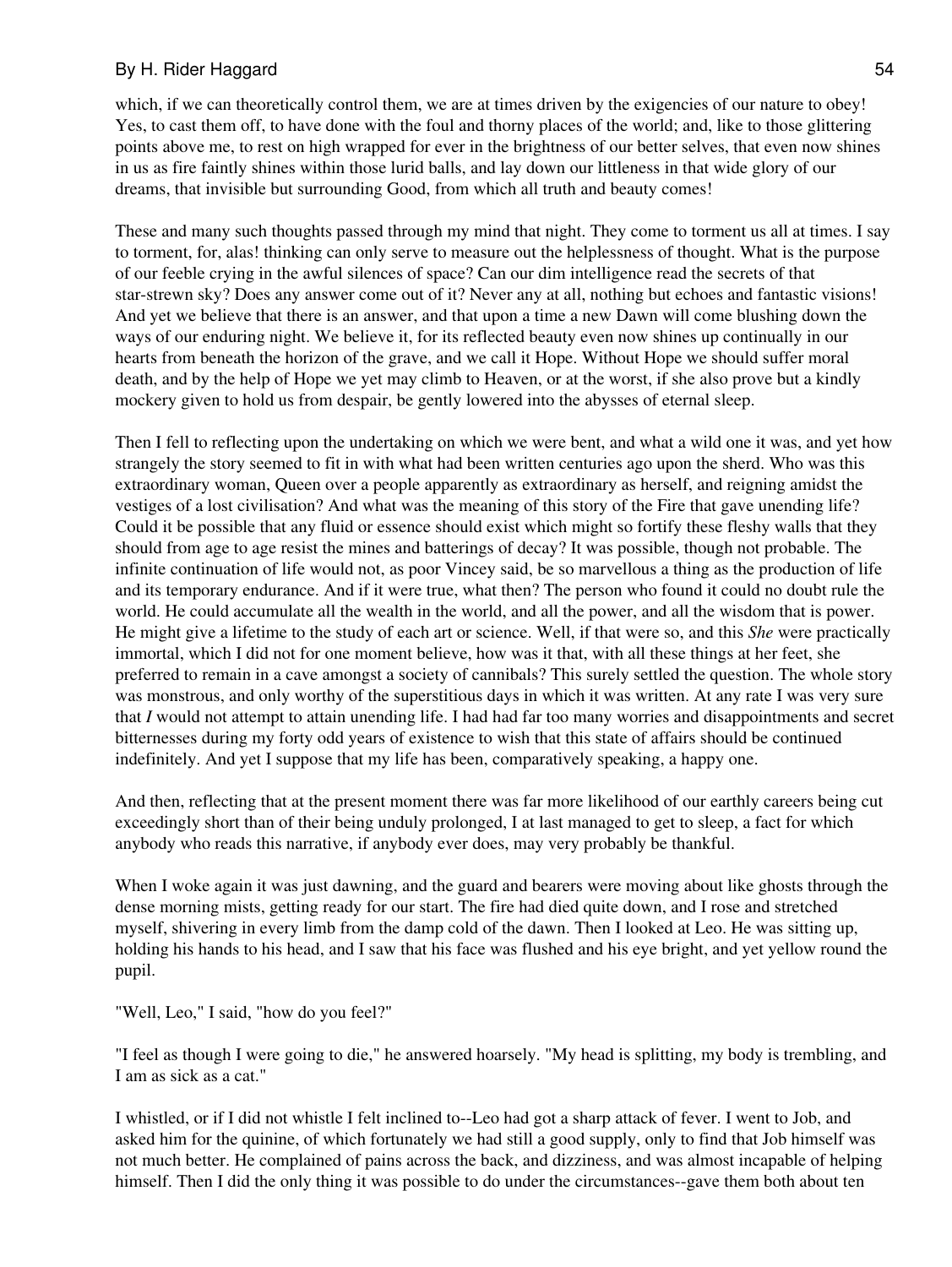grains of quinine, and took a slightly smaller dose myself as a matter of precaution. After that I found Billali, and explained to him how matters stood, asking at the same time what he thought had best be done. He came with me, and looked at Leo and Job (whom, by the way, he had named the Pig on account of his fatness, round face, and small eyes).

"Ah," he said, when we were out of earshot, "the fever! I thought so. The Lion has it badly, but he is young, and he may live. As for the Pig, his attack is not so bad; it is the 'little fever' which he has; that always begins with pains across the back, it will spend itself upon his fat."

"Can they go on, my father?" I asked.

"Nay, my son, they must go on. If they stop here they will certainly die; also, they will be better in the litters than on the ground. By to-night, if all goes well, we shall be across the marsh and in good air. Come, let us lift them into the litters and start, for it is very bad to stand still in this morning fog. We can eat our meal as we go."

This we accordingly did, and with a heavy heart I once more set out upon our strange journey. For the first three hours all went as well as could be expected, and then an accident happened that nearly lost us the pleasure of the company of our venerable friend Billali, whose litter was leading the cavalcade. We were going through a particularly dangerous stretch of quagmire, in which the bearers sometimes sank up to their knees. Indeed, it was a mystery to me how they contrived to carry the heavy litters at all over such ground as that which we were traversing, though the two spare hands, as well as the four regular ones, had of course to put their shoulders to the pole.

Presently, as we blundered and floundered along, there was a sharp cry, then a storm of exclamations, and, last of all, a most tremendous splash, and the whole caravan halted.

I jumped out of my litter and ran forward. About twenty yards ahead was the edge of one of those sullen peaty pools of which I have spoken, the path we were following running along the top of its bank, that, as it happened, was a steep one. Looking towards this pool, to my horror I saw that Billali's litter was floating on it, and as for Billali himself, he was nowhere to be seen. To make matters clear I may as well explain at once what had happened. One of Billali's bearers had unfortunately trodden on a basking snake, which had bitten him in the leg, whereon he had, not unnaturally, let go of the pole, and then, finding that he was tumbling down the bank, grasped at the litter to save himself. The result of this was what might have been expected. The litter was pulled over the edge of the bank, the bearers let go, and the whole thing, including Billali and the man who had been bitten, rolled into the slimy pool. When I got to the edge of the water neither of them were to be seen; indeed, the unfortunate bearer never was seen again. Either he struck his head against something, or get wedged in the mud, or possibly the snake-bite paralyzed him. At any rate he vanished. But though Billali was not to be seen, his whereabouts was clear enough from the agitation of the floating litter, in the bearing cloth and curtains of which he was entangled.

"He is there! Our father is there!" said one of the men, but he did not stir a finger to help him, nor did any of the others. They simply stood and stared at the water.

"Out of the way, you brutes!" I shouted in English, and throwing off my hat I took a run and sprang well out into the horrid slimy-looking pool. A couple of strokes took me to where Billali was struggling beneath the cloth.

Somehow, I do not quite know how, I managed to push it free of him, and his venerable head all covered with green slime, like that of a yellowish Bacchus with ivy leaves, emerged upon the surface of the water. The rest was easy, for Billali was an eminently practical individual, and had the common sense not to grasp hold of me as drowning people often do, so I got him by the arm, and towed him to the bank, through the mud of which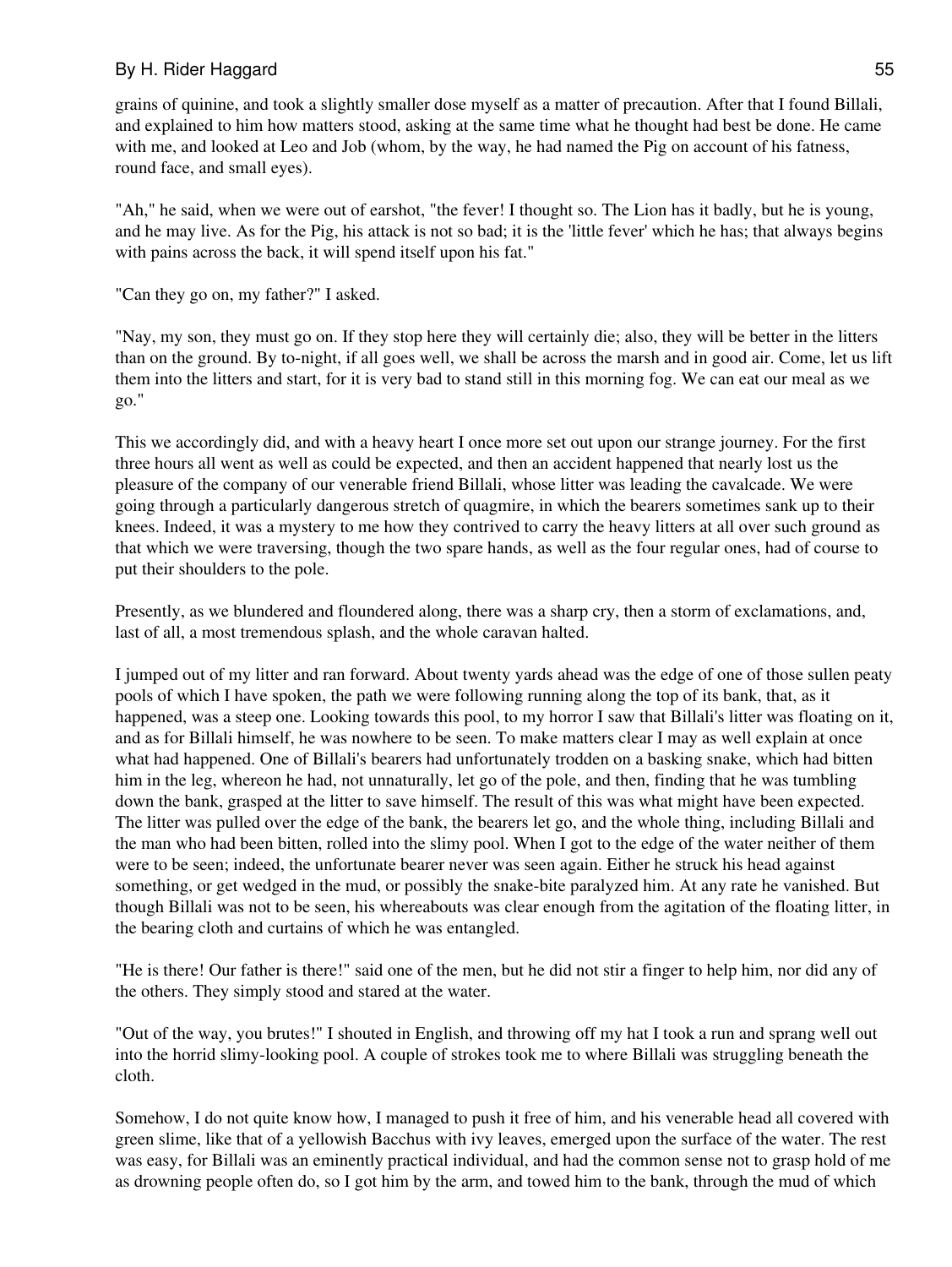we were with difficulty dragged. Such a filthy spectacle as we presented I have never seen before or since, and it will perhaps give some idea of the almost superhuman dignity of Billali's appearance when I say that, coughing, half- drowned, and covered with mud and green slime as he was, with his beautiful beard coming to a dripping point, like a Chinaman's freshly- oiled pig-tail, he still looked venerable and imposing.

"Ye dogs," he said, addressing the bearers, as soon as he had sufficiently recovered to speak, "ye left me, your father, to drown. Had it not been for this stranger, my son the Baboon, assuredly I should have drowned. Well, I will remember it," and he fixed them with his gleaming though slightly watery eye, in a way I saw that they did not like, though they tried to appear sulkily indifferent.

"As for thee, my son," the old man went on, turning towards me and grasping my hand, "rest assured that I am thy friend through good and evil. Thou hast saved my life: perchance a day may come when I shall save thine."

After that we cleaned ourselves as best we could, fished out the litter, and went on, *minus* the man who had been drowned. I do not know if it was owing to his being an unpopular character, or from native indifference and selfishness of temperament, but I am bound to say that nobody seemed to grieve much over his sudden and final disappearance, unless, perhaps, it was the men who had to do his share of the work.

### XI

## THE PLAIN OF KÔR

About an hour before sundown we at last, to my unbounded gratitude, emerged from the great belt of marsh on to land that swelled upwards in a succession of rolling waves. Just on the hither side of the crest of the first wave we halted for the night. My first act was to examine Leo's condition. It was, if anything, worse than in the morning, and a new and very distressing feature, vomiting, set in, and continued till dawn. Not one wink of sleep did I get that night, for I passed it in assisting Ustane, who was one of the most gentle and indefatigable nurses I ever saw, to wait upon Leo and Job. However, the air here was warm and genial without being too hot, and there were no mosquitoes to speak of. Also we were above the level of the marsh mist, which lay stretched beneath us like the dim smoke-pall over a city, lit up here and there by the wandering globes of fen fire. Thus it will be seen that we were, speaking comparatively, in clover.

By dawn on the following morning Leo was quite light-headed, and fancied that he was divided into halves. I was dreadfully distressed, and began to wonder with a sort of sick fear what the end of the attack would be. Alas! I had heard but too much of how these attacks generally terminate. As I was wondering Billali came up and said that we must be getting on, more especially as, in his opinion, if Leo did not reach some spot where he could be quiet, and have proper nursing, within the next twelve hours, his life would only be a matter of a day or two. I could not but agree with him, so we got Leo into the litter, and started on, Ustane walking by his side to keep the flies off him, and see that he did not throw himself out on to the ground.

Within half an hour of sunrise we had reached the top of the rise of which I have spoken, and a most beautiful view broke upon our gaze. Beneath us was a rich stretch of country, verdant with grass and lovely with foliage and flowers. In the background, at a distance, so far as I could judge, of some eighteen miles from where we then stood, a huge and extraordinary mountain rose abruptly from the plain. The base of this great mountain appeared to consist of a grassy slope, but rising from this, I should say, from subsequent observation, at a height of about five hundred feet above the level of the plain, was a most tremendous and absolutely precipitous wall of bare rock, quite twelve or fifteen hundred feet in height. The shape of the mountain, which was undoubtedly of volcanic origin, was round, and of course, as only a segment of its circle was visible, it was difficult to estimate its exact size, which was enormous. I afterwards discovered that it could cover less than fifty square miles of ground. Anything more grand and imposing than the sight presented by this great natural castle, starting in solitary grandeur from the level of the plain, I never saw, and I suppose I never shall.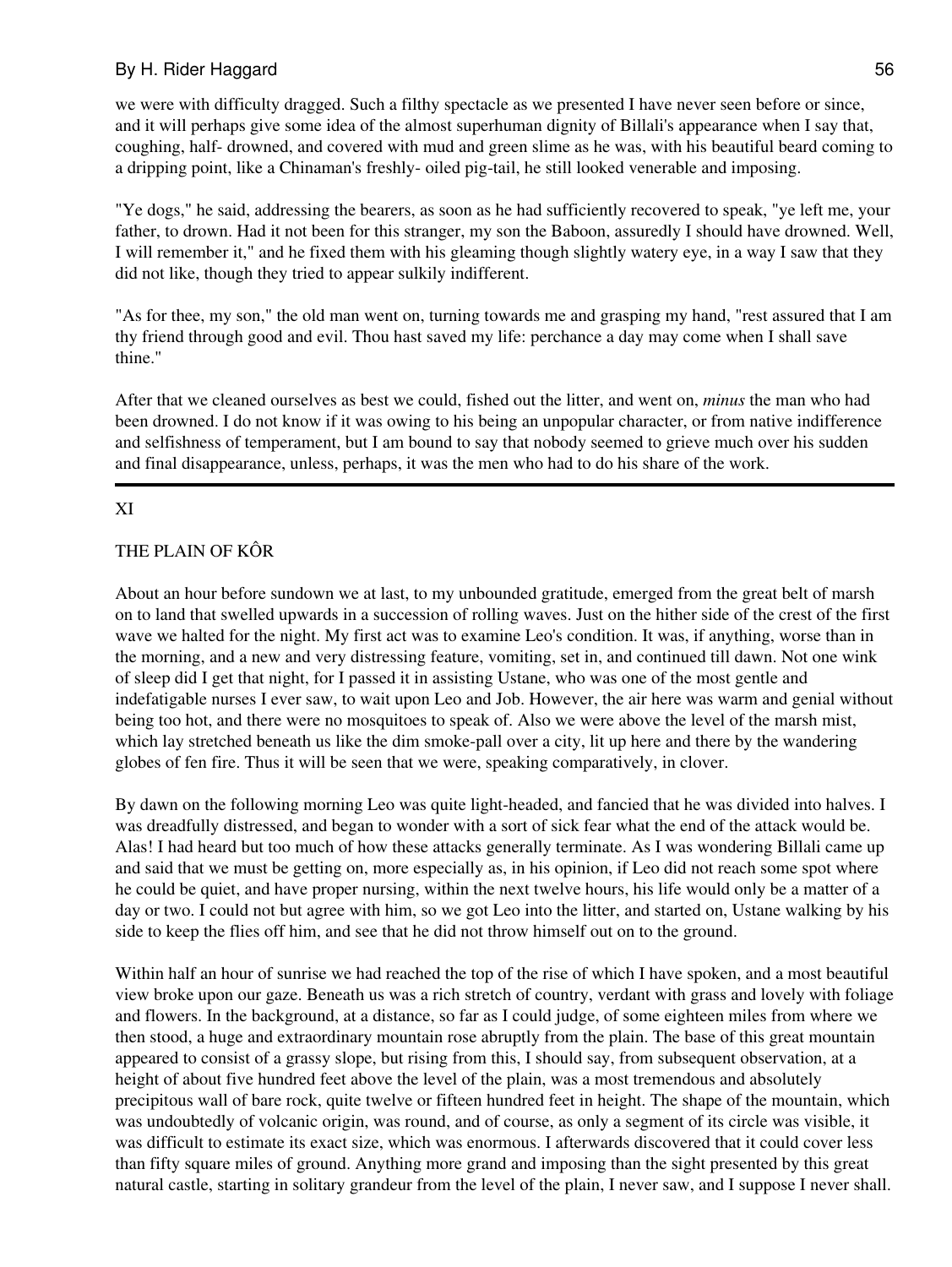Its very solitude added to its majesty, and its towering cliffs seemed to kiss the sky. Indeed, generally speaking, they were clothed in clouds that lay in fleecy masses upon their broad and level battlements.

I sat up in my hammock and gazed out across the plain at this thrilling and majestic sight, and I suppose that Billali noticed it, for he brought his litter alongside.

"Behold the house of '*She-who-must-be-obeyed*!'" he said. "Had ever a queen such a throne before?"

"It is wonderful, my father," I answered. "But how do we enter. Those cliffs look hard to climb."

"Thou shalt see, my Baboon. Look now at the path below us. What thinkest thou that it is? Thou art a wise man. Come, tell me."

I looked, and saw what appeared to be the line of roadway running straight towards the base of the mountain, though it was covered with turf. There were high banks on each side of it, broken here and there, but fairly continuous on the whole, the meaning of which I did not understand. It seemed so very odd that anybody should embank a roadway.

"Well, my father," I answered, "I suppose that it is a road, otherwise I should have been inclined to say that it was the bed of a river, or rather," I added, observing the extraordinary directness of the cutting, "of a canal."

Billali--who, by the way, was none the worse for his immersion of the day before--nodded his head sagely as he replied--

"Thou art right, my son. It is a channel cut out by those who were before us in this place to carry away water. Of this I am sure: within the rocky circle of the mountain whither we journey was once a great lake. But those who were before us, by wonderful arts of which I know naught, hewed a path for the water through the solid rock of the mountain, piercing even to the bed of the lake. But first they cut the channel that thou seest across the plain. Then, when at last the water burst out, it rushed down the channel that had been made to receive it, and crossed this plain till it reached the low land behind the rise, and there, perchance, it made the swamp through which we have come. Then when the lake was drained dry, the people whereof I speak built a mighty city on its bed, whereof naught but ruins and the name of Kôr yet remaineth, and from age to age hewed the caves and passages that thou wilt see."

"It may be," I answered; "but if so, how is it that the lake does not fill up again with the rains and the water of the springs?"

"Nay, my son, the people were a wise people, and they left a drain to keep it clear. Seest thou the river to the right?" and he pointed to a fair-sized stream that wound away across the plain, some four miles from us. "That is the drain, and it comes out through the mountain wall where this cutting goes in. At first, perhaps, the water ran down this canal, but afterwards the people turned it, and used the cutting for a road."

"And is there then no other place where one may enter into the great mountain," I asked, "except through that drain?"

"There is a place," he answered, "where cattle and men on foot may cross with much labour, but it is secret. A year mightest thou search and shouldst never find it. It is only used once a year, when the herds of cattle that have been fatting on the slopes of the mountain, and on this plain, are driven into the space within."

"And does *She* live there always?" I asked, "or does she come at times without the mountain?"

"Nay, my son, where she is, there she is."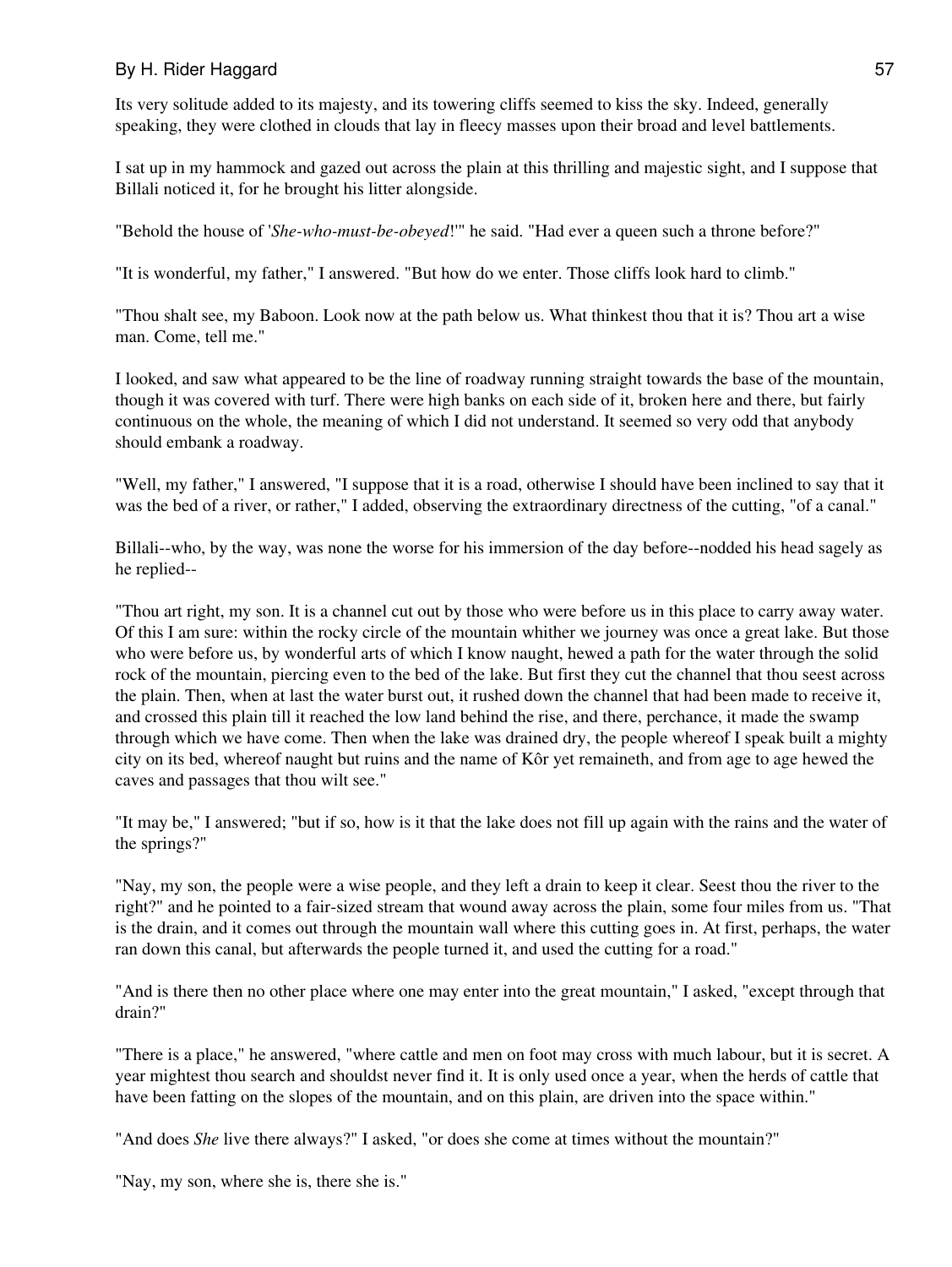By now we were well on to the great plain, and I was examining with delight the varied beauty of its semi-tropical flowers and trees, the latter of which grew singly, or at most in clumps of three or four, much of the timber being of large size, and belonging apparently to a variety of evergreen oak. There were also many palms, some of them more than one hundred feet high, and the largest and most beautiful tree ferns that I ever saw, about which hung clouds of jewelled honeysuckers and great-winged butterflies. Wandering about among the trees or crouching in the long and feathered grass were all varieties of game, from rhinocerotes down. I saw a rhinoceros, buffalo (a large herd), eland, quagga, and sable antelope, the most beautiful of all the bucks, not to mention many smaller varieties of game, and three ostriches which scudded away at our approach like white drift before a gale. So plentiful was the game that at last I could stand it no longer. I had a single barrel sporting Martini with me in the litter, the "Express" being too cumbersome, and espying a beautiful fat eland rubbing himself under one of the oak-like trees, I jumped out of the litter, and proceeded to creep as near to him as I could. He let me come within eighty yards, and then turned his head, and stared at me, preparatory to running away. I lifted the rifle, and taking him about midway down the shoulder, for he was side on to me, fired. I never made a cleaner shot or a better kill in all my small experience, for the great buck sprang right up into the air and fell dead. The bearers, who had all halted to see the performance, gave a murmur of surprise, an unwonted compliment from these sullen people, who never appear to be surprised at anything, and a party of the guard at once ran off to cut the animal up. As for myself, though I was longing to have a look at him, I sauntered back to my litter as though I had been in the habit of killing eland all my life, feeling that I had gone up several degrees in the estimation of the Amahagger, who looked on the whole thing as a very high-class manifestation of witchcraft. As a matter of fact, however, I had never seen an eland in a wild state before. Billali received me with enthusiasm.

"It is wonderful, my son the Baboon," he cried; "wonderful! Thou art a very great man, though so ugly. Had I not seen, surely I would never have believed. And thou sayest that thou wilt teach me to slay in this fashion?"

"Certainly, my father," I said airily; "it is nothing."

But all the same I firmly made up my mind that when "my father" Billali began to fire I would without fail lie down or take refuge behind a tree.

After this little incident nothing happened of any note till about an hour and a half before sundown, when we arrived beneath the shadow of the towering volcanic mass that I have already described. It is quite impossible for me to describe its grim grandeur as it appeared to me while my patient bearers toiled along the bed of the ancient watercourse towards the spot where the rich brown-hued cliff shot up from precipice to precipice till its crown lost itself in a cloud. All I can say is that it almost awed me by the intensity of its lonesome and most solemn greatness. On we went up the bright and sunny slope, till at last the creeping shadows from above swallowed up its brightness, and presently we began to pass through a cutting hewn in the living rock. Deeper and deeper grew this marvellous work, which must, I should say, have employed thousands of men for many years. Indeed, how it was ever executed at all without the aid of blasting- powder or dynamite I cannot to this day imagine. It is and must remain one of the mysteries of that wild land. I can only suppose that these cuttings and the vast caves that had been hollowed out of the rocks they pierced were the State undertakings of the people of Kôr, who lived here in the dim lost ages of the world, and, as in the case of the Egyptian monuments, were executed by the forced labour of tens of thousands of captives, carried on through an indefinite number of centuries. But who were the people?

At last we reached the face of the precipice itself, and found ourselves looking into the mouth of a dark tunnel that forcibly reminded me of those undertaken by our nineteenth-century engineers in the construction of railway lines. Out of this tunnel flowed a considerable stream of water. Indeed, though I do not think that I have mentioned it, we had followed this stream, which ultimately developed into the river I have already described as winding away to the right, from the spot where the cutting in the solid rock commenced. Half of this cutting formed a channel for the stream, and half, which was placed on a slightly higher level--eight feet perhaps --was devoted to the purposes of a roadway. At the termination of the cutting, however, the stream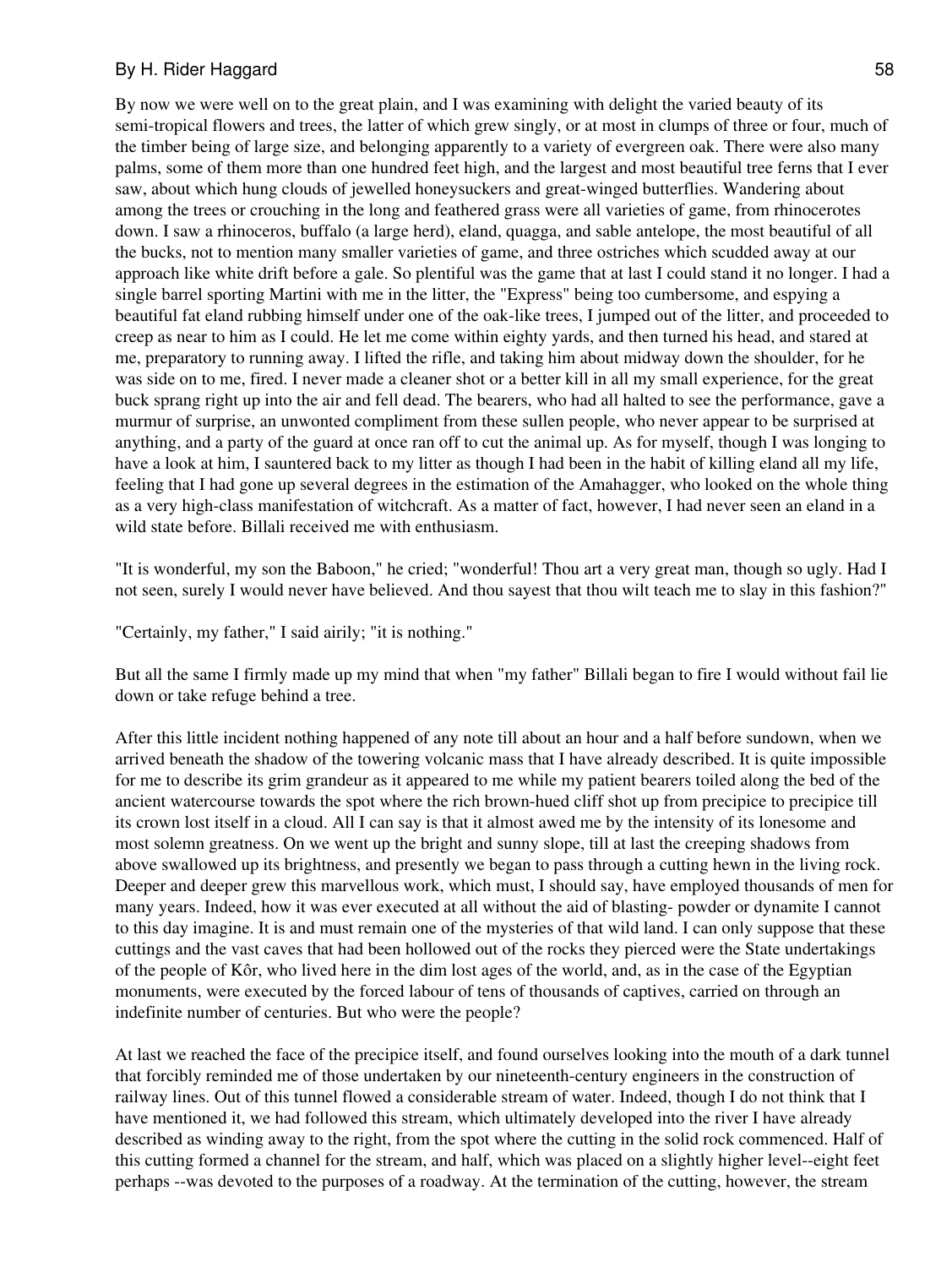turned off across the plain and followed a channel of its own. At the mouth of the cave the cavalcade was halted, and, while the men employed themselves in lighting some earthenware lamps they had brought with them, Billali, descending from his litter, informed me politely but firmly that the orders of *She* were that we were now to be blindfolded, so that we should not learn the secret of the paths through the bowels of the mountains. To this I, of course, assented cheerfully enough, but Job, who was now very much better, notwithstanding the journey, did not like it at all, fancying, I believe, that it was but a preliminary step to being hot- potted. He was, however, a little consoled when I pointed out to him that there were no hot pots at hand, and, so far as I knew, no fire to heat them in. As for poor Leo, after turning restlessly for hours, he had, to my deep thankfulness, at last dropped off into a sleep or stupor, I do not know which, so there was no need to blindfold him. The blindfolding was performed by binding a piece of the yellowish linen whereof those of the Amahagger who condescended to wear anything in particular made their dresses, tightly round the eyes. This linen I afterwards discovered was taken from the tombs, and was not, as I had at first supposed, of native manufacture. The bandage was then knotted at the back of the head, and finally brought down again and the ends bound under the chin to prevent its slipping. Ustane was, by the way, also blindfolded, I do not know why, unless it was from fear that she should impart the secrets of the route to us.

This operation performed we started on once more, and soon, by the echoing sound of the footsteps of the bearers and the increased noise of the water caused by reverberation in a confined space, I knew that we were entering into the bowels of the great mountain. It was an eerie sensation, being borne along into the dead heart of the rock we knew not whither, but I was getting used to eerie sensations by this time, and by now was pretty well prepared for anything. So I lay still, and listened to the tramp, tramp of the bearers and the rushing of the water, and tried to believe that I was enjoying myself. Presently the men set up the melancholy little chant that I had heard on the first night when we were captured in the whaleboat, and the effect produced by their voices was very curious, and quite indescribable. After a while the air began to get exceedingly thick and heavy, so much so, indeed, that I felt as though I were going to choke, till at length the litter took a sharp turn, then another and another, and the sound of the running water ceased. After this the air was fresher again, but the turns were continuous, and to me, blindfolded as I was, most bewildering. I tried to keep a map of them in my mind in case it might ever be necessary for us to try and escape by this route, but, needless to say, failed utterly. Another half-hour or so passed, and then suddenly I became aware that we were once more in the open air. I could see the light through my bandage and feel its freshness on my face. A few more minutes and the caravan halted, and I heard Billali order Ustane to remove her bandage and undo ours. Without waiting for her attentions I got the knot of mine loose, and looked out.

As I anticipated, we had passed right through the precipice, and were now on the farther side, and immediately beneath its beetling face. The first thing I noticed was that the cliff is not nearly so high here, not so high I should say by five hundred feet, which proved that the bed of the lake, or rather of the vast ancient crater in which we stood, was much above the level of the surrounding plain. For the rest, we found ourselves in a huge rock-surrounded cup, not unlike that of the first place where we had sojourned, only ten times the size. Indeed, I could only just make out the frowning line of the opposite cliffs. A great portion of the plain thus enclosed by nature was cultivated, and fenced in with walls of stone placed there to keep the cattle and goats, of which there were large herds about, from breaking into the gardens. Here and there rose great grass mounds, and some miles away towards the centre I thought that I could see the outline of colossal ruins. I had no time to observe anything more at the moment, for we were instantly surrounded by crowds of Amahagger, similar in every particular to those with whom we were already familiar, who, though they spoke little, pressed round us so closely as to obscure the view to a person lying in a hammock. Then all of a sudden a number of armed men arranged in companies, and marshalled by officers who held ivory wands in their hands, came running swiftly towards us, having, so far as I could make out, emerged from the face of the precipice like ants from their burrows. These men as well as their officers were all robed in addition to the usual leopard skin, and, as I gathered, formed the bodyguard of *She* herself.

Their leader advanced to Billali, saluted him by placing his ivory wand transversely across his forehead, and then asked some question which I could not catch, and Billali having answered him the whole regiment turned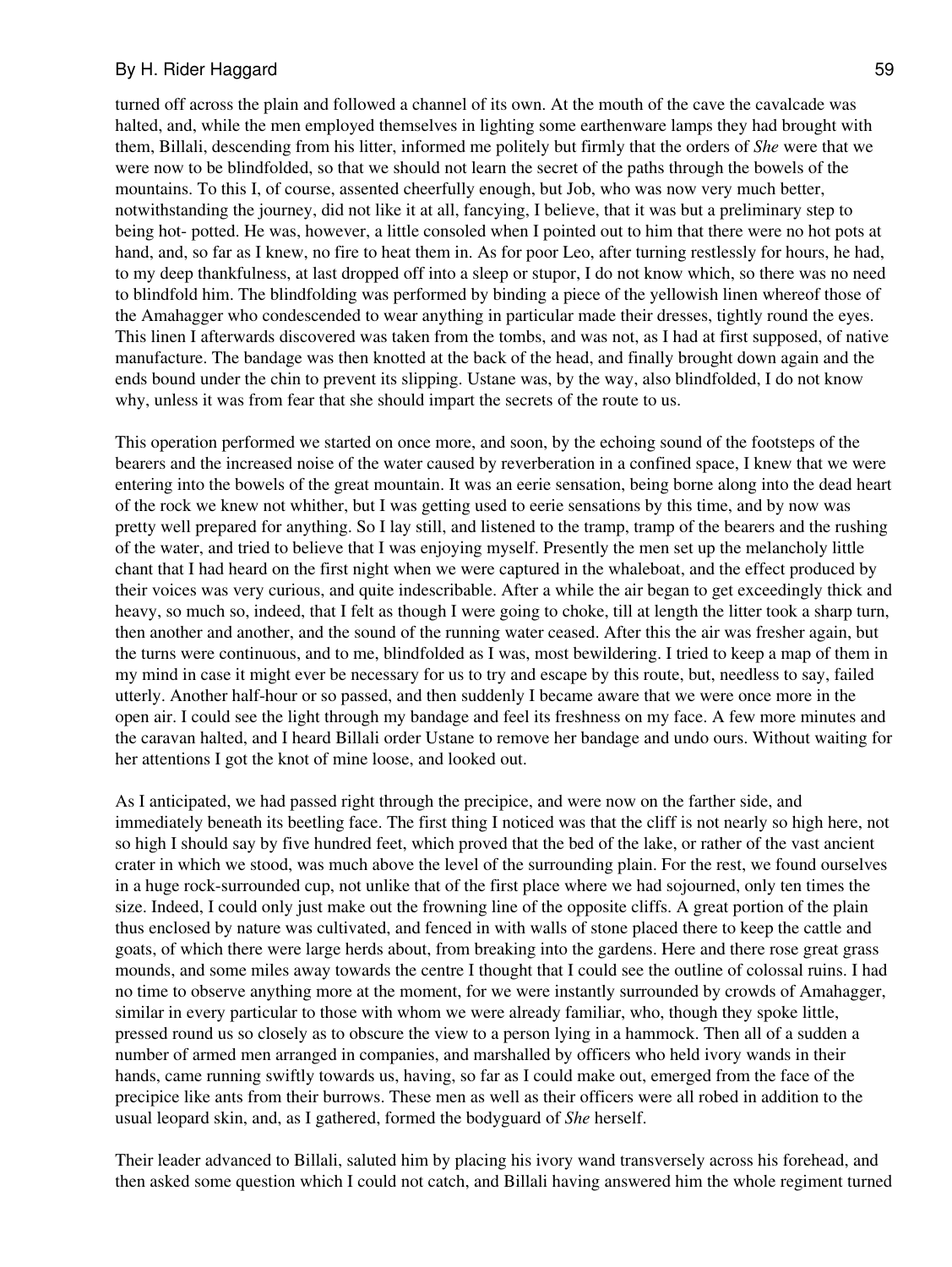and marched along the side of the cliff, our cavalcade of litters following in their track. After going thus for about half a mile we halted once more in front of the mouth of a tremendous cave, measuring about sixty feet in height by eighty wide, and here Billali descended finally, and requested Job and myself to do the same. Leo, of course, was far too ill to do anything of the sort. I did so, and we entered the great cave, into which the light of the setting sun penetrated for some distance, while beyond the reach of the daylight it was faintly illuminated with lamps which seemed to me to stretch away for an almost immeasurable distance, like the gas lights of an empty London street. The first thing I noticed was that the walls were covered with sculptures in bas-relief, of a sort, pictorially speaking, similar to those that I have described upon the vases;-- love-scenes principally, then hunting pictures, pictures of executions, and the torture of criminals by the placing of a, presumably, red-hot pot upon the head, showing whence our hosts had derived this pleasant practice. There were very few battle-pieces, though many of duels, and men running and wrestling, and from this fact I am led to believe that this people were not much subject to attack by exterior foes, either on account of the isolation of their position or because of their great strength. Between the pictures were columns of stone characters of a formation absolutely new to me; at any rate, they were neither Greek nor Egyptian, nor Hebrew, nor Assyrian--that I am sure of. They looked more like Chinese writings than any other that I am acquainted with. Near to the entrance of the cave both pictures and writings were worn away, but further in they were in many cases absolutely fresh and perfect as the day on which the sculptor had ceased work on them.

The regiment of guards did not come further than the entrance to the cave, where they formed up to let us pass through. On entering the place itself we were, however, met by a man robed in white, who bowed humbly, but said nothing, which, as it afterwards appeared that he was a deaf mute, was not very wonderful.

Running at right angles to the great cave, at a distance of some twenty feet from the entrance, was a smaller cave or wide gallery, that was pierced into the rock both to the right and to the left of the main cavern. In front of the gallery to our left stood two guards, from which circumstance I argued that it was the entrance to the apartments of *She* herself. The mouth of the right-hand gallery was unguarded, and along it the mute indicated that we were to go. Walking a few yards down this passage, which was lighted with lamps, we came to the entrance of a chamber having a curtain made of some grass material, not unlike a Zanzibar mat in appearance, hung over the doorway. This the mute drew back with another profound obeisance, and led the way into a good-sized apartment, hewn, of course, out of the solid rock, but to my great relief lighted by means of a shaft pierced in the face of the precipice. In this room was a stone bedstead, pots full of water for washing, and beautifully tanned leopard skins to serve as blankets.

Here we left Leo, who was still sleeping heavily, and with him stopped Ustane. I noticed that the mute gave her a very sharp look, as much as to say, "Who are you, and by whose order do you come here?" Then he conducted us to another similar room which Job took, and then to two more that were respectively occupied by Billali and myself.

#### XII

#### "SHE"

The first care of Job and myself, after seeing to Leo, was to wash ourselves and put on clean clothing, for what we were wearing had not been changed since the loss of the dhow. Fortunately, as I think that I have said, by far the greater part of our personal baggage had been packed into the whaleboat, and was therefore saved--and brought hither by the bearers--although all the stores laid in by us for barter and presents to the natives was lost. Nearly all our clothing was made of a well-shrunk and very strong grey flannel, and excellent I found it for travelling in these places, because though a Norfolk jacket, shirt, and pair of trousers of it only weighed about four pounds, a great consideration in a tropical country, where every extra ounce tells on the wearer, it was warm, and offered a good resistance to the rays of the sun, and best of all to chills, which are so apt to result from sudden changes of temperature.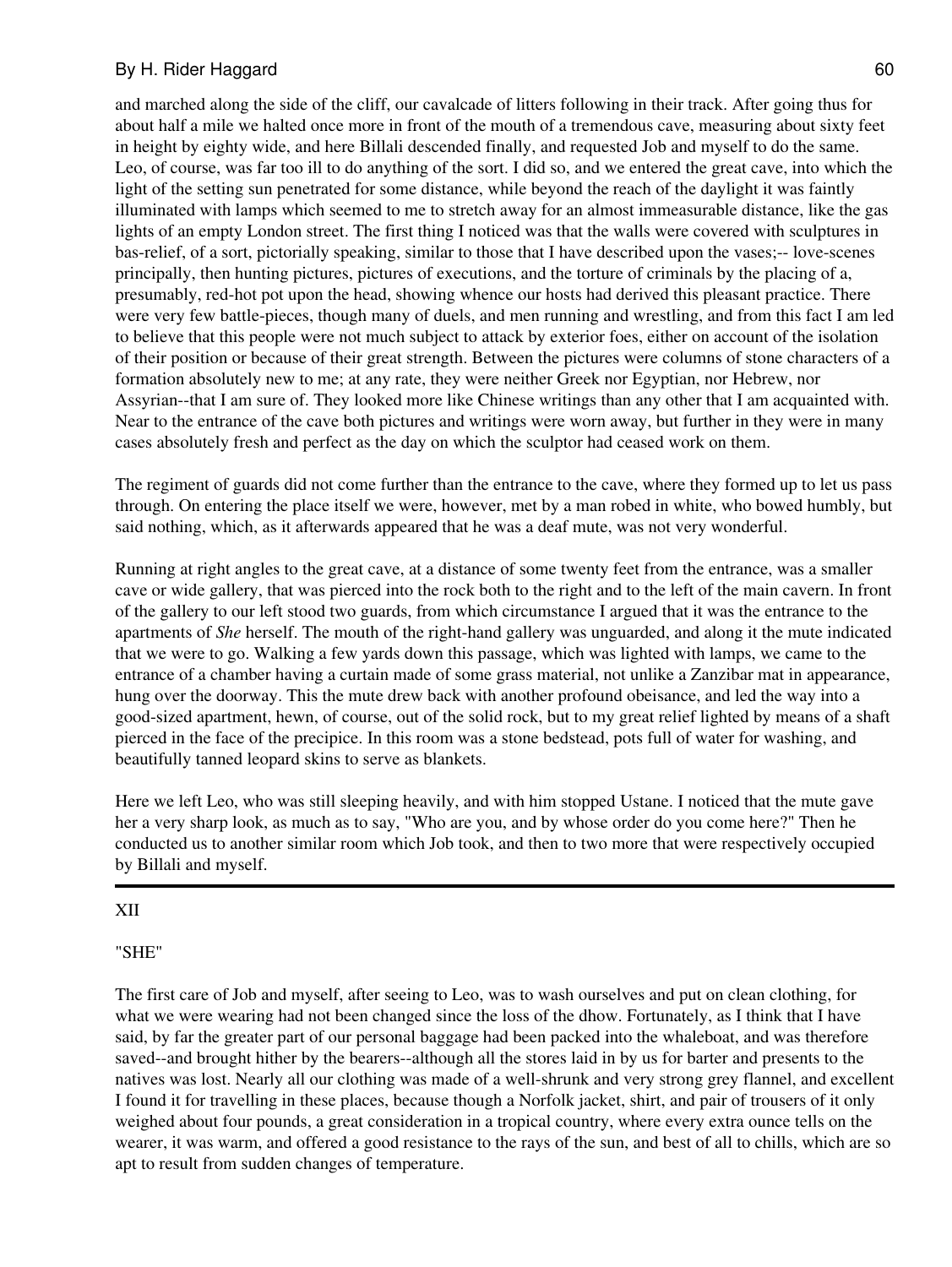Never shall I forget the comfort of the "wash and brush-up," and of those clean flannels. The only thing that was wanting to complete my joy was a cake of soap, of which we had none.

Afterwards I discovered that the Amahagger, who do not reckon dirt among their many disagreeable qualities, use a kind of burnt earth for washing purposes, which, though unpleasant to the touch till one gets accustomed to it, forms a very fair substitute for soap.

By the time that I was dressed, and had combed and trimmed my black beard, the previous condition of which was certainly sufficiently unkempt to give weight to Billali's appellation for me of "Baboon," I began to feel most uncommonly hungry. Therefore I was by no means sorry when, without the slightest preparatory sound or warning, the curtain over the entrance to my cave was flung aside, and another mute, a young girl this time, announced to me by signs that I could not misunderstand--that is, by opening her mouth and pointing down it --that there was something ready to eat. Accordingly I followed her into the next chamber, which we had not yet entered, where I found Job, who had also, to his great embarrassment, been conducted thither by a fair mute. Job never got over the advances the former lady had made towards him, and suspected every girl who came near to him of similar designs.

"These young parties have a way of looking at one, sir," he would say apologetically, "which I don't call respectable."

This chamber was twice the size of the sleeping caves, and I saw at once that it had originally served as a refectory, and also probably as an embalming room for the Priests of the Dead; for I may as well say at once that these hollowed-out caves were nothing more nor less than vast catacombs, in which for tens of ages the mortal remains of the great extinct race whose monuments surrounded us had been first preserved, with an art and a completeness that has never since been equalled, and then hidden away for all time. On each side of this particular rock-chamber was a long and solid stone table, about three feet wide by three feet six in height, hewn out of the living rock, of which it had formed part, and was still attached to at the base. These tables were slightly hollowed out or curved inward, to give room for the knees of any one sitting on the stone ledge that had been cut for a bench along the side of the cave at a distance of about two feet from them. Each of them, also, was so arranged that it ended right under a shaft pierced in the rock for the admission of light and air. On examining them carefully, however, I saw that there was a difference between them that had at first escaped my attention, viz. that one of the tables, that to the left as we entered the cave, had evidently been used, not to eat upon, but for the purposes of embalming. That this was beyond all question the case was clear from five shallow depressions in the stone of the table, all shaped like a human form, with a separate place for the head to lie in, and a little bridge to support the neck, each depression being of a different size, so as to fit bodies varying in stature from a full-grown man's to a small child's, and with little holes bored at intervals to carry off fluid. And, indeed, if any further confirmation was required, we had but to look at the wall of the cave above to find it. For there, sculptured all round the apartment, and looking nearly as fresh as the day it was done, was the pictorial representation of the death, embalming, and burial of an old man with a long beard, probably an ancient king or grandee of this country.

The first picture represented his death. He was lying upon a couch which had four short curved posts at the corners coming to a knob at the end, in appearance something like written notes of music, and was evidently in the very act of expiring. Gathered round the couch were women and children weeping, the former with their hair hanging down their backs. The next scene represented the embalmment of the body, which lay stark upon a table with depressions in it, similar to the one before us; probably, indeed, it was a picture of the same table. Three men were employed at the work--one superintending, one holding a funnel shaped exactly like a port wine strainer, of which the narrow end was fixed in an incision in the breast, no doubt in the great pectoral artery; while the third, who was depicted as standing straddle-legged over the corpse, held a kind of large jug high in his hand, and poured from it some steaming fluid which fell accurately into the funnel. The most curious part of this sculpture is that both the man with the funnel and the man who pours the fluid are drawn holding their noses, either I suppose because of the stench arising from the body, or more probably to keep out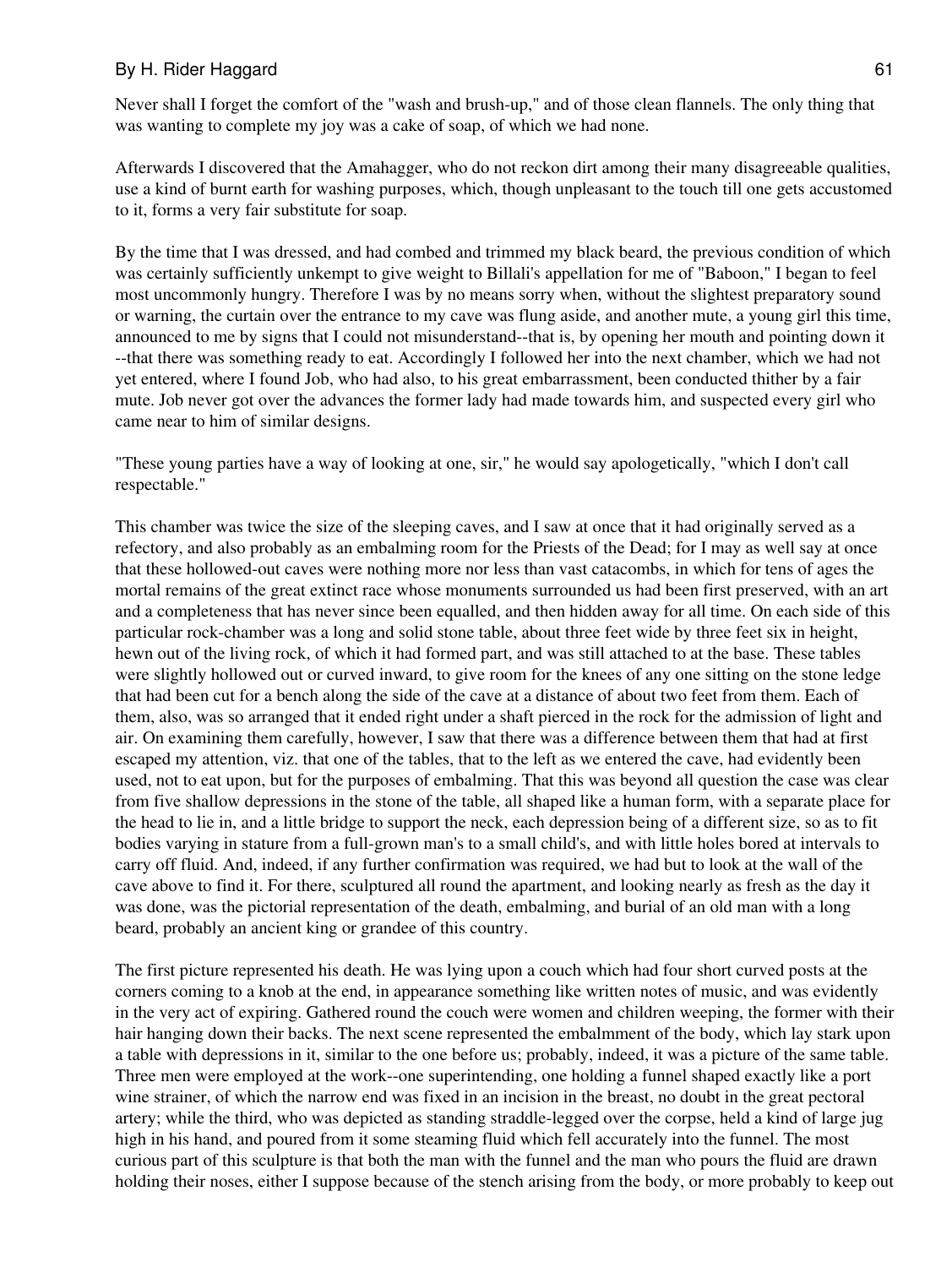the aromatic fumes of the hot fluid which was being forced into the dead man's veins. Another curious thing which I am unable to explain is that all three men were represented as having a band of linen tied round the face with holes in it for the eyes.

The third sculpture was a picture of the burial of the deceased. There he was, stiff and cold, clothed in a linen robe, and laid out on a stone slab such as I had slept upon at our first sojourning-place. At his head and feet burnt lamps, and by his side were placed several of the beautiful painted vases that I have described, which were perhaps supposed to be full of provisions. The little chamber was crowded with mourners, and with musicians playing on an instrument resembling a lyre, while near the foot of the corpse stood a man holding a sheet, with which he was preparing to cover it from view.

These sculptures, looked at merely as works of art, were so remarkable that I make no apology for describing them rather fully. They struck me also as being of surpassing interest as representing, probably with studious accuracy, the last rites of the dead as practised among an utterly lost people, and even then I thought how envious some antiquarian friends of my own at Cambridge would be if ever I found an opportunity of describing these wonderful remains to them. Probably they would say that I was exaggerating, notwithstanding that every page of this history must bear so much internal evidence of its truth that it would obviously have been quite impossible for me to have invented it.

To return. As soon as I had hastily examined these sculptures, which I think I omitted to mention were executed in relief, we sat down to a very excellent meal of boiled goat's-flesh, fresh milk, and cakes made of meal, the whole being served upon clean wooden platters.

When we had eaten we returned to see how Leo was getting on, Billali saying that he must now wait upon *She*, and hear her commands. On reaching Leo's room we found the poor boy in a very bad way. He had woke up from his torpor, and was altogether off his head, babbling about some boat-race on the Cam, and was inclined to be violent. Indeed, when we entered the room Ustane was holding him down. I spoke to him, and my voice seemed to soothe him; at any rate he grew much quieter, and was persuaded to swallow a dose of quinine.

I had been sitting with him for an hour, perhaps--at any rate I know that it was getting so dark that I could only just make out his head lying like a gleam of gold upon the pillow we had extemporised out of a bag covered with a blanket--when suddenly Billali arrived with an air of great importance, and informed me that *She* herself had deigned to express a wish to see me--an honour, he added, accorded to but very few. I think that he was a little horrified at my cool way of taking the honour, but the fact was that I did not feel overwhelmed with gratitude at the prospect of seeing some savage, dusky queen, however absolute and mysterious she might be, more especially as my mind was full of dear Leo, for whose life I began to have great fears. However, I rose to follow him, and as I did so I caught sight of something bright lying on the floor, which I picked up. Perhaps the reader will remember that with the potsherd in the casket was a composition scarabæus marked with a round O, a goose, and another curious hieroglyphic, the meaning of which is "Suten se Ra," or "Royal Son of the Sun." The scarab, which is a very small one, Leo had insisted upon having set in a massive gold ring, such as is generally used for signets, and it was this very ring that I now picked up. He had pulled it off in the paroxysm of his fever, at least I suppose so, and flung it down upon the rock-floor. Thinking that if I left it about it might get lost, I slipped it on my own little finger, and then followed Billali, leaving Job and Ustane with Leo.

We passed down the passage, crossed the great aisle-like cave, and came to the corresponding passage on the other side, at the mouth of which the guards stood like two statues. As we came they bowed their heads in salutation, and then lifting their long spears placed them transversely across their foreheads, as the leaders of the troop that had met us had done with their ivory wands. We stepped between them, and found ourselves in an exactly similar gallery to that which led to our own apartments, only this passage was, comparatively speaking, brilliantly lighted. A few paces down it we were met by four mutes-- two men and two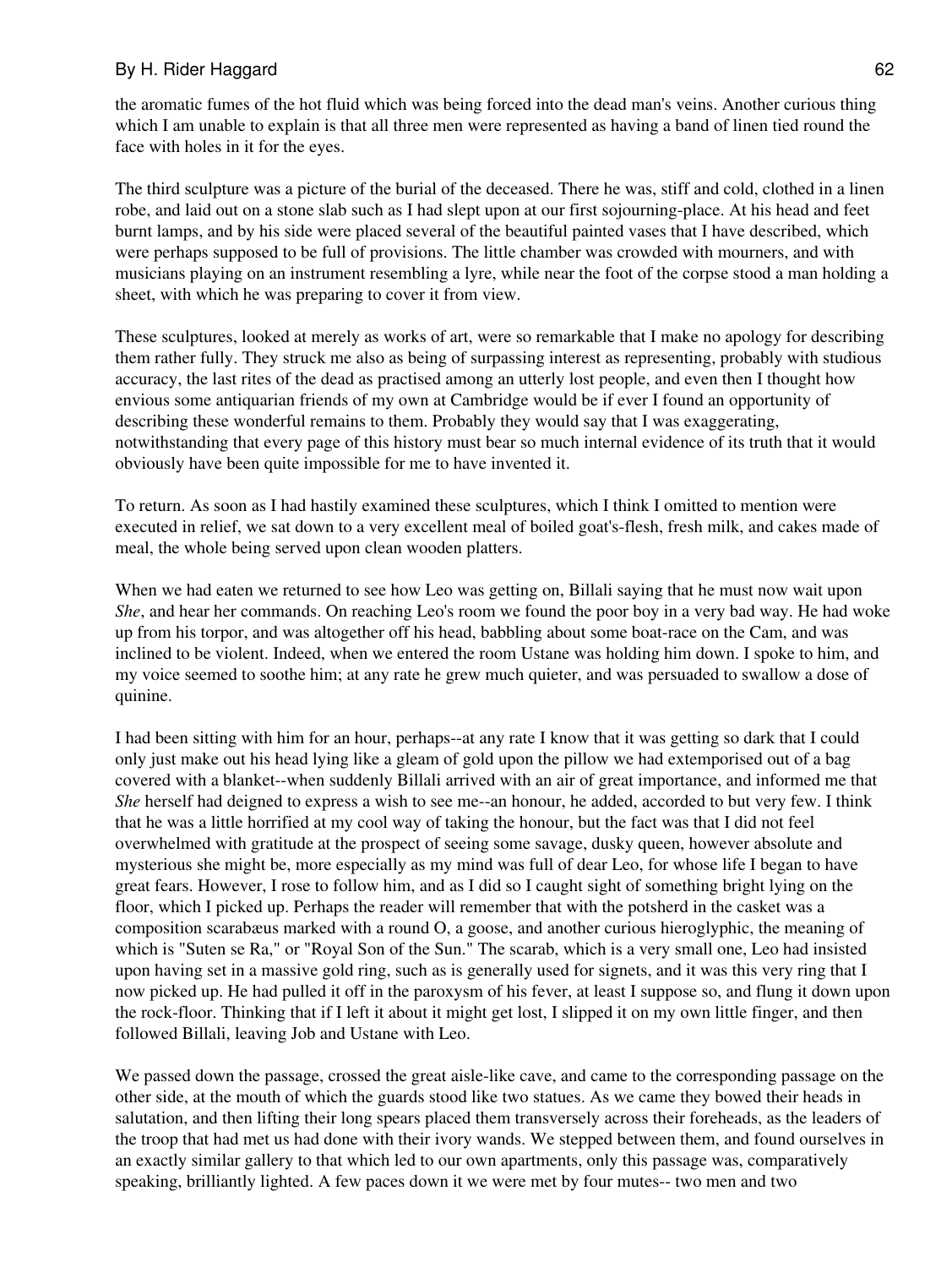women--who bowed low and then arranged themselves, the women in front and the men behind of us, and in this order we continued our procession past several doorways hung with curtains resembling those leading to our own quarters, and which I afterwards found opened out into chambers occupied by the mutes who attended on *She*. A few paces more and we came to another doorway facing us, and not to our left like the others, which seemed to mark the termination of the passage. Here two more white-, or rather yellow-robed guards were standing, and they too bowed, saluted, and let us pass through heavy curtains into a great antechamber, quite forty feet long by as many wide, in which some eight or ten women, most of them young and handsome, with yellowish hair, sat on cushions working with ivory needles at what had the appearance of being embroidery frames. These women were also deaf and dumb. At the farther end of this great lamp- lit apartment was another doorway closed in with heavy Oriental- looking curtains, quite unlike those that hung before the doors of our own rooms, and here stood two particularly handsome girl mutes, their heads bowed upon their bosoms and their hands crossed in an attitude of humble submission. As we advanced they each stretched out an arm and drew back the curtains. Thereupon Billali did a curious thing. Down he went, that venerable-looking old gentleman--for Billali is a gentleman at the bottom--down on to his hands and knees, and in this undignified position, with his long white beard trailing on the ground, he began to creep into the apartment beyond. I followed him, standing on my feet in the usual fashion. Looking over his shoulder he perceived it.

"Down, my son; down, my Baboon; down on to thy hands and knees. We enter the presence of *She*, and, if thou art not humble, of a surety she will blast thee where thou standest."

I halted, and felt scared. Indeed, my knees began to give way of their own mere motion; but reflection came to my aid. I was an Englishman, and why, I asked myself, should I creep into the presence of some savage woman as though I were a monkey in fact as well as in name? I would not and could not do it, that is, unless I was absolutely sure that my life or comfort depended upon it. If once I began to creep upon my knees I should always have to do so, and it would be a patent acknowledgment of inferiority. So, fortified by an insular prejudice against "kootooing," which has, like most of our so-called prejudices, a good deal of common sense to recommend it, I marched in boldly after Billali. I found myself in another apartment, considerably smaller than the anteroom, of which the walls were entirely hung with rich- looking curtains of the same make as those over the door, the work, as I subsequently discovered, of the mutes who sat in the antechamber and wove them in strips, which were afterwards sewn together. Also, here and there about the room, were settees of a beautiful black wood of the ebony tribe, inlaid with ivory, and all over the floor were other tapestries, or rather rugs. At the top end of this apartment was what appeared to be a recess, also draped with curtains, through which shone rays of light. There was nobody in the place except ourselves.

Painfully and slowly old Billali crept up the length of the cave, and with the most dignified stride that I could command I followed after him. But I felt that it was more or less of a failure. To begin with, it is not possible to look dignified when you are following in the wake of an old man writhing along on his stomach like a snake, and then, in order to go sufficiently slowly, either I had to keep my leg some seconds in the air at every step, or else to advance with a full stop between each stride, like Mary Queen of Scots going to execution in a play. Billali was not good at crawling, I suppose his years stood in the way, and our progress up that apartment was a very long affair. I was immediately behind him, and several times I was sorely tempted to help him on with a good kick. It is so absurd to advance into the presence of savage royalty after the fashion of an Irishman driving a pig to market, for that is what we looked like, and the idea nearly made me burst out laughing then and there. I had to work off my dangerous tendency to unseemly merriment by blowing my nose, a proceeding which filled old Billali with horror, for he looked over his shoulder and made a ghastly face at me, and I heard him murmur, "Oh, my poor Baboon!"

At last we reached the curtains, and here Billali collapsed flat on to his stomach, with his hands stretched out before him as though he were dead, and I, not knowing what to do, began to stare about the place. But presently I clearly felt that somebody was looking at me from behind the curtains. I could not see the person, but I could distinctly feel his or her gaze, and, what is more, it produced a very odd effect upon my nerves. I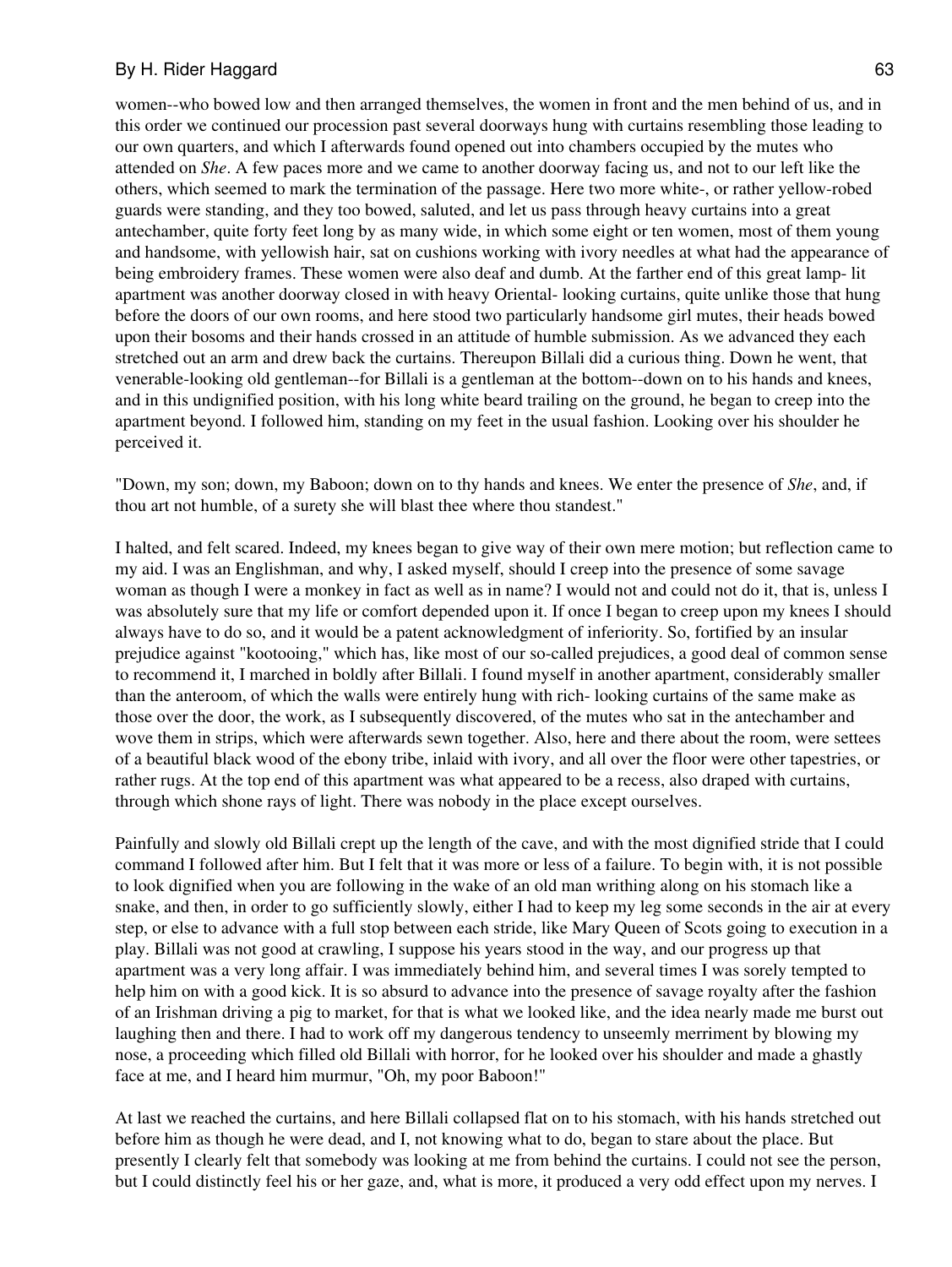was frightened, I do not know why. The place was a strange one, it is true, and looked lonely, notwithstanding its rich hangings and the soft glow of the lamps-- indeed, these accessories added to, rather than detracted from its loneliness, just as a lighted street at night has always a more solitary appearance than a dark one. It was so silent in the place, and there lay Billali like one dead before the heavy curtains, through which the odour of perfume seemed to float up towards the gloom of the arched roof above. Minute grew into minute, and still there was no sign of life, nor did the curtain move; but I felt the gaze of the unknown being sinking through and through me, and filling me with a nameless terror, till the perspiration stood in beads upon my brow.

At length the curtain began to move. Who could be behind it?--some naked savage queen, a languishing Oriental beauty, or a nineteenth- century young lady, drinking afternoon tea? I had not the slightest idea, and should not have been astonished at seeing any of the three. I was getting beyond astonishment. The curtain agitated itself a little, then suddenly between its folds there appeared a most beautiful white hand (white as snow), and with long tapering fingers, ending in the pinkest nails. The hand grasped the curtain, and drew it aside, and as it did so I heard a voice, I think the softest and yet most silvery voice I ever heard. It reminded me of the murmur of a brook.

"Stranger," said the voice in Arabic, but much purer and more classical Arabic than the Amahagger talk--"stranger, wherefore art thou so much afraid?"

Now I flattered myself that in spite of my inward terrors I had kept a very fair command of my countenance, and was, therefore, a little astonished at this question. Before I had made up my mind how to answer it, however, the curtain was drawn, and a tall figure stood before us. I say a figure, for not only the body, but also the face was wrapped up in soft white, gauzy material in such a way as at first sight to remind me most forcibly of a corpse in its grave-clothes. And yet I do not know why it should have given me that idea, seeing that the wrappings were so thin that one could distinctly see the gleam of the pink flesh beneath them. I suppose it was owing to the way in which they were arranged, either accidentally, or more probably by design. Anyhow, I felt more frightened than ever at this ghost-like apparition, and my hair began to rise upon my head as the feeling crept over me that I was in the presence of something that was not canny. I could, however, clearly distinguish that the swathed mummy- like form before me was that of a tall and lovely woman, instinct with beauty in every part, and also with a certain snake-like grace which I had never seen anything to equal before. When she moved a hand or foot her entire frame seemed to undulate, and the neck did not bend, it curved.

"Why art thou so frightened, stranger?" asked the sweet voice again--a voice which seemed to draw the heart out of me, like the strains of softest music. "Is there that about me that should affright a man? Then surely are men changed from what they used to be!" And with a little coquettish movement she turned herself, and held up one arm, so as to show all her loveliness and the rich hair of raven blackness that streamed in soft ripples down her snowy robes, almost to her sandalled feet.

"It is thy beauty that makes me fear, oh Queen," I answered humbly, scarcely knowing what to say, and I thought that as I did so I heard old Billali, who was still lying prostrate on the floor, mutter, "Good, my Baboon, good."

"I see that men still know how to beguile us women with false words. Ah, stranger," she answered, with a laugh that sounded like distant silver bells, "thou wast afraid because mine eyes were searching out thine heart, therefore wast thou afraid. Yet being but a woman, I forgive thee for the lie, for it was courteously said. And now tell me how came ye hither to this land of the dwellers among the caves--a land of swamps and evil things and dead old shadows of the dead? What came ye for to see? How is it that ye hold your lives so cheap as to place them in the hollow of the hand of *Hiya*, into the hand of '*She-who-must-be-obeyed*'? Tell me also how come ye to know the tongue I talk. It is an ancient tongue, that sweet child of the old Syriac. Liveth it yet in the world? Thou seest I dwell among the caves and the dead, and naught know I of the affairs of men, nor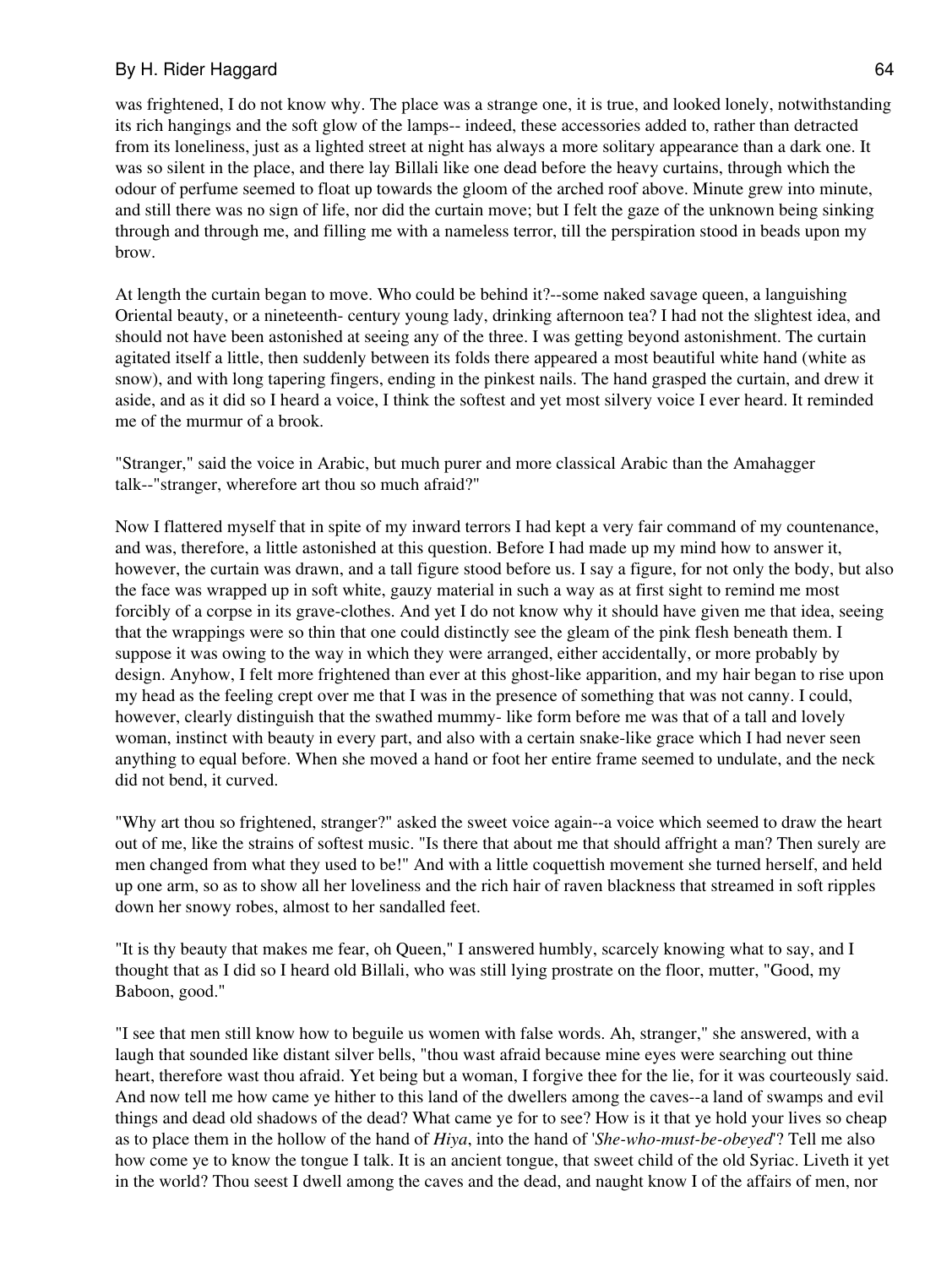have I cared to know. I have lived, O stranger, with my memories, and my memories are in a grave that mine hands hollowed, for truly hath it been said that the child of man maketh his own path evil;" and her beautiful voice quivered, and broke in a note as soft as any wood- bird's. Suddenly her eye fell upon the sprawling frame of Billali, and she seemed to recollect herself.

"Ah! thou art there, old man. Tell me how it is that things have gone wrong in thine household. Forsooth, it seems that these my guests were set upon. Ay, and one was nigh to being slain by the hot-pot to be eaten of those brutes, thy children, and had not the others fought gallantly they too had been slain, and not even I could have called back the life which had been loosed from the body. What means it, old man? What hast thou to say that I should not give thee over to those who execute my vengeance?"

Her voice had risen in her anger, and it rang clear and cold against the rocky walls. Also I thought I could see her eyes flash through the gauze that hid them. I saw poor Billali, whom I had believed to be a very fearless person, positively quiver with terror at her words.

"Oh 'Hiya!' oh *She*!" he said, without lifting his white head from the floor. "Oh *She*, as thou art great be merciful, for I am now as ever thy servant to obey. It was no plan or fault of mine, oh *She*, it was those wicked ones who are called my children. Led on by a woman whom thy guest the Pig had scorned, they would have followed the ancient custom of the land, and eaten the fat black stranger who came hither with these thy guests the Baboon and the Lion who is sick, thinking that no word had come from thee about the Black one. But when the Baboon and the Lion saw what they would do, they slew the woman, and slew also their servant to save him from the horror of the pot. Then those evil ones, ay, those children of the Wicked One who lives in the Pit, they went mad with the lust of blood, and flew at the throats of the Lion and the Baboon and the Pig. But gallantly they fought. Oh *Hiya*! they fought like very men, and slew many, and held their own, and then I came and saved them, and the evildoers have I sent on hither to Kôr to be judged of thy greatness, oh *She*! and here they are."

"Ay, old man, I know it, and to-morrow will I sit in the great hall and do justice upon them, fear not. And for thee, I forgive thee, though hardly. See that thou dost keep thine household better. Go."

Billali rose upon his knees with astonishing alacrity, bowed his head thrice, and his white beard sweeping the ground, crawled down the apartment as he had crawled up it, till he finally vanished through the curtains, leaving me, not a little to my alarm, alone with this terrible but most fascinating person.

# XIII

# AYESHA UNVEILS

"There," said *She*, "he has gone, the white-bearded old fool! Ah, how little knowledge does a man acquire in his life. He gathereth it up like water, but like water it runneth through his fingers, and yet, if his hands be but wet as though with dew, behold a generation of fools call out, 'See, he is a wise man!' Is it not so? But how call they thee? 'Baboon,' he says," and she laughed; "but that is the fashion of these savages who lack imagination, and fly to the beasts they resemble for a name. How do they call thee in thine own country, stranger?"

"They call me Holly, oh Queen," I answered.

"Holly," she answered, speaking the word with difficulty, and yet with a most charming accent; "and what is 'Holly'?"

"'Holly' is a prickly tree," I said.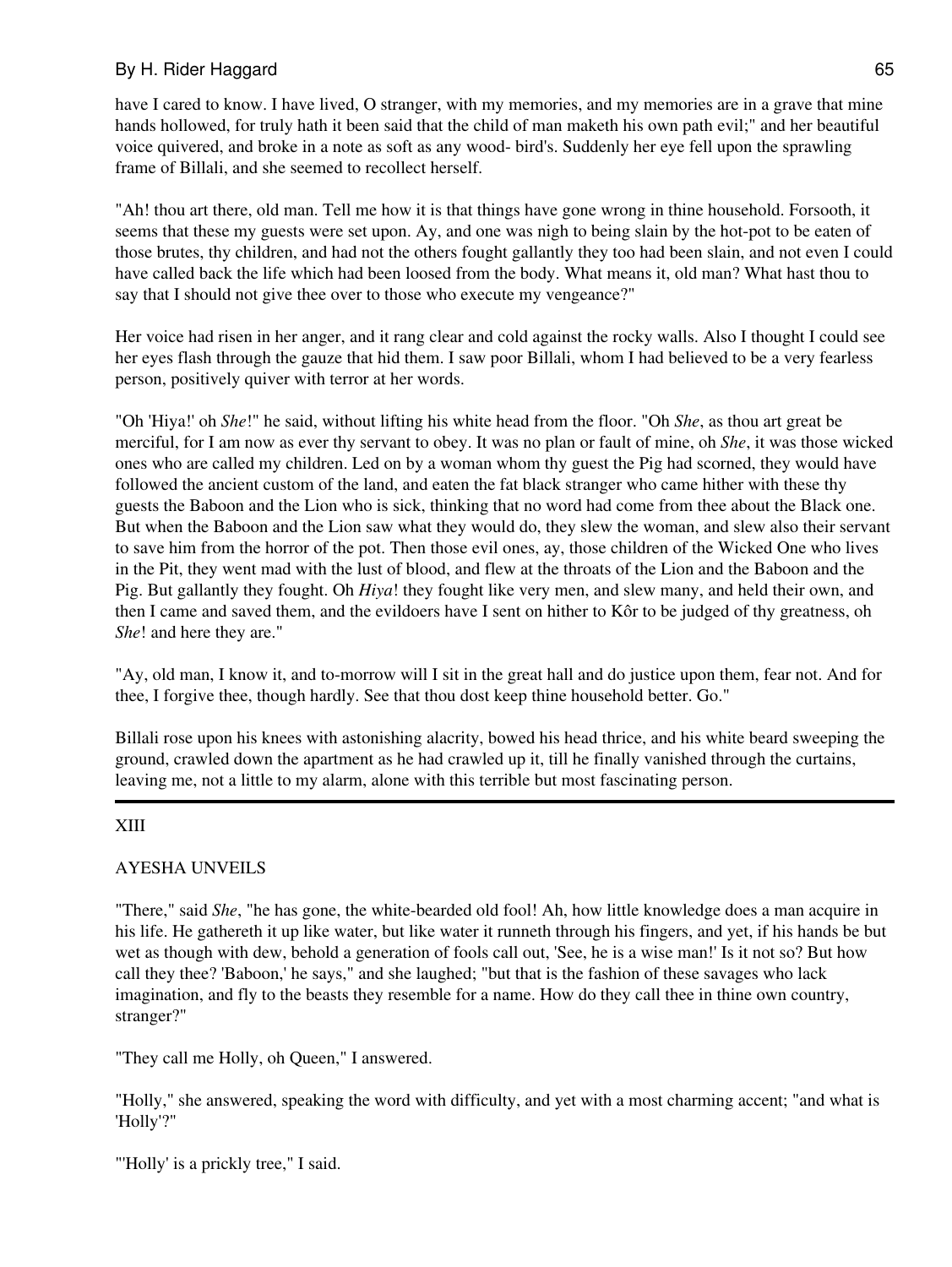"So. Well, thou hast a prickly and yet a tree-like look. Strong art thou, and ugly, but if my wisdom be not at fault, honest at the core, and a staff to lean on. Also one who thinks. But stay, oh Holly, stand not there, enter with me and be seated by me. I would not see thee crawl before me like those slaves. I am aweary of their worship and their terror; sometimes when they vex me I could blast them for very sport, and to see the rest turn white, even to the heart." And she held the curtain aside with her ivory hand to let me pass in.

I entered, shuddering. This woman was very terrible. Within the curtains was a recess, about twelve feet by ten, and in the recess was a couch and a table whereon stood fruit and sparkling water. By it, at its end, was a vessel like a font cut in carved stone, also full of pure water. The place was softly lit with lamps formed out of the beautiful vessels of which I have spoken, and the air and curtains were laden with a subtle perfume. Perfume too seemed to emanate from the glorious hair and white-clinging vestments of *She* herself. I entered the little room, and there stood uncertain.

"Sit," said *She*, pointing to the couch. "As yet thou hast no cause to fear me. If thou hast cause, thou shalt not fear for long, for I shall slay thee. Therefore let thy heart be light."

I sat down on the foot of the couch near to the font-like basin of water, and *She* sank down softly on to the other end.

"Now, Holly," she said, "how comest thou to speak Arabic? It is my own dear tongue, for Arabian am I by my birth, even 'al Arab al Ariba' (an Arab of the Arabs), and of the race of our father Yárab, the son of Kâhtan, for in that fair and ancient city Ozal was I born, in the province of Yaman the Happy. Yet dost thou not speak it as we used to speak. Thy talk doth lack the music of the sweet tongue of the tribes of Hamyar which I was wont to hear. Some of the words too seemed changed, even as among these Amahagger, who have debased and defiled its purity, so that I must speak with them in what is to me another tongue." $[*]$ 

[\*] Yárab the son of Kâhtan, who lived some centuries before the time of Abraham, was the father of the ancient Arabs, and gave its name Araba to the country. In speaking of herself as "al Arab al Ariba," *She* no doubt meant to convey that she was of the true Arab blood as distinguished from the naturalised Arabs, the descendants of Ismael, the son of Abraham and Hagar, who were known as "al Arab al mostáraba." The dialect of the Koreish was usually called the clear or "perspicuous" Arabic, but the Hamaritic dialect approached nearer to the purity of the mother Syriac.--L. H. H.

"I have studied it," I answered, "for many years. Also the language is spoken in Egypt and elsewhere."

"So it is still spoken, and there is yet an Egypt? And what Pharaoh sits upon the throne? Still one of the spawn of the Persian Ochús, or are the Achæmenians gone, for far is it to the days of Ochús."

"The Persians have been gone for Egypt for nigh two thousand years, and since then the Ptolemies, the Romans, and many others have flourished and held sway upon the Nile, and fallen when their time was ripe," I said, aghast. "What canst thou know of the Persian Artaxerxes?"

She laughed, and made no answer, and again a cold chill went through me. "And Greece," she said; "is there still a Greece? Ah, I loved the Greeks. Beautiful were they as the day, and clever, but fierce at heart and fickle, notwithstanding."

"Yes," I said, "there is a Greece; and, just now, it is once more a people. Yet the Greeks of to-day are not what the Greeks of the old time were, and Greece herself is but a mockery of the Greece that was."

"So! The Hebrews, are they yet at Jerusalem? And does the Temple that the wise king built stand, and if so what God do they worship therein? Is their Messiah come, of whom they preached so much and prophesied so loudly, and doth He rule the earth?"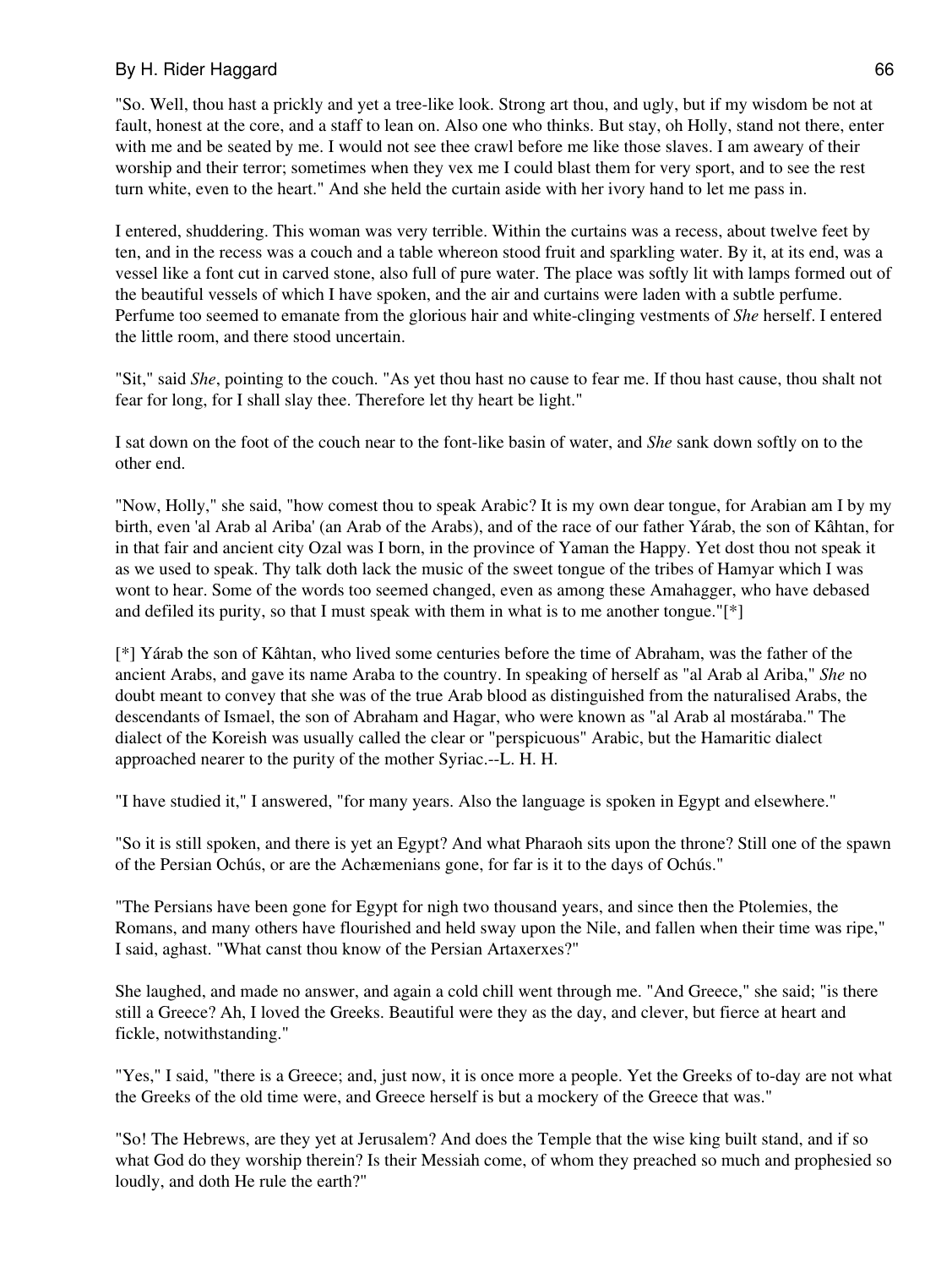"The Jews are broken and gone, and the fragments of their people strew the world, and Jerusalem is no more. As for the temple that Herod built----"

"Herod!" she said. "I know not Herod. But go on."

"The Romans burnt it, and the Roman eagles flew across its ruins, and now Judæa is a desert."

"So, so! They were a great people, those Romans, and went straight to their end--ay, they sped to it like Fate, or like their own eagles on their prey!--and left peace behind them."

"Solitudinem faciunt, pacem appellant," I suggested.

"Ah, thou canst speak the Latin tongue, too!" she said, in surprise. "It hath a strange ring in my ears after all these days, and it seems to me that thy accent does not fall as the Romans put it. Who was it wrote that? I know not the saying, but it is a true one of that great people. It seems that I have found a learned man--one whose hands have held the water of the world's knowledge. Knowest thou Greek also?"

"Yes, oh Queen, and something of Hebrew, but not to speak them well. They are all dead languages now."

She clapped her hands in childish glee. "Of a truth, ugly tree that thou art, thou growest the fruits of wisdom, oh Holly," she said; "but of those Jews whom I hated, for they called me 'heathen' when I would have taught them my philosophy--did their Messiah come, and doth He rule the world?"

"Their Messiah came," I answered with reverence; "but He came poor and lowly, and they would have none of Him. They scourged Him, and crucified Him upon a tree, but yet His words and His works live on, for He was the Son of God, and now of a truth He doth rule half the world, but not with an Empire of the World."

"Ah, the fierce-hearted wolves," she said, "the followers of Sense and many gods--greedy of gain and faction-torn. I can see their dark faces yet. So they crucified their Messiah? Well can I believe it. That He was a Son of the Living Spirit would be naught to them, if indeed He was so, and of that we will talk afterwards. They would care naught for any God if He came not with pomp and power. They, a chosen people, a vessel of Him they call Jehovah, ay, and a vessel of Baal, and a vessel of Astoreth, and a vessel of the gods of the Egyptians--a high- stomached people, greedy of aught that brought them wealth and power. So they crucified their Messiah because He came in lowly guise--and now are they scattered about the earth? Why, if I remember, so said one of their prophets that it should be. Well, let them go--they broke my heart, those Jews, and made me look with evil eyes across the world, ay, and drove me to this wilderness, this place of a people that was before them. When I would have taught them wisdom in Jerusalem they stoned me, ay, at the Gate of the Temple those white- bearded hypocrites and Rabbis hounded the people on to stone me! See, here is the mark of it to this day!" and with a sudden move she pulled up the gauzy wrapping on her rounded arm, and pointed to a little scar that showed red against its milky beauty.

I shrank back, horrified.

"Pardon me, oh Queen," I said, "but I am bewildered. Nigh upon two thousand years have rolled across the earth since the Jewish Messiah hung upon His cross at Golgotha. How then canst thou have taught thy philosophy to the Jews before He was? Thou art a woman and no spirit. How can a woman live two thousand years? Why dost thou befool me, oh Queen?"

She leaned back upon the couch, and once more I felt the hidden eyes playing upon me and searching out my heart.

"Oh man!" she said at last, speaking very slowly and deliberately, "it seems that there are still things upon the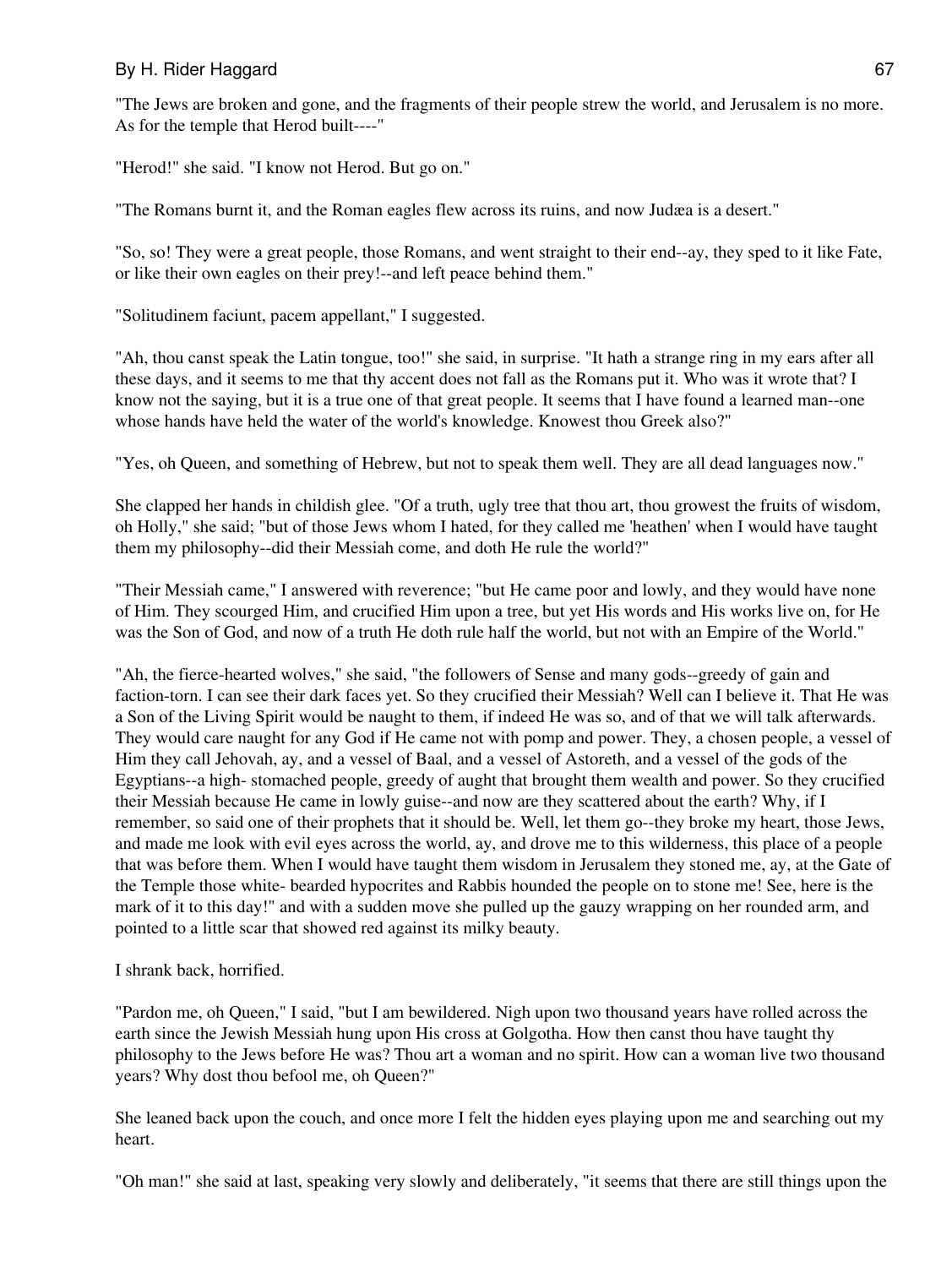earth of which thou knowest naught. Dost thou still believe that all things die, even as those very Jews believed? I tell thee that naught dies. There is no such thing as Death, though there be a thing called Change. See," and she pointed to some sculptures on the rocky wall. "Three times two thousand years have passed since the last of the great race that hewed those pictures fell before the breath of the pestilence which destroyed them, yet are they not dead. E'en now they live; perchance their spirits are drawn towards us at this very hour," and she glanced round. "Of a surety it sometimes seems to me that my eyes can see them."

"Yes, but to the world they are dead."

"Ay, for a time; but even to the world are they born again and again. I, yes I, Ayesha[\*]--for that, stranger, is my name--I say to thee that I wait now for one I loved to be born again, and here I tarry till he finds me, knowing of a surety that hither he will come, and that here, and here only, shall he greet me. Why, dost thou believe that I, who am all-powerful, I, whose loveliness is more than the loveliness of the Grecian Helen, of whom they used to sing, and whose wisdom is wider, ay, far more wide and deep than the wisdom of Solomon the Wise--I, who know the secrets of the earth and its riches, and can turn all things to my uses--I, who have even for a while overcome Change, that ye call Death--why, I say, oh stranger, dost thou think that I herd here with barbarians lower than the beasts?"

[\*] Pronounced Assha.--L. H. H.

"I know not," I said humbly.

"Because I wait for him I love. My life has perchance been evil, I know not--for who can say what is evil and what good?--so I fear to die even if I could die, which I cannot until mine hour comes, to go and seek him where he is; for between us there might rise a wall I could not climb, at least, I dread it. Surely easy would it be also to lose the way in seeking in those great spaces wherein the planets wander on for ever. But the day will come, it may be when five thousand more years have passed, and are lost and melted into the vault of Time, even as the little clouds melt into the gloom of night, or it may be to-morrow, when he, my love, shall be born again, and then, following a law that is stronger than any human plan, he shall find me *here*, where once he knew me, and of a surety his heart will soften towards me, though I sinned against him; ay, even though he knew me not again, yet will he love me, if only for my beauty's sake."

For a moment I was dumbfounded, and could not answer. The matter was too overpowering for my intellect to grasp.

"But even so, oh Queen," I said at last, "even if we men be born again and again, that is not so with thee, if thou speakest truly." Here she looked up sharply, and once more I caught the flash of those hidden eyes; "thou," I went on hurriedly, "who hast never died?"

"That is so," she said; "and it is so because I have, half by chance and half by learning, solved one of the great secrets of the world. Tell me, stranger: life is--why therefore should not life be lengthened for a while? What are ten or twenty or fifty thousand years in the history of life? Why in ten thousand years scarce will the rain and storms lessen a mountain top by a span in thickness? In two thousand years these caves have not changed, nothing has changed but the beasts, and man, who is as the beasts. There is naught that is wonderful about the matter, couldst thou but understand. Life is wonderful, ay, but that it should be a little lengthened is not wonderful. Nature hath her animating spirit as well as man, who is Nature's child, and he who can find that spirit, and let it breathe upon him, shall live with her life. He shall not live eternally, for Nature is not eternal, and she herself must die, even as the nature of the moon hath died. She herself must die, I say, or rather change and sleep till it be time for her to live again. But when shall she die? Not yet, I ween, and while she lives, so shall he who hath all her secret live with her. All I have it not, yet have I some, more perchance than any who were before me. Now, to thee I doubt not that this thing is a great mystery, therefore I will not overcome thee with it now. Another time I will tell thee more if the mood be on me, though perchance I shall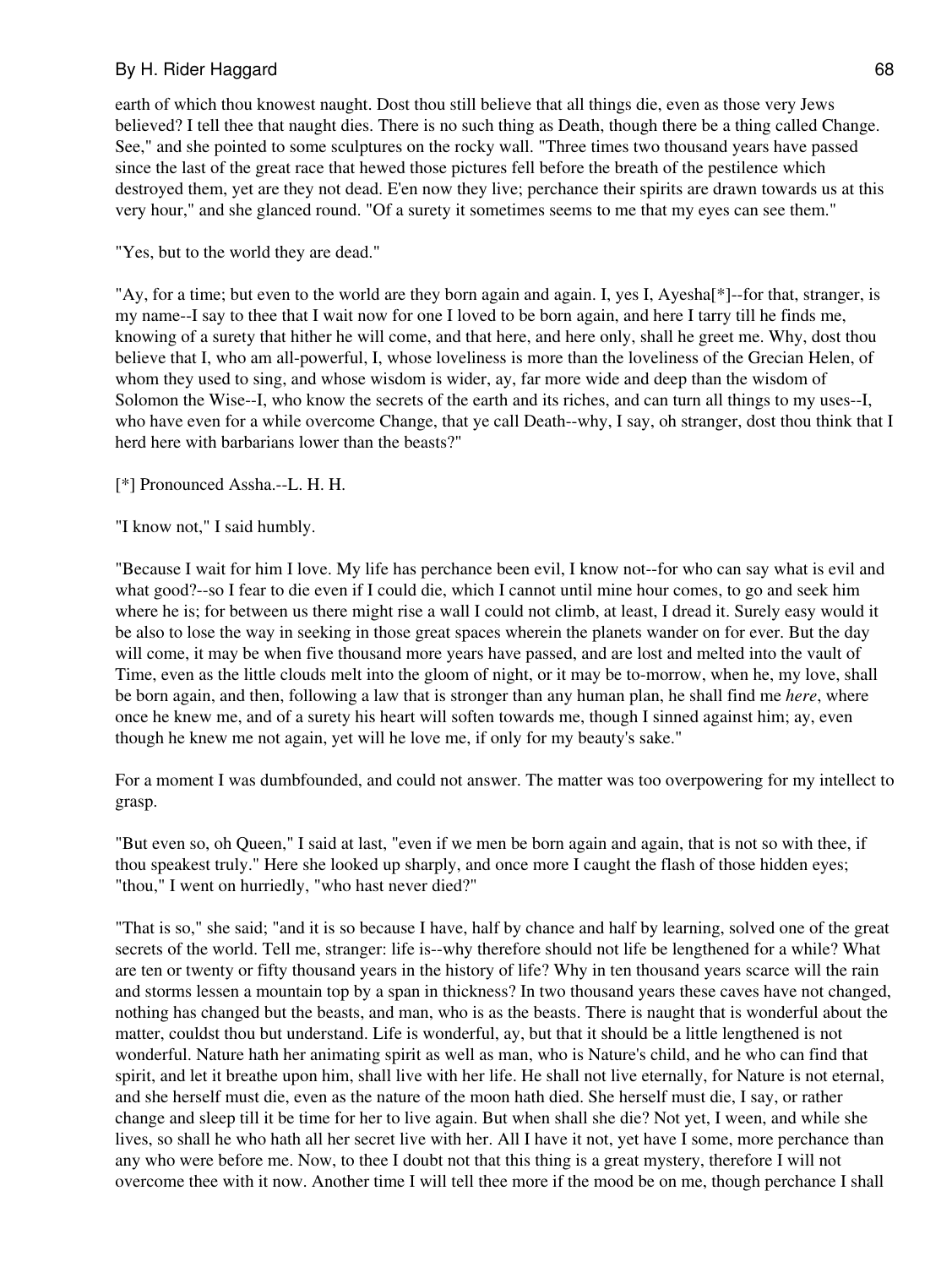never speak thereof again. Dost thou wonder how I knew that ye were coming to this land, and so saved your heads from the hot-pot?"

"Ay, oh Queen," I answered feebly.

"Then gaze upon that water," and she pointed to the font-like vessel, and then, bending forward, held her hand over it.

I rose and gazed, and instantly the water darkened. Then it cleared, and I saw as distinctly as I ever saw anything in my life--I saw, I say, our boat upon that horrible canal. There was Leo lying at the bottom asleep in it, with a coat thrown over him to keep off the mosquitoes, in such a fashion as to hide his face, and myself, Job, and Mahomed towing on the bank.

I started back, aghast, and cried out that it was magic, for I recognised the whole scene--it was one which had actually occurred.

"Nay, nay; oh Holly," she answered, "it is no magic, that is a fiction of ignorance. There is no such thing as magic, though there is such a thing as a knowledge of the secrets of Nature. That water is my glass; in it I see what passes if I will to summon up the pictures, which is not often. Therein I can show thee what thou wilt of the past, if it be anything that hath to do with this country and with what I have known, or anything that thou, the gazer, hast known. Think of a face if thou wilt, and it shall be reflected from thy mind upon the water. I know not all the secret yet--I can read nothing in the future. But it is an old secret; I did not find it. In Arabia and in Egypt the sorcerers knew it centuries gone. So one day I chanced to bethink me of that old canal--some twenty ages since I sailed upon it, and I was minded to look thereon again. So I looked, and there I saw the boat and three men walking, and one, whose face I could not see, but a youth of noble form, sleeping in the boat, and so I sent and saved ye. And now farewell. But stay, tell me of this youth--the Lion, as the old man calls him. I would look upon him, but he is sick, thou sayest --sick with the fever, and also wounded in the fray."

"He is very sick," I answered sadly; "canst thou do nothing for him, oh Queen! who knowest so much?"

"Of a surety I can. I can cure him; but why speakest thou so sadly? Dost thou love the youth? Is he perchance thy son?"

"He is my adopted son, oh Queen! Shall he be brought in before thee?"

"Nay. How long hath the fever taken him?"

"This is the third day."

"Good; then let him lie another day. Then will he perchance throw it off by his own strength, and that is better than that I should cure him, for my medicine is of a sort to shake the life in its very citadel. If, however, by to-morrow night, at that hour when the fever first took him, he doth not begin to mend, then will I come to him and cure him. Stay, who nurses him?"

"Our white servant, him whom Billali names the Pig; also," and here I spoke with some little hesitation, "a woman named Ustane, a very handsome woman of this country, who came and embraced him when she first saw him, and hath stayed by him ever since, as I understand is the fashion of thy people, oh Queen."

"My people! speak not to me of my people," she answered hastily; "these slaves are no people of mine, they are but dogs to do my bidding till the day of my deliverance comes; and, as for their customs, naught have I to do with them. Also, call me not Queen--I am weary of flattery and titles--call me Ayesha, the name hath a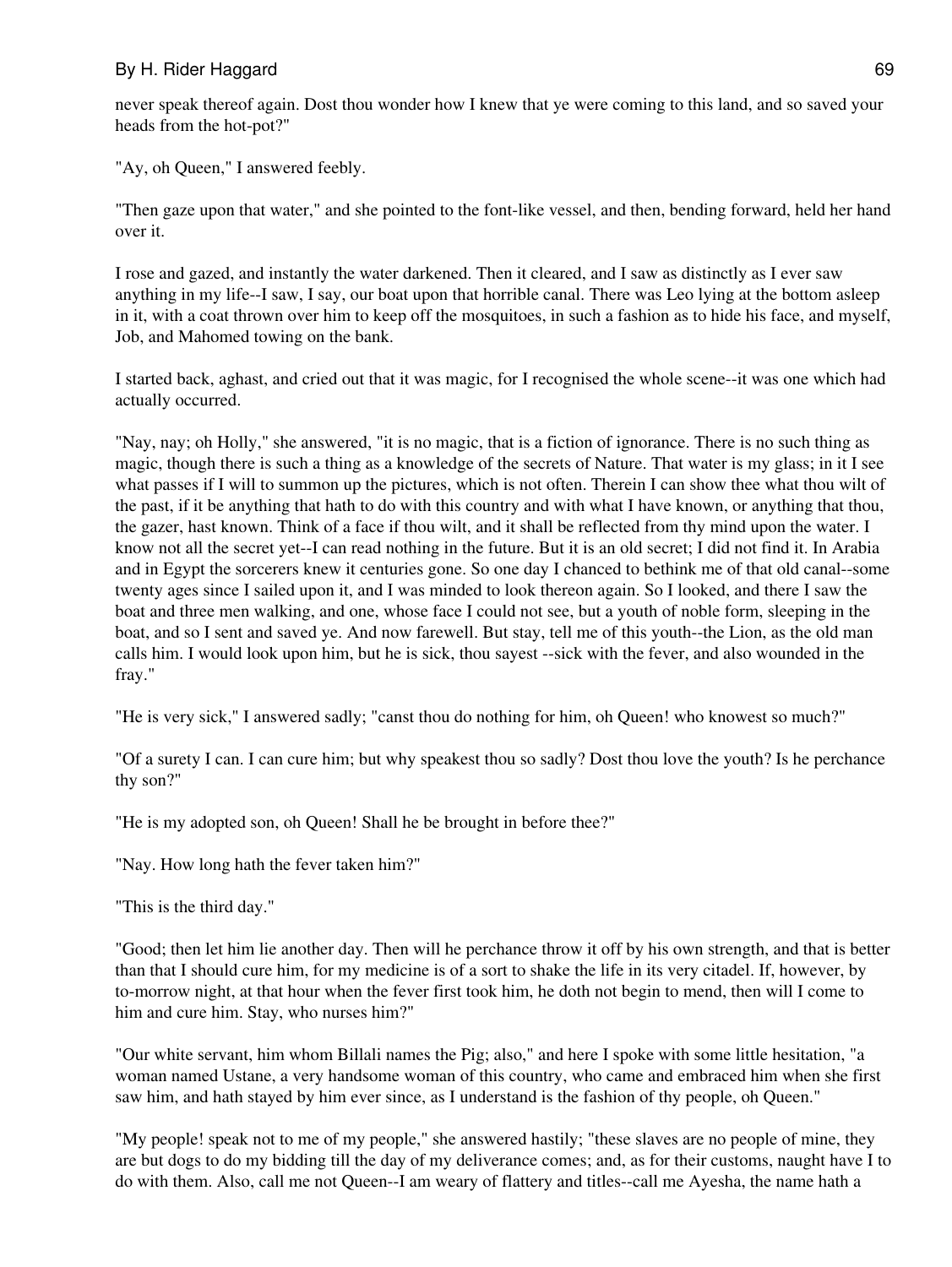sweet sound in mine ears, it is an echo from the past. As for this Ustane, I know not. I wonder if it be she against whom I was warned, and whom I in turn did warn? Hath she--stay, I will see;" and, bending forward, she passed her hand over the font of water and gazed intently into it. "See," she said quietly, "is that the woman?"

I looked into the water, and there, mirrored upon its placid surface, was the silhouette of Ustane's stately face. She was bending forward, with a look of infinite tenderness upon her features, watching something beneath her, and with her chestnut locks falling on to her right shoulder.

"It is she," I said, in a low voice, for once more I felt much disturbed at this most uncommon sight. "She watches Leo asleep."

"Leo!" said Ayesha, in an absent voice; "why, that is 'lion' in the Latin tongue. The old man hath named happily for once. It is very strange," she went on, speaking to herself, "very. So like--but it is not possible!" With an impatient gesture she passed her hand over the water once more. It darkened, and the image vanished silently and mysteriously as it had risen, and once more the lamplight, and the lamplight only, shone on the placid surface of that limpid, living mirror.

"Hast thou aught to ask me before thou goest, oh Holly?" she said, after a few moments' reflection. "It is but a rude life that thou must live here, for these people are savages, and know not the ways of cultivated man. Not that I am troubled thereby, for behold my food," and she pointed to the fruit upon the little table. "Naught but fruit doth ever pass my lips--fruit and cakes of flour, and a little water. I have bidden my girls to wait upon thee. They are mutes, thou knowest, deaf are they and dumb, and therefore the safest of servants, save to those who can read their faces and their signs. I bred them so --it hath taken many centuries and much trouble; but at last I have triumphed. Once I succeeded before, but the race was too ugly, so I let it die away; but now, as thou seest, they are otherwise. Once, too, I reared a race of giants, but after a while Nature would no more of it, and it died away. Hast thou aught to ask of me?"

"Ay, one thing, oh Ayesha," I said boldly; but feeling by no means as bold as I trust I looked. "I would gaze upon thy face."

She laughed out in her bell-like notes. "Bethink thee, Holly," she answered; "bethink thee. It seems that thou knowest the old myths of the gods of Greece. Was there not one Actæon who perished miserably because he looked on too much beauty? If I show thee my face, perchance thou wouldst perish miserably also; perchance thou wouldst eat out thy heart in impotent desire; for know I am not for thee--I am for no man, save one, who hath been, but is not yet."

"As thou wilt, Ayesha," I said. "I fear not thy beauty. I have put my heart away from such vanity as woman's loveliness, that passeth like a flower."

"Nay, thou errest," she said; "that does *not* pass. My beauty endures even as I endure; still, if thou wilt, oh rash man, have thy will; but blame not me if passion mount thy reason, as the Egyptian breakers used to mount a colt, and guide it whither thou wilt not. Never may the man to whom my beauty has been unveiled put it from his mind, and therefore even with these savages do I go veiled, lest they vex me, and I should slay them. Say, wilt thou see?"

"I will," I answered, my curiosity overpowering me.

She lifted her white and rounded arms--never had I seen such arms before--and slowly, very slowly, withdrew some fastening beneath her hair. Then all of a sudden the long, corpse-like wrappings fell from her to the ground, and my eyes travelled up her form, now only robed in a garb of clinging white that did but serve to show its perfect and imperial shape, instinct with a life that was more than life, and with a certain serpent-like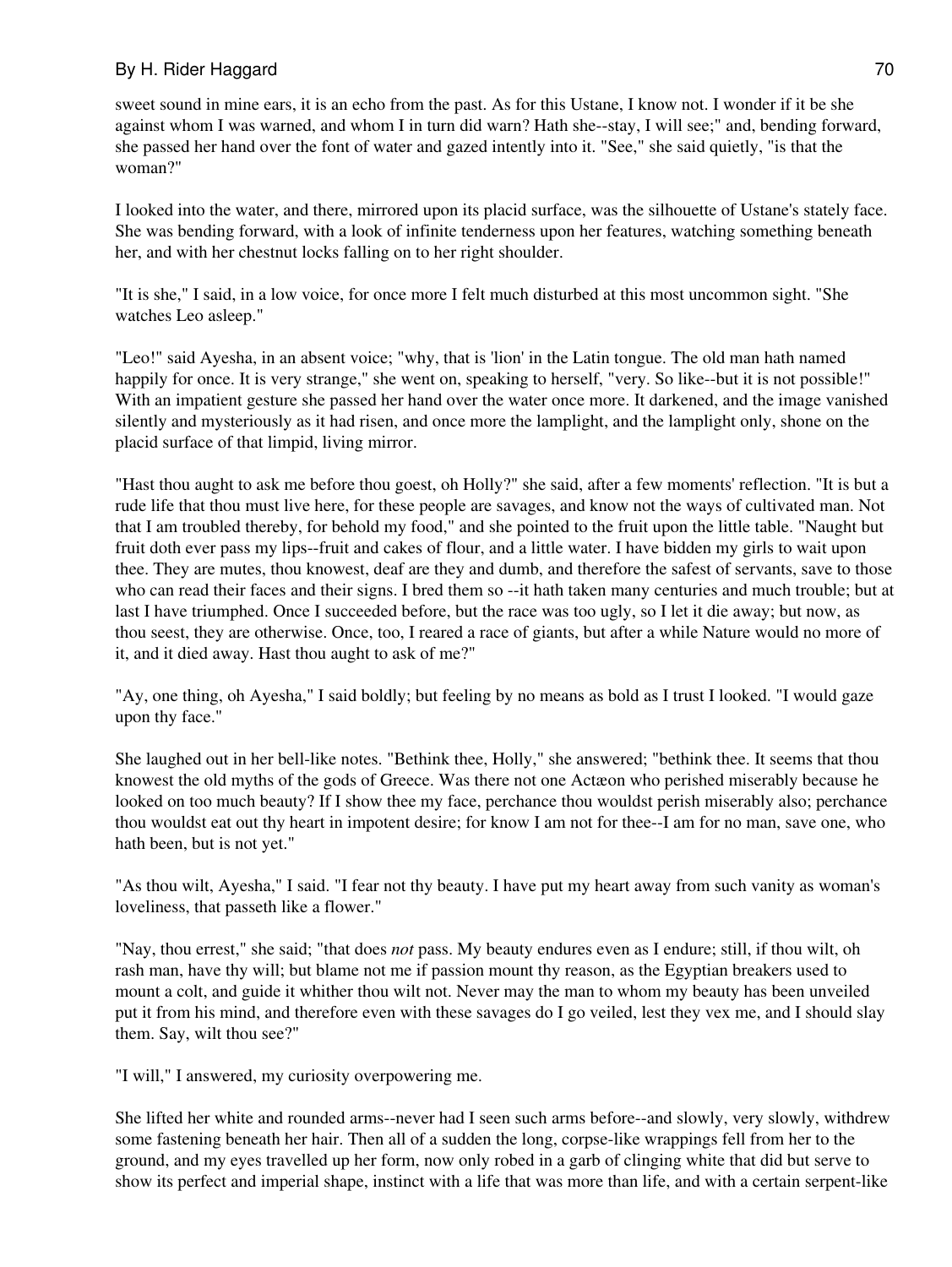grace that was more than human. On her little feet were sandals, fastened with studs of gold. Then came ankles more perfect than ever sculptor dreamed of. About the waist her white kirtle was fastened by a double-headed snake of solid gold, above which her gracious form swelled up in lines as pure as they were lovely, till the kirtle ended on the snowy argent of her breast, whereon her arms were folded. I gazed above them at her face, and--I do not exaggerate--shrank back blinded and amazed. I have heard of the beauty of celestial beings, now I saw it; only this beauty, with all its awful loveliness and purity, was *evil*--at least, at the time, it struck me as evil. How am I to describe it? I cannot--simply I cannot! The man does not live whose pen could convey a sense of what I saw. I might talk of the great changing eyes of deepest, softest black, of the tinted face, of the broad and noble brow, on which the hair grew low, and delicate, straight features. But, beautiful, surpassingly beautiful as they all were, her loveliness did not lie in them. It lay rather, if it can be said to have had any fixed abiding place, in a visible majesty, in an imperial grace, in a godlike stamp of softened power, which shone upon that radiant countenance like a living halo. Never before had I guessed what beauty made sublime could be--and yet, the sublimity was a dark one--the glory was not all of heaven--though none the less was it glorious. Though the face before me was that of a young woman of certainly not more than thirty years, in perfect health, and the first flush of ripened beauty, yet it had stamped upon it a look of unutterable experience, and of deep acquaintance with grief and passion. Not even the lovely smile that crept about the dimples of her mouth could hide this shadow of sin and sorrow. It shone even in the light of the glorious eyes, it was present in the air of majesty, and it seemed to say: "Behold me, lovely as no woman was or is, undying and half-divine; memory haunts me from age to age, and passion leads me by the hand--evil have I done, and from age to age evil I shall do, and sorrow shall I know till my redemption comes."

Drawn by some magnetic force which I could not resist, I let my eyes rest upon her shining orbs, and felt a current pass from them to me that bewildered and half-blinded me.

She laughed--ah, how musically! and nodded her little head at me with an air of sublimated coquetry that would have done credit to a Venus Victrix.

"Rash man!" she said; "like Actæon, thou hast had thy will; be careful lest, like Actæon, thou too dost perish miserably, torn to pieces by the ban-hounds of thine own passions. I too, oh Holly, am a virgin goddess, not to be moved of any man, save one, and it is not thou. Say, hast thou seen enough!"

"I have looked on beauty, and I am blinded," I said hoarsely, lifting my hand to cover up my eyes.

"So! what did I tell thee? Beauty is like the lightning; it is lovely, but it destroys--especially trees, oh Holly!" and again she nodded and laughed.

Suddenly she paused, and through my fingers I saw an awful change come over her countenance. Her great eyes suddenly fixed themselves into an expression in which horror seemed to struggle with some tremendous hope arising through the depths of her dark soul. The lovely face grew rigid, and the gracious willowy form seemed to erect itself.

"Man," she half whispered, half hissed, throwing back her head like a snake about to strike--"Man, whence hadst thou that scarab on thy hand? Speak, or by the Spirit of Life I will blast thee where thou standest!" and she took one light step towards me, and from her eyes there shone such an awful light--to me it seemed almost like a flame-- that I fell, then and there, on the ground before her, babbling confusedly in my terror.

"Peace," she said, with a sudden change of manner, and speaking in her former soft voice. "I did affright thee! Forgive me! But at times, oh Holly, the almost infinite mind grows impatient of the slowness of the very finite, and am I tempted to use my power out of vexation--very nearly wast thou dead, but I remembered----. But the scarab--about the scarabæus!"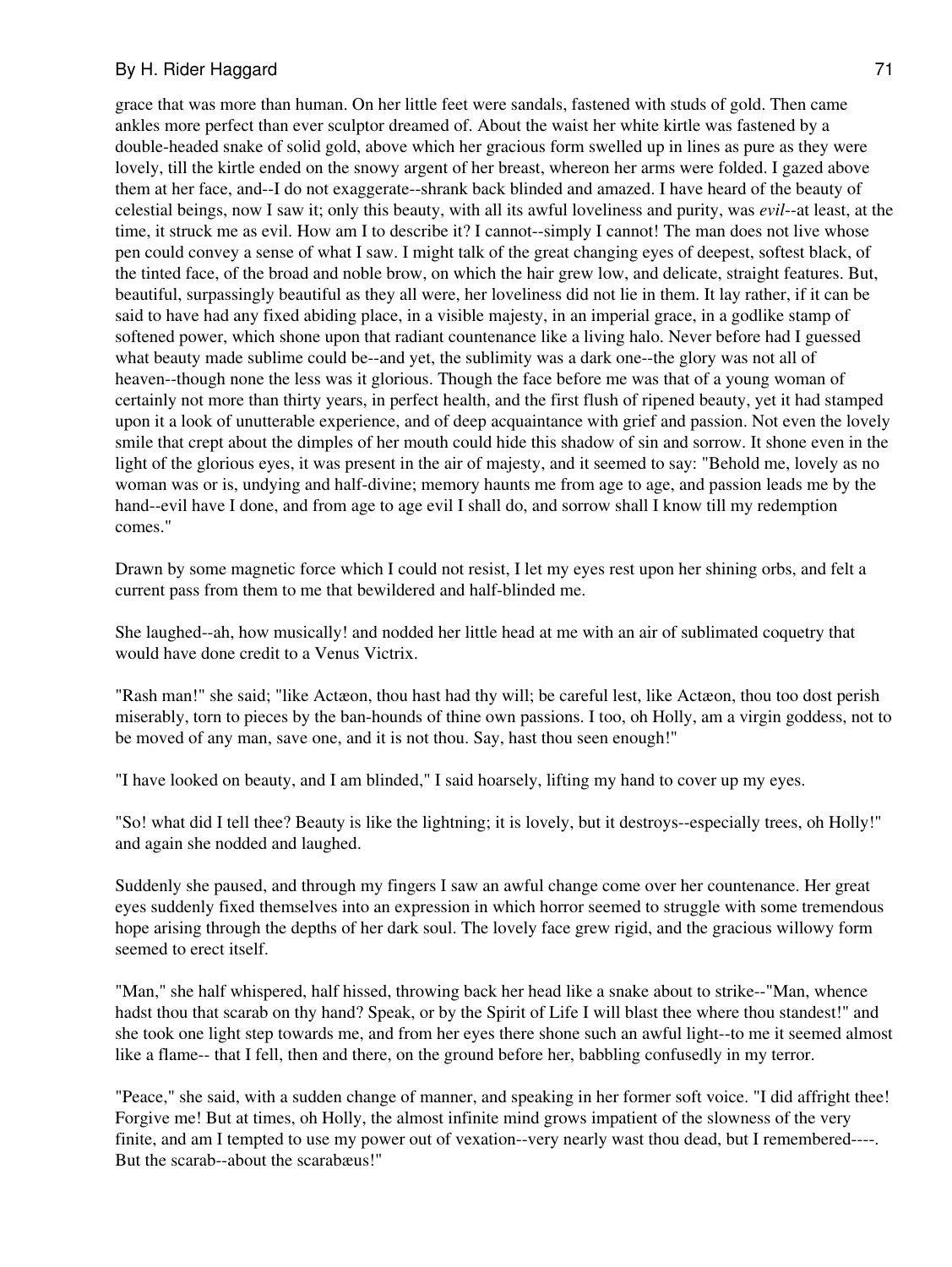"I picked it up," I gurgled feebly, as I got on to my feet again, and it is a solemn fact that my mind was so disturbed that at the moment I could remember nothing else about the ring except that I had picked it up in Leo's cave.

"It is very strange," she said with a sudden access of womanlike trembling and agitation which seemed out of place in this awful woman --"but once I knew a scarab like to that. It--hung round the neck--of one I loved," and she gave a little sob, and I saw that after all she was only a woman, although she might be a very old one.

"There," she went on, "it must be one like to it, and yet never did I see one like to it, for thereto hung a history, and he who wore it prized it much.<sup>[\*]</sup> But the scarab that I knew was not set thus in the bezel of a ring. Go now, Holly, go, and, if thou canst, try to forget that thou hast of thy folly looked upon Ayesha's beauty," and, turning from me, she flung herself on her couch, and buried her face in the cushions.

[\*] I am informed by a renowned and learned Egyptologist, to whom I have submitted this very interesting and beautifully finished scarab, "Suten se Ra," that he has never seen one resembling it. Although it bears a title frequently given to Egyptian royalty, he is of opinion that it is not necessarily the cartouche of a Pharaoh, on which either the throne or personal name of the monarch is generally inscribed. What the history of this particular scarab may have been we can now, unfortunately, never know, but I have little doubt but that it played some part in the tragic story of the Princess Amenartas and her lover Kallikrates, the forsworn priest of Isis.--Editor.

As for me, I stumbled from her presence, and I do not remember how I reached my own cave.

### XIV

## A SOUL IN HELL

It was nearly ten o'clock at night when I cast myself down upon my bed, and began to gather my scattered wits, and reflect upon what I had seen and heard. But the more I reflected the less I could make of it. Was I mad, or drunk, or dreaming, or was I merely the victim of a gigantic and most elaborate hoax? How was it possible that I, a rational man, not unacquainted with the leading scientific facts of our history, and hitherto an absolute and utter disbeliever in all the hocus-pocus which in Europe goes by the name of the supernatural, could believe that I had within the last few minutes been engaged in conversation with a woman two thousand and odd years old? The thing was contrary to the experience of human nature, and absolutely and utterly impossible. It must be a hoax, and yet, if it were a hoax, what was I to make of it? What, too, was to be said of the figures on the water, of the woman's extraordinary acquaintance with the remote past, and her ignorance, or apparent ignorance, of any subsequent history? What, too, of her wonderful and awful loveliness? This, at any rate, was a patent fact, and beyond the experience of the world. No merely mortal woman could shine with such a supernatural radiance. About that she had, at any rate, been in the right--it was not safe for any man to look upon such beauty. I was a hardened vessel in such matters, having, with the exception of one painful experience of my green and tender youth, put the softer sex (I sometimes think that this is a misnomer) almost entirely out of my thoughts. But now, to my intense horror, I *knew* that I could never put away the vision of those glorious eyes; and alas! the very *diablerie* of the woman, whilst it horrified and repelled, attracted in even a greater degree. A person with the experience of two thousand years at her back, with the command of such tremendous powers, and the knowledge of a mystery that could hold off death, was certainly worth falling in love with, if ever woman was. But, alas! it was not a question of whether or no she was worth it, for so far as I could judge, not being versed in such matters, I, a fellow of my college, noted for what my acquaintances are pleased to call my misogyny, and a respectable man now well on in middle life, had fallen absolutely and hopelessly in love with this white sorceress. Nonsense; it must be nonsense! She had warned me fairly, and I had refused to take the warning. Curses on the fatal curiosity that is ever prompting man to draw the veil from woman, and curses on the natural impulse that begets it! It is the cause of half--ay, and more than half--of our misfortunes. Why cannot man be content to live alone and be happy, and let the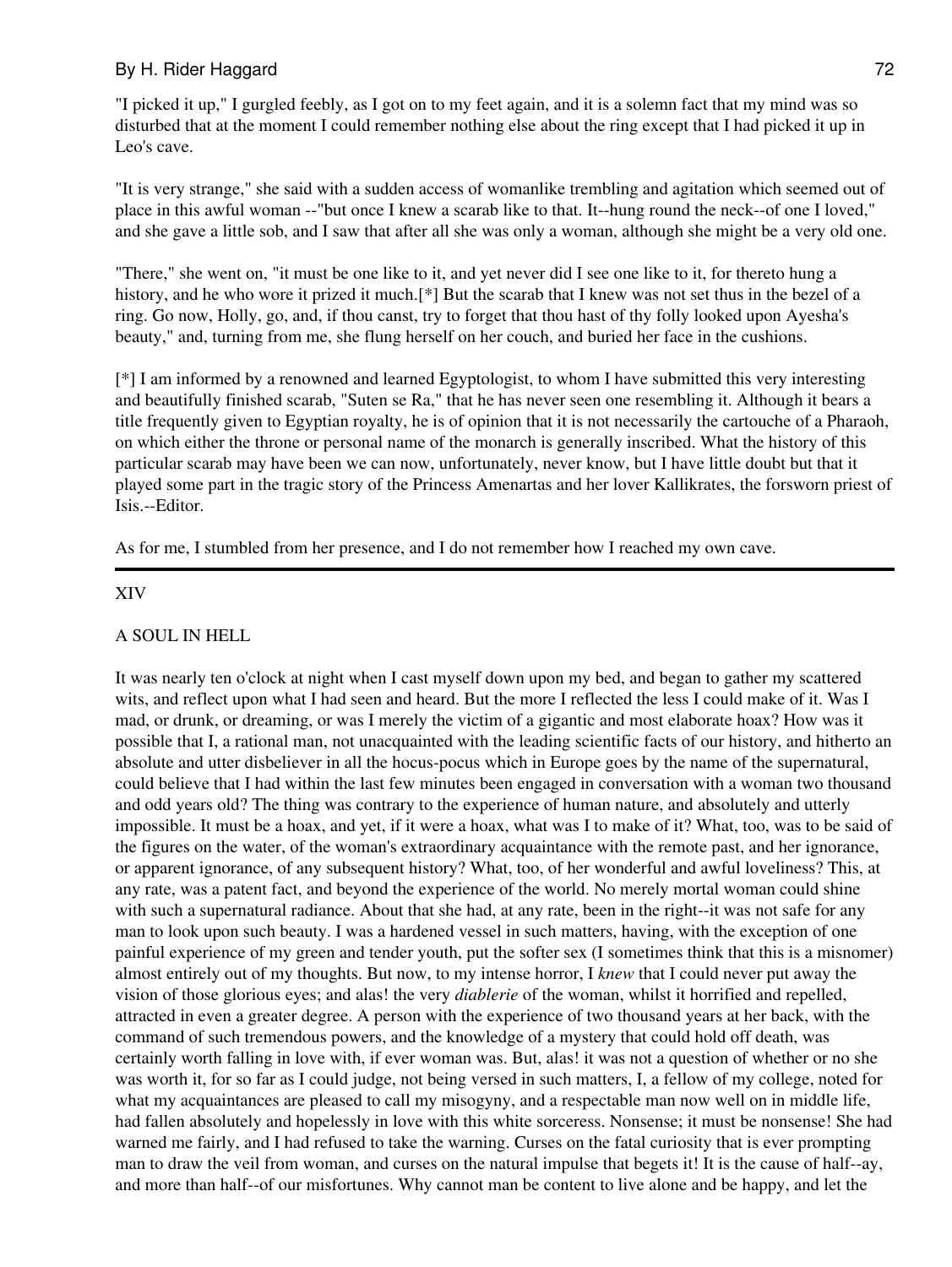women live alone and be happy too? But perhaps they would not be happy, and I am not sure that we should either. Here is a nice state of affairs. I, at my age, to fall a victim to this modern Circe! But then she was not modern, at least she said not. She was almost as ancient as the original Circe.

I tore my hair, and jumped up from my couch, feeling that if I did not do something I should go off my head. What did she mean about the scarabæus too? It was Leo's scarabæus, and had come out of the old coffer that Vincey had left in my rooms nearly one-and-twenty years before. Could it be, after all, that the whole story was true, and the writing on the sherd was *not* a forgery, or the invention of some crack-brained, long-forgotten individual? And if so, could it be that *Leo* was the man that *She* was waiting for--the dead man who was to be born again! Impossible! The whole thing was gibberish! Who ever heard of a man being born again?

But if it were possible that a woman could exist for two thousand years, this might be possible also--anything might be possible. I myself might, for aught I knew, be a reincarnation of some other forgotten self, or perhaps the last of a long line of ancestral selves. Well, *vive la guerre!* why not? Only, unfortunately, I had no recollection of these previous conditions. The idea was so absurd to me that I burst out laughing, and, addressing the sculptured picture of a grim-looking warrior on the cave wall, called out to him aloud, "Who knows, old fellow?--perhaps I was your contemporary. By Jove! perhaps I was you and you are I," and then I laughed again at my own folly, and the sound of my laughter rang dismally along the vaulted roof, as though the ghost of the warrior had echoed the ghost of a laugh.

Next I bethought me that I had not been to see how Leo was, so, taking up one of the lamps which was burning at my bedside, I slipped off my shoes and crept down the passage to the entrance of his sleeping cave. The draught of the night air was lifting his curtain to and fro gently, as though spirit hands were drawing and redrawing it. I slid into the vault-like apartment, and looked round. There was a light by which I could see that Leo was lying on the couch, tossing restlessly in his fever, but asleep. At his side, half-lying on the floor, halfleaning against the stone couch, was Ustane. She held his hand in one of hers, but she too was dozing, and the two made a pretty, or rather a pathetic, picture. Poor Leo! his cheek was burning red, there were dark shadows beneath his eyes, and his breath came heavily. He was very, very ill; and again the horrible fear seized me that he might die, and I be left alone in the world. And yet if he lived he would perhaps be my rival with Ayesha; even if he were not the man, what chance should I, middle-aged and hideous, have against his bright youth and beauty? Well, thank Heaven! my sense of right was not dead. *She* had not killed that yet; and, as I stood there, I prayed to Heaven in my heart that my boy, my more than son, might live--ay, even if he proved to be the man.

Then I went back as softly as I had come, but still I could not sleep; the sight and thought of dear Leo lying there so ill had but added fuel to the fire of my unrest. My wearied body and overstrained mind awakened all my imagination into preternatural activity. Ideas, visions, almost inspirations, floated before it with startling vividness. Most of them were grotesque enough, some were ghastly, some recalled thoughts and sensations that had for years been buried in the *débris* of my past life. But, behind and above them all, hovered the shape of that awful woman, and through them gleamed the memory of her entrancing loveliness. Up and down the cave I strode--up and down.

Suddenly I observed, what I had not noticed before, that there was a narrow aperture in the rocky wall. I took up the lamp and examined it; the aperture led to a passage. Now, I was still sufficiently sensible to remember that it is not pleasant, in such a situation as ours was, to have passages running into one's bed-chamber from no one knows where. If there are passages, people can come up them; they can come up when one is asleep. Partly to see where it went to, and partly from a restless desire to be doing something, I followed the passage. It led to a stone stair, which I descended; the stair ended in another passage, or rather tunnel, also hewn out of the bed-rock, and running, so far as I could judge, exactly beneath the gallery that led to the entrance of our rooms, and across the great central cave. I went on down it: it was as silent as the grave, but still, drawn by some sensation or attraction that I cannot define, I followed on, my stockinged feet falling without noise on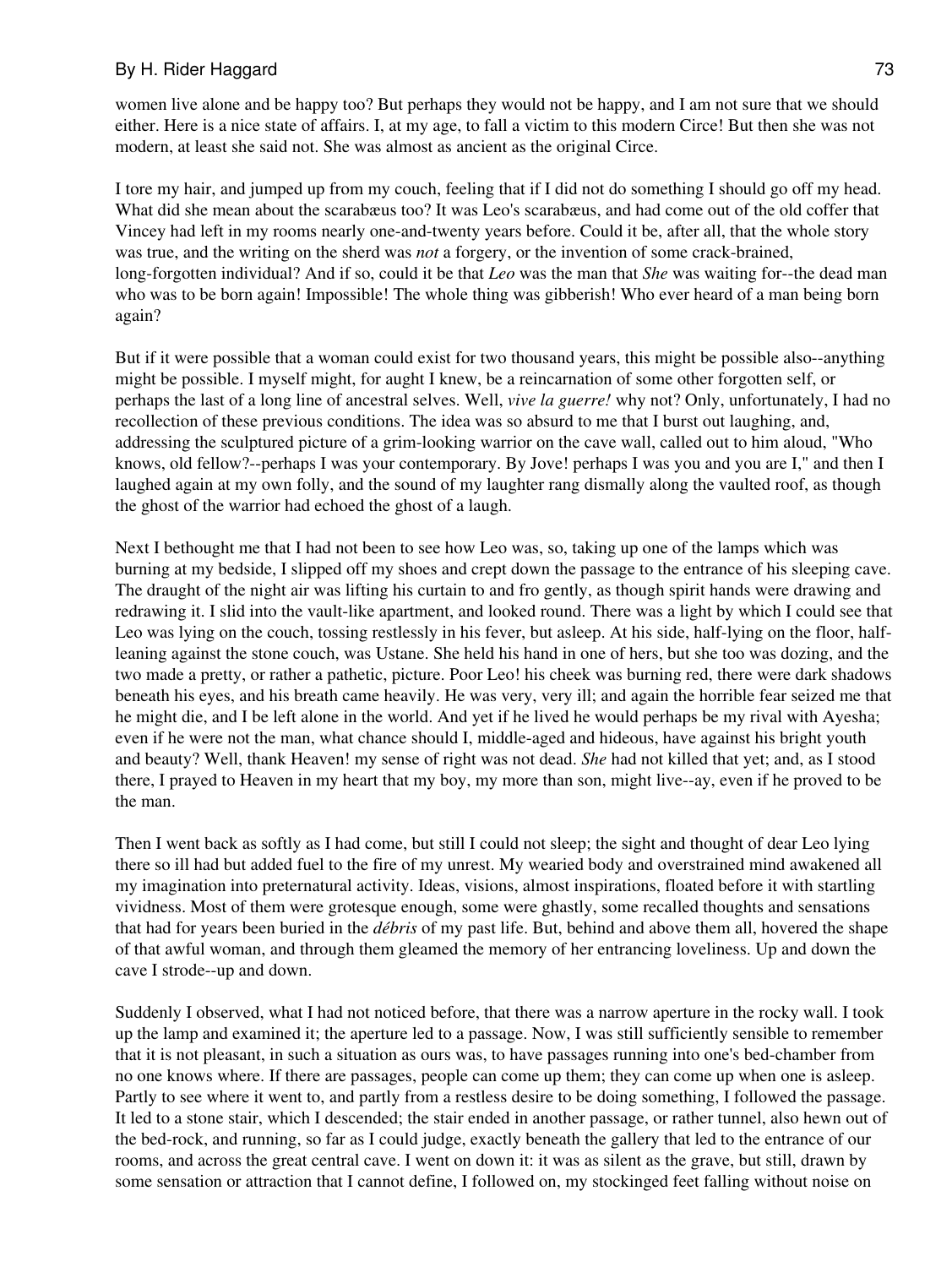the smooth and rocky floor. When I had traversed some fifty yards of space, I came to another passage running at right angles, and here an awful thing happened to me: the sharp draught caught my lamp and extinguished it, leaving me in utter darkness in the bowels of that mysterious place. I took a couple of strides forward so as to clear the bisecting tunnel, being terribly afraid lest I should turn up it in the dark if once I got confused as to the direction, and then paused to think. What was I to do? I had no match; it seemed awful to attempt that long journey back through the utter gloom, and yet I could not stand there all night, and, if I did, probably it would not help me much, for in the bowels of the rock it would be as dark at midday as at midnight. I looked back over my shoulder--not a sight or a sound. I peered forward into the darkness: surely, far away, I saw something like the faint glow of fire. Perhaps it was a cave where I could get a light--at any rate, it was worth investigating. Slowly and painfully I crept along the tunnel, keeping my hand against its wall, and feeling at every step with my foot before I put it down, fearing lest I should fall into some pit. Thirty paces--there was a light, a broad light that came and went, shining through curtains! Fifty paces--it was close at hand! Sixty--oh, great heaven!

I was at the curtains, and they did not hang close, so I could see clearly into the little cavern beyond them. It had all the appearance of being a tomb, and was lit up by a fire that burnt in its centre with a whitish flame and without smoke. Indeed, there, to the left, was a stone shelf with a little ledge to it three inches or so high, and on the shelf lay what I took to be a corpse; at any rate, it looked like one, with something white thrown over it. To the right was a similar shelf, on which lay some broidered coverings. Over the fire bent the figure of a woman; she was sideways to me and facing the corpse, wrapped in a dark mantle that hid her like a nun's cloak. She seemed to be staring at the flickering flame. Suddenly, as I was trying to make up my mind what to do, with a convulsive movement that somehow gave an impression of despairing energy, the woman rose to her feet and cast the dark cloak from her.

#### It was *She* herself!

She was clothed, as I had seen her when she unveiled, in the kirtle of clinging white, cut low upon her bosom, and bound in at the waist with the barbaric double-headed snake, and, as before, her rippling black hair fell in heavy masses down her back. But her face was what caught my eye, and held me as in a vice, not this time by the force of its beauty, but by the power of fascinated terror. The beauty was still there, indeed, but the agony, the blind passion, and the awful vindictiveness displayed upon those quivering features, and in the tortured look of the upturned eyes, were such as surpass my powers of description.

For a moment she stood still, her hands raised high above her head, and as she did so the white robe slipped from her down to her golden girdle, baring the blinding loveliness of her form. She stood there, her fingers clenched, and the awful look of malevolence gathered and deepened on her face.

Suddenly I thought of what would happen if she discovered me, and the reflection made me turn sick and faint. But, even if I had known that I must die if I stopped, I do not believe that I could have moved, for I was absolutely fascinated. But still I knew my danger. Supposing she should hear me, or see me through the curtain, supposing I even sneezed, or that her magic told her that she was being watched--swift indeed would be my doom.

Down came the clenched hands to her sides, then up again above her head, and, as I am a living and honourable man, the white flame of the fire leapt up after them, almost to the roof, throwing a fierce and ghastly glare upon *She* herself, upon the white figure beneath the covering, and every scroll and detail of the rockwork.

Down came the ivory arms again, and as they did so she spoke, or rather hissed, in Arabic, in a note that curdled my blood, and for a second stopped my heart.

"Curse her, may she be everlastingly accursed."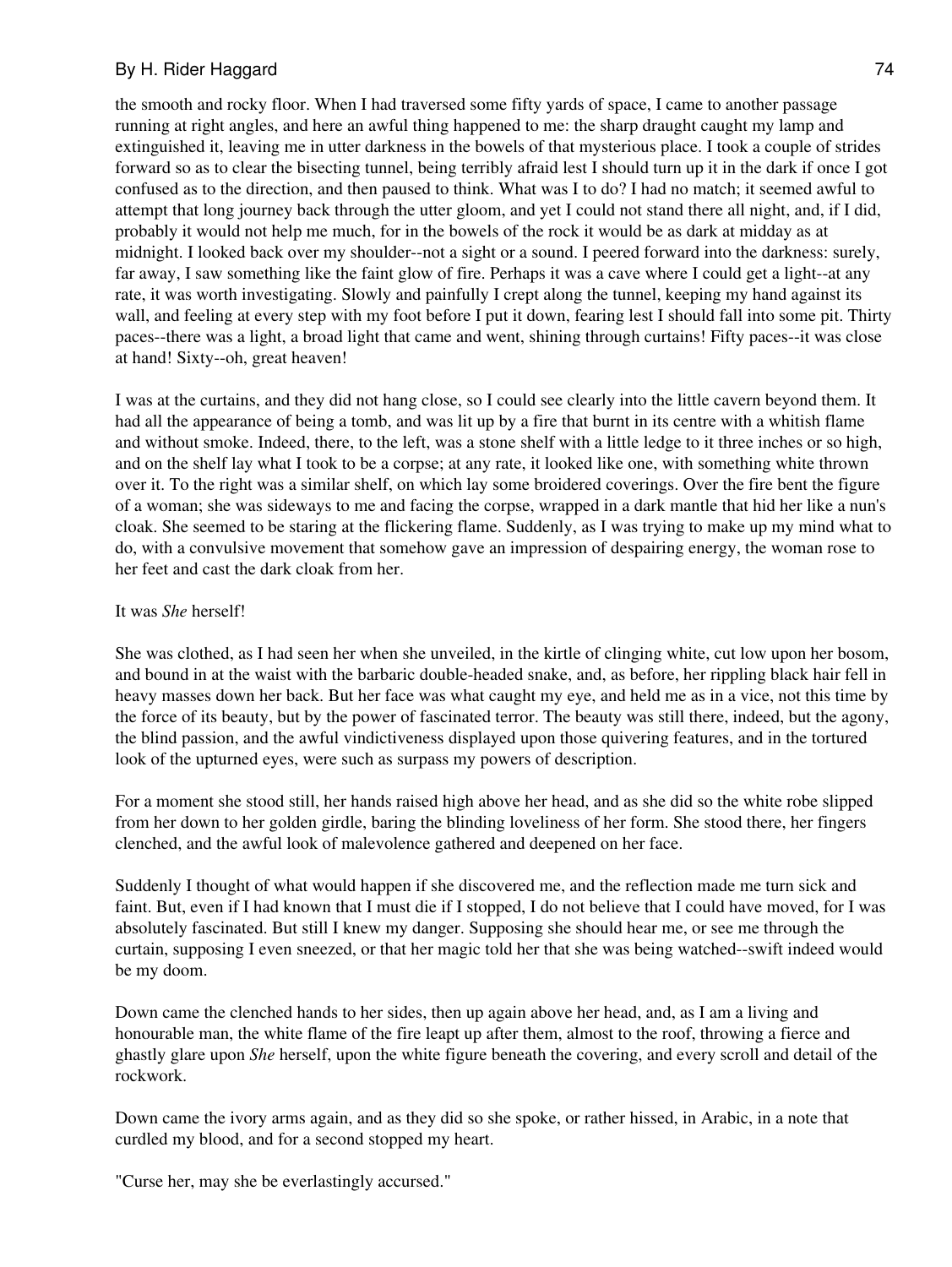The arms fell and the flame sank. Up they went again, and the broad tongue of fire shot up after them; and then again they fell.

"Curse her memory--accursed be the memory of the Egyptian."

Up again, and again down.

"Curse her, the daughter of the Nile, because of her beauty.

"Curse her, because her magic hath prevailed against me.

"Curse her, because she held my beloved from me."

And again the flame dwindled and shrank.

She put her hands before her eyes, and abandoning the hissing tone, cried aloud:--

"What is the use of cursing?--she prevailed, and she is gone."

Then she recommenced with an even more frightful energy:--

"Curse her where she is. Let my curses reach her where she is and disturb her rest.

"Curse her through the starry spaces. Let her shadow be accursed.

"Let my power find her even there.

"Let her hear me even there. Let her hide herself in the blackness.

"Let her go down into the pit of despair, because I shall one day find her."

Again the flame fell, and again she covered her eyes with her hands.

"It is of no use--no use," she wailed; "who can reach those who sleep? Not even I can reach them."

Then once more she began her unholy rites.

"Curse her when she shall be born again. Let her be born accursed.

"Let her be utterly accused from the hour of her birth until sleep finds her.

"Yea, then, let her be accursed; for then shall I overtake her with my vengeance, and utterly destroy her."

And so on. The flame rose and fell, reflecting itself in her agonised eyes; the hissing sound of her terrible maledictions, and no words of mine can convey how terrible they were, ran round the walls and died away in little echoes, and the fierce light and deep gloom alternated themselves on the white and dreadful form stretched upon that bier of stone.

But at length she seemed to wear herself out and cease. She sat herself down upon the rocky floor, shook the dense cloud of her beautiful hair over her face and breast, and began to sob terribly in the torture of a heartrending despair.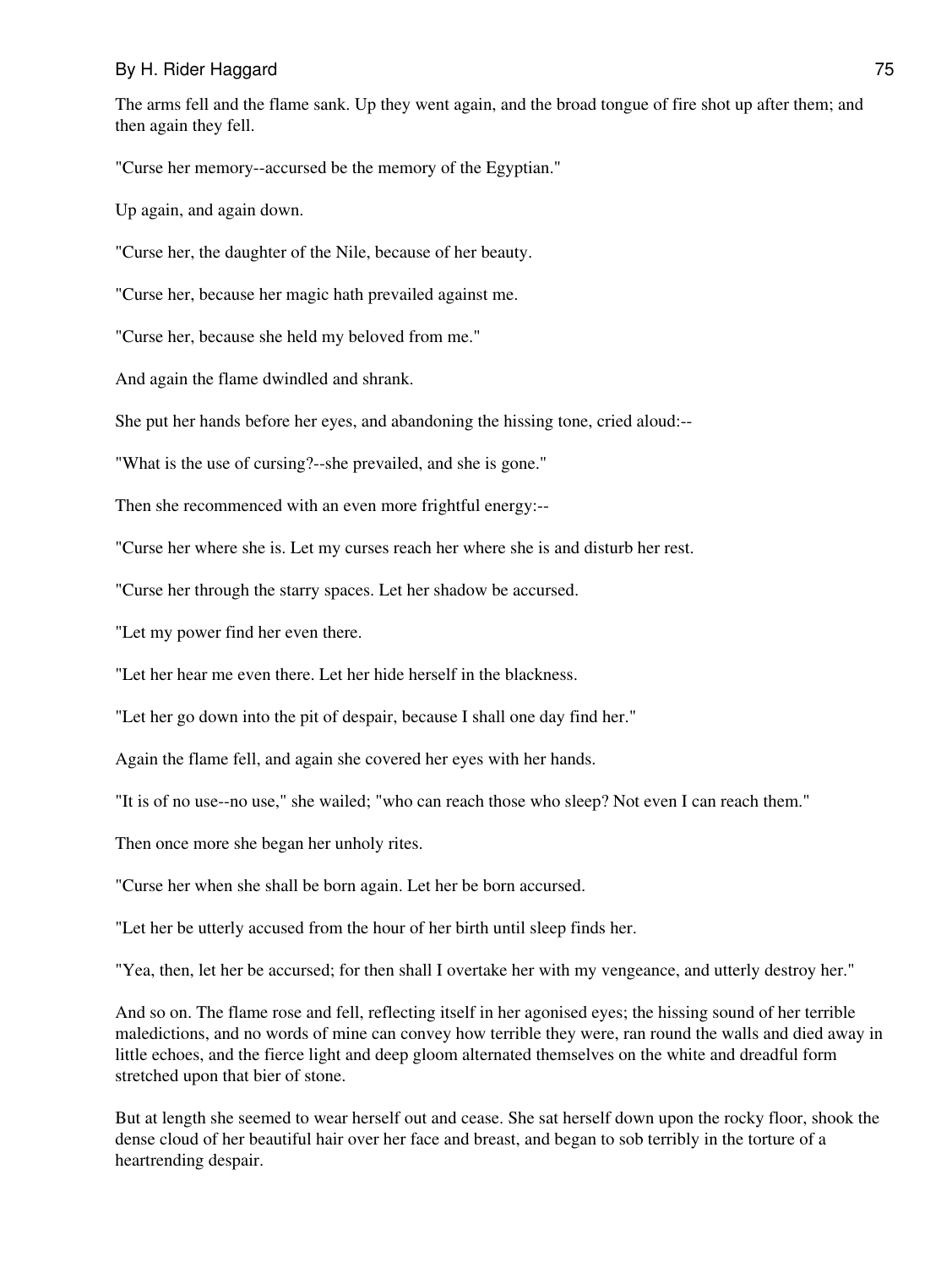"Two thousand years," she moaned--"two thousand years have I wanted and endured; but though century doth still creep on to century, and time give place to time, the sting of memory hath not lessened, the light of hope doth not shine more bright. Oh! to have lived two thousand years, with all my passion eating out my heart, and with my sin ever before me. Oh, that for me life cannot bring forgetfulness! Oh, for the weary years that have been and are yet to come, and evermore to come, endless and without end!

"My love! my love! my love! Why did that stranger bring thee back to me after this sort? For five hundred years I have not suffered thus. Oh, if I sinned against thee, have I not wiped away the sin? When wilt thou come back to me who have all, and yet without thee have naught? What is there that I can do? What? What? What? And perchance she-- perchance that Egyptian doth abide with thee where thou art, and mock my memory. Oh, why could I not die with thee, I who slew thee? Alas, that I cannot die! Alas! Alas!" and she flung herself prone upon the ground, and sobbed and wept till I thought her heart must burst.

Suddenly she ceased, raised herself to her feet, rearranged her robe, and, tossing back her long locks impatiently, swept across to where the figure lay upon the stone.

"Oh Kallikrates," she cried, and I trembled at the name, "I must look upon thy face again, though it be agony. It is a generation since I looked upon thee whom I slew--slew with mine own hand," and with trembling fingers she seized the corner of the sheet-like wrapping that covered the form upon the stone bier, and then paused. When she spoke again, it was in a kind of awed whisper, as though her idea were terrible even to herself.

"Shall I raise thee," she said, apparently addressing the corpse, "so that thou standest there before me, as of old? I *can* do it," and she held out her hands over the sheeted dead, while her whole frame became rigid and terrible to see, and her eyes grew fixed and dull. I shrank in horror behind the curtain, my hair stood up upon my head, and, whether it was my imagination or a fact I am unable to say, but I thought that the quiet form beneath the covering began to quiver, and the winding sheet to lift as though it lay on the breast of one who slept. Suddenly she withdrew her hands, and the motion of the corpse seemed to me to cease.

"To what purpose?" she said gloomily. "Of what good is it to recall the semblance of life when I cannot recall the spirit? Even if thou stoodest before me thou wouldst not know me, and couldst but do what I bid thee. The life in thee would be *my* life, and not *thy* life, Kallikrates."

For a moment she stood there brooding, and then cast herself down on her knees beside the form, and began to press her lips against the sheet, and weep. There was something so horrible about the sight of this awe-inspiring woman letting loose her passion on the dead--so much more horrible even than anything that had gone before--that I could no longer bear to look at it, and, turning, began to creep, shaking as I was in every limb, slowly along the pitch-dark passage, feeling in my trembling heart that I had seen a vision of a Soul in Hell.

On I stumbled, I scarcely know how. Twice I fell, once I turned up the bisecting passage, but fortunately found out my mistake in time. For twenty minutes or more I crept along, till at last it occurred to me that I must have passed the little stair by which I had descended. So, utterly exhausted, and nearly frightened to death, I sank down at length there on the stone flooring, and sank into oblivion.

When I came to I noticed a faint ray of light in the passage just behind me. I crept to it, and found it was the little stair down which the weak dawn was stealing. Passing up it, I gained my chamber in safety, and, flinging myself on the couch, was soon lost in slumber or rather stupor.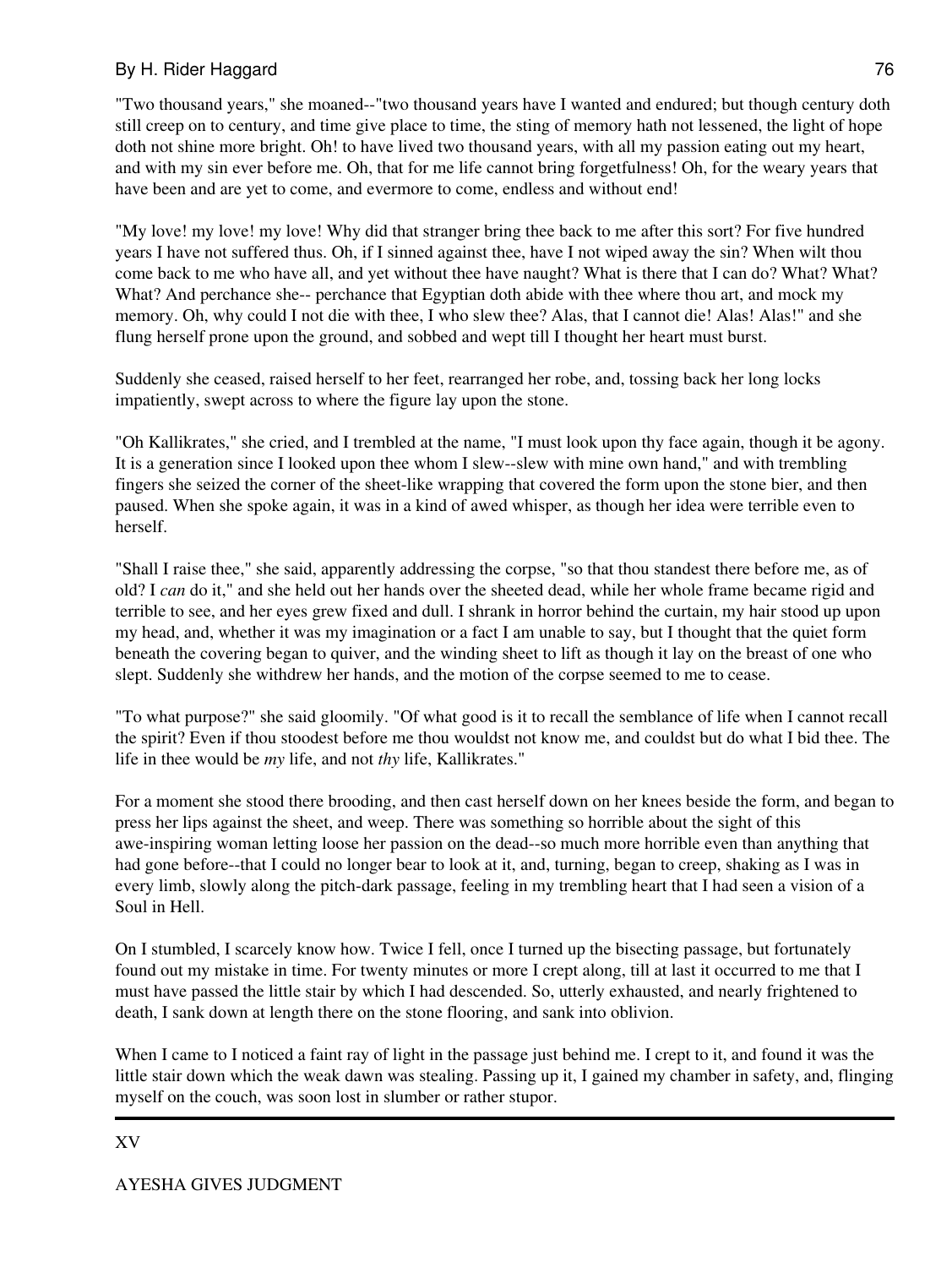The next thing that I remember was opening my eyes and perceiving the form of Job, who had now practically recovered from his attack of fever. He was standing in the ray of light that pierced into the cave from the outer air, shaking out my clothes as a makeshift for brushing them, which he could not do because there was no brush, and then folding them up neatly and laying them on the foot of the stone couch. This done, he got my travelling dressing-case out of the Gladstone bag, and opened it ready for my use. First he stood it on the foot of the couch also, then, being afraid, I suppose, that I should kick it off, he placed it on a leopard skin on the floor, and stood back a step or two to observe the effect. It was not satisfactory, so he shut up the bag, turned it on end, and, having rested it against the foot of the couch, placed the dressing-case on it. Next he looked at the pots full of water, which constituted our washing apparatus. "Ah!" I heard him murmur, "no hot water in this beastly place. I suppose these poor creatures only use it to boil each other in," and he sighed deeply.

"What is the matter, Job?" I said.

"Beg pardon, sir," he said, touching his hair. "I thought you were asleep, sir; and I am sure you seem as though you want it. One might think from the look of you that you had been having a night of it."

I only groaned by way of answer. I had, indeed, been having a night of it, such as I hope never to have again.

"How is Mr. Leo, Job?"

"Much the same, sir. If he don't soon mend, he'll end, sir; and that's all about it; though I must say that that there savage, Ustane, do do her best for him, almost like a baptised Christian. She is always hanging round and looking after him, and if I ventures to interfere it's awful to see her; her hair seems to stand on end, and she curses and swears away in her heathen talk--at least I fancy she must be cursing, from the look of her."

"And what do you do then?"

"I make her a perlite bow, and I say, 'Young woman, your position is one that I don't quite understand, and can't recognise. Let me tell you that I has a duty to perform to my master as is incapacitated by illness, and that I am going to perform it until I am incapacitated too,' but she don't take no heed, not she--only curses and swears away worse than ever. Last night she put her hand under that sort of night- shirt she wears and whips out a knife with a kind of a curl in the blade, so I whips out my revolver, and we walks round and round each other till at last she bursts out laughing. It isn't nice treatment for a Christian man to have to put up with from a savage, however handsome she may be, but it is what people must expect as is *fools* enough" (Job laid great emphasis on the "fools") "to come to such a place to look for things no man is meant to find. It's a judgment on us, sir--that's my view; and I, for one, is of opinion that the judgment isn't half done yet, and when it is done we shall be done too, and just stop in these beastly caves with the ghosts and the corpseses for once and all. And now, sir, I must be seeing about Mr. Leo's broth, if that wild cat will let me; and, perhaps, you would like to get up, sir, because it's past nine o'clock."

Job's remarks were not of an exactly cheering order to a man who had passed such a night as I had; and, what is more, they had the weight of truth. Taking one thing with another, it appeared to me to be an utter impossibility that we should escape from the place we were. Supposing that Leo recovered, and supposing that *She* would let us go, which was exceedingly doubtful, and that she did not "blast" us in some moment of vexation, and that we were not hot-potted by the Amahagger, it would be quite impossible for us to find our way across the network of marshes which, stretching for scores and scores of miles, formed a stronger and more impassable fortification round the various Amahagger households than any that could be built or designed by man. No, there was but one thing to do--face it out; and, speaking for my own part, I was so intensely interested in the whole weird story that, so far as I was concerned, notwithstanding the shattered state of my nerves, I asked nothing better, even if my life paid forfeit to my curiosity. What man for whom physiology has charms could forbear to study such a character as that of this Ayesha when the opportunity of doing so presented itself? The very terror of the pursuit added to its fascination, and besides, as I was forced to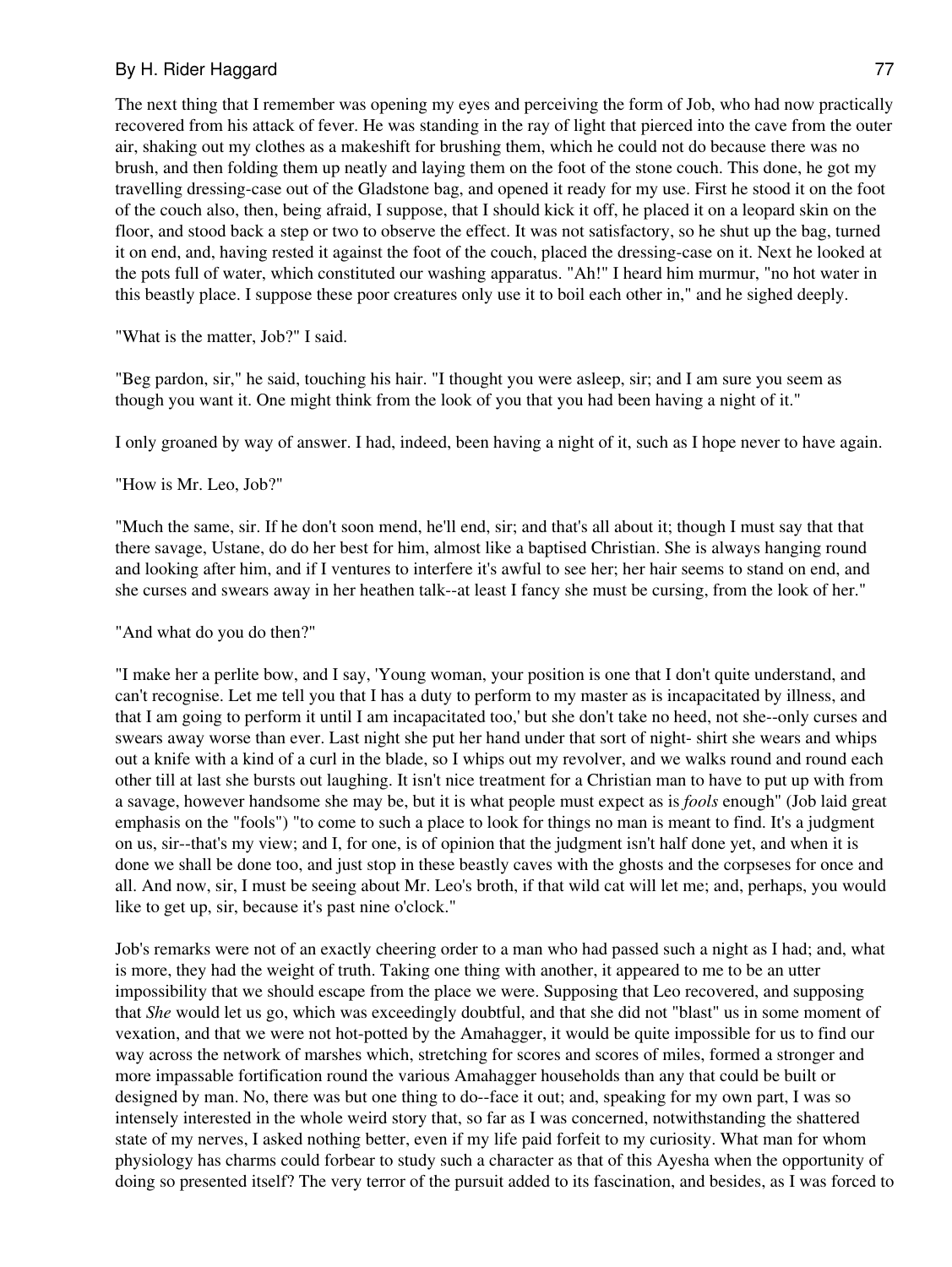own to myself even now in the sober light of day, she herself had attractions that I could not forget. Not even the dreadful sight which I had witnessed during the night could drive that folly from my mind; and alas! that I should have to admit it, it has not been driven thence to this hour.

After I had dressed myself I passed into the eating, or rather embalming chamber, and had some food, which was as before brought to me by the girl mutes. When I had finished I went and saw poor Leo, who was quite off his head, and did not even know me. I asked Ustane how she thought he was; but she only shook her head and began to cry a little. Evidently her hopes were small; and I then and there made up my mind that, if it were in any way possible, I would get *She* to come and see him. Surely she would cure him if she chose--at any rate she said she could. While I was in the room, Billali entered, and also shook his head.

"He will die at night," he said.

"God forbid, my father," I answered, and turned away with a heavy heart.

"*She-who-must-be-obeyed* commands thy presence, my Baboon," said the old man as soon as we got to the curtain; "but, oh my dear son, be more careful. Yesterday I made sure in my heart that *She* would blast thee when thou didst not crawl upon thy stomach before her. She is sitting in the great hall even now to do justice upon those who would have smitten thee and the Lion. Come on, my son; come swiftly."

I turned, and followed him down the passage, and when we reached the great central cave saw that many Amahagger, some robed, and some merely clad in the sweet simplicity of a leopard skin, were hurrying along it. We mingled with the throng, and walked up the enormous and, indeed, almost interminable cave. All the way its walls were elaborately sculptured, and every twenty paces or so passages opened out of it at right angles, leading, Billali told me, to tombs, hollowed in the rock by "the people who were before." Nobody visited those tombs now, he said; and I must say that my heart rejoiced when I thought of the opportunities of antiquarian research which opened out before me.

At last we came to the head of the cave, where there was a rock daïs almost exactly similar to the one on which we had been so furiously attacked, a fact that proved to me that these daïs must have been used as altars, probably for the celebration of religious ceremonies, and more especially of rites connected with the interment of the dead. On either side of this daïs were passages leading, Billali informed me, to other caves full of dead bodies. "Indeed," he added, "the whole mountain is full of dead, and nearly all of them are perfect."

In front of the daïs were gathered a great number of people of both sexes, who stood staring about in their peculiar gloomy fashion, which would have reduced Mark Tapley himself to misery in about five minutes. On the daïs was a rude chair of black wood inlaid with ivory, having a seat made of grass fibre, and a footstool formed of a wooden slab attached to the framework of the chair.

Suddenly there was a cry of "Hiya! Hiya!" ("*She! She!*"), and thereupon the entire crowd of spectators instantly precipitated itself upon the ground, and lay still as though it were individually and collectively stricken dead, leaving me standing there like some solitary survivor of a massacre. As it did so a long string of guards began to defile from a passage to the left, and ranged themselves on either side of the daïs. Then followed about a score of male mutes, then as many women mutes bearing lamps, and then a tall white figure, swathed from head to foot, in whom I recognised *She* herself. She mounted the daïs and sat down upon the chair, and spoke to me in *Greek*, I suppose because she did not wish those present to understand what she said.

"Come hither, oh Holly," she said, "and sit thou at my feet, and see me do justice on those who would have slain thee. Forgive me if my Greek doth halt like a lame man; it is so long since I have heard the sound of it that my tongue is stiff, and will not bend rightly to the words."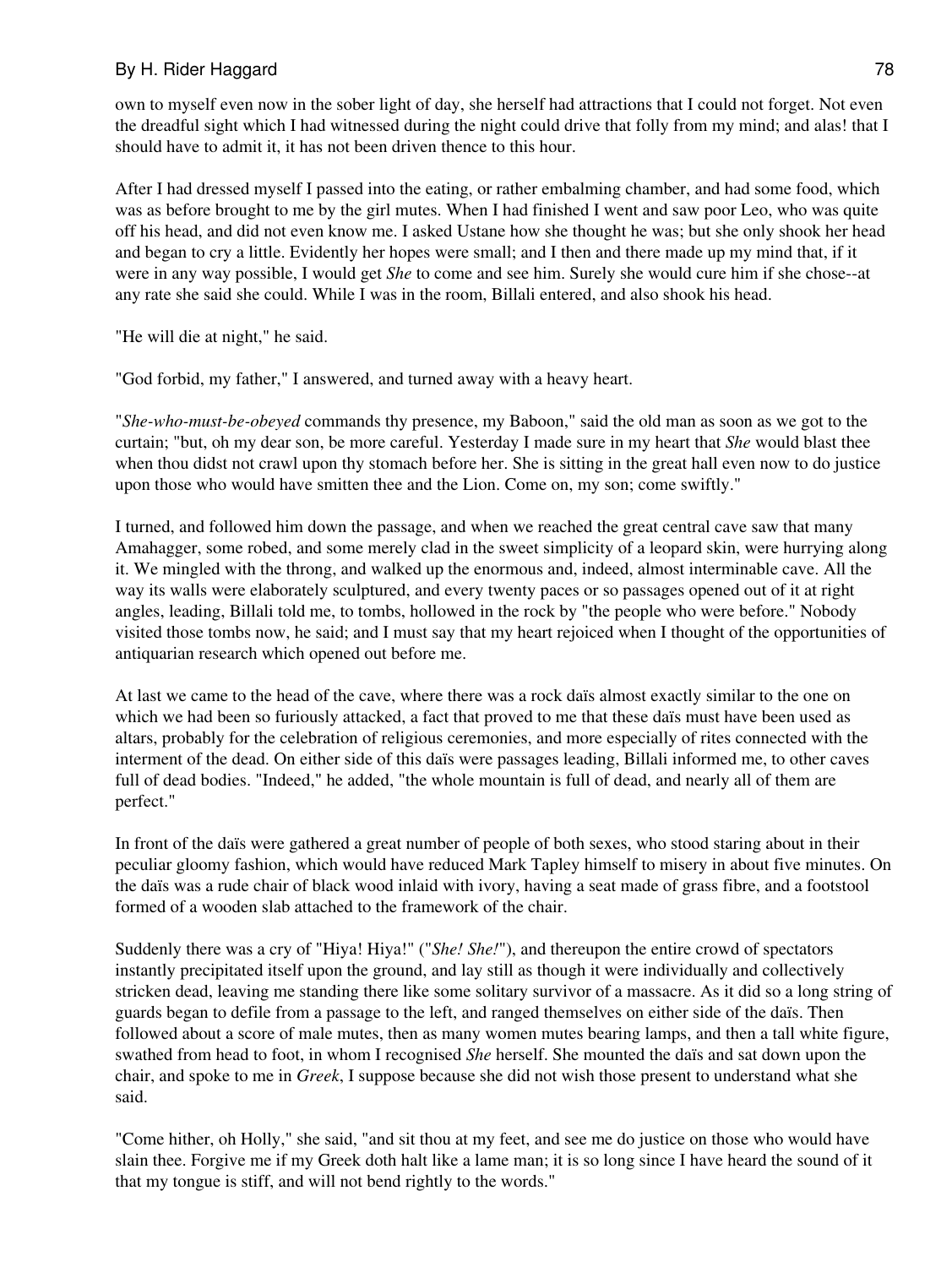I bowed, and, mounting the daïs, sat down at her feet.

"How hast thou slept, my Holly?" she asked.

"I slept not well, oh Ayesha!" I answered with perfect truth, and with an inward fear that perhaps she knew how I had passed the heart of the night.

"So," she said, with a little laugh; "I, too, have not slept well. Last night I had dreams, and methinks that thou didst call them to me, oh Holly."

"Of what didst thou dream, Ayesha?" I asked indifferently.

"I dreamed," she answered quickly, "of one I hate and one I love," and then, as though to turn the conversation, she addressed the captain of her guard in Arabic: "Let the men be brought before me."

The captain bowed low, for the guard and her attendants did not prostrate themselves, but had remained standing, and departed with his underlings down a passage to the right.

Then came a silence. *She* leaned her swathed head upon her hand and appeared to be lost in thought, while the multitude before her continued to grovel upon their stomachs, only screwing their heads round a little so as to get a view of us with one eye. It seemed that their Queen so rarely appeared in public that they were willing to undergo this inconvenience, and even graver risks, to have the opportunity of looking on her, or rather on her garments, for no living man there except myself had ever seen her face. At last we caught sight of the waving of lights, and heard the tramp of men coming along the passage, and in filed the guard, and with them the survivors of our would-be murderers, to the number of twenty or more, on whose countenances a natural expression of sullenness struggled with the terror that evidently filled their savage hearts. They were ranged in front of the daïs, and would have cast themselves down on the floor of the cave like the spectators, but *She* stopped them.

"Nay," she said in her softest voice, "stand; I pray you stand. Perchance the time will soon be when ye shall grow weary of being stretched out," and she laughed melodiously.

I saw a cringe of terror run along the rank of the doomed wretches, and, wicked villains as they were, I felt sorry for them. Some minutes, perhaps two or three, passed before anything fresh occurred, during which *She* appeared from the movement of her head--for, of course, we could not see her eyes--to be slowly and carefully examining each delinquent. At last she spoke, addressing herself to me in a quiet and deliberate tone.

"Dost thou, oh my guest, recognise these men?"

"Ay, oh Queen, nearly all of them," I said, and I saw them glower at me as I said it.

"Then tell to me, and this great company, the tale whereof I have heard."

Thus adjured, I, in as few words as I could, related the history of the cannibal feast, and of the attempted torture of our poor servant. The narrative was received in perfect silence, both by the accused and by the audience, and also by *She* herself. When I had done, Ayesha called upon Billali by name, and, lifting his head from the ground, but without rising, the old man confirmed my story. No further evidence was taken.

"Ye have heard," said *She* at length, in a cold, clear voice, very different from her usual tones--indeed, it was one of the most remarkable things about this extraordinary creature that her voice had the power of suiting itself in a wonderful manner to the mood of the moment. "What have ye to say, ye rebellious children, why vengeance should not be done upon you?"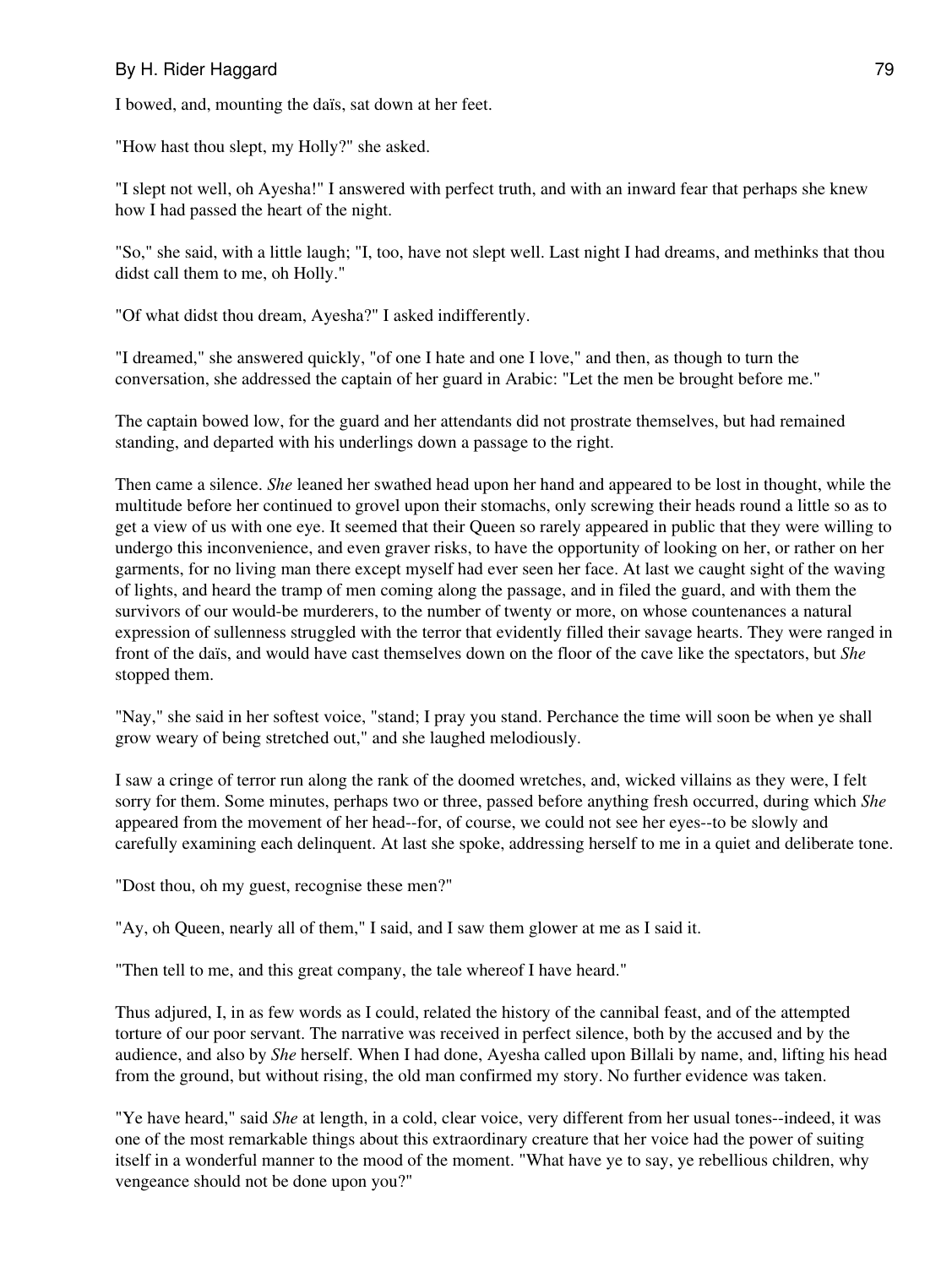For some time there was no answer, but at last one of the men, a fine, broad-chested fellow, well on in middle-life, with deep-graven features and an eye like a hawk's, spoke, and said that the orders that they had received were not to harm the white men; nothing was said of their black servant, so, egged on thereto by a woman who was now dead, they proceeded to try to hot-pot him after the ancient and honourable custom of their country, with a view of eating him in due course. As for their sudden attack upon ourselves, it was made in an access of sudden fury, and they deeply regretted it. He ended by humbly praying that they might be banished into the swamps, to live and die as it might chance; but I saw it written on his face that he had but little hope of mercy.

Then came a pause, and the most intense silence reigned over the whole scene, which, illuminated as it was by the flicker of the lamps striking out broad patterns of light and shadow upon the rocky walls, was as strange as any I ever saw, even in that unholy land. Upon the ground before the daïs were stretched scores of the corpselike forms of the spectators, till at last the long lines of them were lost in the gloomy background. Before this outstretched audience were the knots of evil-doers, trying to cover up their natural terrors with a brave appearance of unconcern. On the right and left stood the silent guards, robed in white and armed with great spears and daggers, and men and women mutes watching with hard curious eyes. Then, seated in her barbaric chair above them all, with myself at her feet, was the veiled white woman, whose loveliness and awesome power seemed to visibly shine about her like a halo, or rather like the glow from some unseen light. Never have I seen her veiled shape look more terrible than it did in that space, while she gathered herself up for vengeance.

#### At last it came.

"Dogs and serpents," *She* began in a low voice that gradually gathered power as she went on, till the place rang with it. "Eaters of human flesh, two things have ye done. First, ye have attacked these strangers, being white men, and would have slain their servant, and for that alone death is your reward. But that is not all. Ye have dared to disobey me. Did I not send my word unto you by Billali, my servant, and the father of your household? Did I not bid you to hospitably entertain these strangers, whom now ye have striven to slay, and whom, had not they been brave and strong beyond the strength of men, ye would cruelly have murdered? Hath it not been taught to you from childhood that the law of *She* is an ever fixed law, and that he who breaketh it by so much as one jot or tittle shall perish? And is not my lightest word a law? Have not your fathers taught you this, I say, whilst as yet ye were but children? Do ye not know that as well might ye bid these great caves to fall upon you, or the sun to cease its journeying, as to hope to turn me from my courses, or make my word light or heavy, according to your minds? Well do ye know it, ye Wicked Ones. But ye are all evil--evil to the core--the wickedness bubbles up in you like a fountain in the spring-time. Were it not for me, generations since had ye ceased to be, for of your own evil way had ye destroyed each other. And now, because ye have done this thing, because ye have striven to put these men, my guests, to death, and yet more because ye have dared to disobey my word, this is the doom that I doom you to. That ye be taken to the cave of torture,[\*] and given over to the tormentors, and that on the going down of to-morrow's sun those of you who yet remain alive be slain, even as ye would have slain the servant of this my guest."

[\*] "The cave of torture." I afterwards saw this dreadful place, also a legacy from the prehistoric people who lived in Kôr. The only objects in the cave itself were slabs of rock arranged in various positions to facilitate the operations of the torturers. Many of these slabs, which were of a porous stone, were stained quite dark with the blood of ancient victims that had soaked into them. Also in the centre of the room was a place for a furnace, with a cavity wherein to heat the historic pot. But the most dreadful thing about the cave was that over each slab was a sculptured illustration of the appropriate torture being applied. These sculptures were so awful that I will not harrow the reader by attempting a description of them.--L. H. H.

She ceased, and a faint murmur of horror ran round the cave. As for the victims, as soon as they realised the full hideousness of their doom, their stoicism forsook them, and they flung themselves down upon the ground, and wept and implored for mercy in a way that was dreadful to behold. I, too, turned to Ayesha, and begged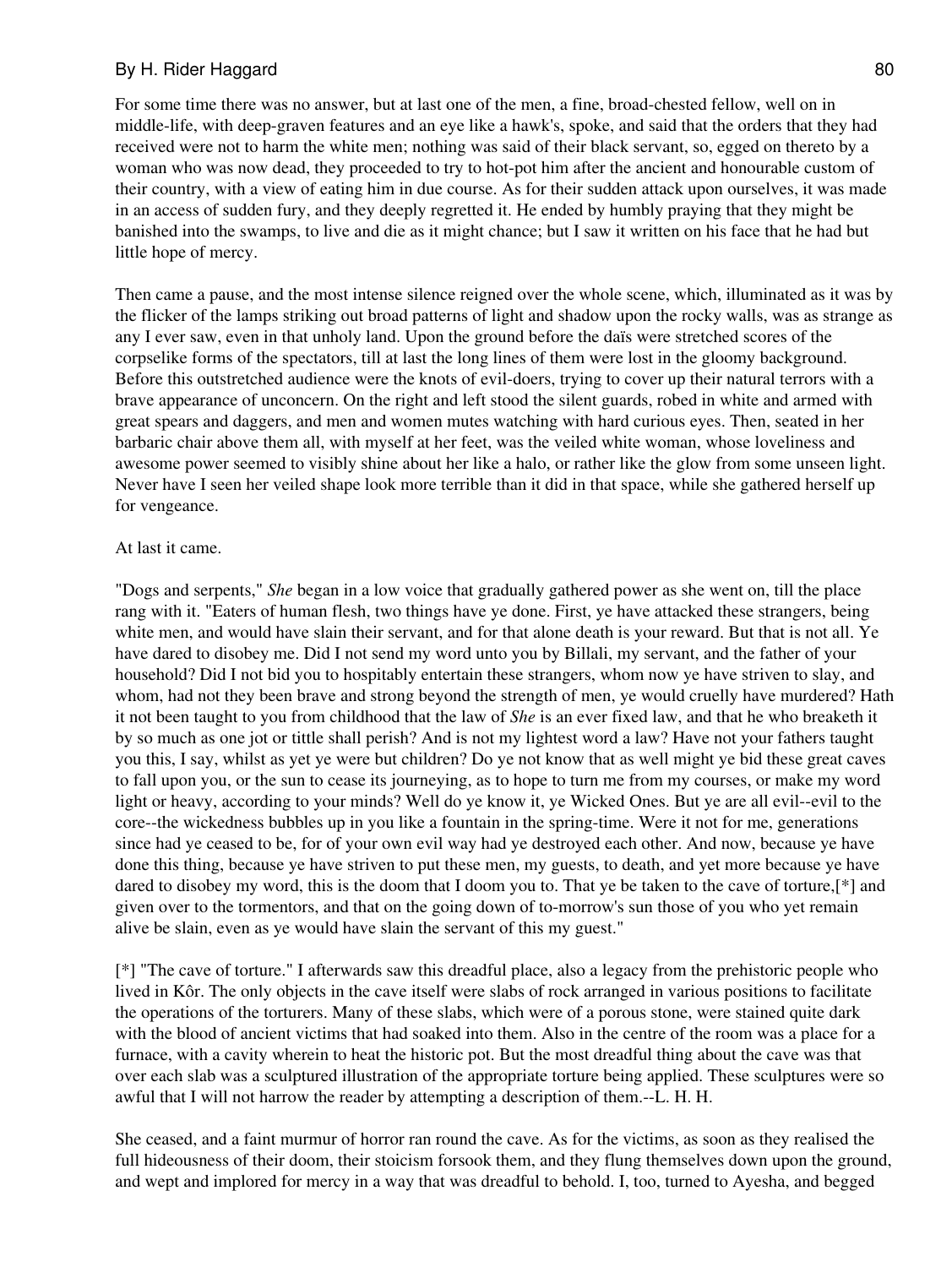her to spare them, or at least to mete out their fate in some less awful way. But she was hard as adamant about it.

"My Holly," she said, again speaking in Greek, which, to tell the truth, although I have always been considered a better scholar of the language than most men, I found it rather difficult to follow, chiefly because of the change in the fall of the accent. Ayesha, of course, talked with the accent of her contemporaries, whereas we have only tradition and the modern accent to guide us as to the exact pronunciation. "My Holly, it cannot be. Were I to show mercy to those wolves, your lives would not be safe among this people for a day. Thou knowest them not. They are tigers to lap blood, and even now they hunger for your lives. How thinkest thou that I rule this people? I have but a regiment of guards to do my bidding, therefore it is not by force. It is by terror. My empire is of the imagination. Once in a generation mayhap I do as I have done but now, and slay a score by torture. Believe not that I would be cruel, or take vengeance on anything so low. What can it profit me to be avenged on such as these? Those who live long, my Holly, have no passions, save where they have interests. Though I may seem to slay in wrath, or because my mood is crossed, it is not so. Thou hast seen how in the heavens the little clouds blow this way and that without a cause, yet behind them is the great wind sweeping on its path whither it listeth. So it is with me, oh Holly. My moods and changes are the little clouds, and fitfully these seem to turn; but behind them ever blows the great wind of my purpose. Nay, the men must die; and die as I have said." Then, suddenly turning to the captain of the guard:--

"As my word is, so be it!"

#### XVI

#### THE TOMBS OF KÔR

After the prisoners had been removed Ayesha waved her hand, and the spectators turned round, and began to crawl off down the cave like a scattered flock of sheep. When they were a fair distance from the daïs, however, they rose and walked away, leaving the Queen and myself alone, with the exception of the mutes and the few remaining guards, most of whom had departed with the doomed men. Thinking this a good opportunity, I asked *She* to come and see Leo, telling her of his serious condition; but she would not, saying that he certainly would not die before the night, as people never died of that sort of fever except at nightfall or dawn. Also she said that it would be better to let the sickness spend its course as much as possible before she cured it. Accordingly, I was rising to leave, when she bade me follow her, as she would talk with me, and show me the wonders of the caves.

I was too much involved in the web of her fatal fascinations to say her no, even if I had wished, which I did not. She rose from her chair, and, making some signs to the mutes, descended from the daïs. Thereon four of the girls took lamps, and ranged themselves two in front and two behind us, but the others went away, as also did the guards.

"Now," she said, "wouldst thou see some of the wonders of this place, oh Holly? Look upon this great cave. Sawest thou ever the like? Yet was it, and many more like it, hollowed by the hands of the dead race that once lived here in the city on the plain. A great and wonderful people must they have been, those men of Kôr, but, like the Egyptians, they thought more of the dead than of the living. How many men, thinkest thou, working for how many years, did it need to the hollowing out this cave and all the galleries thereof?"

"Tens of thousands," I answered.

"So, oh Holly. This people was an old people before the Egyptians were. A little can I read of their inscriptions, having found the key thereto--and see, thou here, this was one of the last of the caves that they hollowed," and, turning to the rock behind her, she motioned the mutes to hold up the lamps. Carven over the daïs was the figure of an old man seated in a chair, with an ivory rod in his hand. It struck me at once that his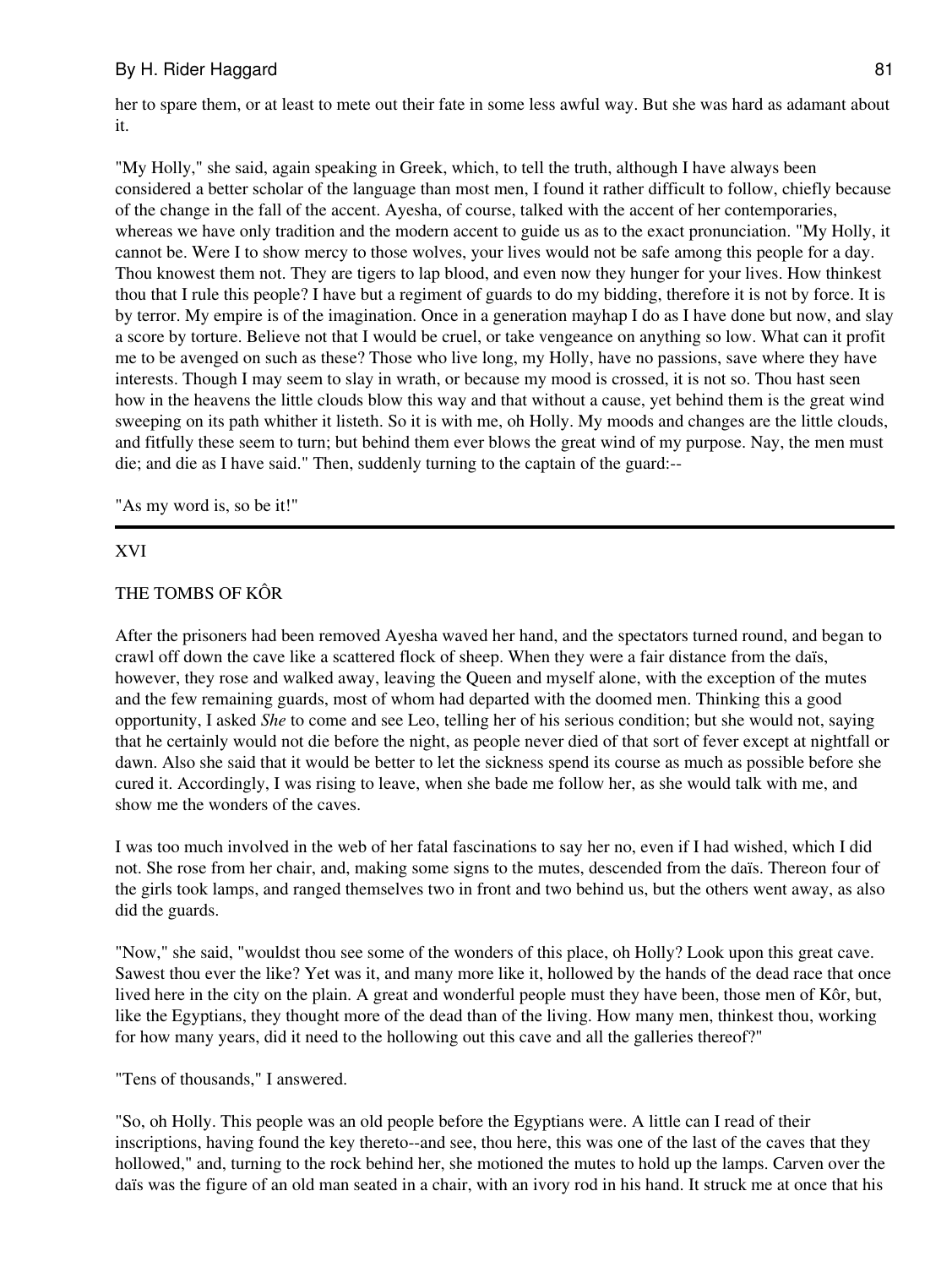features were exceedingly like those of the man who was represented as being embalmed in the chamber where we took our meals. Beneath the chair, which, by the way, was shaped exactly like the one in which Ayesha had sat to give judgment, was a short inscription in the extraordinary characters of which I have already spoke, but which I do not remember sufficient of to illustrate. It looked more like Chinese writing than any other that I am acquainted with. This inscription Ayesha proceeded, with some difficulty and hesitation, to read aloud and translate. It ran as follows:--

"In the year four thousand two hundred and fifty-nine from the founding of the City of imperial Kôr was this cave (or burial place) completed by Tisno, King of Kôr, the people thereof and their slaves having laboured thereat for three generations, to be a tomb for their citizens of rank who shall come after. May the blessings of the heaven above the heaven rest upon their work, and make the sleep of Tisno, the mighty monarch, the likeness of whose features is graven above, a sound and happy sleep till the day of awakening,[\*] and also the sleep of his servants, and of those of his race who, rising up after him, shall yet lay their heads as low."

[\*] This phrase is remarkable, as seeming to indicate a belief in a future state.--Editor.

"Thou seest, oh Holly," she said, "this people founded the city, of which the ruins yet cumber the plain yonder, four thousand years before this cave was finished. Yet, when first mine eyes beheld it two thousand years ago, was it even as it is now. Judge, therefore, how old must that city have been! And now, follow thou me, and I will show thee after what fashion this great people fell when the time was come for it to fall," and she led the way down to the centre of the cave, stopping at a spot where a round rock had been let into a kind of large manhole in the flooring, accurately filling it just as the iron plates fill the spaces in the London pavements down which the coals are thrown. "Thou seest," she said. "Tell me, what is it?"

"Nay, I know not," I answered; whereon she crossed to the left-hand side of the cave (looking towards the entrance) and signed to the mutes to hold up the lamps. On the wall was something painted with a red pigment in similar characters to those hewn beneath the sculpture of Tisno, King of Kôr. This inscription she proceeded to translate to me, the pigment still being fresh enough to show the form of the letters. It ran thus:

"I, Junis, a priest of the Great Temple of Kôr, write this upon the rock of the burying-place in the year four thousand eight hundred and three from the founding of Kôr. Kôr is fallen! No more shall the mighty feast in her halls, no more shall she rule the world, and her navies go out to commerce with the world. Kôr is fallen! and her mighty works and all the cities of Kôr, and all the harbours that she built and the canals that she made, are for the wolf and the owl and the wild swan, and the barbarian who comes after. Twenty and five moons ago did a cloud settle upon Kôr, and the hundred cities of Kôr, and out of the cloud came a pestilence that slew her people, old and young, one with another, and spared not. One with another they turned black and died--the young and the old, the rich and the poor, the man and the woman, the prince and the slave. The pestilence slew and slew, and ceased not by day or by night, and those who escaped from the pestilence were slain of the famine. No longer could the bodies of the children of Kôr be preserved according to the ancient rites, because of the number of the dead, therefore were they hurled into the great pit beneath the cave, through the hole in the floor of the cave. Then, at last, a remnant of this the great people, the light of the whole world, went down to the coast and took ship and sailed northwards; and now am I, the Priest Junis, who write this, the last man left alive of this great city of men, but whether there be any yet left in the other cities I know not. This do I write in misery of heart before I die, because Kôr the Imperial is no more, and because there are none to worship in her temple, and all her palaces are empty, and her princes and her captains and her traders and her fair women have passed off the face of the earth."

I gave a sigh of astonishment--the utter desolation depicted in this rude scrawl was so overpowering. It was terrible to think of this solitary survivor of a mighty people recording its fate before he too went down into darkness. What must the old man have felt as, in ghastly terrifying solitude, by the light of one lamp feebly illuminating a little space of gloom, he in a few brief lines daubed the history of his nation's death upon the cavern wall? What a subject for the moralist, or the painter, or indeed for any one who can think!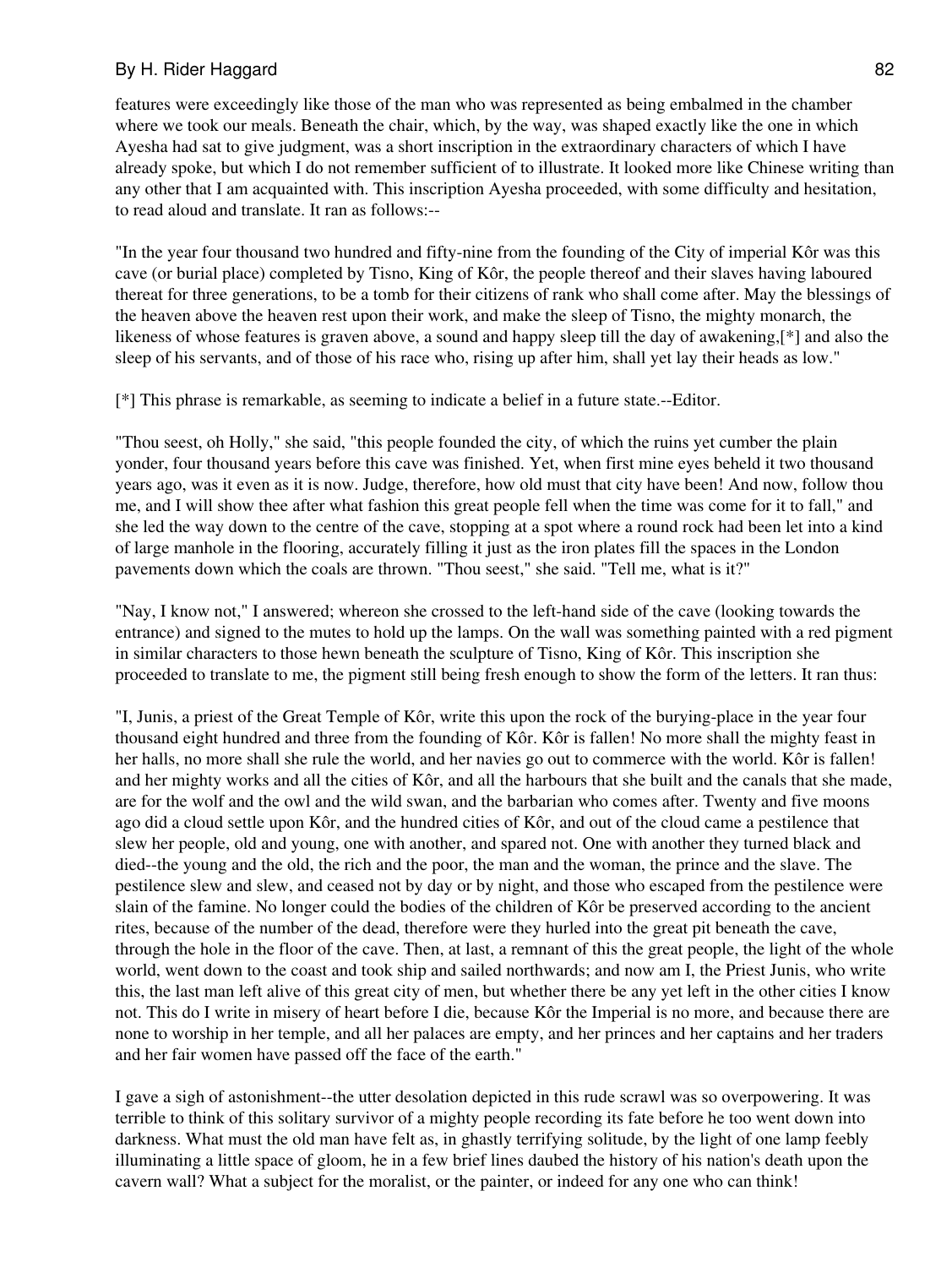"Doth it not occur to thee, oh Holly," said Ayesha, laying her hand upon my shoulder, "that those men who sailed North may have been the fathers of the first Egyptians?"

"Nay, I know not," I said; "it seems that the world is very old."

"Old? Yes, it is old indeed. Time after time have nations, ay, and rich and strong nations, learned in the arts, been and passed away and been forgotten, so that no memory of them remains. This is but one of several; for Time eats up the works of man, unless, indeed, he digs in caves like the people of Kôr, and then mayhap the sea swallows them, or the earthquake shakes them in. Who knows what hath been on the earth, or what shall be? There is no new thing under the sun, as the wise Hebrew wrote long ago. Yet were not these people utterly destroyed, as I think. Some few remained in the other cities, for their cities were many. But the barbarians from the south, or perchance my people, the Arabs, came down upon them, and took their women to wife, and the race of the Amahagger that is now is a bastard brood of the mighty sons of Kôr, and behold it dwelleth in the tombs with its fathers' bones.[\*] But I know not: who can know? My arts cannot pierce so far into the blackness of Time's night. A great people were they. They conquered till none were left to conquer, and then they dwelt at ease within their rocky mountain walls, with their man servants and their maid servants, their minstrels, their sculptors, and their concubines, and traded and quarrelled, and ate and hunted and slept and made merry till their time came. But come, I will show thee the great pit beneath the cave whereof the writing speaks. Never shall thine eyes witness such another sight."

[\*] The name of the race Ama-hagger would seem to indicate a curious mingling of races such as might easily have occurred in the neighbourhood of the Zambesi. The prefix "Ama" is common to the Zulu and kindred races, and signifies "people," while "hagger" is an Arabic word meaning a stone.--Editor.

Accordingly I followed her to a side passage opening out of the main cave, then down a great number of steps, and along an underground shaft which cannot have been less than sixty feet beneath the surface of the rock, and was ventilated by curious borings that ran upward, I know not where. Suddenly the passage ended, and she halted and bade the mutes hold up the lamps, and, as she had prophesied, I saw a scene such as I was not likely to see again. We were standing in an enormous pit, or rather on the brink of it, for it went down deeper--I do not know how much--than the level on which we stood, and was edged in with a low wall of rock. So far as I could judge, this pit was about the size of the space beneath the dome of St. Paul's in London, and when the lamps were held up I saw that it was nothing but one vast charnel- house, being literally full of thousands of human skeletons, which lay piled up in an enormous gleaming pyramid, formed by the slipping down of the bodies at the apex as fresh ones were dropped in from above. Anything more appalling than this jumbled mass of the remains of a departed race I cannot imagine, and what made it even more dreadful was that in this dry air a considerable number of the bodies had simply become desiccated with the skin still on them, and now, fixed in every conceivable position, stared at us out of the mountain of white bones, grotesquely horrible caricatures of humanity. In my astonishment I uttered an ejaculation, and the echoes of my voice, ringing in the vaulted space, disturbed a skull that had been accurately balanced for many thousands of years near the apex of the pile. Down it came with a run, bounding along merrily towards us, and of course bringing an avalanche of other bones after it, till at last the whole pit rattled with their movement, even as though the skeletons were getting up to greet us.

"Come," I said, "I have seen enough. These are the bodies of those who died of the great sickness, is it not so?" I added, as we turned away.

"Yea. The people of Kôr ever embalmed their dead, as did the Egyptians, but their art was greater than the art of the Egyptians, for, whereas the Egyptians disembowelled and drew the brain, the people of Kôr injected fluid into the veins, and thus reached every part. But stay, thou shalt see," and she halted at haphazard at one of the little doorways opening out of the passage along which we were walking, and motioned to the mutes to light us in. We entered into a small chamber similar to the one in which I had slept at our first stopping-place, only instead of one there were two stone benches or beds in it. On the benches lay figures covered with yellow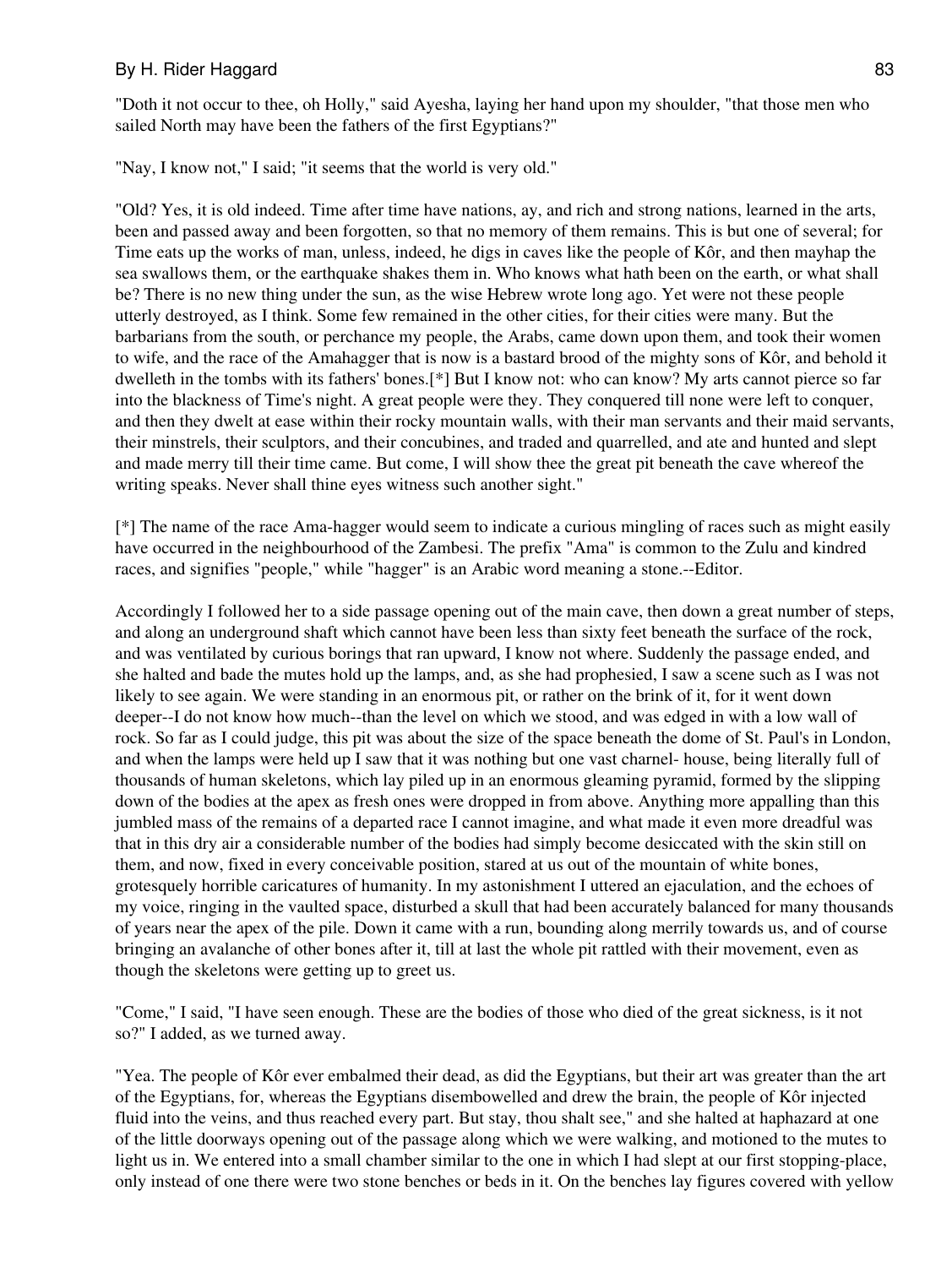linen,[\*] on which a fine and impalpable dust had gathered in the course of ages, but nothing like to the extent that one would have anticipated, for in these deep-hewn caves there is no material to turn to dust. About the bodies on the stone shelves and floor of the tomb were many painted vases, but I saw very few ornaments or weapons in any of the vaults.

[\*] All the linen that the Amahagger wore was taken from the tombs, which accounted for its yellow hue. It was well washed, however, and properly rebleached, it acquired its former snowy whiteness, and was the softest and best linen I ever saw.--L. H. H.

"Uplift the cloths, oh Holly," said Ayesha, but when I put out my hand to do so I drew it back again. It seemed like sacrilege, and, to speak the truth, I was awed by the dread solemnity of the place, and of the presences before us. Then, with a little laugh at my fears, she drew them herself, only to discover other and yet finer cloths lying over the forms upon the stone bench. These also she withdrew, and then for the first for thousands upon thousands of years did living eyes look upon the face of that chilly dead. It was a woman; she might have been thirty-five years of age, or perhaps a little less, and had certainly been beautiful. Even now her calm clear-cut features, marked out with delicate eyebrows and long eyelashes which threw little lines of the shadow of the lamplight upon the ivory face, were wonderfully beautiful. There, robed in white, down which her blue-black hair was streaming, she slept her last long sleep, and on her arm, its face pressed against her breast, there lay a little babe. So sweet was the sight, although so awful, that--I confess it without shame--I could scarcely withhold my tears. It took me back across the dim gulf of ages to some happy home in dead Imperial Kôr, where this winsome lady girt about with beauty had lived and died, and dying taken her lastborn with her to the tomb. There they were before us, mother and babe, the white memories of a forgotten human history speaking more eloquently to the heart than could any written record of their lives. Reverently I replaced the grave-cloths, and, with a sigh that flowers so fair should, in the purpose of the Everlasting, have only bloomed to be gathered to the grave, I turned to the body on the opposite shelf, and gently unveiled it. It was that of a man in advanced life, with a long grizzled beard, and also robed in white, probably the husband of the lady, who, after surviving her many years, came at the last to sleep once more for good and all beside her.

We left the place and entered others. It would be too long to describe the many things I saw in them. Each one had its occupants, for the five hundred and odd years that had elapsed between the completion of the cave and the destruction of the race had evidently sufficed to fill these catacombs, numberless as they were, and all appeared to have been undisturbed since the day when they were placed there. I could fill a book with the description of them, but to do so would only be to repeat what I have said, with variations.

Nearly all the bodies, so masterfully was the art with which they had been treated, were as perfect as on the day of death thousands of years before. Nothing came to injure them in the deep silence of the living rock: they were beyond the reach of heat and cold and damp, and the aromatic drugs with which they had been saturated were evidently practically everlasting in their effect. Here and there, however, we saw an exception, and in these cases, although the flesh looked sound enough externally, if one touched it it fell in, and revealed the fact that the figure was but a pile of dust. This arose, Ayesha told me, from these particular bodies having, either owing to haste in the burial or other causes, been soaked in the preservative,[\*] instead of its being injected into the substance of the flesh.

[\*] Ayesha afterwards showed me the tree from the leaves of which this ancient preservative was manufactured. It is a low bush-like tree, that to this day grows in wonderful plenty upon the sides of the mountains, or rather upon the slopes leading up to the rocky walls. The leaves are long and narrow, a vivid green in colour, but turning a bright red in the autumn, and not unlike those of a laurel in general appearance. They have little smell when green, but if boiled the aromatic odour from them is so strong that one can hardly bear it. The best mixture, however, was made from the roots, and among the people of Kôr there was a law, which Ayesha showed me alluded to on some of the inscriptions, to the effect that on pain of heavy penalties no one under a certain rank was to be embalmed with the drugs prepared from the roots. The object and effect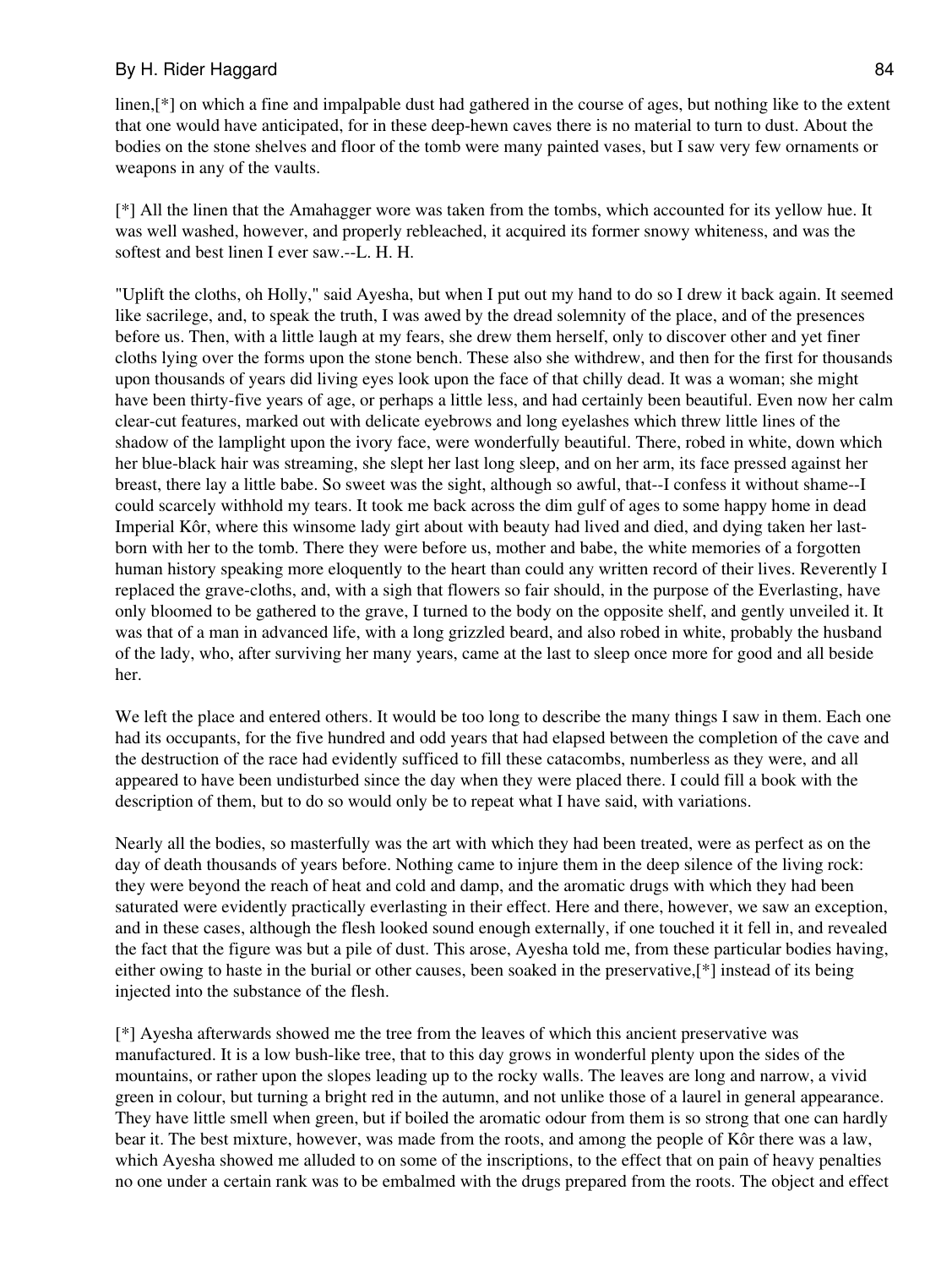of this was, of course, to preserve the trees from extermination. The sale of the leaves and roots was a Government monopoly, and from it the Kings of Kôr derived a large proportion of their private revenue.--L. H. H.

About the last tomb we visited I must, however, say one word, for its contents spoke even more eloquently to the human sympathies than those of the first. It had but two occupants, and they lay together on a single shelf. I withdrew the grave-cloths and there, clasped heart to heart, were a young man and a blooming girl. Her head rested on his arm, and his lips were pressed against her brow. I opened the man's linen robe, and there over his heart was a dagger-wound, and beneath the woman's fair breast was a like cruel stab, through which her life had ebbed away. On the rock above was an inscription in three words. Ayesha translated it. It was "*Wedded in Death*."

What was the life-story of these two, who, of a truth, were beautiful in their lives, and in their death were not divided?

I closed my eyelids, and imagination, taking up the thread of thought, shot its swift shuttle back across the ages, weaving a picture on their blackness so real and vivid in its details that I could almost for a moment think that I had triumphed o'er the Past, and that my spirit's eyes had pierced the mystery of Time.

I seemed to see this fair girl form--the yellow hair streaming down her, glittering against her garments snowy white, and the bosom that was whiter than the robes, even dimming with its lustre her ornaments of burnished gold. I seemed to see the great cave filled with warriors, bearded and clad in mail, and, on the lighted daïs where Ayesha had given judgment, a man standing, robed, and surrounded by the symbols of his priestly office. And up the cave there came one clad in purple, and before him and behind him came minstrels and fair maidens, chanting a wedding song. White stood the maid against the altar, fairer than the fairest there--purer than a lily, and more cold than the dew that glistens in its heart. But as the man drew near she shuddered. Then out of the press and throng there sprang a dark-haired youth, and put his arms about this long-forgotten maid, and kissed her pale face in which the blood shot up like lights of the red dawn across the silent sky. And next there was turmoil and uproar, and a flashing of swords, and they tore the youth from her arms, and stabbed him, but with a cry she snatched the dagger from his belt, and drove it into her snowy breast, home to the heart, and down she fell, and then, with cries and wailing, and every sound of lamentation, the pageant rolled away from the arena of my vision, and once more the past shut to its book.

Let him who reads forgive the intrusion of a dream into a history of fact. But it came so home to me--I saw it all so clear in a moment, as it were; and, besides, who shall say what proportion of fact, past, present, or to come, may lie in the imagination? What is imagination? Perhaps it is the shadow of the intangible truth, perhaps it is the soul's thought.

In an instant the whole thing had passed through my brain, and *She* was addressing me.

"Behold the lot of man," said the veiled Ayesha, as she drew the winding sheets back over the dead lovers, speaking in a solemn, thrilling voice, which accorded well with the dream that I had dreamed: "to the tomb, and to the forgetfulness that hides the tomb, must we all come at last! Ay, even I who live so long. Even for me, oh Holly, thousands upon thousands of years hence; thousands of years after you hast gone through the gate and been lost in the mists, a day will dawn whereon I shall die, and be even as thou art and these are. And then what will it avail that I have lived a little longer, holding off death by the knowledge that I have wrung from Nature, since at last I too must die? What is a span of ten thousand years, or ten times ten thousand years, in the history of time? It is as naught--it is as the mists that roll up in the sunlight; it fleeth away like an hour of sleep or a breath of the Eternal Spirit. Behold the lot of man! Certainly it shall overtake us, and we shall sleep. Certainly, too, we shall awake and live again, and again shall sleep, and so on and on, through periods, spaces, and times, from æon unto æon, till the world is dead, and the worlds beyond the world are dead, and naught liveth but the Spirit that is Life. But for us twain and for these dead ones shall the end of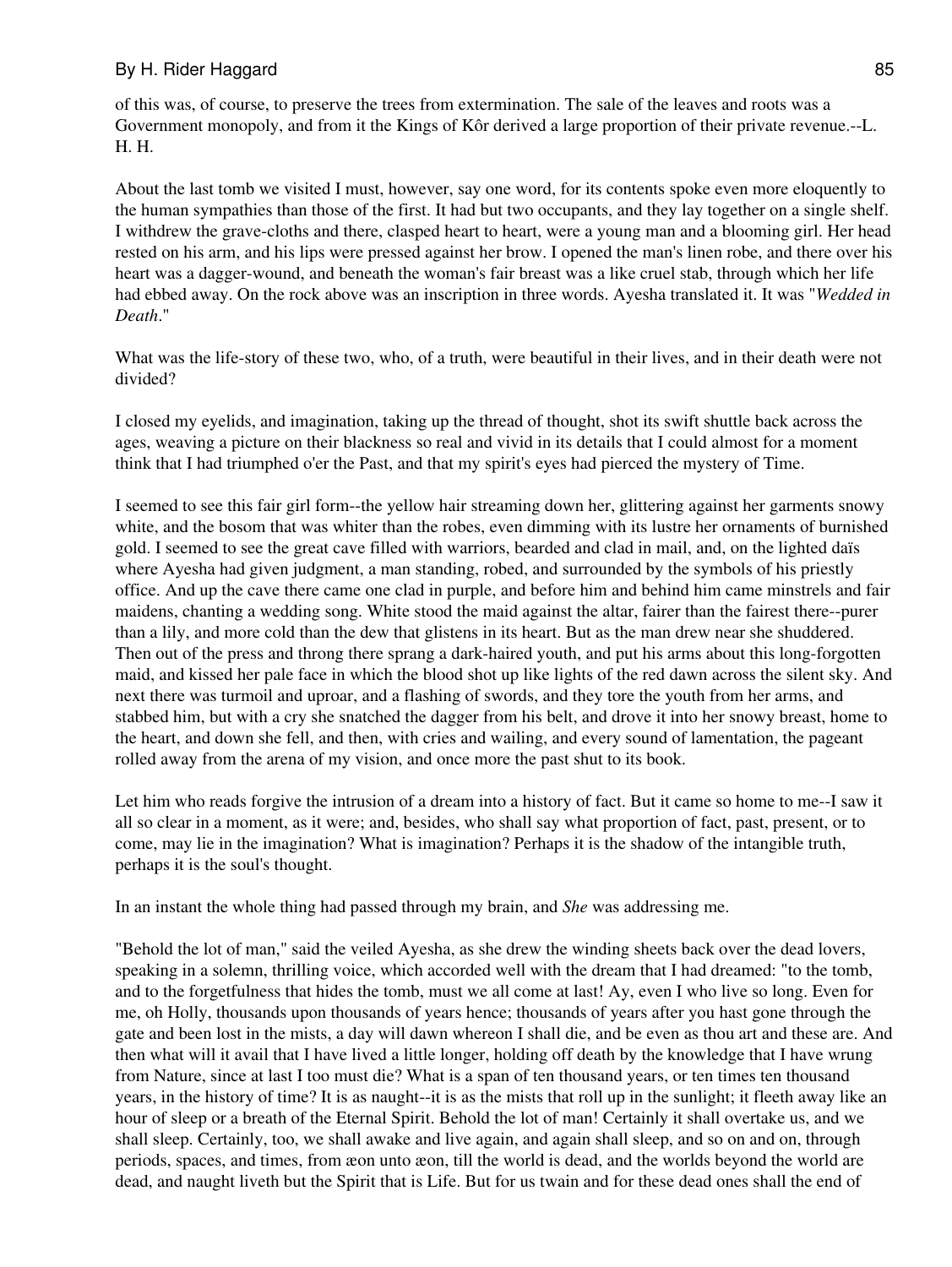ends be Life, or shall it be Death? As yet Death is but Life's Night, but out of the night is the Morrow born again, and doth again beget the Night. Only when Day and Night, and Life and Death, are ended and swallowed up in that from which they came, what shall be our fate, oh Holly? Who can see so far? Not even I!"

And then, with a sudden change of tone and manner--

"Hast thou seen enough, my stranger guest, or shall I show thee more of the wonders of these tombs that are my palace halls? If thou wilt, I can lead thee to where Tisno, the mightiest and most valorous King of Kôr, in whose day these caves were ended, lies in a pomp that seems to mock at nothingness, and bid the empty shadows of the past do homage to his sculptured vanity!"

"I have seen enough, oh Queen," I answered. "My heart is overwhelmed by the power of the present Death. Mortality is weak, and easily broken down by a sense of the companionship that waits upon its end. Take me hence, oh Ayesha!"

# XVII

# THE BALANCE TURNS

In a few minutes, following the lamps of the mutes, which, held out from the body as a bearer holds water in a vessel, had the appearance of floating down the darkness by themselves, we came to a stair which led us to *She's* ante-room, the same that Billali had crept up upon on all fours on the previous day. Here I would have bid the Queen adieu, but she would not.

"Nay," she said, "enter with me, oh Holly, for of a truth thy conversation pleaseth me. Think, oh Holly: for two thousand years have I had none to converse with save slaves and my own thoughts, and though of all this thinking hath much wisdom come, and many secrets been made plain, yet am I weary of my thoughts, and have come to loathe mine own society, for surely the food that memory gives to eat is bitter to the taste, and it is only with the teeth of hope that we can bear to bite it. Now, though thy thoughts are green and tender, as becometh one so young, yet are they those of a thinking brain, and in truth thou dost bring back to my mind certain of those old philosophers with whom in days bygone I have disputed at Athens, and at Becca in Arabia, for thou hast the same crabbed air and dusty look, as though thou hadst passed thy days in reading ill-writ Greek, and been stained dark with the grime of manuscripts. So draw the curtain, and sit here by my side, and we will eat fruit, and talk of pleasant things. See, I will again unveil to thee. Thou hast brought it on thyself, oh Holly; fairly have I warned thee--and thou shalt call me beautiful as even those old philosophers were wont to do. Fie upon them, forgetting their philosophy!"

And without more ado she stood up and shook the white wrappings from her, and came forth shining and splendid like some glittering snake when she has cast her slough; ay, and fixed her wonderful eyes upon me --more deadly than any Basilisk's--and pierced me through and through with their beauty, and sent her light laugh ringing through the air like chimes of silver bells.

A new mood was on her, and the very colour of her mind seemed to change beneath it. It was no longer torture-torn and hateful, as I had seen it when she was cursing her dead rival by the leaping flames, no longer icily terrible as in the judgment-hall, no longer rich, and sombre, and splendid, like a Tyrian cloth, as in the dwellings of the dead. No, her mood now was that of Aphrodité triumphing. Life-- radiant, ecstatic, wonderful--seemed to flow from her and around her. Softly she laughed and sighed, and swift her glances flew. She shook her heavy tresses, and their perfume filled the place; she struck her little sandalled foot upon the floor, and hummed a snatch of some old Greek epithalamium. All the majesty was gone, or did but lurk and faintly flicker through her laughing eyes, like lightning seen through sunlight. She had cast off the terror of the leaping flame, the cold power of judgment that was even now being done, and the wise sadness of the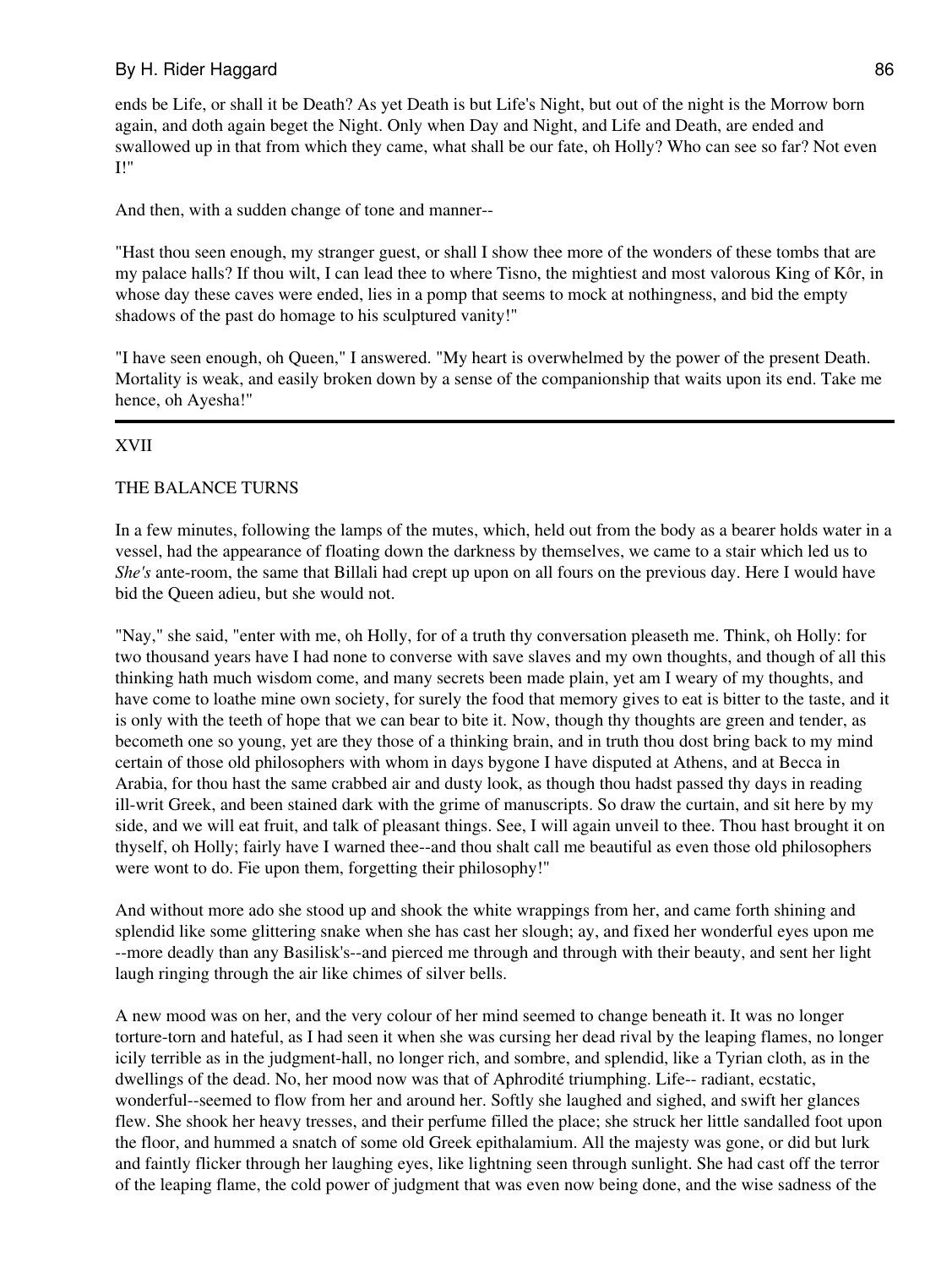tombs--cast them off and put them behind her, like the white shroud she wore, and now stood out the incarnation of lovely tempting womanhood, made more perfect--and in a way more spiritual--than ever woman was before.

"So, my Holly, sit there where thou canst see me. It is by thine own wish, remember--again I say, blame me not if thou dost wear away thy little span with such a sick pain at the heart that thou wouldst fain have died before ever thy curious eyes were set upon me. There, sit so, and tell me, for in truth I am inclined for praises--tell me, am I not beautiful? Nay, speak not so hastily; consider well the point; take me feature by feature, forgetting not my form, and my hands and feet, and my hair, and the whiteness of my skin, and then tell me truly, hast thou ever known a woman who in aught, ay, in one little portion of her beauty, in the curve of an eyelash even, or the modelling of a shell-like ear, is justified to hold a light before my loveliness? Now, my waist! Perchance thou thinkest it too large, but of a truth it is not so; it is this golden snake that is too large, and doth not bind it as it should. It is a wide snake, and knoweth that it is ill to tie in the waist. But see, give me thy hands--so-- now press them round me, and there, with but a little force, thy fingers touch, oh Holly."

I could bear it no longer. I am but a man, and she was more than a woman. Heaven knows what she was--I do not! But then and there I fell upon my knees before her, and told her in a sad mixture of languages-- for such moments confuse the thoughts--that I worshipped her as never woman was worshipped, and that I would give my immortal soul to marry her, which at that time I certainly would have done, and so, indeed, would any other man, or all the race of men rolled into one. For a moment she looked surprised, and then she began to laugh, and clap her hands in glee.

"Oh, so soon, oh Holly!" she said. "I wondered how many minutes it would need to bring thee to thy knees. I have not seen a man kneel before me for so many days, and, believe me, to a woman's heart the sight is sweet, ay, wisdom and length of days take not from that dear pleasure which is our sex's only right.

"What wouldst thou?--what wouldst thou? Thou dost not know what thou doest. Have I not told thee that I am not for thee? I love but one, and thou art not the man. Ah Holly, for all thy wisdom--and in a way thou art wise--thou art but a fool running after folly. Thou wouldst look into mine eyes--thou wouldst kiss me! Well, if it pleaseth thee, *look*," and she bent herself towards me, and fixed her dark and thrilling orbs upon my own; "ay, and *kiss* too, if thou wilt, for, thanks be given to the scheme of things, kisses leave no marks, except upon the heart. But if thou dost kiss, I tell thee of a surety wilt thou eat out thy breast with love of me, and die!" and she bent yet further towards me till her soft hair brushed my brow, and her fragrant breath played upon my face, and made me faint and weak. Then of a sudden, even as I stretched out my hands to clasp, she straightened herself, and a quick change passed over her. Reaching out her hand, she held it over my head, and it seemed to me that something flowed from it that chilled me back to common sense, and a knowledge of propriety and the domestic virtues.

"Enough of this wanton folly," she said with a touch of sternness. "Listen, Holly. Thou art a good and honest man, and I fain would spare thee; but, oh! it is so hard for woman to be merciful. I have said I am not for thee, therefore let thy thoughts pass by me like an idle wind, and the dust of thy imagination sink again into the depths-- well, of despair, if thou wilt. Thou dost not know me, Holly. Hadst thou seen me but ten hours past when my passion seized me, thou hadst shrunk from me in fear and trembling. I am of many moods, and, like the water in that vessel, I reflect many things; but they pass, my Holly; they pass, and are forgotten. Only the water is the water still, and I still am I, and that which maketh the water maketh it, and that which maketh me maketh me, nor can my quality be altered. Therefore, pay no heed to what I seem, seeing that thou canst not know what I am. If thou troublest me again I will veil myself, and thou shalt behold my face no more."

I rose, and sank on the cushioned couch beside her, yet quivering with emotion, though for a moment my mad passion had left me, as the leaves of a tree quiver still, although the gust be gone that stirred them. I did not dare to tell her that I *had* seen her in that deep and hellish mood, muttering incantations to the fire in the tomb.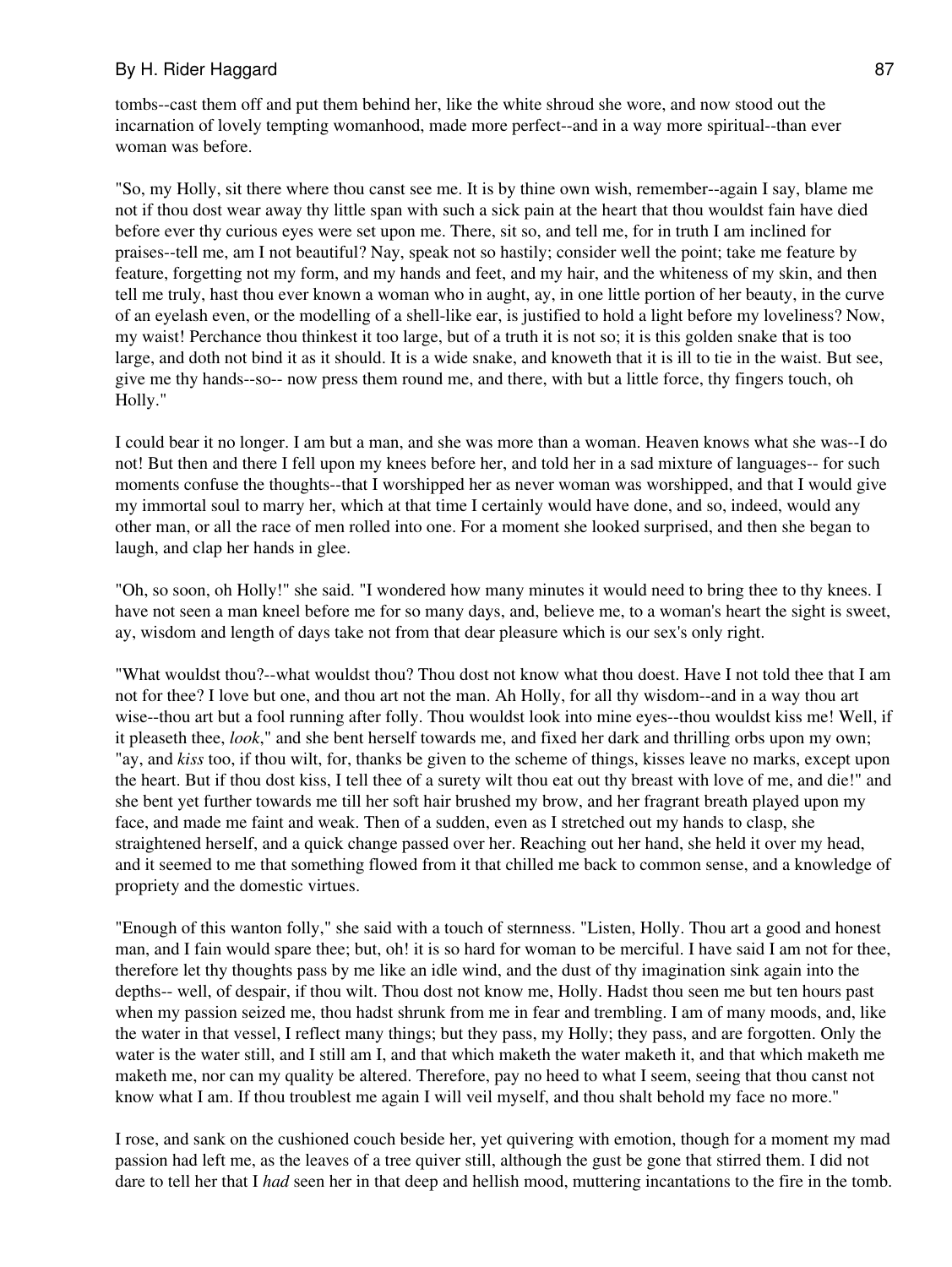"So," she went on, "now eat some fruit; believe me, it is the only true food for man. Oh, tell me of the philosophy of that Hebrew Messiah, who came after me, and who thou sayest doth now rule Rome, and Greece, and Egypt, and the barbarians beyond. It must have been a strange philosophy that He taught, for in my day the peoples would have naught of our philosophies. Revel and lust and drink, blood and cold steel, and the shock of men gathered in the battle--these were the canons of their creeds."

I had recovered myself a little by now, and, feeling bitterly ashamed of the weakness into which I had been betrayed, I did my best to expound to her the doctrines of Christianity, to which, however, with the single exception of our conception of Heaven and Hell, I found that she paid but scant attention, her interest being all directed towards the Man who taught them. Also I told her that among her own people, the Arabs, another prophet, one Mohammed, had arisen and preached a new faith, to which many millions of mankind now adhered.

"Ah!" she said; "I see--two new religions! I have known so many, and doubtless there have been many more since I knew aught beyond these caves of Kôr. Mankind asks ever of the skies to vision out what lies behind them. It is terror for the end, and but a subtler form of selfishness--this it is that breeds religions. Mark, my Holly, each religion claims the future for its followers; or, at least, the good thereof. The evil is for those benighted ones who will have none of it; seeing the light the true believers worship, as the fishes see the stars, but dimly. The religions come and the religions pass, and the civilisations come and pass, and naught endures but the world and human nature. Ah! if man would but see that hope is from within and not from without--that he himself must work out his own salvation! He is there, and within him is the breath of life and a knowledge of good and evil as good and evil is to him. Thereon let him build and stand erect, and not cast himself before the image of some unknown God, modelled like his poor self, but with a bigger brain to think the evil thing, and a longer arm to do it."

I thought to myself, which shows how old such reasoning is, being, indeed, one of the recurring qualities of theological discussion, that her argument sounded very like some that I have heard in the nineteenth century, and in other places than the caves of Kôr, and with which, by the way, I totally disagree, but I did not care to try and discuss the question with her. To begin with, my mind was too weary with all the emotions through which I had passed, and, in the second place, I knew that I should get the worst of it. It is weary work enough to argue with an ordinary materialist, who hurls statistics and whole strata of geological facts at your head, whilst you can only buffet him with deductions and instincts and the snowflakes of faith, that are, alas! so apt to melt in the hot embers of our troubles. How little chance, then, should I have against one whose brain was supernaturally sharpened, and who had two thousand years of experience, besides all manner of knowledge of the secrets of Nature at her command! Feeling that she would be more likely to convert me than I should to convert her, I thought it best to leave the matter alone, and so sat silent. Many a time since then have I bitterly regretted that I did so, for thereby I lost the only opportunity I can remember having had of ascertaining what Ayesha *really* believed, and what her "philosophy" was.

"Well, my Holly," she continued, "and so those people of mine have found a prophet, a false prophet thou sayest, for he is not thine own, and, indeed, I doubt it not. Yet in my day was it otherwise, for then we Arabs had many gods. Allât there was, and Saba, the Host of Heaven, Al Uzza, and Manah the stony one, for whom the blood of victims flowed, and Wadd and Sawâ, and Yaghûth the Lion of the dwellers in Yaman, and Yäûk the Horse of Morad, and Nasr the Eagle of Hamyar; ay, and many more. Oh, the folly of it all, the shame and the pitiful folly! Yet when I rose in wisdom and spoke thereof, surely they would have slain me in the name of their outraged gods. Well, so hath it ever been;--but, my Holly, art thou weary of me already, that thou dost sit so silent? Or dost thou fear lest I should teach thee my philosophy?--for know I have a philosophy. What would a teacher be without her own philosophy? and if thou dost vex me overmuch beware! for I will have thee learn it, and thou shalt be my disciple, and we twain will found a faith that shall swallow up all others. Faithless man! And but half an hour since thou wast upon thy knees--the posture does not suit thee, Holly--swearing that thou didst love me. What shall we do?--Nay, I have it. I will come and see this youth, the Lion, as the old man Billali calls him, who came with thee, and who is so sick. The fever must have run its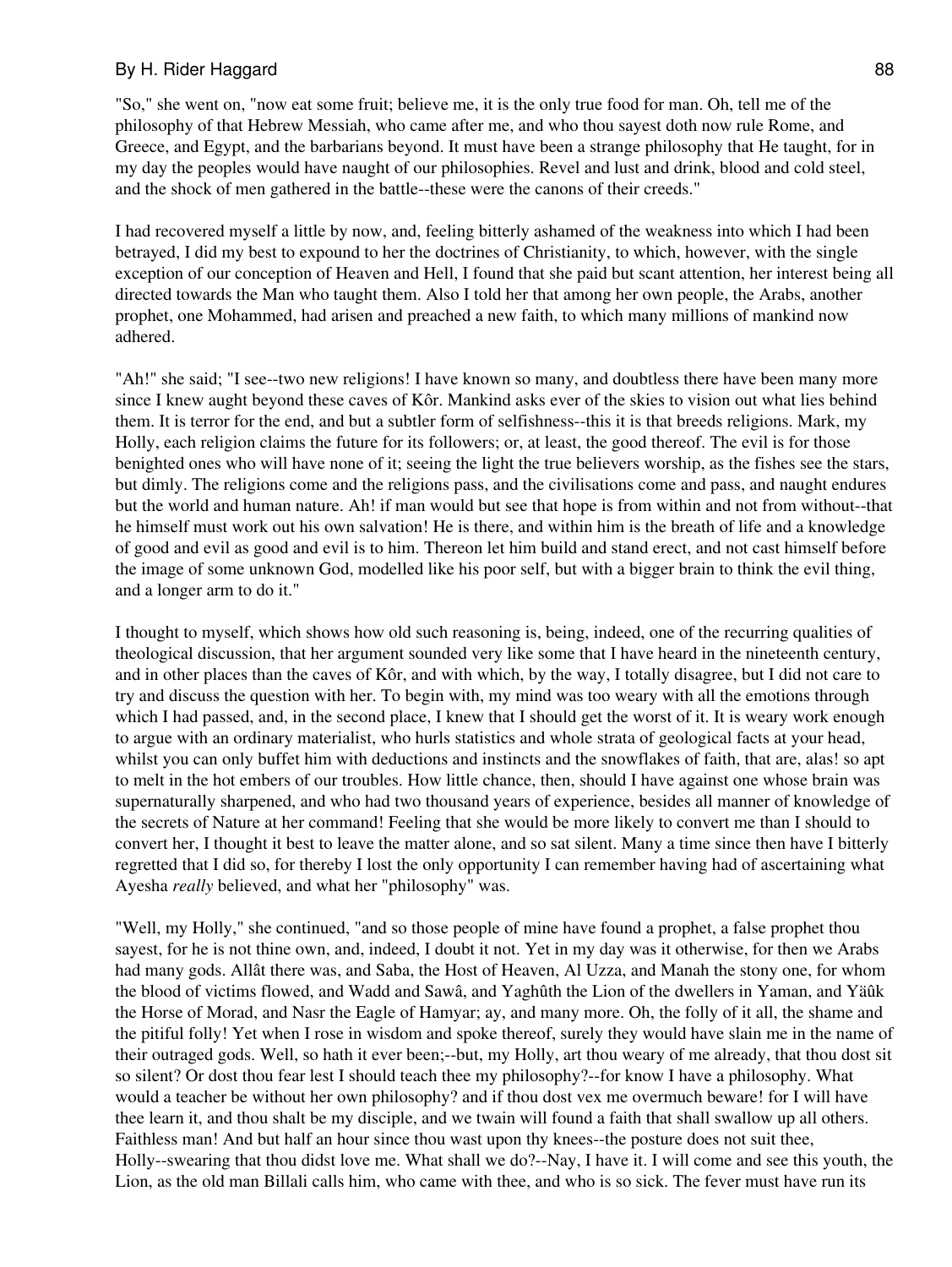course by now, and if he is about to die I will recover him. Fear not, my Holly, I shall use no magic. Have I not told thee that there is no such thing as magic, though there is such a thing as understanding and applying the forces which are in Nature? Go now, and presently, when I have made the drug ready, I will follow thee."[\*]

[\*] Ayesha was a great chemist, indeed chemistry appears to have been her only amusement and occupation. She had one of the caves fitted up as a laboratory, and, although her appliances were necessarily rude, the results that she attained were, as will become clear in the course of this narrative, sufficiently surprising.--L. H. H.

Accordingly I went, only to find Job and Ustane in a great state of grief, declaring that Leo was in the throes of death, and that they had been searching for me everywhere. I rushed to the couch, and glanced at him: clearly he was dying. He was senseless, and breathing heavily, but his lips were quivering, and every now and again a little shudder ran down his frame. I knew enough of doctoring to see that in another hour he would be beyond the reach of earthly help--perhaps in another five minutes. How I cursed my selfishness and the folly that had kept me lingering by Ayesha's side while my dear boy lay dying! Alas and alas! how easily the best of us are lighted down to evil by the gleam of a woman's eyes! What a wicked wretch was I! Actually, for the last half-hour I had scarcely thought of Leo, and this, be it remembered, of the man who for twenty years had been my dearest companion, and the chief interest of my existence. And now, perhaps, it was too late!

I wrung my hands, and glanced round. Ustane was sitting by the couch, and in her eyes burnt the dull light of despair. Job was blubbering--I am sorry I cannot name his distress by any more delicate word--audibly in the corner. Seeing my eye fixed upon him, he went outside to give way to his grief in the passage. Obviously the only hope lay in Ayesha. She, and she alone--unless, indeed, she was an imposter, which I could not believe--could save him. I would go and implore her to come. As I started to do so, however, Job came flying into the room, his hair literally standing on end with terror.

"Oh, God help us, sir!" he ejaculated in a frightened whisper, "here's a corpse a-coming sliding down the passage!"

For a moment I was puzzled, but presently, of course, it struck me that he must have seen Ayesha, wrapped in her grave-like garment, and been deceived by the extraordinary undulating smoothness of her walk into a belief that she was a white ghost gliding towards him. Indeed, at that very moment the question was settled, for Ayesha herself was in the apartment, or rather cave. Job turned, and saw her sheeted form, and then, with a convulsive howl of "Here it comes!" sprang into a corner, and jammed his face against the wall, and Ustane, guessing whose the dread presence must be, prostrated herself upon her face.

"Thou comest in a good time, Ayesha," I said, "for my boy lies at the point of death."

"So," she said softly; "provided he be not dead, it is no matter, for I can bring him back to life, my Holly. Is that man there thy servant, and is that the method wherewith thy servants greet strangers in thy country?"

"He is frightened of thy garb--it hath a death-like air," I answered.

She laughed.

"And the girl? Ah, I see now. It is she of whom thou didst speak to me. Well, bid them both to leave us, and we will see to this sick Lion of thine. I love not that underlings should perceive my wisdom."

Thereon I told Ustane in Arabic and Job in English both to leave the room; an order which the latter obeyed readily enough, and was glad to obey, for he could not in any way subdue his fear. But it was otherwise with Ustane.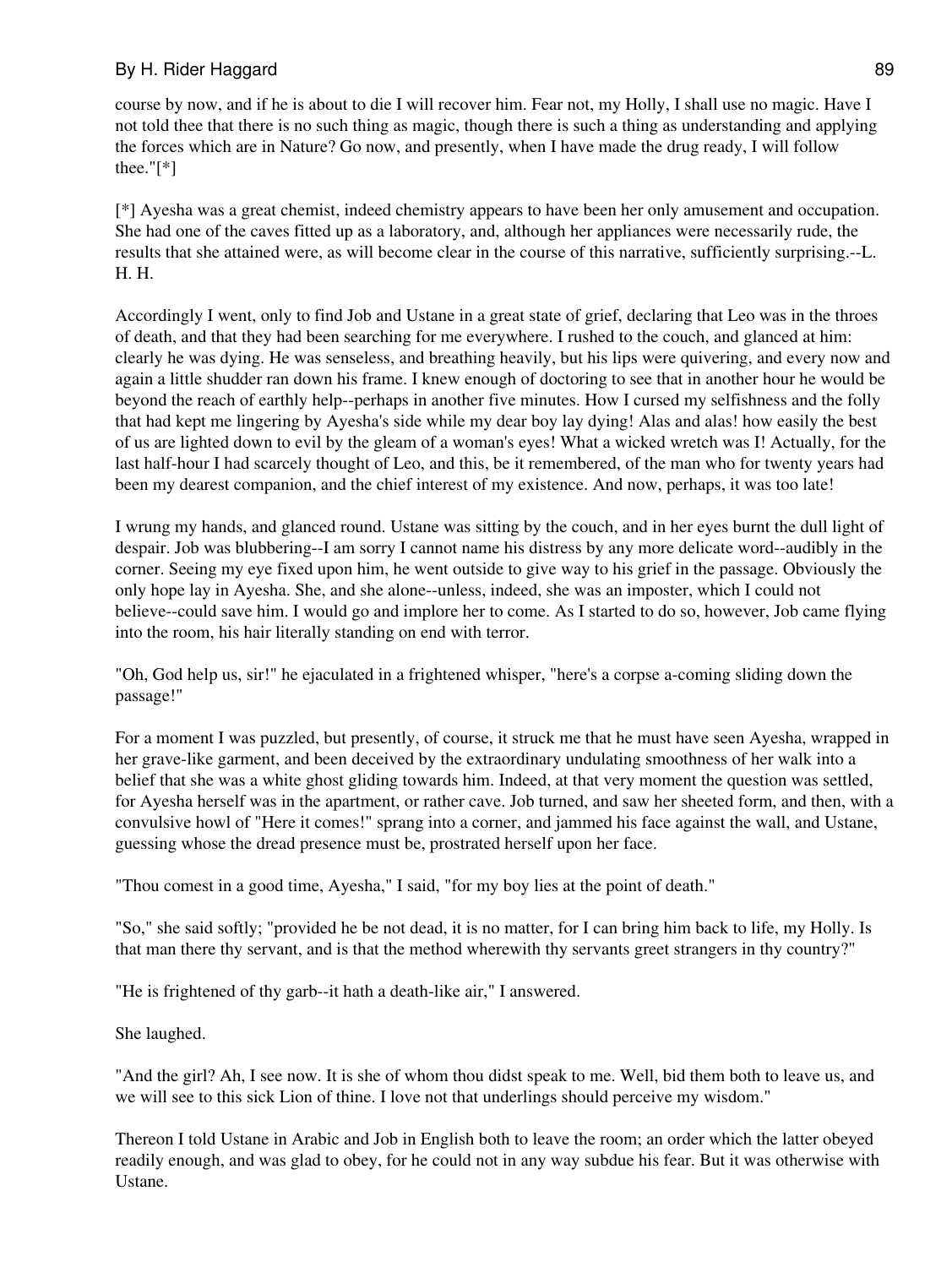"What does *She* want?" she whispered, divided between her fear of the terrible Queen and her anxiety to remain near Leo. "It is surely the right of a wife to be near her husband when he dieth. Nay, I will not go, my lord the Baboon."

"Why doth not that woman leave us, my Holly?" asked Ayesha from the other end of the cave, where she was engaged in carelessly examining some of the sculptures on the wall.

"She is not willing to leave Leo," I answered, not knowing what to say. Ayesha wheeled round, and, pointing to the girl Ustane, said one word, and one only, but it was quite enough, for the tone in which it was said meant volumes.

"Go!"

And then Ustane crept past her on her hands and knees, and went.

"Thou seest, my Holly," said Ayesha, with a little laugh, "it was needful that I should give these people a lesson in obedience. That girl went nigh to disobeying me, but then she did not learn this morn how I treat the disobedient. Well, she has gone; and now let me see the youth," and she glided towards the couch on which Leo lay, with his face in the shadow and turned towards the wall.

"He hath a noble shape," she said, as she bent over him to look upon his face.

Next second her tall and willowy form was staggering back across the room, as though she had been shot or stabbed, staggering back till at last she struck the cavern wall, and then there burst from her lips the most awful and unearthly scream that I ever heard in all my life.

"What is it, Ayesha?" I cried. "Is he dead?"

She turned, and sprang towards me like a tigress.

"Thou dog!" she said, in her terrible whisper, which sounded like the hiss of a snake, "why didst thou hide this from me?" And she stretched out her arm, and I thought that she was about to slay me.

"What?" I ejaculated, in the most lively terror; "what?"

"Ah!" she said, "perchance thou didst not know. Learn, my Holly, learn: there lies--there lies my lost Kallikrates. Kallikrates, who has come back to me at last, as I knew he would, as I knew he would;" and she began to sob and to laugh, and generally to conduct herself like any other lady who is a little upset, murmuring "Kallikrates, Kallikrates!"

"Nonsense," thought I to myself, but I did not like to say it; and, indeed, at that moment I was thinking of Leo's life, having forgotten everything else in that terrible anxiety. What I feared now was that he should die while she was "carrying on."

"Unless thou art able to help him, Ayesha," I put in, by way of a reminder, "thy Kallikrates will soon be far beyond thy calling. Surely he dieth even now."

"True," she said, with a start. "Oh, why did I not come before! I am unnerved--my hand trembles, even mine--and yet it is very easy. Here, thou Holly, take this phial," and she produced a tiny jar of pottery from the folds of her garment, "and pour the liquid in it down his throat. It will cure him if he be not dead. Swift, now! Swift! The man dies!"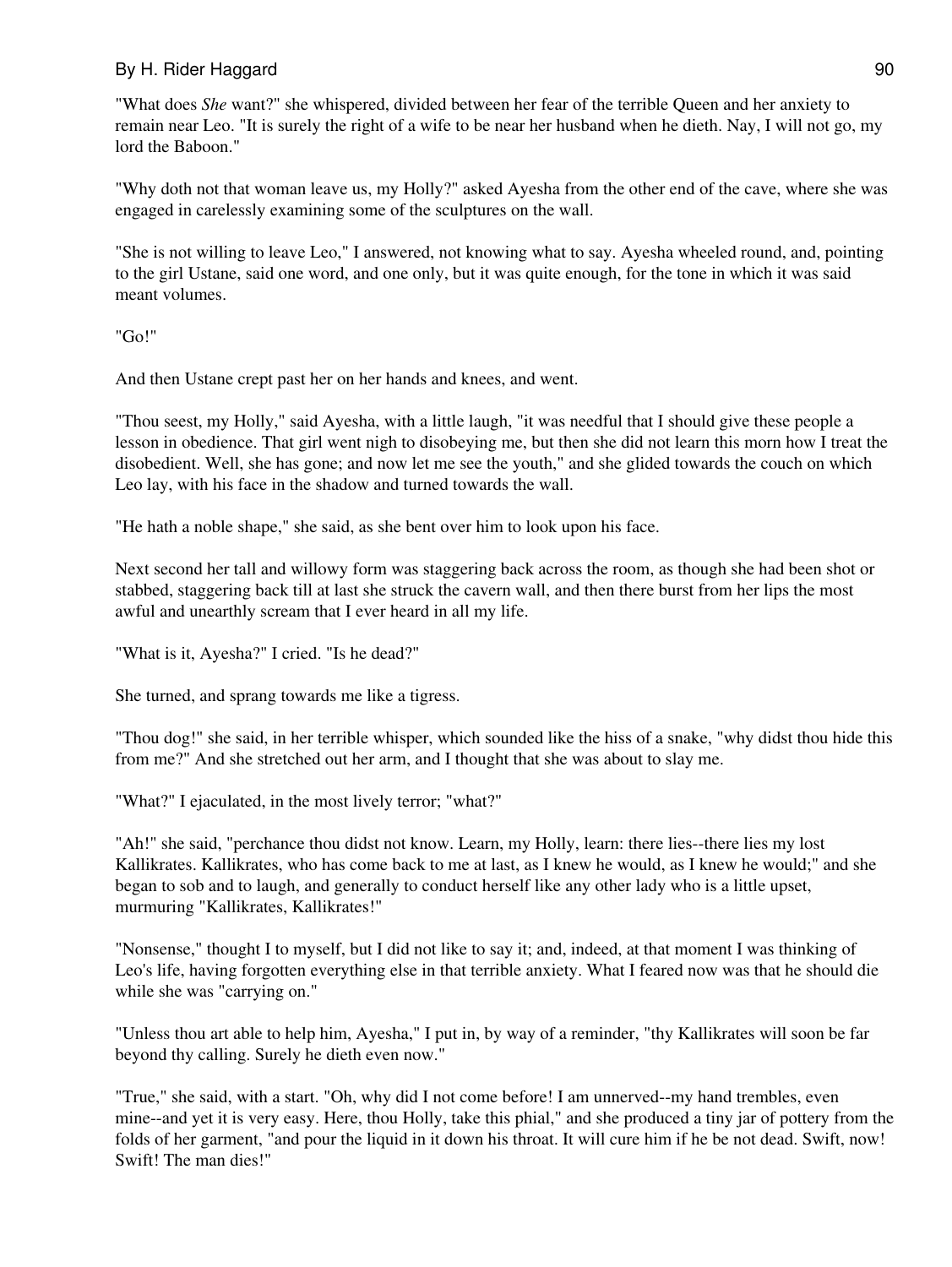I glanced towards him; it was true enough, Leo was in his death- struggle. I saw his poor face turning ashen, and heard the breath begin to rattle in his throat. The phial was stoppered with a little piece of wood. I drew it with my teeth, and a drop of the fluid within flew out upon my tongue. It had a sweet flavour, and for a second made my head swim, and a mist gather before my eyes, but happily the effect passed away as swiftly as it had arisen.

When I reached Leo's side he was plainly expiring--his golden head was slowly turning from side to side, and his mouth was slightly open. I called to Ayesha to hold his head, and this she managed to do, though the woman was quivering from head to foot, like an aspen-leaf or a startled horse. Then, forcing the jaw a little more open, I poured the contents of the phial into his mouth. Instantly a little vapour arose from it, as happens when one disturbs nitric acid, and this sight did not increase my hopes, already faint enough, of the efficacy of the treatment.

One thing, however, was certain, the death throes ceased--at first I thought because he had got beyond them, and crossed the awful river. His face turned to a livid pallor, and his heart-beats, which had been feeble enough before, seemed to die away altogether--only the eyelid still twitched a little. In my doubt I looked up at Ayesha, whose head-wrapping had slipped back in her excitement when she went reeling across the room. She was still holding Leo's head, and, with a face as pale as his own, watching his countenance with such an expression of agonised anxiety as I had never seen before. Clearly she did not know if he would live or die. Five minutes slowly passed and I saw that she was abandoning hope; her lovely oval face seemed to fall in and grow visibly thinner beneath the pressure of a mental agony whose pencil drew black lines about the hollows of her eyes. The coral faded even from her lips, till they were as white as Leo's face, and quivered pitifully. It was shocking to see her: even in my own grief I felt for hers.

"Is it too late?" I gasped.

She hid her face in her hands, and made no answer, and I too turned away. But as I did so I heard a deep-drawn breath, and looking down perceived a line of colour creeping up Leo's face, then another and another, and then, wonder of wonders, the man we had thought dead turned over on his side.

"Thou seest," I said in a whisper.

"I see," she answered hoarsely. "He is saved. I thought we were too late--another moment--one little moment more--and he had been gone!" and she burst into an awful flood of tears, sobbing as though her heart would break, and yet looking lovelier than ever as she did it. As last she ceased.

"Forgive me, my Holly--forgive me for my weakness," she said. "Thou seest after all I am a very woman. Think--now think of it! This morning didst thou speak of the place of torment appointed by this new religion of thine. Hell or Hades thou didst call it--a place where the vital essence lives and retains an individual memory, and where all the errors and faults of judgment, and unsatisfied passions and the unsubstantial terrors of the mind wherewith it hath at any time had to do, come to mock and haunt and gibe and wring the heart for ever and for ever with the vision of its own hopelessness. Thus, even thus, have I lived for full two thousand years--for some six and sixty generations, as ye reckon time--in a Hell, as thou callest it-- tormented by the memory of a crime, tortured day and night with an unfulfilled desire--without companionship, without comfort, without death, and led on only down my dreary road by the marsh lights of Hope, which, though they flickered here and there, and now glowed strong, and now were not, yet, as my skill told me, would one day lead unto my deliverer.

"And then--think of it still, oh Holly, for never shalt thou hear such another tale, or see such another scene, nay, not even if I give thee ten thousand years of life--and thou shalt have it in payment if thou wilt--think: at last my deliverer came--he for whom I had watched and waited through the generations--at the appointed time he came to seek me, as I knew that he must come, for my wisdom could not err, though I knew not when or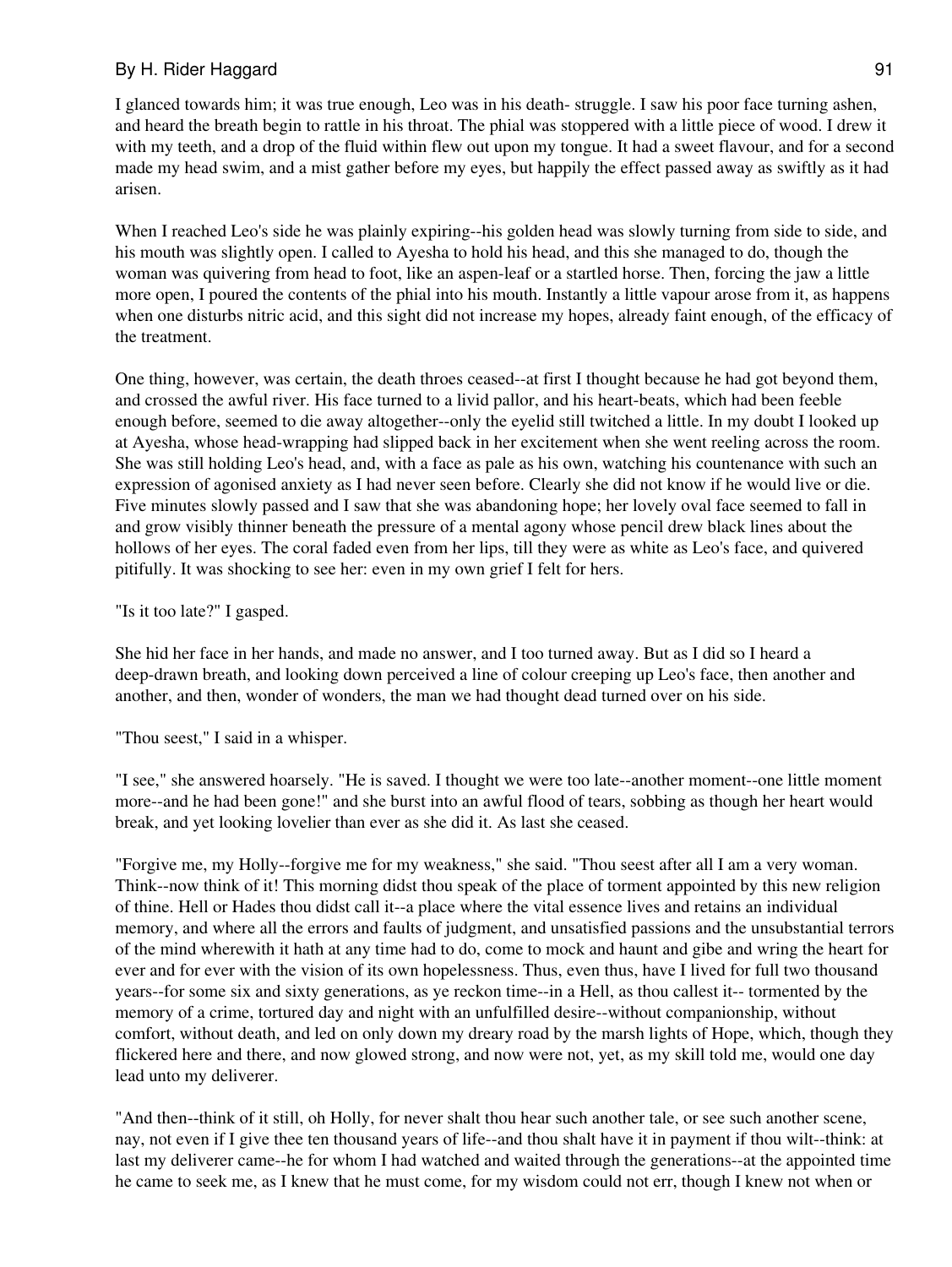how. Yet see how ignorant I was! See how small my knowledge, and how faint my strength! For hours he lay there sick unto death, and I felt it not--I who had waited for him for two thousand years--I knew it not. And then at last I see him, and behold, my chance is gone but by a hair's breadth even before I have it, for he is in the very jaws of death, whence no power of mine can draw him. And if he die, surely must the Hell be lived through once more--once more must I face the weary centuries, and wait, and wait till the time in its fulness shall bring my Beloved back to me. And then thou gavest him the medicine, and that five minutes dragged long before I knew if he would live or die, and I tell thee that all the sixty generations that are gone were not so long as that five minutes. But they passed at length, and still he showed no sign, and I knew that if the drug works not then, so far as I have had knowledge, it works not at all. Then thought I that he was once more dead, and all the tortures of all the years gathered themselves into a single venomed spear, and pierced me through and through, because again I had lost Kallikrates! And then, when all was done, behold! he sighed, behold! he lived, and I knew that he would live, for none die on whom the drug takes hold. Think of it now, my Holly--think of the wonder of it! He will sleep for twelve hours and then the fever will have left him!"

She stopped, and laid her hand upon his golden head, and then bent down and kissed his brow with a chastened abandonment of tenderness that would have been beautiful to behold had not the sight cut me to the heart--for I was jealous!

#### XVIII

#### "GO, WOMAN!"

Then followed a silence of a minute or so, during which *She* appeared, if one might judge from the almost angelic rapture of her face--for she looked angelic sometimes--to be plunged into a happy ecstasy. Suddenly, however, a new thought struck her, and her expression became the very reverse of angelic.

"Almost had I forgotten," she said, "that woman, Ustane. What is she to Kallikrates--his servant, or----" and she paused, and her voice trembled.

I shrugged my shoulders. "I understand that she is wed to him according to the custom of the Amahagger," I answered; "but I know not."

Her face grew dark as a thunder-cloud. Old as she was, Ayesha had not outlived jealousy.

"Then there is an end," she said; "she must die, even now!"

"For what crime?" I asked, horrified. "She is guilty of naught that thou art not guilty of thyself, oh Ayesha. She loves the man, and he has been pleased to accept her love: where, then, is her sin?"

"Truly, oh Holly, thou art foolish," she answered, almost petulantly. "Where is her sin? Her sin is that she stands between me and my desire. Well, I know that I can take him from her--for dwells there a man upon this earth, oh Holly, who could resist me if I put out my strength? Men are faithful for so long only as temptations pass them by. If the temptation be but strong enough, then will the man yield, for every man, like every rope, hath his breaking strain, and passion is to men what gold and power are to women--the weight upon their weakness. Believe me, ill will it go with mortal woman in that heaven of which thou speakest, if only the spirits be more fair, for their lords will never turn to look upon them, and their Heaven will become their Hell. For man can be bought with woman's beauty, if it be but beautiful enough; and woman's beauty can be ever bought with gold, if only there be gold enough. So was it in my day, and so it will be to the end of time. The world is a great mart, my Holly, where all things are for sale to whom who bids the highest in the currency of our desires."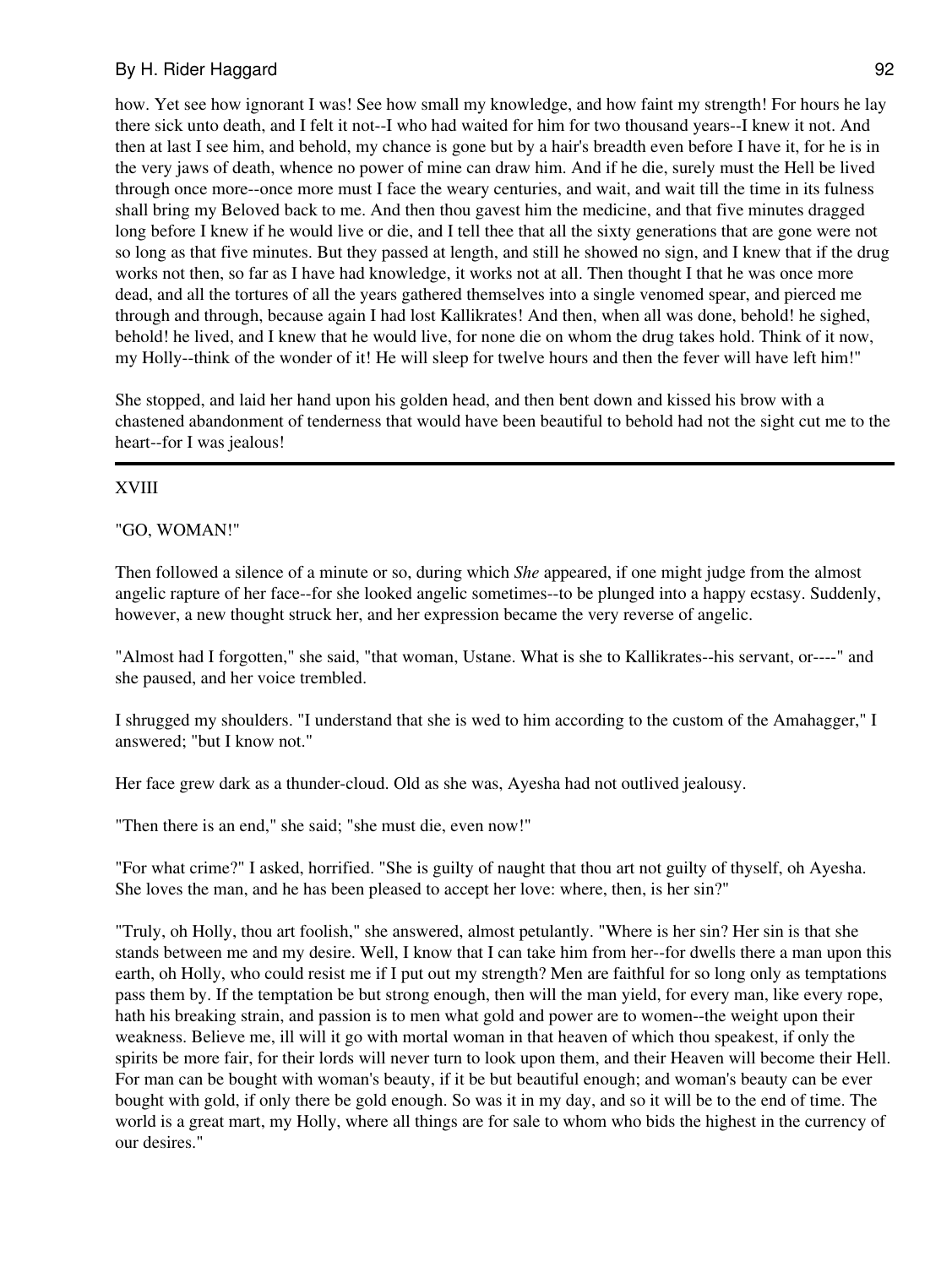These remarks, which were as cynical as might have been expected from a woman of Ayesha's age and experience, jarred upon me, and I answered, testily, that in our heaven there was no marriage or giving in marriage.

"Else would it not be heaven, dost thou mean?" she put in. "Fie on thee, Holly, to think so ill of us poor women! Is it, then, marriage that marks the line between thy heaven and thy hell? but enough of this. This is no time for disputing and the challenge of our wits. Why dost thou always dispute? Art thou also a philosopher of these latter days? As for this woman, she must die; for, though I can take her lover from her, yet, while she lived, might he think tenderly of her, and that I cannot away with. No other woman shall dwell in my Lord's thoughts; my empire shall be all my own. She hath had her day, let her be content; for better is an hour with love than a century of loneliness--now the night shall swallow her."

"Nay, nay," I cried, "it would be a wicked crime; and from a crime naught comes but what is evil. For thine own sake, do not this deed."

"Is it, then, a crime, oh foolish man, to put away that which stands between us and our ends? Then is our life one long crime, my Holly, since day by day we destroy that we may live, since in this world none save the strongest can endure. Those who are weak must perish; the earth is to the strong, and the fruits thereof. For every tree that grows a score shall wither, that the strong one may take their share. We run to place and power over the dead bodies of those who fail and fall; ay, we win the food we eat from out of the mouths of starving babes. It is the scheme of things. Thou sayest, too, that a crime breeds evil, but therein thou dost lack experience; for out of crimes come many good things, and out of good grows much evil. The cruel rage of the tyrant may prove a blessing to the thousands who come after him, and the sweetheartedness of a holy man may make a nation slaves. Man doeth this, and doeth that from the good or evil of his heart; but he knoweth not to what end his moral sense doth prompt him; for when he striketh he is blind to where the blow shall fall, nor can he count the airy threads that weave the web of circumstance. Good and evil, love and hate, night and day, sweet and bitter, man and woman, heaven above and the earth beneath--all these things are necessary, one to the other, and who knows the end of each? I tell thee that there is a hand of fate that twines them up to bear the burden of its purpose, and all things are gathered in that great rope to which all things are needful. Therefore doth it not become us to say this thing is evil and this good, or the dark is hateful and the light lovely; for to other eyes than ours the evil may be the good and the darkness more beautiful than the day, or all alike be fair. Hearest thou, my Holly?"

I felt it was hopeless to argue against casuistry of this nature, which, if it were carried to its logical conclusion, would absolutely destroy all morality, as we understand it. But her talk gave me a fresh thrill of fear; for what may not be possible to a being who, unconstrained by human law, is also absolutely unshackled by a moral sense of right and wrong, which, however partial and conventional it may be, is yet based, as our conscience tells us, upon the great wall of individual responsibility that marks off mankind from the beasts?

But I was deeply anxious to save Ustane, whom I liked and respected, from the dire fate that overshadowed her at the hands of her mighty rival. So I made one more appeal.

"Ayesha," I said, "thou art too subtle for me; but thou thyself hast told me that each man should be a law unto himself, and follow the teaching of his heart. Hath thy heart no mercy towards her whose place thou wouldst take? Bethink thee--as thou sayest--though to me the thing is incredible--he whom thou desirest has returned to thee after many ages, and but now thou hast, as thou sayest also, wrung him from the jaws of death. Wilt thou celebrate his coming by the murder of one who loved him, and whom perchance he loved--one, at the least, who saved his life for thee when the spears of thy slaves would have made an end thereof? Thou sayest also that in past days thou didst grievously wrong this man, that with thine own hand thou didst slay him because of the Egyptian Amenartas whom he loved."

"How knowest thou that, oh stranger? How knowest thou that name? I spoke it not to thee," she broke in with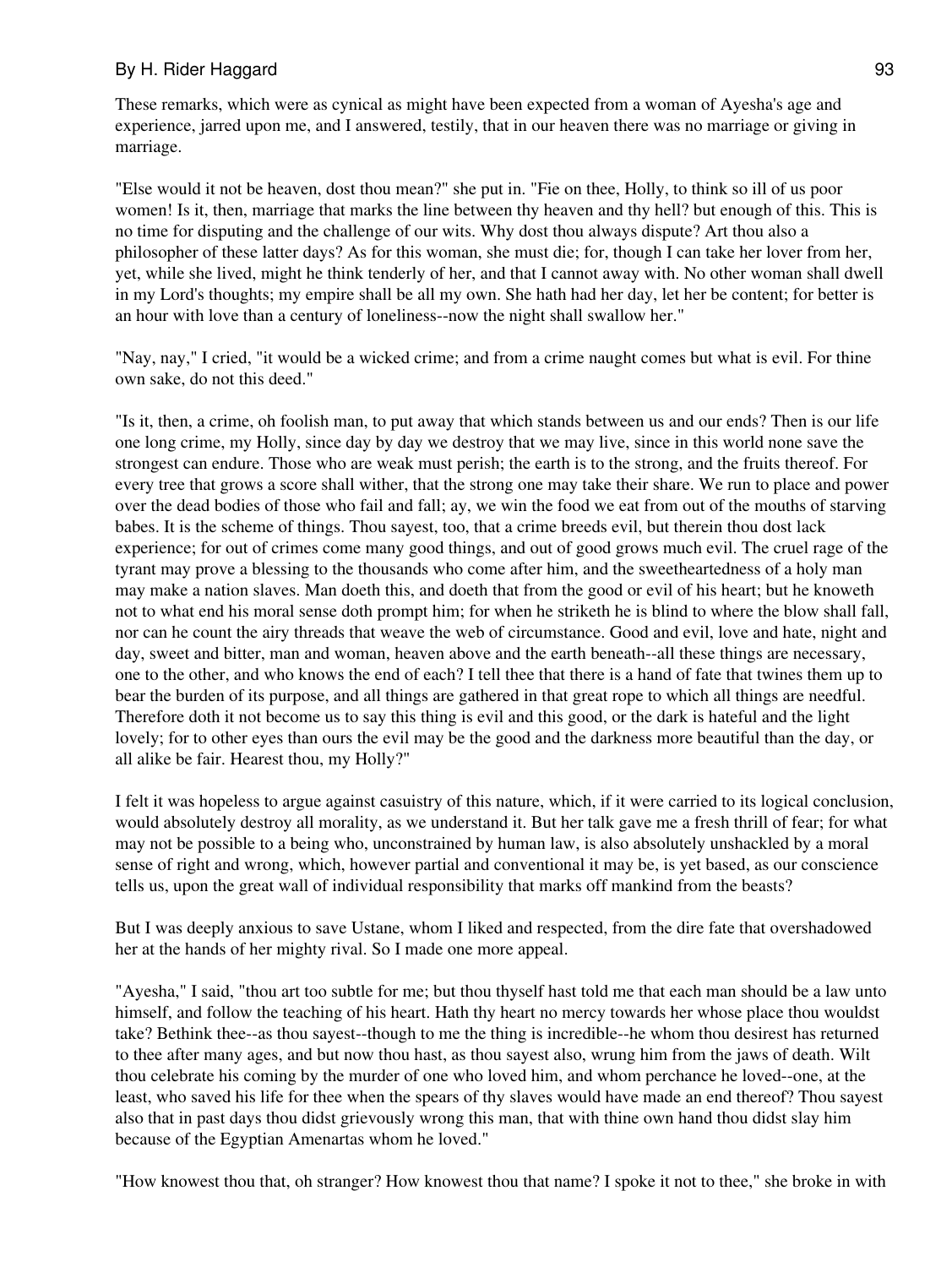a cry, catching at my arm.

"Perchance I dreamed it," I answered; "strange dreams do hover about these caves of Kôr. It seems that the dream was, indeed, a shadow of the truth. What came to thee of thy mad crime?--two thousand years of waiting, was it not? And now wouldst thou repeat the history? Say what thou wilt, I tell thee that evil will come of it; for to him who doeth, at the least, good breeds good and evil evil, even though in after days out of evil cometh good. Offences must needs come; but woe to him by whom the offence cometh. So said that Messiah of whom I spoke to thee, and it was truly said. If thou slayest this innocent woman, I say unto thee that thou shalt be accursed, and pluck no fruit from thine ancient tree of love. Also, what thinkest thou? How will this man take thee red-handed from the slaughter of her who loved and tended him?"

"As to that," she answered, "I have already answered thee. Had I slain thee as well as her, yet should he love me, Holly, because he could not save himself from therefrom any more than thou couldst save thyself from dying, if by chance I slew thee, oh Holly. And yet maybe there is truth in what thou dost say; for in some way it presseth on my mind. If it may be, I will spare this woman; for have I not told thee that I am not cruel for the sake of cruelty? I love not to see suffering, or to cause it. Let her come before me--quick now, before my mood changes," and she hastily covered her face with its gauzy wrapping.

Well pleased to have succeeded even to this extent, I passed out into the passage and called to Ustane, whose white garment I caught sight of some yards away, huddled up against one of the earthenware lamps that were placed at intervals along the tunnel. She rose, and ran towards me.

"Is my lord dead? Oh, say not he is dead," she cried, lifting her noble-looking face, all stained as it was with tears, up to me with an air of infinite beseeching that went straight to my heart.

"Nay, he lives," I answered. "*She* hath saved him. Enter."

She sighed deeply, entered, and fell upon her hands and knees, after the custom of the Amahagger people, in the presence of the dread *She*.

"Stand," said Ayesha, in her coldest voice, "and come hither."

Ustane obeyed, standing before her with bowed head.

Then came a pause, which Ayesha broke.

"Who is this man?" she said, pointing to the sleeping form of Leo.

"The man is my husband," she answered in a low voice.

"Who gave him to thee for a husband?"

"I took him according to the custom of our country, oh *She*."

"Thou hast done evil, woman, in taking this man, who is a stranger. He is not a man of thine own race, and the custom fails. Listen: perchance thou didst this thing through ignorance, therefore, woman, do I spare thee, otherwise hadst thou died. Listen again. Go from hence back to thine own place, and never dare to speak to or set thine eyes upon this man again. He is not for thee. Listen a third time. If thou breakest this my law, that moment thou diest. Go."

But Ustane did not move.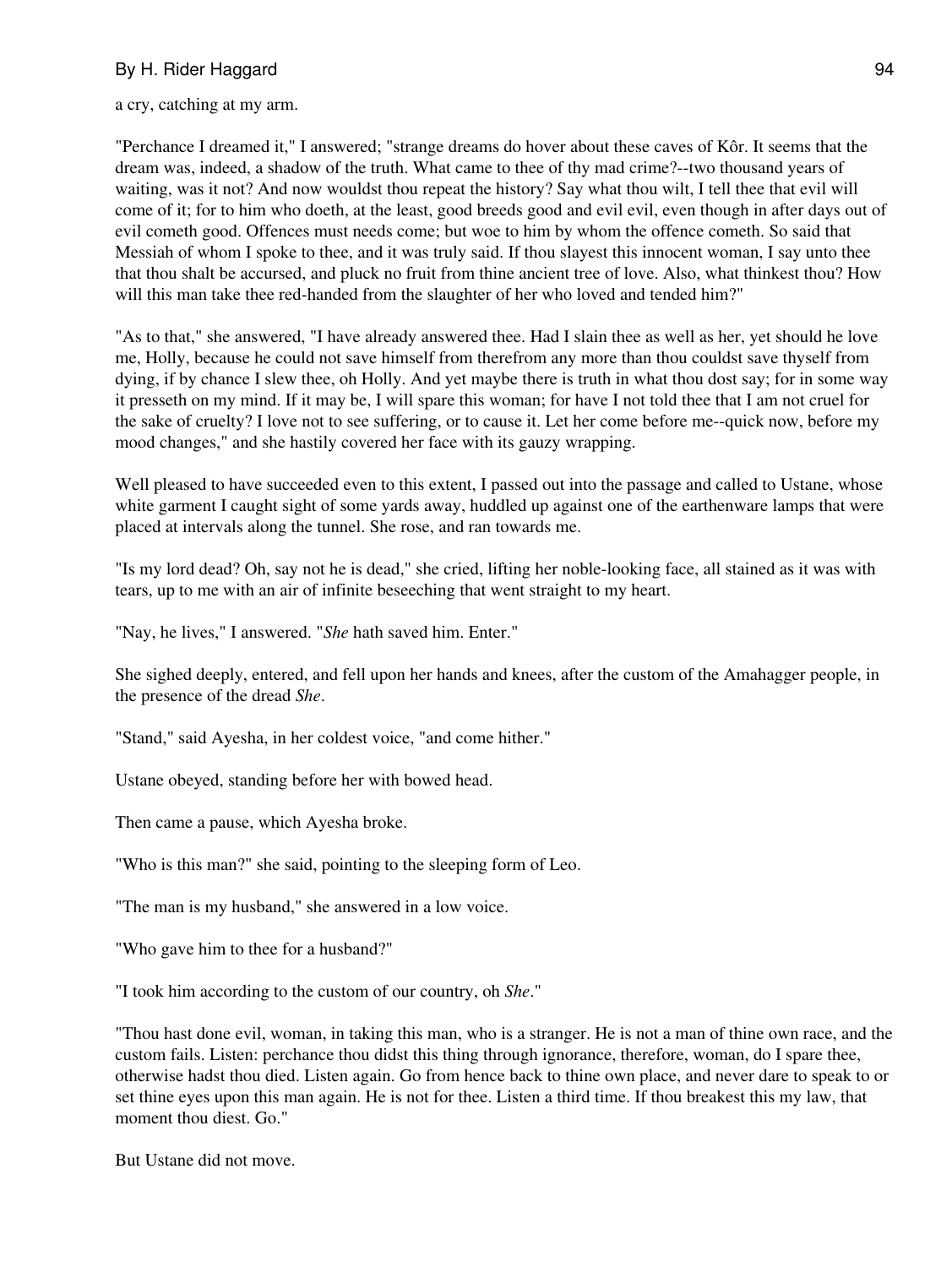"Go, woman!"

Then she looked up, and I saw that her face was torn with passion.

"Nay, oh *She*. I will not go," she answered in a choked voice: "the man is my husband, and I love him--I love him, and I will not leave him. What right hast thou to command me to leave my husband?"

I saw a little quiver pass down Ayesha's frame, and shuddered myself, fearing the worst.

"Be pitiful," I said in Latin; "it is but Nature working."

"I am pitiful," she answered coldly in the same language; "had I not been pitiful she had been dead even now." Then, addressing Ustane: "Woman, I say to thee, go before I destroy thee where thou art!"

"I will not go! He is mine--mine!" she cried in anguish. "I took him, and I saved his life! Destroy me, then, if thou hast the power! I will not give thee my husband--never--never!"

Ayesha made a movement so swift that I could scarcely follow it, but it seemed to me that she lightly struck the poor girl upon the head with her hand. I looked at Ustane, and then staggered back in horror, for there upon her hair, right across her bronze-like tresses, were three finger-marks *white as snow*. As for the girl herself, she had put her hands to her head, and was looking dazed.

"Great heavens!" I said, perfectly aghast at this dreadful manifestation of human power; but *She* did but laugh a little.

"Thou thinkest, poor ignorant fool," she said to the bewildered woman, "that I have not the power to slay. Stay, there lies a mirror," and she pointed to Leo's round shaving-glass that had been arranged by Job with other things upon his portmanteau; "give it to this woman, my Holly, and let her see that which lies across her hair, and whether or no I have power to slay."

I picked up the glass, and held it before Ustane's eyes. She gazed, then felt at her hair, then gazed again, and then sank upon the ground with a sort of sob.

"Now, wilt thou go, or must I strike a second time?" asked Ayesha, in mockery. "Look, I have set my seal upon thee so that I may know thee till thy hair is all as white as it. If I see thy face again, be sure, too, that thy bones shall soon be whiter than my mark upon thy hair."

Utterly awed and broken down, the poor creature rose, and, marked with that awful mark, crept from the room, sobbing bitterly.

"Look not so frighted, my Holly," said Ayesha, when she had gone. "I tell thee I deal not in magic--there is no such thing. 'Tis only a force that thou dost not understand. I marked her to strike terror to her heart, else must I have slain her. And now I will bid my servants to bear my Lord Kallikrates to a chamber near mine own, that I may watch over him, and be ready to greet him when he wakes; and thither, too, shalt thou come, my Holly, and the white man, thy servant. But one thing remember at thy peril. Naught shalt thou say to Kallikrates as to how this woman went, and as little as may be of me. Now, I have warned thee!" and she slid away to give her orders, leaving me more absolutely confounded than ever. Indeed, so bewildered was I, and racked and torn with such a succession of various emotions, that I began to think that I must be going mad. However, perhaps fortunately, I had but little time to reflect, for presently the mutes arrived to carry the sleeping Leo and our possessions across the central cave, so for a while all was bustle. Our new rooms were situated immediately behind what we used to call Ayesha's boudoir--the curtained space where I had first seen her. Where she herself slept I did not then know, but it was somewhere quite close.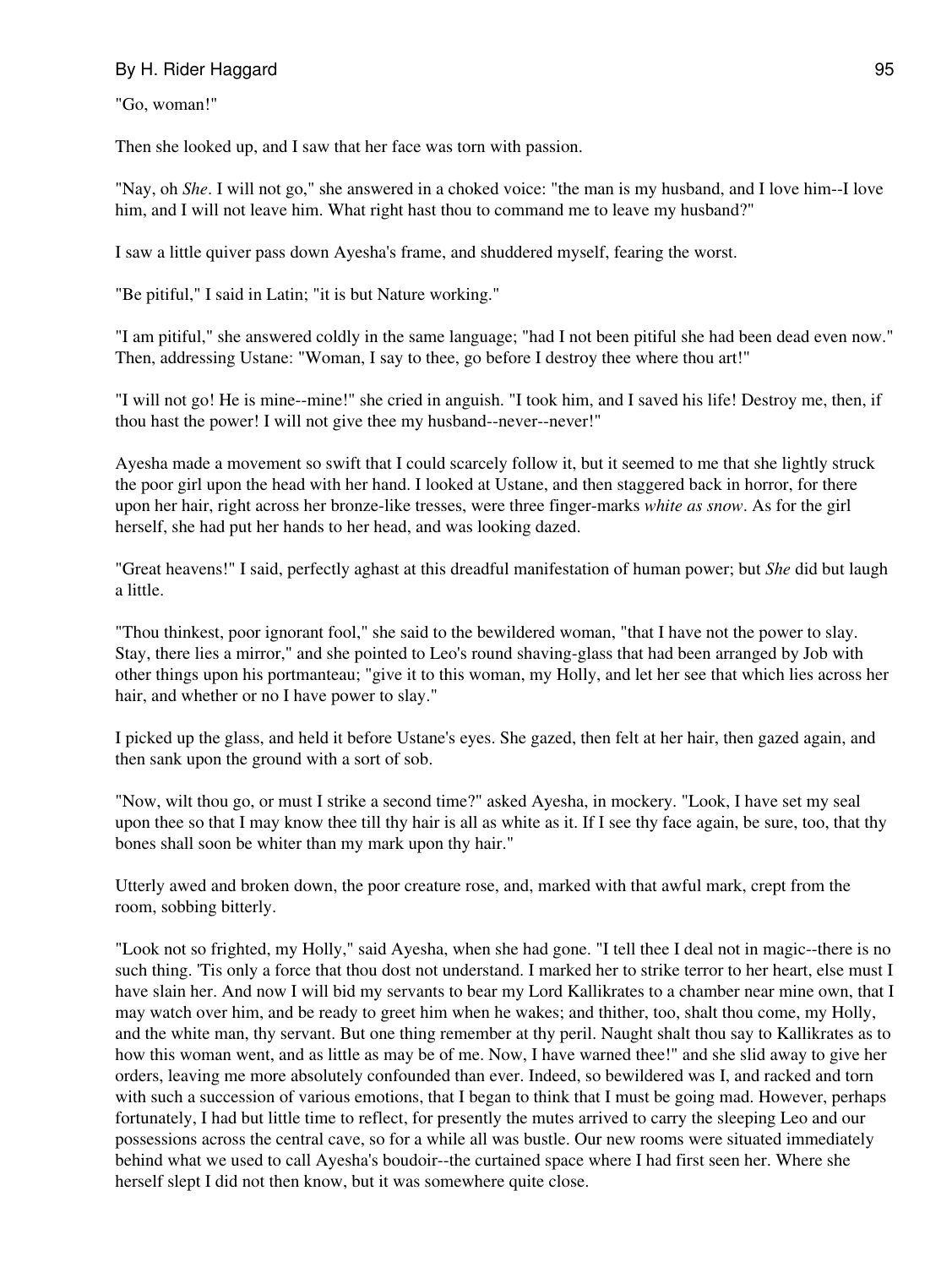That night I passed in Leo's room, but he slept through it like the dead, never once stirring. I also slept fairly well, as, indeed, I needed to do, but my sleep was full of dreams of all the horrors and wonders I had undergone. Chiefly, however, I was haunted by that frightful piece of *diablerie* by which Ayesha left her finger-marks upon her rival's hair. There was something so terrible about her swift, snake-like movement, and the instantaneous blanching of that threefold line, that, if the results to Ustane had been much more tremendous, I doubt if they would have impressed me so deeply. To this day I often dream of that awful scene, and see the weeping woman, bereaved, and marked like Cain, cast a last look at her lover, and creep from the presence of her dread Queen.

Another dream that troubled me originated in the huge pyramid of bones. I dreamed that they all stood up and marched past me in thousands and tens of thousands--in squadrons, companies, and armies-- with the sunlight shining through their hollow ribs. On they rushed across the plain to Kôr, their imperial home; I saw the drawbridges fall before them, and heard their bones clank through the brazen gates. On they went, up the splendid streets, on past fountains, palaces, and temples such as the eye of man never saw. But there was no man to greet them in the market-place, and no woman's face appeared at the windows--only a bodiless voice went before them, calling: "*Fallen is Imperial Kôr!--fallen!--fallen! fallen!*" On, right through the city, marched those gleaming phalanxes, and the rattle of their bony tread echoed through the silent air as they pressed grimly on. They passed through the city and clomb the wall, and marched along the great roadway that was made upon the wall, till at length they once more reached the drawbridge. Then, as the sun was sinking, they returned again towards their sepulchre, and luridly his light shone in the sockets of their empty eyes, throwing gigantic shadows of their bones, that stretched away, and crept and crept like huge spiders' legs as their armies wound across the plain. Then they came to the cave, and once more one by one flung themselves in unending files through the hole into the pit of bones, and I awoke, shuddering, to see *She*, who had evidently been standing between my couch and Leo's, glide like a shadow from the room.

After this I slept again, soundly this time, till morning, when I awoke much refreshed, and got up. At last the hour drew near at which, according to Ayesha, Leo was to awake, and with it came *She* herself, as usual, veiled.

"Thou shalt see, oh Holly," she said; "presently shall he awake in his right mind, the fever having left him."

Hardly were the words out of her mouth, when Leo turned round and stretched out his arms, yawned, opened his eyes, and, perceiving a female form bending over him, threw his arms round her and kissed her, mistaking her, perhaps, for Ustane. At any rate, he said, in Arabic, "Hullo, Ustane, why have you tied your head up like that? Have you got the toothache?" and then, in English, "I say, I'm awfully hungry. Why, Job, you old son of a gun, where the deuce have we got to now--eh?"

"I am sure I wish I knew, Mr. Leo," said Job, edging suspiciously past Ayesha, whom he still regarded with the utmost disgust and horror, being by no means sure that she was not an animated corpse; "but you mustn't talk, Mr. Leo, you've been very ill, and given us a great deal of hanxiety, and, if this lady," looking at Ayesha, "would be so kind as to move, I'll bring you your soup."

This turned Leo's attention to the "lady," who was standing by in perfect silence. "Hullo!" he said; "that is not Ustane--where is Ustane?"

Then, for the first time, Ayesha spoke to him, and her first words were a lie. "She has gone from hence upon a visit," she said; "and, behold, in her place am I here as thine handmaiden."

Ayesha's silver notes seemed to puzzle Leo's half-awakened intellect, as also did her corpse-like wrappings. However, he said nothing at the time, but drank off his soup greedily enough, and then turned over and slept again till the evening. When he woke for the second time he saw me, and began to question me as to what had happened, but I had to put him off as best I could till the morrow, when he awoke almost miraculously better.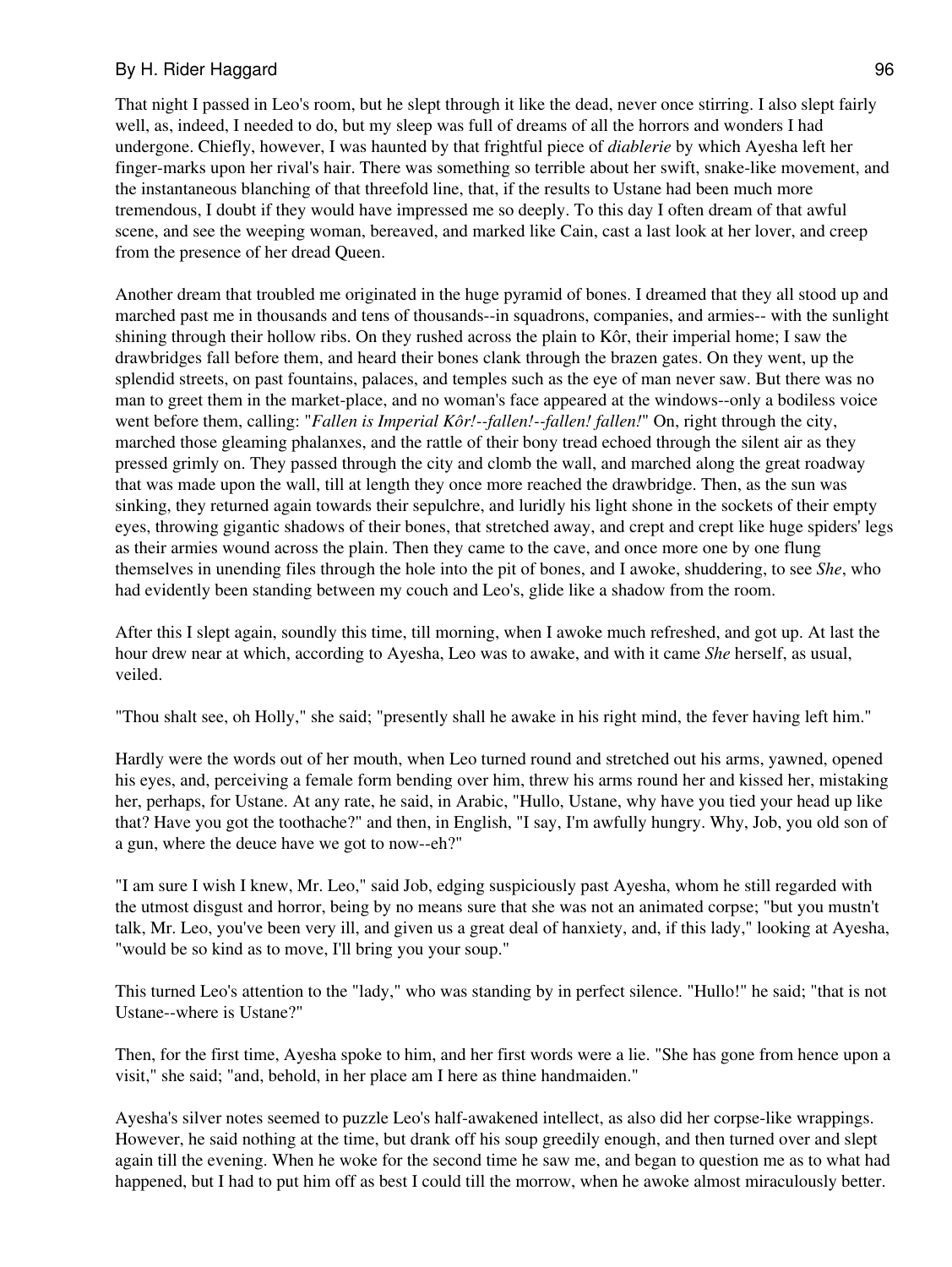Then I told him something of his illness and of my doings, but as Ayesha was present I could not tell him much except that she was the Queen of the country, and well disposed towards us, and that it was her pleasure to go veiled; for, though of course I spoke in English, I was afraid that she might understand what we were saying from the expression of our faces, and besides, I remembered her warning.

On the following day Leo got up almost entirely recovered. The flesh wound in his side was healed, and his constitution, naturally a vigorous one, had shaken off the exhaustion consequent on his terrible fever with a rapidity that I can only attribute to the effects of the wonderful drug which Ayesha had given to him, and also to the fact that his illness had been too short to reduce him very much. With his returning health came back full recollection of all his adventures up to the time when he had lost consciousness in the marsh, and of course of Ustane also, to whom I had discovered he had grown considerably attached. Indeed, he overwhelmed me with questions about the poor girl, which I did not dare to answer, for after Leo's first awakening *She* had sent for me, and again warned me solemnly that I was to reveal nothing of the story to him, delicately hinting that if I did it would be the worse for me. She also, for the second time, cautioned me not to tell Leo anything more than I was obliged about herself, saying that she would reveal herself to him in her own time.

Indeed, her whole manner changed. After all that I had seen I had expected that she would take the earliest opportunity of claiming the man she believed to be her old-world lover, but this, for some reason of her own, which was at the time quite inscrutable to me, she did not do. All that she did was to attend to his wants quietly, and with a humility which was in striking contrast with her former imperious bearing, addressing him always in a tone of something very like respect, and keeping him with her as much as possible. Of course his curiosity was as much excited about this mysterious woman as my own had been, and he was particularly anxious to see her face, which I had, without entering into particulars, told him was as lovely as her form and voice. This in itself was enough to raise the expectations of any young man to a dangerous pitch, and, had it not been that he had not as yet completely shaken off the effects of illness, and was much troubled in his mind about Ustane, of whose affection and brave devotion he spoke in touching terms, I have no doubt that he would have entered into her plans, and fallen in love with her by anticipation. As it was, however, he was simply wildly curious, and also, like myself, considerably awed, for, though no hint had been given to him by Ayesha of her extraordinary age, he not unnaturally came to identify her with the woman spoken of on the potsherd. At last, quite driven into a corner by his continual questions, which he showered on me while he was dressing on this third morning, I referred him to Ayesha, saying, with perfect truth, that I did not know where Ustane was. Accordingly, after Leo had eaten a hearty breakfast, we adjourned into *She's* presence, for her mutes had orders to admit us at all hours.

She was, as usual, seated in what, for want of a better term, we called her boudoir, and on the curtains being drawn she rose from her couch and, stretching out both hands, came forward to greet us, or rather Leo; for I, as may be imagined, was now quite left in the cold. It was a pretty sight to see her veiled form gliding towards the sturdy young Englishman, dressed in his grey flannel suit; for, though he is half a Greek in blood, Leo is, with the exception of his hair, one of the most English-looking men I ever saw. He has nothing of the subtle form or slippery manner of the modern Greek about him, though I presume that he got his remarkable personal beauty from his foreign mother, whose portrait he resembles not a little. He is very tall and big-chested, and yet not awkward, as so many big men are, and his head is set upon him in such a fashion as to give him a proud and vigorous air, which was well translated in his Amahagger name of the "Lion."

"Greeting to thee, my young stranger lord," she said in her softest voice. "Right glad am I to see thee upon thy feet. Believe me, had I not saved thee at the last, never wouldst thou have stood upon those feet again. But the danger is done, and it shall be my care"--and she flung a world of meaning into the words--"that it doth return no more."

Leo bowed to her, and then, in his best Arabic, thanked her for all her kindness and courtesy in caring for one unknown to her.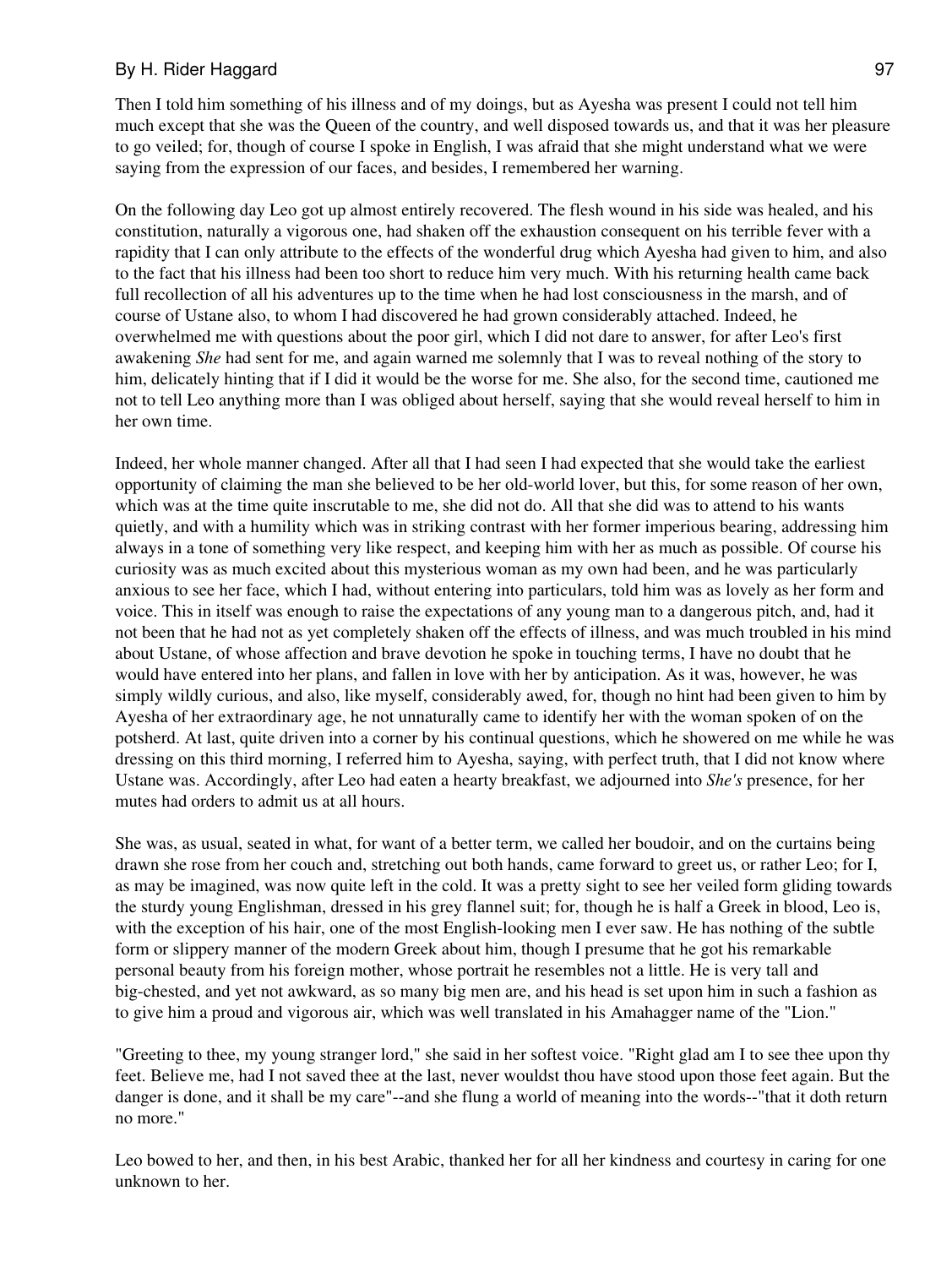"Nay," she answered softly, "ill could the world spare such a man. Beauty is too rare upon it. Give me no thanks, who am made happy by thy coming."

"Humph! old fellow," said Leo aside to me in English, "the lady is very civil. We seem to have tumbled into clover. I hope that you have made the most of your opportunities. By Jove! what a pair of arms she has got!"

I nudged him in the ribs to make him keep quiet, for I caught sight of a gleam from Ayesha's veiled eyes, which were regarding me curiously.

"I trust," went on Ayesha, "that my servants have attended well upon thee; if there can be comfort in this poor place, be sure it waits on thee. Is there aught that I can do for thee more?"

"Yes, oh *She*," answered Leo hastily, "I would fain know whither the young lady who was looking after me has gone to."

"Ah," said Ayesha: "the girl--yes, I saw her. Nay, I know not; she said that she would go, I know not whither. Perchance she will return, perchance not. It is wearisome waiting on the sick, and these savage women are fickle."

Leo looked both sulky and distressed at this intelligence.

"It's very odd," he said to me in English; and then, addressing *She*, "I cannot understand," he said; "the young lady and I--well--in short, we had a regard for each other."

Ayesha laughed a little very musically, and then turned the subject.

## XIX

#### "GIVE ME A BLACK GOAT!"

The conversation after this was of such a desultory order that I do not quite recollect it. For some reason, perhaps from a desire to keep her identity and character in reserve, Ayesha did not talk freely, as she usually did. Presently, however, she informed Leo that she had arranged a dance that night for our amusement. I was astonished to hear this, as I fancied that the Amahagger were much too gloomy a folk to indulge in any such frivolity; but, as will presently more clearly appear, it turned out that an Amahagger dance has little in common with such fantastic festivities in other countries, savage or civilised. Then, as we were about to withdraw, she suggested that Leo might like to see some of the wonders of the caves, and as he gladly assented thither we departed, accompanied by Job and Billali. To describe our visit would only be to repeat a great deal of what I have already said. The tombs we entered were indeed different, for the whole rock was a honeycomb of sepulchres,[\*] but the contents were nearly always similar. Afterwards we visited the pyramid of bones that had haunted my dreams on the previous night, and from thence went down a long passage to one of the great vaults occupied by the bodies of the poorer citizens of Imperial Kôr. These bodies were not nearly so well preserved as were those of the wealthier classes. Many of them had no linen covering on them, also they were buried from five hundred to one thousand in a single large vault, the corpses in some instances being thickly piled one upon another, like a heap of slain.

[\*] For a long while it puzzled me to know what could have been done with the enormous quantities of rock that must have been dug out of these vast caves; but I afterwards discovered that it was for the most part built into the walls and palaces of Kôr, and also used to line the reservoirs and sewers.--L. H. H.

Leo was of course intensely interested in this stupendous and unequalled sight, which was, indeed, enough to awake all the imagination a man had in him into the most active life. But to poor Job it did not prove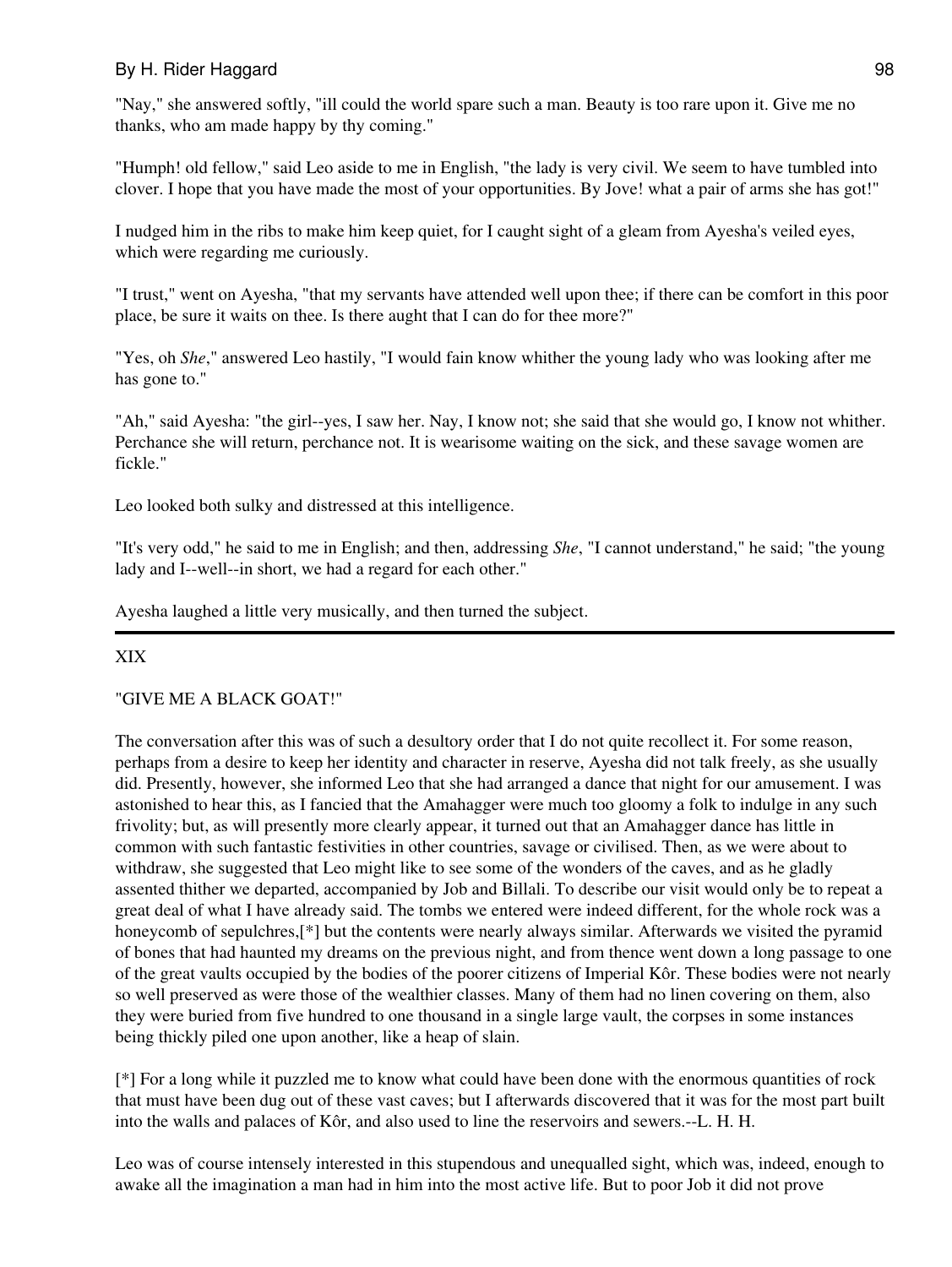attractive. His nerves--already seriously shaken by what he had undergone since we had arrived in this terrible country --were, as may be imagined, still further disturbed by the spectacle of these masses of departed humanity, whereof the forms still remained perfect before his eyes, though their voices were for ever lost in the eternal silence of the tomb. Nor was he comforted when old Billali, by way of soothing his evident agitation, informed him that he should not be frightened of these dead things, as he would soon be like them himself.

"There's a nice thing to say of a man, sir," he ejaculated, when I translated this little remark; "but there, what can one expect of an old man-eating savage? Not but what I dare say he's right," and Job sighed.

When we had finished inspecting the caves, we returned and had our meal, for it was now past four in the afternoon, and we all-- especially Leo--needed some food and rest. At six o'clock we, together with Job, waited on Ayesha, who set to work to terrify our poor servant still further by showing him pictures on the pool of water in the font-like vessel. She learnt from me that he was one of seventeen children, and then bid him think of all his brothers and sisters, or as many of them as he could, gathered together in his father's cottage. Then she told him to look in the water, and there, reflected from its stilly surface, was that dead scene of many years gone by, as it was recalled to our retainer's brain. Some of the faces were clear enough, but some were mere blurs and splotches, or with one feature grossly exaggerated; the fact being that, in these instances, Job had been unable to recall the exact appearances of the individuals, or remembered them only by a peculiarity of his tribe, and the water could only reflect what he saw with his mind's eye. For it must be remembered that *She's* power in this matter was strictly limited; she could apparently, except in very rare instances, only photograph upon the water what was actually in the mind of some one present, and then only by his will. But, if she was personally acquainted with a locality, she could, as in the case of ourselves and the whale-boat, throw its reflection upon the water, and also, it seems, the reflection of anything extraneous that was passing there at the time. This power, however, did not extend to the minds of others. For instance, she could show me the interior of my college chapel, as I remembered it, but not as it was at the moment of reflection; for, where other people were concerned, her art was strictly limited to the facts or memories present to *their* consciousness at the moment. So much was this so that when we tried, for her amusement, to show her pictures of noted buildings, such as St. Paul's or the Houses of Parliament, the result was most imperfect; for, of course, though we had a good general idea of their appearance, we could not recall all the architectural details, and therefore the minutiæ necessary to a perfect reflection were wanting. But Job could not be got to understand this, and, so far from accepting a natural explanation of the matter, which was after all, though strange enough in all conscience, nothing more than an instance of glorified and perfected telepathy, he set the whole thing down as a manifestation of the blackest magic. I shall never forget the howl of terror which he uttered when he saw the more or less perfect portraits of his long- scattered brethren staring at him from the quiet water, or the merry peal of laughter with which Ayesha greeted his consternation. As for Leo, he did not altogether like it either, but ran his fingers through his yellow curls, and remarked that it gave him the creeps.

After about an hour of this amusement, in the latter part of which Job did *not* participate, the mutes by signs indicated that Billali was waiting for an audience. Accordingly he was told to "crawl up," which he did as awkwardly as usual, and announced that the dance was ready to begin if *She* and the white strangers would be pleased to attend. Shortly afterwards we all rose, and, Ayesha having thrown a dark cloak (the same, by the way, that she had worn when I saw her cursing by the fire) over her white wrappings, we started. The dance was to be held in the open air, on the smooth rocky plateau in front of the great cave, and thither we made our way. About fifteen paces from the mouth of the cave we found three chairs placed, and here we sat and waited, for as yet no dancers were to be seen. The night was almost, but not quite, dark, the moon not having risen as yet, which made us wonder how we should be able to see the dancing.

"Thou wilt presently understand," said Ayesha, with a little laugh, when Leo asked her; and we certainly did. Scarcely were the words out of her mouth when from every point we saw dark forms rushing up, each bearing with him what we at first took to be an enormous flaming torch. Whatever they were, they were burning furiously, for the flames stood out a yard or more behind each bearer. On they came, fifty or more of them,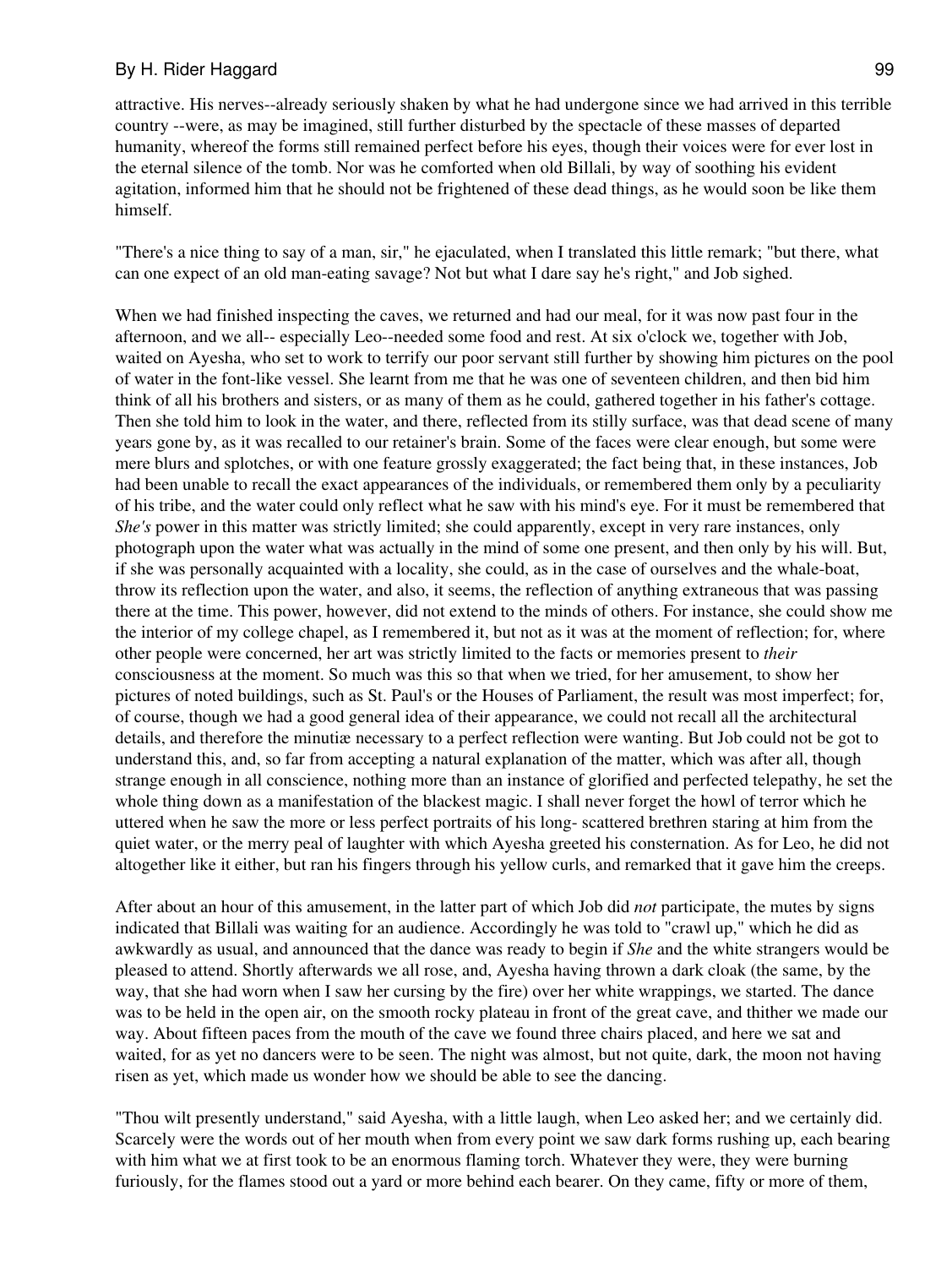carrying their flaming burdens and looking like so many devils from hell. Leo was the first to discover what these burdens were.

"Great heaven!" he said, "they are corpses on fire!"

I stared and stared again--he was perfectly right--the torches that were to light our entertainment were human mummies from the caves!

On rushed the bearers of the flaming corpses, and, meeting at a spot about twenty paces in front of us, built their ghastly burdens crossways into a huge bonfire. Heavens! how they roared and flared! No tar barrel could have burnt as those mummies did. Nor was this all. Suddenly I saw one great fellow seize a flaming human arm that had fallen from its parent frame, and rush off into the darkness. Presently he stopped, and a tall streak of fire shot up into the air, illumining the gloom, and also the lamp from which it sprang. That lamp was the mummy of a woman tied to a stout stake let into the rock, and he had fired her hair. On he went a few paces and touched a second, then a third, and a fourth, till at last we were surrounded on all three sides by a great ring of bodies flaring furiously, the material with which they were preserved having rendered them so inflammable that the flames would literally spout out of the ears and mouth in tongues of fire a foot or more in length.

Nero illuminated his gardens with live Christians soaked in tar, and we were now treated to a similar spectacle, probably for the first time since his day, only happily our lamps were not living ones.

But, although this element of horror was fortunately wanting, to describe the awful and hideous grandeur of the spectacle thus presented to us is, I feel, so absolutely beyond my poor powers that I scarcely dare attempt it. To begin with, it appealed to the moral as well as the physical susceptibilities. There was something very terrible, and yet very fascinating, about the employment of the remote dead to illumine the orgies of the living; in itself the thing was a satire, both on the living and the dead. Cæsar's dust--or is it Alexander's?--may stop a bunghole, but the functions of these dead Cæsars of the past was to light up a savage fetish dance. To such base uses may we come, of so little account may we be in the minds of the eager multitudes that we shall breed, many of whom, so far from revering our memory, will live to curse us for begetting them into such a world of woe.

Then there was the physical side of the spectacle, and a weird and splendid one it was. Those old citizens of Kôr burnt as, to judge from their sculptures and inscriptions, they had lived, very fast, and with the utmost liberality. What is more, there were plenty of them. As soon as ever a mummy had burnt down to the ankles, which it did in about twenty minutes, the feet were kicked away, and another one put in its place. The bonfire was kept going on the same generous scale, and its flames shot up, with a hiss and a crackle, twenty or thirty feet into the air, throwing great flashes of light far out into the gloom, through which the dark forms of the Amahagger flitted to and fro like devils replenishing the infernal fires. We all stood and stared aghast--shocked, and yet fascinated at so strange a spectacle, and half expecting to see the spirits those flaming forms had once enclosed come creeping from the shadows to work vengeance on their desecrators.

"I promised thee a strange sight, my Holly," laughed Ayesha, whose nerves alone did not seem to be affected; "and, behold, I have not failed thee. Also, it hath its lesson. Trust not to the future, for who knows what the future may bring! Therefore, live for the day, and endeavour not to escape the dust which seems to be man's end. What thinkest thou those long-forgotten nobles and ladies would have felt had they known that they should one day flare to light the dance or boil the pot of savages? But see, here come the dancers; a merry crew --are they not? The stage is lit--now for the play."

As she spoke, we perceived two lines of figures, one male and the other female, to the number of about a hundred, each advancing round the human bonfire, arrayed only in the usual leopard and buck skins. They formed up, in perfect silence, in two lines, facing each other between us and the fire, and then the dance--a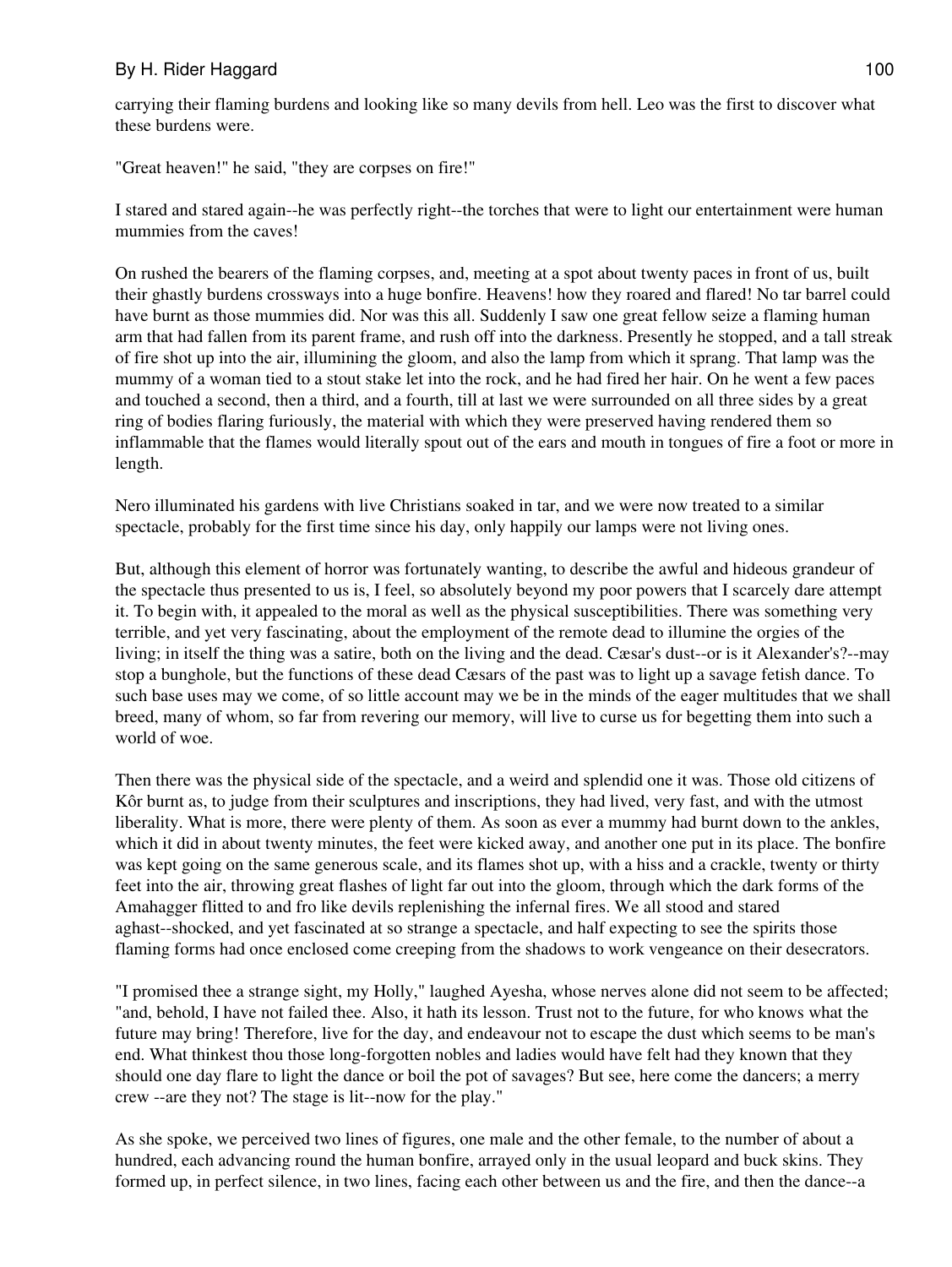sort of infernal and fiendish cancan--began. To describe it is quite impossible, but, though there was a good deal of tossing of legs and double-shuffling, it seemed to our untutored minds to be more of a play than a dance, and, as usual with this dreadful people, whose minds seem to have taken their colour from the caves in which they live, and whose jokes and amusements are drawn from the inexhaustible stores of preserved mortality with which they share their homes, the subject appeared to be a most ghastly one. I know that it represented an attempted murder first of all, and then the burial alive of the victim and his struggling from the grave; each act of the abominable drama, which was carried on in perfect silence, being rounded off and finished with a furious and most revolting dance round the supposed victim, who writhed upon the ground in the red light of the bonfire.

Presently, however, this pleasing piece was interrupted. Suddenly there was a slight commotion, and a large powerful woman, whom I had noted as one of the most vigorous of the dancers, came, made mad and drunken with unholy excitement, bounding and staggering towards us, shrieking out as she came:--

"I want a Black Goat, I must have a Black Goat, bring me a Black Goat!" and down she fell upon the rocky floor foaming and writhing, and shrieking for a Black Goat, about as hideous a spectacle as can well be conceived.

Instantly most of the dancers came up and got round her, though some still continued their capers in the background.

"She has got a Devil," called out one of them. "Run and get a black goat. There, Devil, keep quiet! keep quiet! You shall have the goat presently. They have gone to fetch it, Devil."

"I want a Black Goat, I must have a Black Goat!" shrieked the foaming rolling creature again.

"All right, Devil, the goat will be here presently; keep quiet, there's a good Devil!"

And so on till the goat, taken from a neighbouring kraal, did at last arrive, being dragged bleating on to the scene by its horns.

"Is it a Black One, is it a Black One?" shrieked the possessed.

"Yes, yes, Devil, as black as night;" then aside, "keep it behind thee, don't let the Devil see that it has got a white spot on its rump and another on its belly. In one minute, Devil. There, cut his throat quick. Where is the saucer?"

"The Goat! the Goat! the Goat! Give me the blood of my black goat! I must have it, don't you see I must have it? Oh! oh! oh! give me the blood of the goat."

At this moment a terrified *bah!* announced that the poor goat had been sacrificed, and the next minute a woman ran up with a saucer full of blood. This the possessed creature, who was then raving and foaming her wildest, seized and *drank*, and was instantly recovered, and without a trace of hysteria, or fits, or being possessed, or whatever dreadful thing it was she was suffering from. She stretched her arms, smiled faintly, and walked quietly back to the dancers, who presently withdrew in a double line as they had come, leaving the space between us and the bonfire deserted.

I thought that the entertainment was now over, and, feeling rather queer, was about to ask *She* if we could rise, when suddenly what at first I took to be a baboon came hopping round the fire, and was instantly met upon the other side by a lion, or rather a human being dressed in a lion's skin. Then came a goat, then a man wrapped in an ox's hide, with the horns wobbling about in a ludicrous way. After him followed a blesbok, then an impala, then a koodoo, then more goats, and many other animals, including a girl sewn up in the shining scaly hide of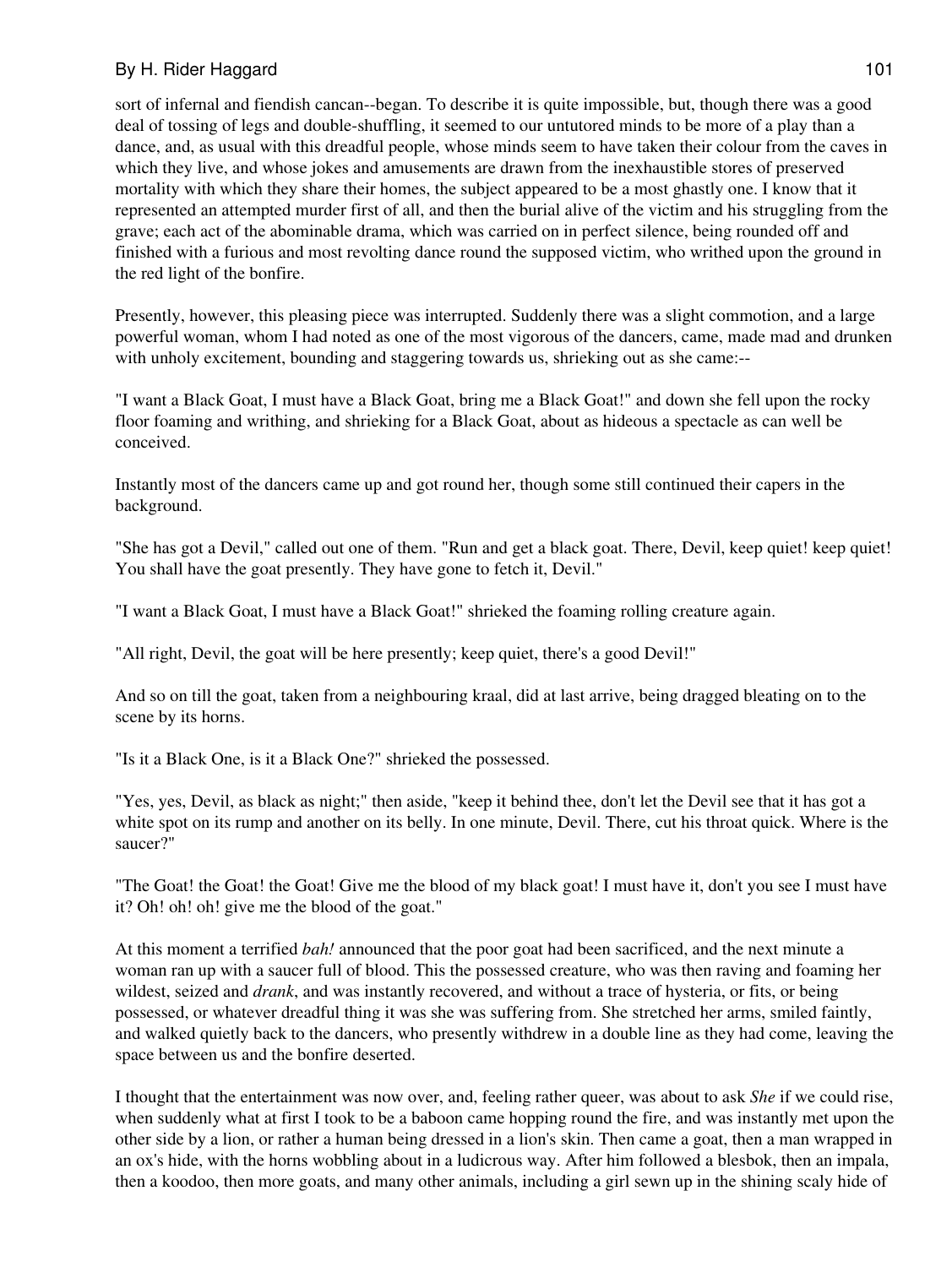a boa-constrictor, several yards of which trailed along the ground behind her. When all the beasts had collected they began to dance about in a lumbering, unnatural fashion, and to imitate the sounds produced by the respective animals they represented, till the whole air was alive with roars and bleating and the hissing of snakes. This went on for a long time, till, getting tired of the pantomime, I asked Ayesha if there would be any objection to Leo and myself walking round to inspect the human torches, and, as she had nothing to say against it, we started, striking round to the left. After looking at one or two of the flaming bodies, we were about to return, thoroughly disgusted with the grotesque weirdness of the spectacle, when our attention was attracted by one of the dancers, a particularly active leopard, that had separated itself from its fellow-beasts, and was whisking about in our immediate neighbourhood, but gradually drawing into a spot where the shadow was darkest, equidistant between two of the flaming mummies. Drawn by curiosity, we followed it, when suddenly it darted past us into the shadows beyond, and as it did so erected itself and whispered, "Come," in a voice that we both recognised as that of Ustane. Without waiting to consult me Leo turned and followed her into the outer darkness, and I, feeling sick enough at heart, went after them. The leopard crawled on for about fifty paces--a sufficient distance to be quite beyond the light of the fire and torches--and then Leo came up with it, or, rather, with Ustane.

"Oh, my lord," I heard her whisper, "so I have found thee! Listen. I am in peril of my life from '*She-who-must-be-obeyed*.' Surely the Baboon has told thee how she drove me from thee? I love thee, my lord, and thou art mine according to the custom of the country. I saved thy life! My Lion, wilt thou cast me off now?"

"Of course not," ejaculated Leo; "I have been wondering whither thou hadst gone. Let us go and explain matters to the Queen."

"Nay, nay, she would slay us. Thou knowest not her power--the Baboon there, he knoweth, for he saw. Nay, there is but one way: if thou wilt cleave to me, thou must flee with me across the marshes even now, and then perchance we may escape."

"For Heaven's sake, Leo," I began, but she broke in--

"Nay, listen not to him. Swift--be swift--death is in the air we breathe. Even now, mayhap, *She* heareth us," and without more ado she proceeded to back her arguments by throwing herself into his arms. As she did so the leopard's head slipped from her hair, and I saw the three white finger-marks upon it, gleaming faintly in the starlight. Once more realising the desperate nature of the position, I was about to interpose, for I knew that Leo was not too strong-minded where women were concerned, when--oh! horror!--I heard a little silvery laugh behind me. I turned round, and there was *She* herself, and with her Billali and two male mutes. I gasped and nearly sank to the ground, for I knew that such a situation must result in some dreadful tragedy, of which it seemed exceedingly probable to me that I should be the first victim. As for Ustane, she untwined her arms and covered her eyes with her hands, while Leo, not knowing the full terror of the position, merely covered up, and looked as foolish as a man caught in such a trap would naturally do.

## XX

## TRIUMPH

Then followed a moment of the most painful silence that I ever endured. It was broken by Ayesha, who addressed herself to Leo.

"Nay, now, my lord and guest," she said in her softest tones, which yet had the ring of steel about them, "look not so bashful. Surely the sight was a pretty one--the leopard and the lion!"

"Oh, hang it all!" said Leo in English.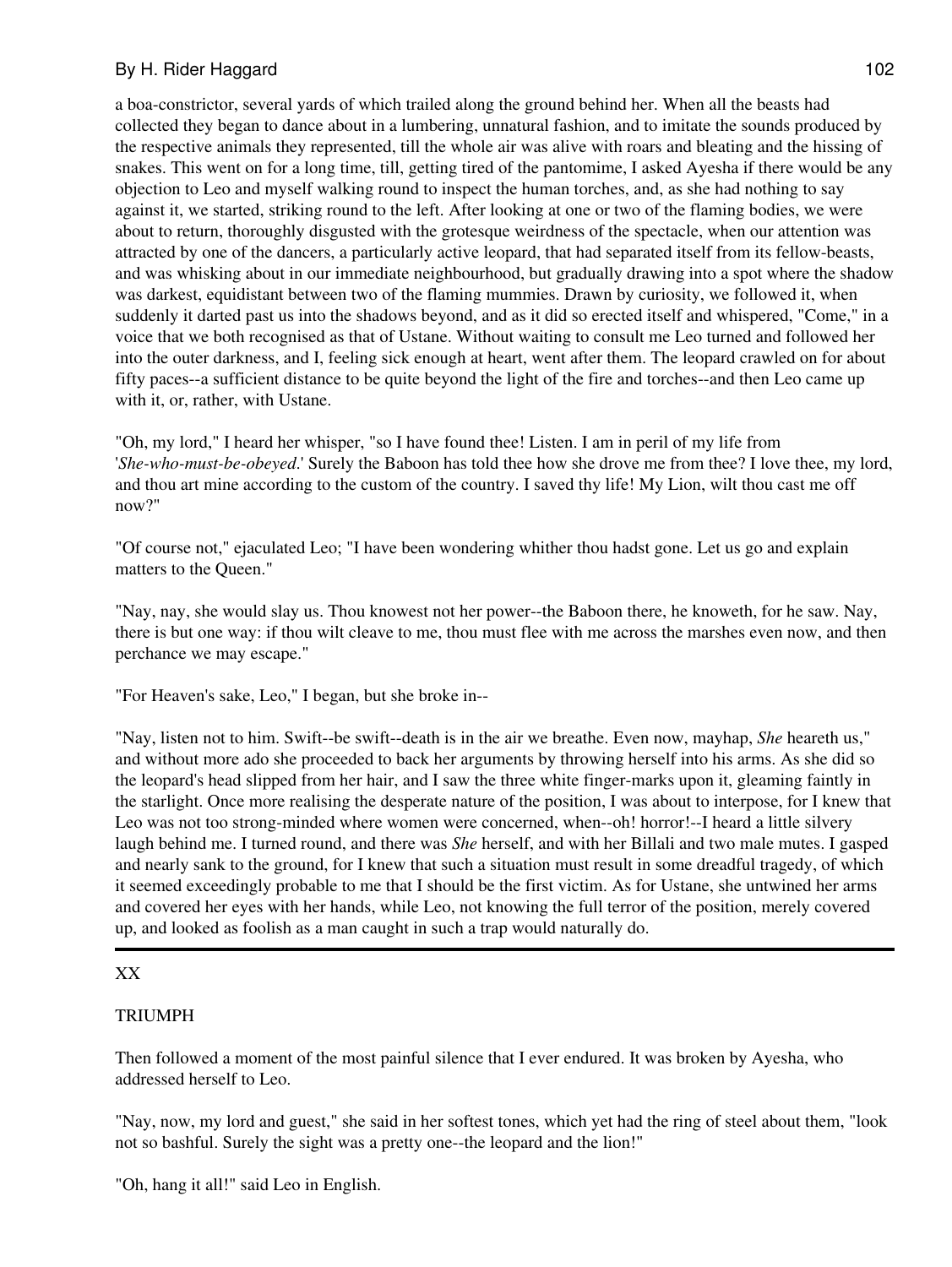"And thou, Ustane," she went on, "surely I should have passed thee by, had not the light fallen on the white across thy hair," and she pointed to the bright edge of the rising moon which was now appearing above the horizon. "Well! well! the dance is done--see, the tapers have burnt down, and all things end in silence and in ashes. So thou thoughtest it a fit time for love, Ustane, my servant--and I, dreaming not that I could be disobeyed, thought thee already far away."

"Play not with me," moaned the wretched woman; "slay me, and let there be an end."

"Nay, why? It is not well to go so swift from the hot lips of love down to the cold mouth of the grave," and she made a motion to the mutes, who instantly stepped up and caught the girl by either arm. With an oath Leo sprang upon the nearest, and hurled him to the ground, and then stood over him with his face set, and his fist ready.

Again Ayesha laughed. "It was well thrown, my guest; thou hast a strong arm for one who so late was sick. But now out of thy courtesy I pray thee let that man live and do my bidding. He shall not harm the girl; the night air grows chill, and I would welcome her in mine own place. Surely she whom thou dost favour shall be favoured of me also."

I took Leo by the arm, and pulled him from the prostrate mute, and he, half bewildered, obeyed the pressure. Then we all set out for the cave across the plateau, where a pile of white human ashes was all that remained of the fire that had lit the dancing, for the dancers had vanished.

In due course we gained Ayesha's boudoir--all too soon, it seemed to me, having a sad presage of what was to come lying heavy on my heart.

Ayesha seated herself upon her cushions, and, having dismissed Job and Billali, by signs bade the mutes tend the lamps and retire--all save one girl, who was her favourite personal attendant. We three remained standing, the unfortunate Ustane a little to the left of the rest of us.

"Now, oh Holly," Ayesha began, "how came it that thou who didst hear my words bidding this evil-doer"--and she pointed to Ustane--"to go hence--thou at whose prayer I did weakly spare her life--how came it, I say, that thou wast a sharer in what I saw to-night? Answer, and for thine own sake, I say, speak all the truth, for I am not minded to hear lies upon this matter!"

"It was by accident, oh Queen," I answered. "I knew naught of it."

"I do believe thee, oh Holly," she answered coldly, "and well it is for thee that I do--then does the whole guilt rest upon her."

"I do not find any guilt therein," broke in Leo. "She is not another man's wife, and it appears that she has married me according to the custom of this awful place, so who is the worse? Any way, madam," he went on, "whatever she has done I have done too, so if she is to be punished let me be punished also; and I tell thee," he went on, working himself up into a fury, "that if thou biddest one of those dead and dumb villains to touch her again I will tear him to pieces!" And he looked as though he meant it.

Ayesha listened in icy silence, and made no remark. When he had finished, however, she addressed Ustane.

"Hast thou aught to say, woman? Thou silly straw, thou feather, who didst think to float towards thy passion's petty ends, even against the great wind of my will! Tell me, for I fain would understand. Why didst thou this thing?"

And then I think I saw the most tremendous exhibition of moral courage and intrepidity that it is possible to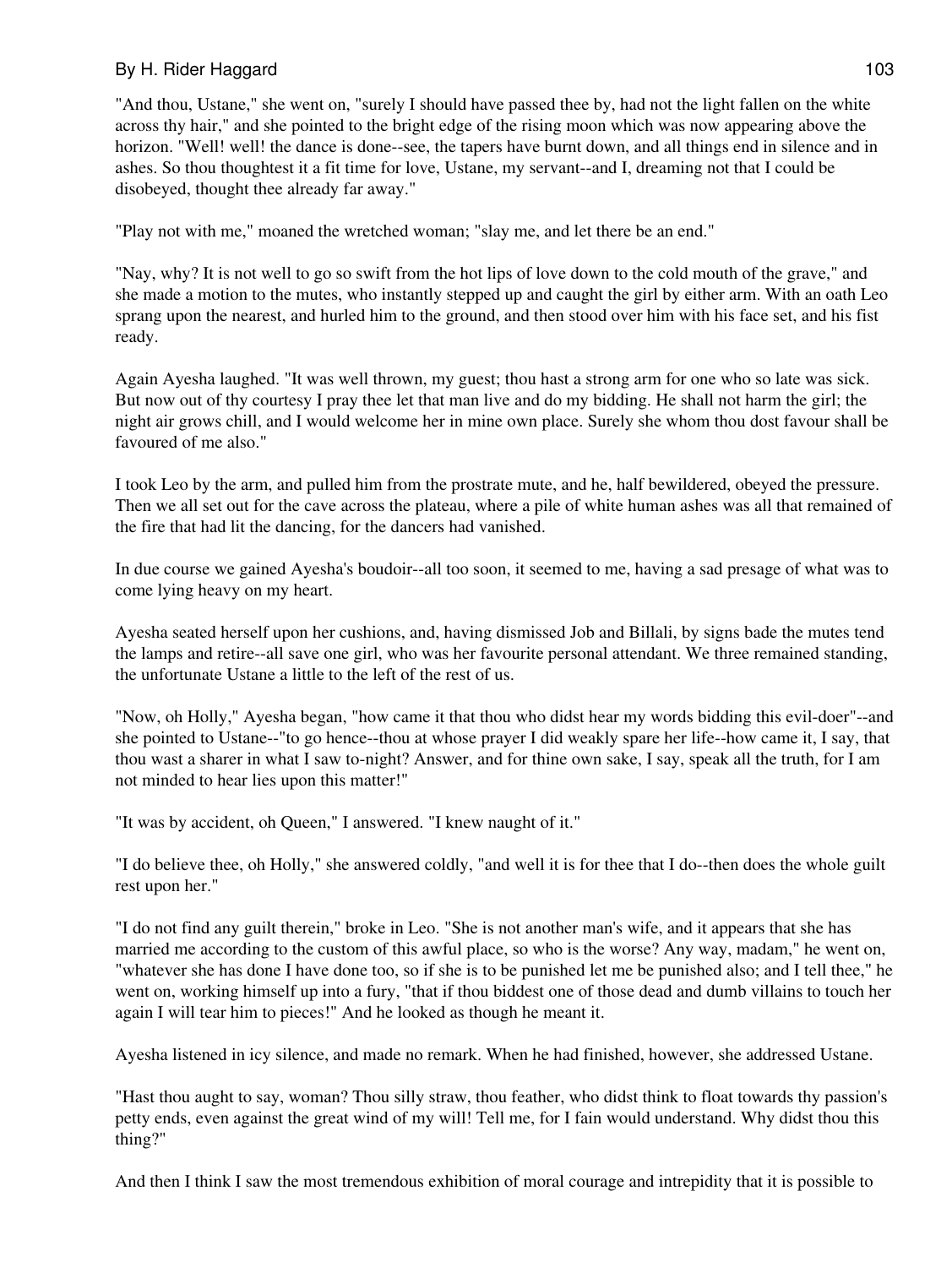conceive. For the poor doomed girl, knowing what she had to expect at the hands of her terrible Queen, knowing, too, from bitter experience, how great was her adversary's power, yet gathered herself together, and out of the very depths of her despair drew materials to defy her.

"I did it, oh *She*," she answered, drawing herself up to the full of her stately height, and throwing back the panther skin from her head, "because my love is stronger than the grave. I did it because my life without this man whom my heart chose would be but a living death. Therefore did I risk my life, and, now that I know that it is forfeit to thine anger, yet am I glad that I did risk it, and pay it away in the risking, ay, because he embraced me once, and told me that he loved me yet."

Here Ayesha half rose from her couch, and then sank down again.

"I have no magic," went on Ustane, her rich voice ringing strong and full, "and I am not a Queen, nor do I live for ever, but a woman's heart is heavy to sink through waters, however deep, oh Queen! and a woman's eyes are quick to see--even through thy veil, oh Queen!

"Listen: I know it, thou dost love this man thyself, and therefore wouldst thou destroy me who stand across thy path. Ay, I die--I die, and go into the darkness, nor know I whither I go. But this I know. There is a light shining in my breast, and by that light, as by a lamp, I see the truth, and the future that I shall not share unroll itself before me like a scroll. When first I knew my lord," and she pointed to Leo, "I knew also that death would be the bridal gift he gave me--it rushed upon me of a sudden, but I turned not back, being ready to pay the price, and, behold, death is here! And now, even as I knew that, so do I, standing on the steps of doom, know that thou shalt not reap the profit of thy crime. Mine he is, and, though thy beauty shine like a sun among the stars, mine shall he remain for thee. Never here in this life shall he look thee in the eyes and call thee spouse. Thou too art doomed, I see"--and her voice rang like the cry of an inspired prophetess; "ah, I see----"

Then came an answering cry of mingled rage and terror. I turned my head. Ayesha had risen, and was standing with her outstretched hand pointing at Ustane, who had suddenly stopped speaking. I gazed at the poor woman, and as I gazed there came upon her face that same woeful, fixed expression of terror that I had seen once before when she had broken out into her wild chant. Her eyes grew large, her nostrils dilated, and her lips blanched.

Ayesha said nothing, she made no sound, she only drew herself up, stretched out her arm, and, her tall veiled frame quivering like an aspen leaf, appeared to look fixedly at her victim. Even as she did so Ustane put her hands to her head, uttered one piercing scream, turned round twice, and then fell backwards with a thud--prone upon the floor. Both Leo and myself rushed to her--she was stone dead--blasted into death by some mysterious electric agency or overwhelming will- force whereof the dread *She* had command.

For a moment Leo did not quite realise what had happened. But, when he did, his face was awful to see. With a savage oath he rose from beside the corpse, and, turning, literally sprang at Ayesha. But she was watching, and, seeing him come, stretched out her hand again, and he went staggering back towards me, and would have fallen, had I not caught him. Afterwards he told me that he felt as though he had suddenly received a violent blow in the chest, and, what is more, utterly cowed, as if all the manhood had been taken out of him.

Then Ayesha spoke. "Forgive me, my guest," she said softly, addressing him, "if I have shocked thee with my justice."

"Forgive thee, thou fiend," roared poor Leo, wringing his hands in his rage and grief. "Forgive thee, thou murderess! By Heaven, I will kill thee if I can!"

"Nay, nay," she answered in the same soft voice, "thou dost not understand--the time has come for thee to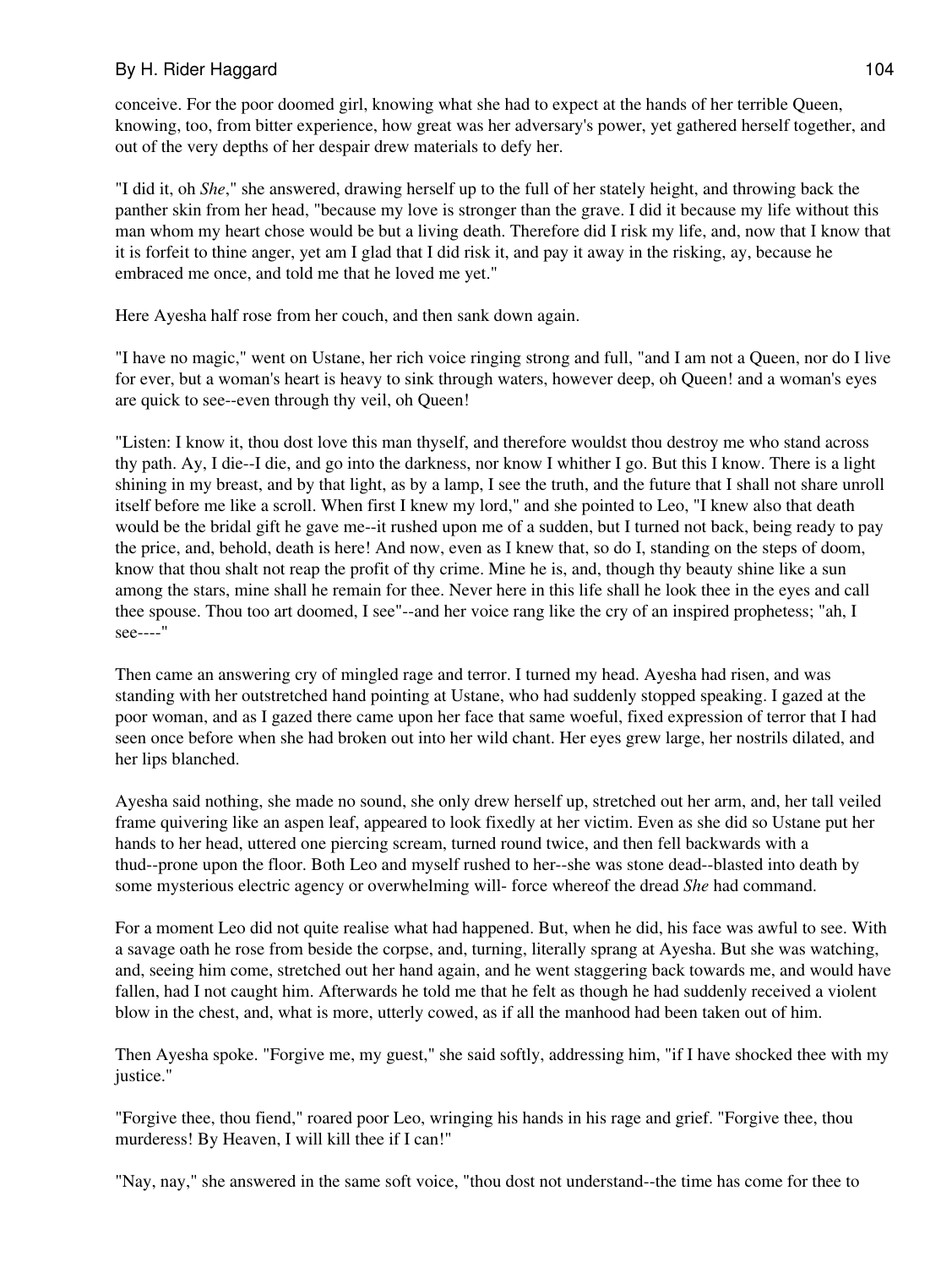learn. *Thou* art my love, my Kallikrates, my Beautiful, my Strong! For two thousand years, Kallikrates, have I waited for *thee*, and now at length thou hast come back to me; and as for this woman," pointing to the corpse, "she stood between me and thee, and therefore have I laid her in the dust, Kallikrates."

"It is an accursed lie!" said Leo. "My name is not Kallikrates! I am Leo Vincey; my ancestor was Kallikrates--at least, I believe he was."

"Ah, thou sayest it--thine ancestor was Kallikrates, and thou, even thou, art Kallikrates reborn, come back--and mine own dear lord!"

"I am not Kallikrates, and, as for being thy lord, or having aught to do with thee, I had sooner be the lord of a fiend from hell, for she would be better than thou."

"Sayest thou so--sayest thou so, Kallikrates? Nay, but thou hast not seen me for so long a time that no memory remains. Yet am I very fair, Kallikrates!"

"I hate thee, murderess, and I have no wish to see thee. What is it to me how fair thou art? I hate thee, I say."

"Yet within a very little space shalt thou creep to my knee, and swear that thou dost love me," answered Ayesha, with a sweet, mocking laugh. "Come, there is no time like the present time, here before this dead girl who loved thee, let us put it to the proof.

"Look now on me, Kallikrates!" and with a sudden motion she shook her gauzy covering from her, and stood forth in her low kirtle and her snaky zone, in her glorious radiant beauty and her imperial grace, rising from her wrappings, as it were, like Venus from the wave, or Galatea from her marble, or a beatified spirit from the tomb. She stood forth, and fixed her deep and glowing eyes upon Leo's eyes, and I saw his clenched fists unclasp, and his set and quivering features relax beneath her gaze. I saw his wonder and astonishment grow into admiration, and then into fascination, and the more he struggled the more I saw the power of her dread beauty fasten on him and take possession of his senses, drugging them, and drawing the heart out of him. Did I not know the process? Had not I, who was twice his age, gone through it myself? Was I not going through it afresh even then, although her sweet and passionate gaze was not for me? Yes, alas, I was! Alas, that I should have to confess that at that very moment I was rent by mad and furious jealousy. I could have flown at him, shame upon me! The woman had confounded and almost destroyed my moral sense, as she was bound to confound all who looked upon her superhuman loveliness. But--I do not quite know how--I got the better of myself, and once more turned to see the climax of the tragedy.

"Oh, great Heaven!" gasped Leo, "art thou a woman?"

"A woman in truth--in very truth--and thine own spouse, Kallikrates!" she answered, stretching out her rounded ivory arms towards him, and smiling, ah, so sweetly!

He looked and looked, and slowly I perceived that he was drawing nearer to her. Suddenly his eye fell upon the corpse of poor Ustane, and he shuddered and stopped.

"How can I?" he said hoarsely. "Thou art a murderess; she loved me."

Observe, he was already forgetting that he had loved her.

"It is naught," she murmured, and her voice sounded sweet as the night-wind passing through the trees. "It is naught at all. If I have sinned, let my beauty answer for my sin. If I have sinned, it is for love of thee: let my sin, therefore, be put away and forgotten;" and once more she stretched out her arms and whispered "*Come*," and then in another few seconds it was all over.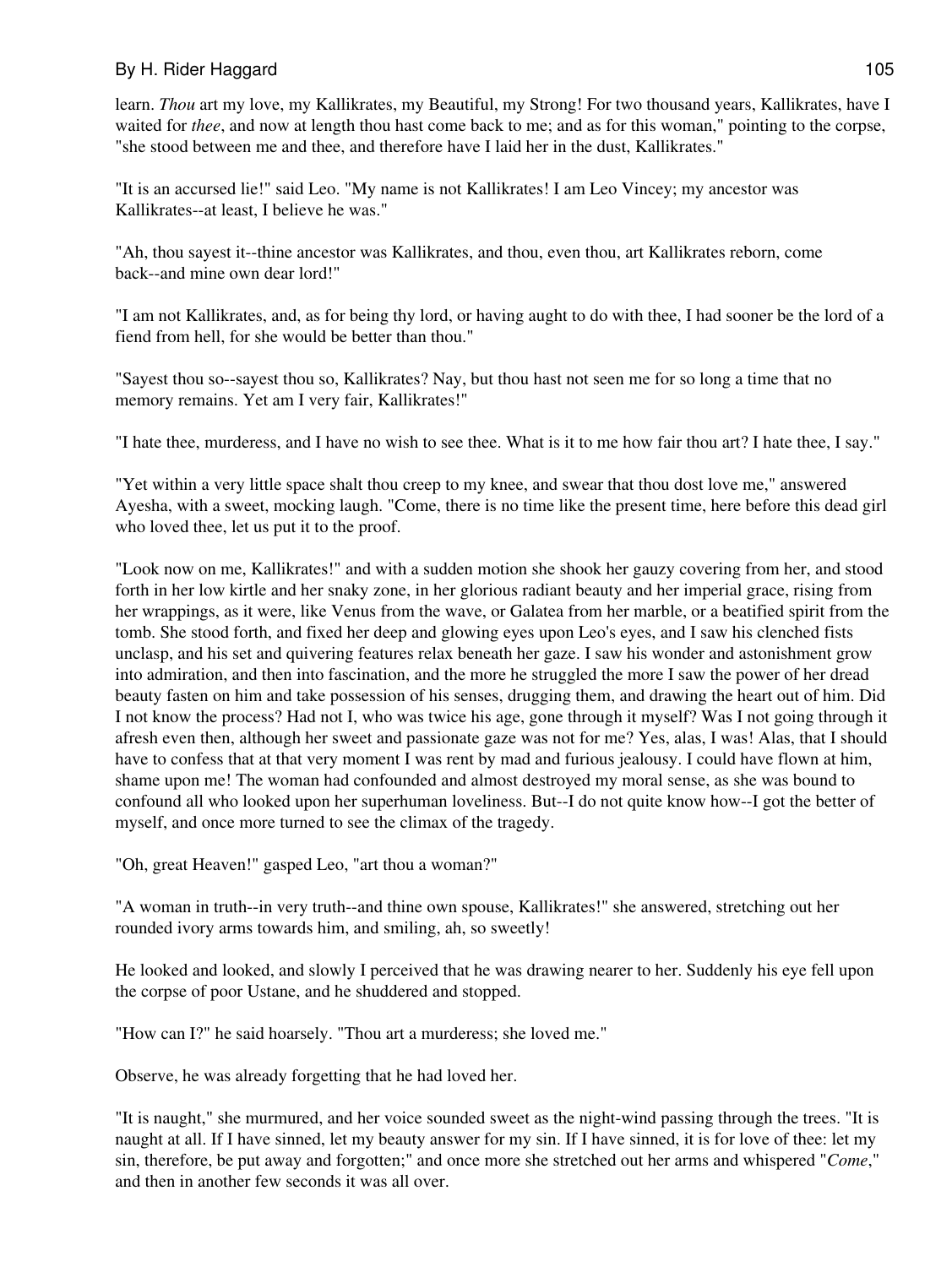I saw him struggle--I saw him even turn to fly; but her eyes drew him more strongly than iron bonds, and the magic of her beauty and concentrated will and passion entered into him and overpowered him-- ay, even there, in the presence of the body of the woman who had loved him well enough to die for him. It sounds horrible and wicked enough, but he should not be too greatly blamed, and be sure his sin will find him out. The temptress who drew him into evil was more than human, and her beauty was greater than the loveliness of the daughters of men.

I looked up again and now her perfect form lay in his arms, and her lips were pressed against his own; and thus, with the corpse of his dead love for an altar, did Leo Vincey plight his troth to her red- handed murderess--plight it for ever and a day. For those who sell themselves into a like dominion, paying down the price of their own honour, and throwing their soul into the balance to sink the scale to the level of their lusts, can hope for no deliverance here or hereafter. As they have sown, so shall they reap and reap, even when the poppy flowers of passion have withered in their hands, and their harvest is but bitter tares, garnered in satiety.

Suddenly, with a snake-like motion, she seemed to slip from his embrace, and then again broke out into her low laugh of triumphant mockery.

"Did I not tell thee that within a little space thou wouldst creep to my knee, oh Kallikrates? And surely the space has not been a great one!"

Leo groaned in shame and misery; for though he was overcome and stricken down, he was not so lost as to be unaware of the depth of the degradation to which he had sunk. On the contrary, his better nature rose up in arms against his fallen self, as I saw clearly enough later on.

Ayesha laughed again, and then quickly veiled herself, and made a sign to the girl mute, who had been watching the whole scene with curious startled eyes. The girl left, and presently returned, followed by two male mutes, to whom the Queen made another sign. Thereon they all three seized the body of poor Ustane by the arms, and dragged it heavily down the cavern and away through the curtains at the end. Leo watched it for a little while, and then covered his eyes with his hand, and it too, to my excited fancy, seemed to watch us as it went.

"There passes the dead past," said Ayesha, solemnly, as the curtains shook and fell back into their places, when the ghastly procession had vanished behind them. And then, with one of those extraordinary transitions of which I have already spoken, she again threw off her veil, and broke out, after the ancient and poetic fashion of the dwellers in Arabia,[\*] into a pæan of triumph or epithalamium, which, wild and beautiful as it was, is exceedingly difficult to render into English, and ought by rights to be sung to the music of a cantata, rather than written and read. It was divided into two parts--one descriptive or definitive, and the other personal; and, as nearly as I can remember, ran as follows:--

Love is like a flower in the desert.

It is like the aloe of Arabia that blooms but once and dies; it blooms in the salt emptiness of Life, and the brightness of its beauty is set upon the waste as a star is set upon a storm.

It hath the sun above that is the Spirit, and above it blows the air of its divinity.

At the echoing of a step, Love blooms, I say; I say Love blooms, and bends her beauty down to him who passeth by.

He plucketh it, yea, he plucketh the red cup that is full of honey, and beareth it away; away across the desert, away till the flower be withered, away till the desert be done.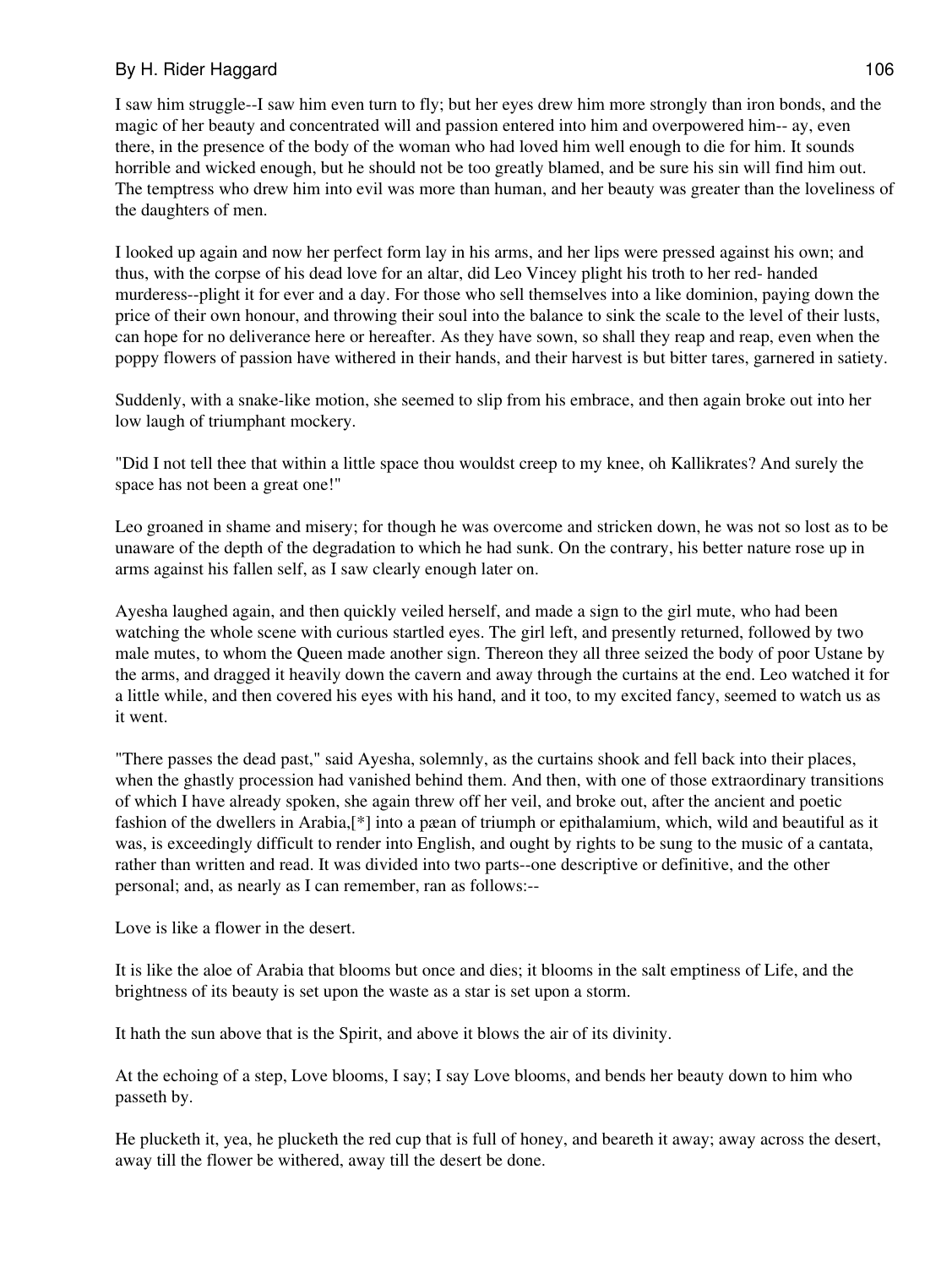There is only one perfect flower in the wilderness of Life.

That flower is Love!

There is only one fixed star in the midsts of our wandering.

That star is Love!

There is only one hope in our despairing night.

That hope is Love!

All else is false. All else is shadow moving upon water. All else is wind and vanity.

Who shall say what is the weight or the measure of Love?

It is born of the flesh, it dwelleth in the spirit. From each doth it draw its comfort.

For beauty it is as a star.

Many are its shapes, but all are beautiful, and none know where the star rose, or the horizon where it shall set.

[\*] Among the ancient Arabians the power of poetic declamation, either in verse or prose, was held in the highest honour and esteem, and he who excelled in it was known as "Khâteb," or Orator. Every year a general assembly was held at which the rival poets repeated their compositions, when those poems which were judged to be the best were, so soon as the knowledge and the art of writing became general, inscribed on silk in letters of gold, and publicly exhibited, being known as "Al Modhahabât," or golden verses. In the poem given above by Mr. Holly, Ayesha evidently followed the traditional poetic manner of her people, which was to embody their thoughts in a series of somewhat disconnected sentences, each remarkable for its beauty and the grace of its expression. --Editor.

Then, turning to Leo, and laying her hand upon his shoulder, she went on in a fuller and more triumphant tone, speaking in balanced sentences that gradually grew and swelled from idealised prose into pure and majestic verse:--

Long have I loved thee, oh, my love; yet has my love not lessened.

Long have I waited for thee, and behold my reward is at hand--is here!

Far away I saw thee once, and thou wast taken from me.

Then in a grave sowed I the seed of patience, and shone upon it with the sun of hope, and watered it with tears of repentance, and breathed on it with the breath of my knowledge. And now, lo! it hath sprung up, and borne fruit. Lo! out of the grave hath it sprung. Yea, from among the dry bones and ashes of the dead.

I have waited and my reward is with me.

I have overcome Death, and Death brought back to me him that was dead.

Therefore do I rejoice, for fair is the future.

Green are the paths that we shall tread across the everlasting meadows.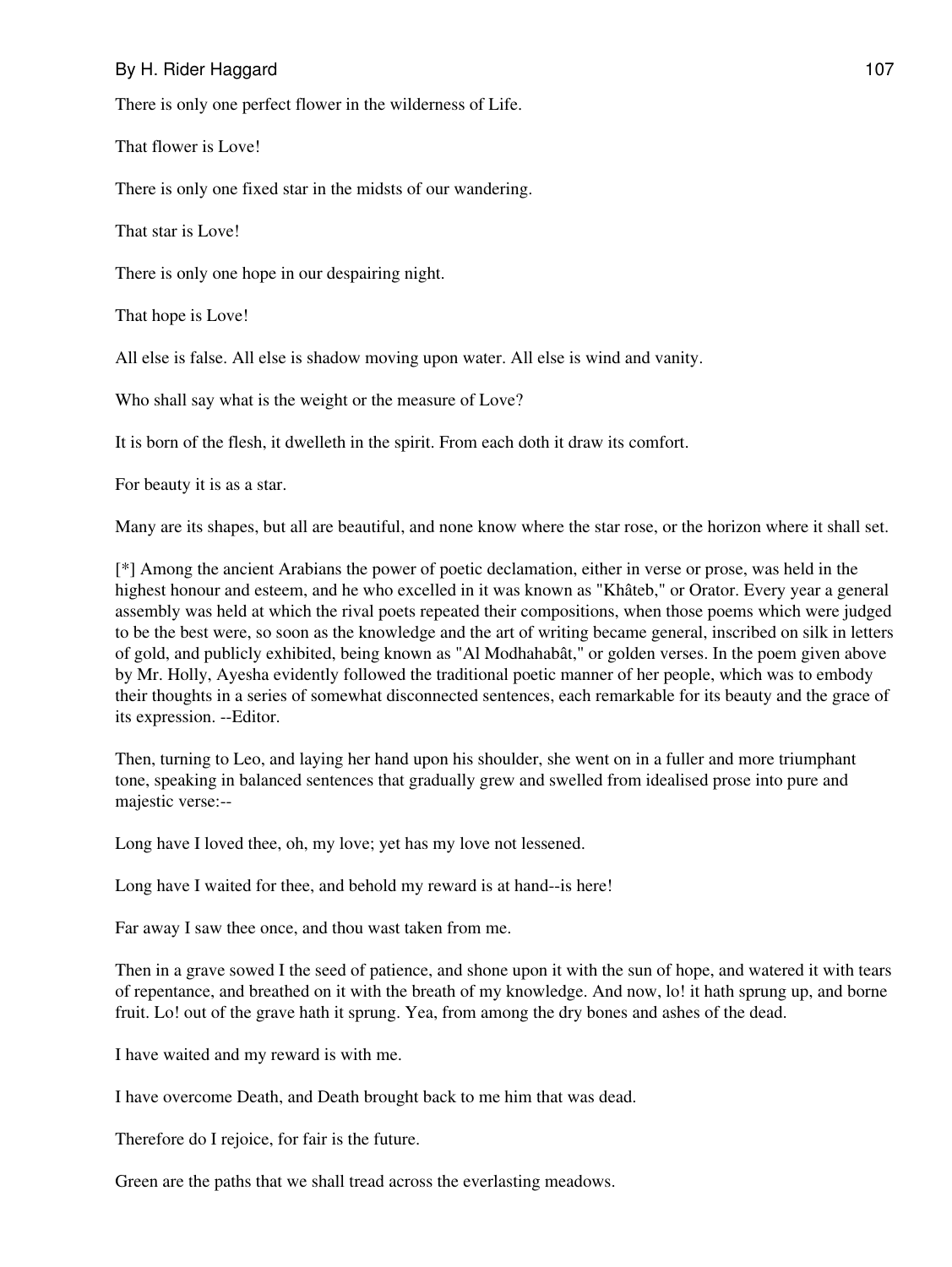The hour is at hand. Night hath fled away into the valleys.

The dawn kisseth the mountain tops.

Soft shall we live, my love, and easy shall we go.

Crowned shall we be with the diadem of Kings.

Worshipping and wonder struck all peoples of the world, Blinded shall fall before our beauty and might.

From time unto times shall our greatness thunder on, Rolling like a chariot through the dust of endless days.

Laughing shall we speed in our victory and pomp, Laughing like the Daylight as he leaps along the hills.

Onward, still triumphant to a triumph ever new!

Onward, in our power to a power unattained!

Onward, never weary, clad with splendour for a robe!

Till accomplished be our fate, and the night is rushing down.

She paused in her strange and most thrilling allegorical chant, of which I am, unfortunately, only able to give the burden, and that feebly enough, and then said--

"Perchance thou dost not believe my word, Kallikrates--perchance thou thinkest that I do delude thee, and that I have not lived these many years, and that thou hast not been born again to me. Nay, look not so --put away that pale cast of doubt, for oh be sure herein can error find no foothold! Sooner shall the suns forget their course and the swallow miss her nest, than my soul shall swear a lie and be led astray from thee, Kallikrates. Blind me, take away mine eyes, and let the darkness utterly fence me in, and still mine ears would catch the tone of thy unforgotten voice, striking more loud against the portals of my sense than can the call of brazen-throated clarions:--stop up mine hearing also, and let a thousand touch me on the brow, and I would name thee out of all:--yea, rob me of every sense, and see me stand deaf and blind, and dumb, and with nerves that cannot weigh the value of a touch, yet would my spirit leap within me like a quickening child and cry unto my heart, behold Kallikrates! behold, thou watcher, the watches of thy night are ended! behold thou who seekest in the night season, thy morning Star ariseth."

She paused awhile and then continued, "But stay, if thy heart is yet hardened against the mighty truth and thou dost require a further pledge of that which thou dost find too deep to understand, even now shall it be given to thee, and to thee also, oh my Holly. Bear each one of you a lamp, and follow after me whither I shall lead you."

Without stopping to think--indeed, speaking for myself, I had almost abandoned the function in circumstances under which to think seemed to be absolutely useless, since thought fell hourly helpless against a black wall of wonder--we took the lamps and followed her. Going to the end of her "boudoir," she raised a curtain and revealed a little stair of the sort that is so common in these dim caves of Kôr. As we hurried down the stair I observed that the steps were worn in the centre to such an extent that some of them had been reduced from seven and a half inches, at which I guessed their original height, to about three and a half. Now, all the other steps that I had seen in the caves were practically unworn, as was to be expected, seeing that the only traffic which ever passed upon them was that of those who bore a fresh burden to the tomb. Therefore this fact struck my notice with that curious force with which little things do strike us when our minds are absolutely overwhelmed by a sudden rush of powerful sensations; beaten flat, as it were, like a sea beneath the first burst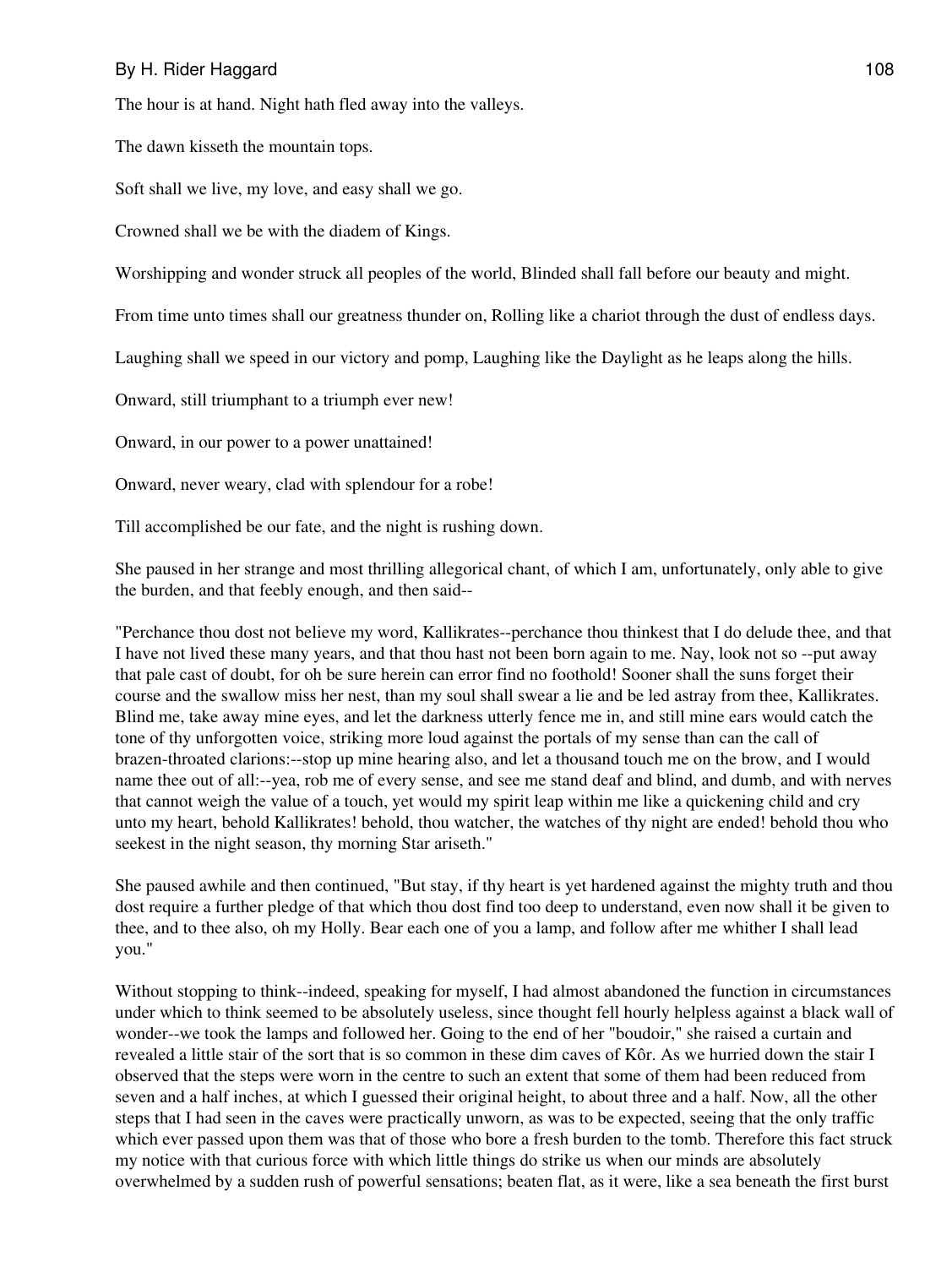of a hurricane, so that every little object on the surface starts into an unnatural prominence.

At the bottom of the staircase I stood and stared at the worn steps, and Ayesha, turning, saw me.

"Wonderest thou whose are the feet that have worn away the rock, my Holly?" she asked. "They are mine--even mine own light feet! I can remember when those stairs were fresh and level, but for two thousand years and more have I gone down hither day by day, and see, my sandals have worn out the solid rock!"

I made no answer, but I do not think that anything that I had heard or seen brought home to my limited understanding so clear a sense of this being's overwhelming antiquity as that hard rock hollowed out by her soft white feet. How many hundreds of thousands of times must she have passed up and down that stair to bring about such a result?

The stair led to a tunnel, and a few paces down the tunnel was one of the usual curtain-hung doorways, a glance at which told me that it was the same where I had been a witness of that terrible scene by the leaping flame. I recognised the pattern of the curtain, and the sight of it brought the whole event vividly before my eyes, and made me tremble even at its memory. Ayesha entered the tomb (for it was a tomb), and we followed her--I, for one, rejoicing that the mystery of the place was about to be cleared up, and yet afraid to face its solution.

## XXI

## THE DEAD AND LIVING MEET

"See now the place where I have slept for these two thousand years," said Ayesha, taking the lamp from Leo's hand and holding it above her head. Its rays fell upon a little hollow in the floor, where I had seen the leaping flame, but the fire was out now. They fell upon the white form stretched there beneath its wrappings upon its bed of stone, upon the fretted carving of the tomb, and upon another shelf of stone opposite the one on which the body lay, and separated from it by the breadth of the cave.

"Here," went on Ayesha, laying her hand upon the rock--"here have I slept night by night for all these generations, with but a cloak to cover me. It did not become me that I should lie soft when my spouse yonder," and she pointed to the rigid form, "lay stiff in death. Here night by night have I slept in his cold company--till, thou seest, this thick slab, like the stairs down which we passed, has worn thin with the tossing of my form--so faithful have I been to thee even in thy space of sleep, Kallikrates. And now, mine own, thou shalt see a wonderful thing--living, thou shalt behold thyself dead--for well have I tended thee during all these years, Kallikrates. Art thou prepared?"

We made no answer, but gazed at each other with frightened eyes, the whole scene was so dreadful and so solemn. Ayesha advanced, and laid her hand upon the corner of the shroud, and once more spoke.

"Be not affrighted," she said; "though the thing seem wonderful to thee--all we who live have thus lived before; nor is the very shape that holds us a stranger to the sun! Only we know it not, because memory writes no record, and earth hath gathered in the earth she lent us, for none have saved our glory from the grave. But I, by my arts and by the arts of those dead men of Kôr which I have learned, have held thee back, oh Kallikrates, from the dust, that the waxen stamp of beauty on thy face should ever rest before mine eye. 'Twas a mask that memory might fill, serving to fashion out thy presence from the past, and give it strength to wander in the habitations of my thought, clad in a mummery of life that stayed my appetite with visions of dead days.

"Behold now, let the Dead and Living meet! Across the gulf of Time they still are one. Time hath no power against Identity, though sleep the merciful hath blotted out the tablets of our mind, and with oblivion sealed the sorrows that else would hound us from life to life, stuffing the brain with gathered griefs till it burst in the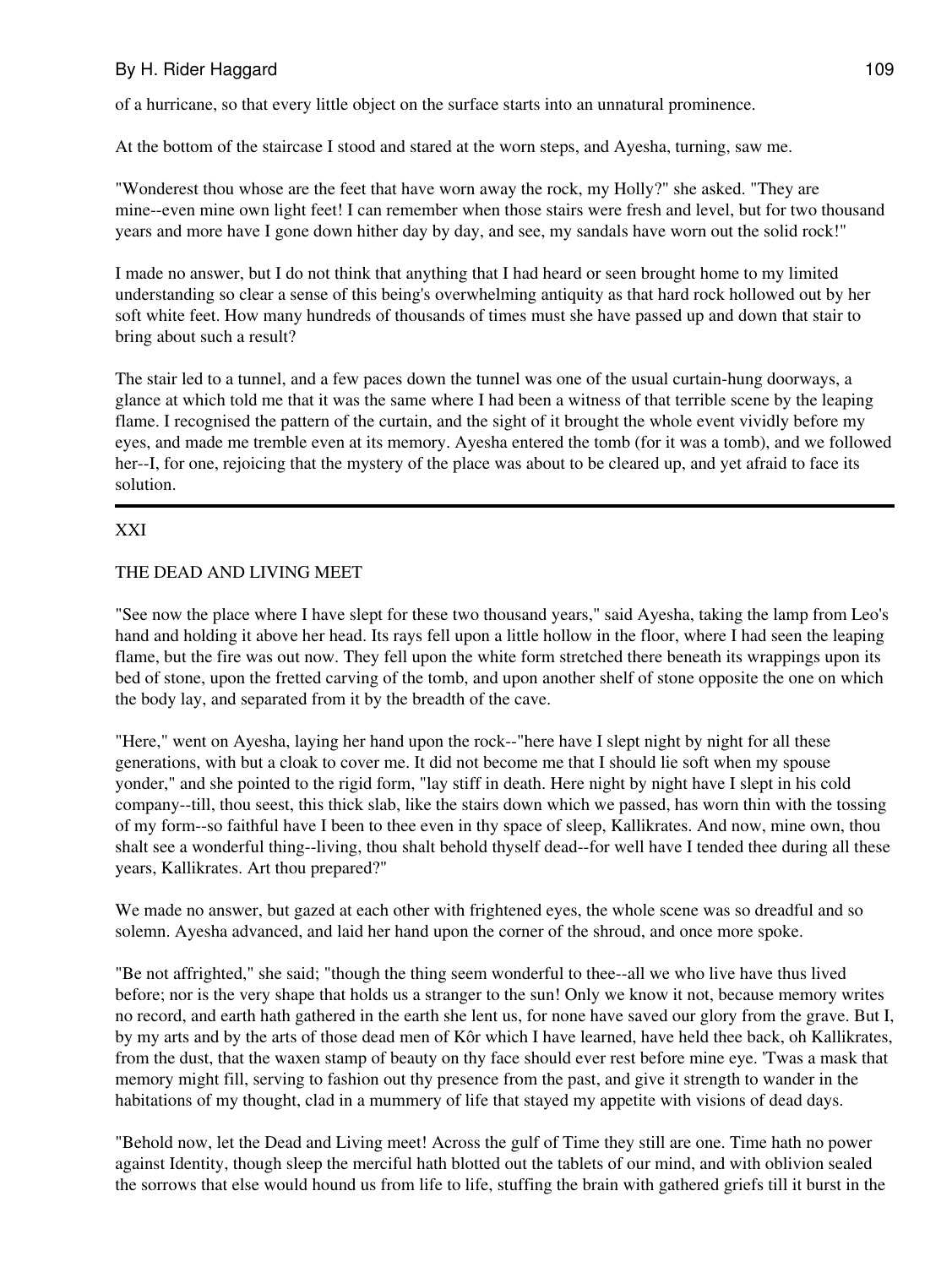madness of uttermost despair. Still are they one, for the wrappings of our sleep shall roll away as thunder-clouds before the wind; the frozen voice of the past shall melt in music like mountain snows beneath the sun; and the weeping and the laughter of the lost hours shall be heard once more most sweetly echoing up the cliffs of immeasurable time.

"Ay, the sleep shall roll away, and the voices shall be heard, when down the completed chain, whereof our each existence is a link, the lightning of the Spirit hath passed to work out the purpose of our being; quickening and fusing those separated days of life, and shaping them to a staff whereon we may safely lean as we wend to our appointed fate.

"Therefore, have no fear, Kallikrates, when thou--living, and but lately born--shalt look upon thine own departed self, who breathed and died so long ago. I do but turn one page in thy Book of Being, and show thee what is writ thereon.

### "*Behold!*"

With a sudden motion she drew the shroud from the cold form, and let the lamplight play upon it. I looked, and then shrank back terrified; since, say what she might in explanation, the sight was an uncanny one--for her explanations were beyond the grasp of our finite minds, and when they were stripped from the mists of vague esoteric philosophy, and brought into conflict with the cold and horrifying fact, did not do much to break its force. For there, stretched upon the stone bier before us, robed in white and perfectly preserved, was what appeared to be the body of Leo Vincey. I stared from Leo, standing *there* alive, to Leo lying *there* dead, and could see no difference; except, perhaps, that the body on the bier looked older. Feature for feature they were the same, even down to the crop of little golden curls, which was Leo's most uncommon beauty. It even seemed to me, as I looked, that the expression on the dead man's face resembled that which I had sometimes seen upon Leo's when he was plunged into profound sleep. I can only sum up the closeness of the resemblance by saying that I never saw twins so exactly similar as that dead and living pair.

I turned to see what effect was produced upon Leo by the sight of his dead self, and found it to be one of partial stupefaction. He stood for two or three minutes staring, and said nothing, and when at last he spoke it was only to ejaculate--

"Cover it up, and take me away."

"Nay, wait, Kallikrates," said Ayesha, who, standing with the lamp raised above her head, flooding with its light her own rich beauty and the cold wonder of the death-clothed form upon the bier, resembled an inspired Sibyl rather than a woman, as she rolled out her majestic sentences with a grandeur and a freedom of utterance which I am, alas! quite unable to reproduce.

"Wait, I would show thee something, that no tittle of my crime may be hidden from thee. Do thou, oh Holly, open the garment on the breast of the dead Kallikrates, for perchance my lord may fear to touch it himself."

I obeyed with trembling hands. It seemed a desecration and an unhallowed thing to touch that sleeping image of the live man by my side. Presently his broad chest was bare, and there upon it, right over the heart, was a wound, evidently inflicted with a spear.

"Thou seest, Kallikrates," she said. "Know then that it was *I* who slew thee: in the Place of Life *I* gave thee death. I slew thee because of the Egyptian Amenartas, whom thou didst love, for by her wiles she held thy heart, and her I could not smite as but now I smote that woman, for she was too strong for me. In my haste and bitter anger I slew thee, and now for all these days have I lamented thee, and waited for thy coming. And thou hast come, and none can stand between thee and me, and of a truth now for death I will give thee life--not life eternal, for that none can give, but life and youth that shall endure for thousands upon thousands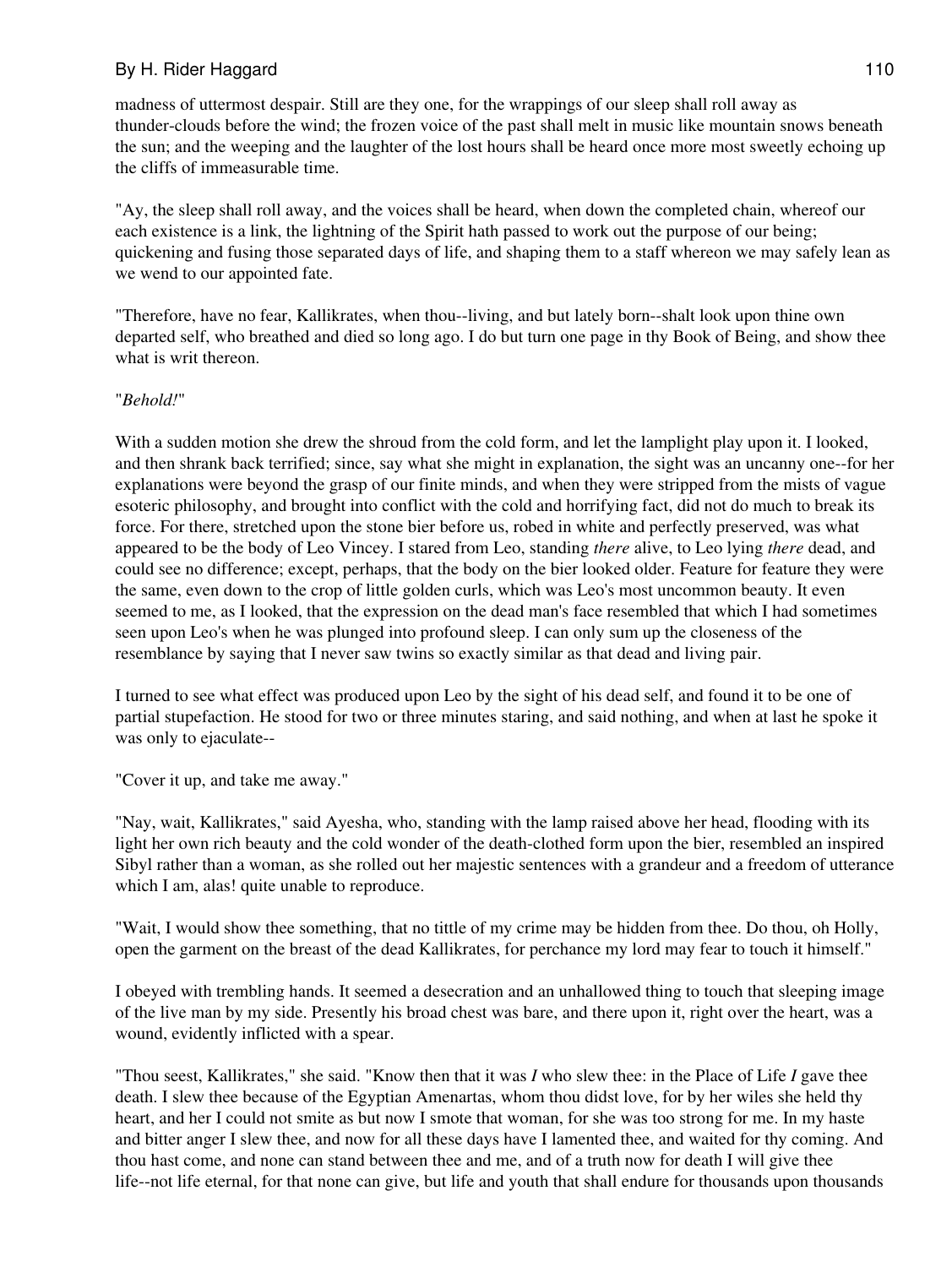of years, and with it pomp, and power, and wealth, and all things that are good and beautiful, such as have been to no man before thee, nor shall be to any man who comes after. And now one thing more, and thou shalt rest and make ready for the day of thy new birth. Thou seest this body, which was thine own. For all these centuries it hath been my cold comfort and my companion, but now I need it no more, for I have thy living presence, and it can but serve to stir up memories of that which I would fain forget. Let it therefore go back to the dust from which I held it.

"Behold! I have prepared against this happy hour!" And going to the other shelf or stone ledge, which she said had served her for a bed, she took from it a large vitrified double-handed vase, the mouth of which was tied up with a bladder. This she loosed, and then, having bent down and gently kissed the white forehead of the dead man, she undid the vase, and sprinkled its contents carefully over the form, taking, I observed, the greatest precautions against any drop of them touching us or herself, and then poured out what remained of the liquid upon the chest and head. Instantly a dense vapour arose, and the cave was filled with choking fumes that prevented us from seeing anything while the deadly acid (for I presume it was some tremendous preparation of that sort) did its work. From the spot where the body lay came a fierce fizzing and cracking sound, which ceased, however, before the fumes had cleared away. At last they were all gone, except a little cloud that still hung over the corpse. In a couple of minutes more this too had vanished, and, wonderful as it may seem, it is a fact that on the stone bench that had supported the mortal remains of the ancient Kallikrates for so many centuries there was now nothing to be seen but a few handfuls of smoking white powder. The acid had utterly destroyed the body, and even in places eaten into the stone. Ayesha stooped down, and, taking a handful of this powder in her grasp, threw it into the air, saying at the same time, in a voice of calm solemnity--

"Dust to dust!--the past to the past!--the dead to the dead!-- Kallikrates is dead, and is born again!"

The ashes floated noiselessly to the rocky floor, and we stood in awed silence and watched them fall, too overcome for words.

"Now leave me," she said, "and sleep if ye may. I must watch and think, for to-morrow night we go hence, and the time is long since I trod the path that we must follow."

Accordingly we bowed, and left her.

As we passed to our own apartment I peeped into Job's sleeping place, to see how he fared, for he had gone away just before our interview with the murdered Ustane, quite prostrated by the terrors of the Amahagger festivity. He was sleeping soundly, good honest fellow that he was, and I rejoiced to think that his nerves, which, like those of most uneducated people, were far from strong, had been spared the closing scenes of this dreadful day. Then we entered our own chamber, and here at last poor Leo, who, ever since he had looked upon that frozen image of his living self, had been in a state not far removed from stupefaction, burst out into a torrent of grief. Now that he was no longer in the presence of the dread *She*, his sense of the awfulness of all that had happened, and more especially of the wicked murder of Ustane, who was bound to him by ties so close, broke upon him like a storm, and lashed him into an agony of remorse and terror which was painful to witness. He cursed himself--he cursed the hour when we had first seen the writing on the sherd, which was being so mysteriously verified, and bitterly he cursed his own weakness. Ayesha he dared not curse--who dared speak evil of such a woman, whose consciousness, for aught we knew, was watching us at the very moment?

"What am I to do, old fellow?" he groaned, resting his head against my shoulder in the extremity of his grief. "I let her be killed--not that I could help that, but within five minutes I was kissing her murderess over her body. I am a degraded brute, but I cannot resist that" (and here his voice sank)--"that awful sorceress. I know I shall do it again to-morrow; I know that I am in her power for always; if I never saw her again I should never think of anybody else during all my life; I must follow her as a needle follows a magnet; I would not go away now if I could; I could not leave her, my legs would not carry me, but my mind is still clear enough, and in my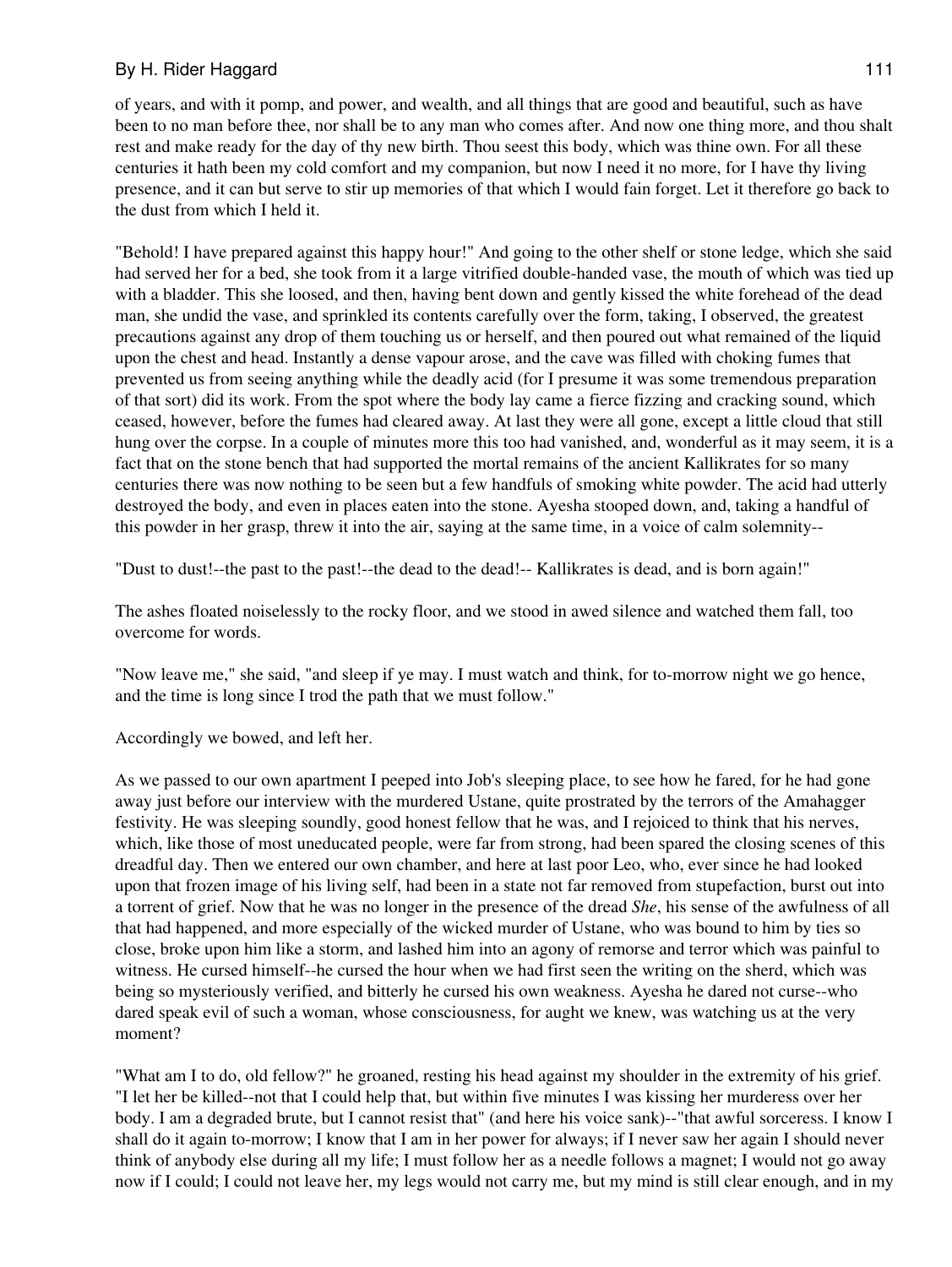mind I hate her--at least, I think so. It is all so horrible; and that--that body! What can I make of it? It was *I*! I am sold into bondage, old fellow, and she will take my soul as the price of herself!"

Then, for the first time, I told him that I was in a but very little better position; and I am bound to say that, notwithstanding his own infatuation, he had the decency to sympathise with me. Perhaps he did not think it worth while being jealous, realising that he had no cause so far as the lady was concerned. I went on to suggest that we should try to run away, but we soon rejected the project as futile, and, to be perfectly honest, I do not believe that either of us would really have left Ayesha even if some superior power had suddenly offered to convey us from these gloomy caves and set us down in Cambridge. We could no more have left her than a moth can leave the light that destroys it. We were like confirmed opium-eaters: in our moments of reason we well knew the deadly nature of our pursuit, but we certainly were not prepared to abandon its terrible delights.

No man who once had seen *She* unveiled, and heard the music of her voice, and drunk in the bitter wisdom of her words, would willingly give up the sight for a whole sea of placid joys. How much more, then, was this likely to be so when, as in Leo's case, to put myself out of the question, this extraordinary creature declared her utter and absolute devotion, and gave what appeared to be proofs of its having lasted for some two thousand years?

No doubt she was a wicked person, and no doubt she had murdered Ustane when she stood in her path, but then she was very faithful, and by a law of nature man is apt to think but lightly of a woman's crimes, especially if that woman be beautiful, and the crime be committed for the love of him.

And then, for the rest, when had such a chance ever come to a man before as that which now lay in Leo's hand? True, in uniting himself to this dread woman, he would place his life under the influence of a mysterious creature of evil tendencies,[\*] but then that would be likely enough to happen to him in any ordinary marriage. On the other hand, however, no ordinary marriage could bring him such awful beauty --for awful is the only word that can describe it--such divine devotion, such wisdom, and command over the secrets of nature, and the place and power that they must win, or, lastly, the royal crown of unending youth, if indeed she could give that. No, on the whole, it is not wonderful that, though Leo was plunged in bitter shame and grief, such as any gentleman would have felt under the circumstances, he was not ready to entertain the idea of running away from his extraordinary fortune.

[\*] After some months of consideration of this statement I am bound to confess that I am not quite satisfied of its truth. It is perfectly true that Ayesha committed a murder, but I shrewdly suspect that, were we endowed with the same absolute power, and if we had the same tremendous interest at stake, we would be very apt to do likewise under parallel circumstances. Also, it must be remembered that she looked on it as an execution for disobedience under a system which made the slightest disobedience punishable by death. Putting aside this question of the murder, her evil-doing resolves itself into the expression of views and the acknowledgment of motives which are contrary to our preaching if not to our practice. Now at first sight this might be fairly taken as a proof of an evil nature, but when we come to consider the great antiquity of the individual it becomes doubtful if it was anything more than the natural cynicism which arises from age and bitter experience, and the possession of extraordinary powers of observation. It is a well known fact that very often, putting the period of boyhood out of the question, the older we grow the more cynical and hardened we get; indeed many of us are only saved by timely death from utter moral petrifaction if not moral corruption. No one will deny that a young man is on the average better than an old one, for he is without that experience of the order of things that in certain thoughtful dispositions can hardly fail to produce cynicism, and that disregard of acknowledged methods and established custom which we call evil. Now the oldest man upon the earth was but a babe compared to Ayesha, and the wisest man upon the earth was not one-third as wise. And the fruit of her wisdom was this, that there was but one thing worth living for, and that was Love in its highest sense, and to gain that good thing she was not prepared to stop at trifles. This is really the sum of her evil doings, and it must be remembered, on the other hand, that, whatever may be thought of them, she had some virtues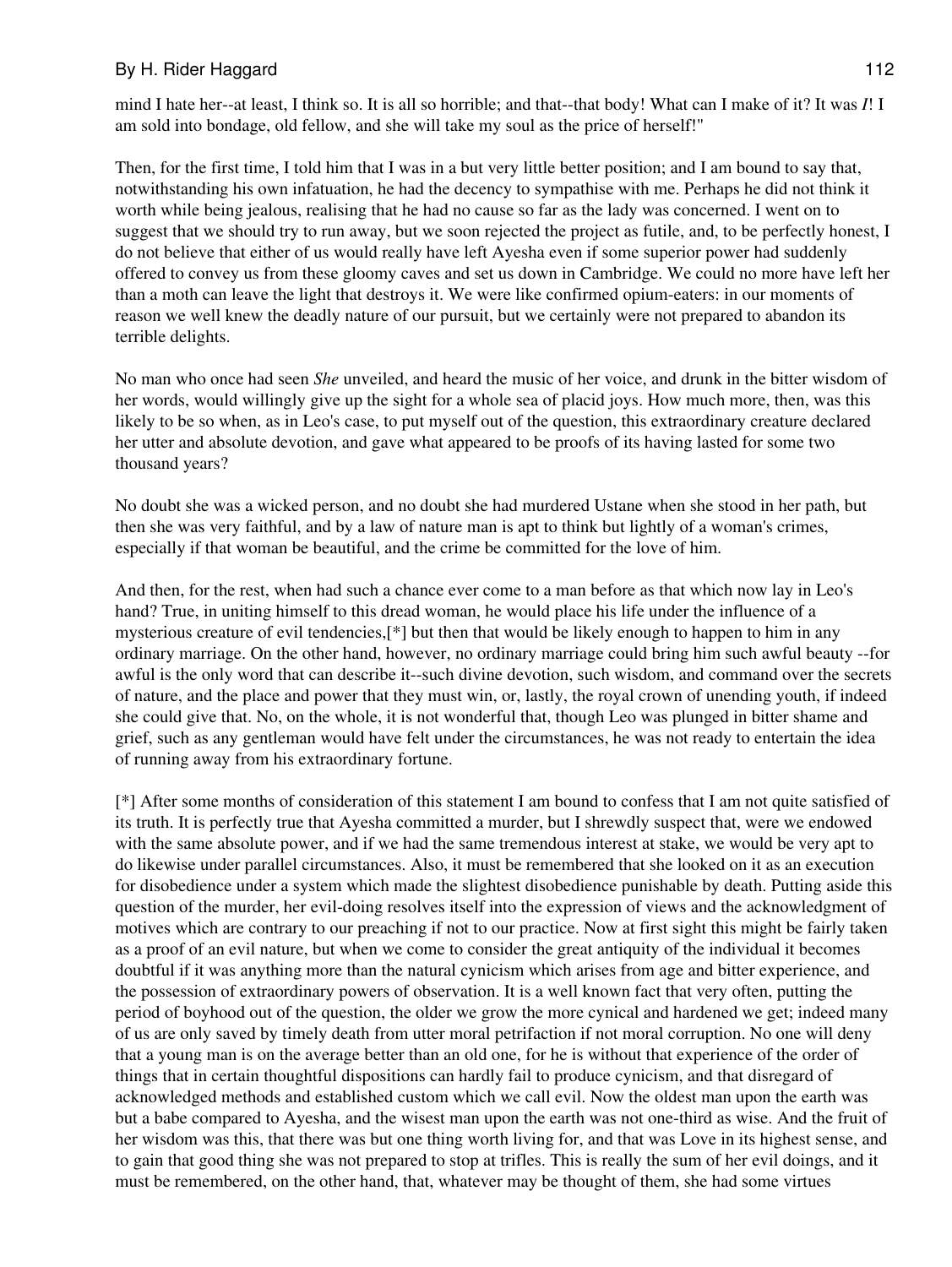developed to a degree very uncommon in either sex--constancy, for instance.--L. H. H.

My own opinion is that he would have been mad if he had done so. But then I confess that my statement on the matter must be accepted with qualifications. I am in love with Ayesha myself to this day, and I would rather have been the object of her affection for one short week than that of any other woman in the world for a whole lifetime. And let me add that, if anybody who doubts this statement, and thinks me foolish for making it, could have seen Ayesha draw her veil and flash out in beauty on his gaze, his view would exactly coincide with my own. Of course, I am speaking of any *man*. We never had the advantage of a lady's opinion of Ayesha, but I think it quite possible that she would have regarded the Queen with dislike, would have expressed her disapproval in some more or less pointed manner, and ultimately have got herself blasted.

For two hours or more Leo and I sat with shaken nerves and frightened eyes, and talked over the miraculous events through which we were passing. It seemed like a dream or a fairy tale, instead of the solemn, sober fact. Who would have believed that the writing on the potsherd was not only true, but that we should live to verify its truth, and that we two seekers should find her who was sought, patiently awaiting our coming in the tombs of Kôr? Who would have thought that in the person of Leo this mysterious woman should, as she believed, discover the being whom she awaited from century to century, and whose former earthly habitation she had till this very night preserved? But so it was. In the face of all we had seen it was difficult for us as ordinary reasoning men any longer to doubt its truth, and therefore at last, with humble hearts and a deep sense of the impotence of human knowledge, and the insolence of its assumption that denies that to be possible which it has no experience of, we laid ourselves down to sleep, leaving our fates in the hands of that watching Providence which had thus chosen to allow us to draw the veil of human ignorance, and reveal to us for good or evil some glimpse of the possibilities of life.

#### XXII

### JOB HAS A PRESENTIMENT

It was nine o'clock on the following morning when Job, who still looked scared and frightened, came in to call me, and at the same time breathe his gratitude at finding us alive in our beds, which it appeared was more than he had expected. When I told him of the awful end of poor Ustane he was even more grateful at our survival, and much shocked, though Ustane had been no favourite of his, or he of hers, for the matter of that. She called him "pig" in bastard Arabic, and he called her "hussy" in good English, but these amenities were forgotten in the face of the catastrophe that had overwhelmed her at the hands of her Queen.

"I don't want to say anything as mayn't be agreeable, sir," said Job, when he had finished exclaiming at my tale, "but it's my opinion that that there *She* is the old gentleman himself, or perhaps his wife, if he has one, which I suppose he has, for he couldn't be so wicked all by himself. The Witch of Endor was a fool to her, sir: bless you, she would make no more of raising every gentleman in the Bible out of these here beastly tombs than I should of growing cress on an old flannel. It's a country of devils, this is, sir, and she's the master one of the lot; and if ever we get out of it it will be more than I expect to do. I don't see no way out of it. That witch isn't likely to let a fine young man like Mr. Leo go."

"Come," I said, "at any rate she saved his life."

"Yes, and she'll take his soul to pay for it. She'll make him a witch, like herself. I say it's wicked to have anything to do with those sort of people. Last night, sir, I lay awake and read in my little Bible that my poor old mother gave me about what is going to happen to sorceresses and them sort, till my hair stood on end. Lord, how the old lady would stare if she saw where her Job had got to!"

"Yes, it's a queer country, and a queer people too, Job," I answered, with a sigh, for, though I am not superstitious like Job, I admit to a natural shrinking (which will not bear investigation) from the things that are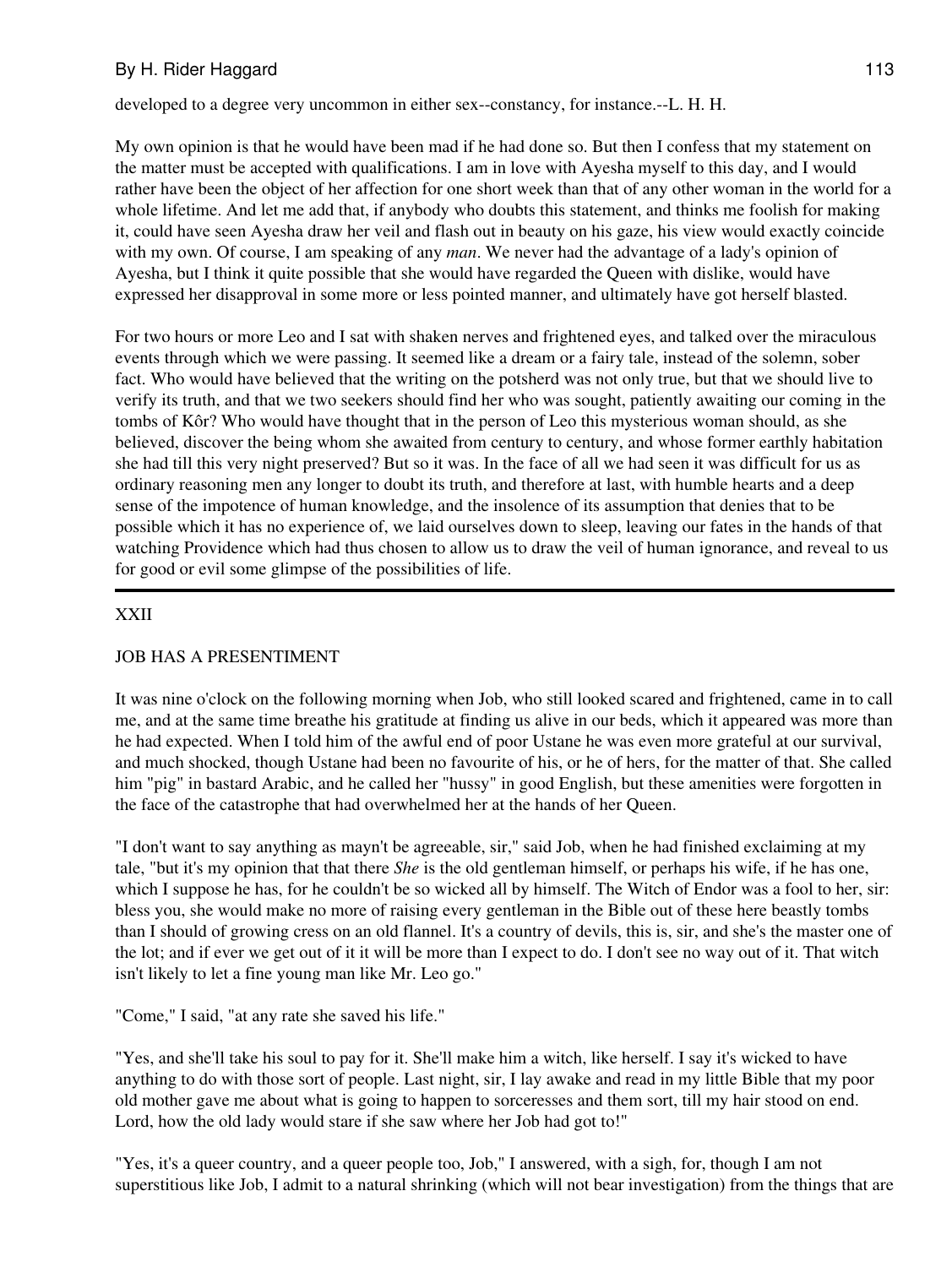above Nature.

"You are right, sir," he answered, "and if you won't think me very foolish, I should like to say something to you now that Mr. Leo is out of the way"--(Leo had got up early and gone for a stroll)--"and that is that I know it is the last country as ever I shall see in this world. I had a dream last night, and I dreamed that I saw my old father with a kind of night-shirt on him, something like these folks wear when they want to be in particular full-dress, and a bit of that feathery grass in his hand, which he may have gathered on the way, for I saw lots of it yesterday about three hundred yards from the mouth of this beastly cave.

"'Job,' he said to me, solemn like, and yet with a kind of satisfaction shining through him, more like a Methody parson when he has sold a neighbour a marked horse for a sound one and cleared twenty pounds by the job than anything I can think on--'Job, time's up, Job; but I never did expect to have to come and hunt you out in this 'ere place, Job. Such ado as I have had to nose you up; it wasn't friendly to give your poor old father such a run, let alone that a wonderful lot of bad characters hail from this place Kôr.'"

### "Regular cautions," I suggested.

"Yes, sir--of course, sir, that's just what he said they was-- 'cautions, downright scorchers'--sir, and I'm sure I don't doubt it, seeing what I know of them, and their hot-potting ways," went on Job sadly. "Anyway, he was sure that time was up, and went away saying that we should see more than we cared for of each other soon, and I suppose he was a-thinking of the fact that father and I never could hit it off together for longer nor three days, and I daresay that things will be similar when we meet again."

"Surely," I said, "you don't think that you are going to die because you dreamed you saw your old father; if one dies because one dreams of one's father, what happens to a man who dreams of his mother-in-law?"

"Ah, sir, you're laughing at me," said Job; "but, you see, you didn't know my old father. If it had been anybody else--my Aunt Mary, for instance, who never made much of a job--I should not have thought so much of it; but my father was that idle, which he shouldn't have been with seventeen children, that he would never have put himself out to come here just to see the place. No, sir; I know that he meant business. Well, sir, I can't help it; I suppose every man must go some time or other, though it is a hard thing to die in a place like this, where Christian burial isn't to be had for its weight in gold. I've tried to be a good man, sir, and do my duty honest, and if it wasn't for the supercilus kind of way in which father carried on last night-- a sort of sniffing at me as it were, as though he hadn't no opinion of my references and testimonials--I should feel easy enough in my mind. Any way, sir, I've been a good servant to you and Mr. Leo, bless him! --why, it seems but the other day that I used to lead him about the streets with a penny whip;--and if ever you get out of this place-- which, as father didn't allude to you, perhaps you may--I hope you will think kindly of my whitened bones, and never have anything more to do with Greek writing on flower-pots, sir, if I may make so bold as to say so."

"Come, come, Job," I said seriously, "this is all nonsense, you know. You mustn't be silly enough to go getting such ideas into your head. We've lived through some queer things, and I hope that we may go on doing so."

"No, sir," answered Job, in a tone of conviction that jarred on me unpleasantly, "it isn't nonsense. I'm a doomed man, and I feel it, and a wonderful uncomfortable feeling it is, sir, for one can't help wondering how it's going to come about. If you are eating your dinner you think of poison and it goes against your stomach, and if you are walking along these dark rabbit-burrows you think of knives, and Lord, don't you just shiver about the back! I ain't particular, sir, provided it's sharp, like that poor girl, who, now that she's gone, I am sorry to have spoke hard on, though I don't approve of her morals in getting married, which I consider too quick to be decent. Still, sir," and poor Job turned a shade paler as he said it, "I do hope it won't be that hot-pot game."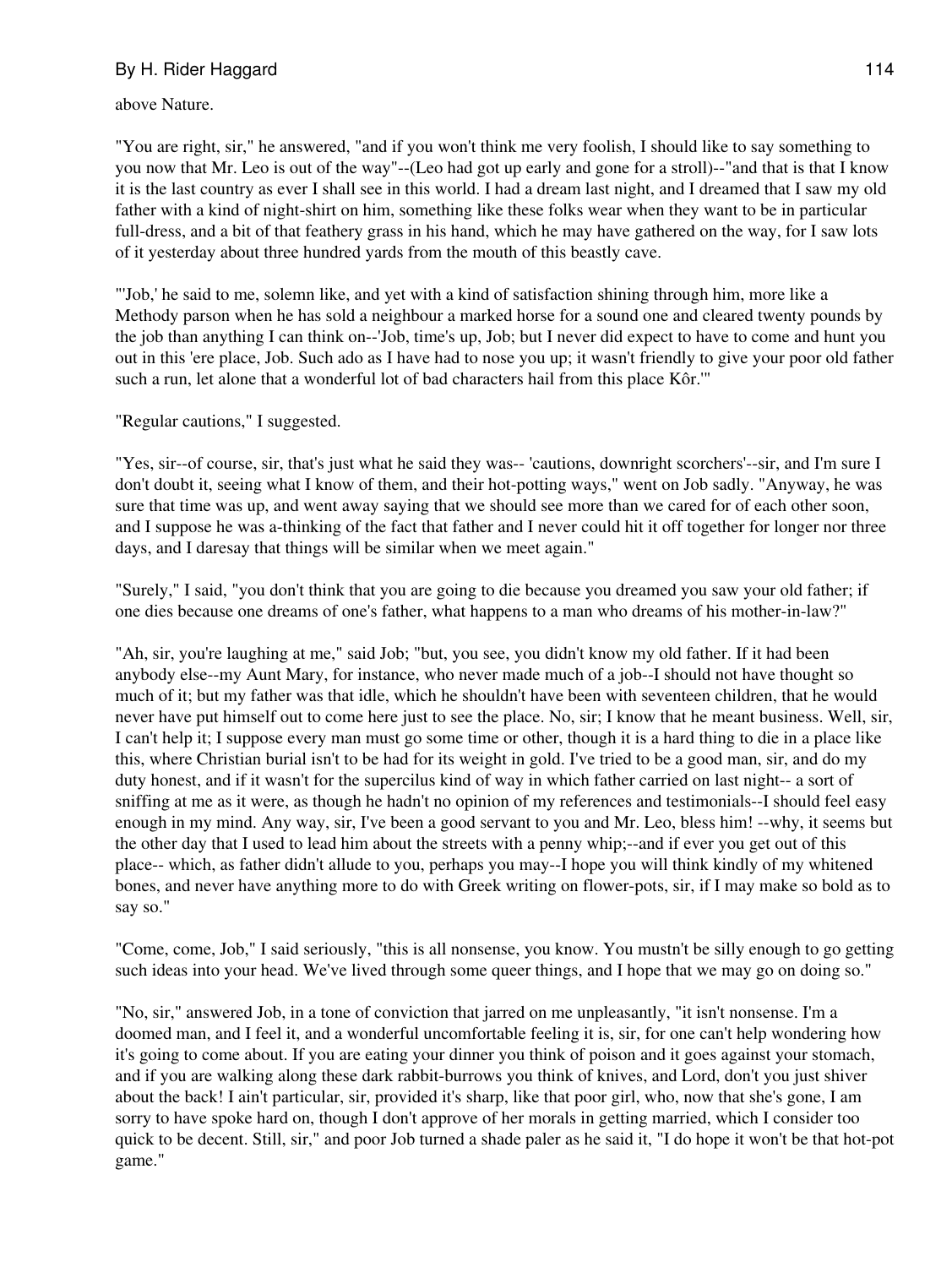"Nonsense," I broke in angrily, "nonsense!"

"Very well, sir," said Job, "it isn't my place to differ from you, sir, but if you happen to be going anywhere, sir, I should be obliged if you could manage to take me with you, seeing that I shall be glad to have a friendly face to look at when the time comes, just to help one through, as it were. And now, sir, I'll be getting the breakfast," and he went, leaving me in a very uncomfortable state of mind. I was deeply attached to old Job, who was one of the best and honestest men I have ever had to do with in any class of life, and really more of a friend than a servant, and the mere idea of anything happening to him brought a lump into my throat. Beneath all his ludicrous talk I could see that he himself was quite convinced that something was going to happen, and though in most cases these convictions turn out to be utter moonshine--and this particular one especially was to be amply accounted for by the gloomy and unaccustomed surroundings in which its victim was placed--still it did more or less carry a chill to my heart, as any dread that is obviously a genuine object of belief is apt to do, however absurd the belief may be. Presently the breakfast arrived, and with it Leo, who had been taking a walk outside the cave --to clear his mind, he said--and very glad I was to see both, for they gave me a respite from my gloomy thoughts. After breakfast we went for another walk, and watched some of the Amahagger sowing a plot of ground with the grain from which they make their beer. This they did in scriptural fashion--a man with a bag made of goat's hide fastened round his waist walking up and down the plot and scattering the seed as he went. It was a positive relief to see one of these dreadful people do anything so homely and pleasant as sow a field, perhaps because it seemed to link them, as it were, with the rest of humanity.

As we were returning Billali met us, and informed us that it was *She's* pleasure that we should wait upon her, and accordingly we entered her presence, not without trepidation, for Ayesha was certainly an exception to the rule. Familiarity with her might and did breed passion and wonder and horror, but it certainly did *not* breed contempt.

We were as usual shown in by the mutes, and after these had retired Ayesha unveiled, and once more bade Leo embrace her, which, notwithstanding his heart-searchings of the previous night, he did with more alacrity and fervour than in strictness courtesy required.

She laid her white hand on his head, and looked him fondly in the eyes. "Dost thou wonder, my Kallikrates," she said, "when thou shalt call me all thine own, and when we shall of a truth be for one another and to one another? I will tell thee. First, must thou be even as I am, not immortal indeed, for that I am not, but so cased and hardened against the attacks of Time that his arrows shall glance from the armour of thy vigorous life as the sunbeams glance from water. As yet I may not mate with thee, for thou and I are different, and the very brightness of my being would burn thee up, and perchance destroy thee. Thou couldst not even endure to look upon me for too long a time lest thine eyes should ache, and thy senses swim, and therefore" (with a little nod) "shall I presently veil myself again." (This by the way she did not do.) "No: listen, thou shalt not be tried beyond endurance, for this very evening, an hour before the sun goes down, shall we start hence, and by to-morrow's dark, if all goes well, and the road is not lost to me, which I pray it may not be, shall we stand in the place of Life, and thou shalt bathe in the fire, and come forth glorified, as no man ever was before thee, and then, Kallikrates, shalt thou call me wife, and I will call thee husband."

Leo muttered something in answer to this astonishing statement, I do not know what, and she laughed a little at his confusion, and went on.

"And thou, too, oh Holly; on thee also will I confer this boon, and then of a truth shalt thou be evergreen, and this will I do--well, because thou hast pleased me, Holly, for thou art not altogether a fool, like most of the sons of men, and because, though thou hast a school of philosophy as full of nonsense as those of the old days, yet hast thou not forgotten how to turn a pretty phrase about a lady's eyes."

"Hulloa, old fellow!" whispered Leo, with a return of his old cheerfulness, "have you been paying compliments? I should never have thought it of you!"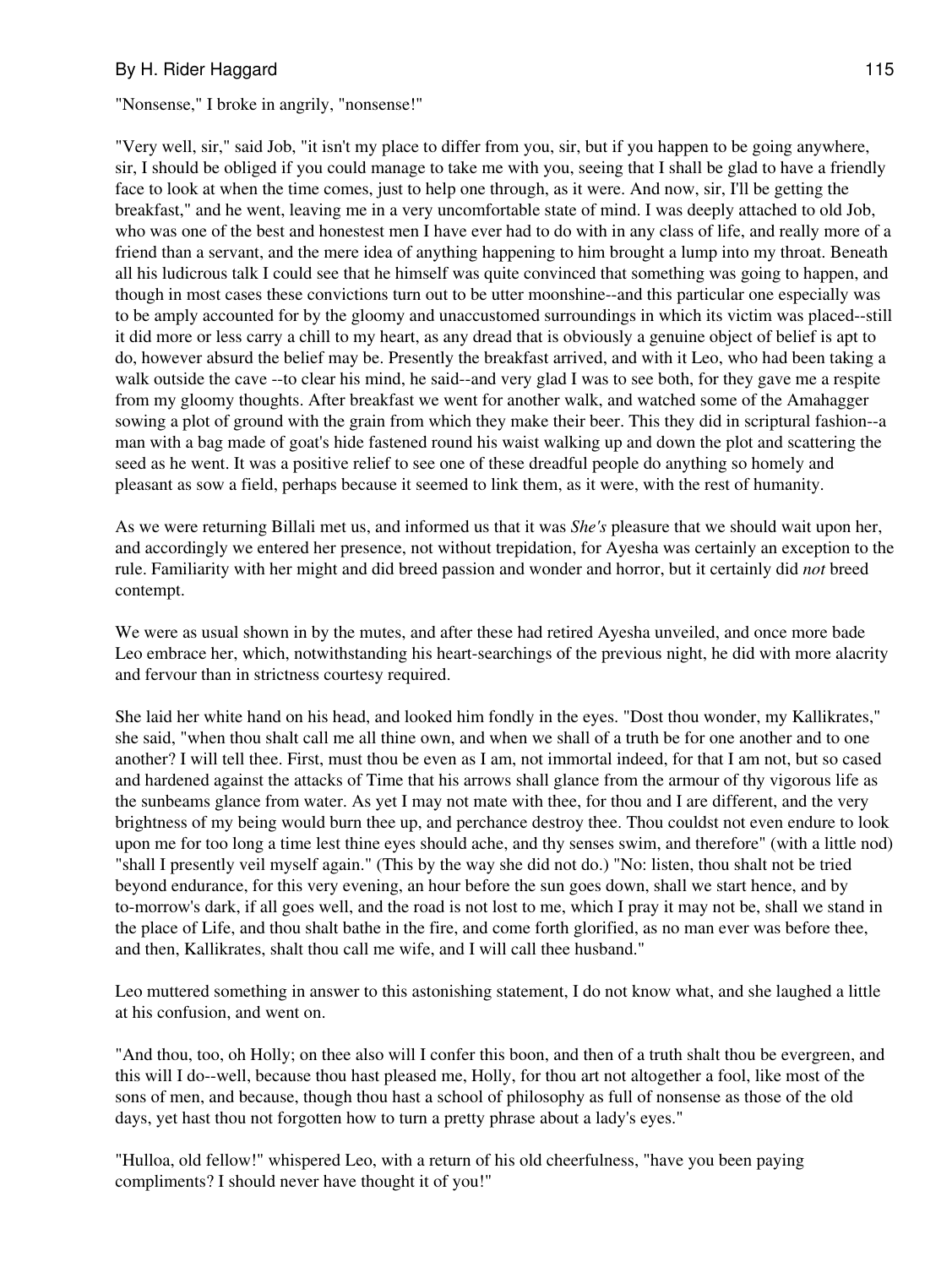"I thank thee, oh Ayesha," I replied, with as much dignity as I could command, "but if there be such a place as thou dost describe, and if in this strange place there may be found a fiery virtue that can hold off Death when he comes to pluck us by the hand, yet would I none of it. For me, oh Ayesha, the world has not proved so soft a nest that I would lie in it for ever. A stony-hearted mother is our earth, and stones are the bread she gives her children for their daily food. Stones to eat and bitter water for their thirst, and stripes for tender nurture. Who would endure this for many lives? Who would so load up his back with memories of lost hours and loves, and of his neighbour's sorrows that he cannot lessen, and wisdom that brings not consolation? Hard is it to die, because our delicate flesh doth shrink back from the worm it will not feel, and from that unknown which the winding-sheet doth curtain from our view. But harder still, to my fancy, would it be to live on, green in the leaf and fair, but dead and rotten at the core, and feel that other secret worm of recollection gnawing ever at the heart."

"Bethink thee, Holly," she said; "yet doth long life and strength and beauty beyond measure mean power and all things that are dear to man."

"And what, oh Queen," I answered, "are those things that are dear to man? Are they not bubbles? Is not ambition but an endless ladder by which no height is ever climbed till the last unreachable rung is mounted? For height leads on to height, and there is no resting-place upon them, and rung doth grow upon rung, and there is no limit to the number. Doth not wealth satiate, and become nauseous, and no longer serve to satisfy or pleasure, or to buy an hour's peace of mind? And is there any end to wisdom that we may hope to reach it? Rather, the more we learn, shall we not thereby be able only to better compass out our ignorance? Did we live ten thousand years could we hope to solve the secrets of the suns, and of the space beyond the suns, and of the Hand that hung them in the heavens? Would not our wisdom be but as a gnawing hunger calling our consciousness day by day to a knowledge of the empty craving of our souls? Would it not be but as a light in one of these great caverns, that, though bright it burn, and brighter yet, doth but the more serve to show the depths of the gloom around it? And what good thing is there beyond that we may gain by length of days?"

"Nay, my Holly, there is love--love which makes all things beautiful, and doth breathe divinity into the very dust we tread. With love shall life roll gloriously on from year to year, like the voice of some great music that hath power to hold the hearer's heart poised on eagles' wings above the sordid shame and folly of the earth."

"It may be so," I answered; "but if the loved one prove a broken reed to pierce us, or if the love be loved in vain--what then? Shall a man grave his sorrows upon a stone when he hath but need to write them on the water? Nay, oh *She*, I will live my day, and grow old with my generation, and die my appointed death, and be forgotten. For I do hope for an immortality to which the little span that perchance thou canst confer will be but as a finger's length laid against the measure of the great world; and, mark this! the immortality to which I look, and which my faith doth promise me, shall be free from the bonds that here must tie my spirit down. For, while the flesh endures, sorrow and evil and the scorpion whips of sin must endure also; but when the flesh hath fallen from us, then shall the spirit shine forth clad in the brightness of eternal good, and for its common air shall breathe so rare an ether of most noble thoughts that the highest aspiration of our manhood, or the purest incense of a maiden's prayer, would prove too earthly gross to float therein."

"Thou lookest high," answered Ayesha, with a little laugh, "and speakest clearly as a trumpet and with no uncertain sound. And yet methinks that but now didst thou talk of 'that Unknown' from which the winding-sheet doth curtain us. But perchance, thou seest with the eye of Faith, gazing on that brightness, that is to be, through the painted-glass of thy imagination. Strange are the pictures of the future that mankind can thus draw with this brush of faith and this many-coloured pigment of imagination! Strange, too, that no one of them doth agree with another! I could tell thee--but there, what is the use? why rob a fool of his bauble? Let it pass, and I pray, oh Holly, that when thou dost feel old age creeping slowly toward thyself, and the confusion of senility making havoc in thy brain, thou mayest not bitterly regret that thou didst cast away the imperial boon I would have given to thee. But so it hath ever been; man can never be content with that which his hand can pluck. If a lamp be in his reach to light him through the darkness, he must needs cast it down because it is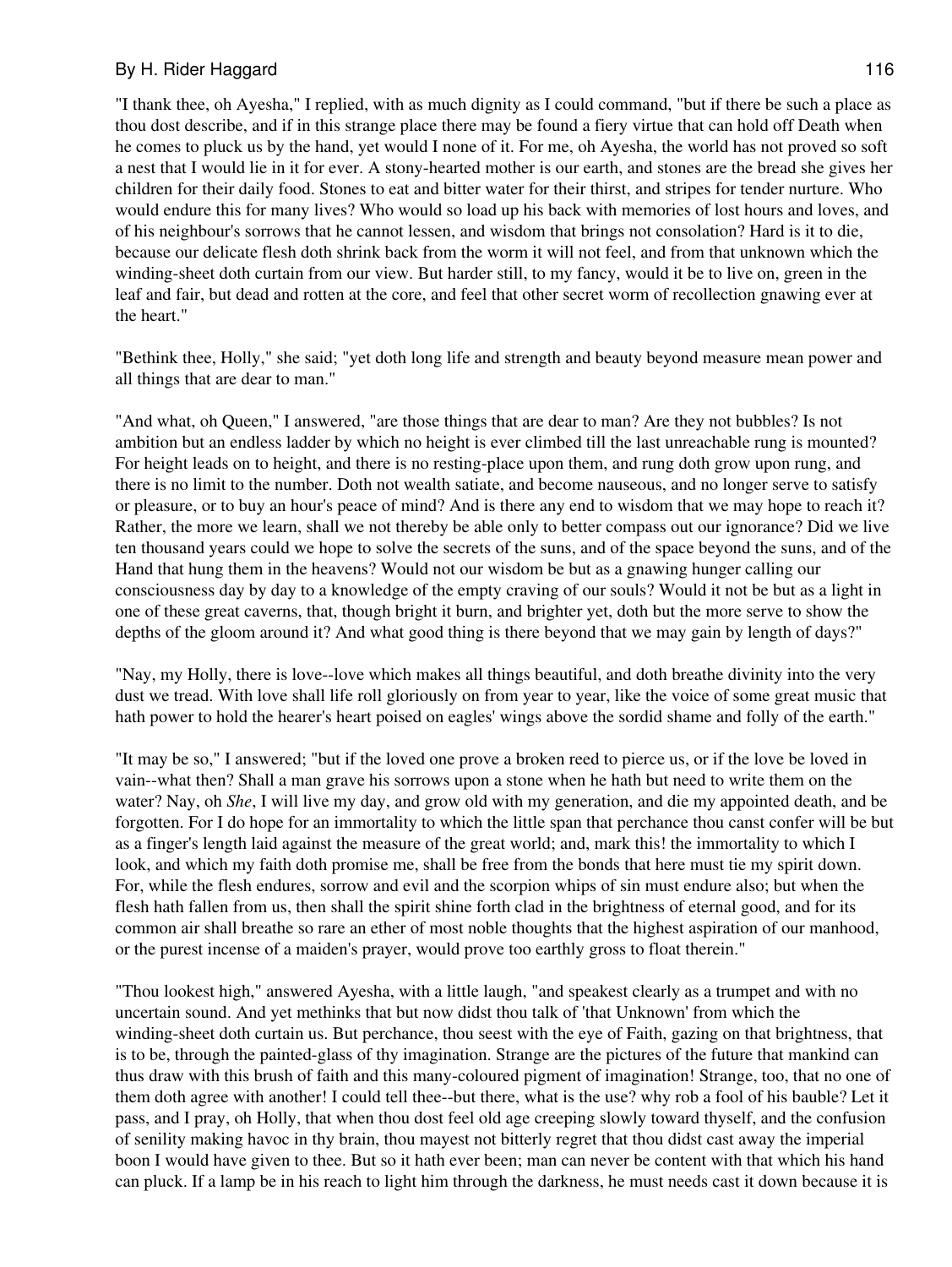no star. Happiness danceth ever apace before him, like the marsh-fires in the swamps, and he must catch the fire, and he must hold the star! Beauty is naught to him, because there are lips more honey-sweet; and wealth is naught, because others can weigh him down with heavier shekels; and fame is naught, because there have been greater men than he. Thyself thou saidst it, and I turn thy words against thee. Well, thou dreamest that thou shalt pluck the star. I believe it not, and I think thee a fool, my Holly, to throw away the lamp."

I made no answer, for I could not--especially before Leo--tell her that since I had seen her face I knew that it would always be before my eyes, and that I had no wish to prolong an existence which must always be haunted and tortured by her memory, and by the last bitterness of unsatisfied love. But so it was, and so, alas, is it to this hour!

"And now," went on *She*, changing her tone and the subject together, "tell me, my Kallikrates, for as yet I know it not, how came ye to seek me here? Yesternight thou didst say that Kallikrates--him whom thou sawest--was thine ancestor. How was it? Tell me--thou dost not speak overmuch!"

Thus adjured, Leo told her the wonderful story of the casket and of the potsherd that, written on by his ancestress, the Egyptian Amenartas, had been the means of guiding us to her. Ayesha listened intently, and, when he had finished, spoke to me.

"Did I not tell thee one day, when we did talk of good and evil, oh Holly--it was when my beloved lay so ill--that out of good came evil, and out of evil good--that they who sowed knew not what the crop should be, nor he who struck where the blow should fall? See, now: this Egyptian Amenartas, this royal child of the Nile who hated me, and whom even now I hate, for in a way she did prevail against me-- see, now, she herself hath been the very means to bring her lover to mine arms! For her sake I slew him, and now, behold, through her he hath comeback to me! She would have done me evil, and sowed her seeds that I might reap tares, and behold she hath given me more than all the world can give, and there is a strange square for thee to fit into thy circle of good and evil, oh Holly!

"And so," she went on, after a pause--"and so she bade her son destroy me if he might, because I slew his father. And thou, my Kallikrates, art the father, and in a sense thou art likewise the son; and wouldst thou avenge thy wrong, and the wrong of that far-off mother of thine, upon me, oh Kallikrates? See," and she slid to her knees, and drew the white corsage still farther down her ivory bosom--"see, here beats my heart, and there by thy side is a knife, heavy, and long, and sharp, the very knife to slay an erring woman with. Take it now, and be avenged. Strike, and strike home!--so shalt thou be satisfied, Kallikrates, and go through life a happy man, because thou hast paid back the wrong, and obeyed the mandate of the past."

He looked at her, and then stretched out his hand and lifted her to her feet.

"Rise, Ayesha," he said sadly; "well thou knowest that I cannot strike thee, no, not even for the sake of her whom thou slewest but last night. I am in thy power, and a very slave to thee. How can I kill thee?-sooner should I slay myself."

"Almost dost thou begin to love me, Kallikrates," she answered, smiling. "And now tell me of thy country--'tis a great people, is it not? with an empire like that of Rome! Surely thou wouldst return thither, and it is well, for I mean not that thou shouldst dwell in these caves of Kôr. Nay, when once thou art even as I am, we will go hence--fear not but that I shall find a path--and then shall we journey to this England of thine, and live as it becometh us to live. Two thousand years have I waited for the day when I should see the last of these hateful caves and this gloomy-visaged folk, and now it is at hand, and my heart bounds up to meet it like a child's towards its holiday. For thou shalt rule this England----"

"But we have a queen already," broke in Leo, hastily.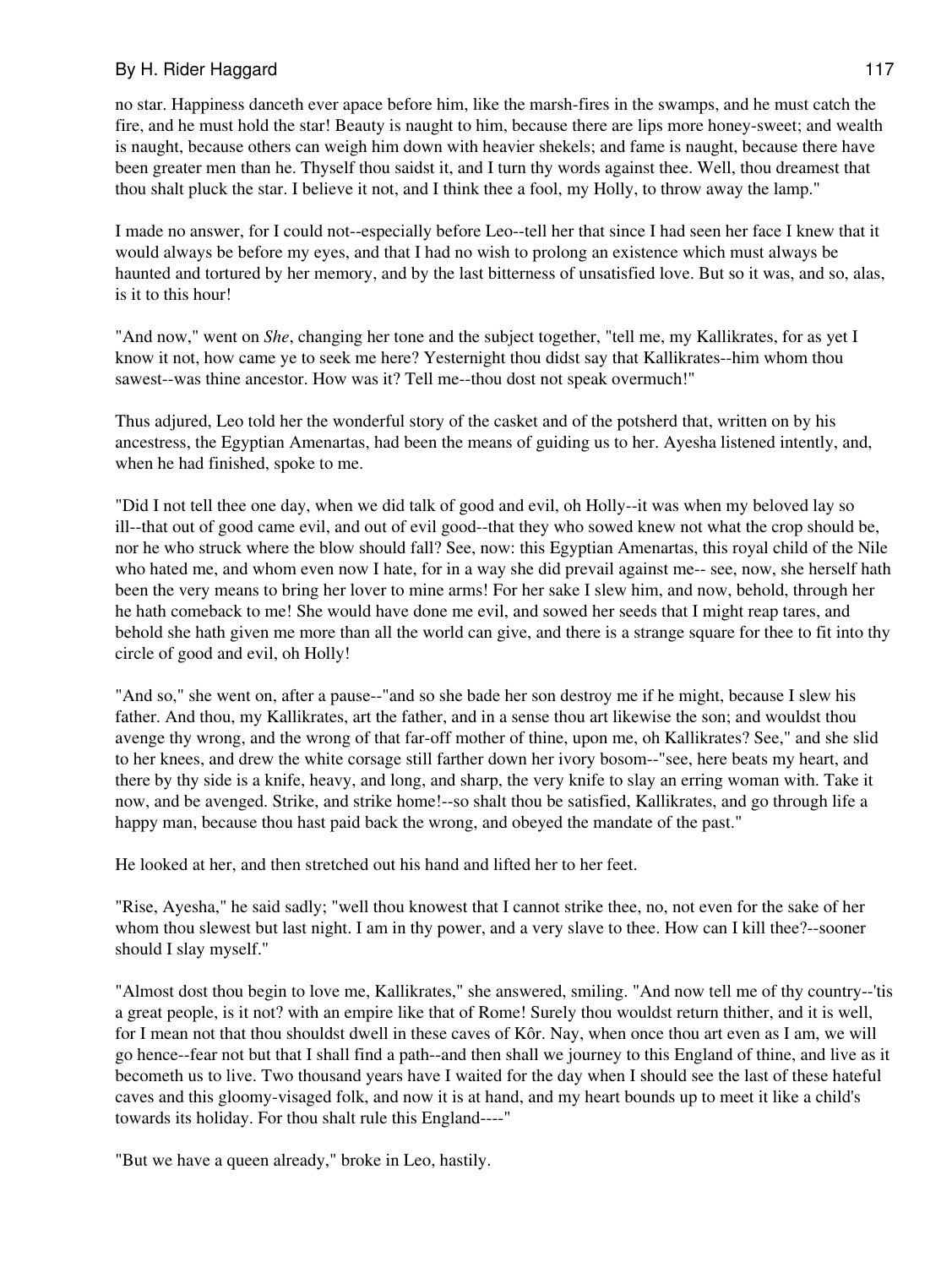"It is naught, it is naught," said Ayesha; "she can be overthrown."

At this we both broke out into an exclamation of dismay, and explained that we should as soon think of overthrowing ourselves.

"But here is a strange thing," said Ayesha, in astonishment; "a queen whom her people love! Surely the world must have changed since I dwelt in Kôr."

Again we explained that it was the character of monarchs that had changed, and that the one under whom we lived was venerated and beloved by all right-thinking people in her vast realms. Also, we told her that real power in our country rested in the hands of the people, and that we were in fact ruled by the votes of the lower and least educated classes of the community.

"Ah," she said, "a democracy--then surely there is a tyrant, for I have long since seen that democracies, having no clear will of their own, in the end set up a tyrant, and worship him."

"Yes," I said, "we have our tyrants."

"Well," she answered resignedly, "we can at any rate destroy these tyrants, and Kallikrates shall rule the land."

I instantly informed Ayesha that in England "blasting" was not an amusement that could be indulged in with impunity, and that any such attempt would meet with the consideration of the law and probably end upon a scaffold.

"The law," she laughed with scorn--"the law! Canst thou not understand, oh Holly, that I am above the law, and so shall my Kallikrates be also? All human law will be to us as the north wind to a mountain. Does the wind bend the mountain, or the mountain the wind?"

"And now leave me, I pray thee, and thou too, my own Kallikrates, for I would get me ready against our journey, and so must ye both, and your servant also. But bring no great quantity of things with thee, for I trust that we shall be but three days gone. Then shall we return hither, and I will make a plan whereby we can bid farewell for ever to these sepulchres of Kôr. Yea, surely thou mayst kiss my hand!"

So we went, I, for one, meditating deeply on the awful nature of the problem that now opened out before us. The terrible *She* had evidently made up her mind to go to England, and it made me absolutely shudder to think what would be the result of her arrival there. What her powers were I knew, and I could not doubt but that she would exercise them to the full. It might be possible to control her for a while, but her proud, ambitious spirit would be certain to break loose and avenge itself for the long centuries of its solitude. She would, if necessary, and if the power of her beauty did not unaided prove equal to the occasion, blast her way to any end she set before her, and, as she could not die, and for aught I knew could not even be killed,[\*] what was there to stop her? In the end she would, I had little doubt, assume absolute rule over the British dominions, and probably over the whole earth, and, though I was sure that she would speedily make ours the most glorious and prosperous empire that the world has ever seen, it would be at the cost of a terrible sacrifice of life.

[\*] I regret to say that I was never able to ascertain if *She* was invulnerable against the ordinary accidents of life. Presumably this was so, else some misadventure would have been sure to put an end to her in the course of so many centuries. True, she offered to let Leo slay her, but very probably this was only an experiment to try his temper and mental attitude towards her. Ayesha never gave way to impulse without some valid object.--L. H. H.

The whole thing sounded like a dream or some extraordinary invention of a speculative brain, and yet it was a fact--a wonderful fact--of which the whole world would soon be called on to take notice. What was the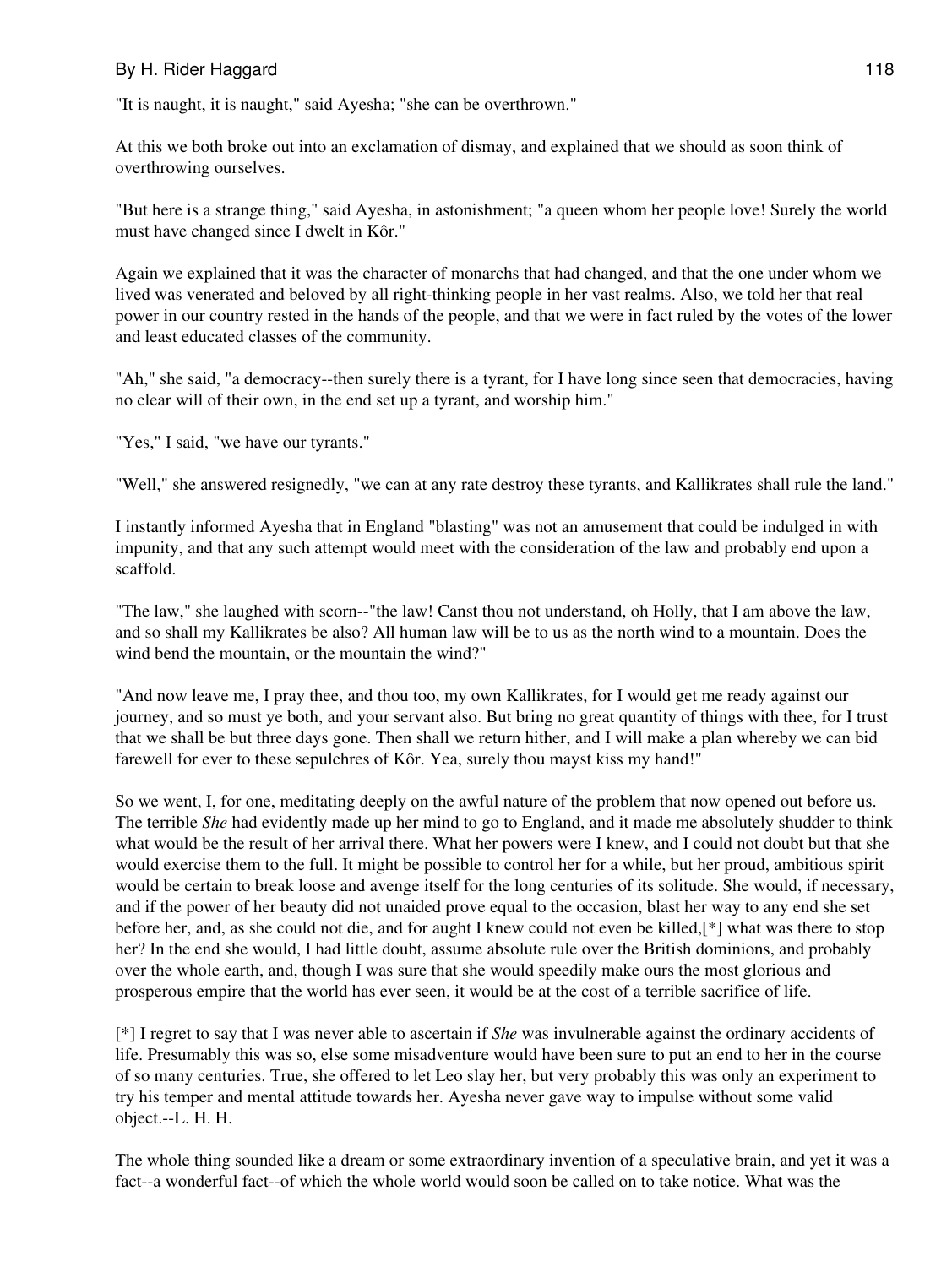meaning of it all? After much thinking I could only conclude that this marvellous creature, whose passion had kept her for so many centuries chained as it were, and comparatively harmless, was now about to be used by Providence as a means to change the order of the world, and possibly, by the building up of a power that could no more be rebelled against or questioned than the decrees of Fate, to change it materially for the better.

# XXIII

# THE TEMPLE OF TRUTH

Our preparations did not take us very long. We put a change of clothing apiece and some spare boots into my Gladstone bag, also we took our revolvers and an express rifle each, together with a good supply of ammunition, a precaution to which, under Providence, we subsequently owed our lives over and over again. The rest of our gear, together with our heavy rifles, we left behind us.

A few minutes before the appointed time we once more attended in Ayesha's boudoir, and found her also ready, her dark cloak thrown over her winding-sheetlike wrappings.

"Are ye prepared for the great venture?" she said.

"We are," I answered, "though for my part, Ayesha, I have no faith in it."

"Ah, my Holly," she said, "thou art of a truth like those old Jews--of whom the memory vexes me so sorely--unbelieving, and hard to accept that which they have not known. But thou shalt see; for unless my mirror beyond lies," and she pointed to the font of crystal water, "the path is yet open as it was of old time. And now let us start upon the new life which shall end--who knoweth where?"

"Ah," I echoed, "who knoweth where?" and we passed down into the great central cave, and out into the light of day. At the mouth of the cave we found a single litter with six bearers, all of them mutes, waiting, and with them I was relieved to see our old friend Billali, for whom I had conceived a sort of affection. It appeared that, for reasons not necessary to explain at length, Ayesha had thought it best that, with the exception of herself, we should proceed on foot, and this we were nothing loth to do, after our long confinement in these caves, which, however suitable they might be for sarcophagi--a singularly inappropriate word, by the way, for these particular tombs, which certainly did not consume the bodies given to their keeping--were depressing habitations for breathing mortals like ourselves. Either by accident or by the orders of *She*, the space in front of the cave where we had beheld that awful dance was perfectly clear of spectators. Not a soul was to be seen, and consequently I do not believe that our departure was known to anybody, except perhaps the mutes who waited on *She*, and they were, of course, in the habit of keeping what they saw to themselves.

In a few minutes' time we were stepping out sharply across the great cultivated plain or lake bed, framed like a vast emerald in its setting of frowning cliff, and had another opportunity of wondering at the extraordinary nature of the site chosen by these old people of Kôr for their capital, and at the marvellous amount of labour, ingenuity, and engineering skill that must have been brought into requisition by the founders of the city to drain so huge a sheet of water, and to keep it clear of subsequent accumulations. It is, indeed, so far as my experience goes, an unequalled instance of what man can do in the face of nature, for in my opinion such achievements as the Suez Canal or even the Mont Cenis Tunnel do not approach this ancient undertaking in magnitude and grandeur of conception.

When we had been walking for about half an hour, enjoying ourselves exceedingly in the delightful cool which about this time of the day always appeared to descend upon the great plain of Kôr, and which in some degree atoned for the want of any land or sea breeze--for all wind was kept off by the rocky mountain wall--we began to get a clear view of what Billali had informed us were the ruins of the great city. And even from that distance we could see how wonderful those ruins were, a fact which with every step we took became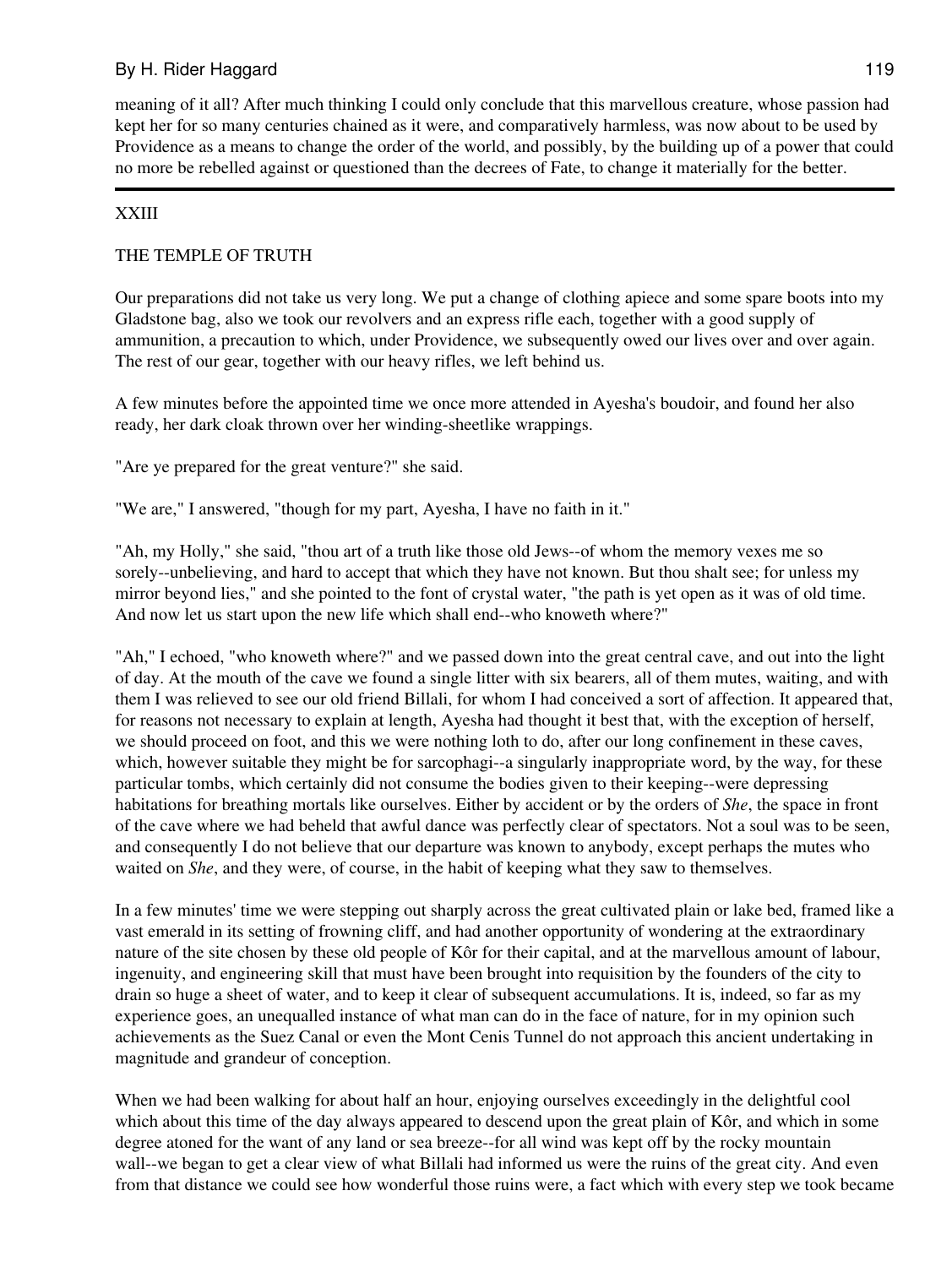more evident. The town was not very large if compared to Babylon or Thebes, or other cities of remote antiquity; perhaps its outer wall contained some twelve square miles of ground, or a little more. Nor had the walls, so far as we could judge when we reached them, been very high, probably not more than forty feet, which was about their present height where they had not through the sinking of the ground, or some such cause, fallen into ruin. The reason of this, no doubt, was that the people of Kôr, being protected from any outside attack by far more tremendous ramparts than any that the hand of man could rear, only required them for show and to guard against civil discord. But on the other hand they were as broad as they were high, built entirely of dressed stone, hewn, no doubt, from the vast caves, and surrounded by a great moat about sixty feet in width, some reaches of which were still filled with water. About ten minutes before the sun finally sank we reached this moat, and passed down and through it, clambering across what evidently were the piled-up fragments of a great bridge in order to do so, and then with some little difficulty over the slope of the wall to its summit. I wish that it lay within the power of my pen to give some idea of the grandeur of the sight that then met our view. There, all bathed in the red glow of the sinking sun, were miles upon miles of ruins--columns, temples, shrines, and the palaces of kings, varied with patches of green bush. Of course, the roofs of these buildings had long since fallen into decay and vanished, but owing to the extreme massiveness of the style of building, and to the hardness and durability of the rock employed, most of the party walls and great columns still remained standing.[\*]

[\*] In connection with the extraordinary state of preservation of these ruins after so vast a lapse of time--at least six thousand years--it must be remembered that Kôr was not burnt or destroyed by an enemy or an earthquake, but deserted, owing to the action of a terrible plague. Consequently the houses were left unharmed; also the climate of the plain is remarkably fine and dry, and there is very little rain or wind; as a result of which these relics have only to contend against the unaided action of time, that works but slowly upon such massive blocks of masonry. --L. H. H.

Straight before us stretched away what had evidently been the main thoroughfare of the city, for it was very wide, wider than the Thames Embankment, and regular, being, as we afterwards discovered, paved, or rather built, throughout of blocks of dressed stone, such as were employed in the walls, it was but little overgrown even now with grass and shrubs that could get no depth of soil to live in. What had been the parks and gardens, on the contrary, were now dense jungle. Indeed, it was easy even from a distance to trace the course of the various roads by the burnt-up appearance of the scanty grass that grew upon them. On either side of this great thoroughfare were vast blocks of ruins, each block, generally speaking, being separated from its neighbour by a space of what had once, I suppose, been garden-ground, but was now dense and tangled bush. They were all built of the same coloured stone, and most of them had pillars, which was as much as we could make out in the fading light as we passed swiftly up the main road, that I believe I am right in saying no living foot had pressed for thousands of years.[\*]

[\*] Billali told me that the Amahagger believe that the site of the city is haunted, and could not be persuaded to enter it upon any consideration. Indeed, I could see that he himself did not at all like doing so, and was only consoled by the reflection that he was under the direct protection of *She*. It struck Leo and myself as very curious that a people which has no objection to living amongst the dead, with whom their familiarity has perhaps bred contempt, and even using their bodies for purposes of fuel, should be terrified at approaching the habitations that these very departed had occupied when alive. After all, however, it is only a savage inconsistency.--L. H. H.

Presently we came to an enormous pile, which we rightly took to be a temple covering at least eight acres of ground, and apparently arranged in a series of courts, each one enclosing another of smaller size, on the principle of a Chinese nest of boxes, the courts being separated one from the other by rows of huge columns. And, while I think of it, I may as well state a remarkable thing about the shape of these columns, which resembled none that I have ever seen or heard of, being fashioned with a kind of waist at the centre, and swelling out above and below. At first we thought that this shape was meant to roughly symbolise or suggest the female form, as was a common habit amongst the ancient religious architects of many creeds. On the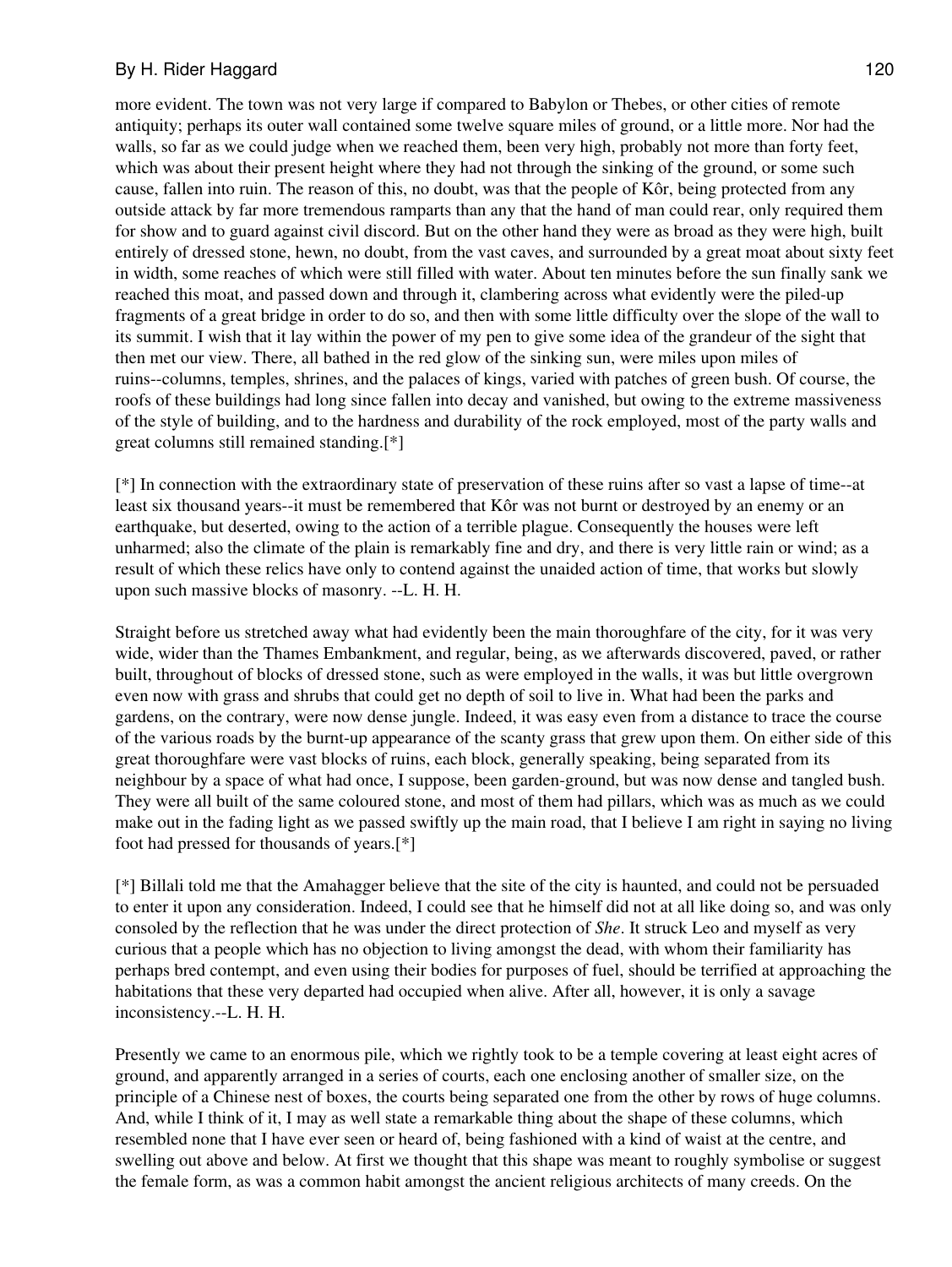following day, however, as we went up the slopes of the mountain, we discovered a large quantity of the most stately looking palms, of which the trucks grew exactly in this shape, and I have now no doubt but that the first designer of those columns drew his inspiration from the graceful bends of those very palms, or rather of their ancestors, which then, some eight or ten thousand years ago, as now, beautified the slopes of the mountain that had once formed the shores of the volcanic lake.

At the *façade* of this huge temple, which, I should imagine, is almost as large as that of El-Karnac, at Thebes, some of the largest columns, which I measured, being between eighteen to twenty feet in diameter at the base, by about seventy feet in height, our little procession was halted, and Ayesha descended from her litter.

"There was a spot here, Kallikrates," she said to Leo, who had run up to help her down, "where one might sleep. Two thousand years ago did thou and I and that Egyptian asp rest therein, but since then have I not set foot here, nor any man, and perchance it has fallen," and, followed by the rest of us, she passed up a vast flight of broken and ruined steps into the outer court, and looked round into the gloom. Presently she seemed to recollect, and, walking a few paces along the wall to the left, halted.

"It is here," she said, and at the same time beckoned to the two mutes, who were loaded with provisions and our little belongings, to advance. One of them came forward, and, producing a lamp, lit it from his brazier (for the Amahagger when on a journey nearly always carried with them a little lighted brazier, from which to provide fire). The tinder of this brazier was made of broken fragments of mummy carefully damped, and, if the admixture of moisture was properly managed, this unholy compound would smoulder away for hours.[\*] As soon as the lamp was lit we entered the place before which Ayesha had halted. It turned out to be a chamber hollowed in the thickness of the wall, and, from the fact of there still being a massive stone table in it, I should think that it had probably served as a living-room, perhaps for one of the door-keepers of the great temple.

[\*] After all we are not much in advance of the Amahagger in these matters. "Mummy," that is pounded ancient Egyptian, is, I believe, a pigment much used by artists, and especially by those of them who direct their talents to the reproduction of the works of the old masters.--Editor.

Here we stopped, and after cleaning the place out and making it as comfortable as circumstances and the darkness would permit, we ate some cold meat, at least Leo, Job and I did, for Ayesha, as I think I have said elsewhere, never touched anything except cakes of flour, fruit and water. While we were still eating, the moon, which was at her full, rose above the mountain-wall, and began to flood the place with silver.

"Wot ye why I have brought you here to-night, my Holly?" said Ayesha, leaning her head upon her hand and watching the great orb as she rose, like some heavenly queen, above the solemn pillars of the temple. "I brought you--nay, it is strange, but knowest thou, Kallikrates, that thou liest at this moment upon the very spot where thy dead body lay when I bore thee back to those caves of Kôr so many years ago? It all returns to my mind now. I can see it, and horrible is it to my sight!" and she shuddered.

Here Leo jumped up and hastily changed his seat. However the reminiscence might affect Ayesha, it clearly had few charms for him.

"I brought you," went on Ayesha presently, "that ye might look upon the most wonderful sight that ever the eye of man beheld--the full moon shining over ruined Kôr. When ye have done your eating--I would that I could teach you to eat naught but fruit, Kallikrates, but that will come after thou hast laved in the fire. Once I, too, ate flesh like a brute beast. When ye have done we will go out, and I will show you this great temple and the God whom men once worshipped therein."

Of course we got up at once, and started. And here again my pen fails me. To give a string of measurements and details of the various courts of the temple would only be wearisome, supposing that I had them, and yet I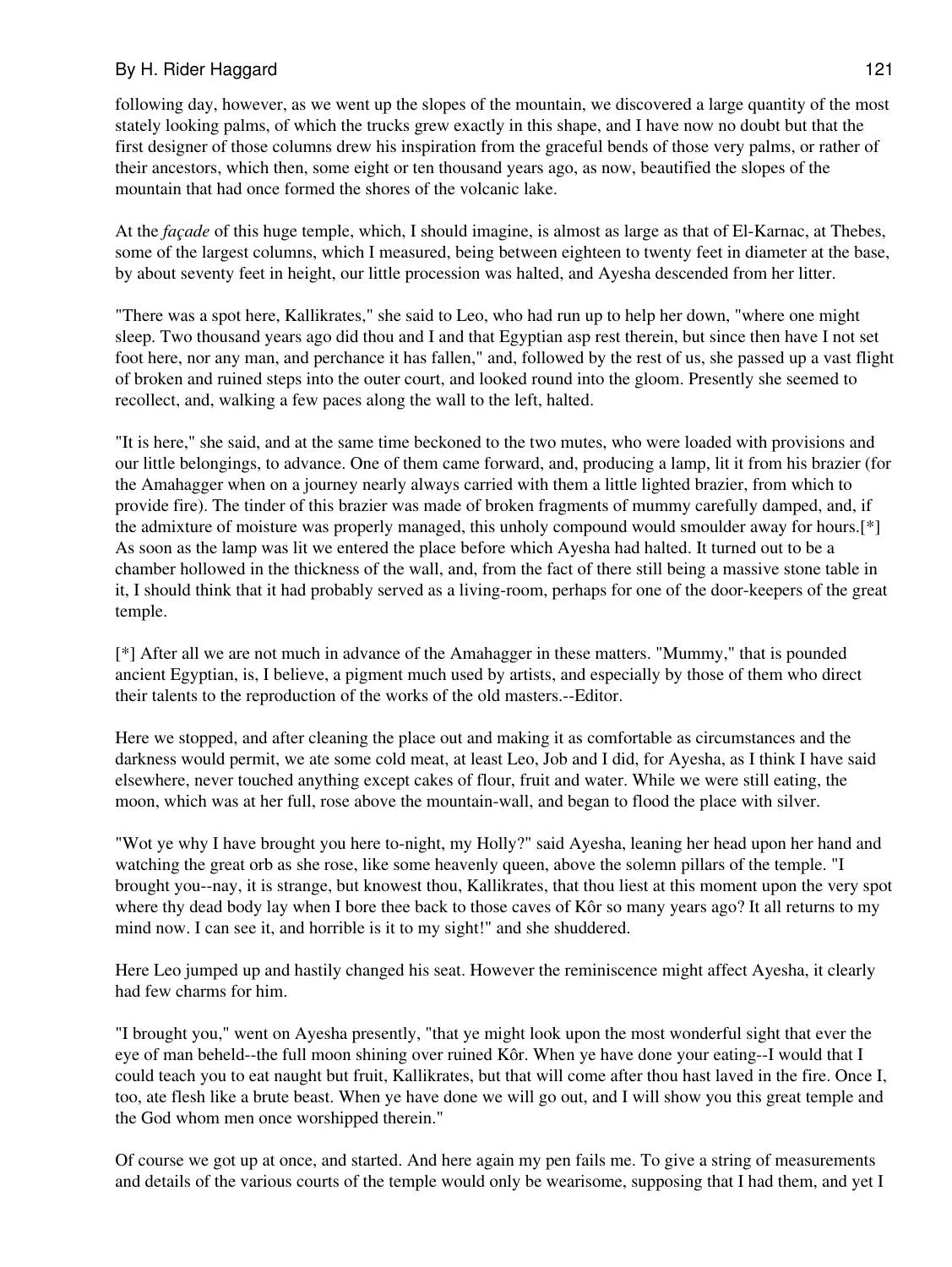know not how I am to describe what we saw, magnificent as it was even in its ruin, almost beyond the power of realisation. Court upon dim court, row upon row of mighty pillars--some of them (especially at the gateways) sculptured from pedestal to capital--space upon space of empty chambers that spoke more eloquently to the imagination than any crowded streets. And over all, the dead silence of the dead, the sense of utter loneliness, and the brooding spirit of the Past! How beautiful it was, and yet how drear! We did not dare to speak aloud. Ayesha herself was awed in the presence of an antiquity compared to which even her length of days was but a little thing; we only whispered, and our whispers seemed to run from column to column, till they were lost in the quiet air. Bright fell the moonlight on pillar and court and shattered wall, hiding all their rents and imperfections in its silver garment, and clothing their hoar majesty with the peculiar glory of the night. It was a wonderful sight to see the full moon looking down on the ruined fane of Kôr. It was a wonderful thing to think for how many thousands of years the dead orb above and the dead city below had gazed thus upon each other, and in the utter solitude of space poured forth each to each the tale of their lost life and long-departed glory. The white light fell, and minute by minute the quiet shadows crept across the grass-grown courts like the spirits of old priests haunting the habitations of their worship--the white light fell, and the long shadows grew till the beauty and grandeur of each scene and the untamed majesty of its present Death seemed to sink into our very souls, and speak more loudly than the shouts of armies concerning the pomp and splendour that the grave had swallowed, and even memory had forgotten.

"Come," said Ayesha, after we had gazed and gazed, I know not for how long, "and I will show you the stony flower of Loveliness and Wonder's very crown, if yet it stands to mock time with its beauty and fill the heart of man with longing for that which is behind the veil," and, without waiting for an answer, she led us through two more pillared courts into the inner shrine of the old fane.

And there, in the centre of the inmost court, that might have been some fifty yards square, or a little more, we stood face to face with what is perhaps the grandest allegorical work of Art that the genius of her children has ever given to the world. For in the exact centre of the court, placed upon a thick square slab of rock, was a huge round ball of dark stone, some twenty feet in diameter, and standing on the ball was a colossal winged figure of a beauty so entrancing and divine that when I first gazed upon it, illuminated and shadowed as it was by the soft light of the moon, my breath stood still, and for an instant my heart ceased its beating.

The statue was hewn from marble so pure and white that even now, after all those ages, it shone as the moonbeams danced upon it, and its height was, I should say, a trifle over twenty feet. It was the winged figure of a woman of such marvellous loveliness and delicacy of form that the size seemed rather to add to than to detract from its so human and yet more spiritual beauty. She was bending forward and poising herself upon her half-spread wings as though to preserve her balance as she leant. Her arms were outstretched like those of some woman about to embrace one she dearly loved, while her whole attitude gave an impression of the tenderest beseeching. Her perfect and most gracious form was naked, save--and here came the extraordinary thing-- the face, which was thinly veiled, so that we could only trace the marking of her features. A gauzy veil was thrown round and about the head, and of its two ends one fell down across her left breast, which was outlined beneath it, and one, now broken, streamed away upon the air behind her.

"Who is she?" I asked, as soon as I could take my eyes off the statue.

"Canst thou not guess, oh Holly?" answered Ayesha. "Where then is thy imagination? It is Truth standing on the World, and calling to its children to unveil her face. See what is writ upon the pedestal. Without doubt it is taken from the book of Scriptures of these men of Kôr," and she led the way to the foot of the statue, where an inscription of the usual Chinese-looking hieroglyphics was so deeply graven as to be still quite legible, at least to Ayesha. According to her translation it ran thus:--

"Is there no man that will draw my veil and look upon my face, for it is very fair? Unto him who draws my veil shall I be, and peace will I give him, and sweet children of knowledge and good works."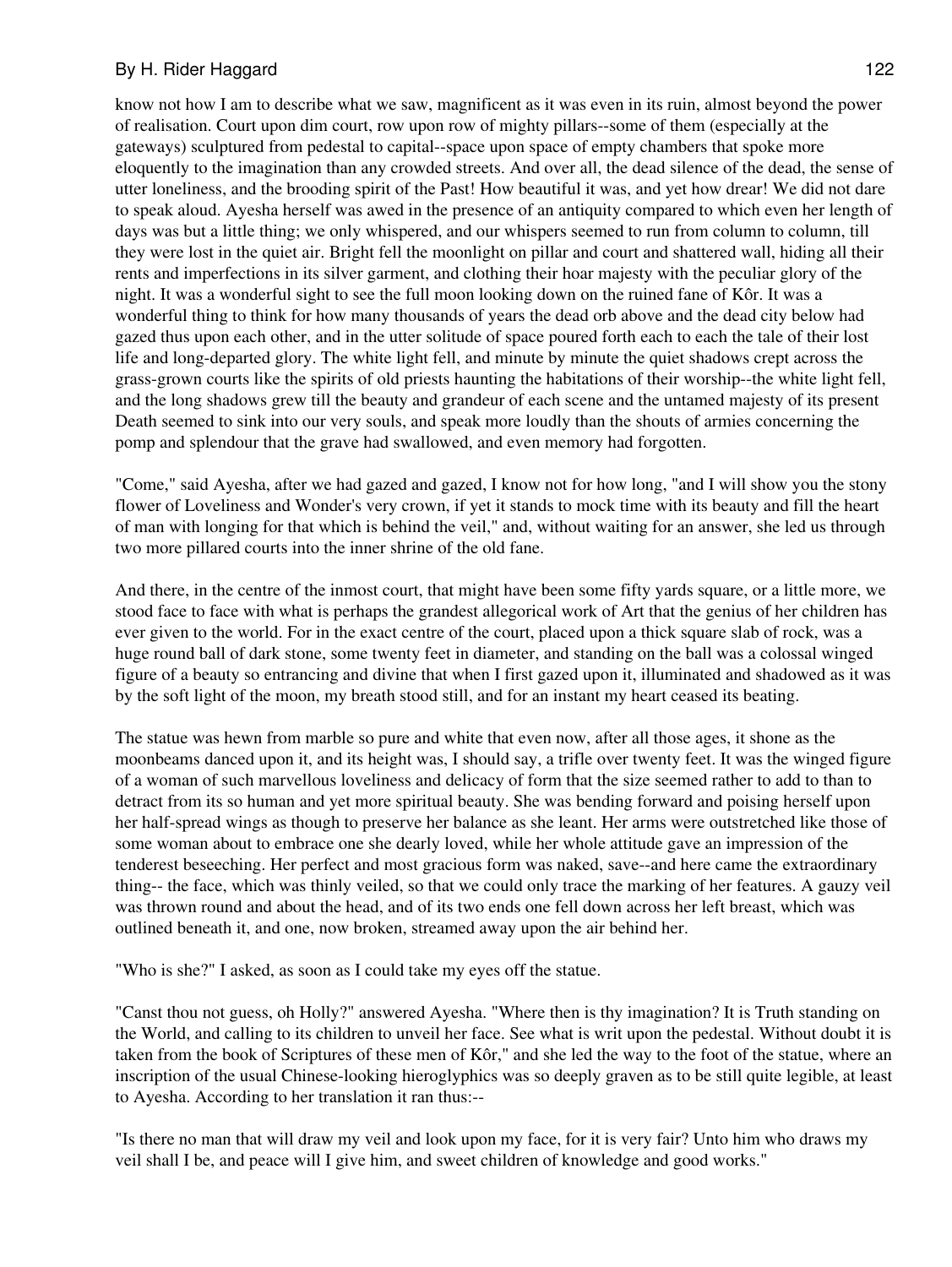And a voice cried, "Though all those who seek after thee desire thee, behold! Virgin art thou, and Virgin shalt thou go till Time be done. No man is there born of woman who may draw thy veil and live, nor shall be. By Death only can thy veil be drawn, oh Truth!"

And Truth stretched out her arms and wept, because those who sought her might not find her, nor look upon her face to face.

"Thou seest," said Ayesha, when she had finished translating, "Truth was the Goddess of the people of old Kôr, and to her they built their shrines, and her they sought; knowing that they should never find, still sought they."

"And so," I added sadly, "do men seek to this very hour, but they find out; and, as this Scripture saith, nor shall they; for in Death only is Truth found."

Then with one more look at this veiled and spiritualised loveliness-- which was so perfect and so pure that one might almost fancy that the light of a living spirit shone through the marble prison to lead man on to high and ethereal thoughts--this poet's dream of beauty frozen into stone, which I shall never forget while I live, we turned and went back through the vast moonlit courts to the spot whence we had started. I never saw the statue again, which I the more regret, because on the great ball of stone representing the World whereon the figure stood, lines were drawn, that probably, had there been light enough, we should have discovered to be a map of the Universe as it was known to the people of Kôr. It is at any rate suggestive of some scientific knowledge that these long-dead worshippers of Truth had recognised the fact that the globe is round.

# XXIV

### WALKING THE PLANK

Next day the mutes woke us before the dawn; and by the time that we had got the sleep out of our eyes, and gone through a perfunctory wash at a spring which still welled up into the remains of a marble basin in the centre of the North quadrangle of the vast outer court, we found *She* standing by the litter ready to start, while old Billali and the two bearer mutes were busy collecting the baggage. As usual, Ayesha was veiled like the marble Truth (by the way, I wonder if she originally got the idea of covering up her beauty from that statue?). I noticed, however, that she seemed very depressed, and had none of that proud and buoyant bearing which would have betrayed her among a thousand women of the same stature, even if they had been veiled like herself. She looked up as we came--for her head was bowed--and greeted us. Leo asked her how she had slept.

"Ill, my Kallikrates," she answered, "ill. This night have strange and hideous dreams come creeping through my brain, and I know not what they may portend. Almost do I feel as though some evil overshadowed me; and yet how can evil touch me? I wonder," she went on with a sudden outbreak of womanly tenderness, "I wonder if, should aught happen to me, so that I slept awhile and left thee waking, thou wouldst think gently of me? I wonder, my Kallikrates, if thou wouldst tarry till I came again, as for so many centuries I have tarried for thy coming?"

Then, without waiting for an answer, she went on: "Come, let us be setting forth, for we have far to go, and before another day is born in yonder blue should we stand in the place of Life."

In five minutes we were once more on our way through the vast ruined city, which loomed at us on either side in the grey dawning in a way that was at once grand and oppressive. Just as the first ray of the rising sun shot like a golden arrow athwart this storied desolation we gained the further gateway of the outer wall, and having given one more glance at the hoar and pillared majesty through which we had journeyed, and (with the exception of Job, for whom ruins had no charms) breathed a sigh of regret that we had not had more time to explore it, passed through the great moat, and on to the plain beyond.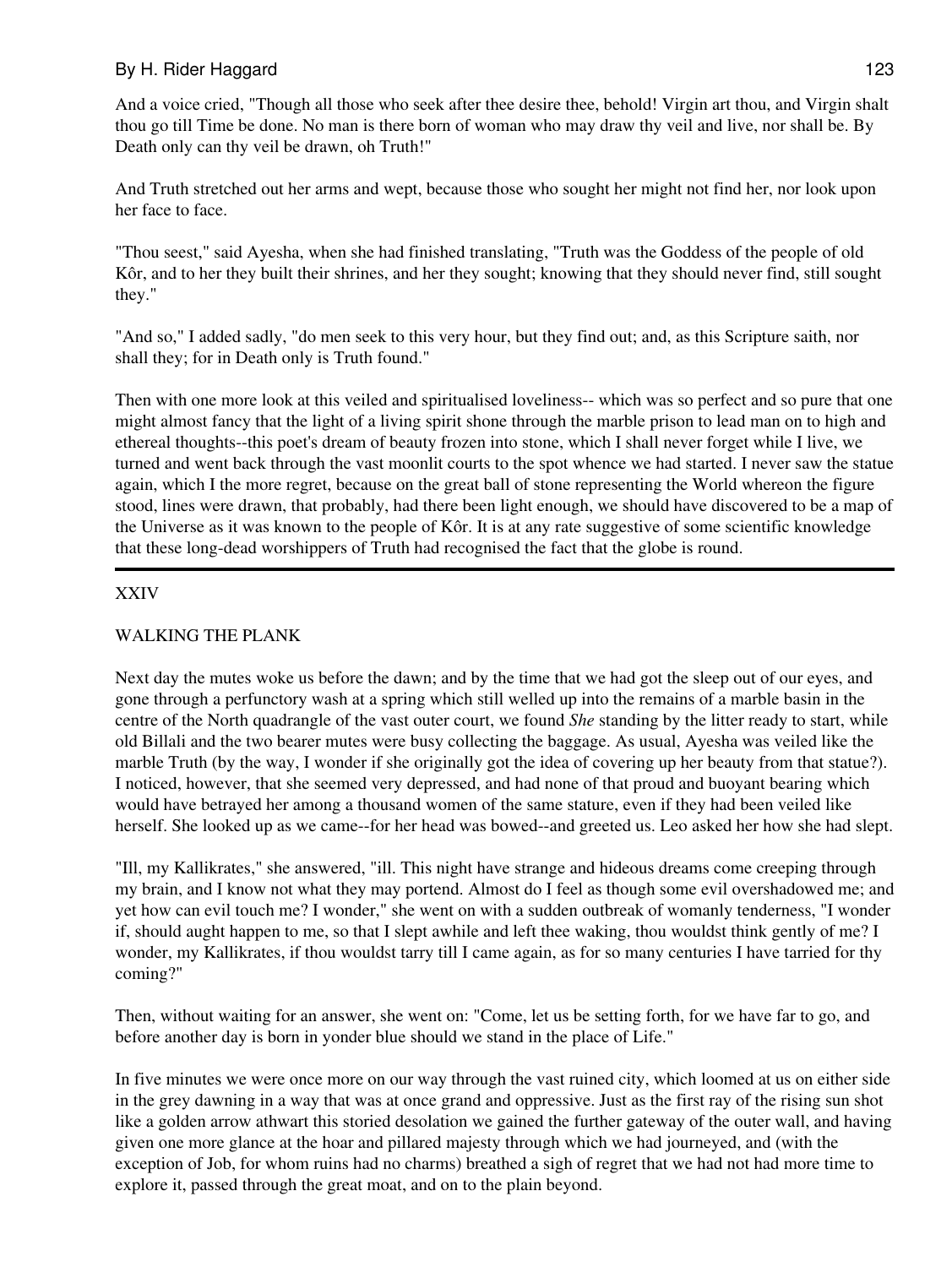As the sun rose so did Ayesha's spirits, till by breakfast-time they had regained their normal level, and she laughingly set down her previous depression to the associations of the spot where she had slept.

"These barbarians swear that Kôr is haunted," she said, "and of a truth I do believe their saying, for never did I know so ill a night save one. I remember it now. It was on that very spot when thou didst lie dead at my feet, Kallikrates. Never will I visit it again; it is a place of evil omen."

After a very brief halt for breakfast we pressed on with such good will that by two o'clock in the afternoon we were at the foot of the vast wall of rock that formed the lip of the volcano, and which at this point towered up precipitously above us for fifteen hundred or two thousand feet. Here we halted, certainly not to my astonishment, for I did not see how it was possible that we should go any farther.

"Now," said Ayesha, as she descended from her litter, "doth our labour but commence, for here do we part with these men, and henceforward must we bear ourselves;" and then, addressing Billali, "do thou and these slaves remain here, and abide our coming. By to-morrow at the midday shall we be with thee--if not, wait."

Billali bowed humbly, and said that her august bidding should be obeyed if they stopped there till they grew old.

"And this man, oh Holly," said *She*, pointing to Job; "best is it that he should tarry also, for if his heart be not high and his courage great, perchance some evil might overtake him. Also, the secrets of the place whither we go are not fit for common eyes."

I translated this to Job, who instantly and earnestly entreated me, almost with tears in his eyes, not to leave him behind. He said he was sure that he could see nothing worse than he had already seen, and that he was terrified to death at the idea of being left alone with those "dumb folk," who, he thought, would probably take the opportunity to hot-pot him.

I translated what he said to Ayesha, who shrugged her shoulders, and answered, "Well, let him come, it is naught to me; on his own head be it, and he will serve to bear the lamp and this," and she pointed to a narrow plank, some sixteen feet in length, which had been bound above the long bearing-pole of her hammock, as I had thought to make curtains spread out better, but, as it now appeared, for some unknown purpose connected with our extraordinary undertaking.

Accordingly, the plank, which, though tough, was very light, was given to Job to carry, and also one of the lamps. I slung the other on to my back, together with a spare jar of oil, while Leo loaded himself with the provisions and some water in a kid's skin. When this was done *She* bade Billali and the six bearer mutes to retreat behind a grove of flowering magnolias about a hundred yards away, and remain there under pain of death till we had vanished. They bowed humbly, and went, and, as he departed, old Billali gave me a friendly shake of the hand, and whispered that he had rather that it was I than he who was going on this wonderful expedition with "*She-who-must-be-obeyed*," and upon my word I felt inclined to agree with him. In another minute they were gone, and then, having briefly asked us if we were ready, Ayesha turned, and gazed up the towering cliff.

"Goodness me, Leo," I said, "surely we are not going to climb that precipice!"

Leo shrugged his shoulders, being in a condition of half-fascinated, half-expectant mystification, and as he did so, Ayesha with a sudden move began to climb the cliff, and of course we had to follow her. It was perfectly marvellous to see the ease and grace with which she sprang from rock to rock, and swung herself along the ledges. The ascent was not, however, so difficult as it seemed, although there were one or two nasty places where it did not do to look behind you, the fact being that the rock still sloped here, and was not absolutely precipitous as it was higher up. In this way we, with no great labour, mounted to the height of some fifty feet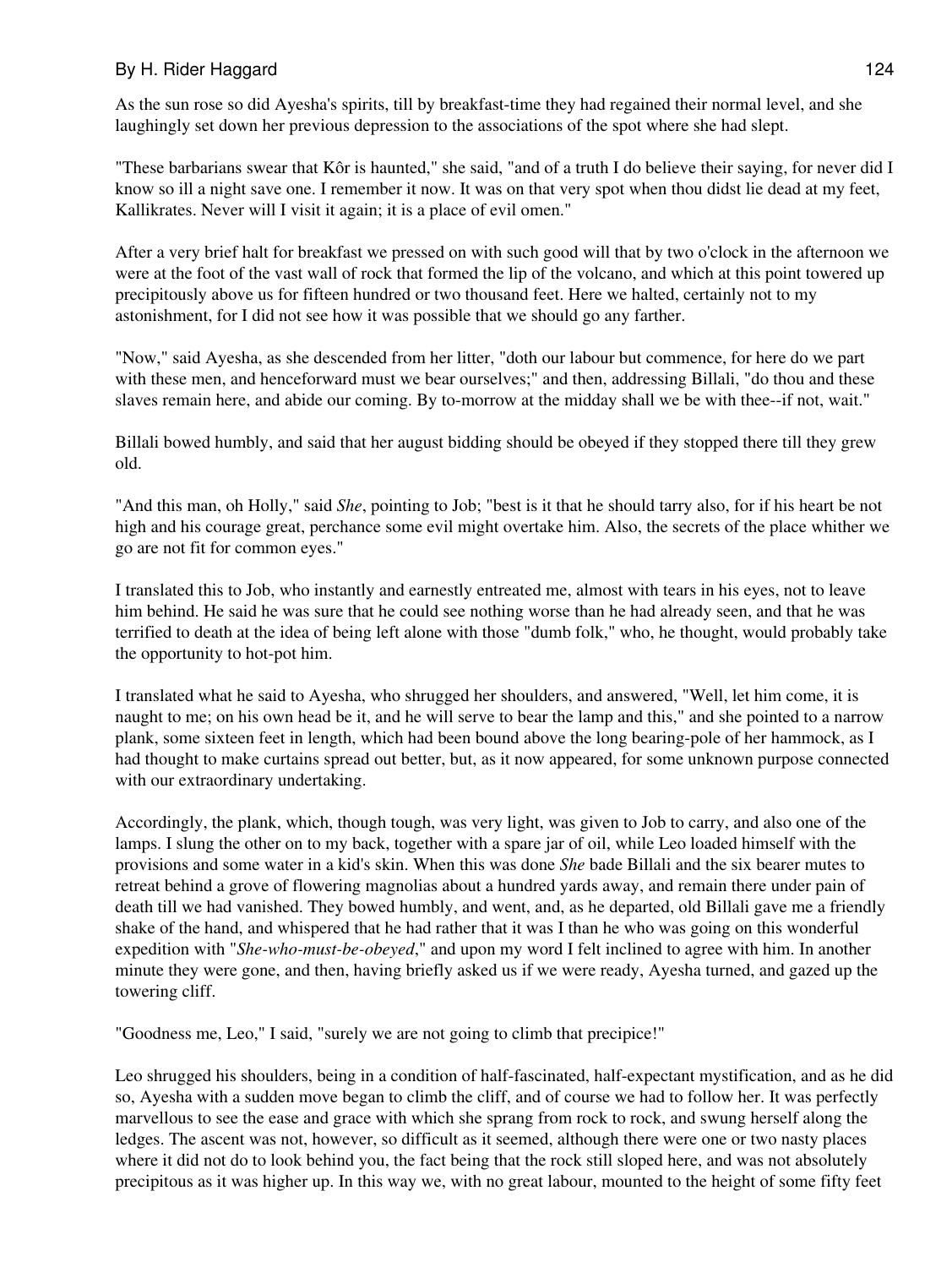above our last standing- place, the only really troublesome thing to manage being Job's board, and in doing so drew some fifty or sixty paces to the left of our starting-point, for we went up like a crab, sideways. Presently we reached a ledge, narrow enough at first, but which widened as we followed it, and moreover sloped inwards like the petal of a flower, so that as we followed it we gradually got into a kind of rut or fold of rock, that grew deeper and deeper, till at last it resembled a Devonshire lane in stone, and hid us perfectly from the gaze of anybody on the slope below, if there had been anybody to gaze. This lane (which appeared to be a natural formation) continued for some fifty or sixty paces, and then suddenly ended in a cave, also natural, running at right angles to it. I am sure it was a natural cave, and not hollowed by the hand of man, because of its irregular and contorted shape and course, which gave it the appearance of having been blown bodily in the mountain by some frightful eruption of gas following the line of the least resistance. All the caves hollowed by the ancients of Kôr, on the contrary, were cut out with the most perfect regularity and symmetry. At the mouth of this cave Ayesha halted, and bade us light the two lamps, which I did, giving one to her and keeping the other myself. Then, taking the lead, she advanced down the cavern, picking her way with great care, as indeed it was necessary to do, for the floor was most irregular--strewn with boulders like the bed of a stream, and in some places pitted with deep holes, in which it would have been easy to break one's leg.

This cavern we pursued for twenty minutes or more, it being, so far as I could form a judgment--owing to its numerous twists and turns no easy task--about a quarter of a mile long.

At last, however, we halted at its farther end, and whilst I was still trying to pierce the gloom a great gust of air came tearing down it, and extinguished both the lamps.

Ayesha called to us, and we crept up to her, for she was a little in front, and were rewarded with a view that was positively appalling in its gloom and grandeur. Before us was a mighty chasm in the black rock, jagged and torn and splintered through it in a far past age by some awful convulsion of Nature, as though it had been cleft by stroke upon stroke of the lightning. This chasm, which was bounded by a precipice on the hither, and presumably, though we could not see it, on the farther side also, may have measured any width across, but from its darkness I do not think it can have been very broad. It was impossible to make out much of its outline, or how far it ran, for the simple reason that the point where we were standing was so far from the upper surface of the cliff, at least fifteen hundred or two thousand feet, that only a very dim light struggled down to us from above. The mouth of the cavern that we had been following gave on to a most curious and tremendous spur of rock, which jutted out in mid air into the gulf before us, for a distance of some fifty yards, coming to a sharp point at its termination, and resembling nothing that I can think of so much as the spur upon the leg of a cock in shape. This huge spur was attached only to the parent precipice at its base, which was, of course, enormous, just as the cock's spur is attached to its leg. Otherwise it was utterly unsupported.

"Here must we pass," said Ayesha. "Be careful lest giddiness overcome you, or the wind sweep you into the gulf beneath, for of a truth it hath no bottom;" and, without giving us any further time to get scared, she started walking along the spur, leaving us to follow her as best we might. I was next to her, then came Job, painfully dragging his plank, while Leo brought up the rear. It was a wonderful sight to see this intrepid woman gliding fearlessly along that dreadful place. For my part, when I had gone but a very few yards, what between the pressure of the air and the awful sense of the consequences that a slip would entail, I found it necessary to go down on my hands and knees and crawl, and so did the other two.

But Ayesha never condescended to this. On she went, leaning her body against the gusts of wind, and never seeming to lose her head or her balance.

In a few minutes we had crossed some twenty paces of this awful bridge, which got narrower at every step, and then all of a sudden a great gust came tearing along the gorge. I saw Ayesha lean herself against it, but the strong draught got under her dark cloak, and tore it from her, and away it went down the wind flapping like a wounded bird. It was dreadful to see it go, till it was lost in the blackness. I clung to the saddle of rock, and looked round, while, like a living thing, the great spur vibrated with a humming sound beneath us. The sight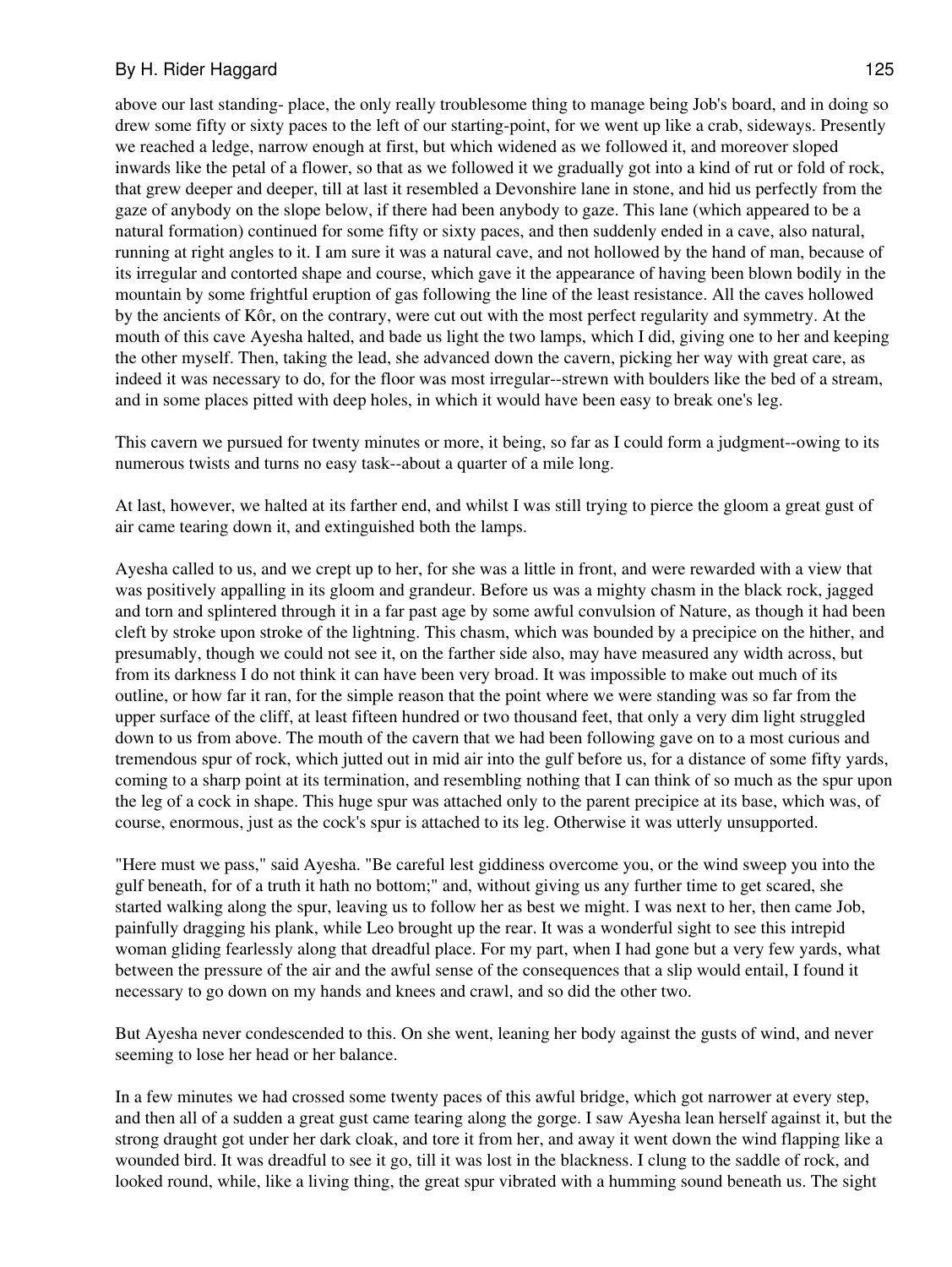was a truly awesome one. There we were poised in the gloom between earth and heaven. Beneath us were hundreds upon hundreds of feet of emptiness that gradually grew darker, till at last it was absolutely black, and at what depth it ended is more than I can guess. Above was space upon space of giddy air, and far, far away a line of blue sky. And down this vast gulf upon which we were pinnacled the great draught dashed and roared, driving clouds and misty wreaths of vapour before it, till we were nearly blinded, and utterly confused.

The whole position was so tremendous and so absolutely unearthly, that I believe it actually lulled our sense of terror, but to this hour I often see it in my dreams, and at its mere phantasy wake up covered with cold sweat.

"On! on!" cried the white form before us, for now the cloak had gone, *She* was robed in white, and looked more like a spirit riding down the gale than a woman; "On, or ye will fall and be dashed to pieces. Keep your eyes fixed upon the ground, and closely hug the rock."

We obeyed her, and crept painfully along the quivering path, against which the wind shrieked and wailed as it shook it, causing it to murmur like a vast tuning-fork. On we went, I do not know for how long, only gazing round now and again, when it was absolutely necessary, until at last we saw that we were on the very tip of the spur, a slab of rock, little larger than an ordinary table, that throbbed and jumped like any over-engined steamer. There we lay, clinging to the ground, and looked about us, while Ayesha stood leaning out against the wind, down which her long hair streamed, and, absolutely heedless of the hideous depth that yawned beneath, pointed before her. Then we saw why the narrow plank had been provided, which Job and I had painfully dragged along between us. Before us was an empty space, on the other side of which was something, as yet we could not see what, for here--either owing to the shadow of the opposite cliff, or from some other cause--the gloom was that of night.

"We must wait awhile," called Ayesha; "soon there will be light."

At the moment I could not imagine what she meant. How could more light than there was ever come to this dreadful spot? While I was still wondering, suddenly, like a great sword of flame, a beam from the setting sun pierced the Stygian gloom, and smote upon the point of rock whereon we lay, illumining Ayesha's lovely form with an unearthly splendour. I only wish I could describe the wild and marvellous beauty of that sword of fire, laid across the darkness and rushing mist- wreaths of the gulf. How it got there I do not to this moment know, but I presume that there was some cleft or hole in the opposing cliff, through which it pierced when the setting orb was in a direct line therewith. All I can say is, that the effect was the most wonderful that I ever saw. Right through the heart of the darkness that flaming sword was stabbed, and where it lay there was the most surpassingly vivid light, so vivid that even at a distance we could see the grain of the rock, while, outside of it--yes, within a few inches of its keen edge--was naught but clustering shadows.

And now, by this ray of light, for which *She* had been waiting, and timed our arrival to meet, knowing that at this season for thousands of years it had always struck thus at sunset, we saw what was before us. Within eleven or twelve feet of the very tip of the tongue-like rock whereon we stood there arose, presumably from the far bottom of the gulf, a sugarloaf-shaped cone, of which the summit was exactly opposite to us. But had there been a summit only it would not have helped us much, for the nearest point of its circumference was some forty feet from where we were. On the lip of this summit, however, which was circular and hollow, rested a tremendous flat boulder, something like a glacier stone--perhaps it was one, for all I know to the contrary--and the end of this boulder approached to within twelve feet or so of us. This huge rock was nothing more or less than a gigantic rocking-stone, accurately balanced upon the edge of the cone or miniature crater, like a half-crown on the rim of a wine-glass; for, in the fierce light that played upon it and us, we could see it oscillating in the gusts of wind.

"Quick!" said Ayesha; "the plank--we must cross while the light endures; presently it will be gone."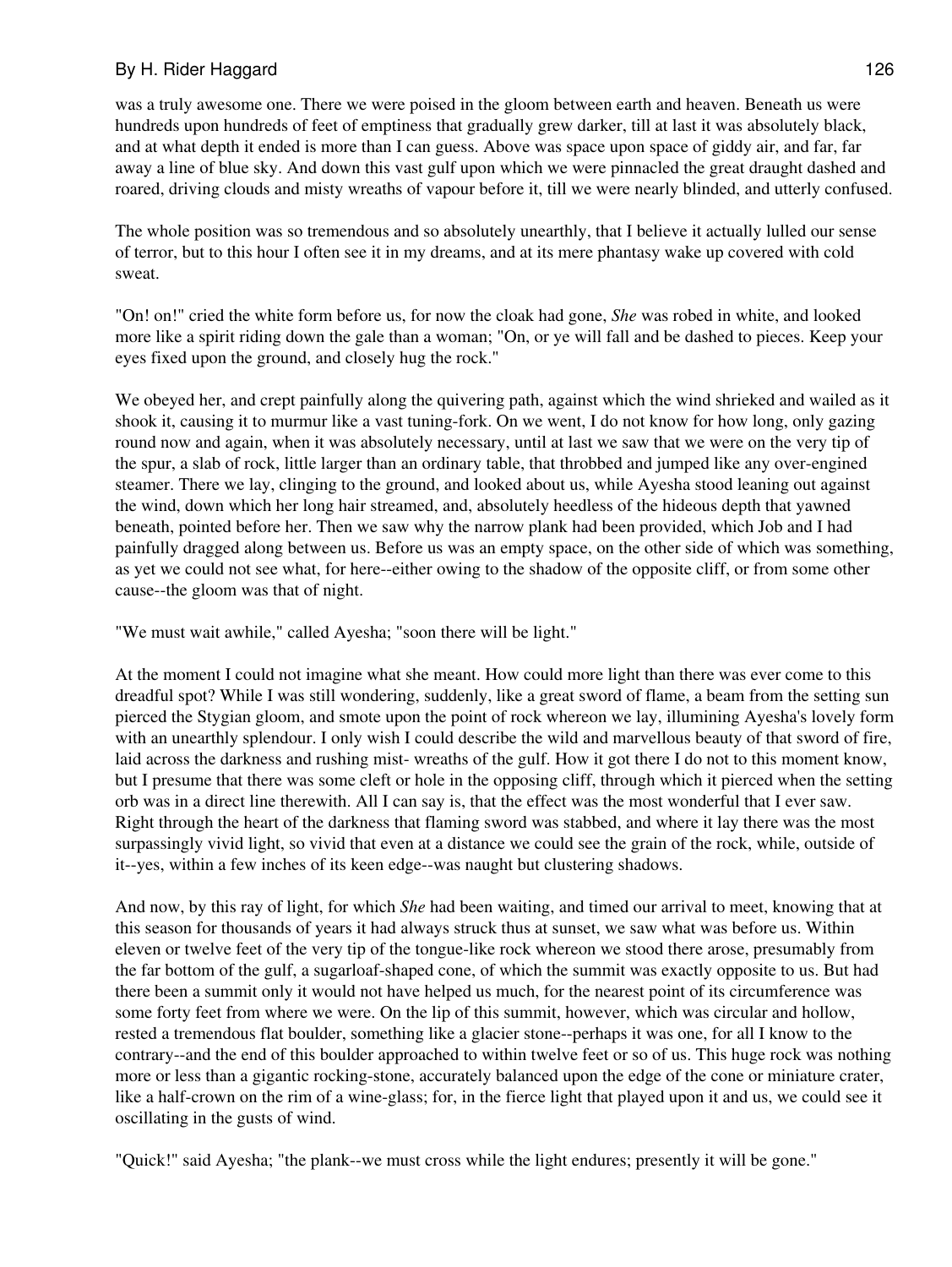"Oh, Lord, sir!" groaned Job, "surely she don't mean us to walk across that there place on that there thing," as in obedience to my direction he pushed the long board towards me.

"That's it, Job," I halloaed in ghastly merriment, though the idea of walking the plank was no pleasanter to me than to him.

I pushed the board on to Ayesha, who deftly ran it across the gulf so that one end of it rested on the rocking-stone, the other remaining on the extremity of the trembling spur. Then placing her foot upon it to prevent it from being blown away, she turned to me.

"Since I was last here, oh Holly," she called, "the support of the moving stone hath lessened somewhat, so that I am not certain if it will bear our weight or no. Therefore will I cross the first, because no harm will come unto me," and, without further ado, she trod lightly but firmly across the frail bridge, and in another second was standing safe upon the heaving stone.

"It is safe," she called. "See, hold thou the plank! I will stand on the farther side of the stone so that it may not overbalance with your greater weights. Now, come, oh Holly, for presently the light will fail us."

I struggled to my knees, and if ever I felt terrified in my life it was then, and I am not ashamed to say that I hesitated and hung back.

"Surely thou art not afraid," this strange creature called in a lull of the gale, from where she stood poised like a bird on the highest point of the rocking-stone. "Make way then for Kallikrates."

This settled me; it is better to fall down a precipice and die than be laughed at by such a woman; so I clenched my teeth, and in another instant I was on that horrible, narrow, bending plank, with bottomless space beneath and around me. I have always hated a great height, but never before did I realise the full horrors of which such a position is capable. Oh, the sickening sensation of that yielding board resting on the two moving supports. I grew dizzy, and thought that I must fall; my spine *crept*; it seemed to me that I was falling, and my delight at finding myself sprawling upon that stone, which rose and fell beneath me like a boat in a swell, cannot be expressed in words. All I know is that briefly, but earnestly enough, I thanked Providence for preserving me so far.

Then came Leo's turn, and though he looked rather queer, he came across like a rope-dancer. Ayesha stretched out her hand to clasp his own, and I heard her say, "Bravely done, my love--bravely done! The old Greek spirit lives in thee yet!"

And now only poor Job remained on the farther side of the gulf. He crept up to the plank, and yelled out, "I can't do it, sir. I shall fall into that beastly place."

"You must," I remember saying with inappropriate facetiousness--"you must, Job, it's as easy as catching flies." I suppose that I must have said it to satisfy my conscience, because although the expression conveys a wonderful idea of facility, as a matter of fact I know no more difficult operation in the whole world than catching flies--that is, in warm weather, unless, indeed, it is catching mosquitoes.

"I can't, sir--I can't, indeed."

"Let the man come, or let him stop and perish there. See, the light is dying! In a moment it will be gone!" said Ayesha.

I looked. She was right. The sun was passing below the level of the hole or cleft in the precipice through which the ray reached us.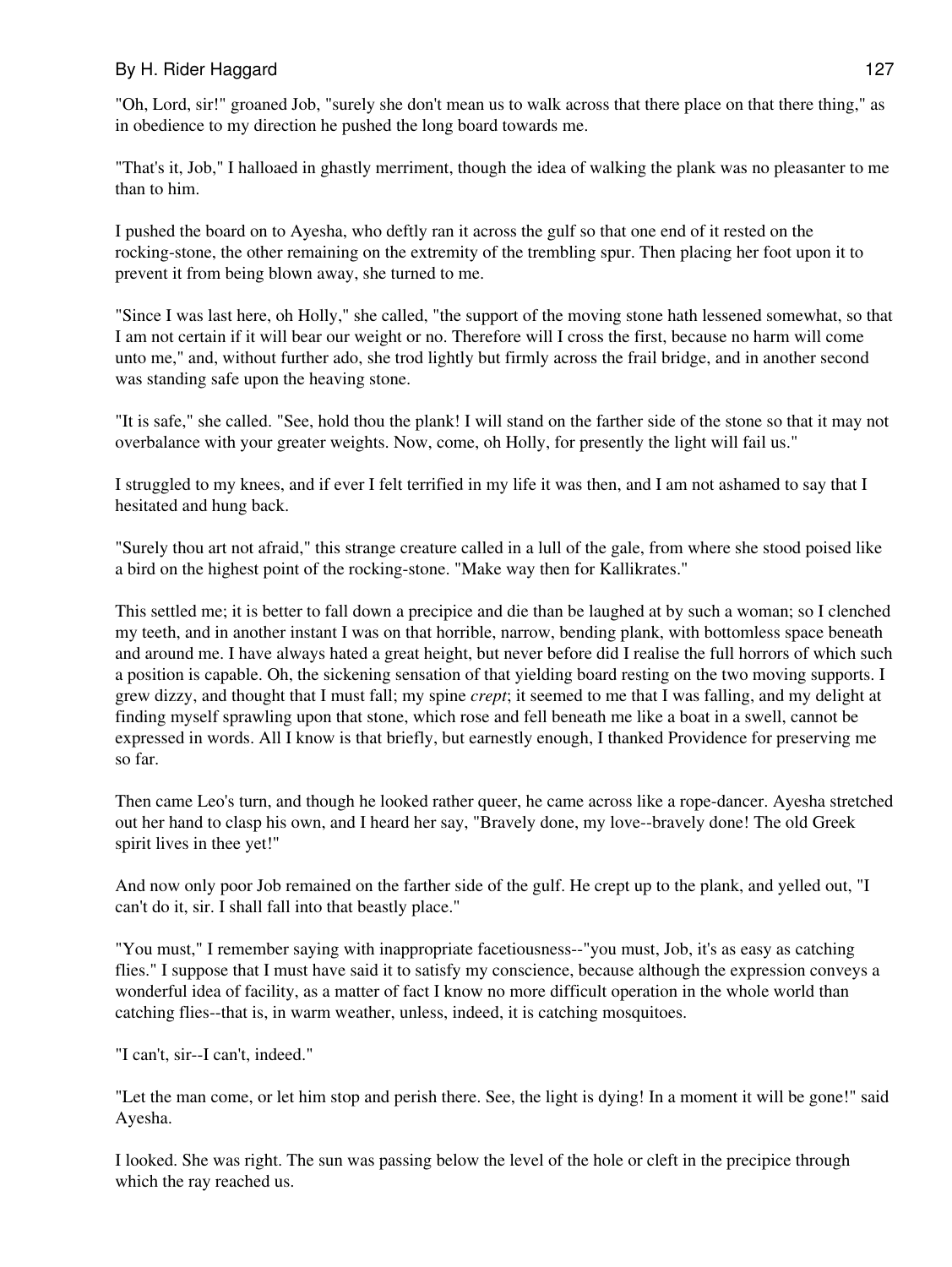"If you stop there, Job, you will die alone," I called; "the light is going."

"Come, be a man, Job," roared Leo; "it's quite easy."

Thus adjured, the miserable Job, with a most awful yell, precipitated himself face downwards on the plank--he did not dare, small blame to him, to try to walk it, and commenced to draw himself across in little jerks, his poor legs hanging down on either side into the nothingness beneath.

His violent jerks at the frail board made the great stone, which was only balanced on a few inches of rock, oscillate in a most dreadful manner, and, to make matters worse, when he was half-way across the flying ray of lurid light suddenly went out, just as though a lamp had been extinguished in a curtained room, leaving the whole howling wilderness of air black with darkness.

"Come on, Job, for God's sake!" I shouted in an agony of fear, while the stone, gathering motion with every swing, rocked so violently that it was difficult to hang on to it. It was a truly awful position.

"Lord have mercy on me!" cried poor Job from the darkness. "Oh, the plank's slipping!" and I heard a violent struggle, and thought that he was gone.

But at that moment his outstretched hand, clasping in agony at the air, met my own, and I hauled--ah, how I did haul, putting out all the strength that it has pleased Providence to give me in such abundance-- and to my joy in another minute Job was gasping on the rock beside me. But the plank! I felt it slip, and heard it knock against a projecting knob of rock, and it was gone.

"Great heavens!" I exclaimed. "How are we going to get back?"

"I don't know," answered Leo, out of the gloom. "'Sufficient to the day is the evil thereof,' I am thankful enough to be here."

But Ayesha merely called to me to take her hand and creep after her.

### XXV

### THE SPIRIT OF LIFE

I did as I was bid, and in fear and trembling felt myself guided over the edge of the stone. I sprawled my legs out, but could touch nothing.

"I am going to fall!" I gasped.

"Nay, let thyself go, and trust to me," answered Ayesha.

Now, if the position is considered, it will be easily understood that this was a greater demand upon my confidence than was justified by my knowledge of Ayesha's character. For all I knew she might be in the very act of consigning me to a horrible doom. But in life we sometimes have to lay our faith upon strange altars, and so it was now.

"Let thyself go!" she cried, and, having no choice, I did.

I felt myself slide a pace or two down the sloping surface of the rock, and then pass into the air, and the thought flashed through my brain that I was lost. But no! In another instant my feet struck against a rocky floor, and I felt that I was standing upon something solid, and out of reach of the wind, which I could hear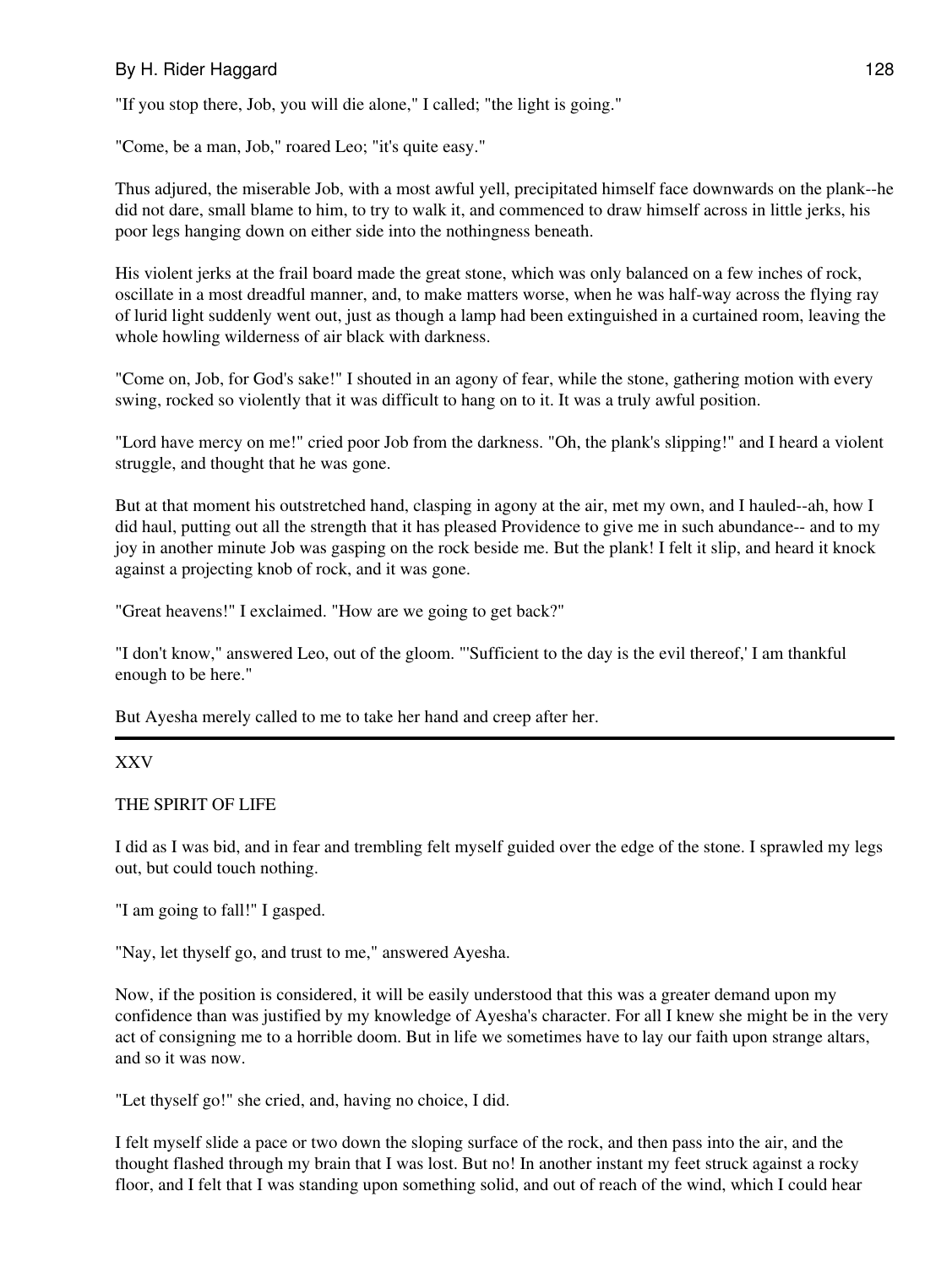singing away overhead. As I stood there thanking Heaven for these small mercies, there was a slip and a scuffle, and down came Leo alongside of me.

"Hulloa, old fellow!" he called out, "are you there? This is getting interesting, is it not?"

Just then, with a terrific yell, Job arrived right on the top of us, knocking us both down. By the time we had struggled to our feet again Ayesha was standing among us, and bidding us light the lamps, which fortunately remained uninjured, as also did the spare jar of oil.

I got out my box of wax matches, and they struck as merrily, there, in that awful place, as they could have done in a London drawing-room.

In a couple of minutes both the lamps were alight and revealed a curious scene. We were huddled together in a rocky chamber, some ten feet square, and scared enough we looked; that is, except Ayesha, who was standing calmly with her arms folded, and waiting for the lamps to burn up. The chamber appeared to be partly natural, and partly hollowed out of the top of the cone. The roof of the natural part was formed of the swinging stone, and that of the back part of the chamber, which sloped downwards, was hewn from the live rock. For the rest, the place was warm and dry--a perfect haven of rest compared to the giddy pinnacle above, and the quivering spur that shot out to meet it in mid-air.

"So!" said *She*, "safely have we come, though once I feared that the rocking stone would fall with you, and precipitate you into the bottomless depths beneath, for I do believe that the cleft goeth down to the very womb of the world. The rock whereon the stone resteth hath crumbled beneath the swinging weight. And now that he," nodding towards Job, who was sitting on the floor, feebly wiping his forehead with a red cotton pocket-handkerchief, "whom they rightly call the 'Pig,' for as a pig is he stupid, hath let fall the plank, it will not be easy to return across the gulf, and to that end must I make a plan. But now rest a while, and look upon this place. What think ye that it is?"

"We know not," I answered.

"Wouldst thou believe, oh Holly, that once a man did choose this airy nest for a daily habitation, and did here endure for many years; leaving it only but one day in every twelve to seek food and water and oil that the people brought, more than he could carry, and laid as an offering in the mouth of the tunnel through which we passed hither?"

We looked up wonderingly, and she continued--

"Yet so it was. There was a man--Noot, he named himself--who, though he lived in the latter days, had of the wisdom of the sons of Kôr. A hermit was he, and a philosopher, and greatly skilled in the secrets of Nature, and he it was who discovered the Fire that I shall show you, which is Nature's blood and life, and also that he who bathed therein, and breathed thereof, should live while Nature lives. But like unto thee, oh Holly, this man, Noot, would not turn his knowledge to account. 'Ill,' he said, 'was it for man to live, for man was born to die.' Therefore did he tell his secret to none, and therefore did he come and live here, where the seeker after Life must pass, and was revered of the Amahagger of the day as holy, and a hermit. And when first I came to this country--knowest thou how I came, Kallikrates? Another time I will tell thee, for it is a strange tale--I heard of this philosopher, and waited for him when he came to fetch his food, and returned with him hither, though greatly did I fear to tread the gulf. Then did I beguile him with my beauty and my wit, and flatter him with my tongue, so that he led me down and showed me the Fire, and told me the secrets of the Fire, but he would not suffer me to step therein, and, fearing lest he should slay me, I refrained, knowing that the man was very old, and soon would die. And I returned, having learned from him all that he knew of the wonderful Spirit of the World, and that was much, for the man was wise and very ancient, and by purity and abstinence, and the contemplations of his innocent mind, had worn thin the veil between that which we see and the great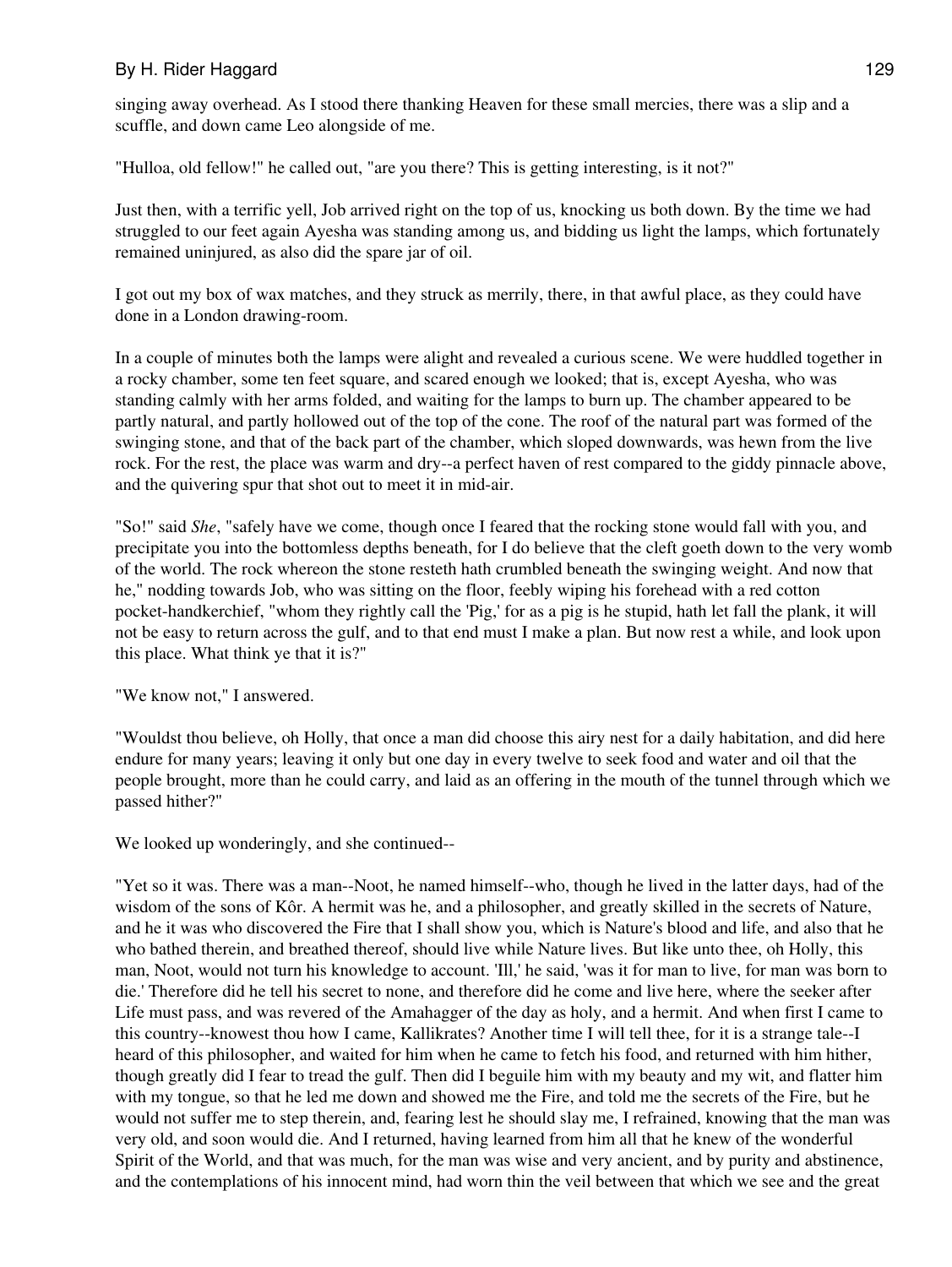invisible truths, the whisper of whose wings at times we hear as they sweep through the gross air of the world. Then--it was but a very few days after, I met thee, my Kallikrates, who hadst wandered hither with the beautiful Egyptian Amenartas, and I learned to love for the first and last time, once and for ever, so that it entered into my mind to come hither with thee, and receive the gift of Life for thee and me. Therefore came we, with that Egyptian who would not be left behind, and, behold, we found the old man Noot lying but newly dead. *There* he lay, and his white beard covered him like a garment," and she pointed to a spot near where I was sitting; "but surely he hath long since crumbled into dust, and the wind hath borne his ashes hence."

Here I put out my hand and felt in the dust, and presently my fingers touched something. It was a human tooth, very yellow, but sound. I held it up and showed it to Ayesha, who laughed.

"Yes," she said, "it is his without a doubt. Behold what remaineth of Noot, and the wisdom of Noot--one little tooth! And yet that man had all life at his command, and for his conscience' sake would have none of it. Well, he lay there newly dead, and we descended whither I shall lead you, and then, gathering up all my courage, and courting death that I might perchance win so glorious a crown of life, I stepped into the flames, and behold! life such as ye can never know until ye feel it also, flowed into me, and I came forth undying, and lovely beyond imagining. Then did I stretch out mine arms to thee, Kallikrates, and bid thee take thine immortal bride, and behold, as I spoke, thou, blinded by my beauty, didst turn from me, and throw thine arms about the neck of Amenartas. And then a great fury filled me, and made me mad, and I seized the javelin that thou didst bear, and stabbed thee, so that there, at my very feet, in the place of Life, thou didst groan and go down into death. I knew not then that I had strength to slay with mine eyes and by the power of my will, therefore in my madness slew I with the javelin.[\*]

[\*] It will be observed that Ayesha's account of the death of Kallikrates differs materially from that written on the potsherd by Amenartas. The writing on the sherd says, "Then in her rage did she smite him *by her magic*, and he died." We never ascertained which was the correct version, but it will be remembered that the body of Kallikrates had a spear-wound in the breast, which seems conclusive, unless, indeed, it was inflicted after death. Another thing that we never ascertained was *how* the two women--*She* and the Egyptian Amenartas--were able to bear the corpse of the man they both loved across the dread gulf and along the shaking spur. What a spectacle the two distracted creatures must have presented in their grief and loveliness as they toiled along that awful place with the dead man between them! Probably however the passage was easier then.--L. H. H.

"And when thou wast dead, ah! I wept, because I was undying and thou wast dead. I wept there in the place of Life so that had I been mortal any more my heart had surely broken. And she, the swart Egyptian--she cursed me by her gods. By Osiris did she curse me and by Isis, by Nephthys and by Anubis, by Sekhet, the cat-headed, and by Set, calling down evil on me, evil and everlasting desolation. Ah! I can see her dark face now lowering o'er me like a storm, but she could not hurt me, and I--I know not if I could hurt her. I did not try; it was naught to me then; so together we bore thee hence. And afterwards I sent her--the Egyptian--away through the swamps, and it seems that she lived to bear a son and to write the tale that should lead thee, her husband, back to me, her rival and thy murderess.

"Such is the tale, my love, and now is the hour at hand that shall set a crown upon it. Like all things on the earth, it is compounded of evil and of good--more of evil than of good, perchance; and writ in letters of blood. It is the truth; naught have I hidden from thee, Kallikrates. And now one thing before the final moment of thy trial. We go down into the presence of Death, for Life and Death are very near together, and--who knoweth?--that might happen which should separate us for another space of waiting. I am but a woman, and no prophetess, and I cannot read the future. But this I know--for I learned it from the lips of the wise man Noot--that my life is but prolonged and made more bright. It cannot live for aye. Therefore, before we go, tell me, oh Kallikrates, that of a truth thou dost forgive me, and dost love me from thy heart. See, Kallikrates: much evil have I done--perchance it was evil but two nights ago to strike that girl who loved thee cold in death--but she disobeyed me and angered me, prophesying misfortune to me, and I smote. Be careful when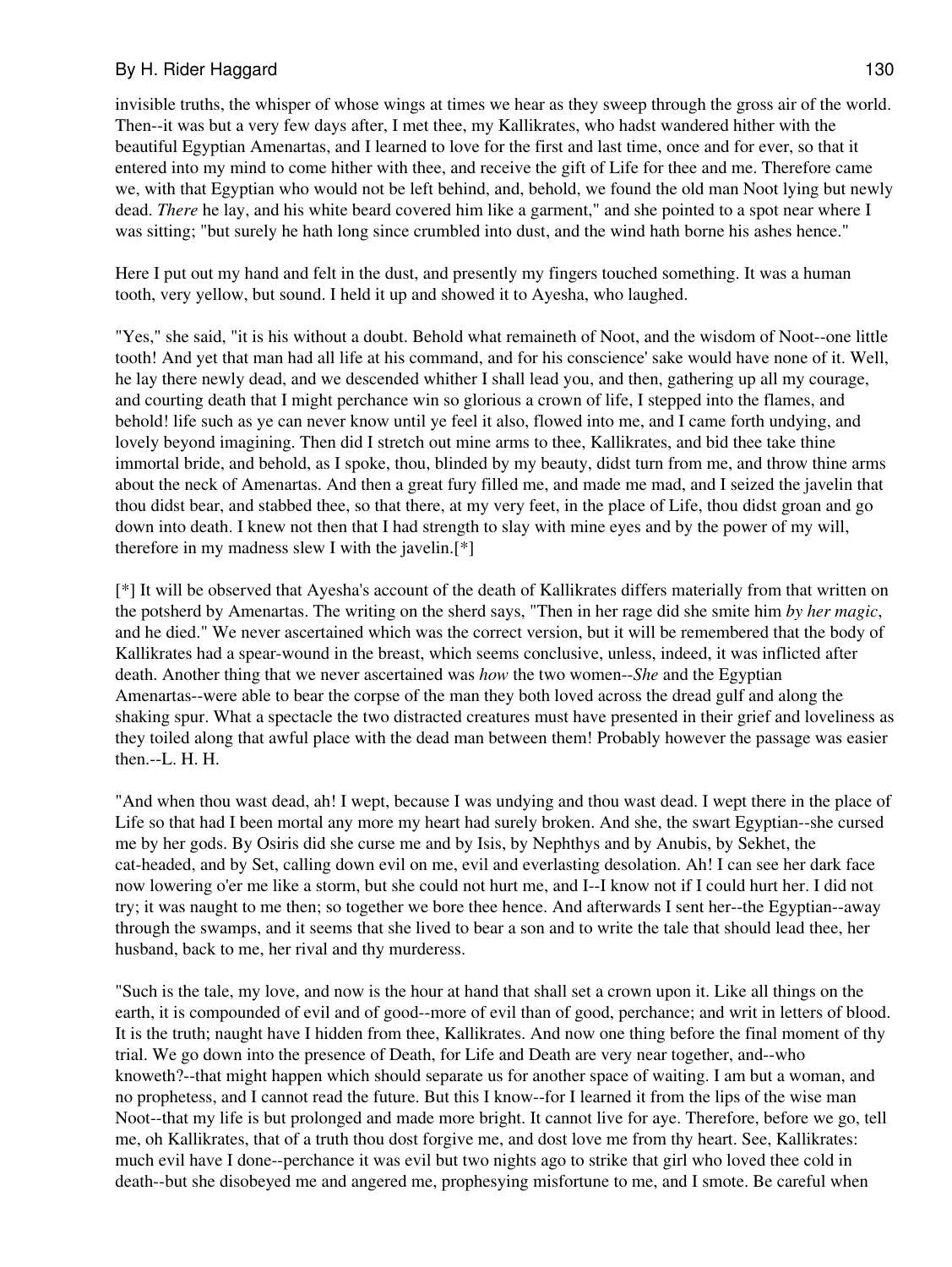power comes to thee also, lest thou too shouldst smite in thine anger or thy jealousy, for unconquerable strength is a sore weapon in the hands of erring man. Yea, I have sinned--out of the bitterness born of a great love have I sinned--but yet do I know the good from the evil, nor is my heart altogether hardened. Thy love, Kallikrates, shall be the gate of my redemption, even as aforetime my passion was the path down which I ran to evil. For deep love unsatisfied is the hell of noble hearts and a portion of the accursed, but love that is mirrored back more perfect from the soul of our desired doth fashion wings to lift us above ourselves, and makes us what we might be. Therefore, Kallikrates, take me by the hand, and lift my veil with no more fear than though I were some peasant girl, and not the wisest and most beauteous woman in this wide world, and look me in the eyes, and tell me that thou dost forgive me with all thine heart, and that will all thine heart thou dost worship me."

She paused, and the strange tenderness in her voice seemed to hover round us like a memory. I know that the sound of it moved me more even than her words, it was so very human--so very womanly. Leo, too, was strangely touched. Hitherto he had been fascinated against his better judgment, something as a bird is fascinated by a snake, but now I think that all this passed away, and he realised that he really loved this strange and glorious creature, as, alas! I loved her also. At any rate, I saw his eyes fill with tears, and he stepped swiftly to her and undid the gauzy veil, and then took her by the hand, and, gazing into her deep eyes, said aloud--

"Ayesha, I love thee with all my heart, and so far as forgiveness is possible I forgive thee the death of Ustane. For the rest, it is between thee and thy Maker; I know naught of it. I only know that I love thee as I never loved before, and that I will cleave to thee to the end."

"Now," answered Ayesha, with proud humility--"now when my lord doth speak thus royally and give with so free a hand, it cannot become me to lag behind in words, and be beggared of my generosity. Behold!" and she took his hand and placed it upon her shapely head, and then bent herself slowly down till one knee for an instant touched the ground-- "Behold! in token of submission do I bow me to my lord! Behold!" and she kissed him on the lips, "in token of my wifely love do I kiss my lord. Behold!" and she laid her hand upon his heart, "by the sin I sinned, by my lonely centuries of waiting wherewith it was wiped out, by the great love wherewith I love, and by the Spirit--the Eternal Thing that doth beget all life, from whom it ebbs, to whom it doth return again--I swear:--

"I swear, even in this most holy hour of completed Womanhood, that I will abandon Evil and cherish Good. I swear that I will be ever guided by thy voice in the straightest path of Duty. I swear that I will eschew Ambition, and through all my length of endless days set Wisdom over me as a guiding star to lead me unto Truth and a knowledge of the Right. I swear also that I will honour and will cherish thee, Kallikrates, who hast been swept by the wave of time back into my arms, ay, till the very end, come it soon or late. I swear--nay, I will swear no more, for what are words? Yet shalt thou learn that Ayesha hath no false tongue.

"So I have sworn, and thou, my Holly, at witness to my oath. Here, too, are we wed, my husband, with the gloom for bridal canopy--wed till the end of all things; here do we write our marriage vows upon the rushing winds which shall bear them up to heaven, and round and continually round this rolling world.

"And for a bridal gift I crown thee with my beauty's starry crown, and enduring life, and wisdom without measure, and wealth that none can count. Behold! the great ones of the earth shall creep about thy feet, and its fair women shall cover up their eyes because of the shining glory of thy countenance, and its wise ones shall be abased before thee. Thou shalt read the hearts of men as an open writing, and hither and thither shalt thou lead them as thy pleasure listeth. Like that old Sphinx of Egypt shalt thou sit aloft from age to age, and ever shall they cry to thee to solve the riddle of thy greatness that doth not pass away, and ever shalt thou mock them with thy silence!

"Behold! once more I kiss thee, and by that kiss I give to thee dominion over sea and earth, over the peasant in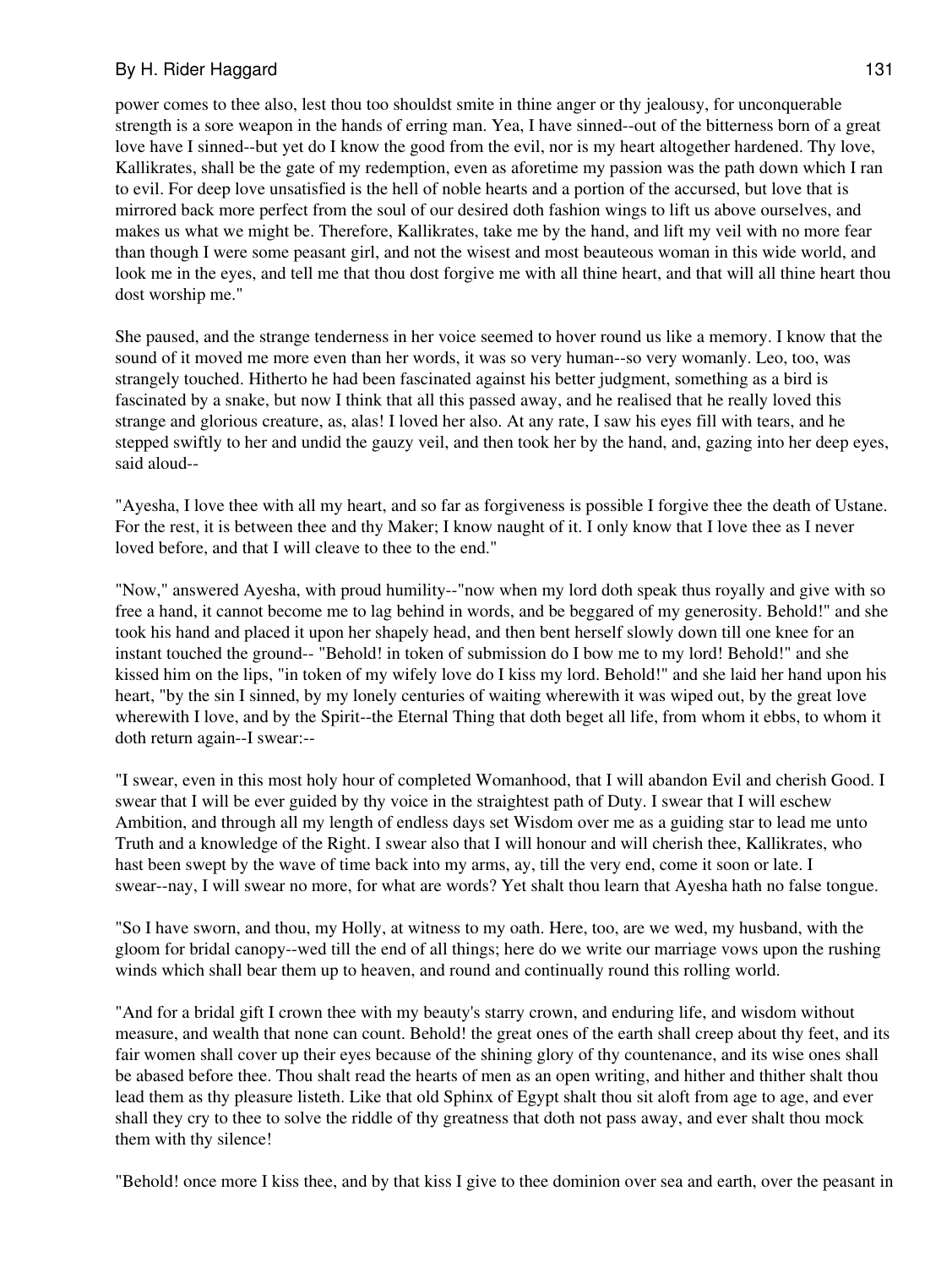his hovel, over the monarch in his palace halls, and cities crowned with towers, and those who breathe therein. Where'er the sun shakes out his spears, and the lonesome waters mirror up the moon, where'er storms roll, and Heaven's painted bows arch in the sky--from the pure North clad in snows, across the middle spaces of the world, to where the amorous South, lying like a bride upon her blue couch of seas, breathes in sighs made sweet with the odour of myrtles--there shall thy power pass and thy dominion find a home. Nor sickness, nor icy-fingered fear, nor sorrow, and pale waste of form and mind hovering ever o'er humanity, shall so much as shadow thee with the shadow of their wings. As a God shalt thou be, holding good and evil in the hollow of thy hand, and I, even I, I humble myself before thee. Such is the power of Love, and such is the bridal gift I give unto thee, Kallikrates, my Lord and Lord of All.

"And now it is done; now for thee I loose my virgin zone; and come storm, come shine, come good, come evil, come life, come death, it never, never can be undone. For, of a truth, that which is, is, and, being done, is done for aye, and cannot be altered. I have said--Let us hence, that all things may be accomplished in their order;" and, taking one of the lamps, she advanced towards the end of the chamber that was roofed in by the swaying stone, where she halted.

We followed her, and perceived that in the wall of the cone there was a stair, or, to be more accurate, that some projecting knobs of rock had been so shaped as to form a good imitation of a stair. Down this Ayesha began to climb, springing from step to step, like a chamois, and after her we followed with less grace. When we had descended some fifteen or sixteen steps we found that they ended in a tremendous rocky slope, running first outwards and then inwards--like the slope of an inverted cone, or tunnel. The slope was very steep, and often precipitous, but it was nowhere impassable, and by the light of the lamps we went down it with no great difficulty, though it was gloomy work enough travelling on thus, no one of us knew whither, into the dead heart of a volcano. As we went, however, I took the precaution of noting our route as well as I could; and this was not so very difficult, owing to the extraordinary and most fantastic shape of the rocks that were strewn about, many of which in that dim light looked more like the grim faces carven upon mediæval gargoyles than ordinary boulders.

For a long time we travelled on thus, half an hour I should say, till, after we had descended for many hundreds of feet, I perceived that we were reaching the point of the inverted cone. In another minute we were there, and found that at the very apex of the funnel was a passage, so low and narrow that we had to stoop as we crept along it in Indian file. After some fifty yards of this creeping, the passage suddenly widened into a cave, so huge that we could see neither the roof nor the sides. We only knew that it was a cave by the echo of our tread and the perfect quiet of the heavy air. On we went for many minutes in absolute awed silence, like lost souls in the depths of Hades, Ayesha's white and ghost-like form flitting in front of us, till once more the place ended in a passage which opened into a second cavern much smaller than the first. Indeed, we could clearly make out the arch and stony banks of this second cave, and, from their rent and jagged appearance, discovered that, like the first long passage down which we had passed through the cliff before we reached the quivering spur, it had, to all appearance, been torn in the bowels of the rock by the terrific force of some explosive gas. At length this cave ended in a third passage, through which gleamed a faint glow of light.

I heard Ayesha give a sigh of relief as this light dawned upon us.

"It is well," she said; "prepare to enter the very womb of the Earth, wherein she doth conceive the Life that ye see brought forth in man and beast--ay, and in every tree and flower."

Swiftly she sped along, and after her we stumbled as best we might, our hearts filled like a cup with mingled dread and curiosity. What were we about to see? We passed down the tunnel; stronger and stronger the light beamed, reaching us in great flashes like the rays from a lighthouse, as one by one they are thrown wide upon the darkness of the waters. Nor was this all, for with the flashes came a soul-shaking sound like that of thunder and of crashing trees. Now we were through it, and--oh heavens!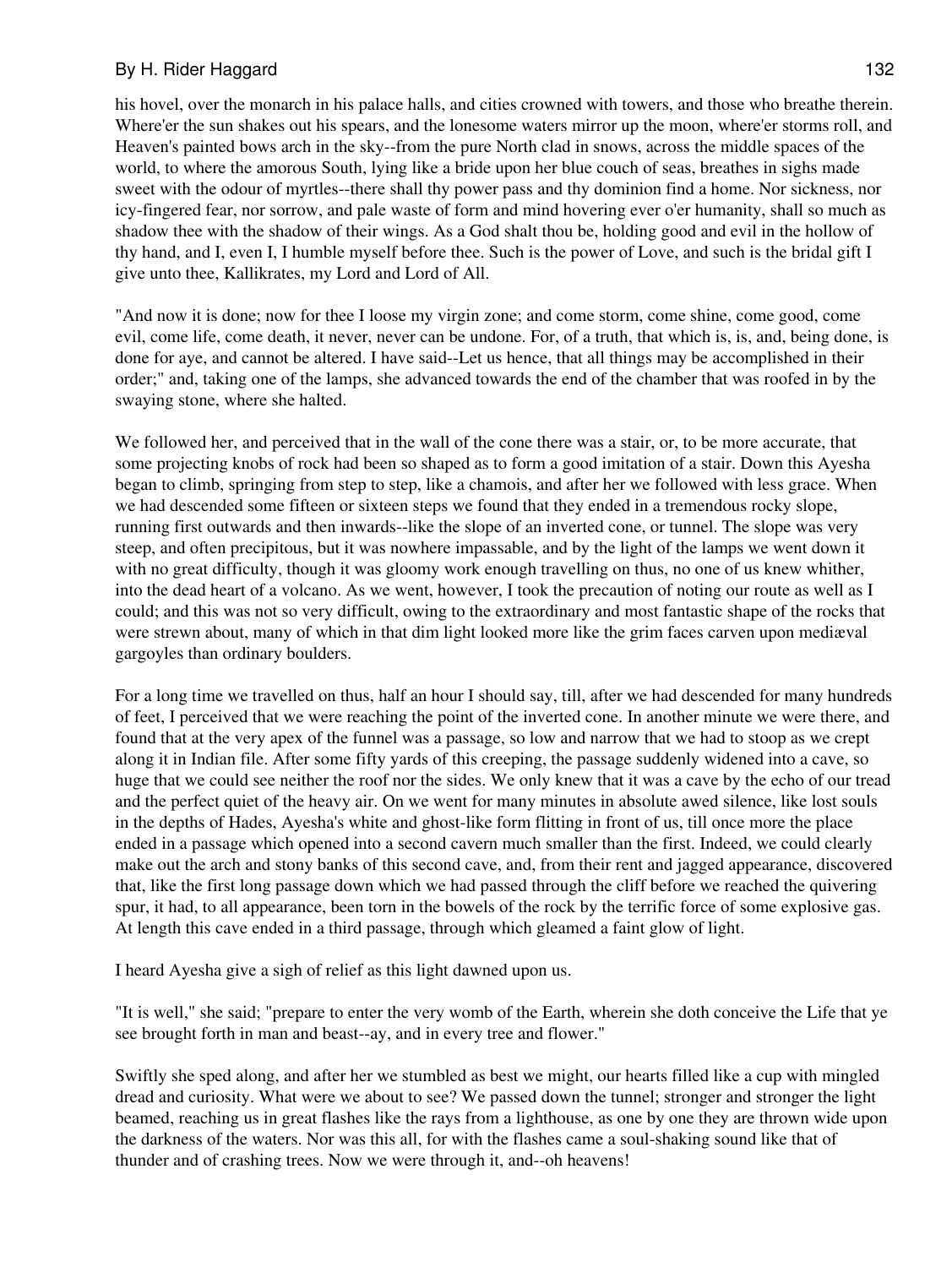We stood in a third cavern, some fifty feet in length by perhaps as great a height, and thirty wide. It was carpeted with fine white sand, and its walls had been worn smooth by the action of I know not what. The cavern was not dark like the others, it was filled with a soft glow of rose-coloured light, more beautiful to look on than anything that can be conceived. But at first we saw no flashes, and heard no more of the thunderous sound. Presently, however, as we stood in amaze, gazing at the marvellous sight, and wondering whence the rosy radiance flowed, a dread and beautiful thing happened. Across the far end of the cavern, with a grinding and crashing noise--a noise so dreadful and awe-inspiring that we all trembled, and Job actually sank to his knees--there flamed out an awful cloud or pillar of fire, like a rainbow many-coloured, and like the lightning bright. For a space, perhaps forty seconds, it flamed and roared thus, turning slowly round and round, and then by degrees the terrible noise ceased, and with the fire it passed away--I know not where--leaving behind it the same rosy glow that we had first seen.

"Draw near, draw near!" cried Ayesha, with a voice of thrilling exultation. "Behold the very Fountain and Heart of Life as it beats in the bosom of the great world. Behold the substance from which all things draw their energy, the bright Spirit of the Globe, without which it cannot live, but must grow cold and dead as the dead moon. Draw near, and wash you in the living flames, and take their virtue into your poor frames in all its virgin strength--not as it now feebly glows within your bosoms, filtered thereto through all the fine strainers of a thousand intermediate lives, but as it is here in the very fount and seat of earthly Being."

We followed her through the rosy glow up to the head of the cave, till at last we stood before the spot where the great pulse beat and the great flame passed. And as we went we became sensible of a wild and splendid exhilaration, of a glorious sense of such a fierce intensity of Life that the most buoyant moments of our strength seemed flat and tame and feeble beside it. It was the mere effluvium of the flame, the subtle ether that it cast off as it passed, working on us, and making us feel strong as giants and swift as eagles.

We reached the head of the cave, and gazed at each other in the glorious glow, and laughed aloud--even Job laughed, and he had not laughed for a week--in the lightness of our hearts and the divine intoxication of our brains. I know that I felt as though all the varied genius of which the human intellect is capable had descended upon me. I could have spoken in blank verse of Shakesperian beauty, all sorts of great ideas flashed through my mind; it was as though the bonds of my flesh had been loosened and left the spirit free to soar to the empyrean of its native power. The sensations that poured in upon me are indescribable. I seemed to live more keenly, to reach to a higher joy, and sip the goblet of a subtler thought than ever it had been my lot to do before. I was another and most glorified self, and all the avenues of the Possible were for a space laid open to the footsteps of the Real.

Then, suddenly, whilst I rejoiced in this splendid vigour of a new- found self, from far, far away there came a dreadful muttering noise, that grew and grew to a crash and a roar, which combined in itself all that is terrible and yet splendid in the possibilities of sound. Nearer it came, and nearer yet, till it was close upon us, rolling down like all the thunder-wheels of heaven behind the horses of the lightning. On it came, and with it came the glorious blinding cloud of many-coloured light, and stood before us for a space, turning, as it seemed to us, slowly round and round, and then, accompanied by its attendant pomp of sound, passed away I know not whither.

So astonishing was the wondrous sight that one and all of us, save *She*, who stood up and stretched her hands towards the fire, sank down before it, and hid our faces in the sand.

When it was gone, Ayesha spoke.

"Now, Kallikrates," she said, "the mighty moment is at hand. When the great flame comes again thou must stand in it. First throw aside thy garments, for it will burn them, though thee it will not hurt. Thou must stand in the flame while thy senses will endure, and when it embraces thee suck the fire down into thy very heart, and let it leap and play around thy every part, so that thou lose no moiety of its virtue. Hearest thou me,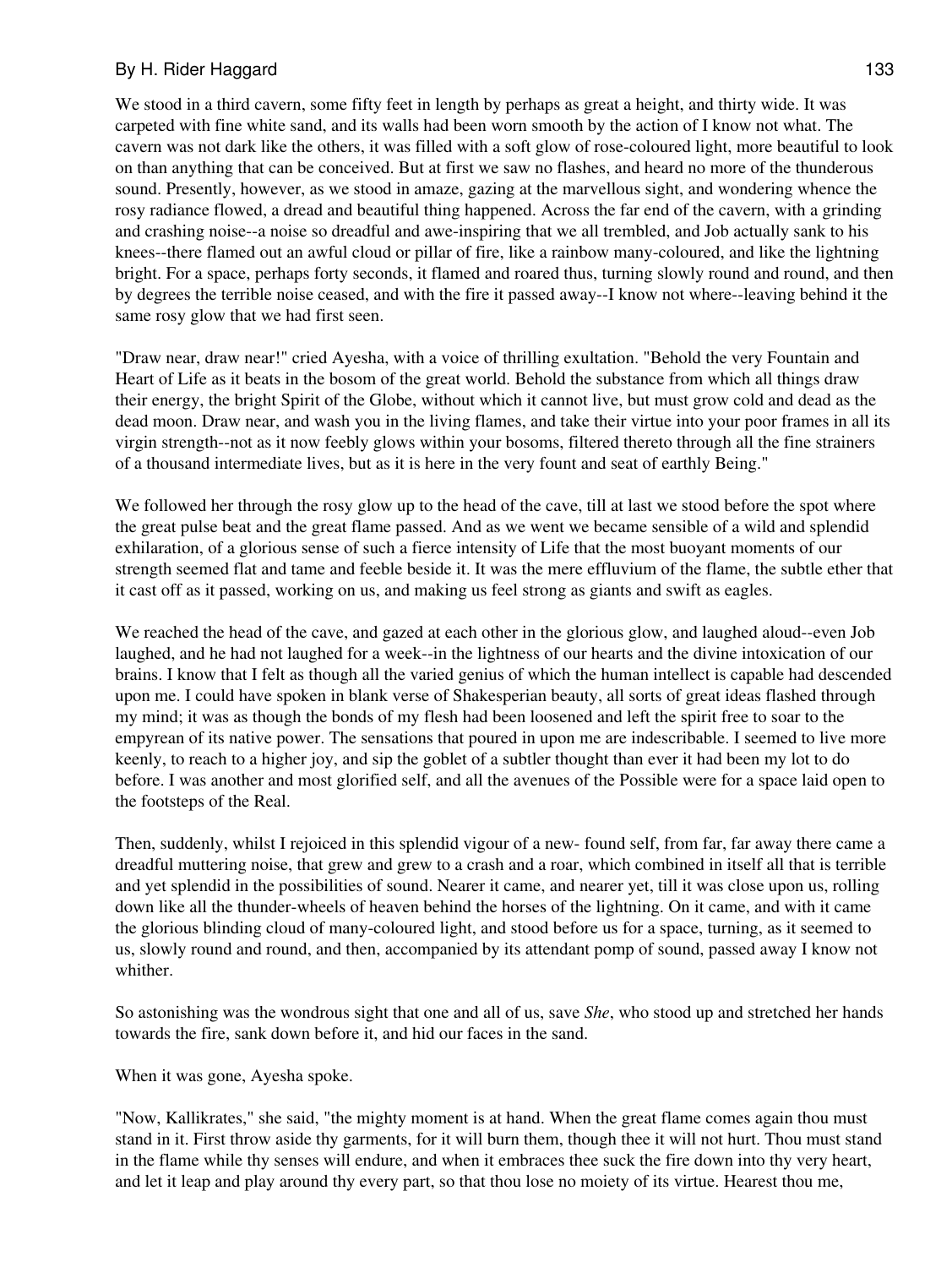Kallikrates?"

"I hear thee, Ayesha," answered Leo, "but, of a truth--I am no coward --but I doubt me of that raging flame. How know I that it will not utterly destroy me, so that I lose myself and lose thee also? Nevertheless will I do it," he added.

Ayesha thought for a minute, and then said--

"It is not wonderful that thou shouldst doubt. Tell me, Kallikrates: if thou seest me stand in the flame and come forth unharmed, wilt thou enter also?"

"Yes," he answered, "I will enter even if it slay me. I have said that I will enter now."

"And that will I also," I cried.

"What, my Holly!" she laughed aloud; "methought that thou wouldst naught of length of days. Why, how is this?"

"Nay, I know not," I answered, "but there is that in my heart that calleth me to taste of the flame and live."

"It is well," she said. "Thou art not altogether lost in folly. See now, I will for the second time bathe me in this living bath. Fain would I add to my beauty and my length of days if that be possible. If it be not possible, at the least it cannot harm me.

"Also," she continued, after a momentary pause, "is there another and a deeper cause why I would once again dip me in the flame. When first I tasted of its virtue full was my heart of passion and of hatred of that Egyptian Amenartas, and therefore, despite my strivings to be rid thereof, have passion and hatred been stamped upon my soul from that sad hour to this. But now it is otherwise. Now is my mood a happy mood, and filled am I with the purest part of thought, and so would I ever be. Therefore, Kallikrates, will I once more wash and make me pure and clean, and yet more fit for thee. Therefore also, when thou dost in turn stand in the fire, empty all thy heart of evil, and let soft contentment hold the balance of thy mind. Shake loose thy spirit's wings, and take thy stand upon the utter verge of holy contemplation; ay, dream upon thy mother's kiss, and turn thee towards the vision of the highest good that hath ever swept on silver wings across the silence of thy dreams. For from the germ of what thou art in that dread moment shall grow the fruit of what thou shalt be for all unreckoned time.

"Now prepare thee, prepare! even as though thy last hour were at hand, and thou wast to cross to the Land of Shadows, and not through the Gates of Glory into the realms of Life made beautiful. Prepare, I say!"

### XXVI

### WHAT WE SAW

Then came a few moments' pause, during which Ayesha seemed to be gathering up her strength for the fiery trial, while we clung to each other, and waited in utter silence.

At last, from far far away, came the first murmur of sound, that grew and grew till it began to crash and bellow in the distance. As she heard it, Ayesha swiftly threw off her gauzy wrapping, loosened the golden snake from her kirtle, and then, shaking her lovely hair about her like a garment, beneath its cover slipped the kirtle off and replaced the snaky belt around her and outside the masses of her falling hair. There she stood before us as Eve might have stood before Adam, clad in nothing but her abundant locks, held round her by the golden band; and no words of mine can tell how sweet she looked--and yet how divine. Nearer and nearer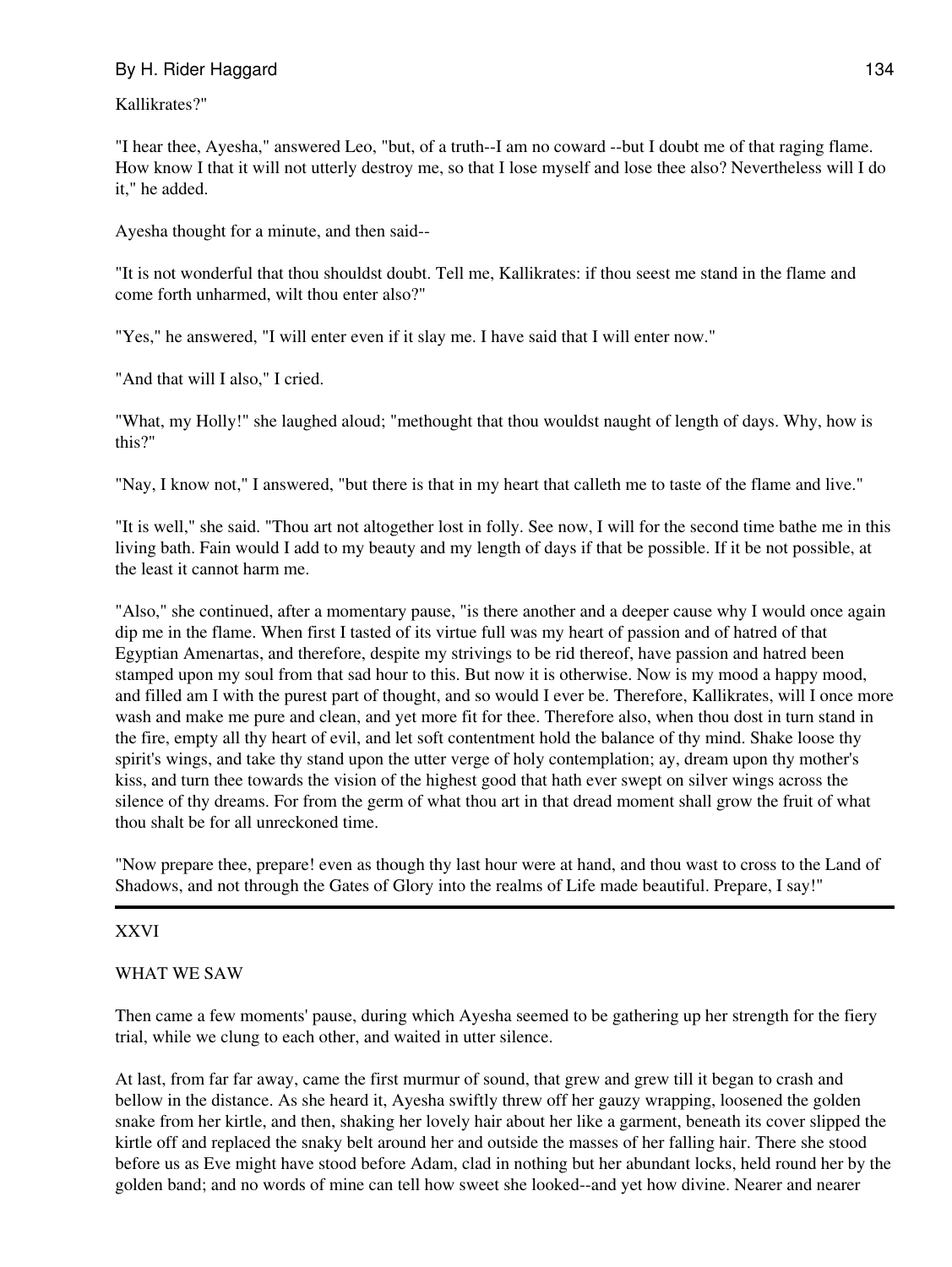came the thunder-wheels of fire, and as they came she pushed one ivory arm through the dark masses of her hair and flung it round Leo's neck.

"Oh, my love, my love!" she murmured, "wilt thou ever know how I have loved thee?" and she kissed him on the forehead, and then went and stood in the pathway of the flame of Life.

There was, I remember, to my mind something very touching about her words and that embrace upon the forehead. It was like a mother's kiss, and seemed to convey a benediction with it.

On came the crashing, rolling noise, and the sound of it was as the sound of a forest being swept flat by a mighty wind, and then tossed up like so much grass, and thundered down a mountain-side. Nearer and nearer it came; now flashes of light, forerunners of the revolving pillar of flame, were passing like arrows through the rosy air; and now the edge of the pillar itself appeared. Ayesha turned towards it, and stretched out her arms to greet it. On it came very slowly, and lapped her round with flame. I saw the fire run up her form. I saw her lift it with both hands as though it were water, and pour it over her head. I even saw her open her mouth and draw it down into her lungs, and a dread and wonderful sight it was.

Then she paused, and stretched out her arms, and stood there quite still, with a heavenly smile upon her face, as though she were the very Spirit of the Flame.

The mysterious fire played up and down her dark and rolling locks, twining and twisting itself through and around them like threads of golden lace; it gleamed upon her ivory breast and shoulder, from which the hair had slipped aside; it slid along her pillared throat and delicate features, and seemed to find a home in the glorious eyes that shone and shone, more brightly even than the spiritual essence.

Oh, how beautiful she looked there in the flame! No angel out of heaven could have worn a greater loveliness. Even now my heart faints before the recollection of it, as she stood and smiled at our awed faces, and I would give half my remaining time upon this earth to see her once like that again.

But suddenly--more suddenly than I can describe--a kind of change came over her face, a change which I could not define or explain, but none the less a change. The smile vanished, and in its place there came a dry, hard look; the rounded face seemed to grow pinched, as though some great anxiety were leaving its impress upon it. The glorious eyes, too, lost their light, and, as I thought, the form its perfect shape and erectness.

I rubbed my eyes, thinking that I was the victim of some hallucination, or that the refraction from the intense light produced an optical delusion; and, as I did so, the flaming pillar slowly twisted and thundered off whithersoever it passes to in the bowels of the great earth, leaving Ayesha standing where it had been.

As soon as it was gone, she stepped forward to Leo's side--it seemed to me that there was no spring in her step--and stretched out her hand to lay it on his shoulder. I gazed at her arm. Where was its wonderful roundness and beauty? It was getting thin and angular. And her face-- by Heaven!--*her face was growing old before my eyes!* I suppose that Leo saw it also; certainly he recoiled a step or two.

"What is it, my Kallikrates?" she said, and her voice--what was the matter with those deep and thrilling notes? They were quite high and cracked.

"Why, what is it--what is it?" she said confusedly. "I feel dazed. Surely the quality of the fire hath not altered. Can the principle of Life alter? Tell me, Kallikrates, is there aught wrong with my eyes? I see not clear," and she put her hand to her head and touched her hair --and oh, *horror of horrors!*--it all fell upon the floor.

"Oh, *look!--look!--look!*" shrieked Job, in a shrill falsetto of terror, his eyes nearly dropping out of his head, and foam upon his lips. "*Look!--look!--look!* she's shrivelling up! she's turning into a monkey!" and down he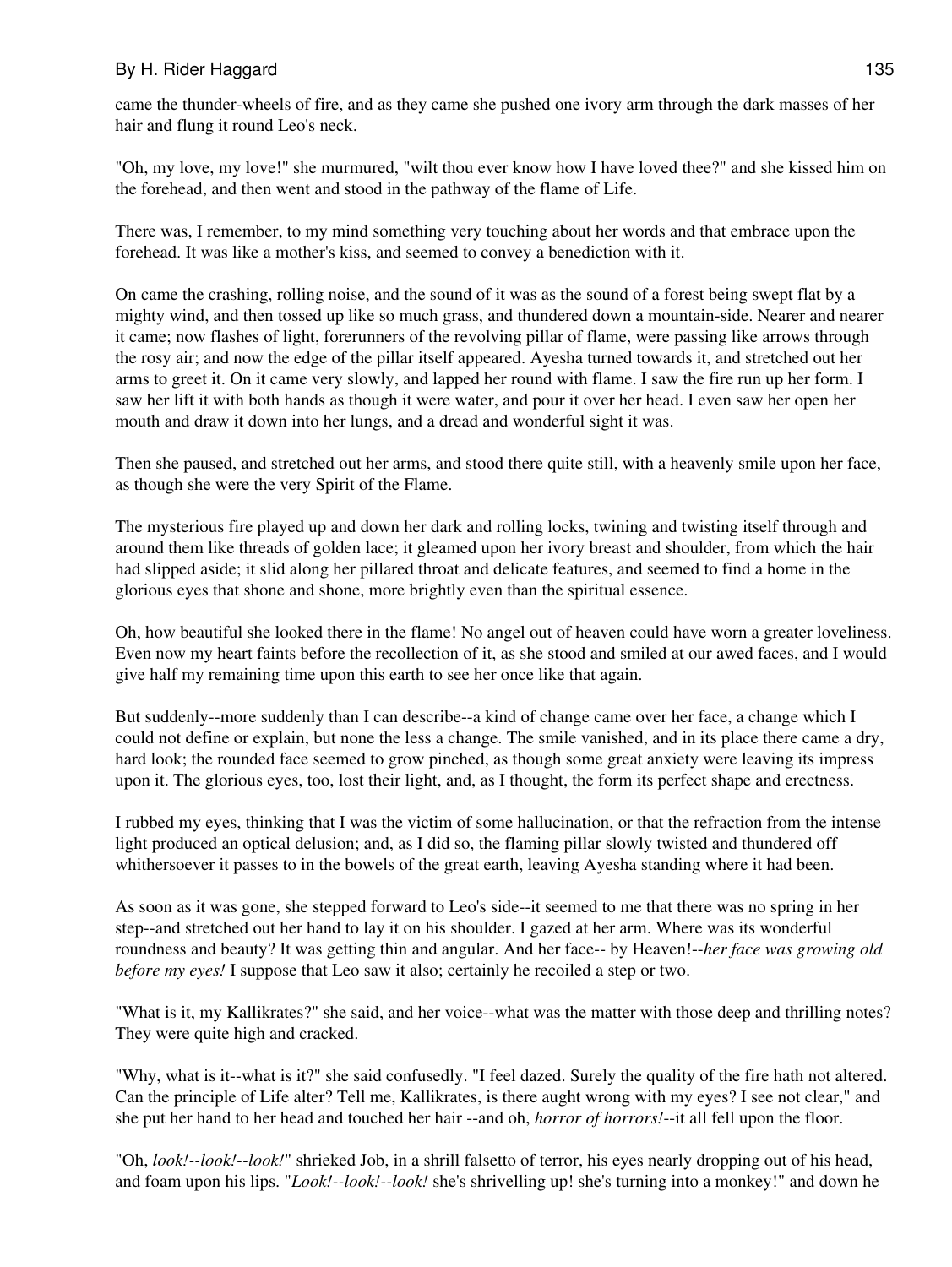fell upon the ground, foaming and gnashing in a fit.

True enough--I faint even as I write it in the living presence of that terrible recollection--she *was* shrivelling up; the golden snake that had encircled her gracious form slipped over her hips and to the ground; smaller and smaller she grew; her skin changed colour, and in place of the perfect whiteness of its lustre it turned dirty brown and yellow, like an piece of withered parchment. She felt at her head: the delicate hand was nothing but a claw now, a human talon like that of a badly-preserved Egyptian mummy, and then she seemed to realise what kind of change was passing over her, and she shrieked--ah, she shrieked!--she rolled upon the floor and shrieked!

Smaller she grew, and smaller yet, till she was no larger than a monkey. Now the skin was puckered into a million wrinkles, and on the shapeless face was the stamp of unutterable age. I never saw anything like it; nobody ever saw anything like the frightful age that was graven on that fearful countenance, no bigger now than that of a two- months' child, though the skull remained the same size, or nearly so, and let all men pray they never may, if they wish to keep their reason.

At last she lay still, or only feebly moving. She, who but two minutes before had gazed upon us the loveliest, noblest, most splendid woman the world has ever seen, she lay still before us, near the masses of her own dark hair, no larger than a big monkey, and hideous--ah, too hideous for words. And yet, think of this--at that very moment I thought of it--it was the *same* woman!

She was dying: we saw it, and thanked God--for while she lived she could feel, and what must she have felt? She raised herself upon her bony hands, and blindly gazed around her, swaying her head slowly from side to side as a tortoise does. She could not see, for her whitish eyes were covered with a horny film. Oh, the horrible pathos of the sight! But she could still speak.

"Kallikrates," she said in husky, trembling notes. "Forget me not, Kallikrates. Have pity on my shame; I shall come again, and shall once more be beautiful, I swear it--it is true! *Oh--h--h--*" and she fell upon her face, and was still.

On the very spot where more than twenty centuries before she had slain Kallikrates the priest, she herself fell down and died.

\* \* \* \* \*

I know not how long we remained thus. Many hours, I suppose. When at last I opened my eyes, the other two were still outstretched upon the floor. The rosy light yet beamed like a celestial dawn, and the thunder-wheels of the Spirit of Life yet rolled upon their accustomed track, for as I awoke the great pillar was passing away. There, too, lay the hideous little monkey frame, covered with crinkled yellow parchment, that once had been the glorious *She*. Alas! it was no hideous dream--it was an awful and unparalleled fact!

What had happened to bring this shocking change about? Had the nature of the life-giving Fire changed? Did it, perhaps, from time to time send forth an essence of Death instead of an essence of Life? Or was it that the frame once charged with its marvellous virtue could bear no more, so that were the process repeated--it mattered not at what lapse of time--the two impregnations neutralised each other, and left the body on which they acted as it was before it ever came into contact with the very essence of Life? This, and this alone, would account for the sudden and terrible ageing of Ayesha, as the whole length of her two thousand years took effect upon her. I have not the slightest doubt myself but that the frame now lying before me was just what the frame of a woman would be if by any extraordinary means life could be preserved in her till she at length died at the age of two- and-twenty centuries.

But who can tell what had happened? There was the fact. Often since that awful hour I have reflected that it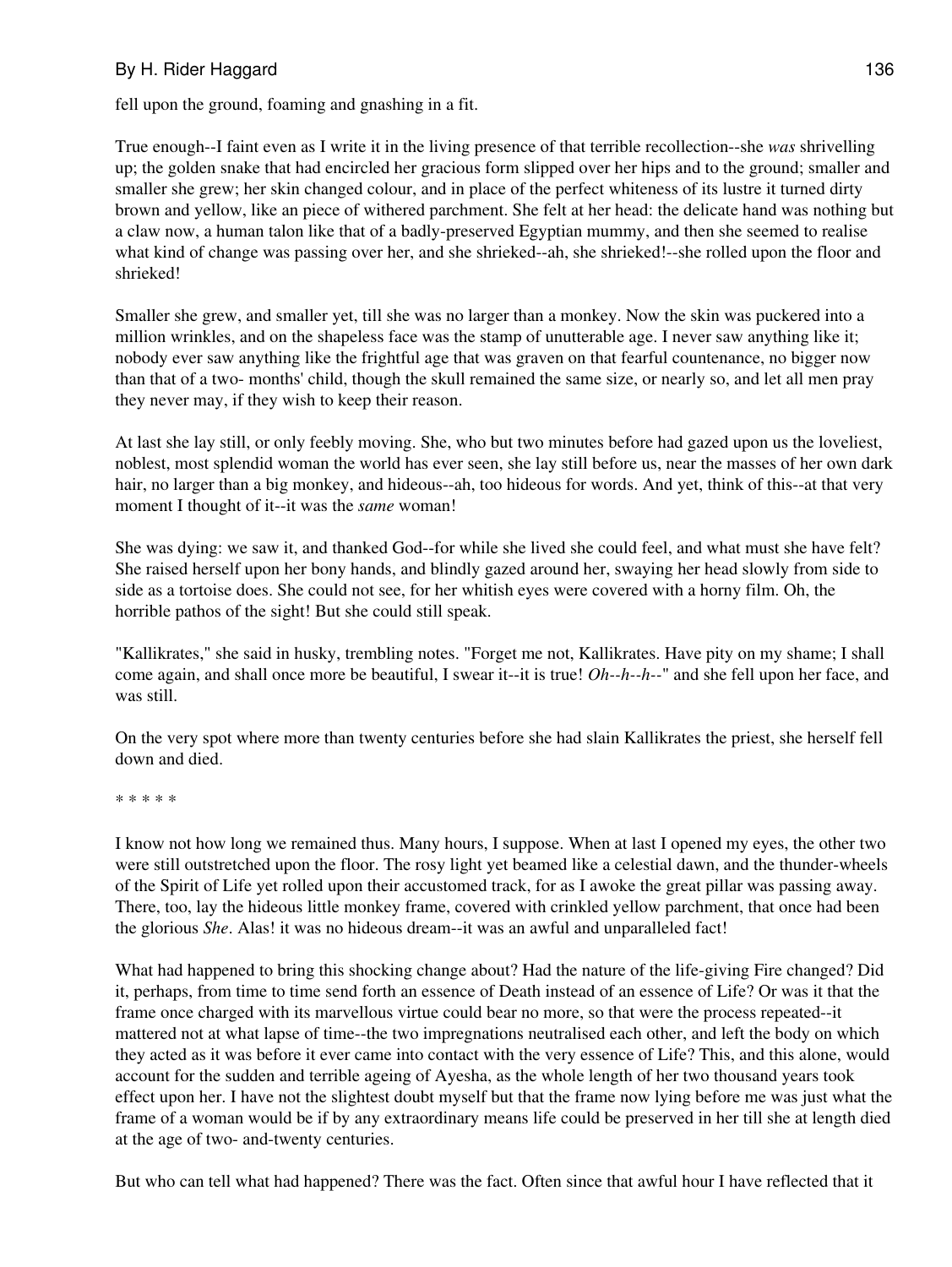requires no great imagination to see the finger of Providence in the matter. Ayesha locked up in her living tomb waiting from age to age for the coming of her lover worked but a small change in the order of the World. But Ayesha strong and happy in her love, clothed in immortal youth and goddess beauty, and the wisdom of the centuries, would have revolutionised society, and even perchance have changed the destiny of Mankind. Thus she opposed herself against the eternal law, and, strong though she was, by it was swept back to nothingness--swept back with shame and hideous mockery!

For some minutes I lay faintly turning these terrors over in my mind, while my physical strength came back to me, which it quickly did in that buoyant atmosphere. Then I bethought me of the others, and staggered to my feet, to see if I could arouse them. But first I took up Ayesha's kirtle and the gauzy scarf with which she had been wont to hide her dazzling loveliness from the eyes of men, and, averting my head so that I might not look upon it, covered up that dreadful relic of the glorious dead, that shocking epitome of human beauty and human life. I did this hurriedly, fearing lest Leo should recover, and see it again.

Then, stepping over the perfumed masses of dark hair that lay upon the sand, I stooped down by Job, who was lying upon his face, and turned him over. As I did so his arm fell back in a way that I did not like, and which sent a chill through me, and I glanced sharply at him. One look was enough. Our old and faithful servant was dead. His nerves, already shattered by all he had seen and undergone, had utterly broken down beneath this last dire sight, and he had died of terror, or in a fit brought on by terror. I had only to look at his face to see it.

It was another blow; but perhaps it may help people to understand how overwhelmingly awful was the experience through which we had passed-- we did not feel it much at the time. It seemed quite natural that the poor fellow should be dead. When Leo came to himself, which he did with a groan and trembling of the limbs about ten minutes afterwards, and I told him that Job was dead, he merely said, "*Oh!*" And, mind you, this was from no heartlessness, for he and Job were much attached to each other; and he often talks of him now with the deepest regret and affection. It was only that his nerves would bear no more. A harp can give out but a certain quantity of sound, however heavily it is smitten.

Well, I set myself to recovering Leo, who, to my infinite relief, I found was not dead, but only fainting, and in the end I succeeded, as I have said, and he sat up; and then I saw another dreadful thing. When we entered that awful place his curling hair had been of the ruddiest gold, now it was turning grey, and by the time we reached the outer air it was snow white. Besides, he looked twenty years older.

"What is to be done, old fellow?" he said in a hollow, dead sort of voice, when his mind had cleared a little, and a recollection of what had happened forced itself upon it.

"Try and get out, I suppose," I answered; "that is, unless you would like to go in there," and I pointed to the column of fire that was once more rolling by.

"I would go in if I were sure that it would kill me," he said with a little laugh. "It was my cursed hesitation that did this. If I had not been doubtful she might never have tried to show me the road. But I am not sure. The fire might have the opposite effect upon me. It might make me immortal; and, old fellow, I have not the patience to wait a couple of thousand years for her to come back again as she did for me. I had rather die when my hour comes--and I should fancy that it isn't far off either--and go my ways to look for her. Do you go in if you like."

But I merely shook my head, my excitement was as dead as ditch-water, and my distaste for the prolongation of my mortal span had come back upon me more strongly than ever. Besides, we neither of us knew what the effects of the fire might be. The result upon *She* had not been of an encouraging nature, and of the exact causes that produced that result we were, of course, ignorant.

"Well, my boy," I said, "we cannot stop here till we go the way of those two," and I pointed to the little heap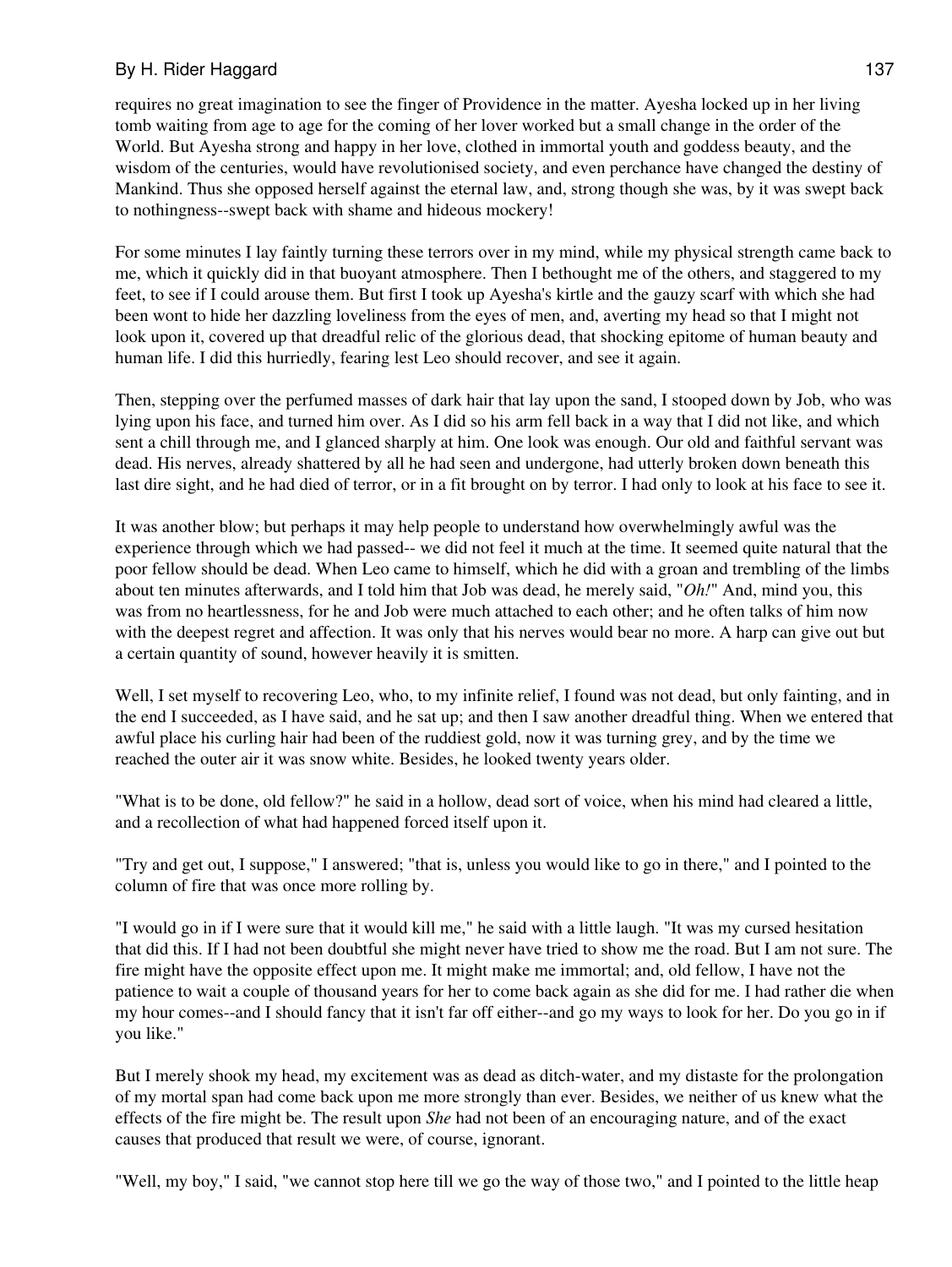under the white garment and to the stiffing corpse of poor Job. "If we are going we had better go. But, by the way, I expect that the lamps have burnt out," and I took one up and looked at it, and sure enough it had.

"There is some more oil in the vase," said Leo indifferently--"if it is not broken, at least."

I examined the vessel in question--it was intact. With a trembling hand I filled the lamps--luckily there was still some of the linen wick unburnt. Then I lit them with one of our wax matches. While I did so we heard the pillar of fire approaching once more as it went on its never-ending journey, if, indeed, it was the same pillar that passed and repassed in a circle.

"Let's see it come once more," said Leo; "we shall never look upon its like again in this world."

It seemed a bit of idle curiosity, but somehow I shared it, and so we waited till, turning slowly round upon its own axis, it had flamed and thundered by; and I remember wondering for how many thousands of years this same phenomenon had been taking place in the bowels of the earth, and for how many more thousands it would continue to take place. I wondered also if any mortal eyes would ever again mark its passage, or any mortal ears be thrilled and fascinated by the swelling volume of its majestic sound. I do not think that they will. I believe that we are the last human beings who will ever see that unearthly sight. Presently it had gone, and we too turned to go.

But before we did so we each took Job's cold hand in ours and shook it. It was a rather ghastly ceremony, but it was the only means in our power of showing our respect to the faithful dead and of celebrating his obsequies. The heap beneath the white garment we did not uncover. We had no wish to look upon that terrible sight again. But we went to the pile of rippling hair that had fallen from her in the agony of that hideous change which was worse than a thousand natural deaths, and each of us drew from it a shining lock, and these locks we still have, the sole memento that is left to us of Ayesha as we knew her in the fulness of her grace and glory. Leo pressed the perfumed hair to his lips.

"She called to me not to forget her," he said hoarsely; "and swore that we should meet again. By Heaven! I never will forget her. Here I swear that if we live to get out of this, I will not for all my days have anything to say to another living woman, and that wherever I go I will wait for her as faithfully as she waited for me."

"Yes," I thought to myself, "if she comes back as beautiful as we knew her. But supposing she came back *like that!*"[\*]

[\*] What a terrifying reflection it is, by the way, that nearly all our deep love for women who are not our kindred depends--at any rate, in the first instance--upon their personal appearance. If we lost them, and found them again dreadful to look on, though otherwise they were the very same, should we still love them? --L. H. H.

Well, and then we went. We went, and left those two in the presence of the very well and spring of Life, but gathered to the cold company of Death. How lonely they looked as they lay there, and how ill assorted! That little heap had been for two thousand years the wisest, loveliest, proudest creature--I can hardly call her woman--in the whole universe. She had been wicked, too, in her way; but, alas! such is the frailty of the human heart, her wickedness had not detracted from her charm. Indeed, I am by no means certain that it did not add to it. It was after all of a grand order, there was nothing mean or small about Ayesha.

And poor Job too! His presentiment had come true, and there was an end of him. Well, he has a strange burial-place--no Norfolk hind ever had a stranger, or ever will; and it is something to lie in the same sepulchre as the poor remains of the imperial *She*.

We looked our last upon them and the indescribable rosy glow in which they lay, and then with hearts far too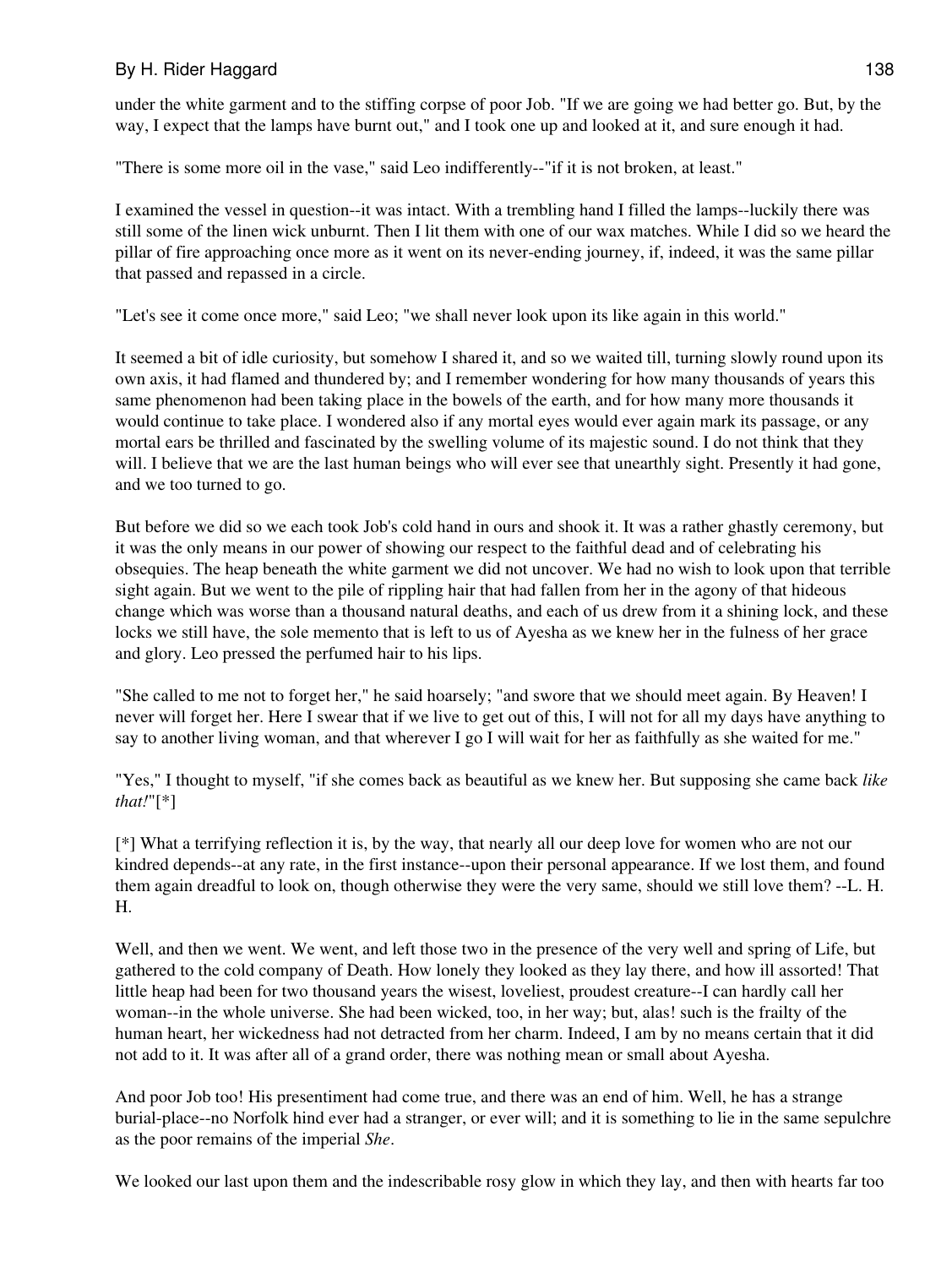heavy for words we left them, and crept thence broken-down men--so broken down that we even renounced the chance of practically immortal life, because all that made life valuable had gone from us, and we knew even then that to prolong our days indefinitely would only be to prolong our sufferings. For we felt--yes, both of us--that having once looked Ayesha in the eyes, we could not forget her for ever and ever while memory and identity remained. We both loved her now and for all time, she was stamped and carven on our hearts, and no other woman or interest could ever raze that splendid die. And I--there lies the sting--I had and have no right to think thus of her. As she told me, I was naught to her, and never shall be through the unfathomed depths of Time, unless, indeed, conditions alter, and a day comes at last when two men may love one woman, and all three be happy in the fact. It is the only hope of my broken-heartedness, and a rather faint one. Beyond it I have nothing. I have paid down this heavy price, all that I am worth here and hereafter, and that is my sole reward. With Leo it is different, and often and often I bitterly envy him his happy lot, for if *She* was right, and her wisdom and knowledge did not fail her at the last, which, arguing from the precedent of her own case, I think most unlikely, he has some future to look forward to. But I have none, and yet--mark the folly and the weakness of the human heart, and let him who is wise learn wisdom from it--yet I would not have it otherwise. I mean that I am content to give what I have given and must always give, and take in payment those crumbs that fall from my mistress's table, the memory of a few kind words, the hope one day in the far undreamed future of a sweet smile or two of recognition, a little gentle friendship, and a little show of thanks for my devotion to her--and Leo.

If that does not constitute true love, I do not know what does, and all I have to say is that it is a very bad state of affairs for a man on the wrong side of middle age to fall into.

#### XXVII

#### WE LEAP

We passed through the caves without trouble, but when we came to the slope of the inverted cone two difficulties stared us in the face. The first of these was the laborious nature of the ascent, and the next the extreme difficulty of finding our way. Indeed, had it not been for the mental notes that I had fortunately taken of the shape of various rocks, I am sure that we never should have managed it at all, but have wandered about in the dreadful womb of the volcano--for I suppose it must once have been something of the sort--until we died of exhaustion and despair. As it was we went wrong several times, and once nearly fell into a huge crack or crevasse. It was terrible work creeping about in the dense gloom and awful stillness from boulder to boulder, and examining it by the feeble light of the lamps to see if I could recognise its shape. We rarely spoke, our hearts were too heavy for speech, we simply stumbled about, falling sometimes and cutting ourselves, in a rather dogged sort of way. The fact was that our spirits were utterly crushed, and we did not greatly care what happened to us. Only we felt bound to try and save our lives whilst we could, and indeed a natural instinct prompted us to it. So for some three or four hours, I should think--I cannot tell exactly how long, for we had no watch left that would go--we blundered on. During the last two hours we were completely lost, and I began to fear that we had got into the funnel of some subsidiary cone, when at last I suddenly recognised a very large rock which we had passed in descending but a little way from the top. It is a marvel that I should have recognised it, and, indeed, we had already passed it going at right angles to the proper path, when something about it struck me, and I turned back and examined it in an idle sort of way, and, as it happened, this proved our salvation.

After this we gained the rocky natural stair without much further trouble, and in due course found ourselves back in the little chamber where the benighted Noot had lived and died.

But now a fresh terror stared us in the face. It will be remembered that owing to Job's fear and awkwardness, the plank upon which we had crossed from the huge spur to the rocking-stone had been whirled off into the tremendous gulf below.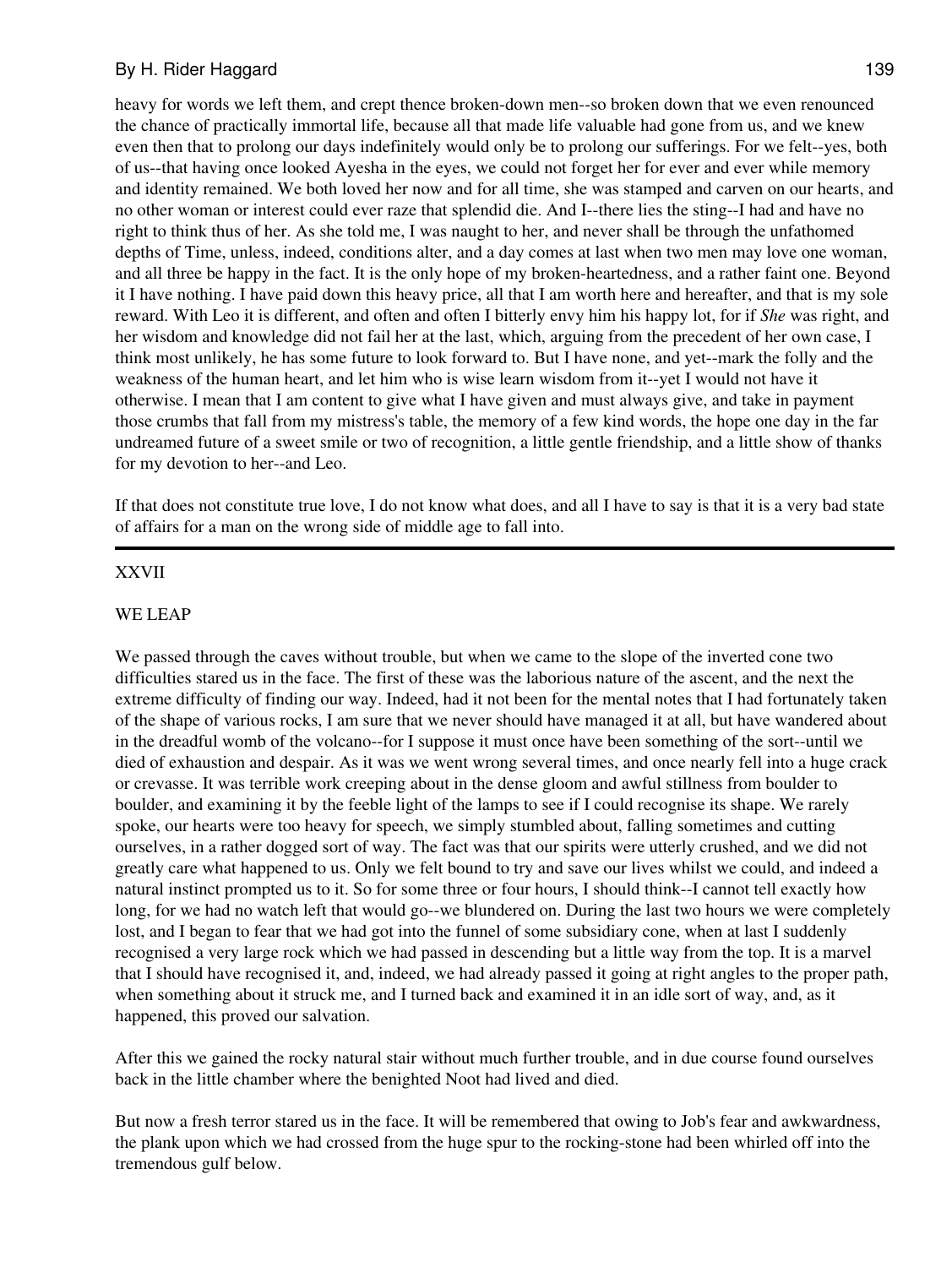How were we to cross without the plank?

There was only one answer--we must try and *jump* it, or else stop there till we starved. The distance in itself was not so very great, between eleven and twelve feet I should think, and I have seen Leo jump over twenty when he was a young fellow at collage; but then, think of the conditions. Two weary, worn-out men, one of them on the wrong side of forty, a rocking-stone to take off from, a trembling point of rock some few feet across to land upon, and a bottomless gulf to be cleared in a raging gale! It was bad enough, God knows, but when I pointed out these things to Leo, he put the whole matter in a nutshell, by replying that, merciless as the choice was, we must choose between the certainty of a lingering death in the chamber and the risk of a swift one in the air. Of course, there was no arguing against this, but one thing was clear, we could not attempt that leap in the dark; the only thing to do was to wait for the ray of light which pierced through the gulf at sunset. How near to or how far from sunset we might be, neither of us had the faintest notion; all we did know was, that when at last the light came it would not endure more than a couple of minutes at the outside, so that we must be prepared to meet it. Accordingly, we made up our minds to creep on to the top of the rocking-stone and lie there in readiness. We were the more easily reconciled to this course by the fact that our lamps were once more nearly exhausted--indeed, one had gone out bodily, and the other was jumping up and down as the flame of a lamp does when the oil is done. So, by the aid of its dying light, we hastened to crawl out of the little chamber and clamber up the side of the great stone.

As we did so the light went out.

The difference in our position was a sufficiently remarkable one. Below, in the little chamber, we had only heard the roaring of the gale overhead--here, lying on our faces on the swinging stone, we were exposed to its full force and fury, as the great draught drew first from this direction and then from that, howling against the mighty precipice and through the rocky cliffs like ten thousand despairing souls. We lay there hour after hour in terror and misery of mind so deep that I will not attempt to describe it, and listened to the wild storm-voices of that Tartarus, as, set to the deep undertone of the spur opposite against which the wind hummed like some awful harp, they called to each other from precipice to precipice. No nightmare dreamed by man, no wild invention of the romancer, can ever equal the living horror of that place, and the weird crying of those voices of the night, as we clung like shipwrecked mariners to a raft, and tossed on the black, unfathomed wilderness of air. Fortunately the temperature was not a low one; indeed, the wind was warm, or we should have perished. So we clung and listened, and while we were stretched out upon the rock a thing happened which was so curious and suggestive in itself, though doubtless a mere coincidence, that, if anything, it added to, rather than deducted from, the burden on our nerves.

It will be remembered that when Ayesha was standing on the spur, before we crossed to the stone, the wind tore her cloak from her, and whirled it away into the darkness of the gulf, we could not see whither. Well--I hardly like to tell the story; it is so strange. As we lay there upon the rocking-stone, this very cloak came floating out of the black space, like a memory from the dead, and fell on Leo--so that it covered him nearly from head to foot. We could not at first make out what it was, but soon discovered by its feel, and then poor Leo, for the first time, gave way, and I heard him sobbing there upon the stone. No doubt the cloak had been caught upon some pinnacle of the cliff, and was thence blown hither by a chance gust; but still, it was a most curious and touching incident.

Shortly after this, suddenly, without the slightest previous warning, the great red knife of light came stabbing the darkness through and through--struck the swaying stone on which we were, and rested its sharp point upon the spur opposite.

"Now for it," said Leo, "now or never."

We rose and stretched ourselves, and looked at the cloud-wreaths stained the colour of blood by that red ray as they tore through the sickening depths beneath, and then at the empty space between the swaying stone and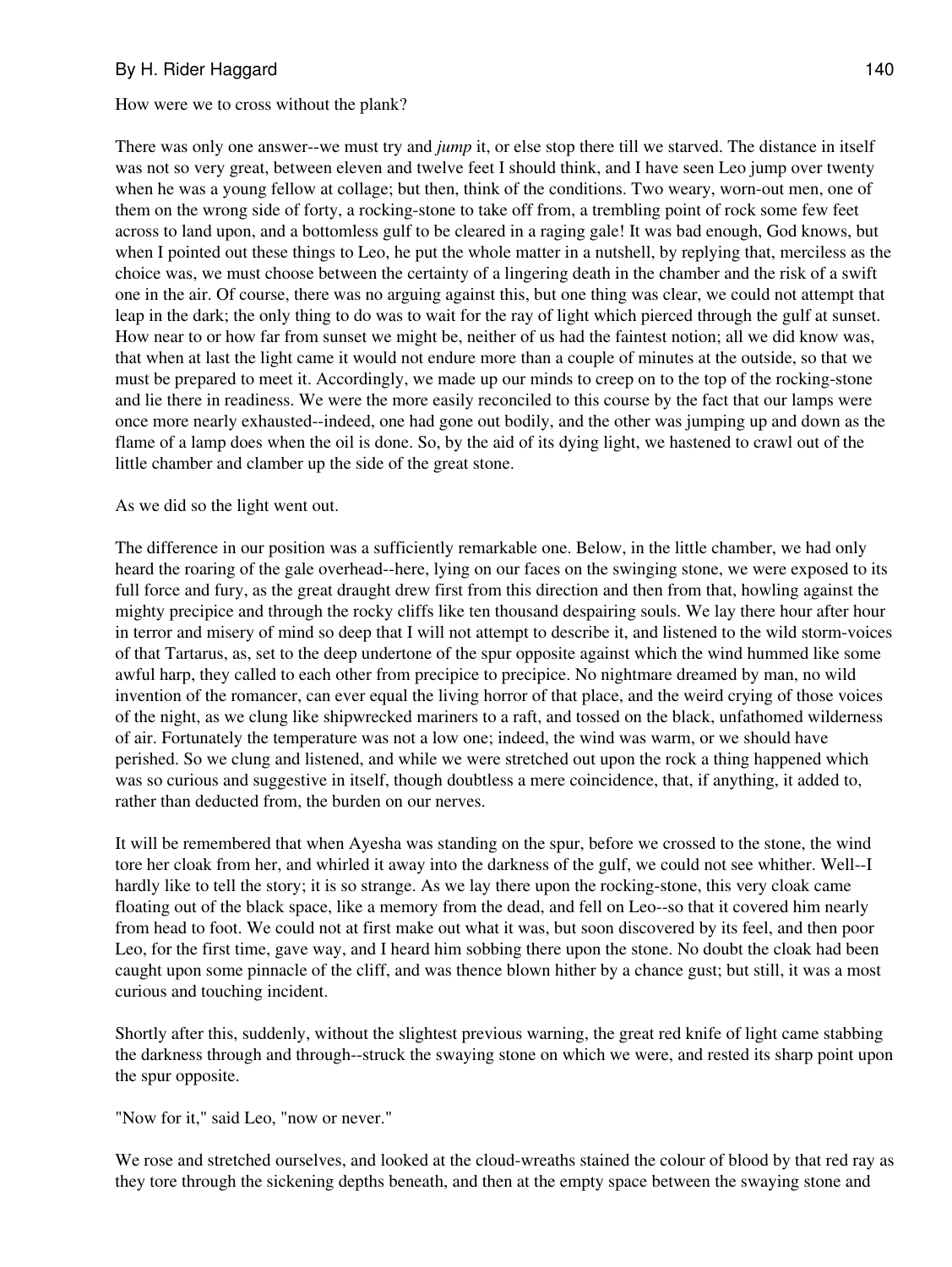the quivering rock, and, in our hearts, despaired, and prepared for death. Surely we could not clear it--desperate though we were.

"Who is to go first?" said I.

"Do you, old fellow," answered Leo. "I will sit upon the other side of the stone to steady it. You must take as much run as you can, and jump high; and God have mercy on us, say I."

I acquiesced with a nod, and then I did a thing I had never done since Leo was a little boy. I turned and put my arm round him, and kissed him on the forehead. It sounds rather French, but as a fact I was taking my last farewell of a man whom I could not have loved more if he had been my own son twice over.

"Good-bye, my boy," I said, "I hope that we shall meet again, wherever it is that we go to."

The fact was I did not expect to live another two minutes.

Next I retreated to the far side of the rock, and waited till one of the chopping gusts of wind got behind me, and then I ran the length of the huge stone, some three or four and thirty feet, and sprang wildly out into the dizzy air. Oh! the sickening terrors that I felt as I launched myself at that little point of rock, and the horrible sense of despair that shot through my brain as I realised that I had *jumped short!* but so it was, my feet never touched the point, they went down into space, only my hands and body came in contact with it. I gripped at it with a yell, but one hand slipped, and I swung right round, holding by the other, so that I faced the stone from which I had sprung. Wildly I stretched up with my left hand, and this time managed to grasp a knob of rock, and there I hung in the fierce red light, with thousands of feet of empty air beneath me. My hands were holding to either side of the under part of the spur, so that its point was touching my head. Therefore, even if I could have found the strength, I could not pull myself up. The most that I could do would be to hang for about a minute, and then drop down, down into the bottomless pit. If any man can imagine a more hideous position, let him speak! All I know is that the torture of that half-minute nearly turned my brain.

I heard Leo give a cry, and then suddenly saw him in mid air springing up and out like a chamois. It was a splendid leap that he took under the influence of his terror and despair, clearing the horrible gulf as if it were nothing, and, landing well on to the rocky point, he threw himself upon his face, to prevent his pitching off into the depths. I felt the spur above me shake beneath the shock of his impact, and as it did so I saw the huge rocking-stone, that had been violently depressed by him as he sprang, fly back when relieved of his weight till, for the first time during all these centuries, it got beyond its balance, fell with a most awful crash right into the rocky chamber which had once served the philosopher Noot for a hermitage, and, I have no doubt, for ever sealed the passage that leads to the Place of Life with some hundreds of tons of rock.

All this happened in a second, and curiously enough, notwithstanding my terrible position, I noted it involuntarily, as it were. I even remember thinking that no human being would go down that dread path again.

Next instant I felt Leo seize me by the right wrist with both hands. By lying flat on the point of rock he could just reach me.

"You must let go and swing yourself clear," he said in a calm and collected voice, "and then I will try and pull you up, or we will both go together. Are you ready?"

By way of answer I let go, first with my left hand and then with the right, and, as a consequence, swayed out clear of the overshadowing rock, my weight hanging upon Leo's arms. It was a dreadful moment. He was a very powerful man, I knew, but would his strength be equal to lifting me up till I could get a hold on the top of the spur, when owing to his position he had so little purchase?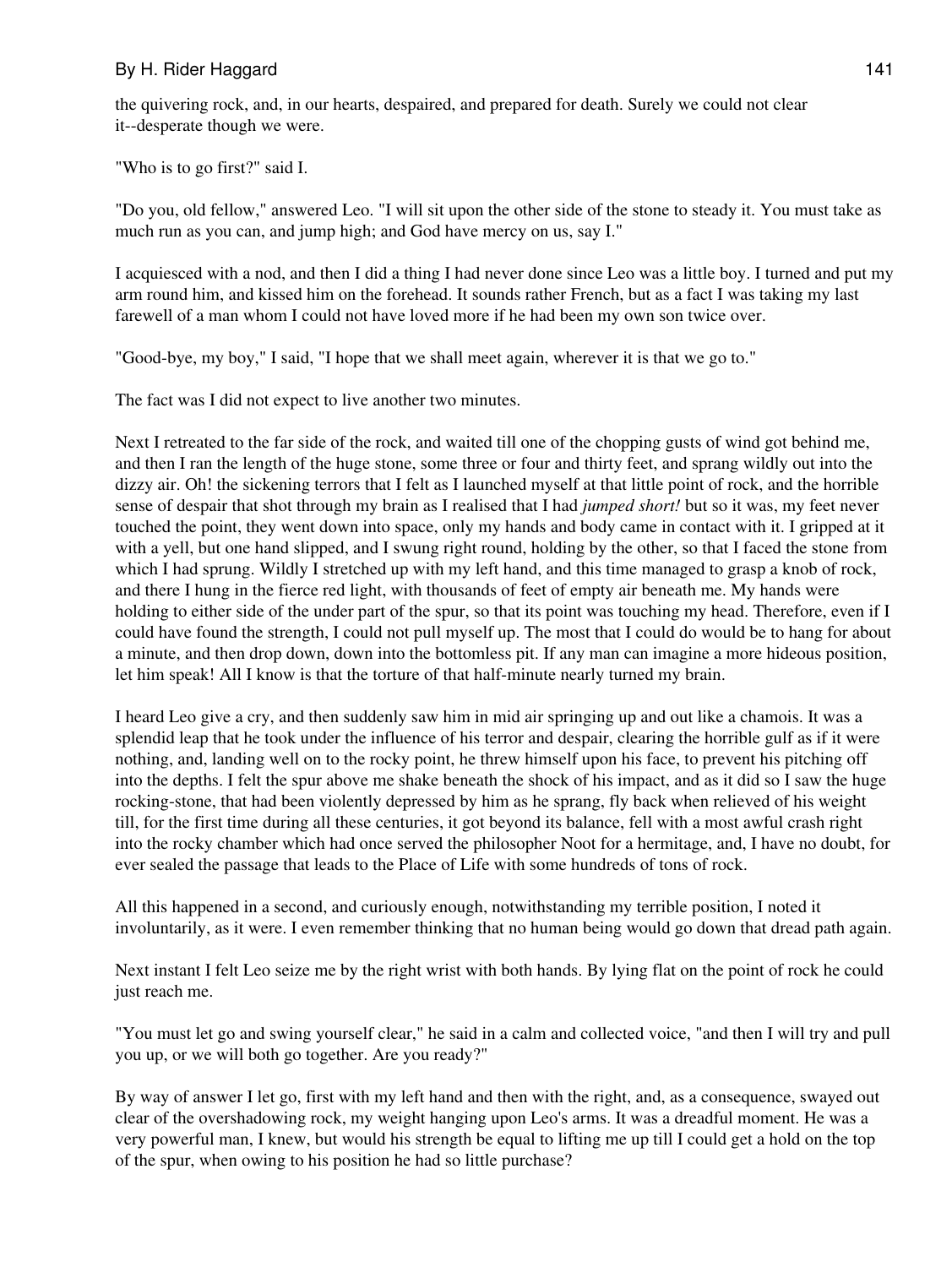For a few seconds I swung to and fro, while he gathered himself for the effort, and then I heard his sinews cracking above me, and felt myself lifted up as though I were a little child, till I got my left arm round the rock, and my chest was resting on it. The rest was easy; in two or three more seconds I was up, and we were lying panting side by side, trembling like leaves, and with the cold perspiration of terror pouring from our skins.

And then, as before, the light went out like a lamp.

For some half-hour we lay thus without speaking a word, and then at length began to creep along the great spur as best we might in the dense gloom. As we drew towards the face of the cliff, however, from which the spur sprang out like a spike from a wall, the light increased, though only a very little, for it was night overhead. After that the gusts of wind decreased, and we got along rather better, and at last reached the mouth of the first cave or tunnel. But now a fresh trouble stared as in the face: our oil was gone, and the lamps were, no doubt, crushed to powder beneath the fallen rocking-stone. We were even without a drop of water to stay our thirst, for we had drunk the last in the chamber of Noot. How were we to see to make our way through this last boulder-strewn tunnel?

Clearly all that we could do was to trust to our sense of feeling, and attempt the passage in the dark, so in we crept, fearing that if we delayed to do so our exhaustion would overcome us, and we should probably lie down and die where we were.

Oh, the horrors of that last tunnel! The place was strewn with rocks, and we fell over them, and knocked ourselves up against them till we were bleeding from a score of wounds. Our only guide was the side of the cavern, which we kept touching, and so bewildered did we grow in the darkness that we were several times seized with the terrifying thought that we had turned, and were travelling the wrong way. On we went, feebly, and still more feebly, for hour after hour, stopping every few minutes to rest, for our strength was spent. Once we fell asleep, and, I think, must have slept for some hours, for, when we woke, our limbs were quite stiff, and the blood from our blows and scratches had caked, and was hard and dry upon our skin. Then we dragged ourselves on again, till at last, when despair was entering into our hearts, we once more saw the light of day, and found ourselves outside the tunnel in the rocky fold on the outer surface of the cliff that, it will be remembered, led into it.

It was early morning--that we could tell by the feel of the sweet air and the look of the blessed sky, which we had never hoped to see again. It was, so near as we knew, an hour after sunset when we entered the tunnel, so it followed that it had taken us the entire night to crawl through that dreadful place.

"One more effort, Leo," I gasped, "and we shall reach the slope where Billali is, if he hasn't gone. Come, don't give way," for he had cast himself upon his face. He rose, and, leaning on each other, we got down that fifty feet or so of cliff--somehow, I have not the least notion how. I only remember that we found ourselves lying in a heap at the bottom, and then once more began to drag ourselves along on our hands and knees towards the grove where *She* had told Billali to wait her re-arrival, for we could not walk another foot. We had not gone fifty yards in this fashion when suddenly one of the mutes emerged from the trees on our left, through which, I presume, he had been taking a morning stroll, and came running up to see what sort of strange animals we were. He stared, and stared, and then held up his hands in horror, and nearly fell to the ground. Next, he started off as hard as he could for the grove some two hundred yards away. No wonder that he was horrified at our appearance, for we must have been a shocking sight. To begin, Leo, with his golden curls turned a snowy white, his clothes nearly rent from his body, his worn face and his hands a mass of bruises, cuts, and blood-encrusted filth, was a sufficiently alarming spectacle, as he painfully dragged himself along the ground, and I have no doubt that I was little better to look on. I know that two days afterwards when I inspected my face in some water I scarcely recognised myself. I have never been famous for beauty, but there was something beside ugliness stamped upon my features that I have never got rid of until this day, something resembling that wild look with which a startled person wakes from deep sleep more than anything else that I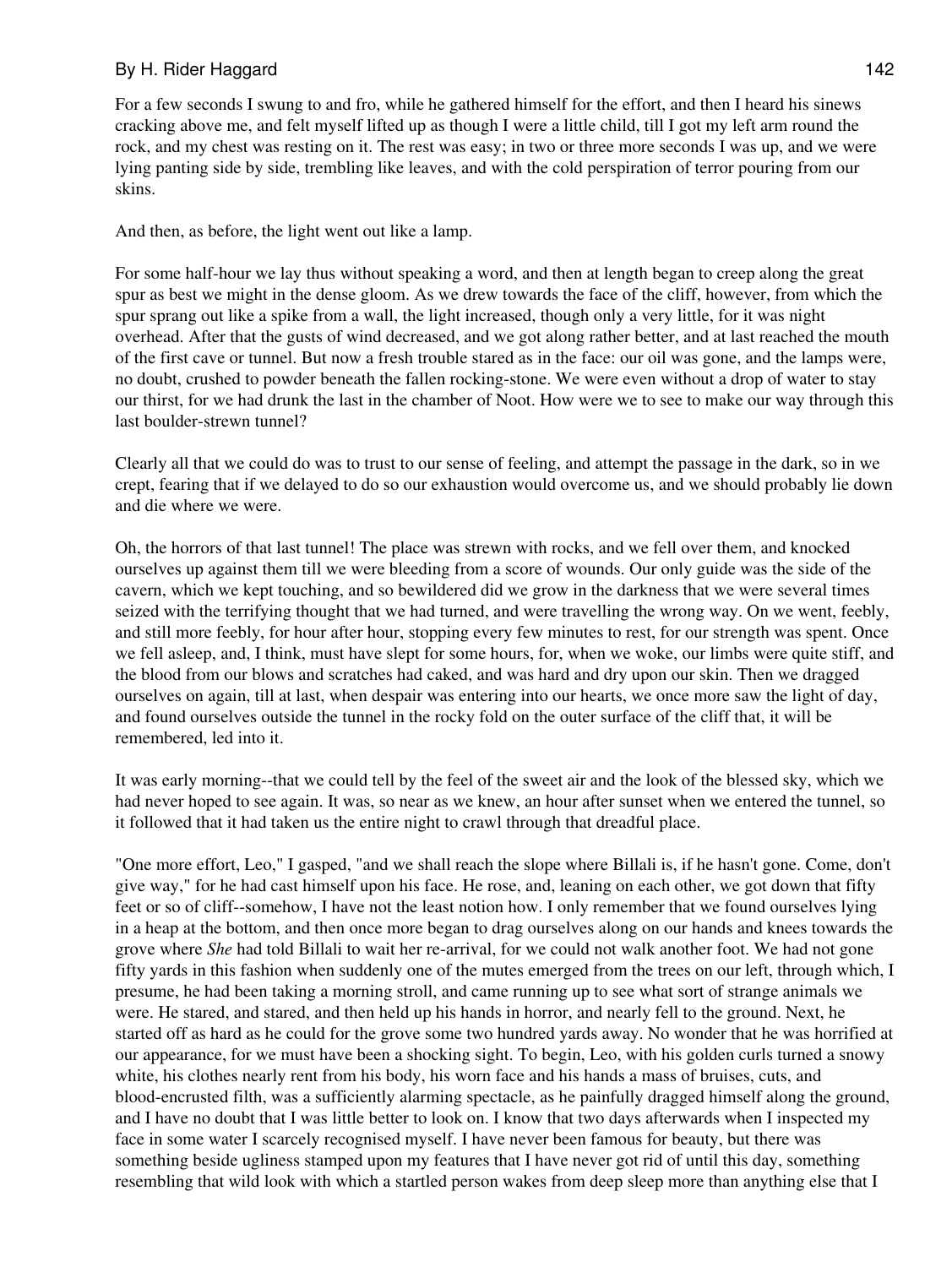can think of. And really it is not to be wondered at. What I do wonder at is that we escaped at all with our reason.

Presently, to my intense relief, I saw old Billali hurrying towards us, and even then I could scarcely help smiling at the expression of consternation on his dignified countenance.

"Oh, my Baboon! my Baboon!" he cried, "my dear son, is it indeed thee and the Lion? Why, his mane that was ripe as corn is white like the snow. Whence come ye? and where is the Pig, and where too *She-whomust-be-obeyed*?"

"Dead, both dead," I answered; "but ask no questions; help us, and give us food and water, or we too shall die before thine eyes. Seest thou not that our tongues are black for want of water? How, then, can we talk?"

"Dead!" he gasped. "Impossible. *She* who never dies--dead, how can it be?" and then, perceiving, I think, that his face was being watched by the mutes who had come running up, he checked himself, and motioned to them to carry us to the camp, which they did.

Fortunately when we arrived some broth was boiling on the fire, and with this Billali fed us, for we were too weak to feed ourselves, thereby I firmly believe saving us from death by exhaustion. Then he bade the mutes wash the blood and grime from us with wet cloths, and after that we were laid down upon piles of aromatic grass, and instantly fell into the dead sleep of absolute exhaustion of mind and body.

## XXVIII

### OVER THE MOUNTAIN

The next thing I recollect is a feeling of the most dreadful stiffness, and a sort of vague idea passing through my half-awakened brain that I was a carpet that had just been beaten. I opened my eyes, and the first thing they fell on was the venerable countenance of our old friend Billali, who was seated by the side of the improvised bed upon which I was sleeping, and thoughtfully stroking his long beard. The sight of him at once brought back to my mind a recollection of all that we had recently passed through, which was accentuated by the vision of poor Leo lying opposite to me, his face knocked almost to a jelly, and his beautiful crowd of curls turned from yellow to white,[\*] and I shut my eyes again and groaned.

[\*] Curiously enough, Leo's hair has lately been to some extent regaining its colour--that is to say, it is now a yellowish grey, and I am not without hopes that it will in time come quite right.--L. H. H.

"Thou hast slept long, my Baboon," said old Billali.

"How long, my father?" I asked.

"A round of the sun and a round of the moon, a day and a night hast thou slept, and the Lion also. See, he sleepeth yet."

"Blessed is sleep," I answered, "for it swallows up recollection."

"Tell me," he said, "what hath befallen you, and what is this strange story of the death of Her who dieth not. Bethink thee, my son: if this be true, then is thy danger and the danger of the Lion very great-- nay, almost is the pot red wherewith ye shall be potted, and the stomachs of those who shall eat ye are already hungry for the feast. Knowest thou not that these Amahagger, my children, these dwellers in the caves, hate ye? They hate ye as strangers, they hate ye more because of their brethren whom *She* put to the torment for your sake. Assuredly, if once they learn that there is naught to fear from Hiya, from the terrible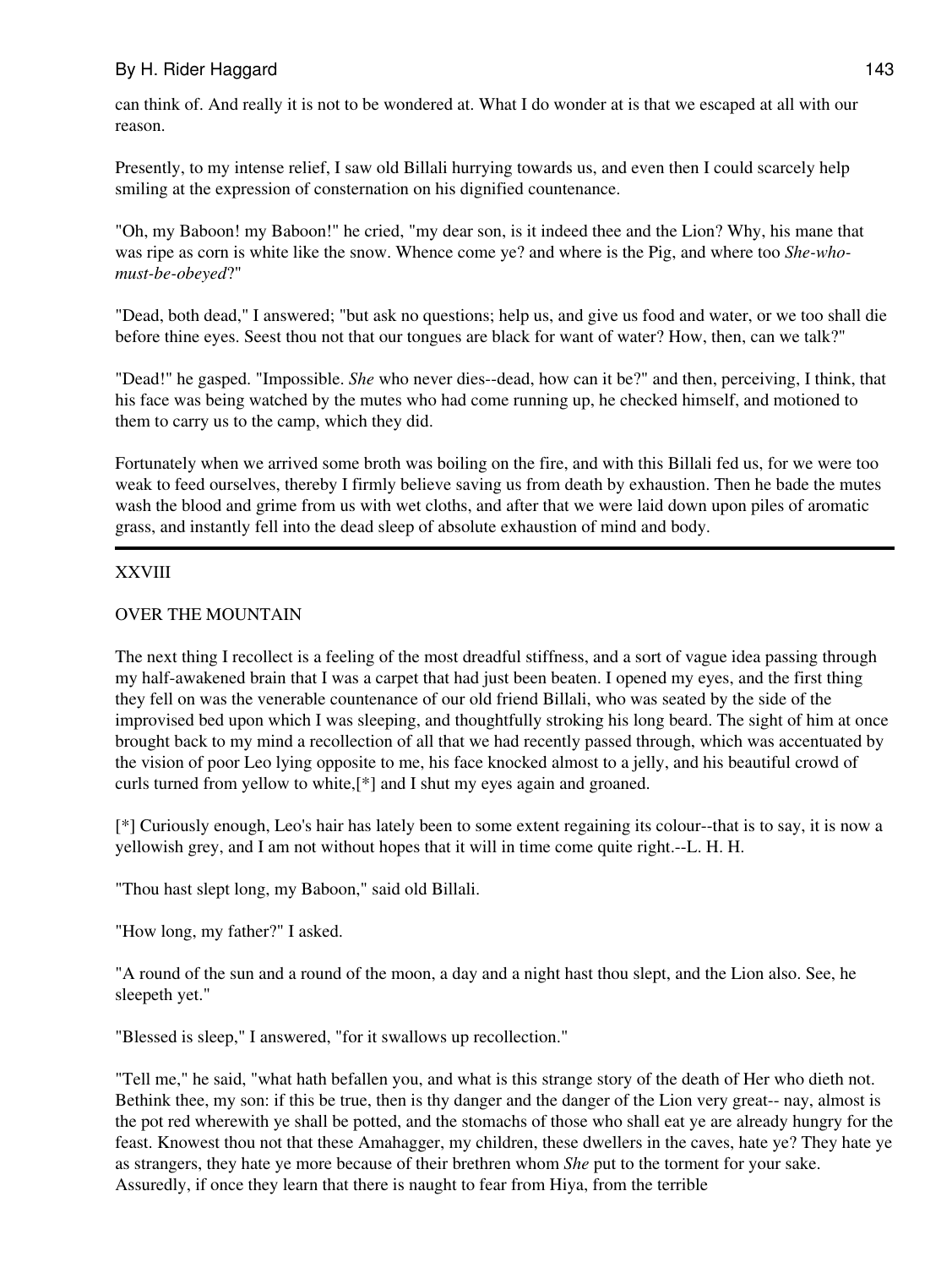One-who-must-be-obeyed, they will slay ye by the pot. But let me hear thy tale, my poor Baboon."

This adjured, I set to work and told him--not everything, indeed, for I did not think it desirable to do so, but sufficient for my purpose, which was to make him understand that *She* was really no more, having fallen into some fire, and, as I put it--for the real thing would have been incomprehensible to him--been burnt up. I also told him some of the horrors we had undergone in effecting our escape, and these produced a great impression on him. But I clearly saw that he did not believe in the report of Ayesha's death. He believed indeed that we thought that she was dead, but his explanation was that it had suited her to disappear for a while. Once, he said, in his father's time, she had done so for twelve years, and there was a tradition in the country that many centuries back no one had seen her for a whole generation, when she suddenly reappeared, and destroyed a woman who had assumed the position of Queen. I said nothing to this, but only shook my head sadly. Alas! I knew too well that Ayesha would appear no more, or at any rate that Billali would never see her again.

"And now," concluded Billali, "what wouldst thou do, my Baboon?"

"Nay," I said, "I know not, my father. Can we not escape from this country?"

He shook his head.

"It is very difficult. By Kôr ye cannot pass, for ye would be seen, and as soon as those fierce ones found that ye were alone, well," and he smiled significantly, and made a movement as though he were placing a hat on his head. "But there is a way over the cliff whereof I once spake to thee, where they drive the cattle out to pasture. Then beyond the pastures are three days' journey through the marshes, and after that I know not, but I have heard that seven days' journey from thence is a mighty river, which floweth to the black water. If ye could come thither, perchance ye might escape, but how can ye come thither?"

"Billali," I said, "once, thou knowest, I did save thy life. Now pay back the debt, my father, and save me mine and my friend's, the Lion's. It shall be a pleasant thing for thee to think of when thine hour comes, and something to set in the scale against the evil doing of thy days, if perchance thou hast done any evil. Also, if thou be right, and if *She* doth but hide herself, surely when she comes again she shall reward thee."

"My son the Baboon," answered the old man, "think not that I have an ungrateful heart. Well do I remember how thou didst rescue me when those dogs stood by to see me drown. Measure for measure will I give thee, and if thou canst be saved, surely I will save thee. Listen: by dawn to-morrow be prepared, for litters shall be here to bear ye away across the mountains, and through the marshes beyond. This will I do, saying that it is the word of *She* that it be done, and he who obeyeth not the word of *She* food is he for the hyænas. Then when ye have crossed the marshes, ye must strike with your own hands, so that perchance, if good fortune go with you, ye may live to come to that black water whereof ye told me. And now, see, the Lion wakes, and ye must eat the food I have made ready for you."

Leo's condition when once he was fairly aroused proved not to be so bad as might have been expected from his appearance, and we both of us managed to eat a hearty meal, which indeed we needed sadly enough. After this we limped down to the spring and bathed, and then came back and slept again till evening, when we once more ate enough for five. Billali was away all that day, no doubt making arrangements about litters and bearers, for we were awakened in the middle of the night by the arrival of a considerable number of men in the little camp.

At dawn the old man himself appeared, and told us that he had by using *She's* dreadful name, though with some difficulty, succeeded in getting the necessary men and two guides to conduct us across the swamps, and that he urged us to start at once, at the same time announcing his intention of accompanying us so as to protect us against treachery. I was much touched by this act of kindness on the part of that wily old barbarian towards two utterly defenceless strangers. A three--or in his case, for he would have to return, six-- days' journey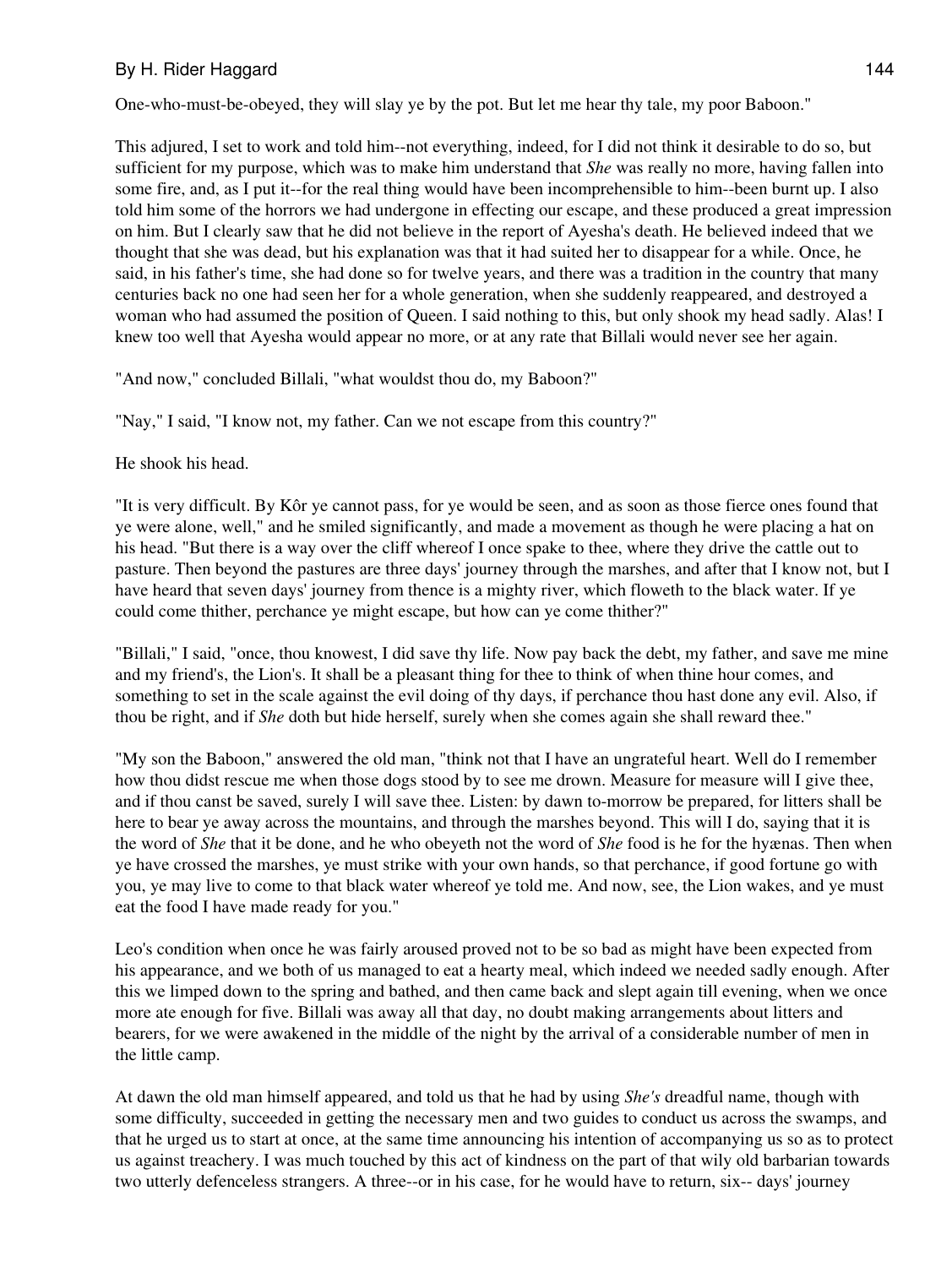## By H. Rider Haggard 145

through those deadly swamps was no light undertaking for a man of his age, but he consented to do it cheerfully in order to promote our safety. It shows that even among those dreadful Amahagger --who are certainly with their gloom and their devilish and ferocious rites by far the most terrible savages that I ever heard of--there are people with kindly hearts. Of course, self-interest may have had something to do with it. He may have thought that *She* would suddenly reappear and demand an account of us at his hands, but still, allowing for all deductions, it was a great deal more than we could expect under the circumstances, and I can only say that I shall for as long as I live cherish a most affectionate remembrance of my nominal parent, old Billali.

Accordingly, after swallowing some food, we started in the litters, feeling, so far as our bodies went, wonderfully like our old selves after our long rest and sleep. I must leave the condition of our minds to the imagination.

Then came a terrible pull up the cliff. Sometimes the ascent was more natural, more often it was a zig-zag roadway cut, no doubt, in the first instance by the old inhabitants of Kôr. The Amahagger say they drive their spare cattle over it once a year to pasture outside; all I know is that those cattle must be uncommonly active on their feet. Of course the litters were useless here, so we had to walk.

By midday, however, we reached the great flat top of that mighty wall of rock, and grand enough the view was from it, with the plain of Kôr, in the centre of which we could clearly make out the pillared ruins of the Temple of Truth to the one side, and the boundless and melancholy marsh on the other. This wall of rock, which had no doubt once formed the lip of the crater, was about a mile and a half thick, and still covered with clinker. Nothing grew there, and the only thing to relieve our eyes were occasional pools of rain-water (for rain had lately fallen) wherever there was a little hollow. Over the flat crest of this mighty rampart we went, and then came the descent, which, if not so difficult a matter as the getting up, was still sufficiently break-neck, and took us till sunset. That night, however, we camped in safety upon the mighty slopes that rolled away to the marsh beneath.

On the following morning, about eleven o'clock, began our dreary journey across those awful seas of swamps which I have already described.

For three whole days, through stench and mire, and the all-prevailing flavour of fear, did our bearers struggle along, till at length we came to open rolling ground quite uncultivated, and mostly treeless, but covered with game of all sorts, which lies beyond that most desolate, and without guides utterly impracticable, district. And here on the following morning we bade farewell, not without some regret, to old Billali, who stroked his white beard and solemnly blessed us.

"Farewell, my son the Baboon," he said, "and farewell to thee too, oh Lion. I can do no more to help you. But if ever ye come to your country, be advised, and venture no more into lands that ye know not, lest ye come back no more, but leave your white bones to mark the limit of your journeyings. Farewell once more; often shall I think of you, nor wilt thou forget me, my Baboon, for though thy face is ugly thy heart is true." And then he turned and went, and with him went the tall and sullen-looking bearers, and that was the last that we saw of the Amahagger. We watched them winding away with the empty litters like a procession bearing dead men from a battle, till the mists from the marsh gathered round them and hid them, and then, left utterly desolate in the vast wilderness, we turned and gazed round us and at each other.

Three weeks or so before four men had entered the marshes of Kôr, and now two of us were dead, and the other two had gone through adventures and experiences so strange and terrible that death himself hath not a more fearful countenance. Three weeks--and only three weeks! Truly time should be measured by events, and not by the lapse of hours. It seemed like thirty years since we saw the last of our whale-boat.

"We must strike out for the Zambesi, Leo," I said, "but God knows if we shall ever get there."